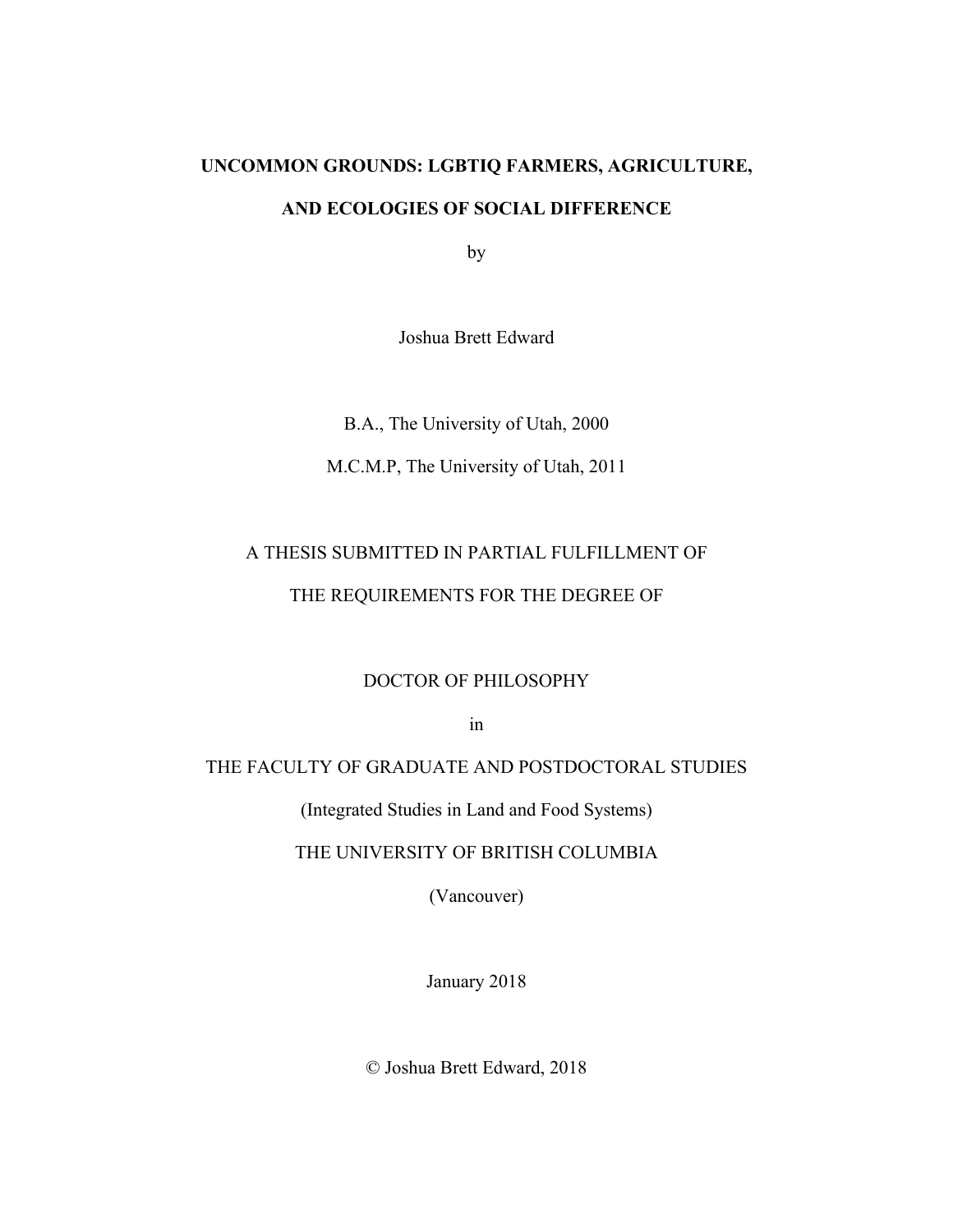### **Abstract**

This work is an ethnography of queer farmers throughout British Columbia and acknowledges that by working within such a diverse population, there exists no singular representation of "queer individuals," "farmers," and / or "queer farmers." The research design integrates a qualitative, post-structuralist ethnographic and auto-ethnographic methodology based upon individual narratives and a review of both local (British Columbia) and non-local (national and international) print and web sources (academic and non-academic) related to gender, and especially sexuality, in agricultural production and practice. This study recognizes the existence of ecologies of social difference. I define ecologies of social difference as the role of ecological indicators, settings, and contexts as mediators and moderators in the intersections of social difference (i.e., the role of ecology in shaping both positively and negatively greater inequalities, inequities, injustices). This study draws from several intellectual lineages, from queer theory to feminist political ecology, to illustrate how agriculture might be transformed within a queer ecological context. Rooted in my belief that understandings of agriculture and ecology are shaped and impacted by gender and sexuality even as understandings of gender and sexuality are shaped and impacted by practices within and perceptions of agriculture and ecology, this work seeks to challenge heteronormative assumptions of both gender and sexuality and agriculture and ecology. It presupposes that queer sexualities can provide lenses through which farmers are not only creating new agricultural practices, but also new queer identities. These new, heretofore unstudied, lenses may then lead to the identification of new perspectives, practices, innovations and understandings of agricultural and ecological sustainability.

ii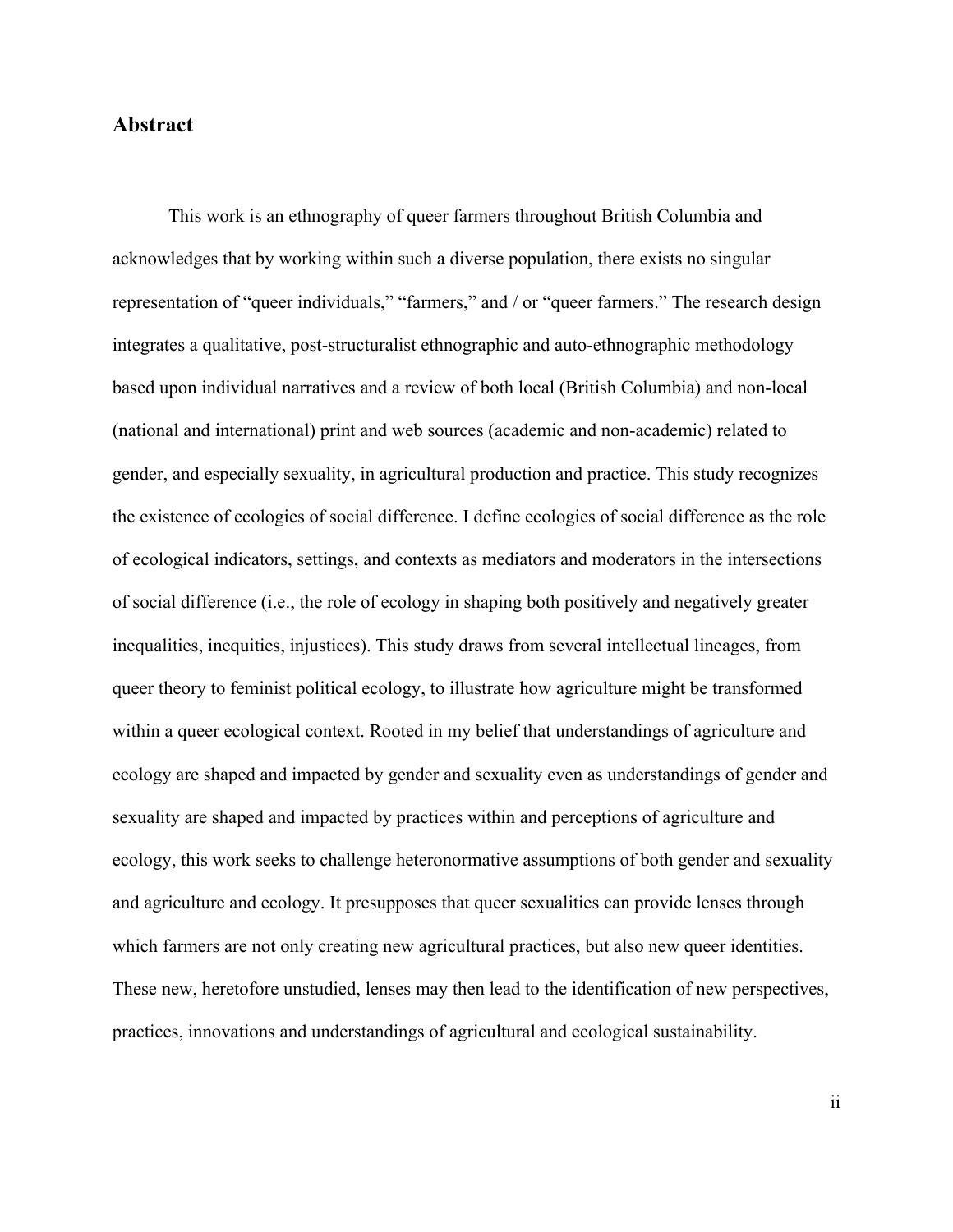### **Lay Summary**

This thesis proposes that intersections of ecology, agriculture, and queer sexuality may relate to unique queer perspectives, as well as specific agricultural perspectives, practices, and production outputs. Through a critical interrogation of queer sexualities (and where applicable, gender) within a variety of different agricultural settings and contexts in British Columbia, it may be possible to identify the complex mechanisms through which agricultural practices (and associated outputs) inform and are informed by queer sexualities. By examining the range of practices and perspectives potentially impacted by the intersections of queer identity, ecology, and agriculture, these findings may then create potentially new understandings of both queer sexualities and agriculture.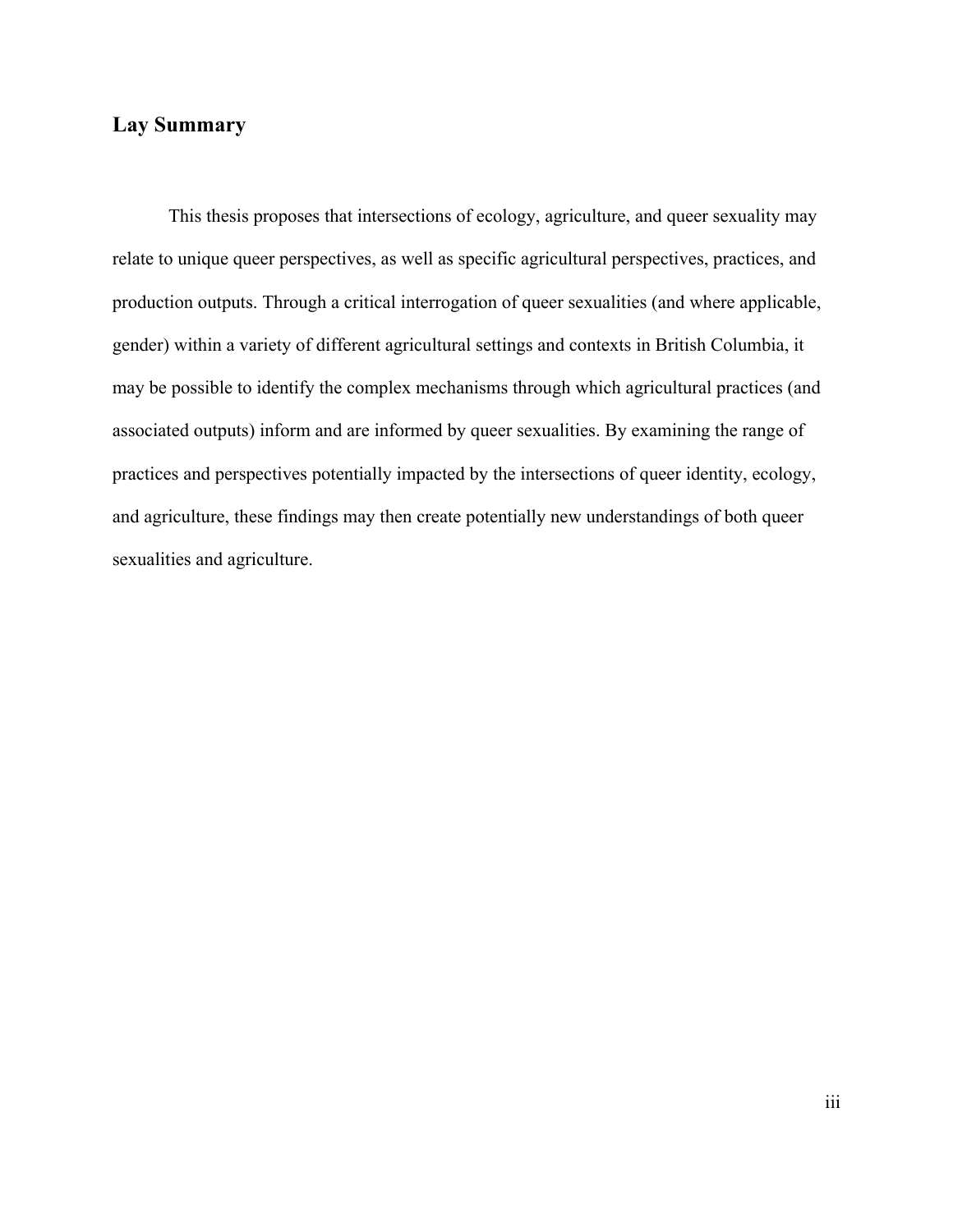## **Preface**

This thesis is the original work of the author. This thesis is wholly unpublished, and is solely the independent work of the author. The author independently identified and designed the research questions, study design and methodology, and was sole performer of the research interviews, data collection, and analysis of research data.

This research was approved by UBC's Behavioural Research Ethics Board, Certificate Number H14-01285.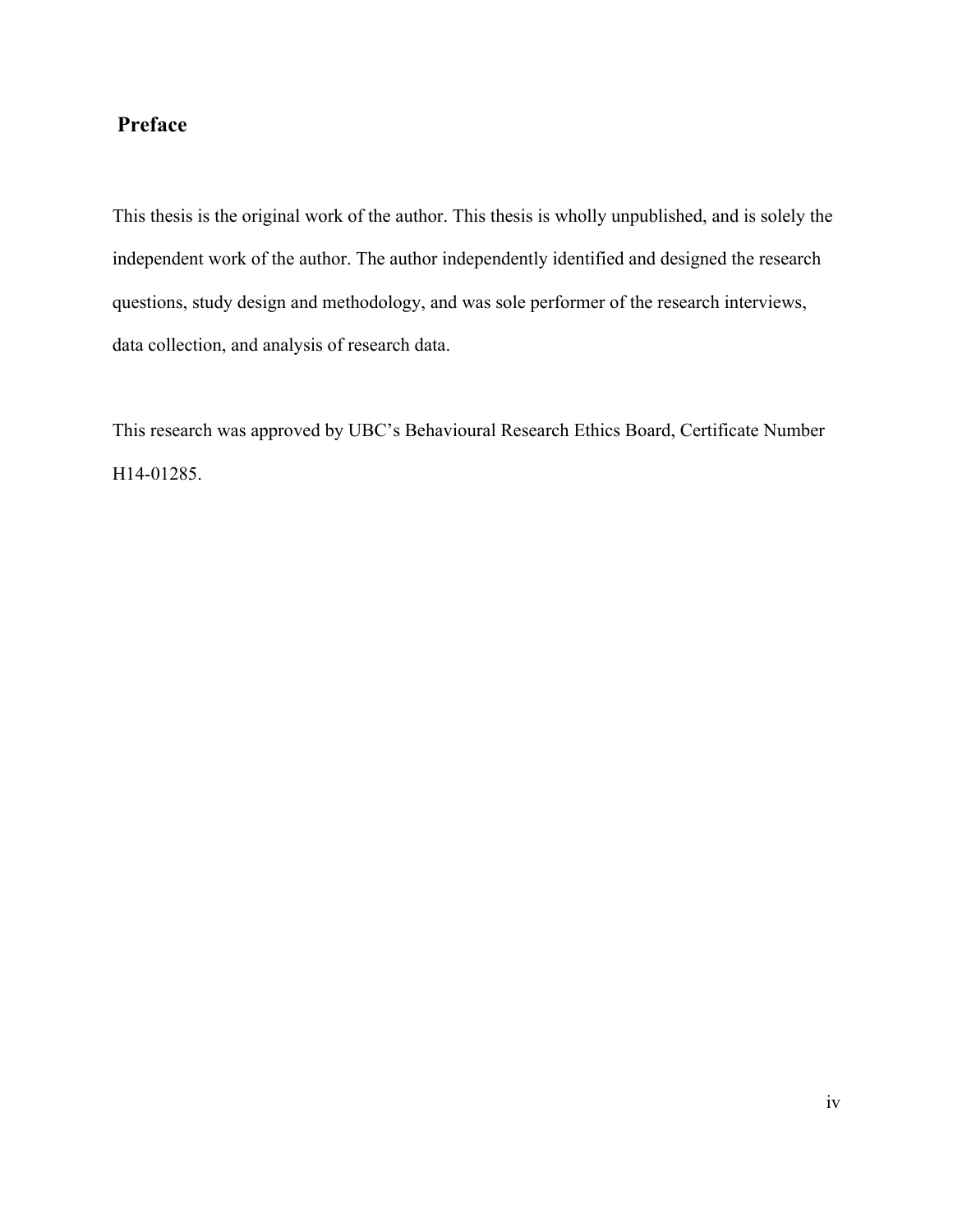## **Table of Contents**

| 1.1     |                                                                                |  |  |
|---------|--------------------------------------------------------------------------------|--|--|
| 1.1.1   |                                                                                |  |  |
| 1.1.2   |                                                                                |  |  |
| 1.2     |                                                                                |  |  |
| 1.2.1   |                                                                                |  |  |
| 1.2.1.1 |                                                                                |  |  |
| 1.3     |                                                                                |  |  |
|         |                                                                                |  |  |
|         | Chapter 3: Non-binarism, Agroecology, and Queer Farmer Identities  73          |  |  |
|         | $\overline{a}$                                                                 |  |  |
| 3.2     |                                                                                |  |  |
| 3.3     |                                                                                |  |  |
| 3.4     | Critical Ecological Reciprocity: Relationships Between the Farmer and Farmed85 |  |  |
| 3.5     |                                                                                |  |  |
|         | V                                                                              |  |  |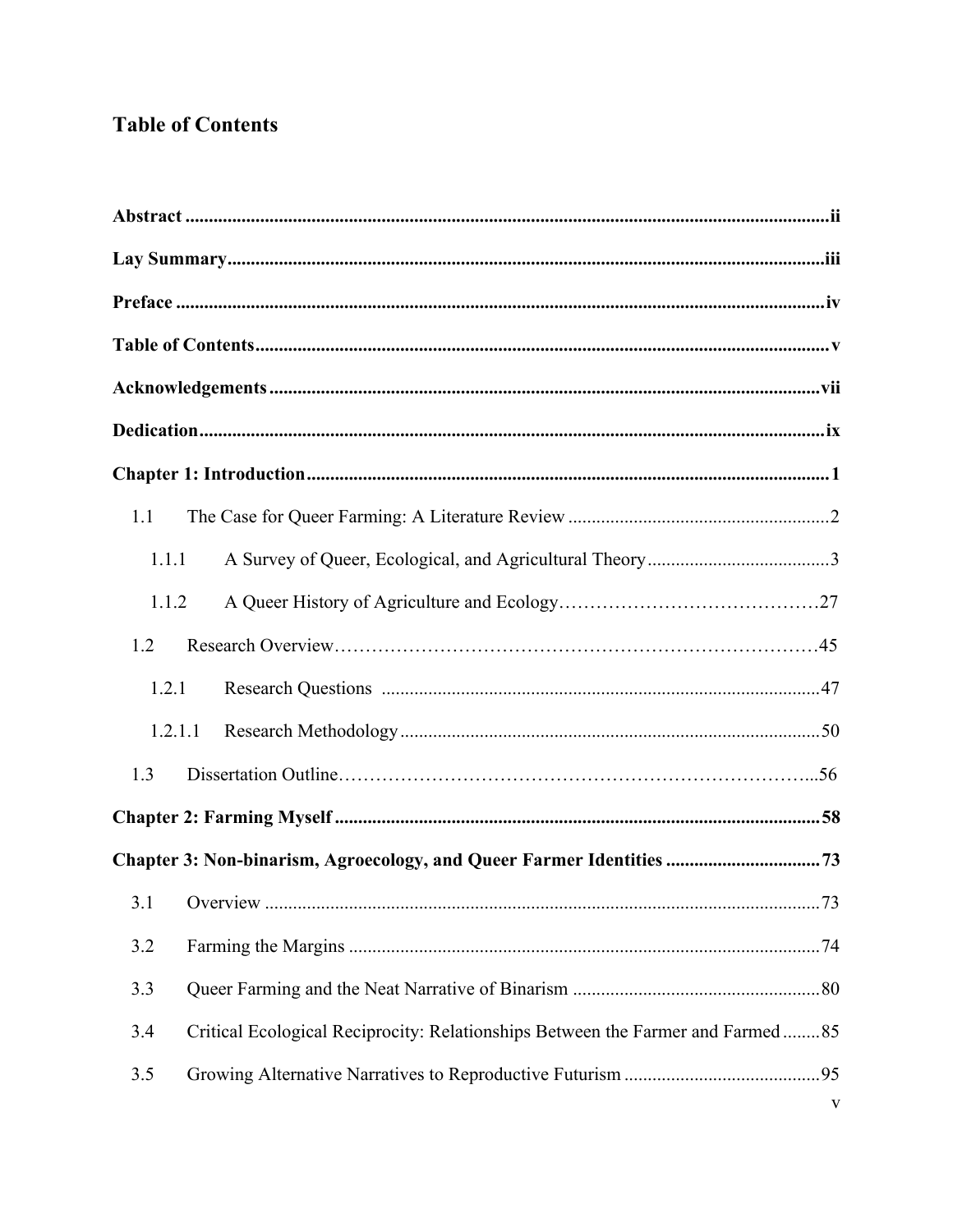| Chapter 4: Queer Identity, Agroecology, and Ecologies of Social Difference  109 |  |  |  |
|---------------------------------------------------------------------------------|--|--|--|
| 4.1                                                                             |  |  |  |
| 4.2                                                                             |  |  |  |
| 4.3                                                                             |  |  |  |
| 4.4                                                                             |  |  |  |
| 4.5                                                                             |  |  |  |
| 4.6                                                                             |  |  |  |
|                                                                                 |  |  |  |
|                                                                                 |  |  |  |
|                                                                                 |  |  |  |
|                                                                                 |  |  |  |
|                                                                                 |  |  |  |
|                                                                                 |  |  |  |
|                                                                                 |  |  |  |
|                                                                                 |  |  |  |
|                                                                                 |  |  |  |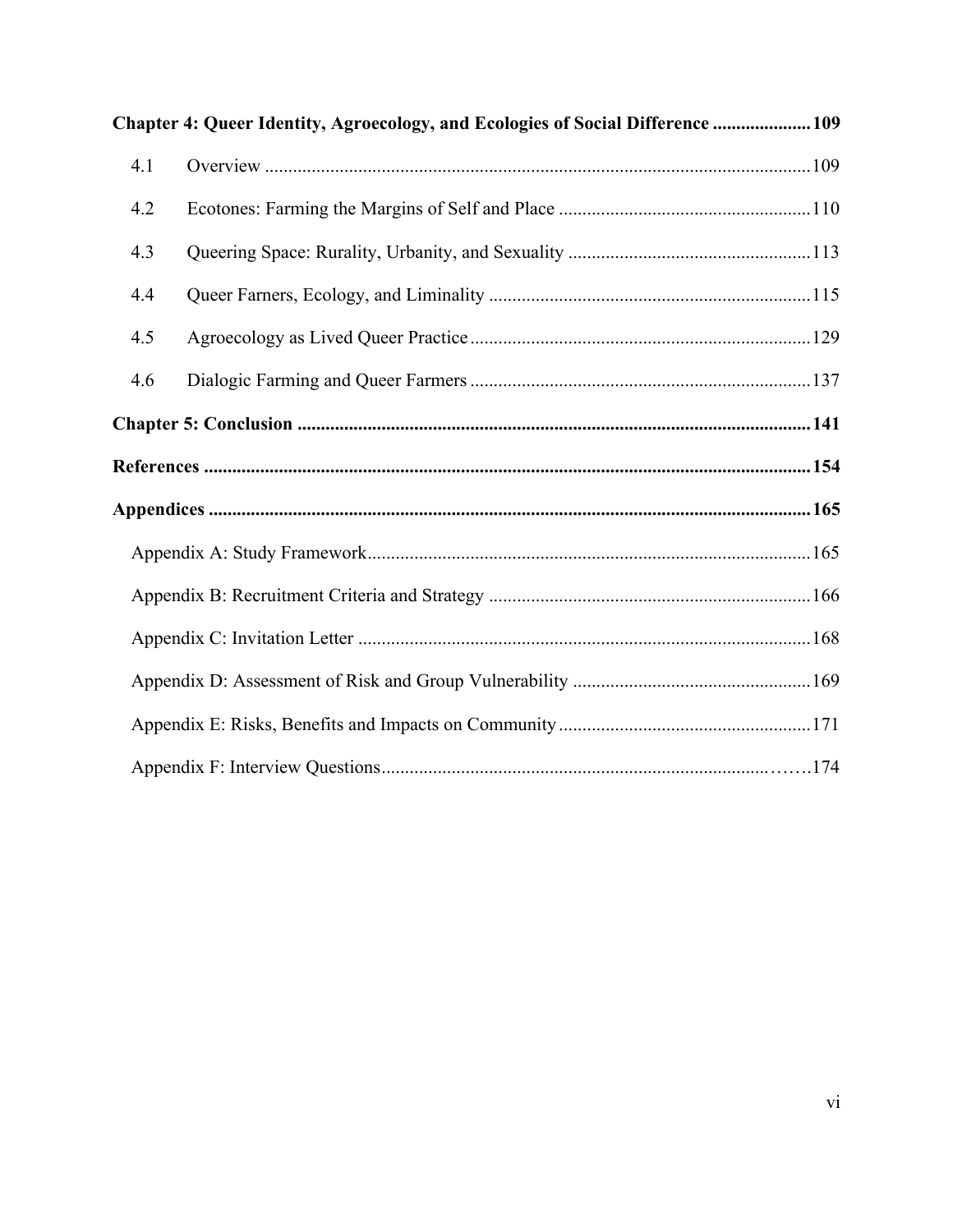#### **Acknowledgements**

My most important thank you is to my husband Bradley J. Lange. Bradley, your love, patience, and support in seeing me through my bachelor's, master's, and doctoral degrees made this all possible. You earned this degree as much as I did.

I am forever grateful for the guidance, support, and belief in myself and my research shown by my co-supervisors, Drs. Vin Nardizzi and Eduardo Jovel, and supervisory committee members, Drs. Art Bomke and Leila Harris. Vin, Eduardo, Art, and Leila, I came to each one of you with this idea that queer farmers might have something to say, and each one of you wanted to listen.

I also offer my thanks to my mentor Dr. Pamela S. Perlich, who inspired me to pursue doctoral studies, and who instilled in me a belief that research can change lives for the better, and that research is indebted to the communities whose stories it tells. To Dr. P, this one is for you.

I would be remiss if I did not also take this opportunity to thank my "farm family." Mik, Munisha, and JenniLeigh, this work grew in my head and heart out of that wonderful summer we spent farming on the banks of the Fraser River. We didn't just deconstruct the patriarchy, heteronormativity, and homonormativity- we dismantled them through our farming.

A thank you is woefully insufficient for the love and support I always received from my parents, two ranch kids who both grew up without running water or electricity, and who raised eleven kids who all earned college degrees. Dad, my greatest regret is that I lost you just as I was about to embark on this journey, and that you didn't get a chance to promote me from "Mr. J" to "Dr. J." As a farmer, as the first college graduate in our family, and as a researcher of agricultural economics, I know how much you would have enjoyed reading this. Mom, nobody has ever believed in me more than you, and your support made me believe in myself.

vii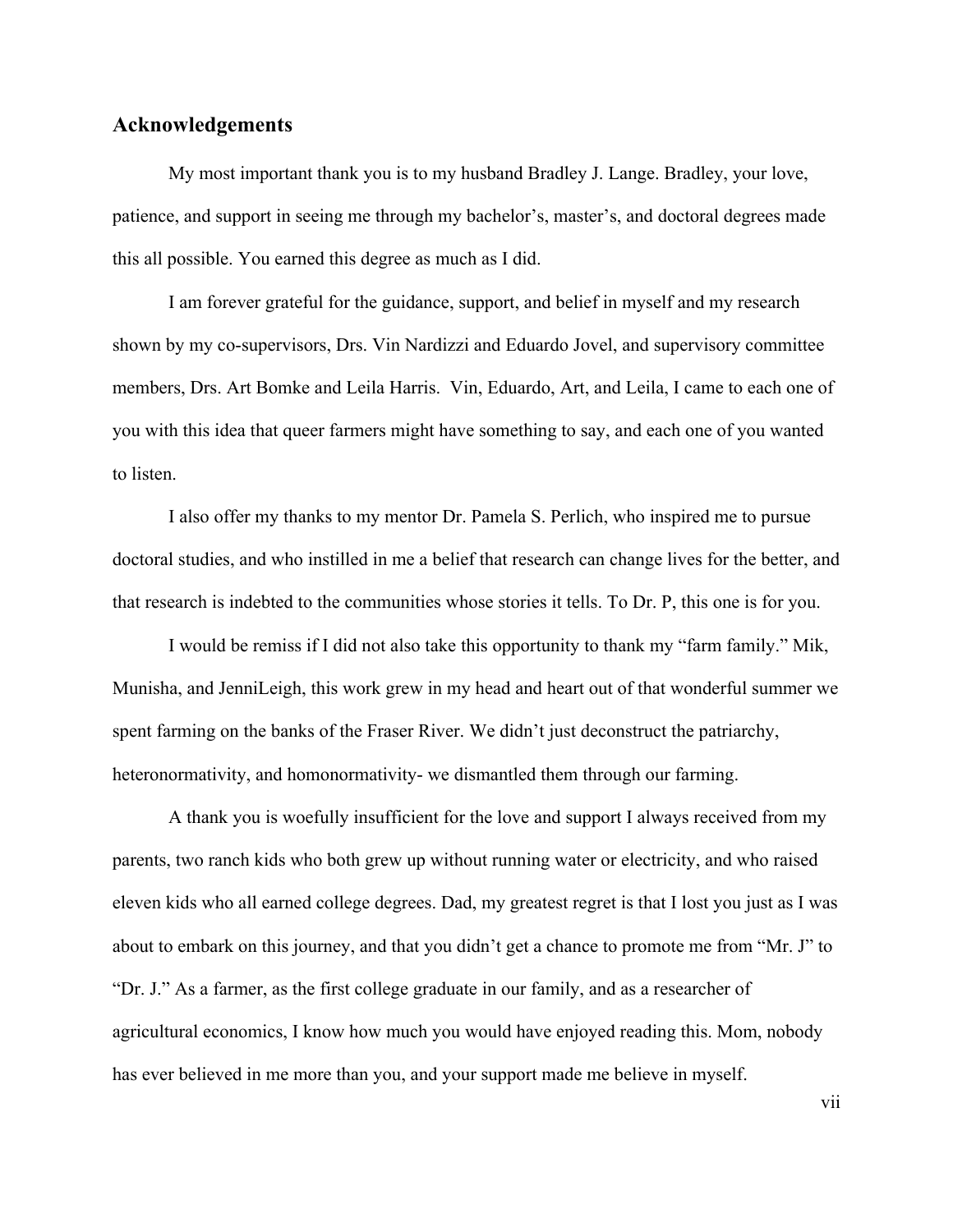To my lifelong friends, Laura, Amy, and Eric, thank you for the endless hours of phone support; to my little sister Dr. Jana Edward, thank you for encouraging me to keep going, even after you beat me to the finish line.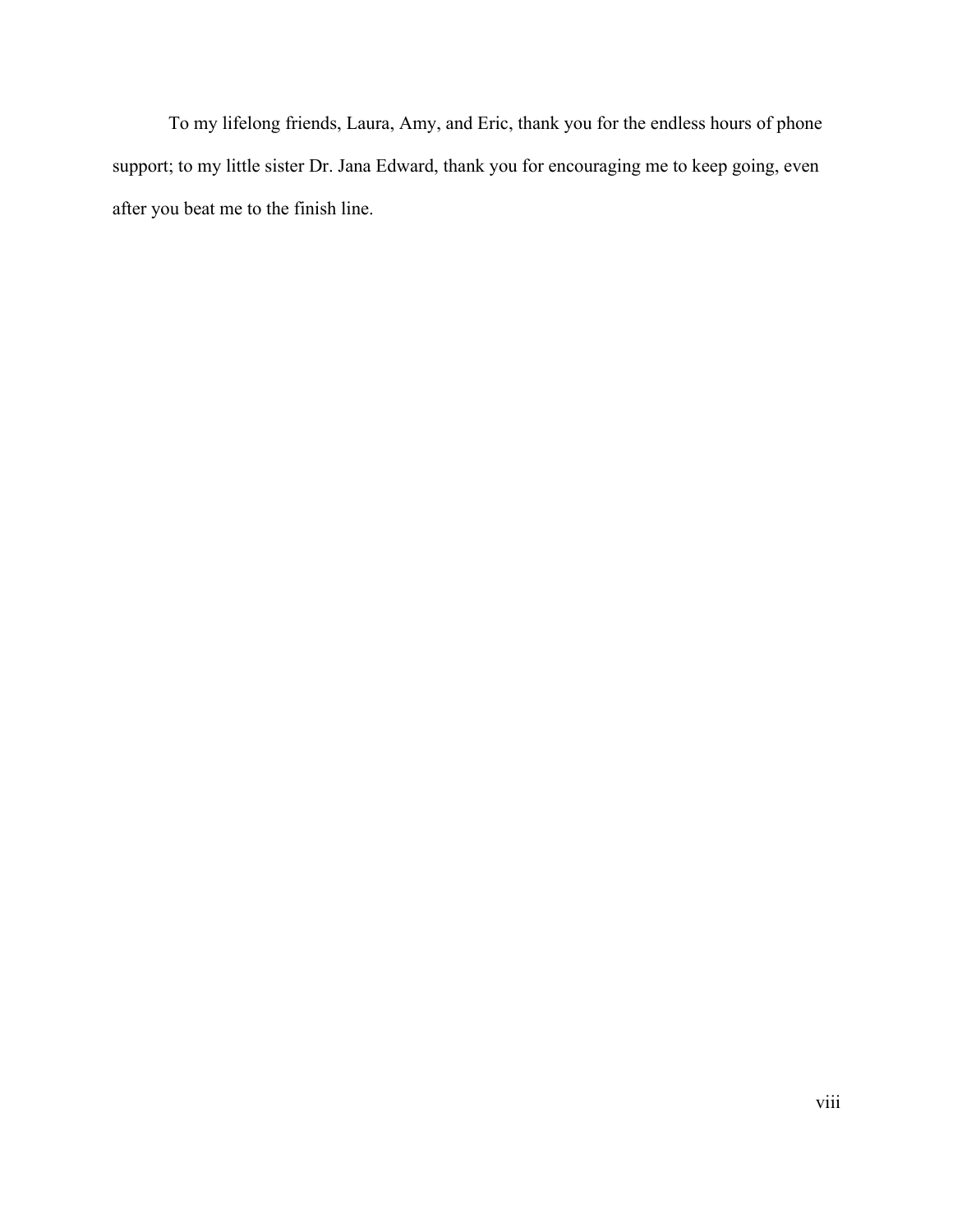## **Dedication**

*For Phyllis Berries and every other queer farmer who never got asked.*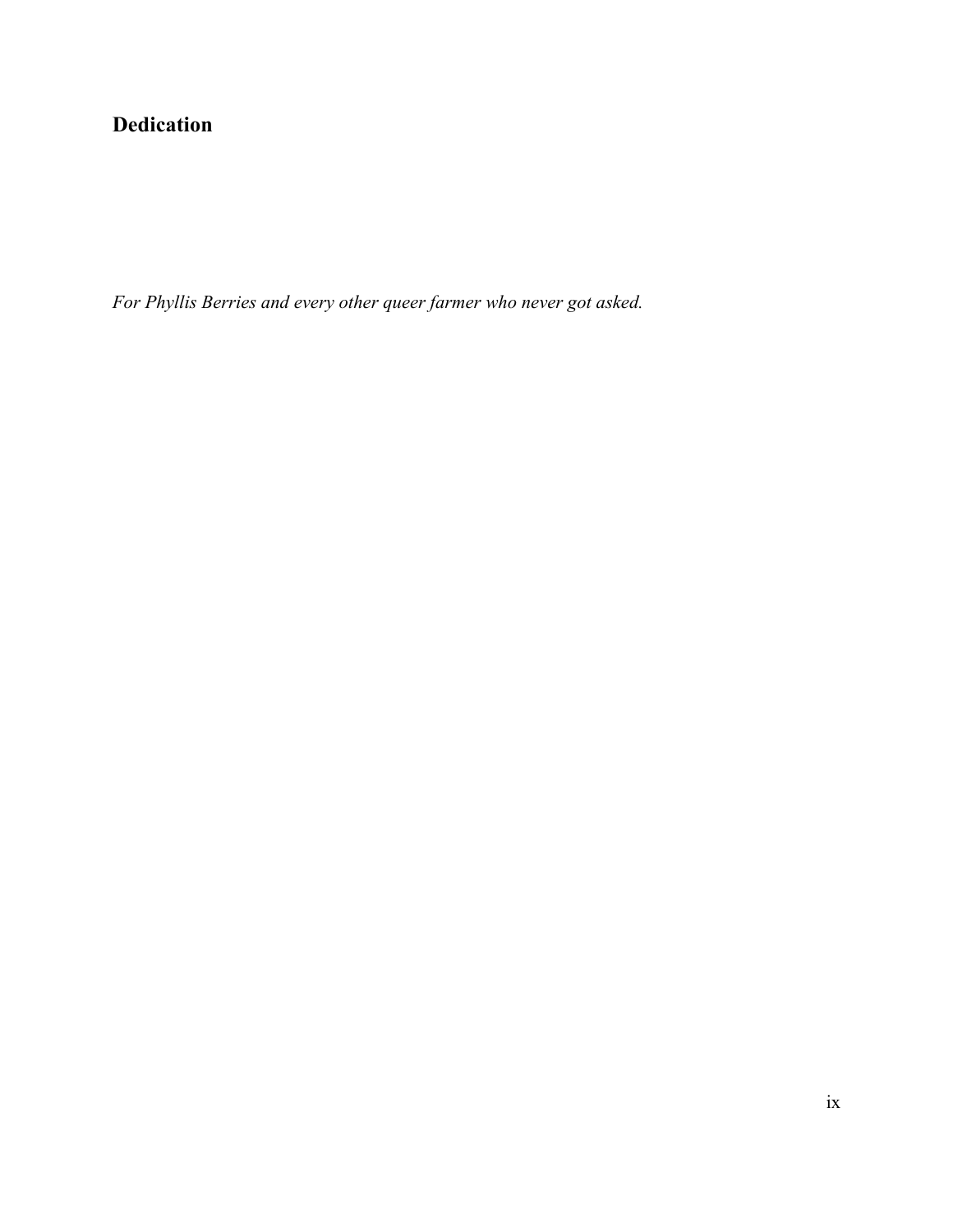### **Chapter 1: Introduction**

This study proposes that intersections of agricultural production, gender, and sexuality may relate to specific agricultural practices, perspectives, and production structures (i.e. farm and garden typology) in British Columbia. Through a critical interrogation of gender and sexuality within a variety of different ecological settings, including ecotones (transition areas between distinct ecological systems) and associated agricultural settings and contexts, it may be possible to identify the complex mechanisms through which agricultural practices (and associated outputs) inform and are informed by gender and sexuality. By examining the range of production practices potentially impacted by the intersections of queer sexual identity and agriculture, these findings may then create potentially new understandings of both queer sexuality and agriculture. These identified intersections and impacts may then lead to the identification of new perspectives, practices, innovations and understandings of agricultural and ecological sustainability.

This work is presented in four parts. The first chapter, through a critical review of literature on germane themes (including but not limited to ecology / ecologies, queer theory, and agriculture), provides both a starting point and rationale for my study objectives. Also included in this chapter is a detailed outline of my research approach, theoretical perspective(s), and study design and methodology, including research questions. The next chapter presents an autoethnography of my own lived experiences as both a queer individual who grew up in rural Montana on a farm, and also as a queer individual living and farming in a large West Coast city. In integrating and presenting an autoethnographic component as part of this thesis, it is my intent to both act as a participant in chronicling the lives of queer farmers, and also to recognize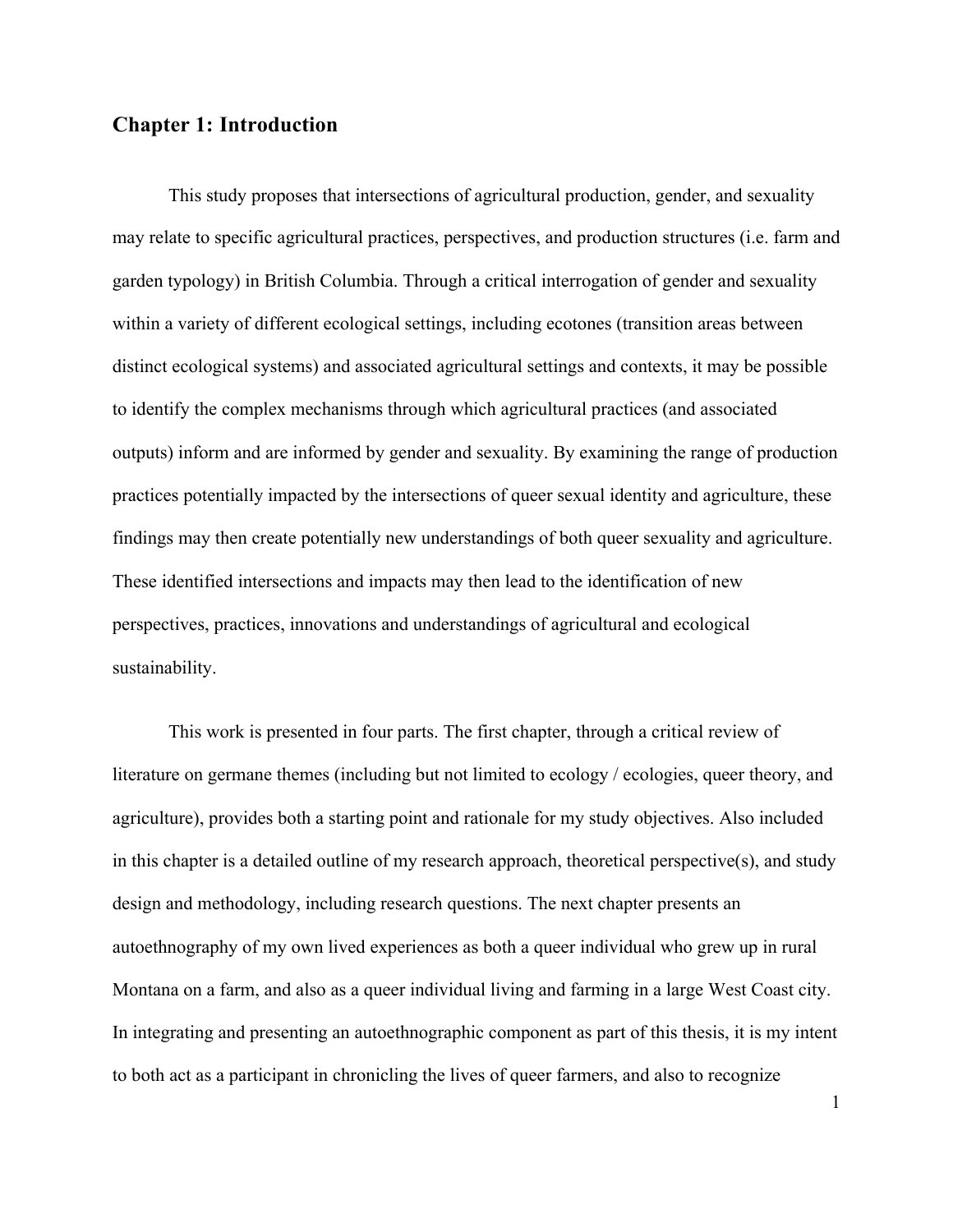outright my belief that distance between researcher and researched is not only a construction, but a negative one at that. The third chapter utilizes the voices and perspectives of study participants, as well as my own findings and analyses, to dissect the implications of binarism within heteronormative cultural, temporal, and ecological contexts. In doing so, I outlines the implications of binary privileging on queer identity, temporal geographies, and agricultural practice, specifically, agroecological farming methods. In the fourth chapter, I interrogate the ecological and agricultural perspectives, practices, and production outputs that constitute queer identity for queer farmers in British Columbia, Canada. Hypothesizing that queer farmers live ecologies of social difference that both mirror and replicate ecological and agroecological values, this work uses participants' perspectives and the ecological concept of the ecotone as a theoretical starting point to explore how ecological transition zones can foster the diversification of both agriculture and farmer alike. The final section presents my conclusions about the goals and hypotheses presented in this introduction, as well as a review of study limitations and crucial next steps.

#### **1.1 The Case for Queer Farming: A Literature Review**

The intersections of ecology, agriculture, and farming identities are a prominent theme in agricultural research. Yet even as these research perspectives have contributed many important histories of / arguments about the evolution of farming and farming practices in modern life, the critical intersections and contestations of the role of new queer identities in modern farming practices and perspectives remain a relatively new area of inquiry (Gray, Johnson, Gilley, 2016; Leslie, 2017). Thus, the role of ecology, agriculture, and modern farming practices and perspectives in the construction of new queer identities provides an opportunity to better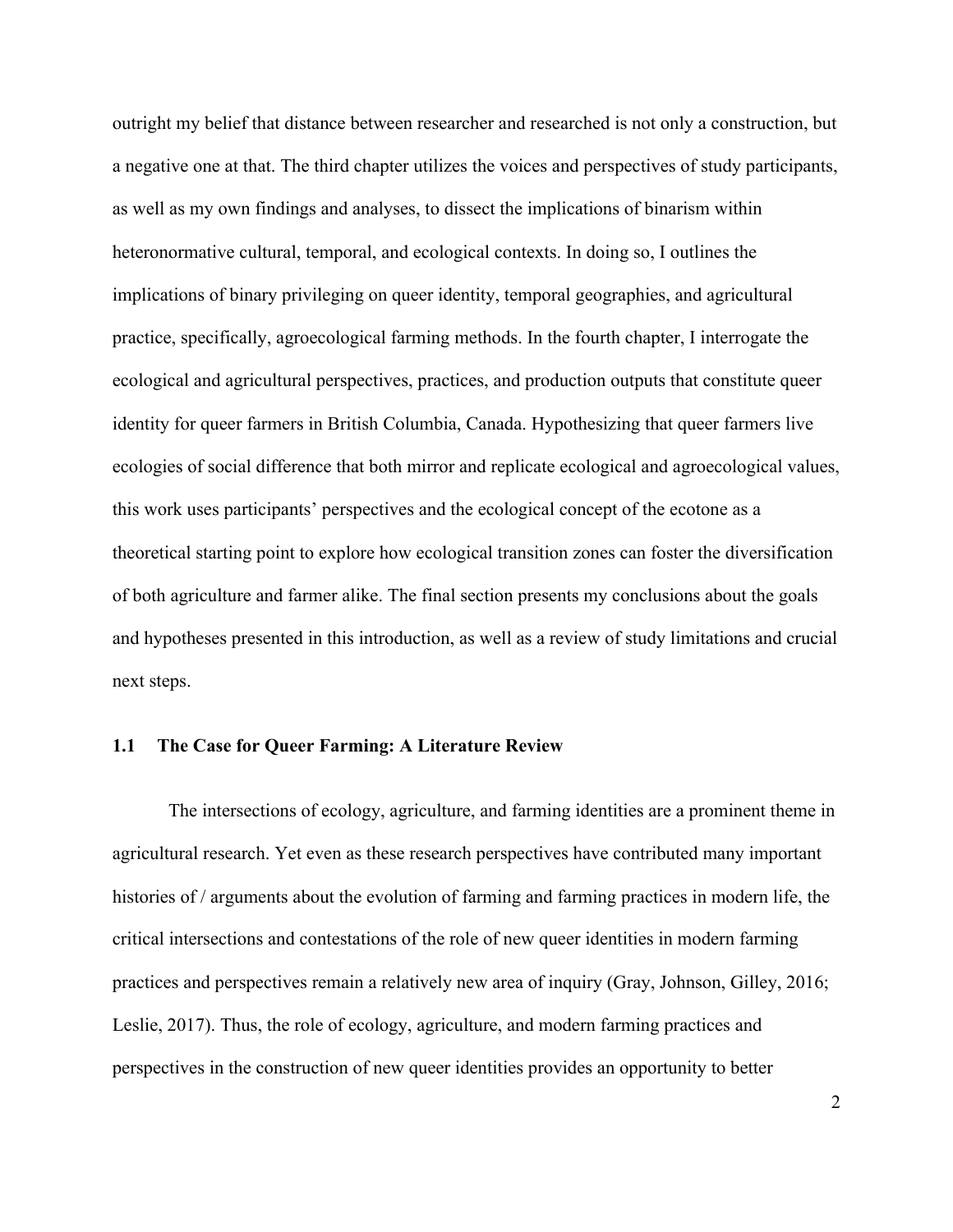understand intersections among ecology, agriculture, and farming identity broadly. This chapter explores these intersections in order to identify important gaps and new directions in both queer and agricultural studies. Specifically, this thesis challenges the heteronormative constructs undergirding agricultural and ecological narratives and the metronormative (defined as urban centric and urban privileged) constructs undergirding many queer theoretical narratives. Utilizing a review of the body of literature related to and informing present agricultural and queer theoretical intellectual traditions, I contribute in this chapter a new perspective that explores the binaries (and spaces between those binaries) and the intellectual tension(s) between farming and queer identities. Through an examination of queer theory, this work provides parameters for defining "the queer" as that which is not only performative, but also aspirational (see Muñoz's "queer utopia"), non-urban, and even ecological and agricultural. Indeed, these settings for alternative queer realities may even offer new possibilities precisely because they engender radical queer potentiality- if not in the same terms as their urban counterparts, and in light of their engagements with oppositional narratives to the metronormativity of queer theory. Additionally, I review and situate this work within the literature of queer ecological theory specifically, and in doing so center ecology and agriculture within queer culture(s) as underrecognized and even underappreciated forms of demarcation and delineation, resistance and recalibration.

### **1.1.1 A Survey of Queer, Ecological, and Agricultural Theory**

A valuable starting point in this work is defining the queer; to consider it as a discursive construction, by which I mean the ways in which language and understanding shape one's perception and relation to the self. Like the terms "gender," "woman," "man," or "homosexual,"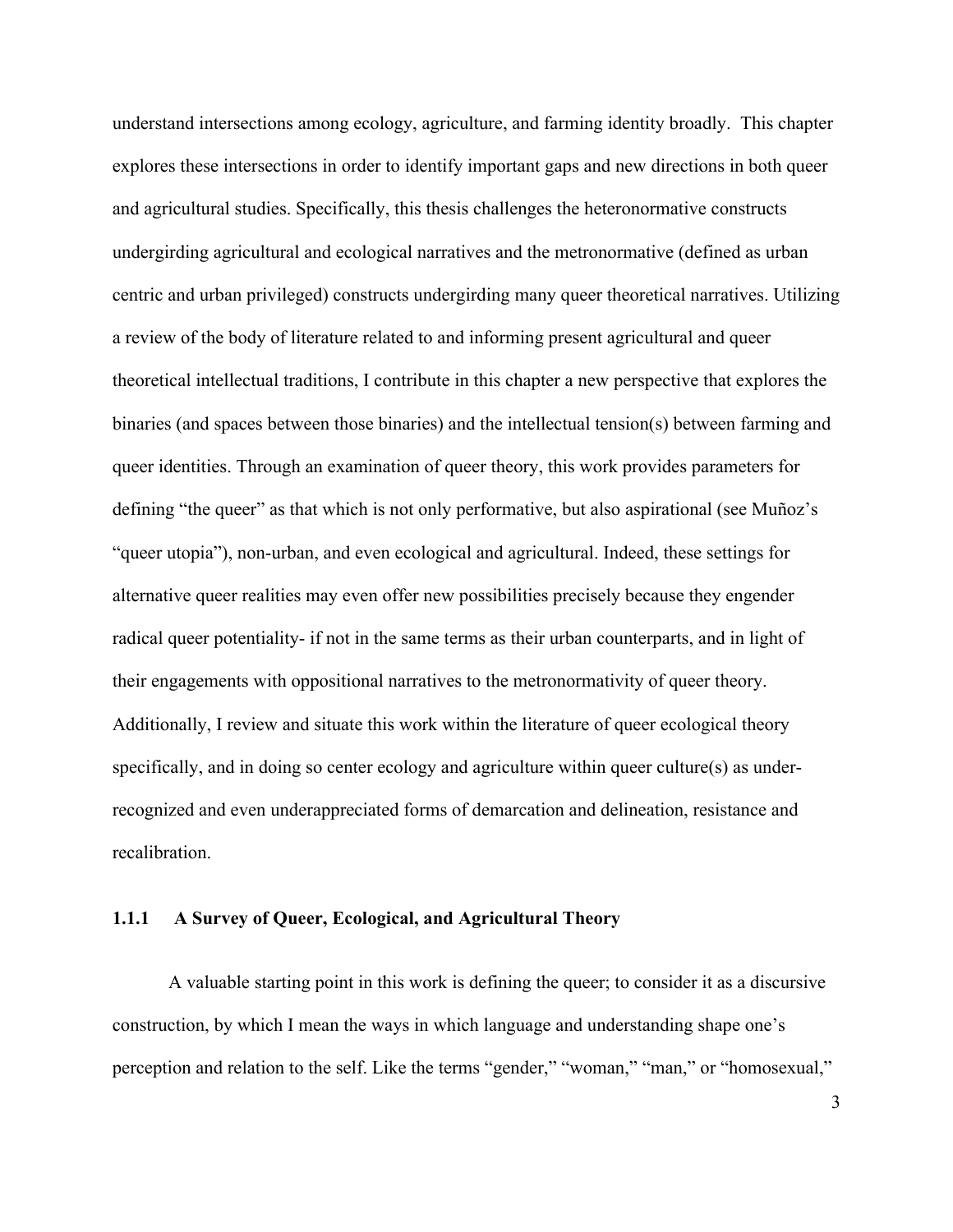the queer then is not as "copy is to original, but rather as copy is to copy … a parody of the *idea* of the natural and the original" (Butler, 1990, p. 31). The queer is that which disorients and troubles the idea of a central, fixed orientation point against which all else deviates. Like the word "queer," the words "rural" and "nature" are also unstable in similar ways. The same social constructs troubled by the queer can be troubled by "nature" and the North American ideal of "the rural," including individual and collective identity, sexuality, gender, and spatiotemporality. Just as Butler used the queer as a conceit to illustrate the instability of gender and other individual constructions, so too can the ecological, spatial and temporal location of most agricultural production – that is, the rural – do similar work.

Rurality, and queer rurality in particular, offers new insights into the narratives and constructions of identity:

Put simply, "rural America" is strange; it is queer in the sense of existing somewhat at odds and out of time and place with greater cultural norms. At the very least it is complicated, and at times downright confounding, at least for a concept that is as supposedly commonsensical and familiar as the idea of rurality is often imagined to be. It is simultaneously everywhere in general and nowhere in particular. It is ever-present and yet a thing of the past. It is at once archetypically American and atypical of America. (Gray, Johnson, Gilley, 2016, p. 4)

Framed as an extension of Butler's canonical work in establishing the queer as that which is both illusory and unstable and also that which illustrates that *all* is illusory and unstable, the rural can also be deployed to similar ends: it is that which also resists categorization; it anti-normative.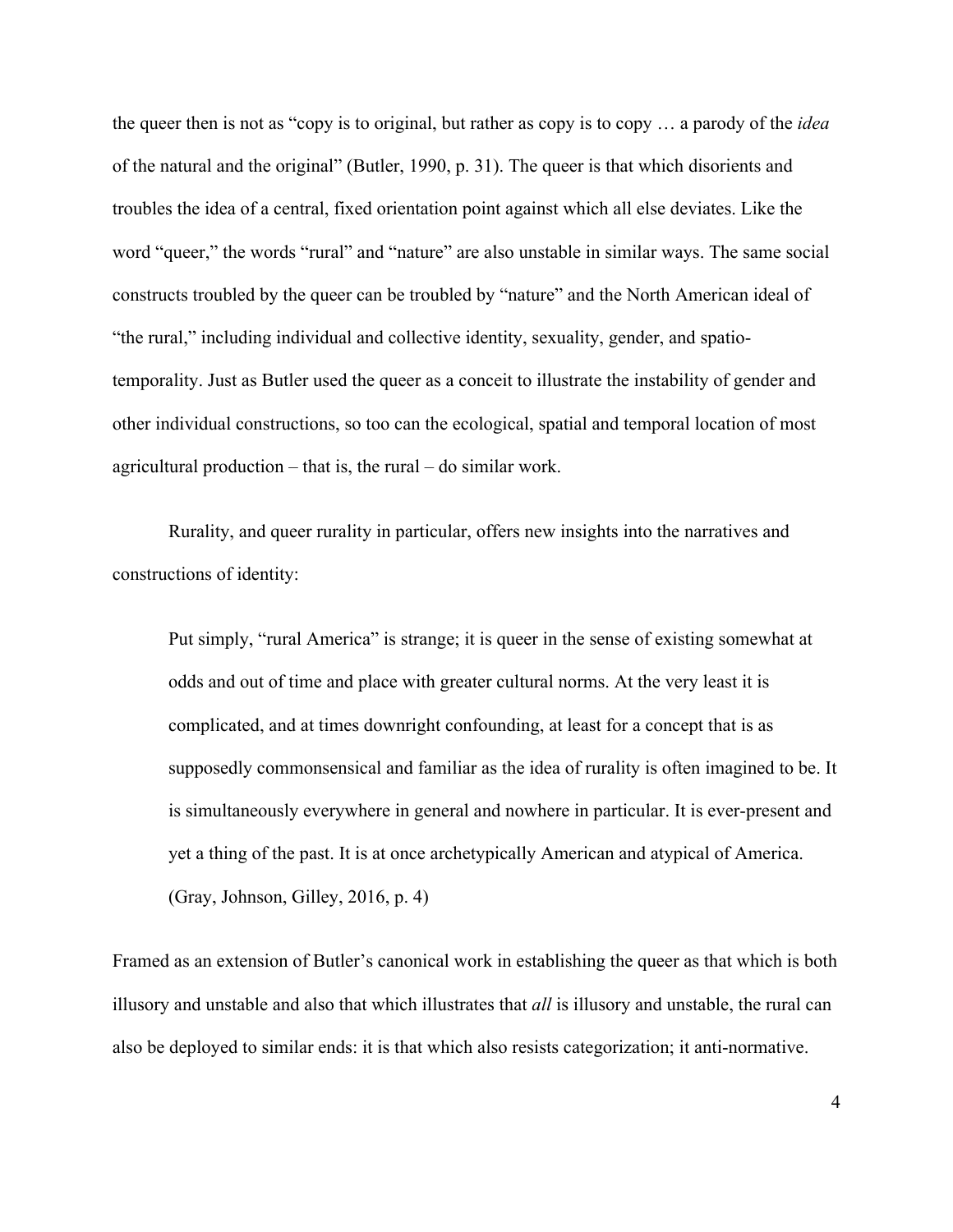Jose Esteban Muñoz (2009), in his book *Cruising Utopia: The Then and There of Queer Futurity*, succinctly captures the irreducible nature of the queer when he states "Queerness is an ideality. Put another way, we are not yet queer. We may never touch queerness, but we can feel it as the warm illumination of a horizon imbued with potentiality" (p. 1). Muñoz posits that the queer has always existed, and indeed still exists, before and outside of recognition and definition. Johnson (2013) further illuminates a need to consider the queer within a heteronormative culture as that which defies, as opposed to that which defines: "People are not necessarily 'straight' simply because they do not identify as 'gay' or 'lesbian.' To assume as much, either historically or contemporaneously, is the very definition of heteronormativity" (p. 7).

Here, Johnson refers to the queer in relation to the ordering of the world around the heterosexual, including understandings of gay and lesbian identity, and questions whether this binary simplicity can capture the queer. Yet the accepted historical narratives of queer identity have largely made little room for either the queer rural and the rural queer: "Indeed, for all that the term 'rural' *does* connote in the context of twenty-first-century American culture, one thing that it is almost never used to signify is gender or sexual diversity" (Gray, Johnson, Gilley, 2016, p. 4).

Queer has been applied to individuals and communities that represent identifiable markers of sexual otherness and difference between "mainstream" and "sub" cultures, as when lesbians, gay men, and bisexual, transsexual, and transgender (LGBT) individuals of male, female, and non-binary gender are defined as "queer" in oppositional relation to heterosexual men and women. Historically, this use of queer was pejorative, and recent attempts within the LGBT community to reclaim queer – to assert ownership of the term – indicate that as slippery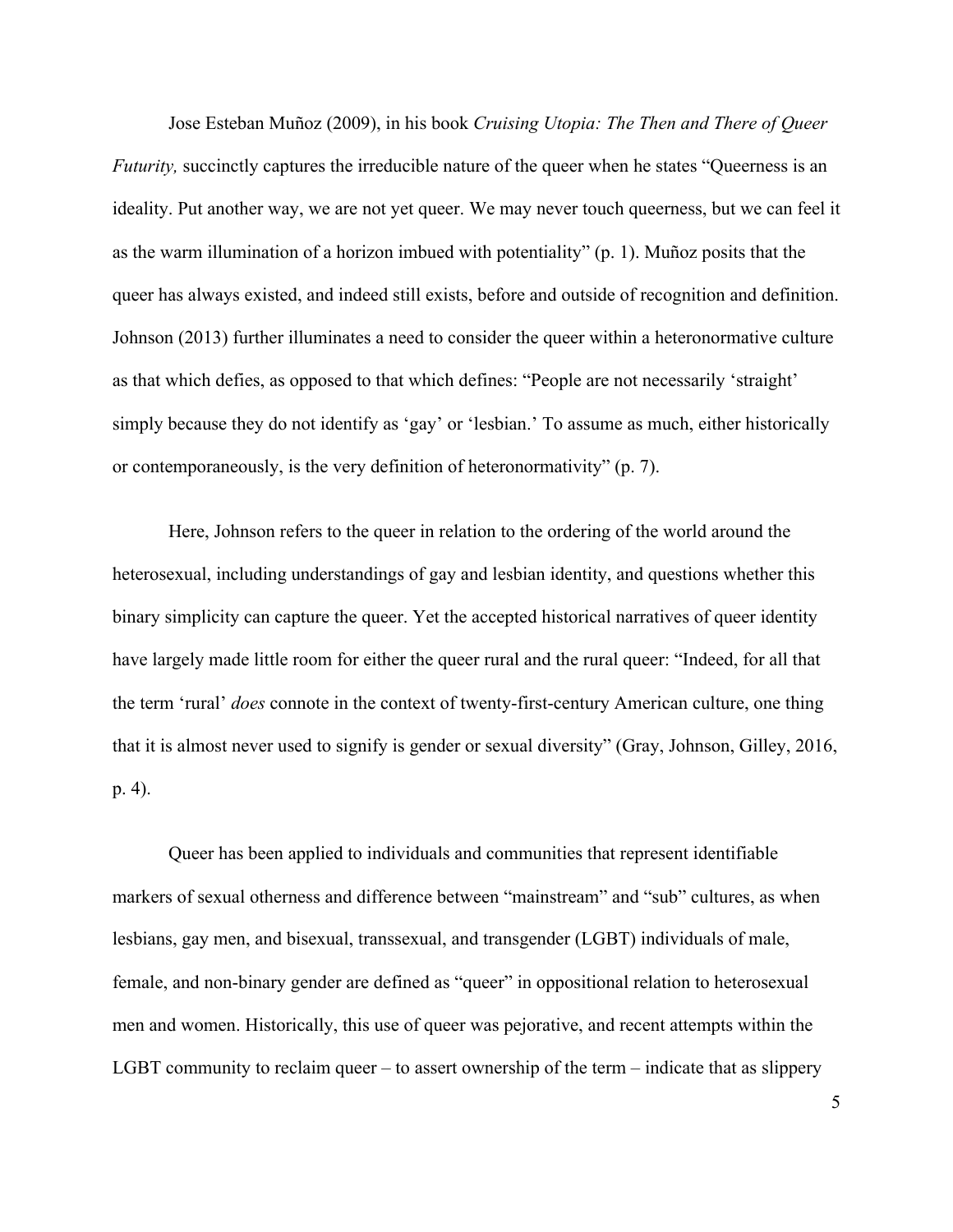as it may be, "identity is a necessary error" (Butler, 1993, p. 21, Spivak, 1989). It is also important to note that the use of any word with a contested meaning, including queer or rural, must acknowledge Butler's (1993) identification of the inability to "sustain…mastery" (p. 227) of language within greater social (here, heteronormative and metronormative) contexts. Thus, while the use of either word throughout this work represents my own comfort with and ownership of the terms as a queer man with a rural upbringing, I recognize that these words are also fraught with meanings that are not my own and that, even though they can be emancipatory, they are simultaneously potentially pejorative: "space matters where the politics of gender and sexuality in the United States [and, frankly, everywhere else] are concerned, not because it is so powerfully determinative, but because its effects are so wildly unpredictable" (Gray, Johnson, Gilley, 2016, p. 7).

Even a queer theoretical perspective on defining the word queer is, at the outset, problematic: any attempt at a reductive categorization would in itself represent a departure from the queer. Queer, within this intellectual tradition, represents not an identifiable "Other," but a refutation of the *very attempts* to identify an "Other." The queer must "never [be] fully owned, but always and only redeployed, twisted" (Butler, 1993, p. 19), or it ceases being queer. Queer, then, is questioning; queer is undermining attempts at categorization; queer is engendering ontological instability in cultural and scholarly traditions that attempt to categorize "normal," "deviant," "natural," and "unnatural." Queer "emerges as an interpolation that raises the question of the status of force and opposition, of stability and variability" (Butler, 1993, p. 18). Similarly, the queer rural questions these same scholarly traditions and renders these very same forces unstable: "All of which is not to say that locatedness no longer matters. Rather, it is to suggest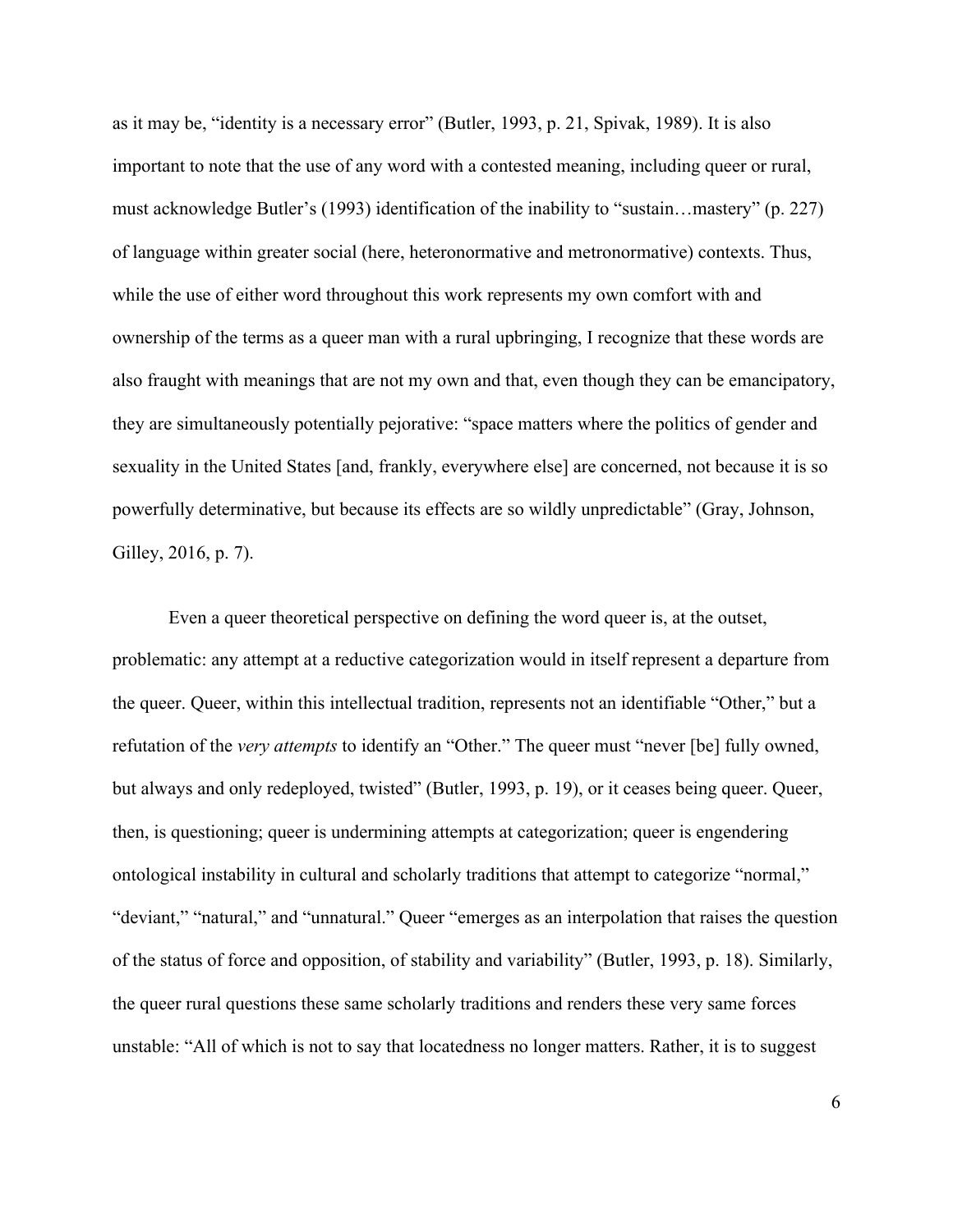that we can no longer presume to know in advance what located-ness will mean. And in fact, we probably never could" (Gray, Johnson, Gilley, 2016, p. 7).

As a blanket term, "queer" as applied to individuals, communities, and ecologies can be useful and help us see, in Seymour's definition of queer, that it is "that which questions the naturalness, and undermines the stability, of established categories of sex, gender, and sexuality" (Seymour, 2013, p. 28). Crucially, however, and key to understanding the distinction of "queer" when moving it from describing human beings to describing ecology, is Seymour's use of the term to name "that which questions." Queer not only takes on new meaning in this transition, if its theorists and advocates are correct (and successful), queer *must* take on new meaning continually. In her canonical work *Gender Trouble,* Judith Butler proposes that "the articulation of an identity within available cultural terms instates a definition that forecloses in advance the emergence of new identity concepts" and, as such, a "foundationalistic tactic cannot take the transformation or expansion of existing identity concepts as a normative goal" (1990, p. 15). Simply put, the queer fails if it is reduced to a purely oppositional entity to mainstream discursive narratives of identity, community, ecology, and agriculture, for if it is, it only *extends* these above narratives; it does not allow for the creation of new ones. The queer must "never [be] fully owned" (Butler, 1993, p. 19); its identities (across individual, community, and ecological systems) must be "always riven, unstable and discursively entropic" (Johnson, 2013, p. 7).

An understanding of queer as that which defies systemic categorization, anticipation, and established notions of "future" and "past" not only undermines the social and political establishments that, through a variety of unsustainable, inequitable, and oppressive mechanisms, have created such systems, but also undermines our relationship(s), understandings, and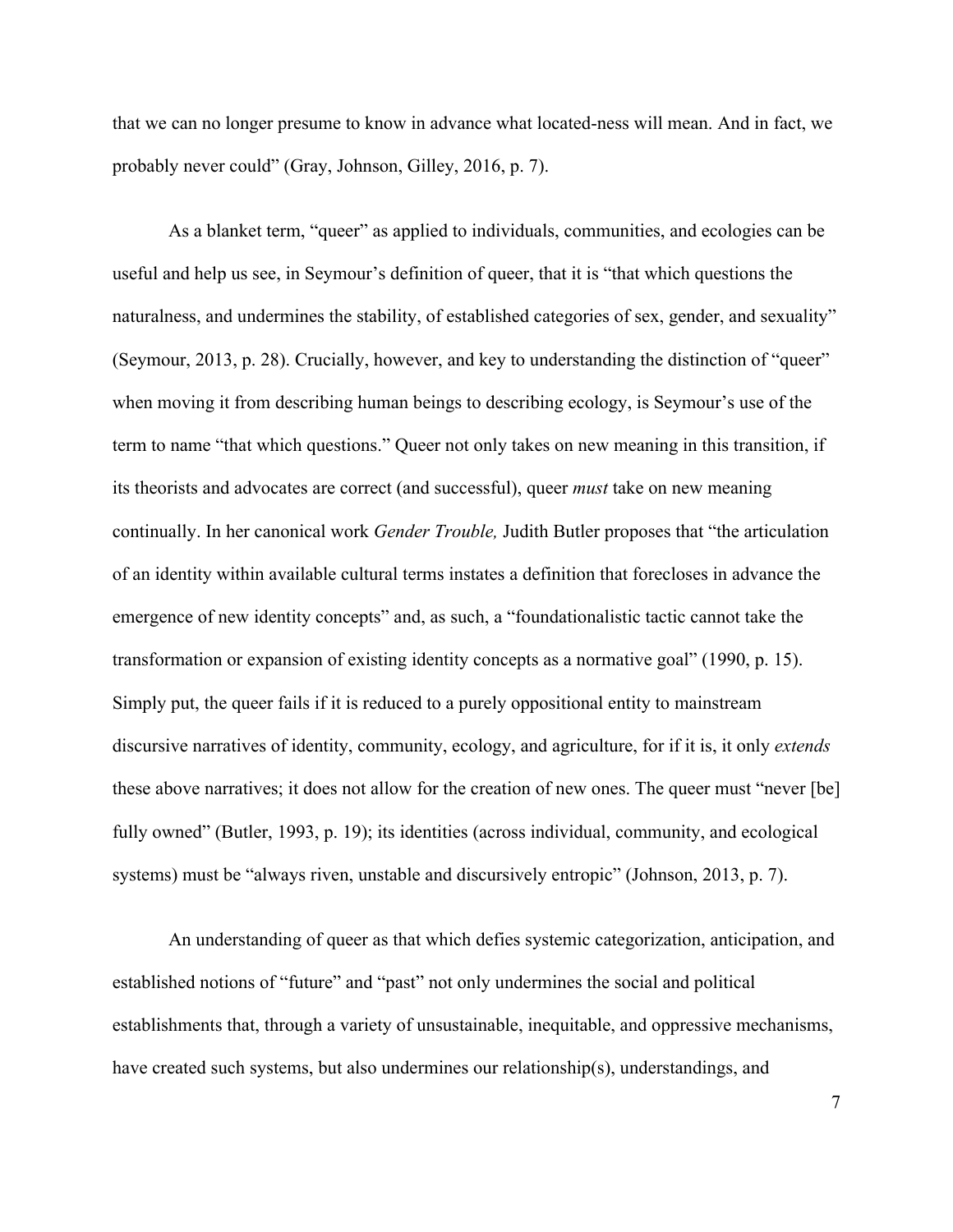narratives of ecology and agriculture and of temporality and rurality. Queerness as rejection of a static, centered "normal" from which all-else deviates thus opens new frontiers against the "normality" that seeks to legislate morality. The queer is the "sexual imaginary" (Weston, 1998) that, like agroecology destabilizes the "normality" of social, economic, and agricultural systems that are based in linear temporality, hierarchies, exploitation, and the maximization of profit and yield. This destabilization is significant, insomuch as agroecology represents one way to queer agricultural through farming practice, in addition to (and even possibly outside of) queering agriculture through sexual diversification of farmers and fostering a culture of inclusion, openness, and porosity within farming. Broadly conceptualized as "the application of ecological concepts and principles to the design and management of sustainable food systems" (Gliessman, 2007), for this paper, I use Dalgaard, Hutchings, and Porter's (2003) definition of agroecology as "the study of the interactions between plants, animals, humans and the environment within agricultural systems" (p. 39). It is important to note that in using this definition, I do not refer solely to academic study, but also to the careful analysis and study conducted by farmers themselves.

The queer then, is the "unnatural" alternative to those systems developed by political and social regimes that seemingly view the "natural" as synonymous with dominance and exploitation, with linearity and logic. Through queerness defined as that which questions naturalness, stability, and futurity (Muñoz, 2009; Seymour, 2013), we can envision models of sustainability that differ markedly from those currently informing ecological and agricultural practice: sustainability not for future generations, but sustainability for *its own* sake. A sustainability that gets us to this queer future much more quickly. This is a sustainability defined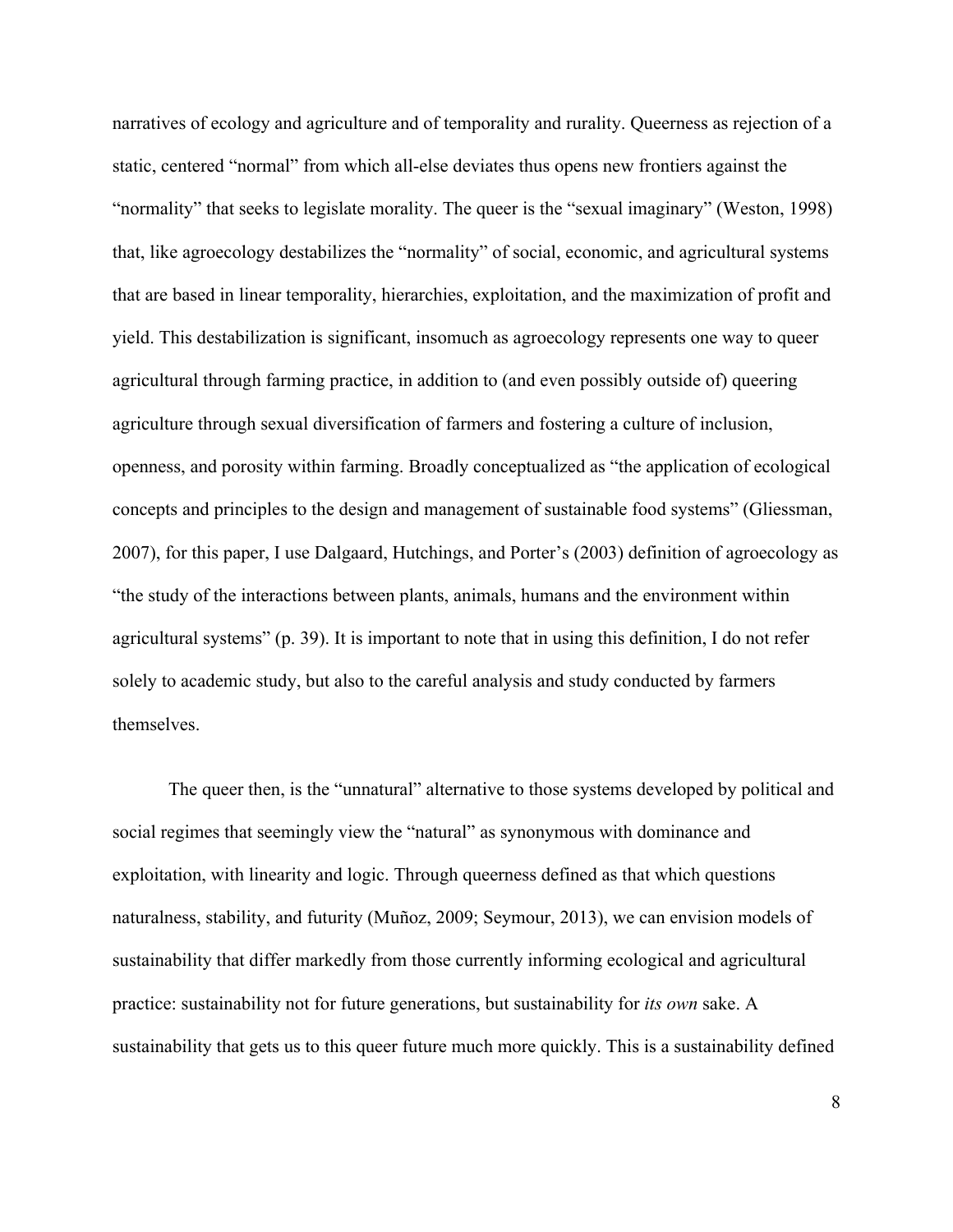not by that which potentially makes tomorrow "better," but an ecological sustainability premised in *this* moment; it is a decoupling of the long-entrenched idea that one needs to either see positive future results or fear negative future repercussions in order to provide a rationale for behaviour. This is the unique sustainability offered by the insider/outsider perspectives of lived queer lives. Queer farming may simultaneously be nested in greater ecological sustainability movements (for example, agroecology), even as the queer can present a refutation of heteronormative reproductive futurism (Edelman, 2004); it may also be nested in greater narratives of spatial temporality, even as it can present a refutation of these metronormative and homonormative narratives.

We might also use the queer to recognize that:

As much as identity terms must be used, as much as "outness" is to be affirmed, these same notions must become subject to a critique of the exclusionary operations of their own production: for whom is outness an historically available and affordable option? (Butler, 1993, p. 19)

Yet even this does not suffice, for as far as Butler's foundational work recognizes the privileging inherent in out queerness as centered identities, she fails here to recognize that such a concept of "outness" *cannot* occur without the figure of an Other who *cannot* attain visibility / "outness." As noted by Butler, these are those we assume to be closeted because they lack both historical and economic capital necessary to attain the privileged and centered "outness." Butler establishes the argument, but fails to extend it to its necessary conclusion: "The rural queer lacks visibility not only because of local hostility, but also because the absence of visibility is required as a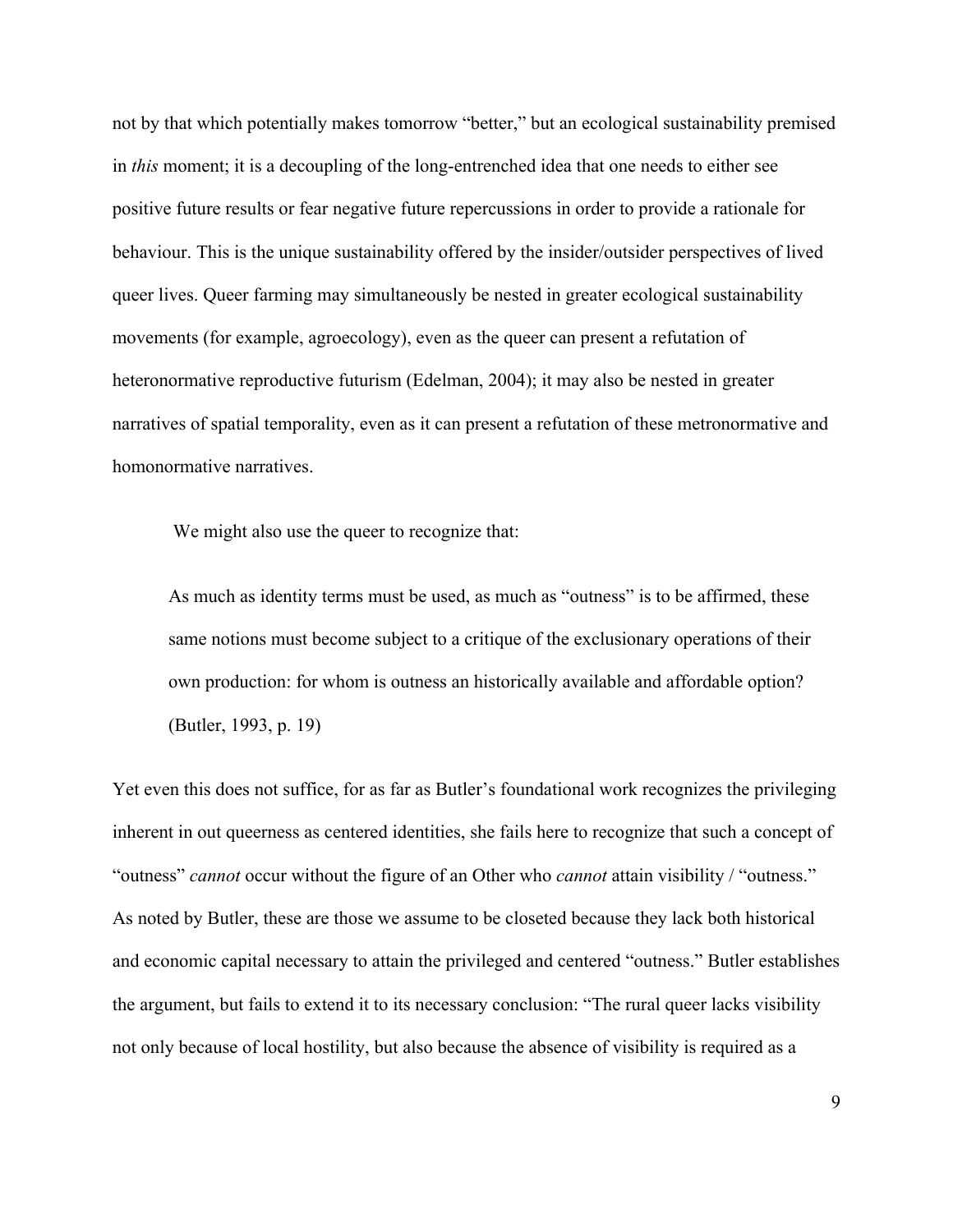structural component of metronormativity" (Gray, Johnson, Gilley, 2016, p. 13). Simply put, the urban queer requires not only the *idea* of invisibility, but also the practical application of invisibility and erasure of the rural queer to attain visibility.

If urban queer communities may be, in a sense, the easiest to see, then rural queer communities are so difficult to conceptualize in popular discourse as to be rendered non-existent; invisible. In its simplest sense, community is a specific geographic place, populated by individuals and groups of individuals. "Community" is also, of course, the great aggregator that encompasses not only the shared socio-demographic characteristics of these collective identities, but also the commonly shared values, family, kinship, interpersonal and transactional relationships that take place within these geographic areas. Thus, while an urban gay village may not be exclusively comprised of queer individuals, many queer individuals may rightfully consider such a neighbourhood (both socially and physically) as "*their* community." Historically, these urban communities have attained priority of place, both literally and figuratively, for some queer individuals (often those who are white, wealthy, and male). This privileging, bolstered by modern visibility politics in queer social and political movements, has effectively obscured the historic and modern realities of queer lives for rural communities and individuals alike:

Explaining the role of diversity in creating the sexual imaginary, Weston notes the greater diversity of media texts within urban areas. Significantly, many of these texts that help to create a sense of the sexual imaginary also suggest that life for gays and lesbians is better in urban areas, encouraging the perception that one has to move to the city to "be gay" and putting the lives of gays and lesbians in rural areas further "under erasure." (Hain, 2016, p. 169)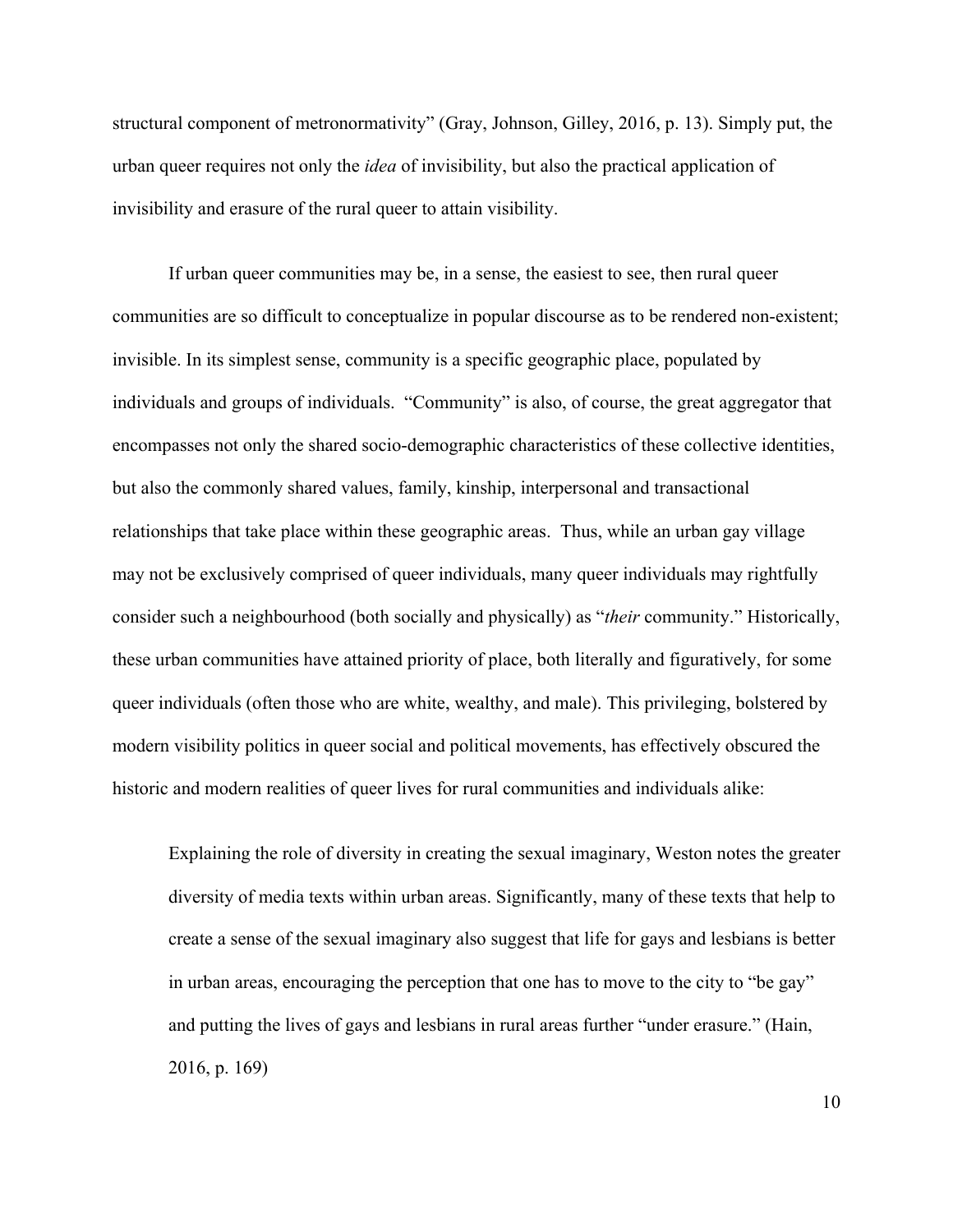The historical division between urban and rural queer lives, between spatio-temporal narratives of visibility and invisibility; of progress and regression, leads to the erasure of both queer lives *and* communities, and the unique ways of living, of *being*, that the rural queer offers. Lacking the sociocultural momentum of the privileged urban, the queer lives lived in these rural queer communities are not simply neglected, but are instead missing from greater collective queer narratives rooted in how the queer retains the unique ability to destabilize and otherwise trouble individual and collective identities:

The unique, vital, but often overlooked ways of inventing and living queer identities in rural spaces … holds unlimited possibilities for new ways of being and new forms of interaction that will make rural spaces not merely safe for queer youth, but places to thrive. (Hain, 2016, p. 178)

Of course, these communities can also be "hidden," but their lack of visibility does not necessarily indicate either fear or failure, but rather the deliberate construction and recalibration of identities and narratives that are different from those social norms and constructions that are "accepted" within hegemonic urban and urban queer narratives.

To queer the queer as it were, we must then decentre sexual identity, including sex and sexuality as lived, temporal experiences, and find room for those excluded from easy categorization in "us versus them" binary social and sexual narratives. We must address the historic exclusion of individuals not only by heteronormative and patriarchal systems of power, but also by queer systems of power (as in the case of the historic privileging of urban queer visibility above). Rurality, and the potential for queer lives lived in rural spaces, and queer lives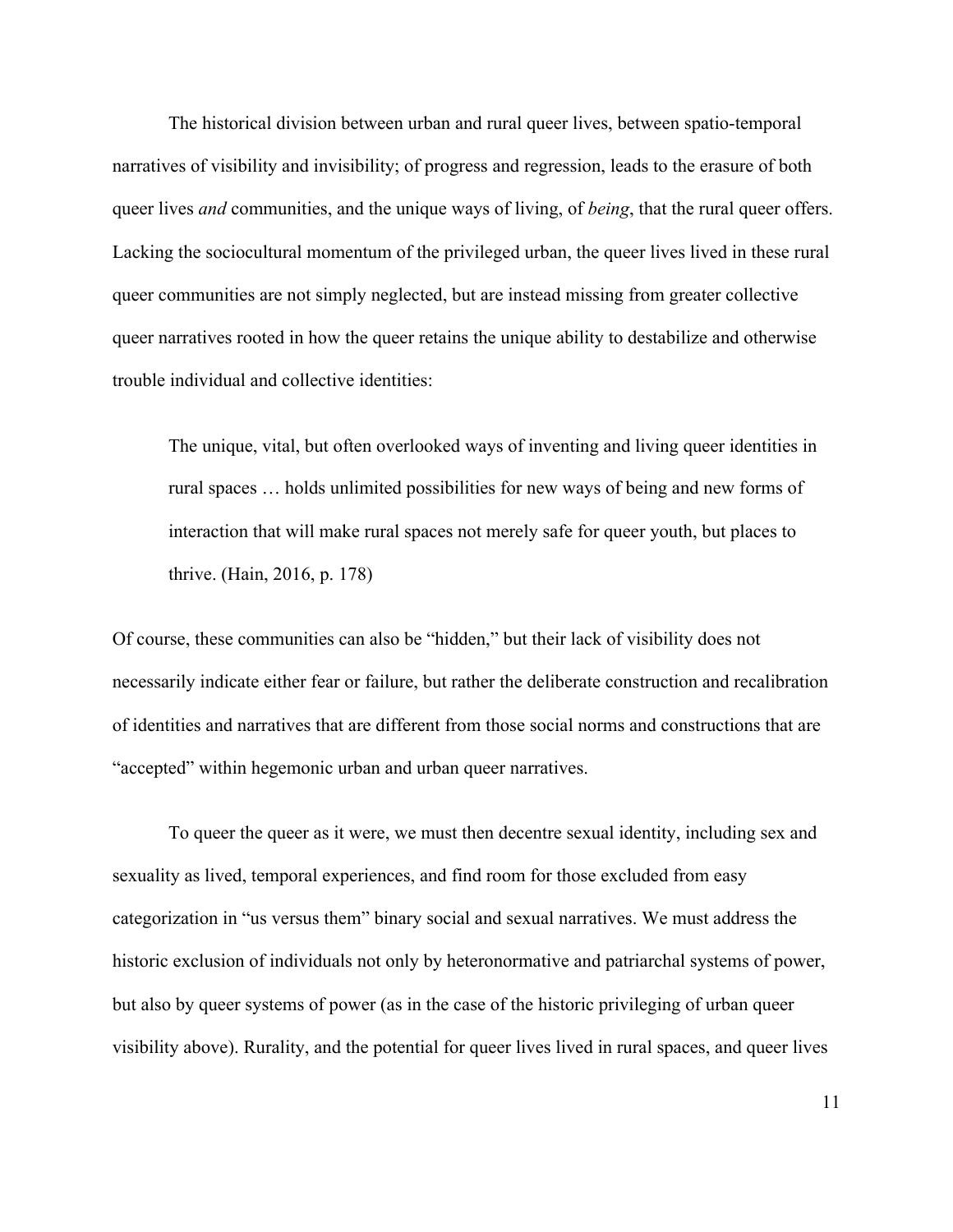lived doing "non-queer" things like farm-work, neither inherently closets nor limits the queer imaginary. They further it: "the spatial politics of gender and sexuality are enormously complicated – far more complicated, certainly, than they are often imagined to be." (Gray, Johnson, Gilley, 2016, p. 6).

Historically, modern queer identities have ostensibly centered not only on social markers such as "visibility" or "outness," but on the geographic and temporal narratives and constructions that Mary Pat Brady calls "the scaffold imaginary" (2016, p. 109). The journey to the "authentic" queer self must be supported by Brady's "temporal girders" that hold "temporal movement to a single direction, forming nostalgia. Nostalgia finds the rural quaint, discarded, left apart, and crushed" (p. 123). Thus, both homonormative and metronormative queer identities do not defy articulation (Erickson, 2013); they specify it. We must leave rural communities for cities (metronormativity); we must leave farms for "real" jobs, and we most certainly must leave the closet in order to "be" queer and we must then demonstrate out queerness in specific, accepted ways (homonormativity): "In essence, we hear a popular coming-out chant articulated in a different way: 'Out of the country (closet) and into the city (streets)!" (Cram, 2016, p. 285). We quickly learn what it means for queer sexuality "to be lived as oriented" (Ahmed, 2006, p. 1) in temporal as well as sexual ways. We learn that one must be "from" someplace to go "to" elsewhere, there must be nameless, no-good "nowhere" for every significant "somewhere"; closed closet doors are necessary for open ones. We do not, though, always learn that Ahmed's oriented lives also present possibility, as in the case of queer individuals orienting queer lives not in city centres, but also on farms and ranches.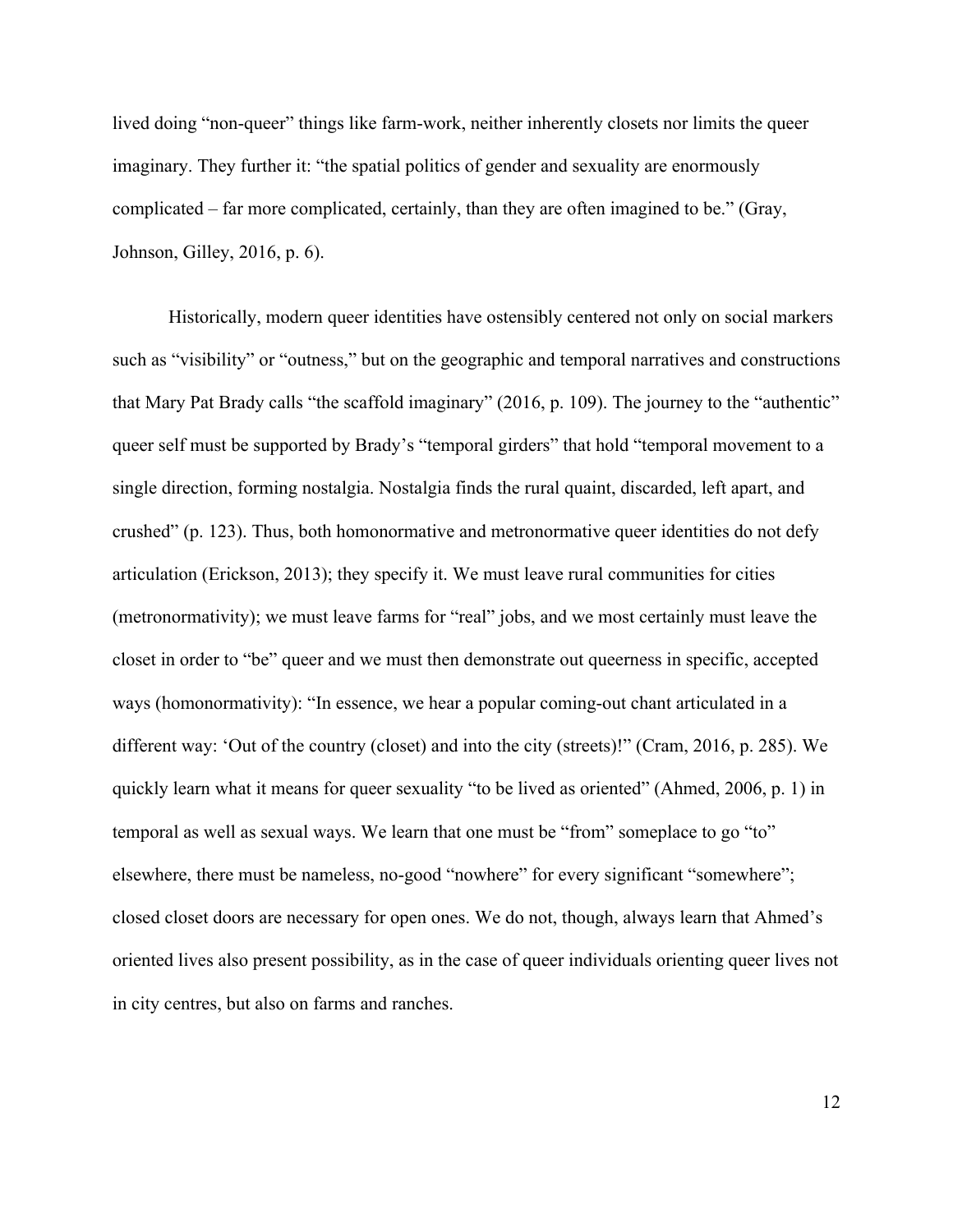The sexual imaginary constructed by Weston's urban texts are important, insomuch as they leave us, at best, with an understanding of queer lives in rural and / or farming communities as static and inert; they are places where nothing happens if one is *lucky*, for any *other* action can only be understood as secrecy and shame, homophobic violence, and even death*.* Yet we might consider that the lesbian and queer women's communes and queer men's Radical Faerie communities found throughout North America may exist simultaneously within spatially identifiable areas (Unger, 2010), but temporally unidentifiable ones at odds with Weston: "Geographic identities are shaped as much by cultural ideologies as by physical landscapes, and the constructed division between the 'country' and the 'city' is a particularly powerful and naturalized formation in American culture" (Schweighofer, 2016, p. 223).

What, then, do we make of concepts like queer ecology and the queering of agriculture? Furthermore, what do we make of these concepts that are not inherently rural, but which imply rurality? Simply put, "why *queer* agriculture" and "why queer *agriculture*?" In one context, we may posit queer ecology as a necessary extension of queer perspectives to ecological studies, science, and research. Within such parameters, queer ecology is the extension of structuralist and post-structuralist intellectual traditions beyond their focus on individuals and identities to the ecological world—a reorienting of terms and concepts such as "nature," "agriculture," "sustainability," and "ecology" that recognizes them as no more inherently stable than terms and concepts such as "male" or "female," "gay" or "straight." Queering ecology and agriculture disorients these terms: Catriona Mortimer-Sandilands' work in queer ecology is particularly illuminating here, providing a framework that allows us to redefine not just ecology but agriculture as something that is enacted both with and upon ecological systems: a recognition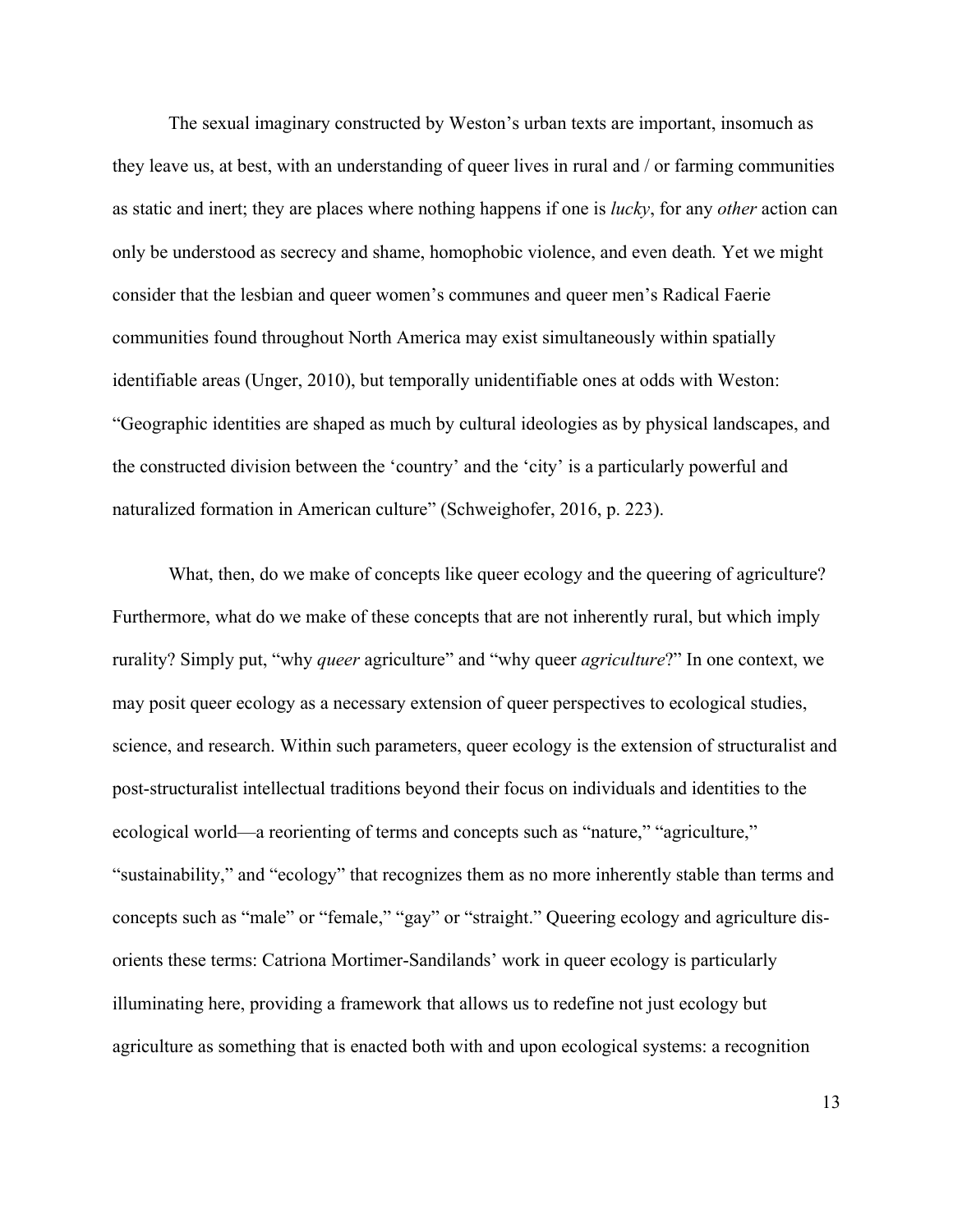and critically analyses of "ideas and practices of nature…located in particular productions of sexuality, and sex, both historically and in the present, located in particular formations of nature" (2010, pp. 4-5).

There exists here the risk, however, of an interpretation of Mortimer-Sandilands more heavily oriented toward the "ideas" than "the practices." That is, those ideas that overemphasize queer ecology's theoretical implications over its practical ones. To do so limits that disorientation which the queer ought rightly to expand within ecology and agriculture; this theoretical overemphasis may then close the potential for Winnubust's queering as transformative insomuch as it is that which allows the unanticipated (Winnubust, 2006, Erickson, 2010) within biological, ecological, and agricultural systems. Earlier in this paper, the popular gay imaginary is framed as the girding of "sexuality to be lived as oriented" (Ahmed, 2006, p. 1), and the rural was held up as potential loci for new, dis-oriented ways of being queer. To turn Ahmed's phrase, we might then consider agriculture and ecology within the popular ecological imaginary as the girding of "farming as oriented." The queering of agriculture thus *also* offers up potential loci for new, dis-oriented ways of *farming*, of being farmers, and farming land; it explores alternative geographies and temporalities even while exposing how "the collapsing of processes into categories – units of analysis – masks the temporalities that these processes engage and perpetuate" (Brady, 2016, p. 112).

Simultaneously, in rural and farming communities, and other non-traditionally queer spaces, in dis-oriented ways of being queer, we find how "nature allows space for the selfreflection and self-invention that Michel Foucault saw not as 'a luxury or a pastime for lesbians and gay men,' but as a necessity" (Hain, 2016, p. 176). Far from being prescriptive, then, rural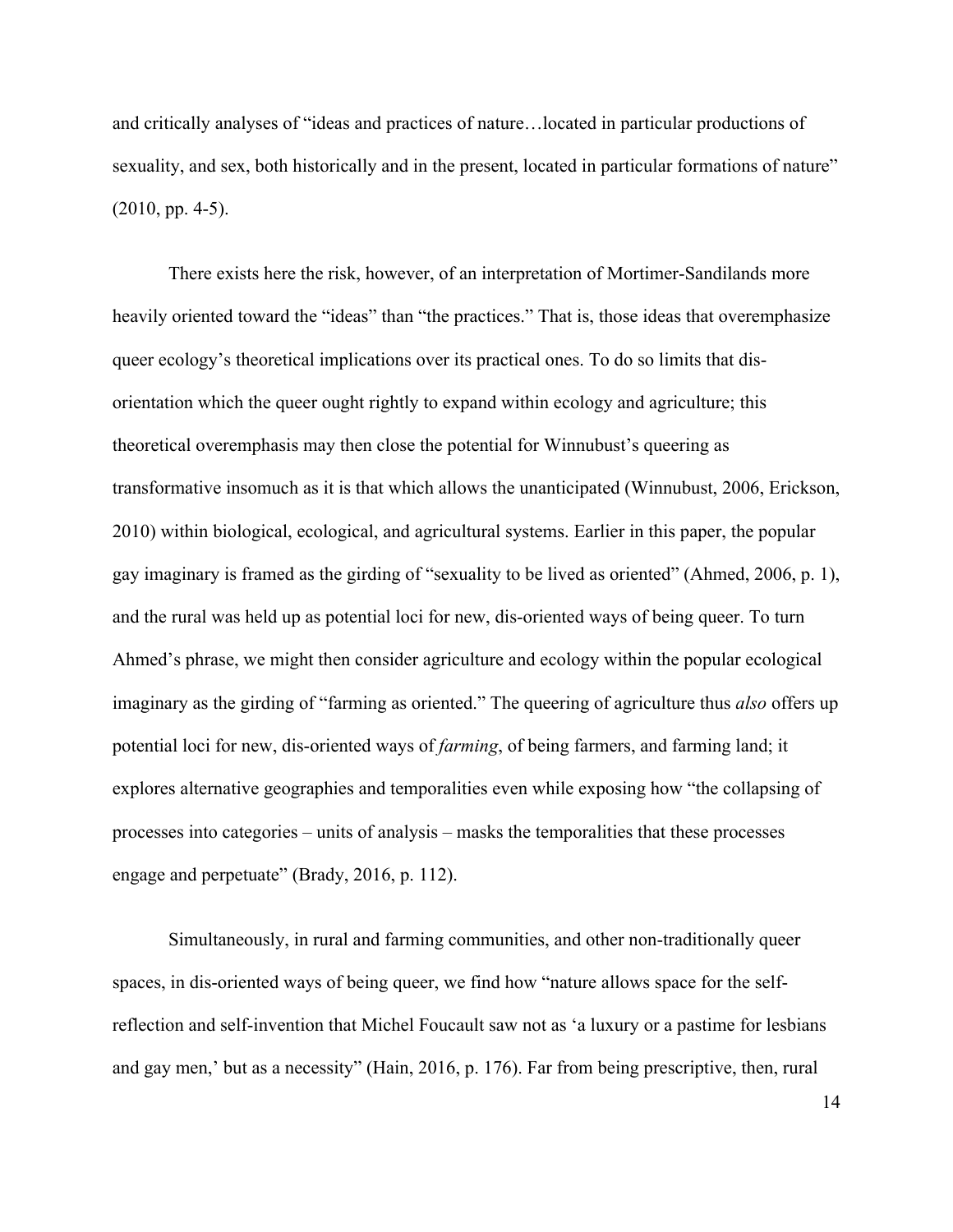and farming spaces and communities might separate queerness from "narratives of child-to-adult growth, "rework the visibility/invisibility binary, and find a way to better incorporate other identity elements and different lifestyle patterns" (Schweighofer, 2016, p. 239). Through these "disidentificatory practices," the binary itself, as opposed to binary structures, falls: the ability for mutual exclusion – for assimilation and opposition, rurality and urbanity, queer and heteronormative – ceases altogether (Muñoz, 1999; Thomsen, 2016, p. 260).

Similar to the ways that urban queerness has been privileged as a remedy for homophobia and heteronormativity, within both popular and academic discourses a return to "natural" ways of living has been proposed as a remedy for any litany of ecological woes facing the planet. "Natural," it seems, is synonymous with creating a pastoral and sustainable ecological present that returns to what has been lost to the industrialization of many global commodities and processes, including agriculture (Ladino, 2004). At issue, however, is whether these idealized notions of pasts that never were can provide a useful vantage point from which to address a present and a future increasingly defined by potentially catastrophic climate change and ecological instability, an era in which eco-theorist Steve Mentz says "sustainability is over" (Mentz, 2012, p. 586). Scholars have offered alternative theoretical constructs that address this nostalgia, from Timothy Morton's "dark ecology" (2007; 2016), to Lee Edelman's "queer death drive" (2004), and Jack Halberstam's "queer art of failure" (2011). In their own way, each seeks to break with historical critical frameworks and develop new frameworks to help us understand our relationship to nostalgia, and by extension, nostalgic ecology.

Concurrently, in many cultural narratives, queer individuals, communities, and even plant and animal species have been posited as "unnatural" in contrast to dominant cultural, political,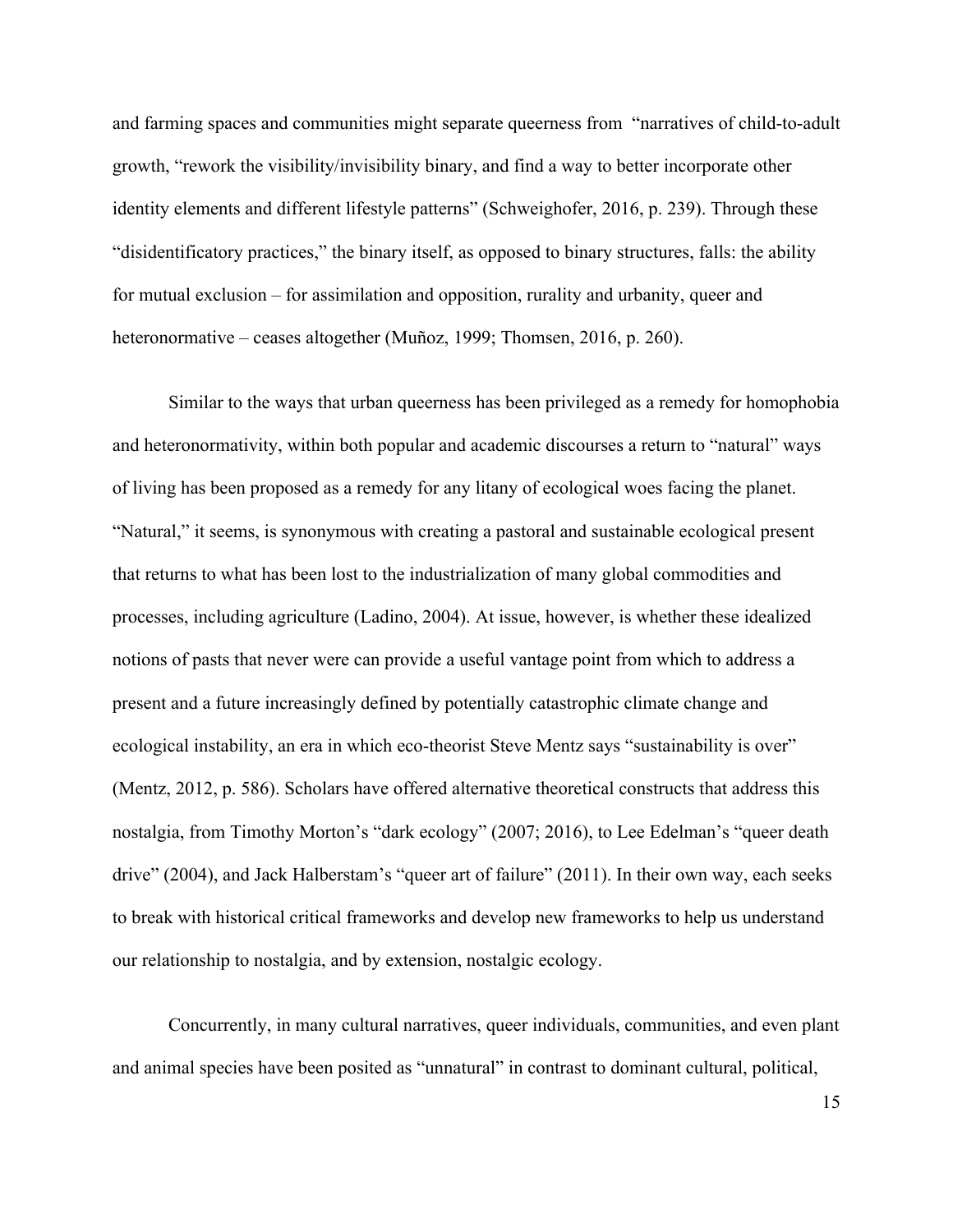and scientific constructions of "the natural" (Cronon, 1995; Mortimer-Sandilands and Erickson, 2010; Laist, 2013; Roughgarden, 2014; Sandilands, 2014). As a result of this heteronormative twining of sexuality and nature, diverse perspectives have been left out of discourse and debate, including those occurring within agroecology.

A cursory review of academic journals devoted to research in fields including ecology, agriculture, and queer theory reveals little in the way of devoted scholarship to the intersection of all three; to queer ecological perspectives on (and within) agriculture. Timothy Morton, in his essay "Queer Ecology" (2010), reflects, for example, on the "toxic environment" ecocriticism provides for queer readings and understandings of ecology (and, by extension, agriculture). Without a specifically queer understanding of ecology, Morton posits that ecocriticism remains a largely paternalistic and heteronormative affair, a "vector for various masculinity memes, including rugged individualism, a phallic authoritarian sublime, and an allergy to femininity in all its forms (as sheer appearance, as the signifier, as display)" (p. 274). While some might point to obvious starting points for a queer understanding of ecology (ecofeminism, ecophenomenology), Morton calls for a refutation of these as well, categorizing them as "upgrades" to the "toxic environment" of ecocriticism. This need for an explicitly queer ecology, for ways of knowing that recognize that "ecology itself … demands intimacies with other beings that queer theory also demands" (p. 273), not only calls out the historical exclusion of queer peoples and perspectives from environmental and food system sustainability movements; it illustrates how this absence of queer ecological perspectives further perpetuates cultural narratives of homophobia and heteronormativity. In so doing, this exclusion does something even greater: I will argue that by excluding queer ecological perspectives in food system and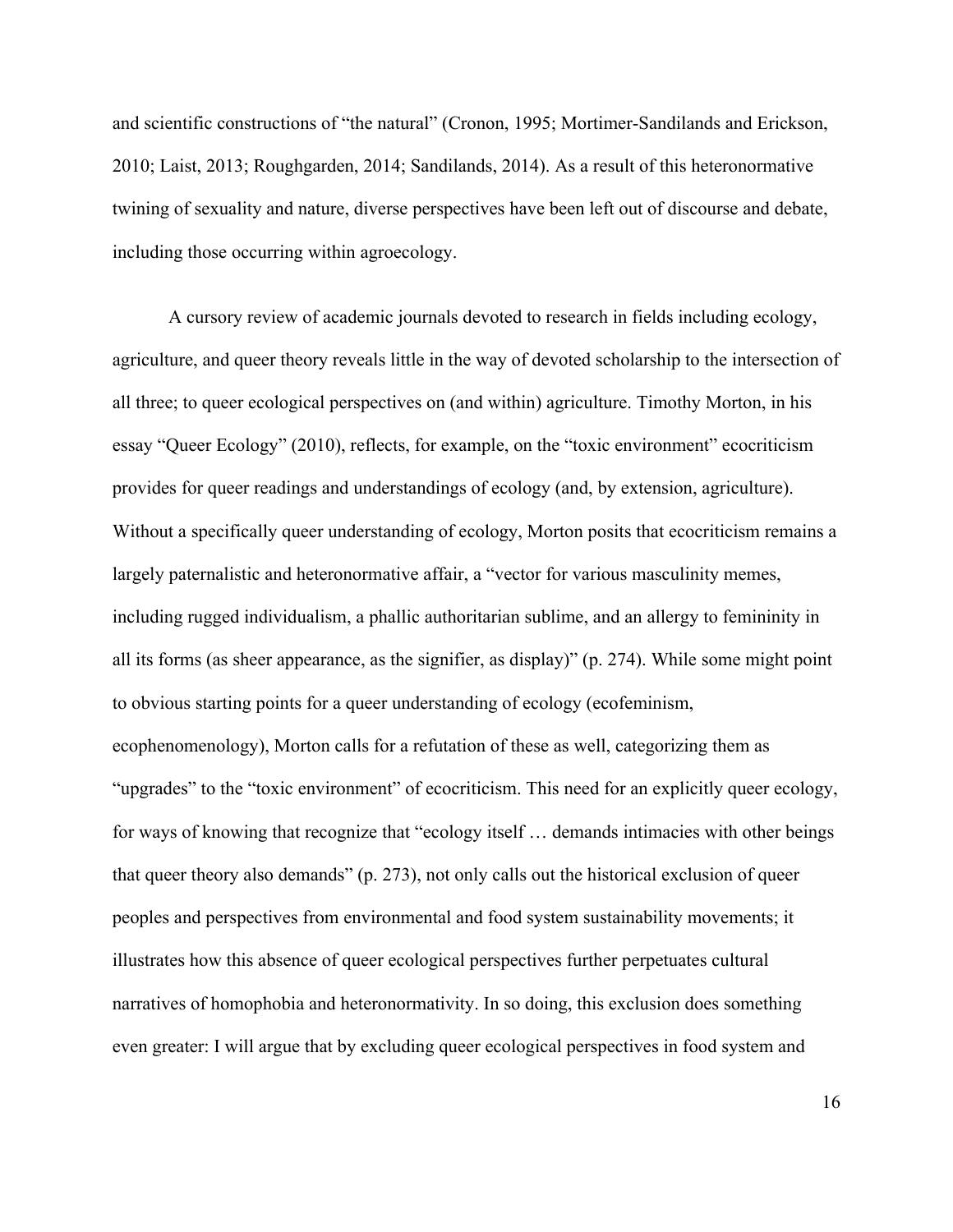environmental sustainability, essential new ideas and transformative responses to current ecological crises may go unvoiced, unheard, unrecognized, unsupported, and undone.

This chapter positions agriculture within the queer community as an extension of both the emerging fields of queer ecology and rural queer studies. Queer ecology is defined by Catriona Mortimer-Sandilands and Bruce Erickson as:

a sexual politics that more clearly includes considerations of the natural world and its biosocial constitution, and an environmental politics that demonstrates an understanding of the ways in which sexual relations organize and influence both the material world of nature and our perceptions, experiences and constitutions of that world. (2010, p. 5)

Rural queer studies can be considered as the interrogation of queer sexualities and rural identities through the study of the ways rural queer individuals utilize "existing signs from the social field in distinct and novel ways as a critique of limitations on conservatism and rurality," and by extension, as a critique of limitations on queer sexualities and identities (Gray, Johnson, Gilley, 2016, p. 12). For example, LGBTIQ men, women, and trans individuals in both rural and urban areas participate in rodeos through organizations like the International Gay Rodeo Association (www.igra.com). In so doing, these individuals subvert the existing signs of both queerness and rurality. They identify as "cowboys" and "cowgirls," and engage in activities that seem culturally antagonistic, if not outright hostile, to queer individuals; the macho sublime of the bull rider and the fragile femininity of the barrel racing cowgirl are upended and subverted within a greater queer culture that allows, even encourages, expressions of femininity in men, and butchness in women. Simultaneously, they subvert the signs of urban metronormative queerness by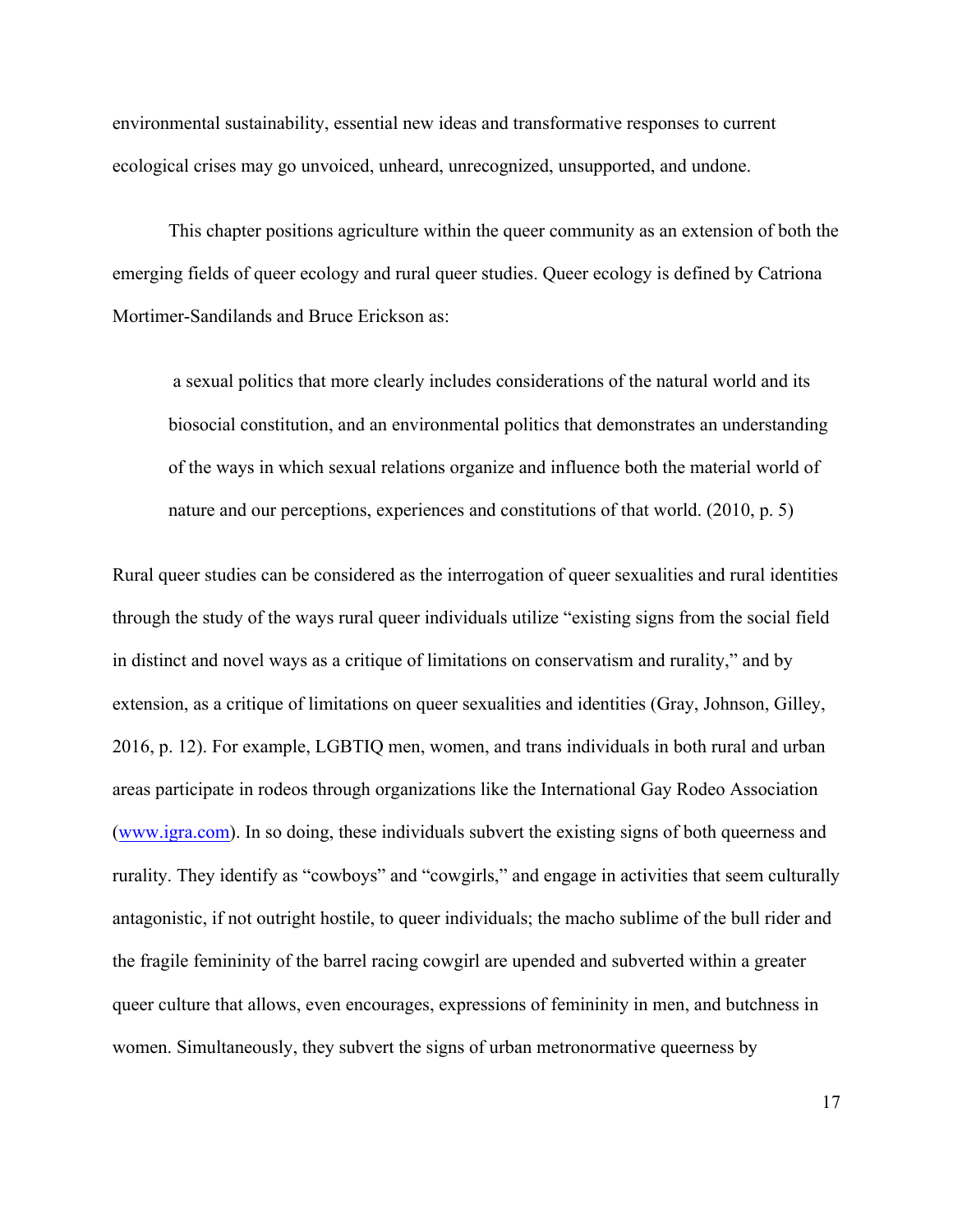identifying with historically rural activities and values, even while they subvert the signs of rurality by identifying as openly queer. In addition to placing it within a queer rural context, this chapter similarly frames agriculture within larger critiques and ecological perspectives, including ecofeminist, Indigenous, racialized, and other historically marginalized communities.

Within a system in which industrialized agriculture and ecological devastation are the norm, we must recognize that industrialized agricultural systems and their associated ecological impacts are the *de facto* orientation; we cannot claim them to be "unnatural" models against which "natural" ways of farming in sync with ecological systems can develop as alternatives. Catriona Mortimer-Sandilands asks what it means "that ideas, spaces, and practices designated as 'nature' are often so vigorously defended against queers in a society in which that very nature is increasingly degraded and exploited" (2010, p. 5)? The seeking of legitimacy by industrial and corporate agricultural entities via the integration of organic and agroecological concepts and practices within those systems should give us pause; it should represent a "stopping point," not a "starting point." Based solely upon the state of the modern industrialized food system, new models should neither assume legitimacy in that system nor should we expect the creation of new models from those who have broken the world's agricultural and food systems, just as we should not expect that those who have created our current ecological mess may be trusted to suddenly turn about and undo it. To borrow from Audre Lorde (2003), "the master's tools will never dismantle the master's house." Instead, queer perspectives extended to ecology, agroecology, and agriculture should support potentiality in its purest form: the creation of new models of ecological and agricultural sustainability that do not yet exist and may even yet be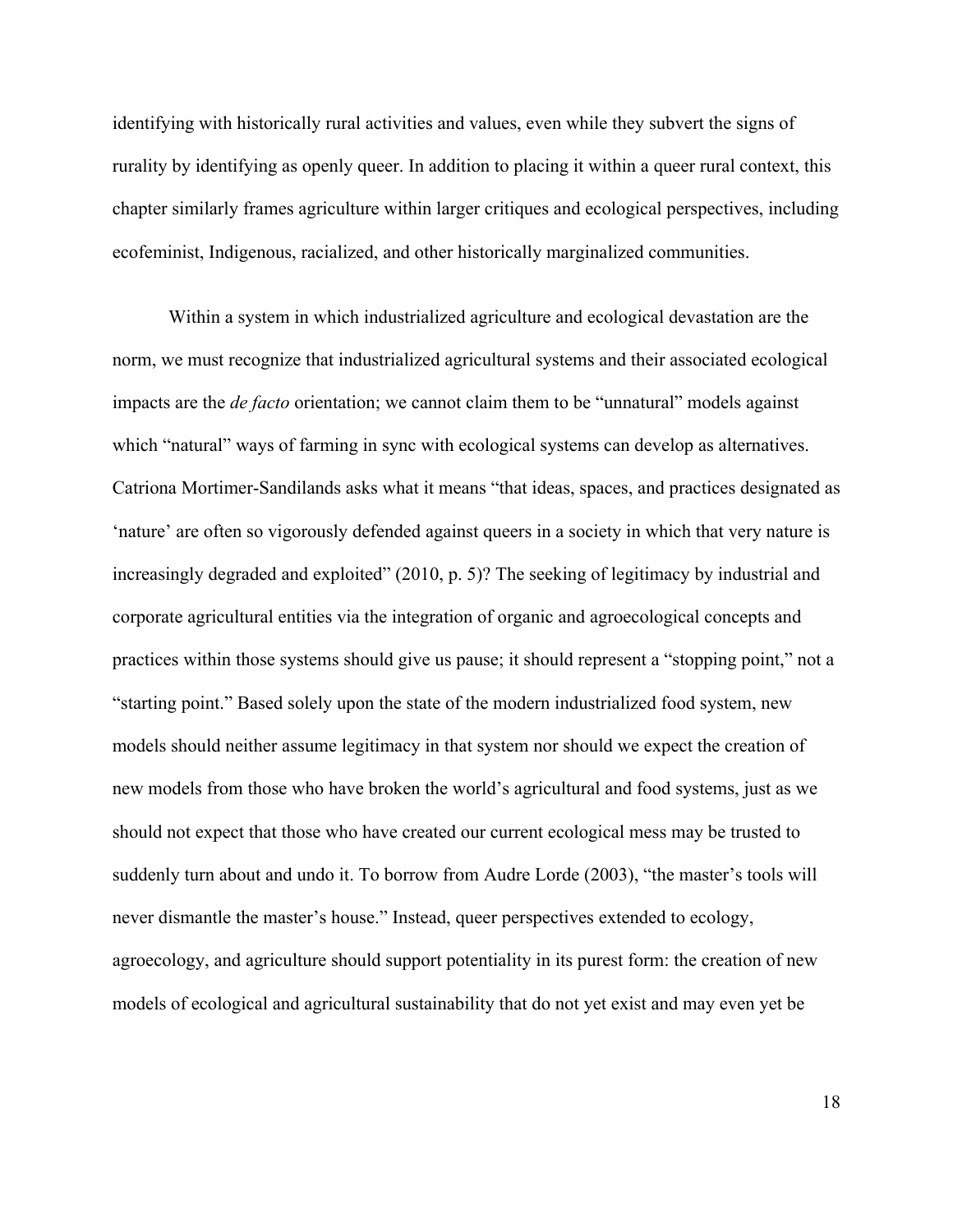unimagined; they are the ideas, applications, and methods which will only occur completely outside of those traditions, institutions, and practices they oppose.

Within ecological criticism / philosophy, two authors warrant specific inclusion, both for their contributions to the canon of ecological and agroecological thought, and more specifically, for the ways in which their works represent the limits within that canon to the inclusion of gender and sexuality as critical components of the discourse. This "exclusion of inclusion" is telling insomuch as these works represented (and still represent) an entry point for many into ecological thought. Rachel Carson, whose seminal work *Silent Spring* (1962), might be credited with the creation of both the mainstream environmental and ecofeminist movements, brought to mainstream audiences a consciousness of the devastation of natural systems (including the use of pesticides directly linked to agriculture) by industry. But Carson did not make any explicit connections between industry, patriarchy, gender, and the natural world. Even as Carson wrote that "the history of life on earth has been a history of interaction between living things and their surroundings" (p. 5) (in short, a great summation of post-structuralist theory), she did not specifically link these "interactions" to industry, patriarchy, and gender – let alone sexuality. Instead, Carson highlights a monolithic "mankind" – an actor whose:

Power has not only increased to one of disturbing magnitude but [one that has]…changed in character The most alarming of all man's assaults upon the environment is the contamination of air, earth, rivers, and sea with dangerous and even lethal materials. This pollution is for the most part irrecoverable; the chain of evil it initiates not only in the world that must support life but in living tissues is for the most part irreversible. In this now universal contamination of the environment, chemicals are the sinister and little-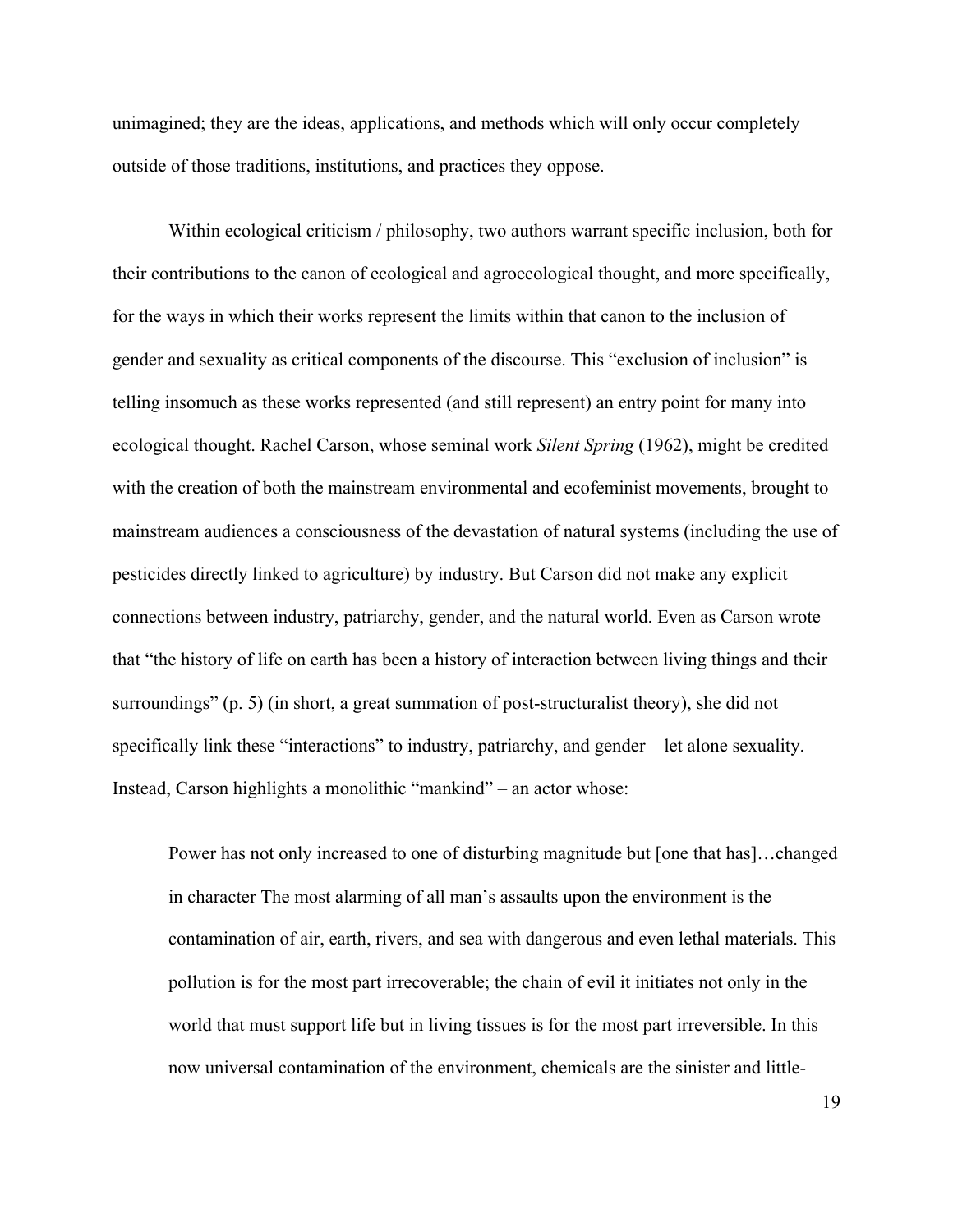recognized partners of radiation in changing the very nature of the world – the very nature of its life.  $(1962, pp. 5 - 6)$ 

While Carson provided a crucial, even canonical foundation for future areas of inquiry in ecological criticism and philosophy, it would require future scholars to more fully articulate connections between social constructions including patriarchy and heteronormativity and the environmental devastation she so eloquently captured.

Aldo Leopold, alongside his work *Sand County Almanac* (1949), also stands in a unique position amongst ecological scholars, not only for the year his work was published, but also for its multiplicity – a work whose uses are not fully constrained in advance of ecological narratives, philosophical discourse, and a consideration of what would now be considered ecological theory (as in the chapter "The Ecological Conscience"). However, like Carson, Leopold also fails to make explicit any greater discursive connections between gender, sexuality, and ecology, choosing instead to highlight the need to reconsider economic incentives associated with resource exploitation. Leopold's essay is illuminating in two key regards: first, in its use of the gendered pronoun "he" to describe all the ecological "performers" (the farmers, hunters and other nascent ecologists); and second, in his call for the development of value systems outside of the traditional economic ones, specifically his identification of the social importance of place (as opposed to pure economic value) in conservation discourse (Leopold, 1949). "Some scientists may dismiss this matter forthwith, on the ground that ecology has no relation to right and wrong. To such I reply that science, if not philosophy, should by now have made us cautious about dismissals" (Aldo Leopold, 1991, p. 182). From Carson and Leopold, then, do we gain if not specific links between the relationship between the gendering of nature and the natural and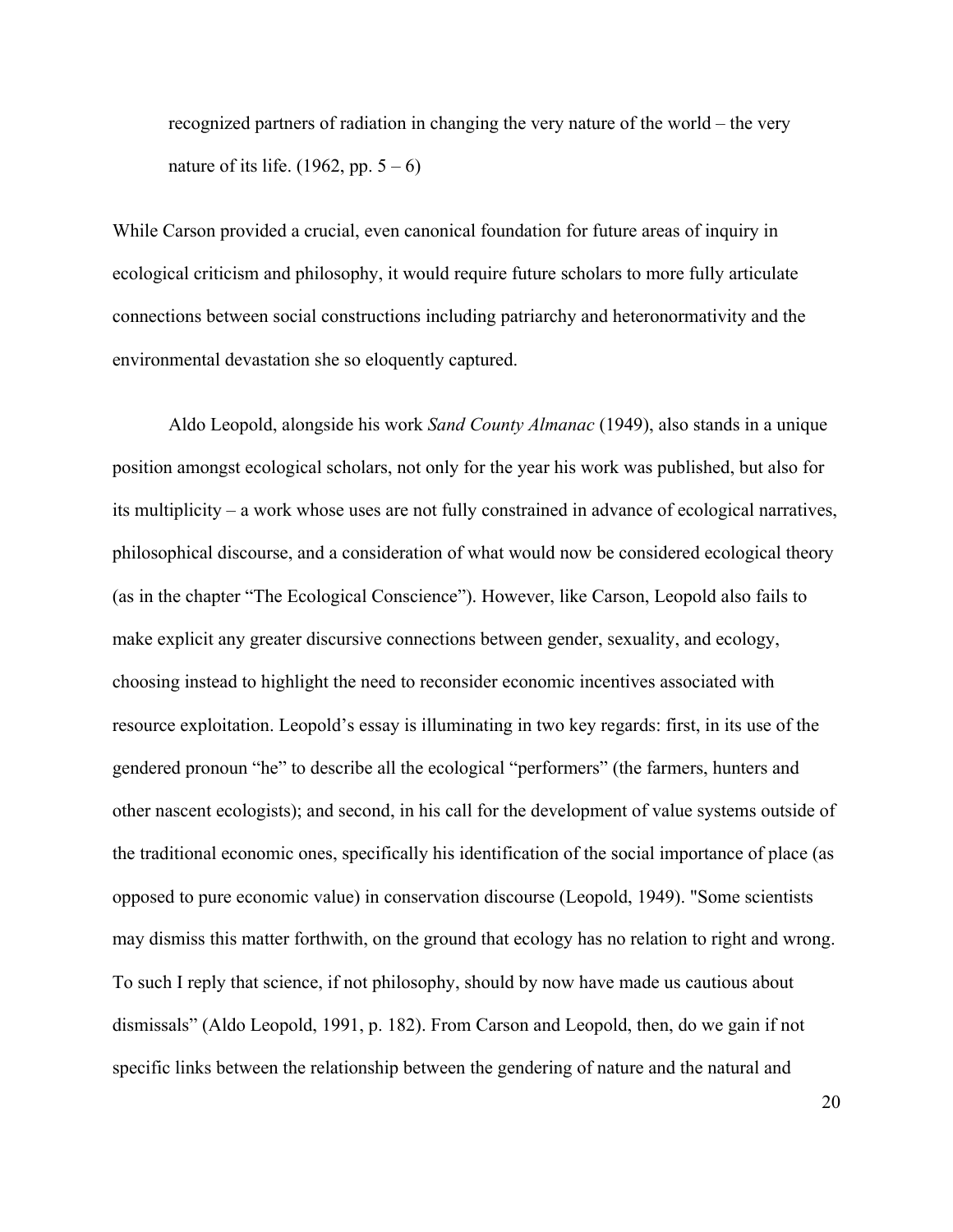ecological destruction, at least glimpses of future understandings of gender, sexuality, ecology, and agriculture (in Carson), and the need for the development of entirely new ecological values systems altogether (in Leopold)? Carson and Leopold leave us a contested legacy. Acknowledged by many as foundational scholars in ecological philosophy (and subject of many introductory university courses in ecology and agriculture, including in courses at my own university), the question begs asking: what, if any, are the enduring legacies of each to queer ecological thought?

In his essay "Ecocentrism: The Land Ethic," Leopold offered his most direct articulation of the need for a new theoretical conception of the role ecology plays in human life. Leopold calls here for a centring of ecology within values systems; for a fundamental realignment of the anthropocentric values undergirding modern capitalist and industrial societies. This is no insignificant contribution, but it is a troubled one. In Leopold's ecocentrism, "nature" may be centred, but binarism and the othering of ecological systems endure. There is still the hunter and the hunted, but rather than reflecting subjugation and paternalism, for Leopold they represent a sort of ecological détente of oppositional forces- of conservation as "a state of harmony between men and land" (Leopold, 1949, p. 119). Leopold then, in the words of ecofeminist scholar Chaone Mallory (2001) "may unwittingly promote an attitude of domination to the nonhuman world…that portray the natural world as an object available for exploitation, thereby casting it as the 'other'" (p. 59). Thus, we may see in Leopold precisely Morton's critique of ecocriticism as largely paternalistic and heteronormative; a classic example of his ecocritic "masculinity meme."

For this text (and for queer ecocriticism) Carson represents a figure far more complicated. While, as previously noted, Carson failed to extend her critique to "naming names" and calling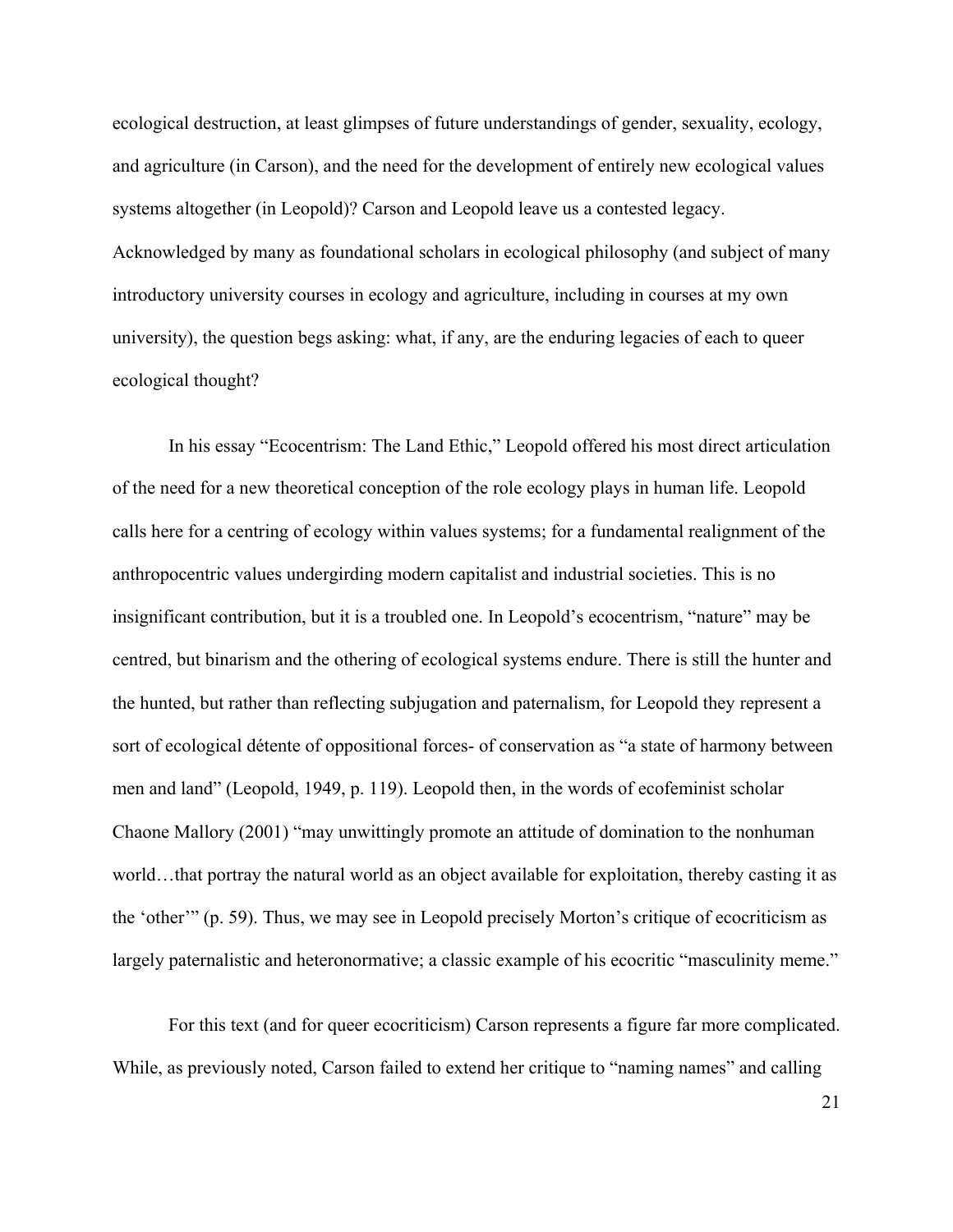out ecological paternalism and misogyny specifically, I join others in calling for a more thoughtful reconsideration of Carson's role within ecocriticism, including queer ecological thought. Gary Kroll (2002) argues for consideration of Carson's ecological philosophy "as a 'subversive subject' - as a perspective that cut against the grain of materialism, scientism, and the technologically engineered control of nature." Yet, Kroll posits, Carson's greatest enduring legacy is *not* one of specific ecocritical subversion, but rather one every bit as critical in the development of discrete feminist and queer ecocriticism: "the adoption of a very healthy and widespread scepticism concerning the scientific control of both the body and the environment."

Kroll further considers *Silent Spring* as an "appropriated text" that was subsumed by the mainstream environmental movement, and notes that "While Carson rarely waxed on reforming the entirety of western society, there is an element of critical theory in *Silent Spring* that begins to contemplate a wholly new relationship between humans and nature." Does Carson not then, warrant consideration as a foundational scholar of ecofeminism, defined by Greta Gaard (1997) as the "basic premise that the ideology which authorizes oppressions such as those based on race, class, gender, sexuality, physical abilities, and species is the same ideology which sanctions the oppression of nature" (p. 1)? I argue she does.

That the emergence of ecofeminism certainly presented a more discrete (defined briefly as a unique, differentiated, and distinct) vision of ecology than that of Carson (and certainly Leopold) is largely irrefutable, as are its contributions to the emergence and development of a discrete articulation of queer ecology. Pesticides have devastating ecological consequences, Carson may have warned, but it was ecofeminist scholars who specifically warned us that sexism does too (Sturgeon, 1999). Ecofeminism was crucial, in its contributions of critical gender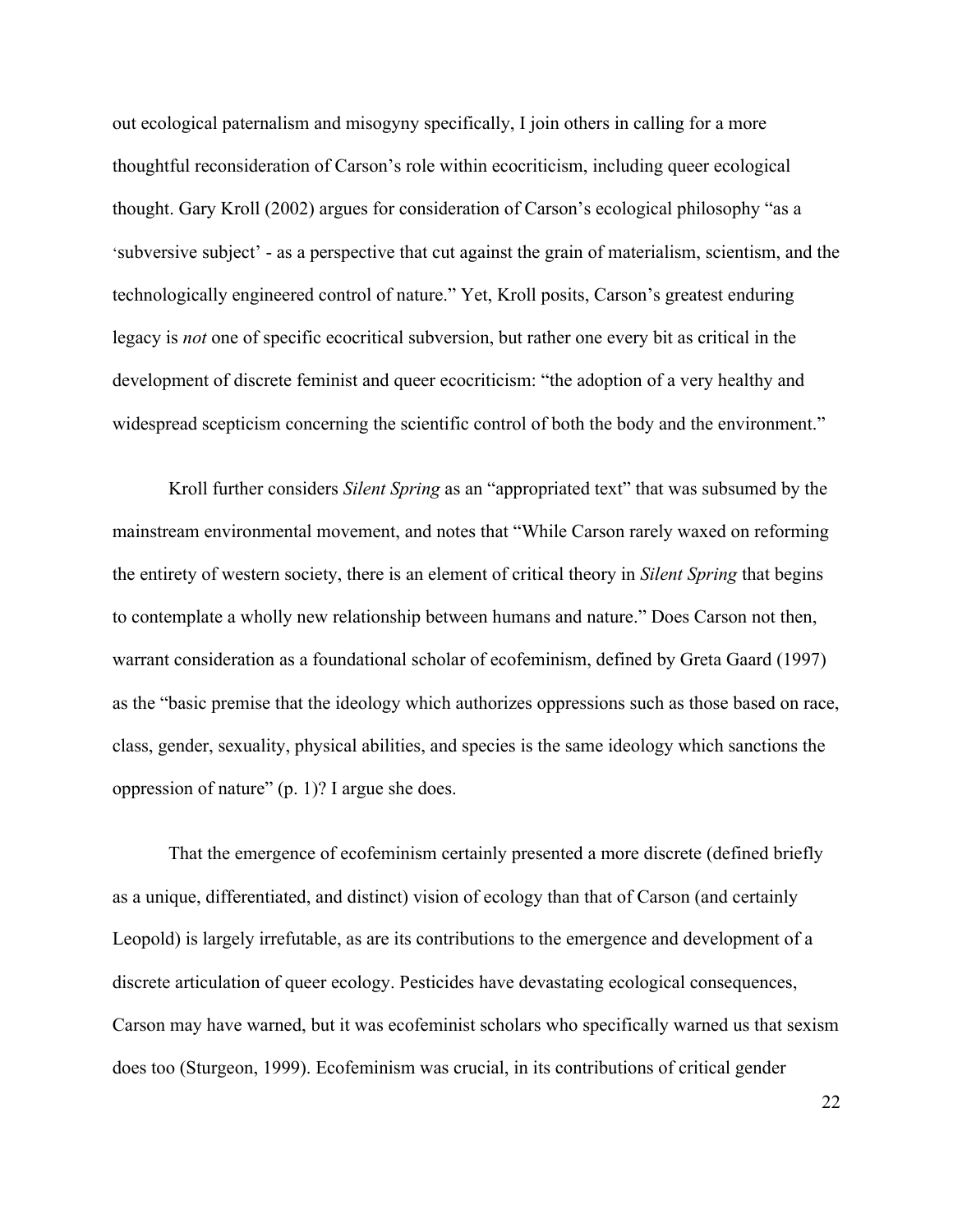analysis to ecological thought, to new understandings of both ecology and ecocriticism as oriented; as reflective of (as opposed to distinct from) the paternalistic and misogynistic culture(s) that they emerged from and remain embedded within. Carolyn Merchant's *The Death of Nature* (1980) is a particularly notable contribution, especially in its efforts to critically depart from the troubling essentialism in nascent ecofeminist thought. Merchant's work confronts the "essentialist…conflation of women with nature" (in ecofeminism) and especially the risks of linking paternalism, sexism, and the subjugation of women and the feminine with the domination of animals and ecological systems; linkages that "[imply] not only that women's nature is to nurture but also that women's role is to clean up the environmental mess made by men" (Merchant, 2006, p. 514). In reflecting on the contributions of *The Death of Nature* to ecofeminist (and later queer ecological) thought, Merchant notes that while focusing on the detriments of gendering of "nature" as female, she also works to present "nature" as:

characterized by ecological laws and processes described by the laws of thermodynamics and by energy exchanges among biotic and abiotic components of an ecosystem. Any of these components can become an actor or actors in an environmental history of a particular place. (p. 516)

Merchant provides a particularly singular voice in the development of ecofeminist (and later queer ecological) criticism, by centring multiplicity in ecological criticism; of making Carson's implicit reorientation of ecological relationships (subject as they are to appropriation and erasure) explicit, and explicit in ecological, vs. philosophical terms (as in her presentation of "nature" as outlined above).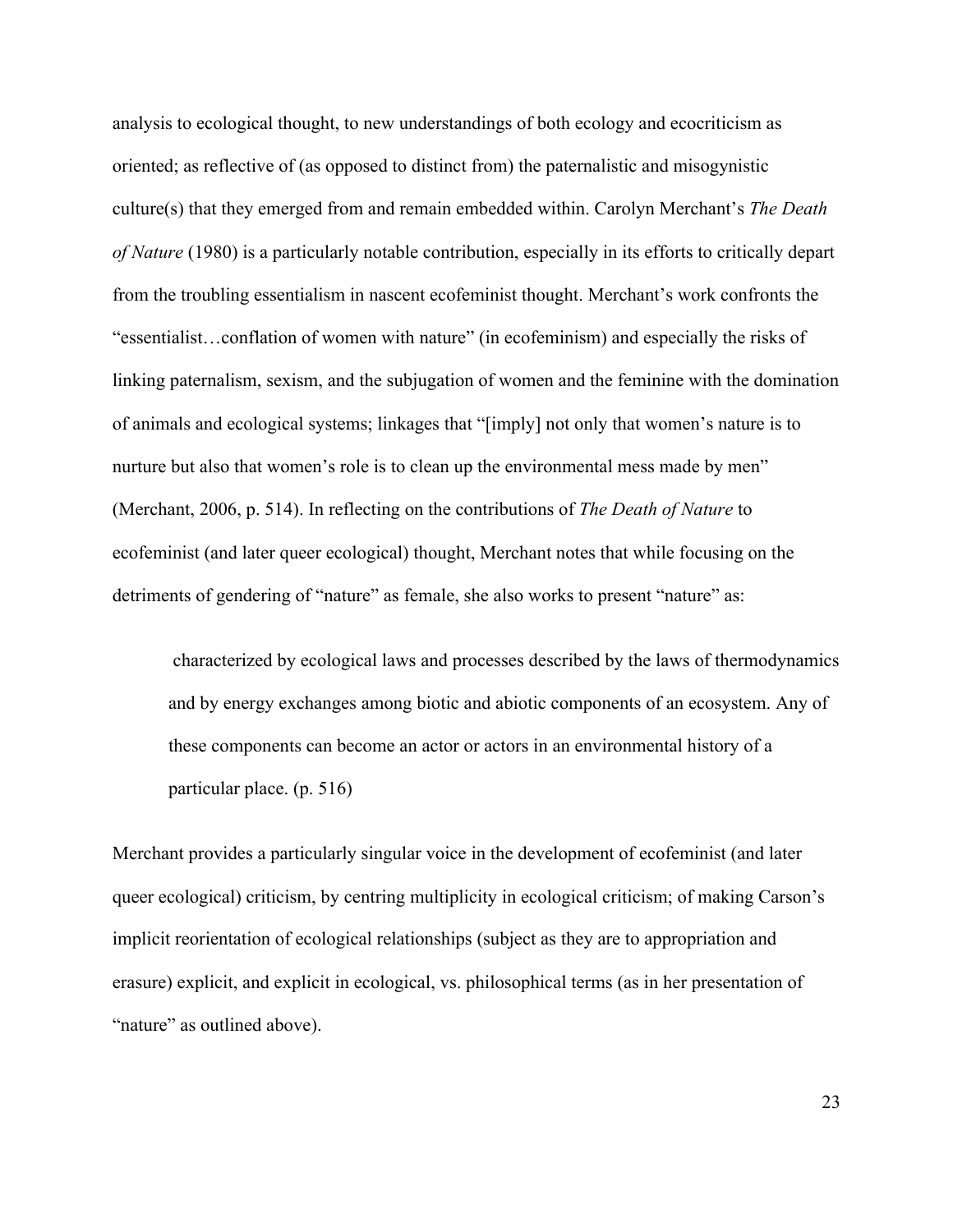In Merchant's de-essentialized articulation of ecofeminism, then, we find space for Carol Adam's *The Sexual Politics of Meat* and its linkages to patriarchal violence, social hierarchies, and the mistreatment of nature through meat consumption (1987); we find space too for Noël Sturgeon's *Ecofeminist Appropriations and Transnational Environmentalisms* (1999) with its foundational "critique of certain essentialist constructions of Third World and Native American women that predominated amount U.S. ecofeminists in the late 1980s and early 1990s" (p. 255); we have Vandana Shiva's "subsistence ecofeminism" and its theory of "maldevelopment" and critical refutation of capitalism, including neo-liberal food and farming policies (i.e., India's "green revolution")  $(2009, p. 5)$ .

More importantly, in ecofeminism's origins and evolution(s), we find also find the origins and space for queer ecological criticism. In building upon (and in some cases extending) ecofeminism, ecofeminist and queer ecology theorist Greta Gaard made the implicit explicit in her works on gender, sexuality, and ecology, as when she contemplates the meanings for both queer people and ecology when "queers are feminized, animalized, eroticized and naturalized in a culture that devalues women, animals, nature, and sexuality" (1997, p. 119).

In so doing, as Catriona Mortimer-Sandilands and Bruce Erickson (2010) argue, Gaard is identifying "a strong relationship between the oppression of queers and the domination of nature." Furthermore, Gaard's framing of this relationship as "erotophobia" specifically links "heterosexism and ecological degradation … a consideration of environmentalism *as* a sexual politics as a form of aesthetic and corporeal struggle against the disciplinary logics of heteropatriarchal capitalism" (p. 29). Gaard's erotophobia speaks both to Carson's initial steps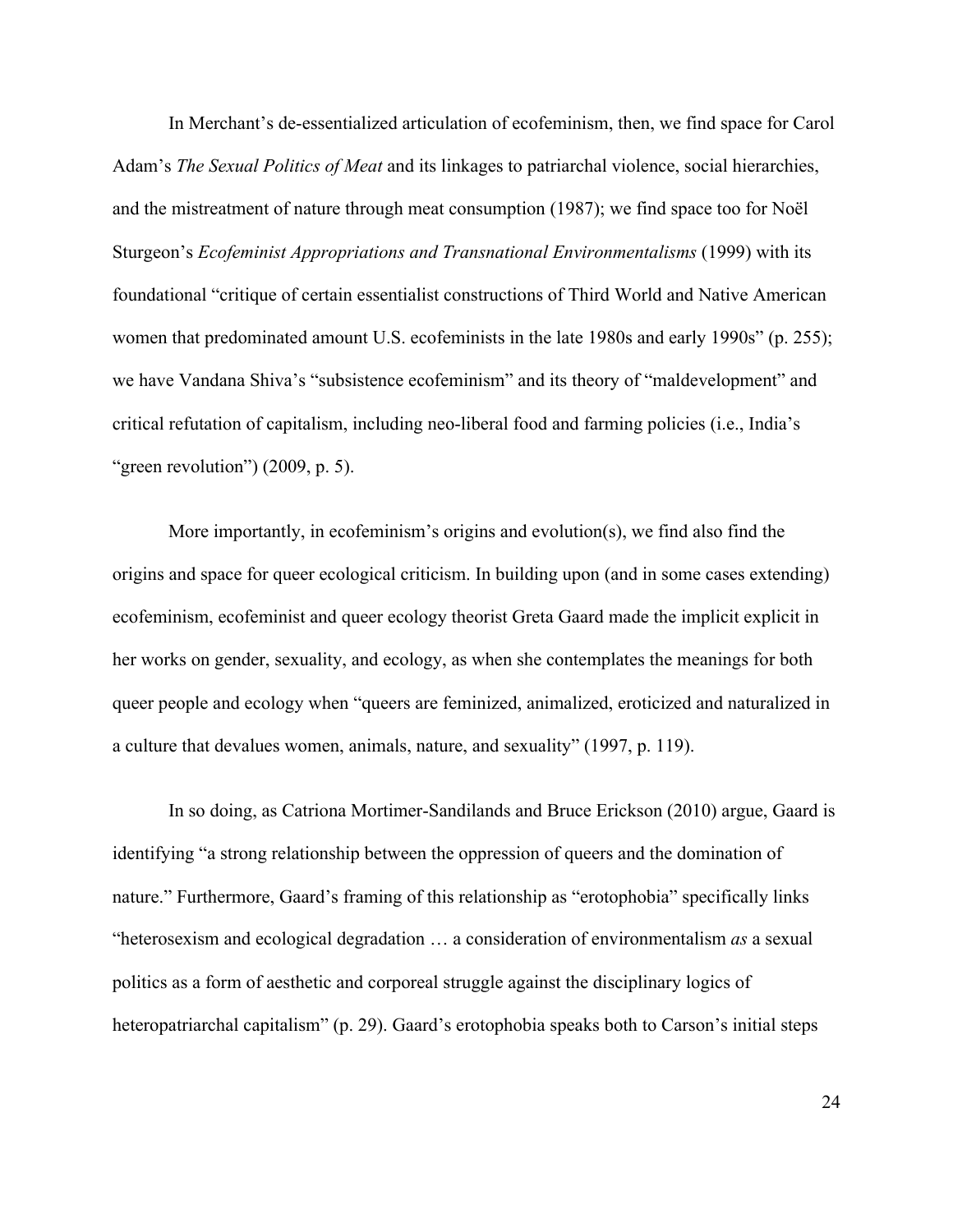towards an understanding of the gendering of environmental exploitation and destruction and Leopold's call for new cultural value systems specific to ecological realms.

Aligning the queer with those cultural elements that are least valued suggests that these new value systems fundamentally reimagine what might be considered as successful in Mortimer-Sandilands's phrase "heteropatriarchal capitalism." Here we might reconsider Jack Halberstam's concept of queer failure as a queer ecological perspective. While failure as ecological sustainability seems to posit only one thing, to "give up" within these new ways of looking at both the queer and nature, we might instead see that this term actually engenders alternatives and radical potentiality. "Failure," in such a context, might speak instead to the recognition of the value of those individuals who have failed, who have been left out of most historical narratives of the queer (i.e., the poor, the uneducated, the rural, the farmer). In an age in which metronormative queer identity is increasingly tied to conspicuous consumption and economic and cultural ties to the heteronormative systems that created their oppression in the first place, may there not be something admirable, something to emulate, about those who have "failed" to gain entry into such a crooked system in the first place? In a world in which "the modern state has run roughshod over local, customary, and undisciplined forms of knowledge in order to rationalize and simplify social, agricultural, and political practices that have profit as their primary motivation" (Halberstam, 2011, p. 9), might those unrepresented "failures" that failed at maximal ecological or agricultural exploitation also represent models of sustainability? If ours is a patriarchal and heteronormative world that treats its most valuable and vulnerable assets like trash, is there not real value in being associated with that which is thrown away?

Ian Coldwell, in his 2007 study on farming and masculinity in Australia, identifies within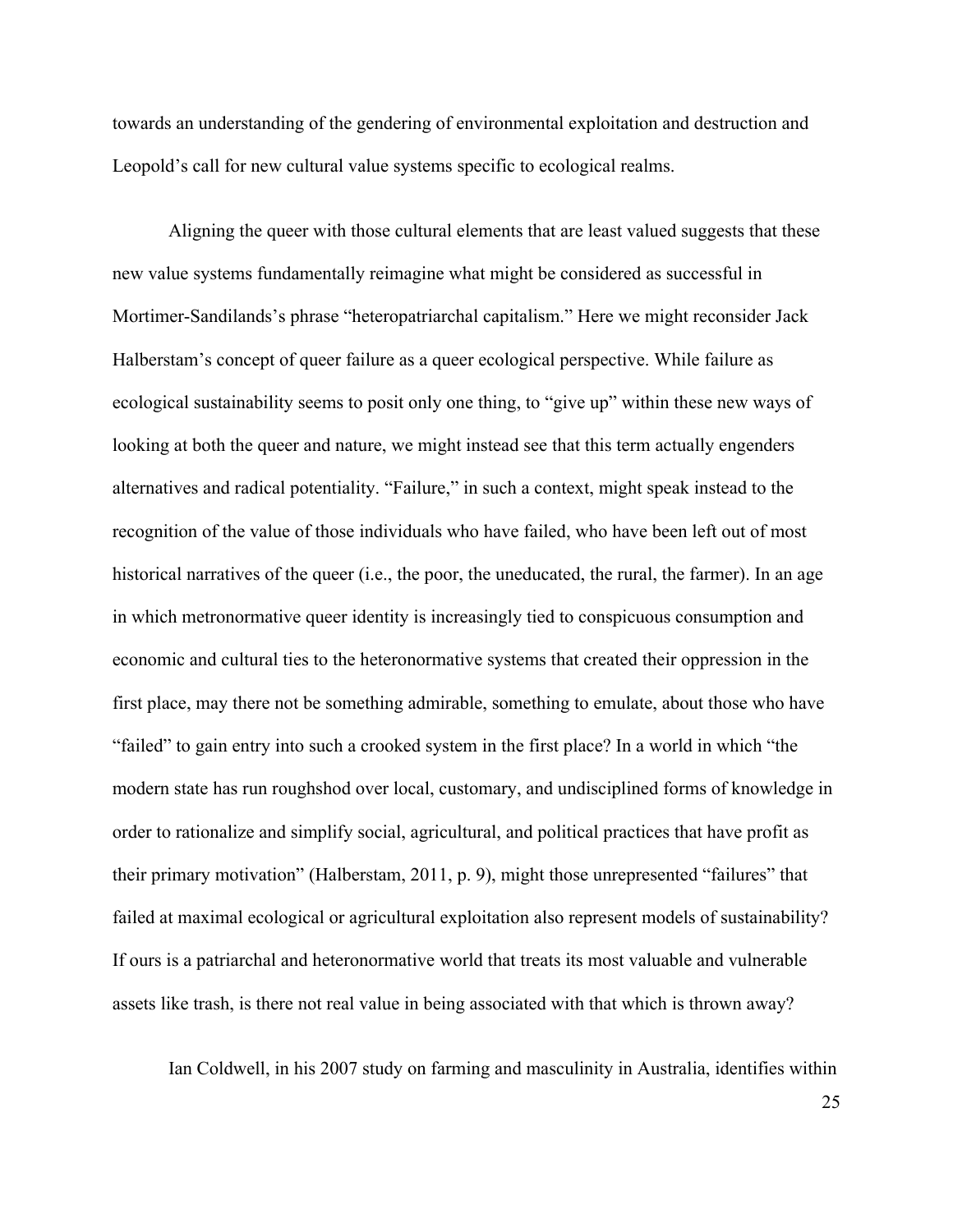even heterosexual, masculine farmers what might be considered the recognition for new, even queer perspectives on success and failure. Interrogating traditional farming masculinity along some of the lines used to interrogate queer identity (and, in fact, calling for the type of reflexivity gaining prominence within queer theory), Coldwell joins Marta Chiappe and Comelia Flora (1998), Michael Bell (2003, 2004), Gregory Peter et al. (2000), and Asher, Baptiste, Harris et al. (2011) in questioning those systems under which agricultural concepts such as production yields are expected to increase even as the environment necessary to sustain them is destroyed, as well as the role masculinity and gender has played in the development of this and other unsustainable models. Much like the queer theorists outlined above, Coldwell identifies as necessary "a fundamental way to move forward in the difficult business of agriculture is to cultivate new identities and new ways of farming in a culture of diversity and dialogue" (2007, p. 88).

In an alignment with Halberstam's articulation of failure as a potential positive, Coldwell and Peter et al. share the need for error, mistake, revision and reimagining within farming, and for "change and criticism, to a less controlling attitude toward machines and the environment, and to different measures of work and success" (Coldwell, 2007, p. 91). Within the agricultural sector, Coldwell and his peers are calling for the kind of fundamental realignment of values and perspectives found within the queer theory of Jose Esteban Muñoz (2009), who asks "what would it mean, on an emotional level, to make work not the defining feature of our lives?" (p. 177). This is one way we potentially *queer* agriculture; and how we queer *agriculture.* One of my goals is to extend the desiderata that Coldwell articulates for farming practice with ideas about queerness as they have been discussed in the history and cultural study of sexuality.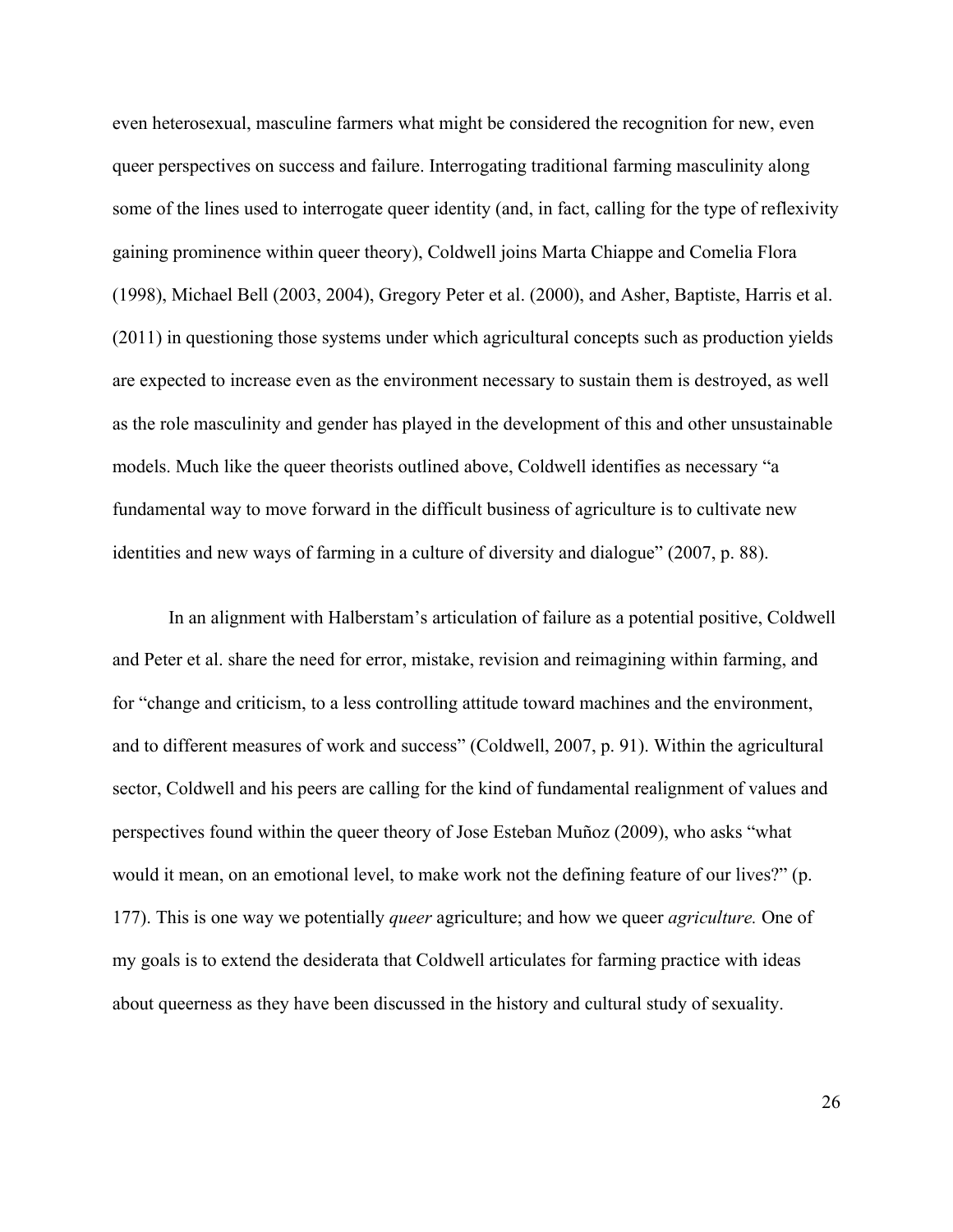#### **1.1.2 A Queer History of Agriculture and Ecology**

For many individuals, queer and non-queer alike, agriculture retains cultural currency as synonymous with both nature and culture, the rural, and the non-urban. It forms a particularly vivid example of the functioning of oppositional and discursive binaries: the "natural" and "unnatural" agricultural products, "sustainable" and "unsustainable" farming methods, and even "farmland" and "development." So, while urban agriculture has been a component of city life for as long as there have been cities, and indeed is currently expanding and gaining ever-increasing visibility within North America (Boyd, 2009; Irazábel & Punja, 2009; Mendes et al., 2008), "agriculture" is still, for many, synonymous with "rural." As such, any critical interrogation of the contributions (and the suppressions) of queer people in agriculture will necessarily begin by acknowledging the prominence of the rural in agricultural production.

Within broader discourse(s) of agriculture, rural agriculture continues to hold a special presence of place for reasons related to the economies of scale that still render rural agriculture essential for domestic and international consumption and trade. Such agriculture contributes \$3 billion to British Columbia's economy alone (BC Ministry of Agriculture); to history (i.e., multigenerational ties to farming, or the historical relationship of some western North American cities to farms and agricultural distribution); and even to culture (the North American cowboy and his female equivalent, the hard-working farm wife, who play such key roles in the mythologies of the West). As within any discursive construction, there are cultural narratives around agriculture that are both positive and negative, that inform, oppress, encourage, and suppress not only access to practice, but also even *perceived* access.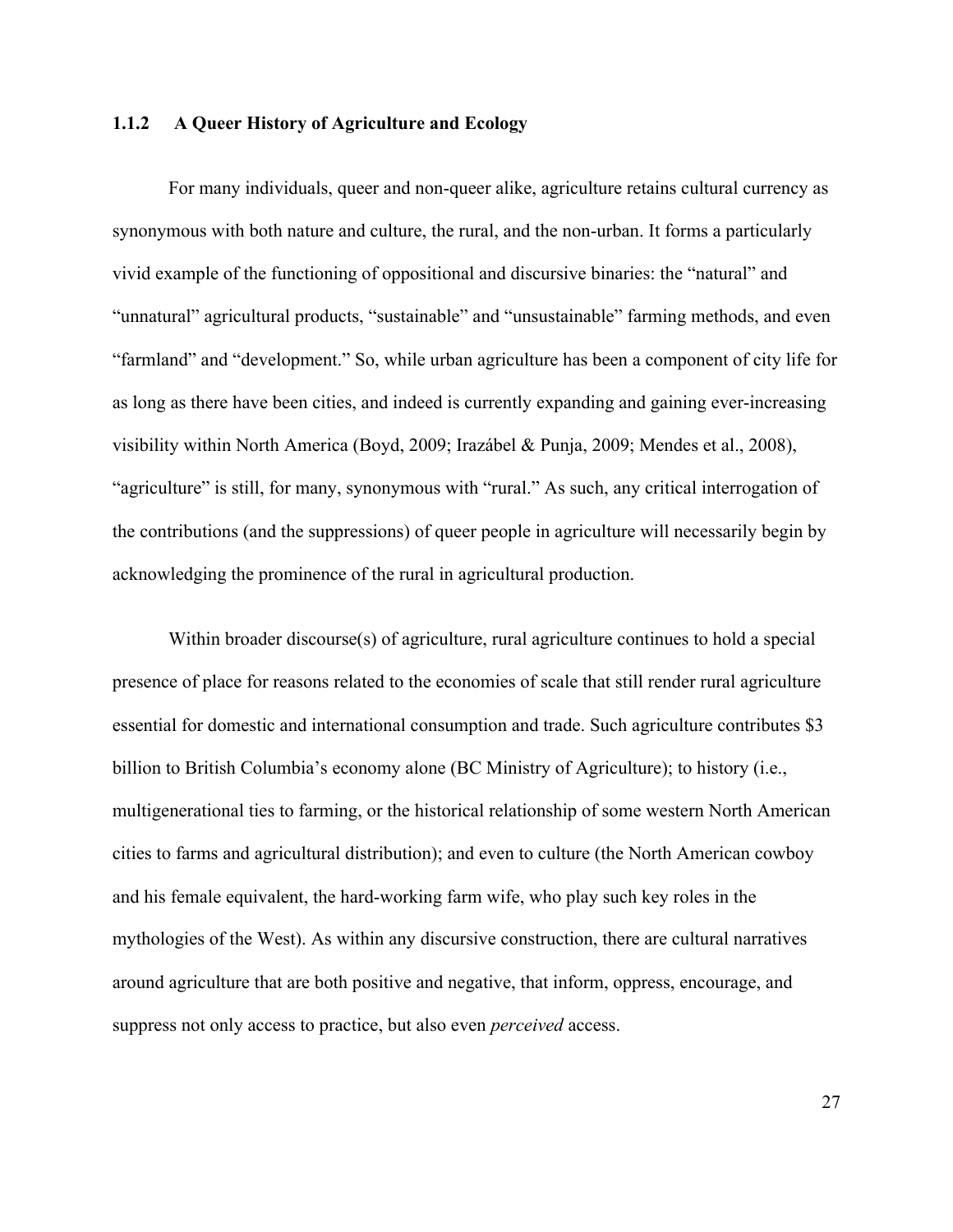Despite the positive narratives that agriculture plays in the greater historiography of the "West," there is a more complicated version that exists in the histories, lived experiences, perceptions, and cultural narratives of queer individuals. For many of us who grew up queer on farms, or in rural areas, but also including those of us who grew up in cities and peri-urban areas, agriculture may be synonymous with small-town conservatism and provincial mindsets that engender distrust, hostility towards queer individuals and communities, and the perception of an omnipresent risk of violence towards queer individuals (Rubin, 1984). Agriculture, for many of us, may even represent a sort of critical temporality, a "past" in which we found ourselves mired whilst yearning for the "future" (i.e., modern) sexual identities promised by urbanity (Halberstam, 2005, Florida, 2002, Weston, 1995). It is surely no rhetorical accident that rural communities, farmers, and their livelihoods are so frequently described as "backwards." Farmers are not only regarded as culturally "backward" (i.e., holding out-dated, conservative views), but they are also perceived as cultural anachronisms: we may be utterly dependent upon the foods and other agricultural products they produce, but we cannot understand why they've chosen not to engage in modernity, why they choose to "stay" in the past of the agrarian and agricultural. As Hain observes, "part of getting *better* is getting *out* of the narrow-minded rural area, the oppressive small town, the unenlightened 'flyover' states, because happiness, acceptance, selffulfillment and others like you are only to be found in coastal urban centers" (Hain, 2016, p. 165).

An interrogation of agriculture, suppression, and the queer community by means of "the relationship between identity and regulation" (Halberstam, 2005, p. 30) is contingent upon a critical inquiry into the very premise of suppression. Such a critical inquiry also necessitates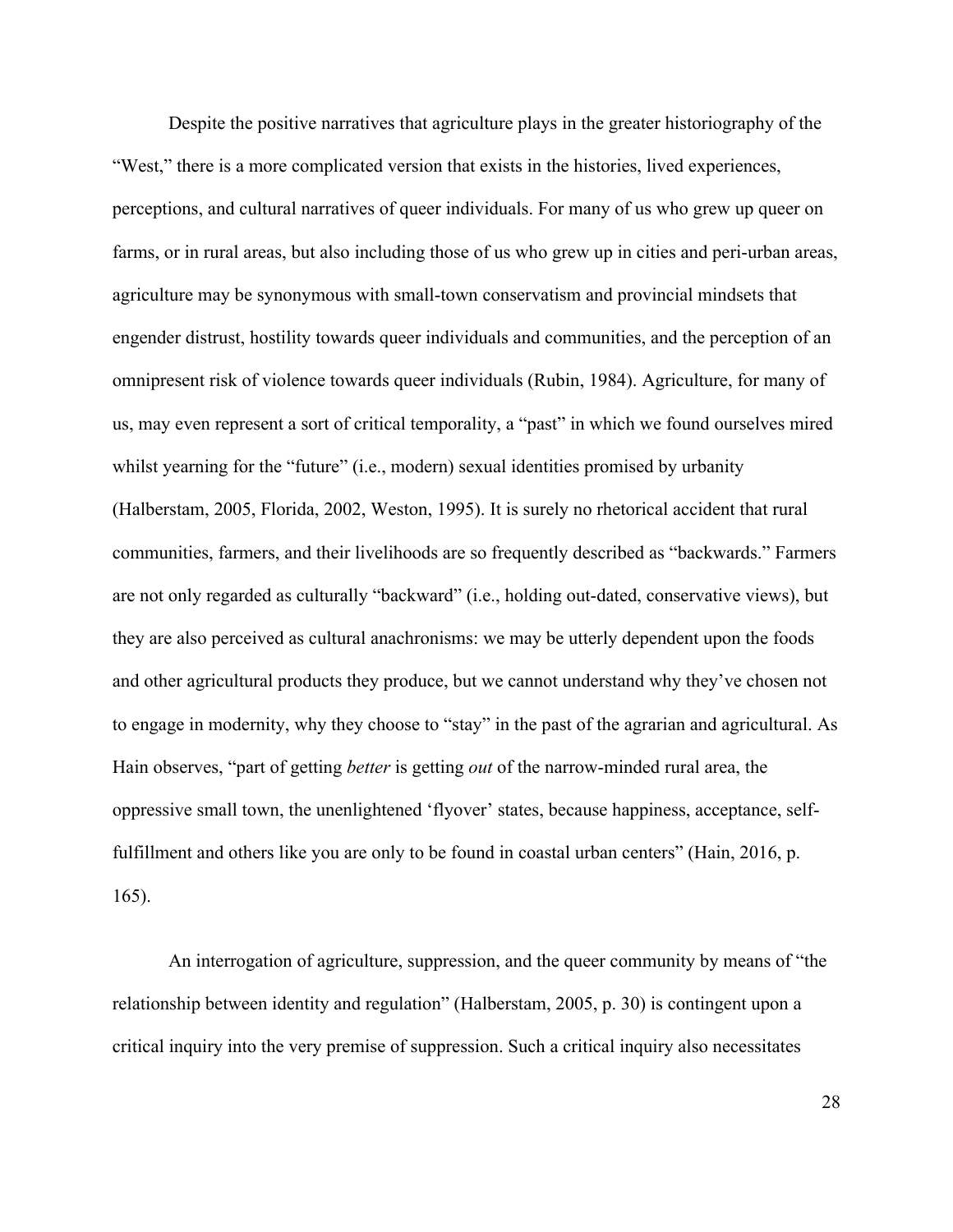recognition of the possibility that suppression has not occurred, or has not occurred in the ways we imagine. It also requires an interrogation into the role of identity construction within the queer community as a mechanism of suppression and / or oppression itself. Only through a thorough decoupling of *all* binary possibilities engendered in discourses of suppression will an opportunity for a new narrative emerge.

Michael Warner, in his social critique *The Trouble With Normal: Sex, Politics, and the Ethics of Queer Life,* famously quipped "the world was homophobic … before it identified any homosexuals to be phobic about" (1999, p. 6). For many LGBTIQ people coming of age in the post-Stonewall era, Michael Warner's missive swirled like an undercurrent through our daily lives. Those of us who grew up queer on farms, or in rural areas, or in socially conservative or religious families, or in families with no history of higher education, came to hold our own existence at a distance. We cringed when the nightly news broadcast leather fetishists marching in big-city Gay Pride parades, and we cringed when we saw how our rural and farming communities, friends and family were represented in popular media: the hillbillies and bumpkins, the coarse people with neither class nor culture. We were simultaneously perverts and sodomites, hayseeds and hicks, mannish women and crude, inarticulate beasts of men. We were defined by our sex acts, despite the fact that we sometimes could not find anyone with whom to have them; we were told we were closeted even when we were fucking other boys and men in the great, wide open in the proverbial "back forty." To be queer on a farm in rural North America is to experience equal opportunity shame: to orient our own sexual narratives onto an unfamiliar temporality where we silently bided our time until we could "be" queer in the "right way," while also dreading that very moment, the one when we might also have to reveal that we grew up on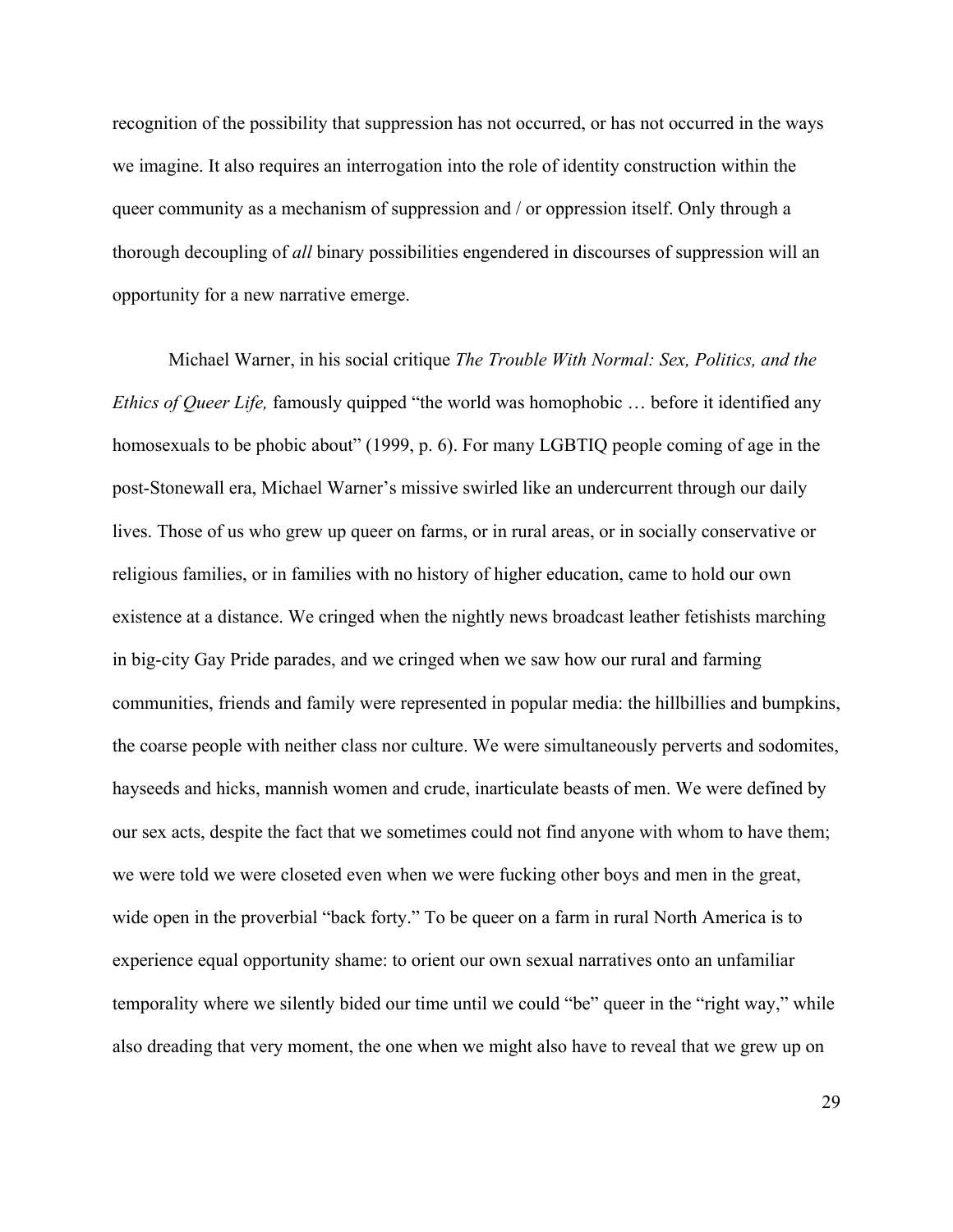farms, that we were participants in 4-H and county fairs, that we were the children of bumpkins, of people with strange, old-timey names, funny accents, and bad grammar.

Horror stories associated with agrarianism and rurality have become foundational within urban queer communities, despite the prominence of farming and the rural within gay and lesbian history and cultural narratives (Unger, 2010). During the 1990s, the brutal murders of the young gay man Matthew Shepard and the young trans man Brandon Teena (Bell, 2000, Halberstam, 2005) gave many of us, rural and urban queers alike, pause about our safety in certain environments. Within this climate, if anyone needed any reminders about just how unwelcome queer individuals were in rural "traditional" North America, they needn't listen only to Anita Bryant from her pulpit at the Florida Citrus Council; they heard plenty from their own leaders. The few publications that made their way to small cities and towns (for example, *The Advocate* and perhaps *Out* magazines) spoke largely to the detrimental effects on the queer community of "silent inequalities, unintended effects of isolation, and the lack of public access" (Warner, p. 7). Those that aired opposing viewpoints upending dominant spatio-temporal narratives of LGBTIQ lives (for example, *Radical Faerie Digest* and *Lesbian Connection*) found their audience limited, drowned out by the cacophony of urban privilege. Rural queers had, in Warner's and other urbanist queer thinker's views, literally no choice. If they stayed, then they were conscripting themselves to a life dis-oriented from the freedom of metronormative temporality and the associated social and economic capital: "To call something 'rural,' is to immediately invoke a scalar and hierarchical relationship in which the rural is distinct from the power, resources, and movement of the urban" (Brady, 2016, p. 114). Within this narrative, Matthew Shepard and Brandon Teena came to serve as figures for hate crimes against queer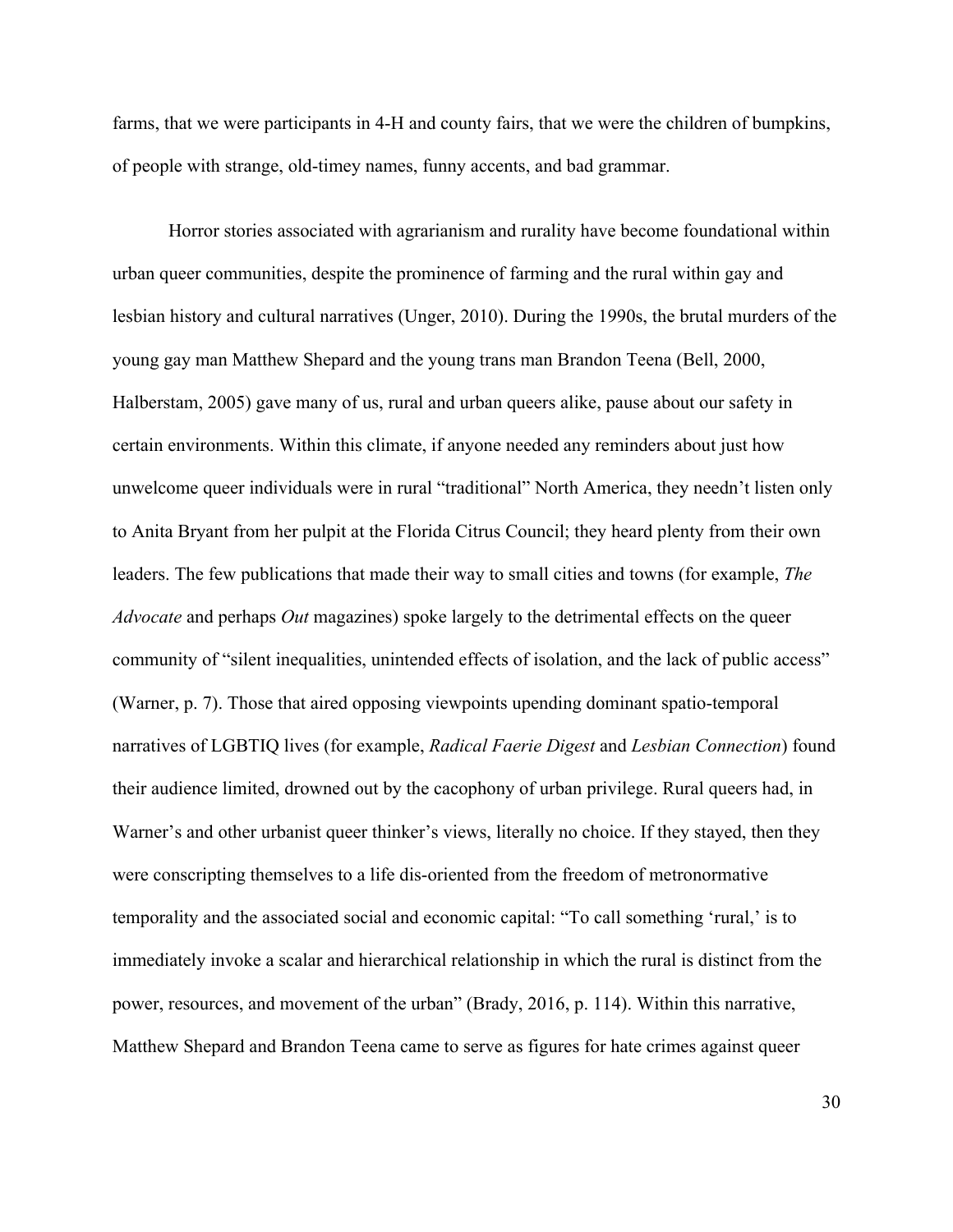individuals, sexual violence, and both the contradictory cost of identifying as queer *and* NOT identifying as queer outside of "safe" queer spaces (i.e., cities and a few exceptions, such as communes and intentional communities). Social critics on both the left and the right may have disagreed as to whether or not violence and discrimination against queer people was deserved, but on one aspect of queerness, all seemed to agree: rural queerness could be fatal.

That Shepard's and Teena's deaths were brutal reminders of the costs of exhibiting visible sexual and gender difference in a heteronormative society is indisputable. In an attempt to find "the enemy" behind it all, the geography and culture of rural North America itself, and the individuals, farms and desolate spaces that it was comprised of, all became suspect. What wasn't necessarily visible must surely have been forcibly *invisible*: "If the closet is a major structuring element in identifying LGBT communities, and it cannot conceive of queer geographies, then it also cannot imagine the queer identities and communities that circulate in those spaces" (Schweighofer, 2016, p. 231). What metronormative queer visibility narratives fail to consider are the alternative temporalities and dynamisms of non-urban queer lives:

The ill-suited nature of visibility politics to the rural tells us at least as much about the problematics of such strategies as it does about the nature of the rural and the relationship of the rural to the urban and the global … the ill-suited nature of visibility politics to the rural is, perhaps, less important than what this estrangement point toward: the ill-suited nature of the rural to the urban. (Thomsen, 2016, p. 261)

What cannot be left out of critical interrogations of rurality, agriculture, and agrarian lifestyles and queerness is one simple question: Is the suppression of queer individuals from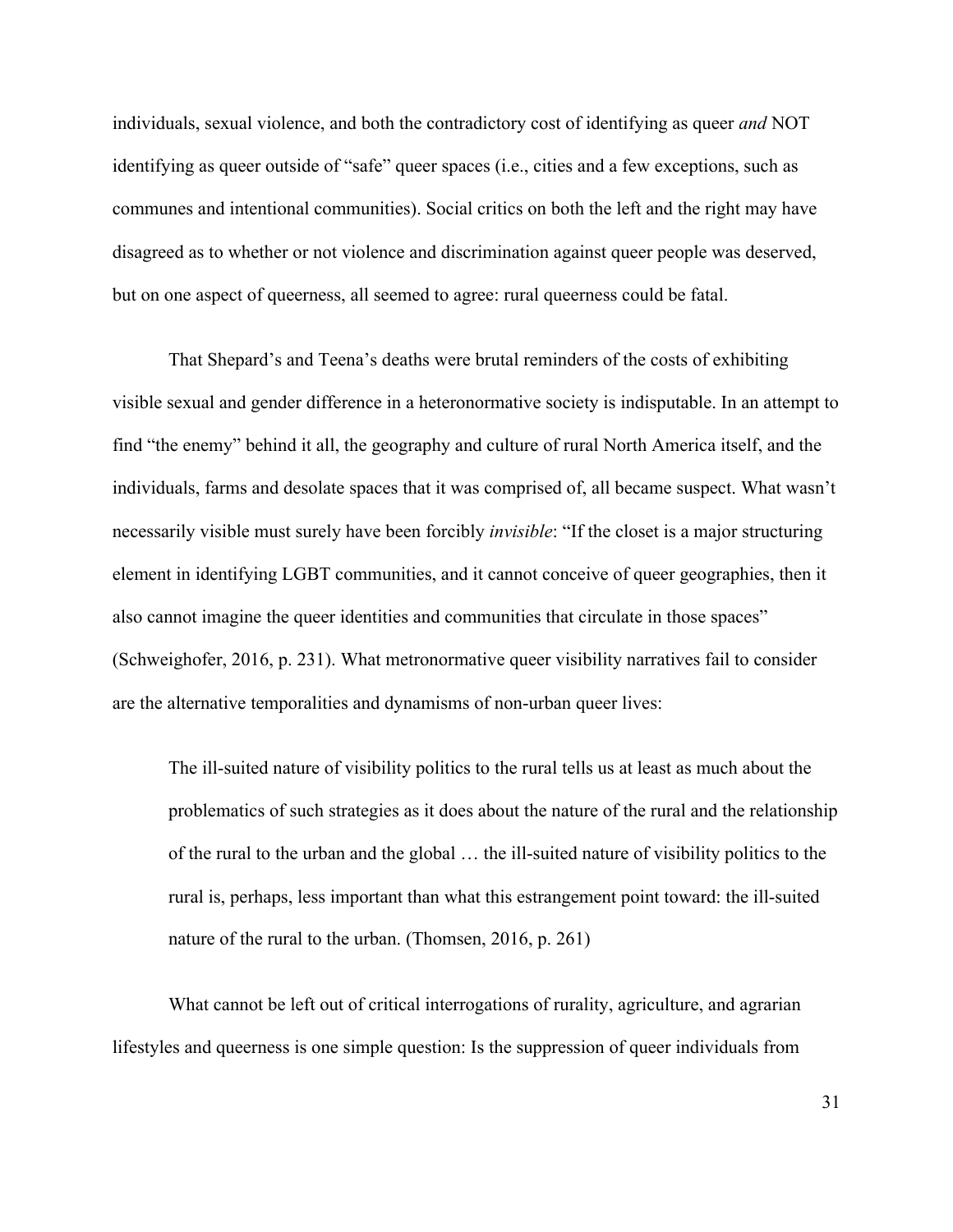participation in agriculture, especially in rural areas, an accurate assumption, either historically or in the present (Bell, 2000, Fellows, 2001, Halberstam, 2005)? Furthermore, if these queer imaginaries fail to account for the greater breadth of queer identity than that which they prescribe, what are the costs? At very least, we must recognize that queer individuals and communities in North America's "heartlands" (i.e. rural areas) have invaluable perspectives to share: "our understanding of American [and Canadian] life will be grossly distorted unless we allow those individuals' experiences and perspectives at the margins to inform and shape ongoing debates" (Gray, Johnson, Gilley, 2016, p. 20). While the plains and farmland of rural America served as the backdrop for the vicious murders of Shepherd, Teena and others, are they also, in fact, illustrative of entrenched oppressions in the daily lived experiences of queer individuals on farms and in rural communities? We know that within many popular narratives Shepard and Teena died as queer individuals, but do these same cultural narratives truly elucidate how they lived their lives, of how "familiar spatial categories [can] cease to explain American's [Canadian's] experiences of gender and sexual difference and instead begin to raise new questions about those experiences" (Gray, Johnson, Gilley, 2016, p. 7)?

Halberstam, in their work *In a Queer Time and Place* (2005), writes that "certain sexual liberation discourses recapitulate the terms of the homo/hetero binary that oppress minority sexual subject in the first place" and, in doing so, they "become part of the very sexual hierarchy they seek to oppose" (p. 30). Framing their argument within the context of Foucault's concept of "reverse discourse" (when Foucault argues that "homosexuality began to speak in its own behalf, to demand that its legitimacy or 'naturality' be acknowledged, often in the same vocabulary, using the same categories by which it was medically disqualified" [Foucault, 1976, p. 101]),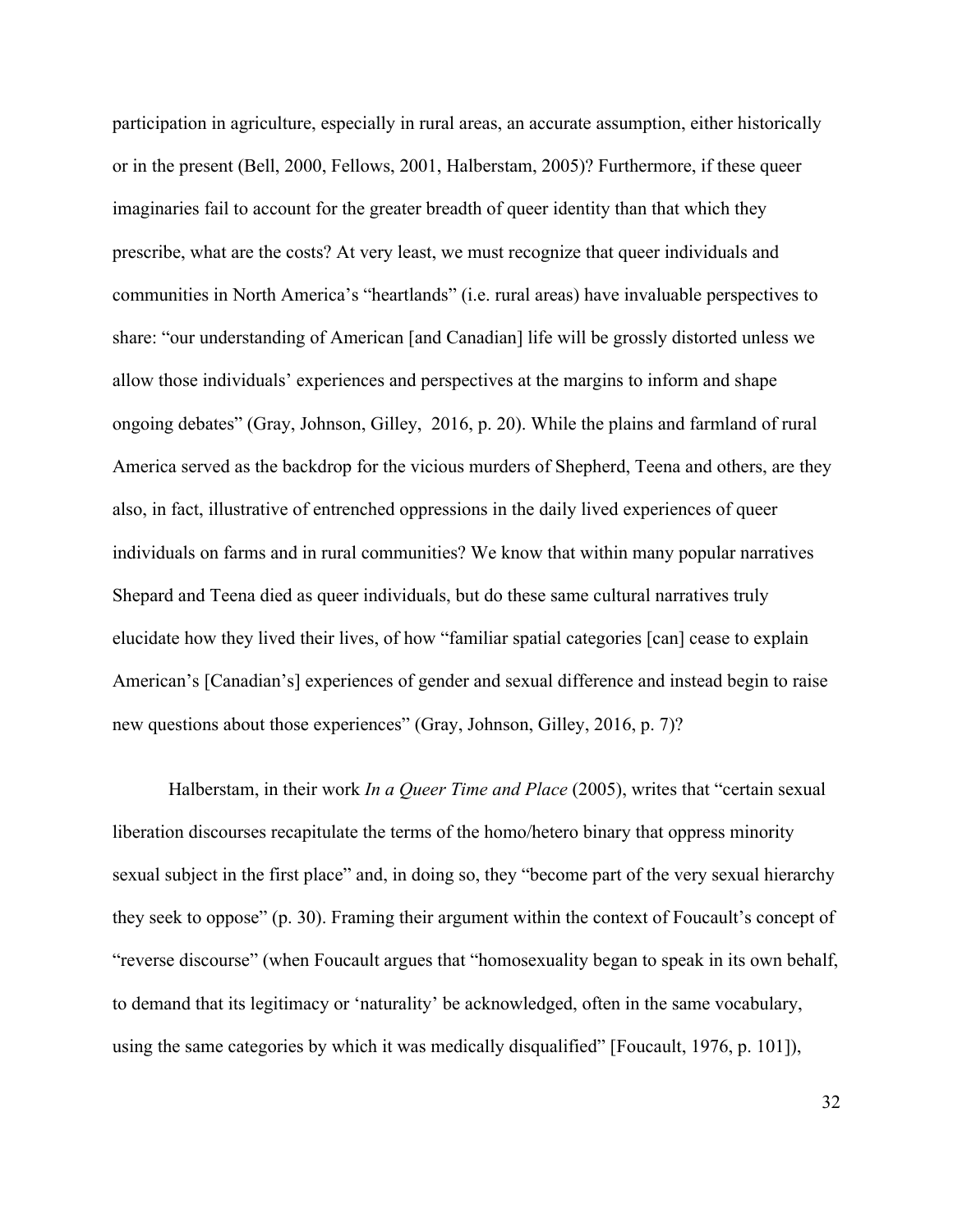Halberstam speaks to the risks of trying to make sense of identity and construction when it does not "make sense," of the importance of "emancipation struggles as strategically and historically necessary," and of the dilemma represented when "a reverse discourse is in no way the 'same' as the discourse it reverses." Essentially, Halberstam, like Foucault, recognizes that this "desire for reversal is a desire for transformation" (Halberstam, p. 30).

Halberstam also provides an excellent starting point for a consideration of what a queer perspective may bring to ecology and agriculture: "queer subcultures cannot only be placed in relation to a parent culture, and they tend to form in relation to places as much as in relation to a genre of cultural expression, and ultimately, they oppose not only the hegemony of dominant culture but also the mainstreaming of gay and lesbian culture" (2005, p. 30). Extended to ecology and agriculture, Halberstam's critique offers a potential snapshot of a radically different perspective on nature, ecology, and agriculture. Ecologically, Halberstam's argument would posit that any extension of industrial agriculture (the equivalent to Halberstam's "parent culture"), to "new models" (i.e., organic), would only further entrench and continue to maintain those industrialized systems. Within such a perspective, large-scale, corporate organic agriculture, for example, not only fails to provide a true alternative to non-organic agriculture, but it also further entrenches the power, dominance, and market control of the industrialized agriculture systems that need replacing. More importantly, the envisioning (and subsequent creation) of new models free from the historic foundational weight of industrialized systems cannot take place if they are constructed as relational to those systems. Rather than adhering to models that simply shift the terms of engagement between oppressor and oppressed, a queer perspective on ecology and agriculture might suggest as a starting point the severing of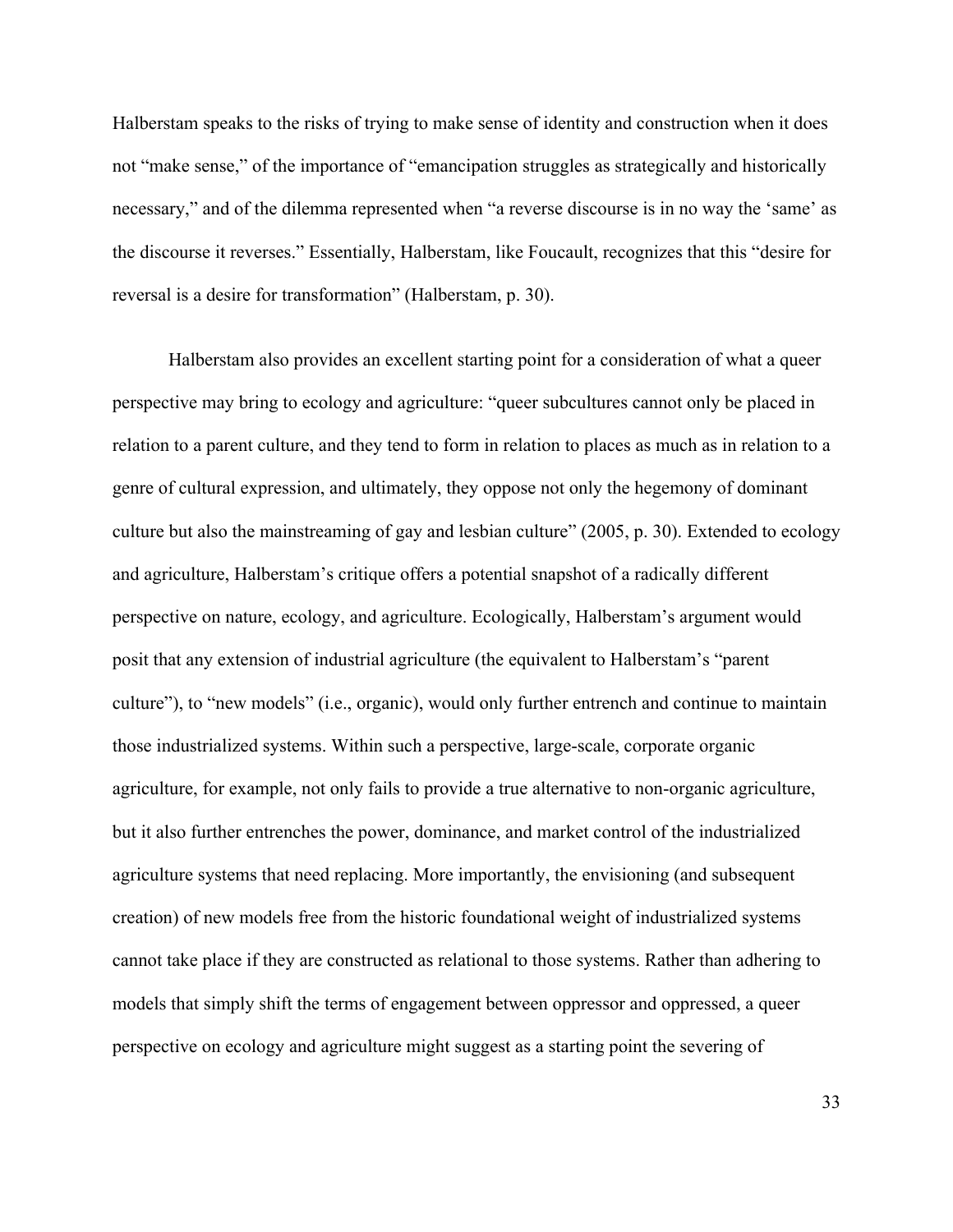traditional binary / oppositional relationships between two models, much like the severing of oppositional relationships between the queer and rurality, and not only a comfort with, but a *need* for instability, otherness, the unknown, and liminal porosity within ecology and agriculture. Much like the "paradox of homonormative rights-seeking approaches: we are compelled to express like-ness through centralizing our difference" (Thomsen, 2016, p. 254), queering ecology and agriculture necessitates breaking from the compulsion towards articulations of difference in relationship to an oriented center, and articulating new perspectives and arguments that move well beyond making it "impossible to be authentically known without an articulation of this difference" (*ibid.*).

From a Halberstamian perspective then, the suppression of queer people within agriculture specifically and rurality in general may not necessarily represent reality, but rather an attempt to construct stable identities and sexualities within *urban* environments by queer individuals. Engendered within this possibility is a greater, if more problematic, proposition: that the suppression of queer people from agricultural practice, livelihoods, and agriculturally oriented communities may be as likely to occur (and to have occurred) *within* queer communities as it is to occur outside them: "when future historians sit down to write the story of lesbians' and gay men's fitful struggle to overcome what some have already characterized as the last and most important barrier to full social and political enfranchisement, they are necessarily going to have to contend with what we might choose to describe as the city's limits within the landscape of early twenty-first-century American politics" (Gray, Johnson, Gilley, 2016, p. 6).

If Warner served as a founding member of the queer guard who warned the queer community that homophobia was as seemingly natural as homosexuality, queer theorist José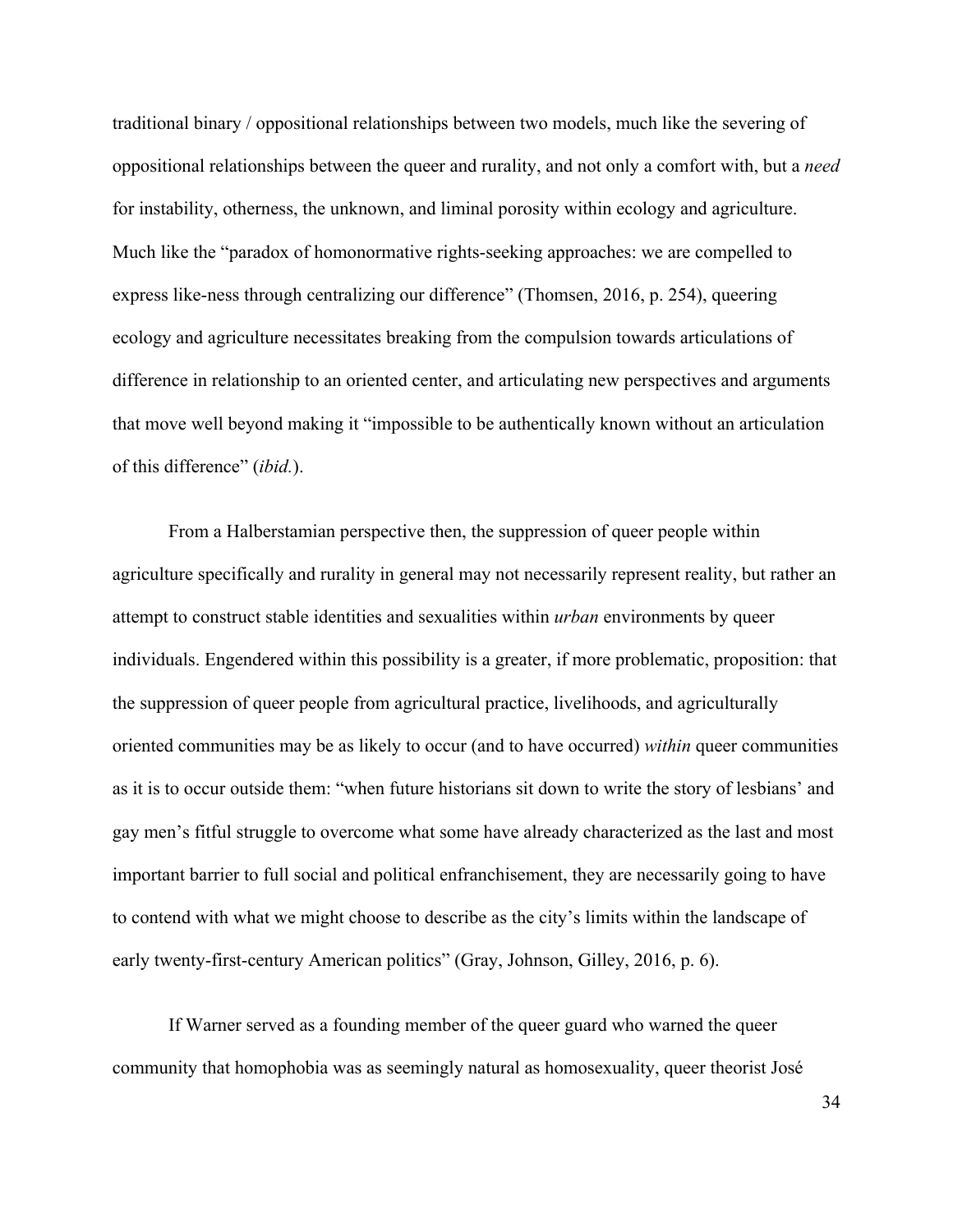Esteban Muñoz offers the opposite. In *Cruising Utopia: The Then and There of Queer Futurity*, Muñoz argues for a radical departure from the theoretical premise presented by Warner. In the vision espoused by Muñoz (2009), "By my clock, we were queer before we were lesbian and gay. This understanding may lead to a critical looking back that may be a step forward" (p. 127). Muñoz's is a movement towards Sedgwick's call for "soft theory," (2003) or ways of understanding that contribute to non-dualism and value the unknown, an understanding that in looking back needn't be castigatory, but can be an attempt to identify new potentials. This is the queerness of agroecology in an industrialized age, of the value of the archaic because the innovative has not worked out so well. Such a rhetorical shift has profound implications for our understanding of queerness, suppression, and agriculture, especially within rural contexts: "In this respect, 'rural' is not entirely unlike 'queer' itself, a term that carries with it both a troubled and a troubling past, but one that as actively reclaimed … precisely because it is indeterminate and unstable" (Gray, Johnson & Gilley, 2016, p. 8).

In *Just Queer Folks: Gender and Sexuality in Rural America*, Colin R. Johnson contributes an alternative historiography of gender, sexuality, and queerness on farms, in rural areas, and other spaces outside of the urban. In doing so, Johnson frames queerness in ways beyond those traditionally offered in queer theory: "normalizing discourses are always precisely that. They are not empirical descriptions of individual experiences or lived reality, although they do significantly reshape experience and reality" (2013, p. 3). Such an understanding is critical to discursive constructions of queerness outside of most traditional parameters, including around those of rural and agrarian North America. In this alternate queer North America, shifts or changes in gender and sexuality identities did not only take place in cities, but also occurred in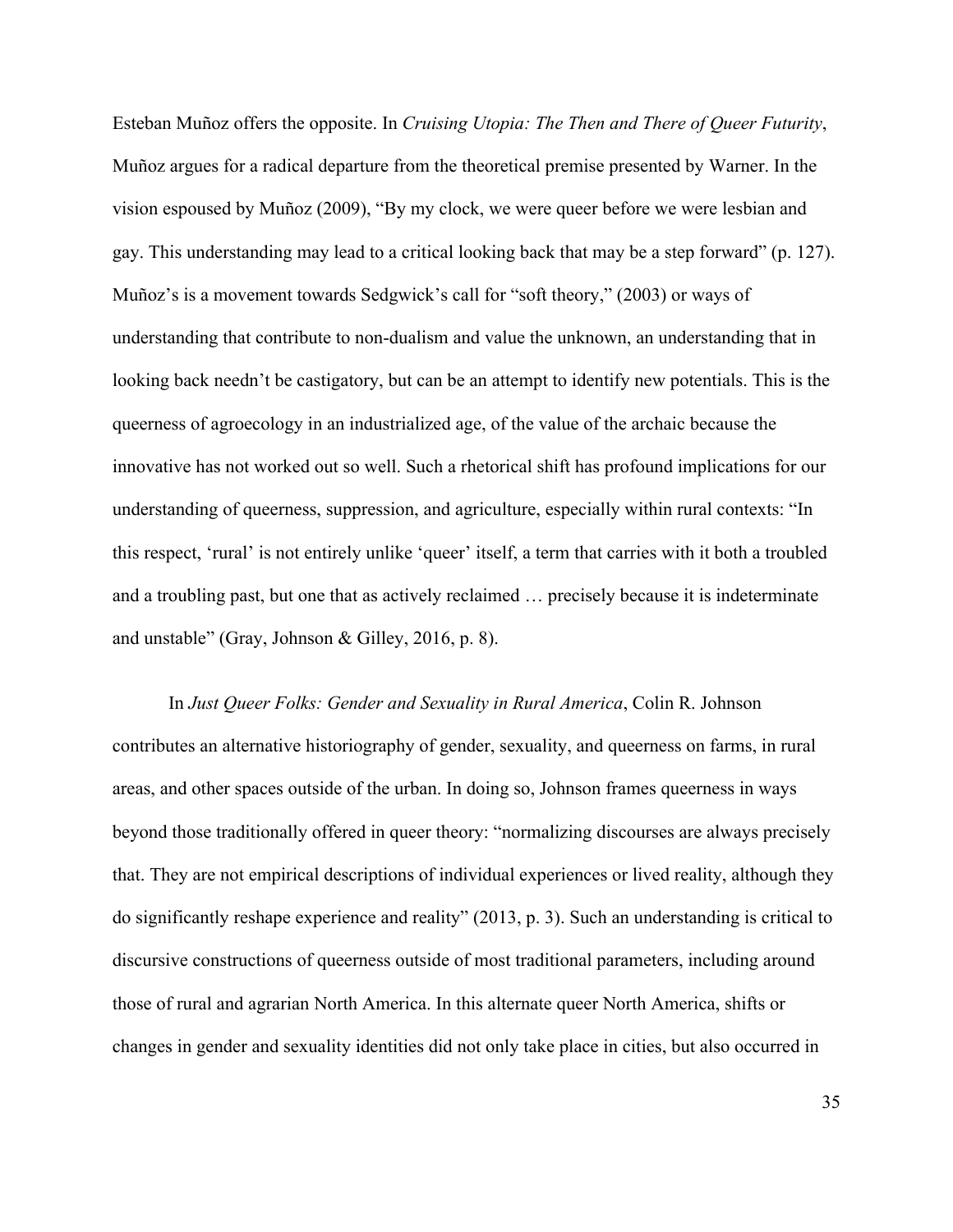small towns, rural areas, and on farms. The rules and conversations may have been distinctly different, but they exist(ed) in both the present and the past:

rural and small-town Americans were never unaware that some people inhabited their bodies in slightly peculiar ways, or that others engaged in conduct with members of the same sex. And they were certainly never without their own evolving beliefs about what these behaviours and dispositions meant when they encountered them.

(Johnson, 2013, p. 4)

Johnson's perspective is critical, for it not only tells an alternative narrative of agriculture, rurality, and the queer past, but it also allows a more comprehensive understanding of its present and future.

First and foremost, an understanding of agriculture, and the participation and the suppression of the queer within it, should rest upon two starting premises: (1) queer individuals have always been part of rural and agricultural life in North America; and (2) agriculture, especially as applied to research and education, is inexorably tied to the construction and pathologization of queer sexuality. The queer, then, within agriculture and rurality, is no more or less stable than when discussed in urban, non-agricultural contexts. Simply put, an understanding of the history of agriculture and queer individuals and communities in agricultural settings necessarily involve the expansion of partially intact histories and the inclusion of new ones.

Certain histories of agriculture, queer individuals and communities are well told, if prone to what Johnson (2013) calls "the epistemic harm to women whenever we attempt to write about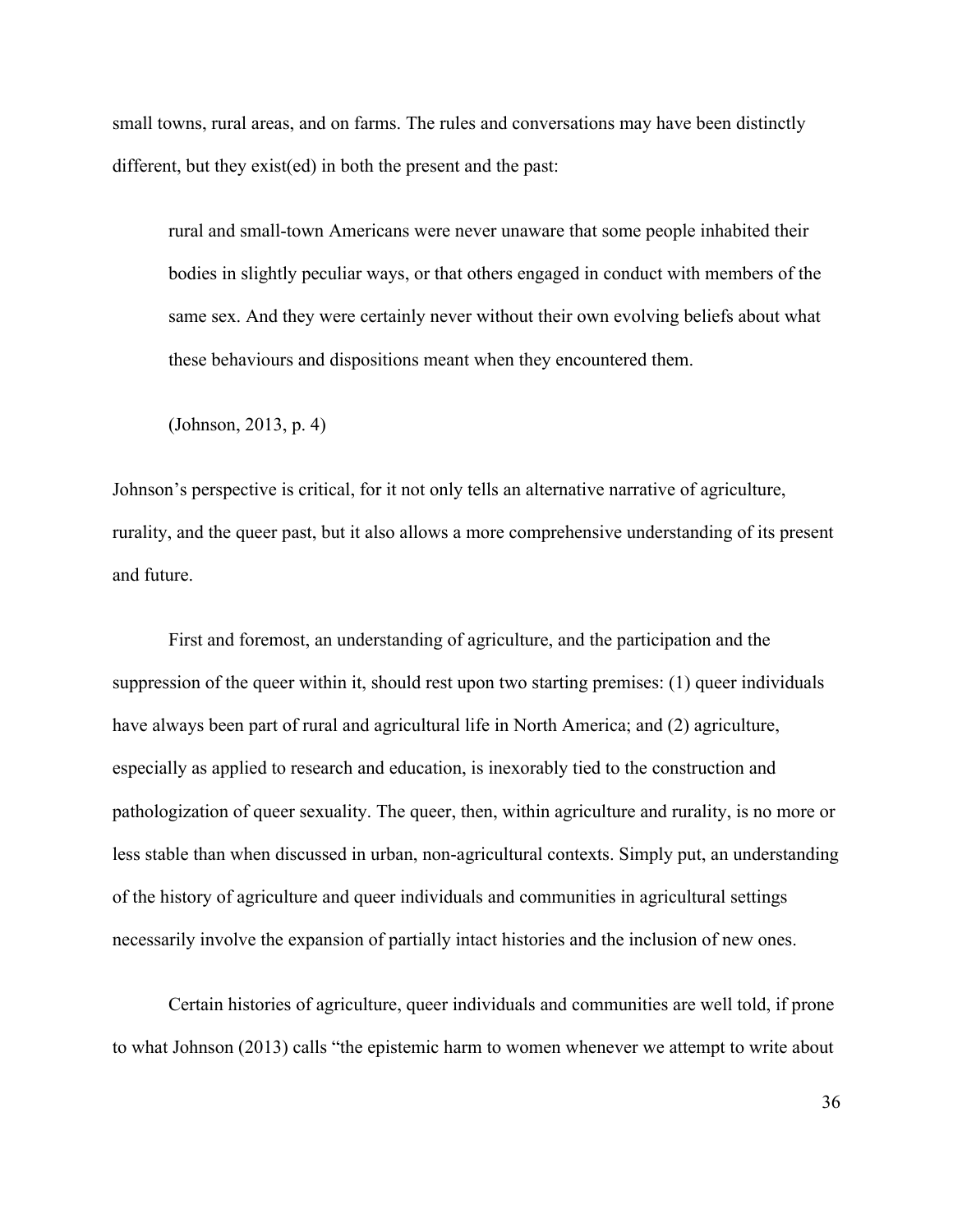the history of gender and sexuality at the same time" (p. 178). Queer women's engagement with nature through agroecology, for example, is well documented within certain contexts. Nancy C. Unger, Catriona Sandilands, and many others have chronicled the significant contributions to queer identity, ecology, and agriculture by lesbians through the development of intentional communities and separatist communes in North America. Within these histories, agriculture, and most certainly agroecology, is critical: to farm and to intend to do so sustainably were simultaneously acts of defiance and determinism. For queer women, especially during the second half of the twentieth century, agriculture was part of a greater centering of nature. The agriculture and agroecology practiced in queer women's communities were crucial components of deliberate efforts to "transcend the sexism, homophobia, violence, materialism, and environmental abuse afflicting mainstream society" (Unger, 2010, p. 173). Food production for women within such contexts was an effort to engage in a practical form of critical reflexivity: the food grown by queer women offered real sustenance and served as an alternative form of capital that supported the establishment of women-centered communities in an otherwise thoroughly patriarchal culture. By feeding and providing for themselves, queer women were able to break any reliance not only on male and heteronormative social and economic systems, but also on patriarchal temporality and spatiality.

Queer women growing food using agroecological / or organic methods represented a "new" connection between women and nature. It is a concrete alternative to those polluted urban places that offered more liberation, opportunity and safety for queer men than they ever did for queer women and trans individuals. Thus, agriculture and agroecology offer a shared historiographical lens through which we can see the "exhilarating rejection of society's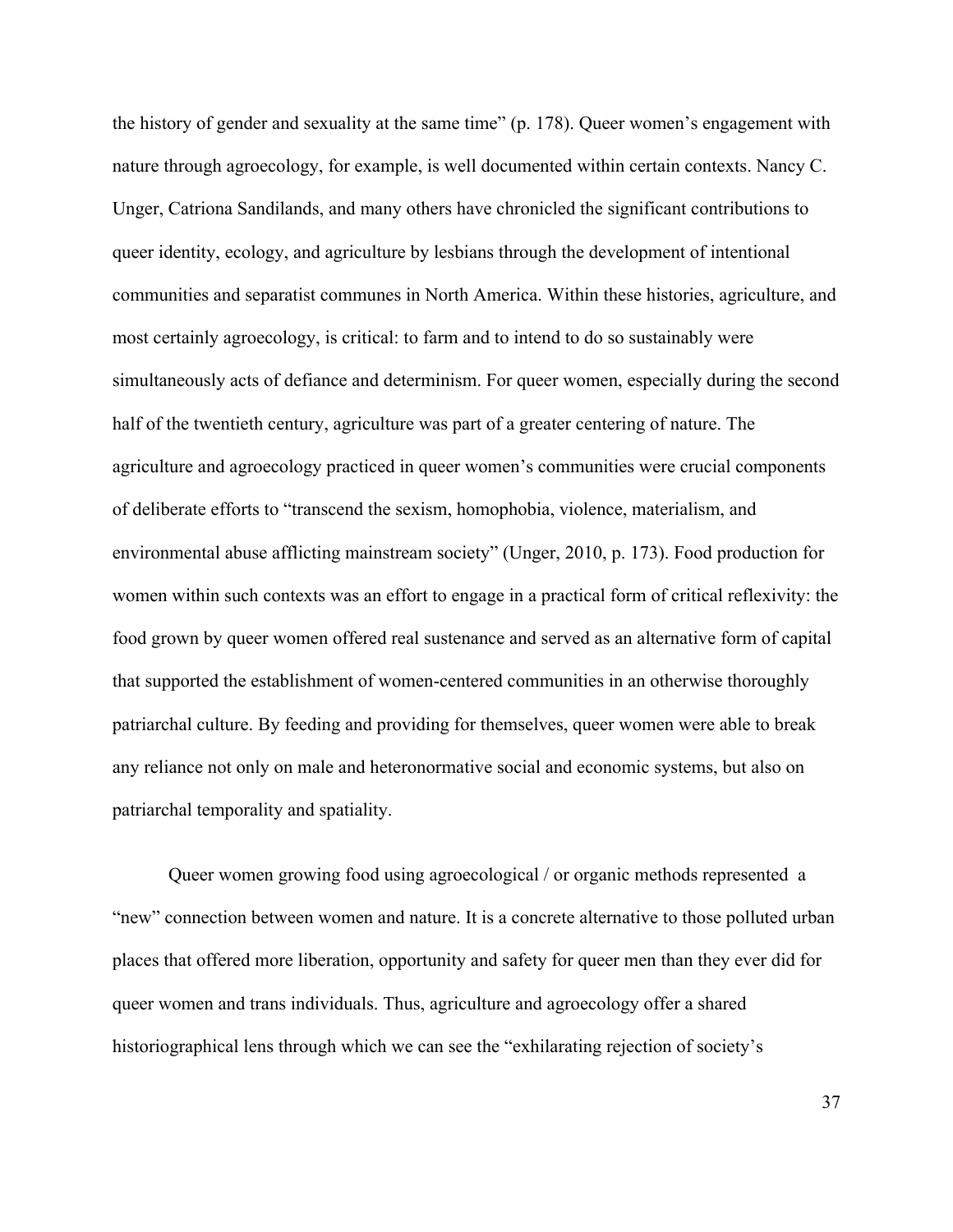condemnation of lesbianism" (Unger, 2012, p. 168). Simultaneous to the emergence of queer women's self-selected and support spaces, however, is a history of queer women and agriculture that does not fit within such neat ecofeminist discursive narratives. If we need, Halberstam says, a "much more rigorous understanding of the gendering of domestic space" (2005, p. 8), then we also need a much more rigorous understanding of the gendering of agriculture and rurality and the privileging of class, education, and whiteness within both domestic and natural spaces to understand how "changes in gender relations did not merely follow the industrialization of agricultural production; they were crucial to creating it" (Neth, 1995, p. 216).

In her memoir *Two or Three Things I know for Sure*, Dorothy Allison reveals the precise terms that class, education, gender, and sexuality cast upon on the lives of women in rural North America, of having no sexual identity in a culture with rigid definitions of the "masculine" and the "feminine," of coming of age viewing other women as so "different from us they could have been another species" (1996, p. 33). Allison here illustrates perfectly the complications, halftruths, and incomplete histories of rural queer women and agriculture. The pop-culture trope of the lesbian "earth mother" carefully tending her organic rainbow chard behind a padlocked gate may not be particularly harmful, but neither is it particularly illustrative of the dynamism and instability of queer identity in rural and agrarian settings. If "it is not always easy to fathom the contours of queer life in rural settings," then it is at least in part because queer rural lives "are not well represented in the literature that has been so much a hallmark of twentieth-century gay identity" (Halberstam, 2005, p. 24, Fellows, 2001). Allison and other queer authors and theorists critically interrogating rurality, class, and queerness, are working to correct these historical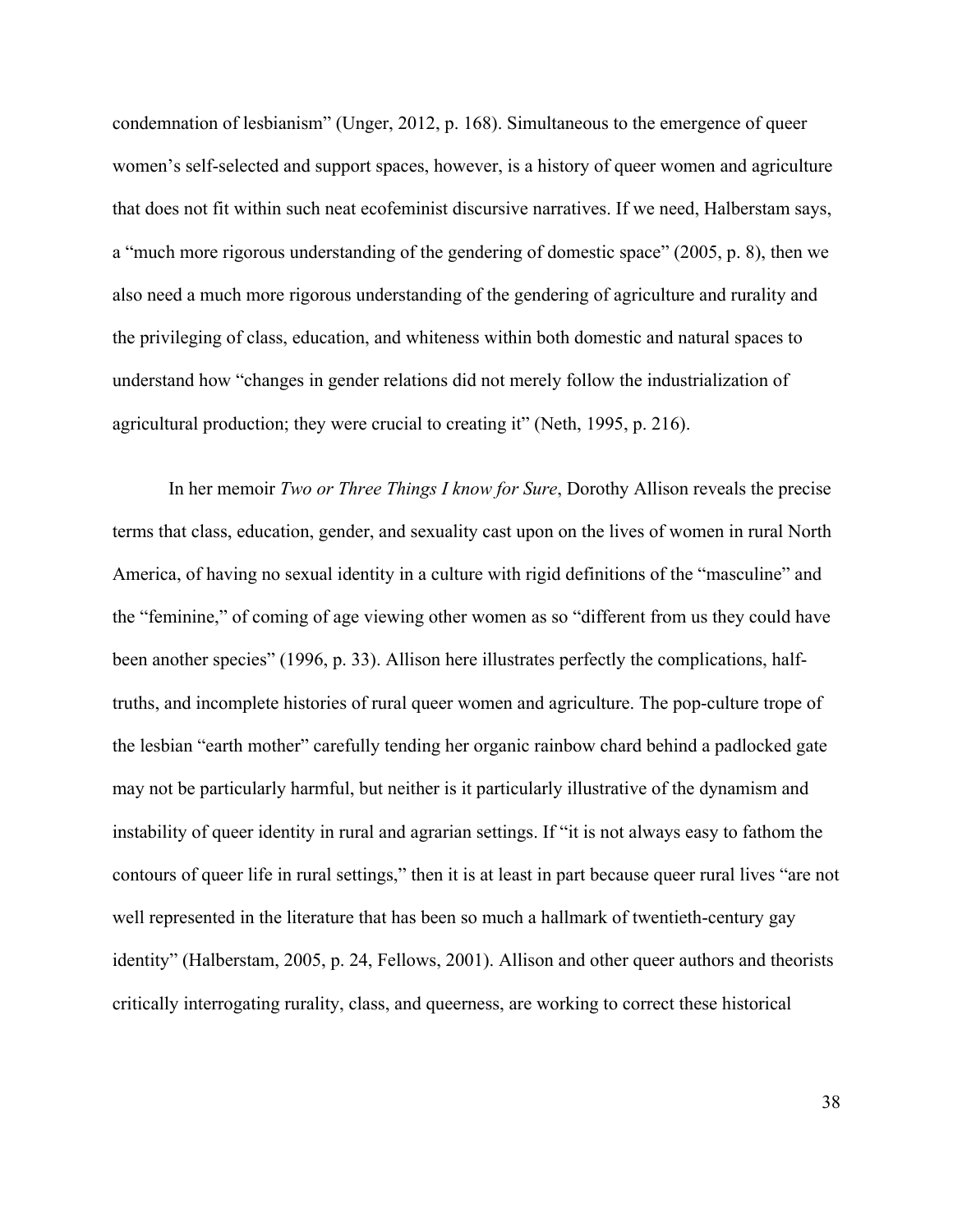omissions of queer women and other historically marginalized queer individuals and communities in the construction of "modern" queer identities.

As with queer women, queer men have made their own unique contributions to agriculture and have their own unique histories that may contribute to new visions / versions of both the queer and agriculture / ecology. First and foremost, a historical accounting of the possibility of queer men within agriculture does much to inform current discursive constructions of gender and sexuality. Early sex research, as flawed in hindsight as it may be, was most certainly aware of the existence of queer men living (by some accounts openly) within the "masculine" realms of ranches, farms, and logging and mining camps. Alfred Kinsey, as cited in Johnson (2013), noted that "'ranchmen, cattlemen, prospectors, lumbermen, and farming groups in general' were all known to engage in same-sex sexual activities." Furthermore, Johnson notes that, according to Kinsey, these men "live on realities and a minimum of theory … such a background breeds the attitude that sex is sex, irrespective of the nature of the partner with whom the relation is had" (p.1) Johnson interprets Kinsey's research as an example of the historical decoupling of identity and sexuality and of homosexual activity as pleasure for pleasure's sake. Kinsey bears witness to Foucault's canonical arguments on the "invention" of sexual identity through medicalization in the nineteenth century, even as Johnson undercuts it, as when he notes that Kinsey (as of 1948) was aware that even lay people had an awareness of the troubles that can occur when theory uncomfortably abuts reality, which is an attitude captured in the fascinating Kinsey statement that:

such groups of hard-riding, hard-hitting, assertive males would not tolerate the affections of some city groups that are involved in the homosexual [sic]; but this, as far as they can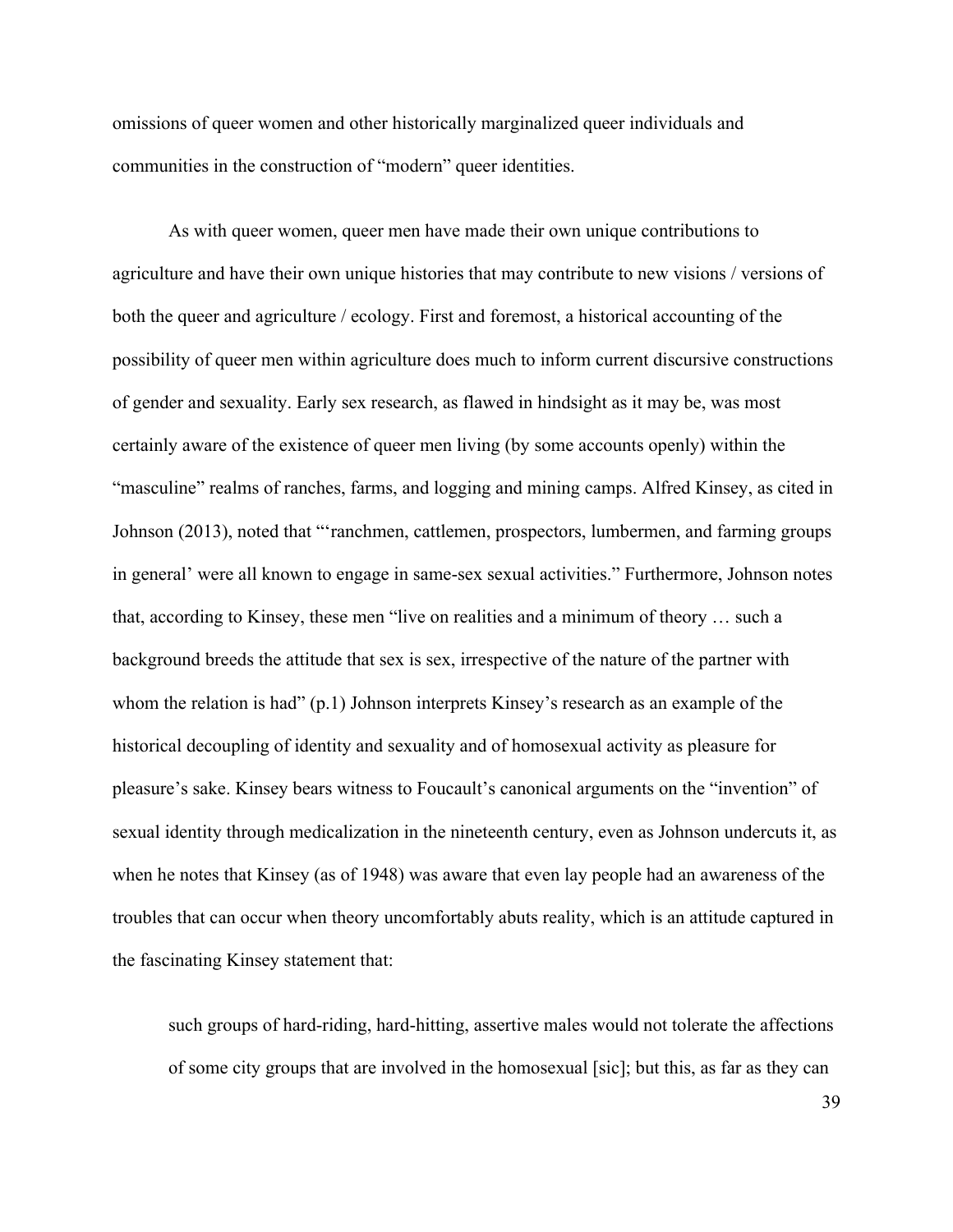see, has little to do with the question of having sexual relations with other men. (Kinsey, 2003, pp. 894-898)

Presented as we are with a paucity of first-person narratives and historical documentation of queer men and agriculture (aside from those gathered by Kinsey), we confront a dilemma: Does the scarcity of archival documentation reveal an "absence" or "suppression" of the queer in rural and farming men's lives, or does it reveal the opposite, a tacit acceptance of queer sexuality among rural and farm men, and an omnipresence of queerness in the rural spaces, small towns and farmlands of North America significant enough as to engender its explicit admission unnecessary?

Johnson has sifted through the sheaves of historical documentation that seem to confirm the latter proposition, noting United States government labour research and associated documentation from as early as 1923 that identified the specific occurrence of male homosexuality as a "common vice" in migrant agriculture camps, farms, and ranches (Johnson, 2013, p. 102). Just how "common" was it? A glimpse can be found in Johnson's etymological deconstruction of the pejorative term "fruit" to describe gay men. Originally documented in the *Oxford English Dictionary* as what might now be described as "naïve" or a "rube," Johnson notes that by 1931 the term "fruit" had gained parlance in itinerant subcultures (where it was used to describe women) before its rapid evolution to a descriptor of "a sexual pervert." What prompted this rapid evolution, asks Johnson? "One answer may be that, in California, hoboes and other seasonal agricultural workers were regularly referred to as 'fruit tramps' during this period" (Johnson, 2013, p. 93, Parker, 1920, p. 113). Indeed, there is the possibility that "fruits" aren't just modern, urban queer men, but also their itinerant, unacknowledged rural and agrarian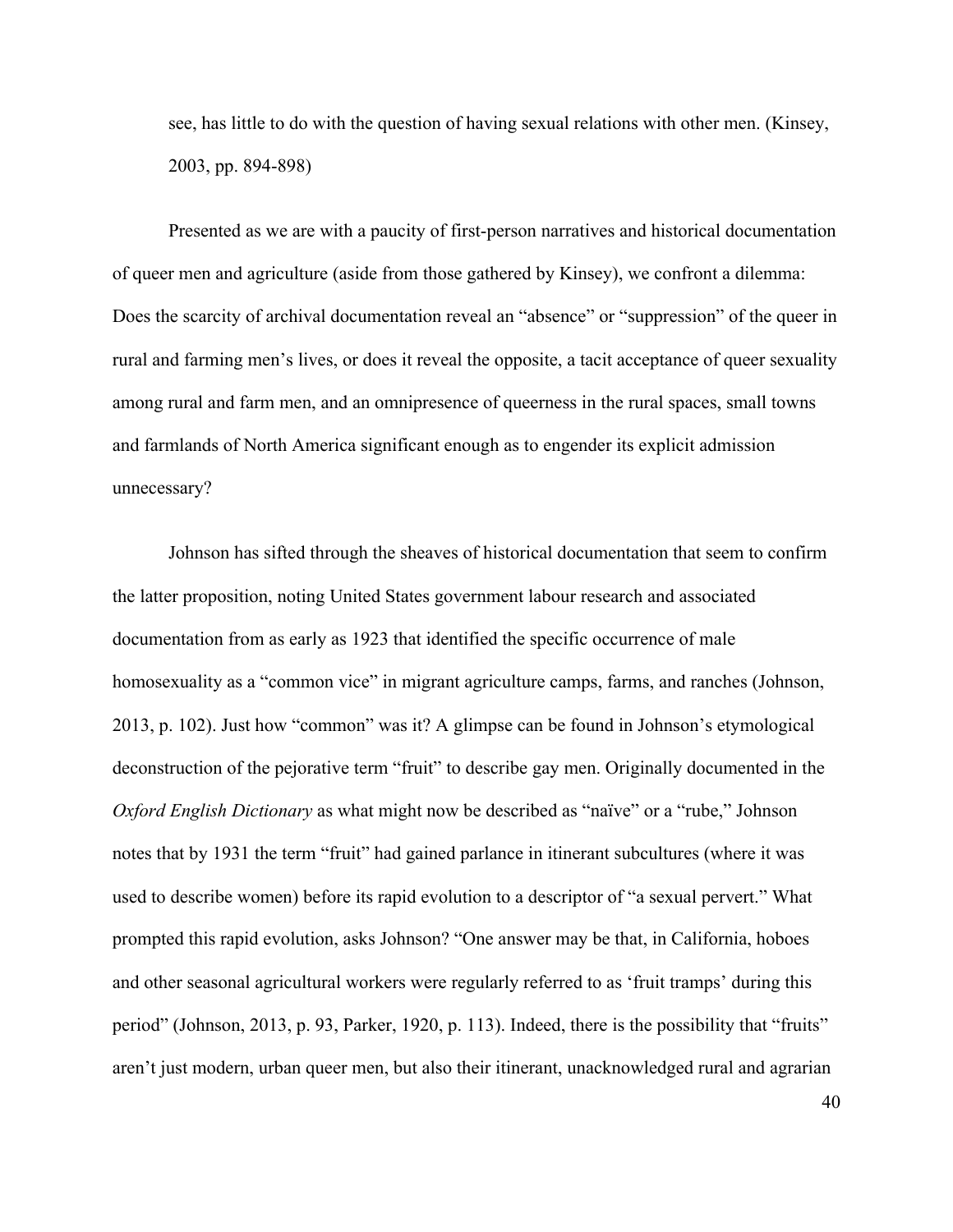queer brothers on whom the term was first applied.

Before we were gay (to again borrow from Muñoz), there is the possibility that the "hoboes" and "tramps" of the early twentieth century were at least partially composed of men who used their relative social, geographic, and economic flexibility within a patriarchal culture to construct what we might now identify as distinctly classed, racialized, and queer lives (or communities). This history is suppressed not only by the dominant heteronormative culture, but also within the patriarchal and capitalist culture that dictates the terms for urban queerness. As Johnson observes:

if rural and small-town Americans are mean to lesbians, gay men, and other transgressors of gender and sexual norms, it is not only because they live in rural areas and small towns. It is also because they have been pushed around and hit – "hammered," to use Bageant's term – by the same economic forces that historians of gender and sexuality have argued gave rise to queer urban culture. (2013, p. 195)

Rather than engage in a critical interrogation of the impact of the market and other forces that transformed urban queer identity, many queer people may simply castigate the rural and agrarian altogether, painting in broad, contemptuous strokes a vision of rural individuals, queer and nonqueer alike, as uneducated, simple, and more like Allison's "different species" than members of a shared oppressed community / population. Simpson's concept of "metrosexuality" (1994) is sufficiently commonplace that, for many queer individuals, the idea that someone may willingly *choose* to stay on the farm, or in a small rural community, is incomprehensible. In mainstream queer culture, such individuals, and the lives and livelihoods that they represent, are anathema.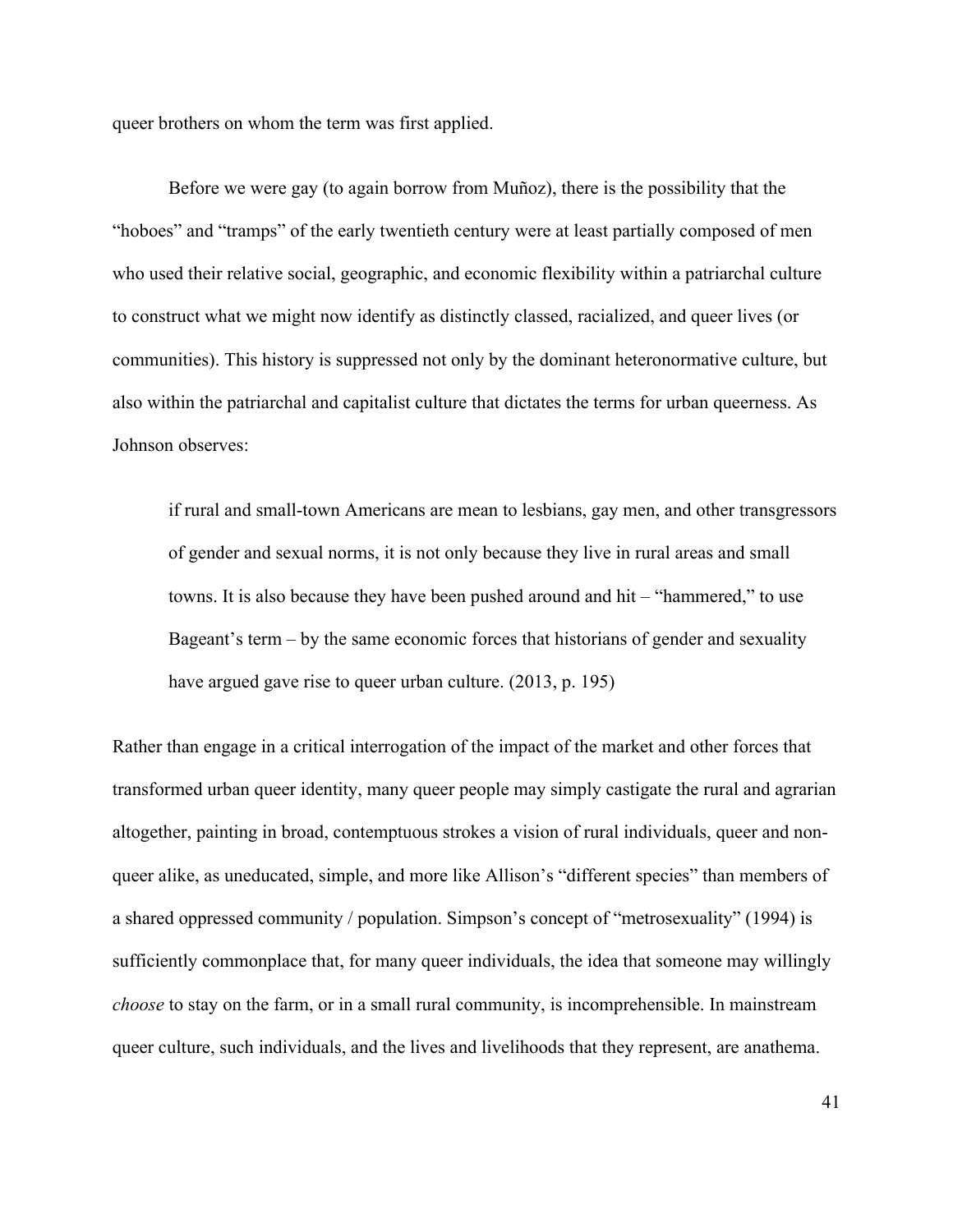Of course, to paint the suppression of queer individuals in agriculture as a transgression mainly imposed by other queer individuals and communities is to contribute to the same historical and cultural inaccuracies and incomplete narratives that current queer and queer ecological theory seeks to correct. In very real ways, agriculture itself can be tied directly to overt suppression of queer individuals, including their participation within the agricultural sector itself. Eugenics – and in particular the pathologization of the queer in both nature generally and in people specifically – is a history that is inexorably tied to agriculture. On farms and within agriculture science departments, generations of North American farmers and scientists alike were raised to perceive queerness, whether expressed as same-sex attraction or gender difference, as particularly problematic within the fields of agricultural production (Johnson, 2013). Indeed, discursive constructions of intersexuality, the identification of only reproductive sexuality as "natural," and the inability to sit comfortably within biological uncertainty and indeterminism might now be considered core components of mainstream agricultural science and practice (Edelman, 2004, Halberstam, 2011, Muñoz, 2009, Mortimer-Sandilands, 2010, Alaimo, 2010, Bell, 2010).

Against this backdrop, then, does urban agriculture, taking place as it does outside of both industrialized agriculture settings and rural spaces, offer an opportunity to open doors for queer people to participate and contribute to agriculture? The obvious answer is yes, insofar as urban agriculture, almost by definition, increases the opportunity for *any* urban resident to participate in and contribute to agriculture. A deeper answer, though, is that urban agriculture may not only offer new opportunities related to agriculture, but, for many of us who grew up queer in rural areas, it may also represent a way to reconcile past and present histories and to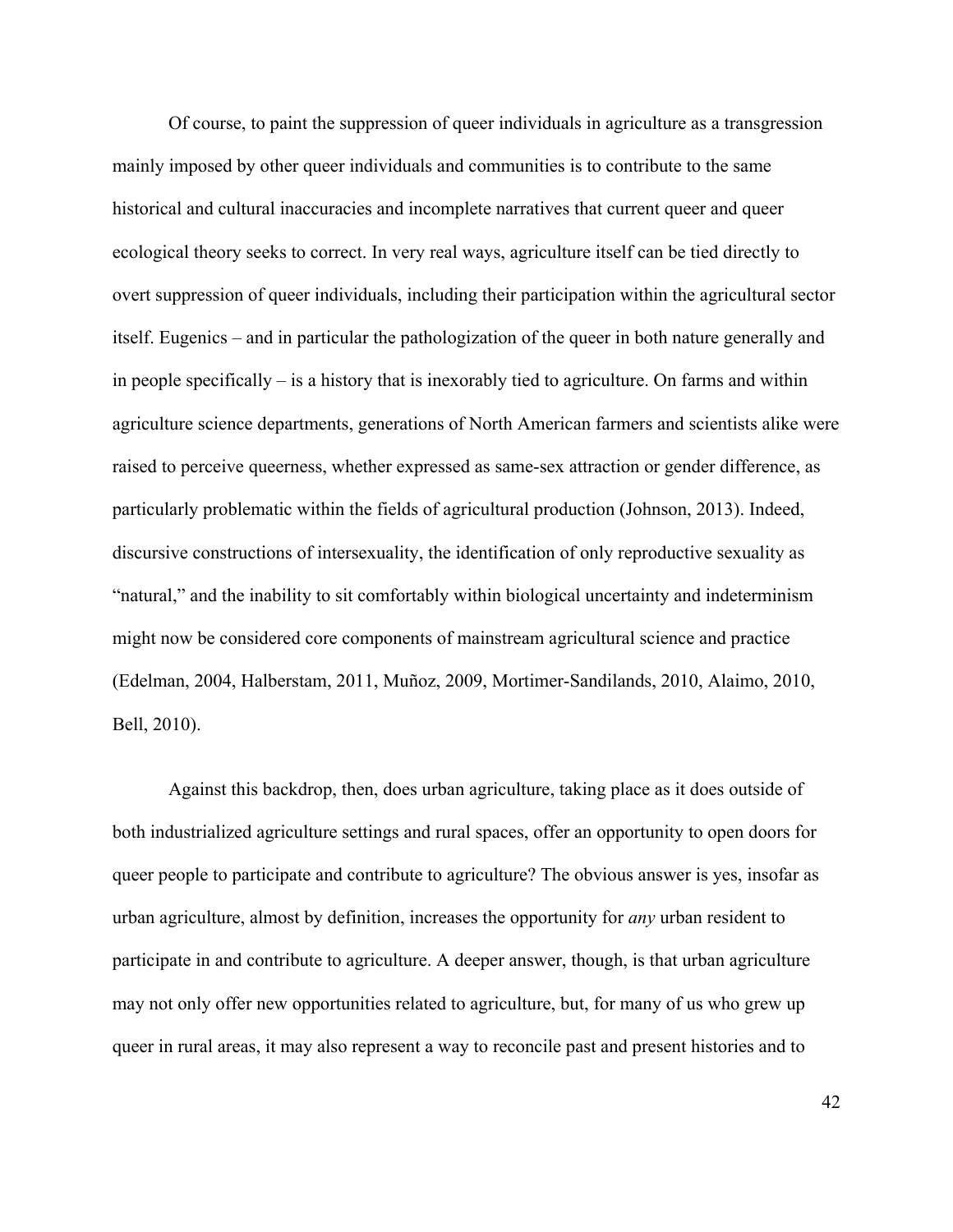repair relationships within ourselves, our families, and kinship circles. If reflexivity is a thematic conceit throughout this work, then urban agriculture and agroecological approaches to agriculture offer some, if not all, members of the queer community unique opportunities. For the queer individuals caught up in Weston's (1995) "great gay migration" from farms and rural communities to urban centers, urban agriculture may represent an opportunity to engage in activities that for many of us, retain real cultural value. For some in urban queer communities (myself included), participating in urban agriculture provides a very real bridge between our pasts and our present; it allows an LGBTIQ person the space to connect many narratives into one and to realize that they *just may not be incongruous*. I knew, as a young queer man coming of age in Montana, individuals who were queer and distinctly non-urban (mostly we referred to them as "gay cowboys") and I have lived all my life in the intermountain West. Yet it was not until moving to Vancouver, British Columbia that I ever encountered anyone who referred to themselves as a "queer farmer." Urban agriculture for these individuals, who likely come from both urban and rural backgrounds, clearly offers inroads to agriculture and queerness.

Similarly, agroecological approaches may also offer inroads for queer people to engage in agriculture, if for no other reason than that agroecology is, in some sense, the "queer agriculture" of queer agriculture. With its deliberate turning away from "the maximization of production and the maximization of profit … without regard for their unintended, long-term consequences" (Gleissman, 2007, p. 3), agroecology represents the same failures within a conventional capitalist system that the queer does in a heteronormative one: the deliberate "not making sense" within dominant cultural narratives. Even the language aligns: the valuing of diversity for its own sake, the right to access, instability, and the role of disturbance and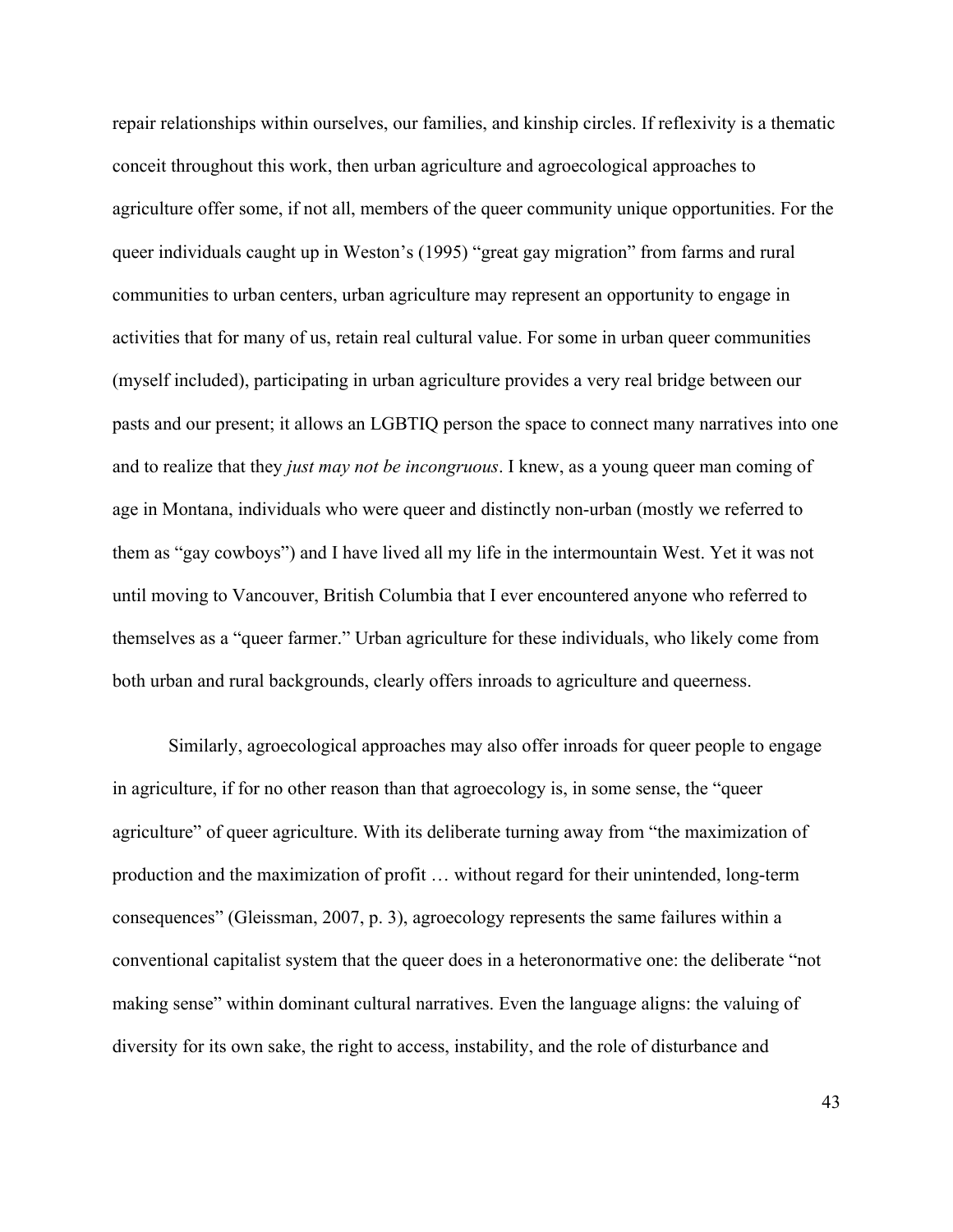succession (Gleissman, 2007). There is, within both agroecology and urban agriculture, something that feels deeply anachronistic and indefinable. In a culture that practically guarantees year-round access (and close physical proximity) to produce in any number of markets and grocers, the idea of growing food with minimal inputs and uncertain outputs is almost transgressive: it resists easy answers and does not, on the surface, really make much sense. It takes longer, it takes effort, it offers no guarantees; the futurity of any crop in a given season depends on the types of parcels available for most urban farming is suspect at best. And yet, queer people do it.

Within Vancouver and Victoria there are enough queer farmers to support an organized collective (The Rainbow Chard Collective, http://rainbowchardcollective.wordpress.com/) that produces an annual calendar and supports numerous small businesses. In their decisions to farm part-time, or to quit jobs and scrape together livelihoods on small-share community supported agriculture (CSA) businesses, members seem to be saying "enough." And they seem to be identifying actual space and practice for physical difference in increasingly homogeneous queer and non-queer cultures alike.

As a young queer person coming of age on a large farm in rural Montana, I could not wait to escape many aspects of farming and farm. I would not have been able to identify precisely what "it" was that I, like so many queer youth who grow up on farms, hoped to escape, but in hindsight, it was at least partially the message, from both the queer and the non-queer alike, that in my "home" I was not welcome, that I did not *fit* there, and that if I stayed, it may cost me dearly. Some of the scholars with whom I have engaged in this chapter would question the veracity of this "truth," but the reality is simultaneously profoundly simple and complex: I,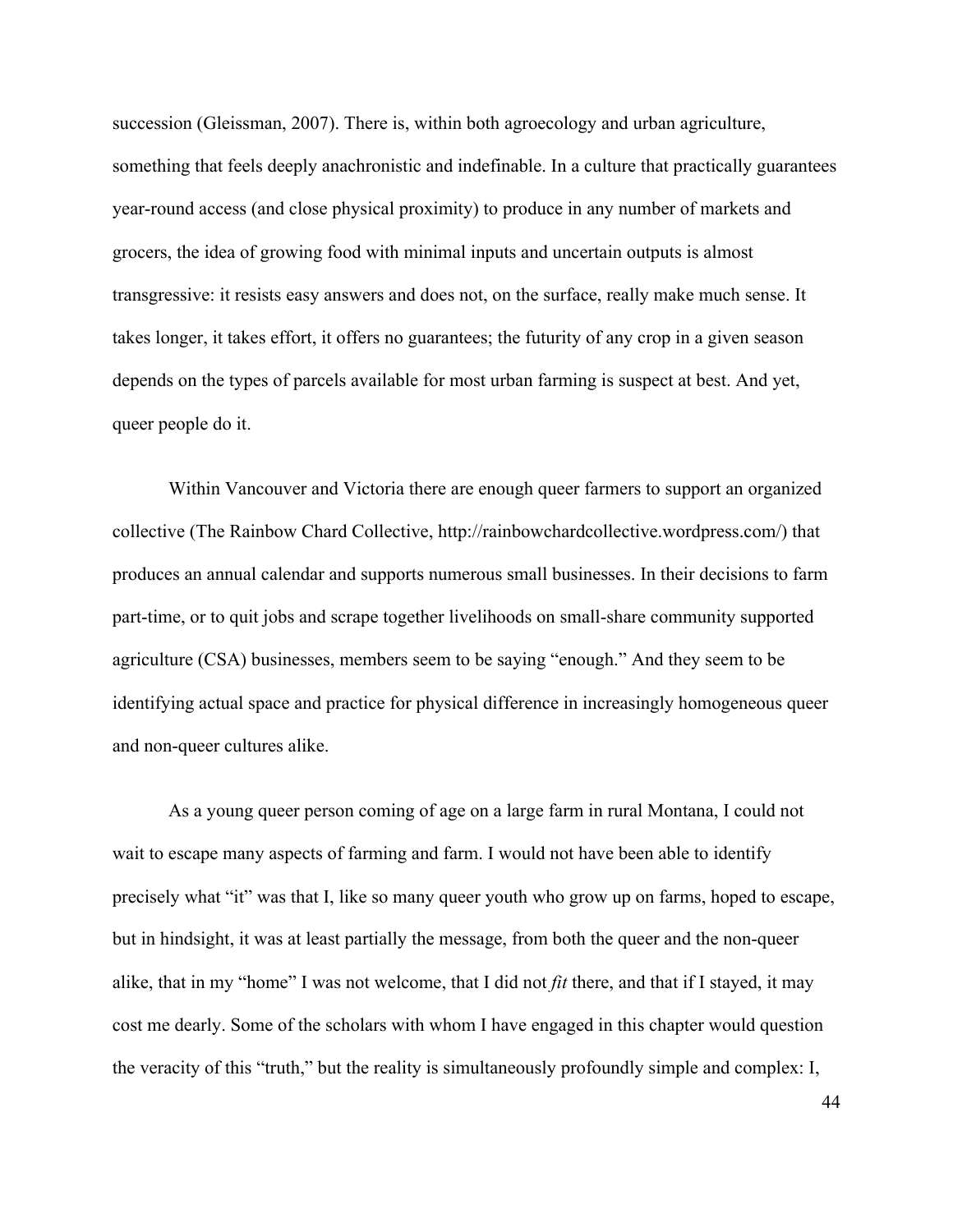like most young queer individuals coming of age on farms and in rural areas, had no models to allow me to think otherwise.

### **1.2 Research Overview**

This research project includes both qualitative ethnographic and autoethnographic components. The qualitative methodology is based on one-on-one interviews with queer farmers throughout British Columbia. In keeping with principles of a grounded theory approach, the key informant interviews contributed narrative data which were used to provide a theoretical framework for the rest of the research project.

This thesis considers the critical reflexivity between agricultural production principles and the practices, self-identification, and expression of queer individuals. Additionally, this analysis presupposes that queer individuals will identify distinct agricultural production principles and practices within different agricultural typologies (e.g., community garden vs. vineyard) and social / geographic contexts (i.e., rural vs. urban). Within the above analysis, this study proposes that a number of distinct identities and affiliations may emerge; these identities and affiliations may then be contrasted in relation to local social and political contexts. By interviewing a sample of queer farmers throughout British Columbia, I identify the similarities and differences of their lived experiences – amongst queer farmers from minority communities, of queer men, women, and genderqueer and non-binary individuals, and queer individuals from a variety of socioeconomic backgrounds.

Importantly, this study is not without its limitations. While participants included individuals who self-identified as men, women, trans and genderqueer, this study compared nor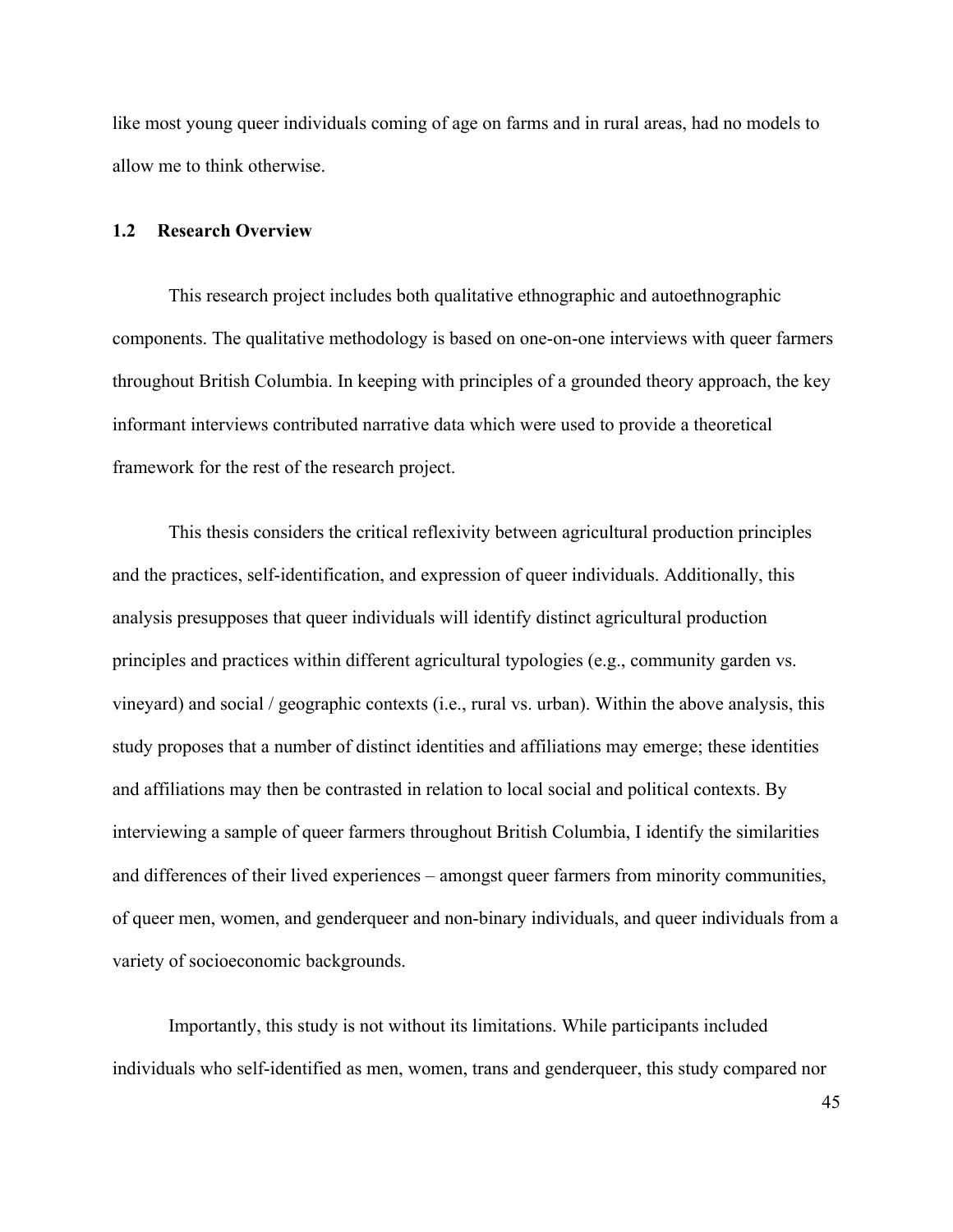contrasted different perspectives within each of those self-identified gender categories, thus limiting potential understandings of the role gender plays in both queer identity and agricultural practice. Similarly, participant indicators including race, income, and age were also not included in demographic data collection. Thus, while some participants shared, of their own volition, selfidentifying information about these categories, I acknowledge that this study, while groundbreaking in its analyses of queer farmers, is not able to attend to critical issues of race. Relatedly, this study took place on the traditional and ancestral First Nations territories of the Coast Salish Peoples; territories that remain unceded to this day. The lands on which these farmers live and farm are lands with histories of dispossession; in some cases successional dispossession (as in the case of those unceded Gulf Island First Nations lands that were subsequently stolen from Japanese farmers during WWII displacement and internment, and are now subsequently farmed by queer farmers). These are important questions; and in some cases these questions were raised (outside of the formal research questions) by the participants themselves. These are essential directions for future research on this topic.

This study draws inspiration and methodological commitments from several intellectual lineages, from queer theory to ecofeminism and dark ecology, to illustrate how agriculture might be transformed within a queer ecological context. Rooted in my hypothesis that understandings of agriculture and ecology are shaped by gender and sexuality just as understandings of gender and sexuality are shaped by practices and perceptions within agriculture and ecology, this work seeks to challenge heteronormative assumptions of both gender and sexuality and agriculture and ecology. It presupposes that queer sexualities can provide lenses through which queer farmers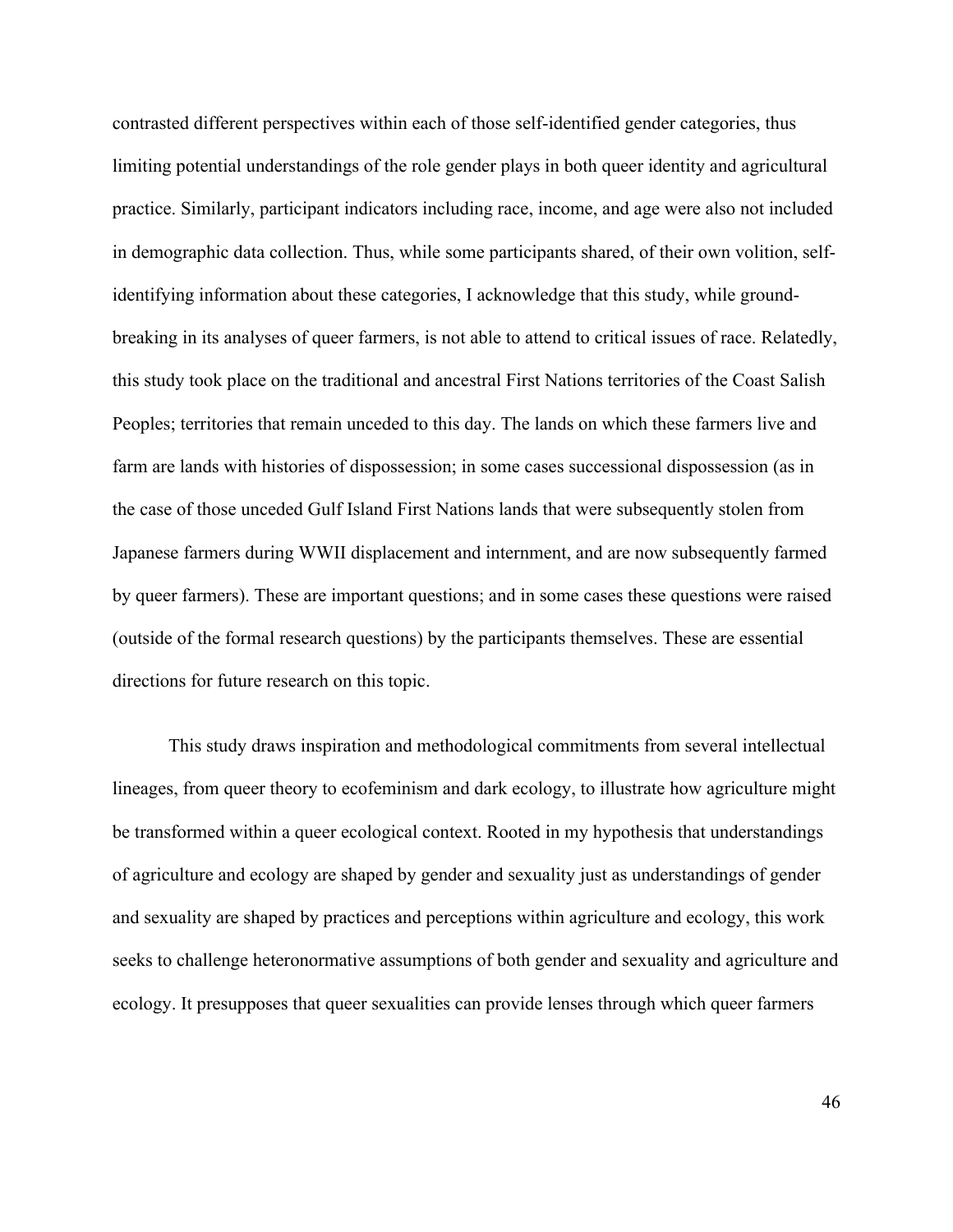are creating not only distinct agricultural practices and perspectives, but also new queer identities through their engagement with agricultural practices and production.

Finally, this work is rooted in a critical interrogation of binary logic, especially as applied to both "the queer" and "the rural." The deconstruction of binarism within these contexts is an especially important analytical thread throughout this work precisely because it provides very specific analyses of those rules governing spaces, places, and bodies: *who* goes *where*, *who* lives *how*, *who* knows *what,* and *who* does *what* still very much matter, especially for queer individuals, and especially in places and geographical settings long held to be inherently or overwhelmingly (or both) hostile to queer lives. This iterative dissection of binarism throughout this work this serves to operationalize the theories discussed in the chapters reviewing the empirical findings of the study.

#### **1.2.1 Research Questions**

The survey's primary research questions are: (1) As queer individuals, in what ways do participants characterize the role and / or contributions of their gender and sexuality to agriculture (i.e., farming practices, perspectives / perceptions of alternative production methodologies, perceived role of agriculture in greater queer community / communities) in British Columbia; (2) By providing an alternative to dominant heteronormative ecological and agricultural constructs, what new understandings and perspectives on agriculture might be created by queer individuals, queer ecology and agriculture, and ecologies of difference; (3) In what specific ways do gender and sexuality impact agricultural production and practice; what challenges, opportunities, and contradictions emerge that may potentially affect the development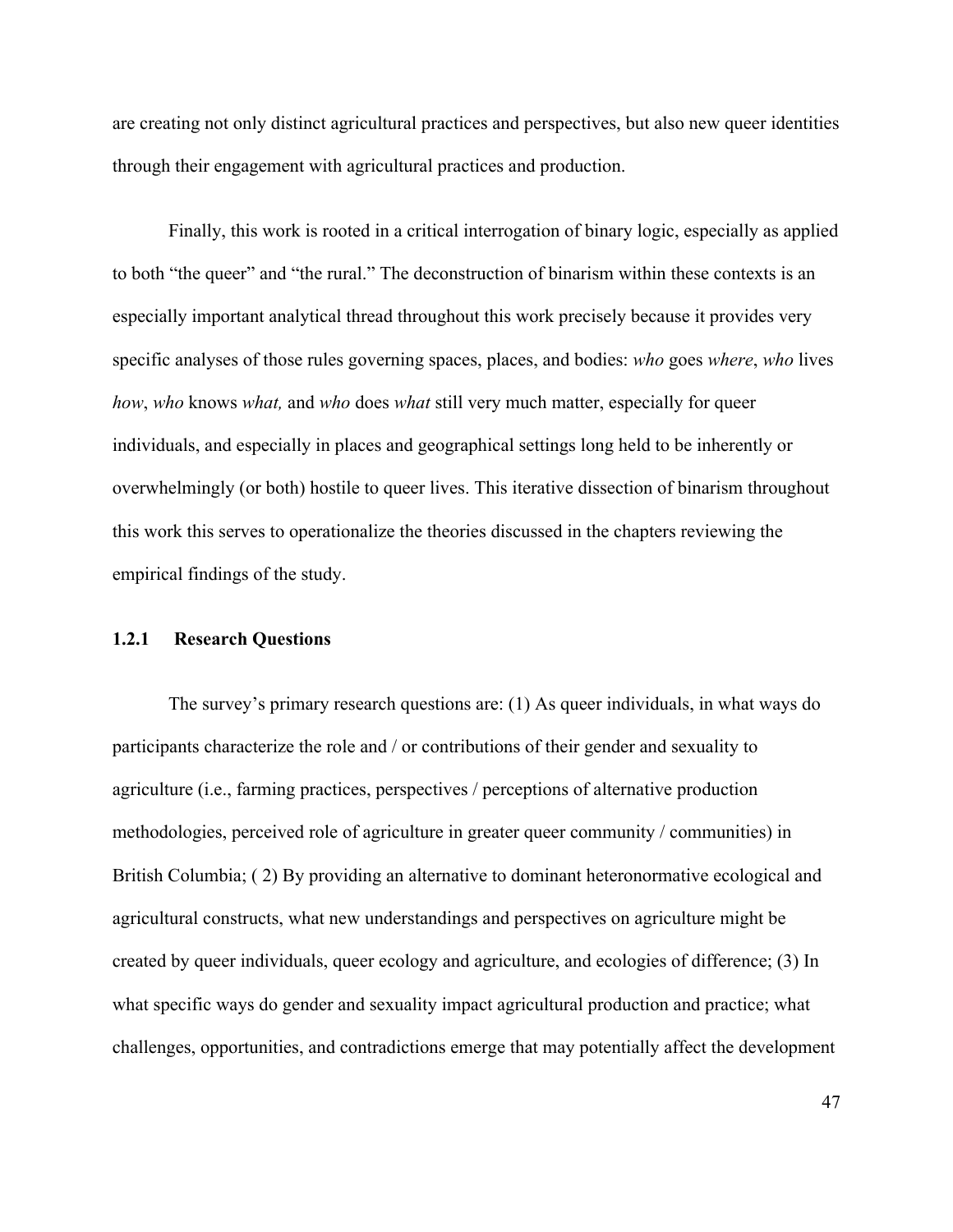of new agricultural practices and perspectives within the agriculture sector as a whole within British Columbia?

The primary research questions are exploratory in nature and aim to provide a context for new analyses that can be used to assess the role and / or contributions of gender and sexuality to agriculture in terms of specific innovations, practices, and applications. Specifically, I begin from the premise that (1) research on agricultural practices in British Columbia has not yet fully captured the role, contribution(s), and full range of activities related to gender and sexuality in agriculture; and (2) the identification of the above roles, contribution(s), and full range of activities related to gender and sexuality in agriculture can be used to further our understandings of the role of individual identity in agricultural production and practice, including the development of agricultural models that serve both as ecologies of social difference, and as methods to dismantle established heteronormative social and agricultural narratives and discourses. These research questions are operationalized within a framework of nine overarching themes leading to a more comprehensive understanding of agriculture as an ecology of social difference in British Columbia.

First and foremost, these themes center queerness within agricultural practice, including the requirement for self-identification as lesbian, gay, bisexual, transgender, intersex, or queer (LGBTIQ), and self-identification as current or past agricultural producer. In so doing, these thematic domains thus create a starting point for exploration of ecologies of social difference within queer farmers and queer farming communities. I define ecologies of social difference as the role of ecological indicators, settings, and contexts as mediators and moderators in the intersections of social difference (i.e. the role of ecology in shaping both positively and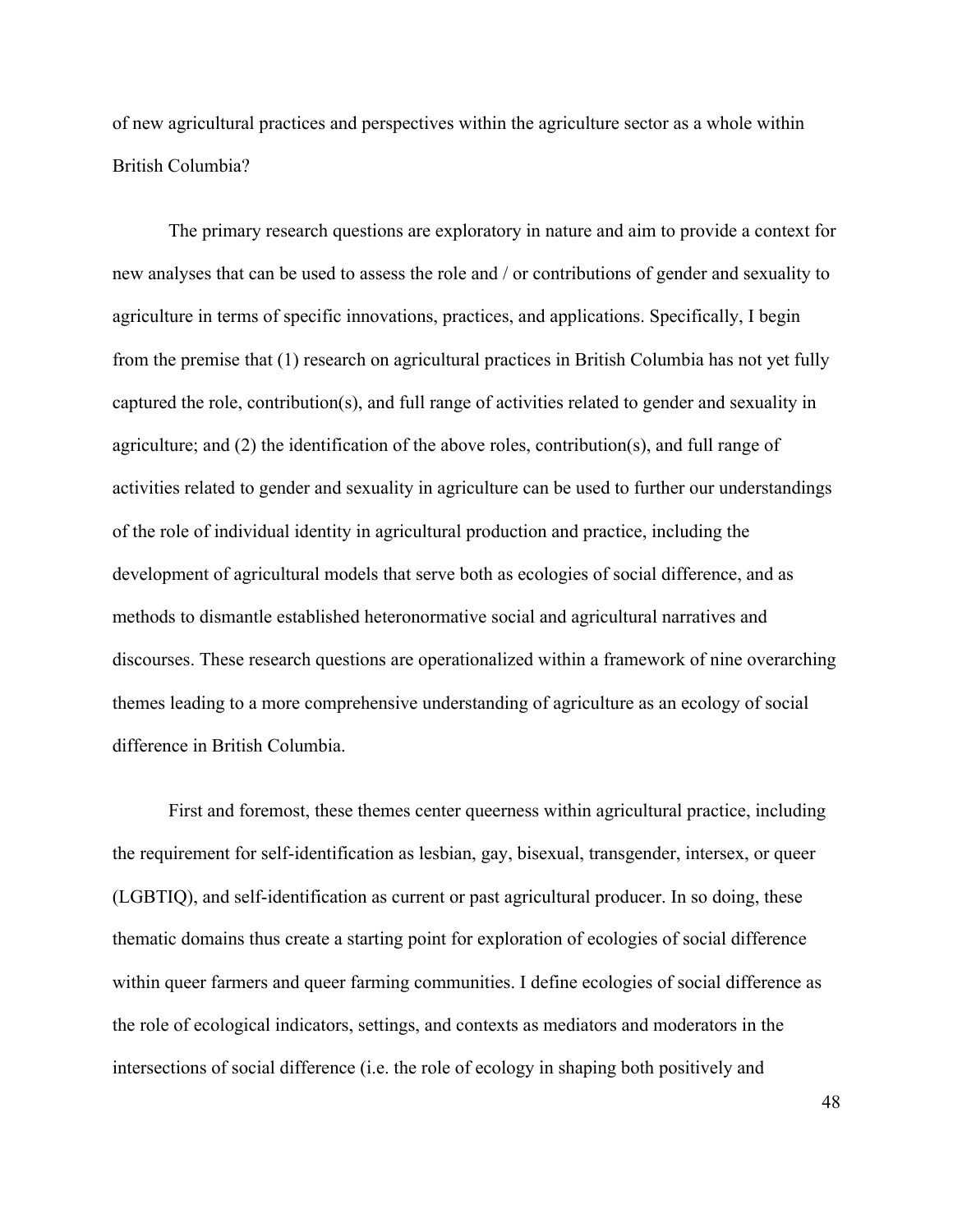negatively greater inequalities, inequities, injustices). Thus, this domain provides a logistical and even demographic foundation for this work's explorations of how agricultural practice and ecological setting mediate queerness and social difference in altogether different ways.

The third, fourth, and fifth domains consider the impact of gender and sexuality on agricultural practices, and the impact of gender and sexuality on livelihood, location of residence and land tenure security, and intentional improvement of agricultural sustainability. In considering the impact of gender and queer sexuality / identity on agricultural practices, it is my belief not that queer farmers farm "better" or even "different" from other (non-queer farmers), but rather that these queer individuals may themselves identify specific links between their queer identity and sexuality and the ways that they farm (including overarching methods and specific practices). In exploring queer identity and sexuality and livelihood, location of residence, and land tenure, it is my attempt to destabilize both metronormative and homonormative narratives that center the queer near exclusively in urban settings and which limit queer imaginaries concerning space, place, and even occupation. The fifth domain assesses the degree to which agricultural production methods practiced by participants are considered sustainable by participants.

The seventh and eighth domains consider LGBTIQ community engagement and LGBTIQ community development as part of farming practice, and are included to provide participants an opportunity to reflect on the ways that they work with and within their larger queer communities and specific queer farming communities to promote both community engagement and development through farming (i.e. workshops, seed saving and sharing, instruction, etc.).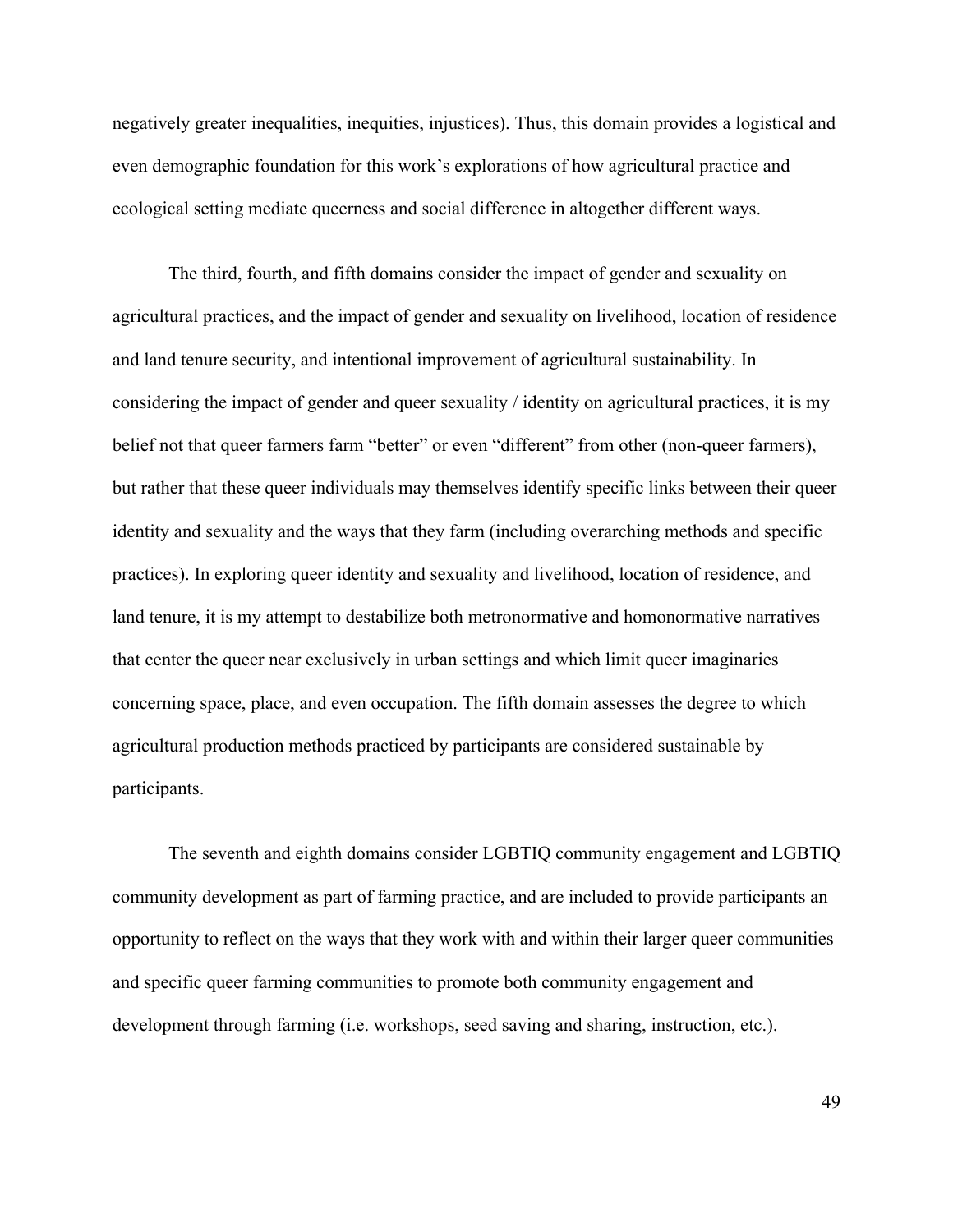Finally, the eighth and ninth domains consider intentional diversification of farming practices and the promotion or support of ecological biodiversity through specific agricultural production practices. These domains consider the ways that farming practice, and the promotion and support of ecological biodiversity through those practices, may be used as expressions of queer identity and may contribute to the establishment of ecologies of social difference.

## **1.2.1.1 Research Methodology**

This study proposes that intersections of agricultural production, gender, and queer sexuality may relate to specific, unique agricultural practices and production structures (e.g., farm and garden typology) in British Columbia. Please note that "gender" in this narrative context is used to differentiate between four queer constructs that are shaped by gender: (1) lesbians; (2) queer trans men and women; (3) queer gender non-conforming / gender queer individuals; and (4) gay men. I recognize too that these are artificial designations with a great deal of variability (an individual labeled, for example, with a gender designation of female may identify as a "queer male" and yet not identify as trans). To paraphrase Judith Butler, here labels like identity are "necessary errors" (1993) that facilitate the coding and interpretation of themes identified by queer individuals.

Potential study participants were thus identified based upon meeting the selection criteria of: self-identification as an LGBTIQ individual, and current or past involvement / employment in agricultural production in either commercial, community / non-profit, and / or residential spaces. Involvement is defined as participating as either a paid employee or as a volunteer / intern for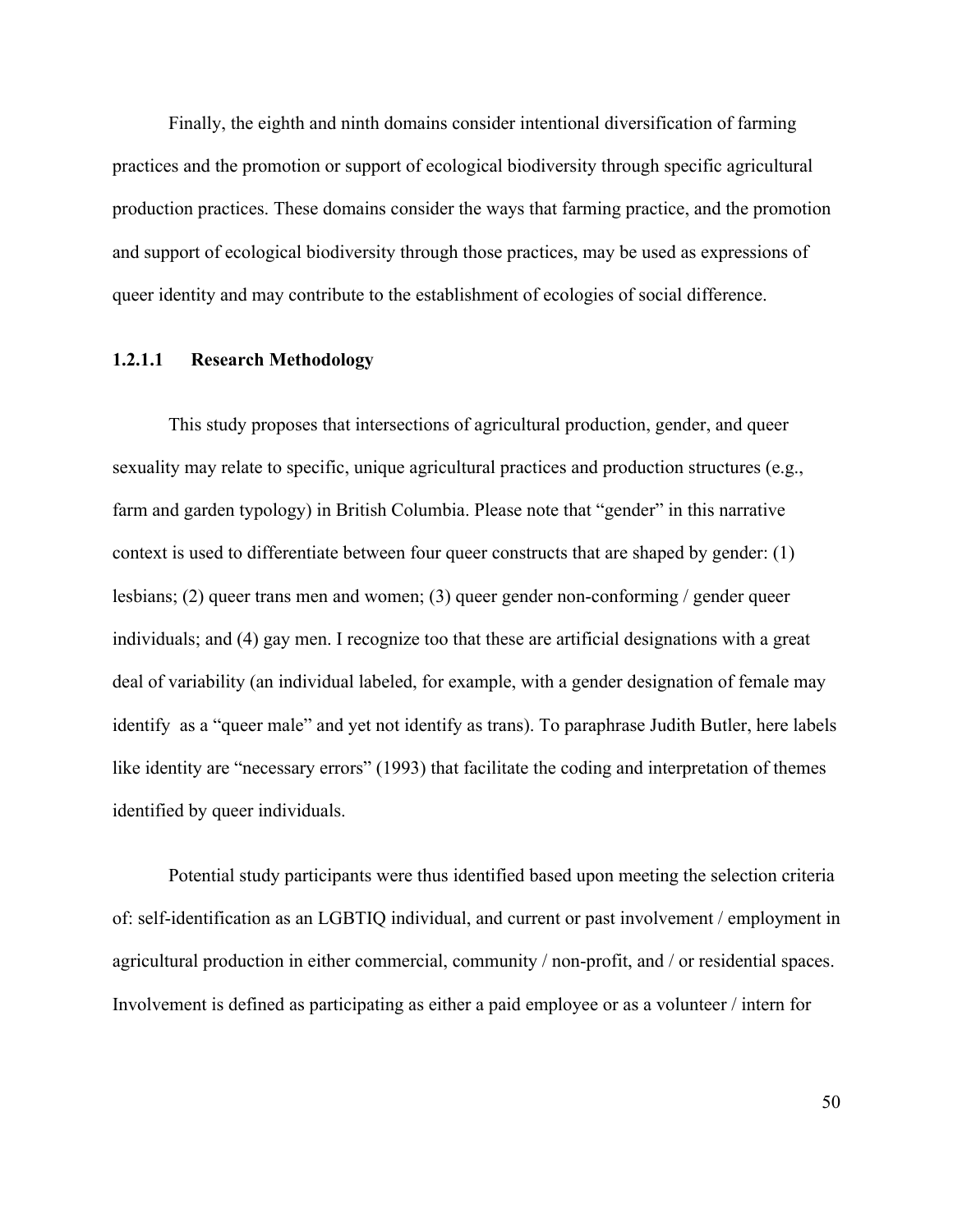any of the initiative outlined above. Participation by minors in interviews and research was not allowed.

Individuals neither self-identifying as an LGBTIQ individual nor affiliated in paid or unpaid capacities with agricultural organizations and initiatives included in the agricultural production framework as outlined above were excluded from the research. As noted above, minors were also excluded from participation.

Individuals participating in agricultural organizations and / or initiatives meeting recruitment inclusion criteria were initially identified through collaboration with the Rainbow Chard Collective, an advocacy organization serving LGBTIQ farmers throughout British Columbia. While I did have a prior professional relationship with this organization through my work as a board member of the Vancouver Urban Farming Society, the contact information for this organizations is publicly available on their website. The Rainbow Chard Collective was contacted via email and social media directly, and asked if they would be interested in participating as an outreach partner, at which point a formal, written invitation was extended to all interested individual members, member organizations, and initiatives. After invitation, I followed-up with organizations, selected representatives, and invitees to schedule a meeting to review the study aims, objectives and research questions, and to review the consent form and explain informed consent to all potential participants. Upon completion of the consent form and review of informed consent, interviews and field observations were completed. Upon completion of the interview, subject participants will be asked to extend a letter of invitation and contact information for other individuals who fit the selection criteria (i.e. "snowball sampling").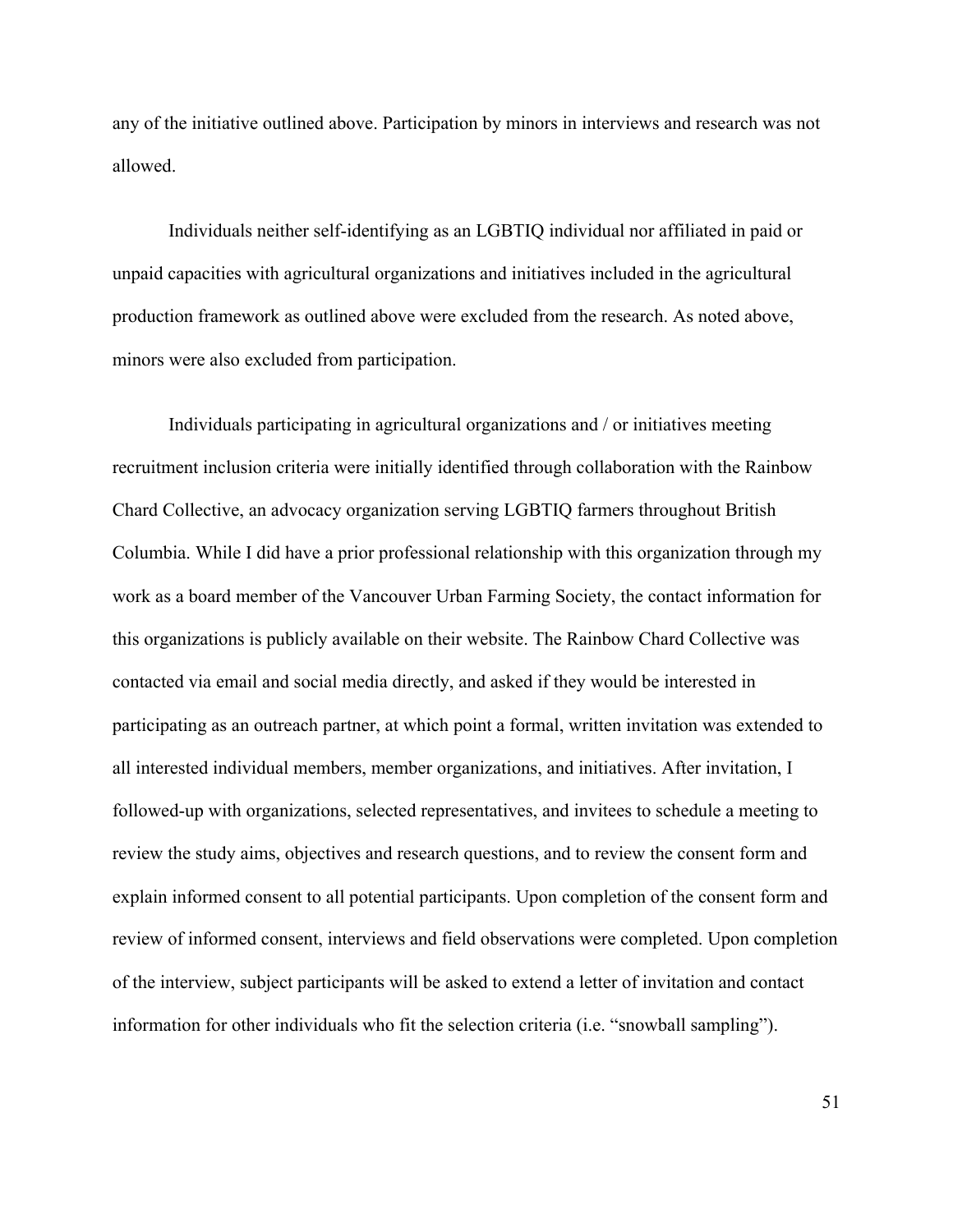Additional subjects recruited through referral and snowball sampling were then contacted in accordance with the recruitment methods and timeline as outlined above.

Self-identification lesbian, gay, trans, intersex or queer was necessary to prevent the inadvertent outing of an individual who neither publicly nor privately identified on the queer spectrum. For ethical reasons, I could not contact a possible participant blindly without referral and indicate that they had been identified as a study candidate meeting the recruitment criteria of LGBTIQ sexual identity. While individual participants did not need to be publicly "out," for a referral to be followed up on with an invitation letter required that the referred individual had identified themselves as an LGBTIQ individual to the referral source. The recruitment invitation letter itself (Appendix C) included language to preclude outing and did not itself insinuate queer identity ("*If you identify* as an LGBTIQ individual you can participate in this study…" [emphasis my own]). While outness (and its merits and drawbacks) are discussed in my work, this decision was one that was made based upon the ethical considerations of individuals sharing deeply private information about other individuals.

The study recruitment was limited to British Columbia in recognition of its precedentsetting nature. As it was not comparative, and reflected new areas of scholarly inquiry, my doctoral supervisory committee felt that it would be better to concentrate on a specific geographic region, with future research tasked in expanding this inquiry into new regions and communities. This limitation creates both additional opportunities and challenges for interpreting and analyzing the study findings. While it may inform, for example, an understanding of knowledge transfer and dissemination within certain geographic or place-based settings (for example, the Gulf Islands or rural spaces in British Columbia), it also creates challenges related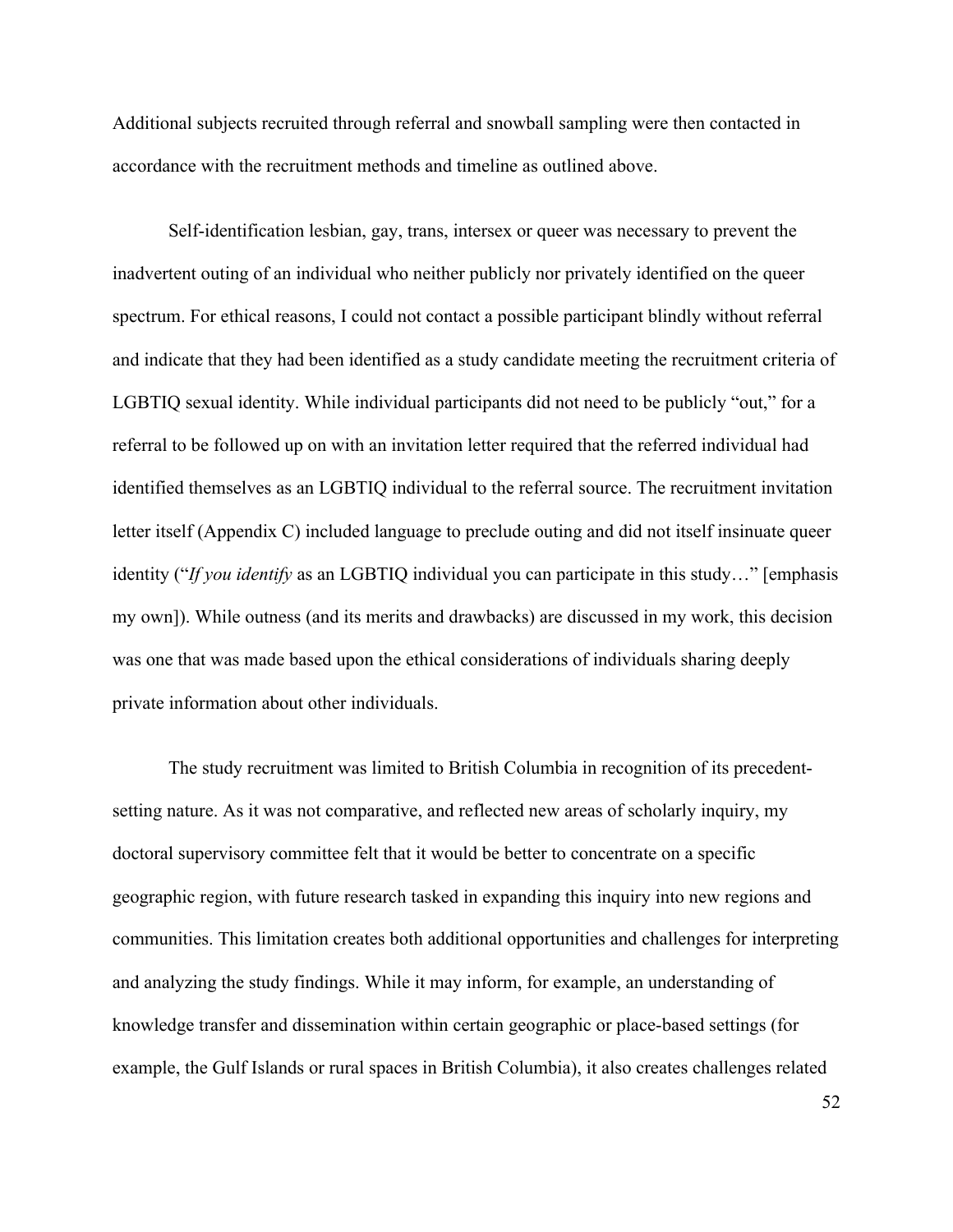to applying these findings to queer farmers outside of these settings, and also challenges relate to applying these findings to types of farming done outside of these settings (for example, ranching and large-scale industrial farming).

This research project utilizes qualitative methodologies. This included one-on-one, openended interviews with 25 British Columbian farmers who are between the ages of 26 and 66, as well as an autoethnography of the researcher. Representing diverse gender and sexual minority / queer communities, this study specifically explores the subjects' values and relationships to agriculture and ecology. To honour the principles of openness, gender fluidity, and gender nonbinarism, although gender is included where necessary (for example, when a participant speaks to her perspective as a "queer woman") participants were not asked to identify by gender, but were asked to affirm that they self-identified either privately or publicly as either a lesbian, gay, bisexual, transgender, intersex, and / or queer individual. Study participants were, however, allowed to identify their sexual identity on their own terms (for example, "I am a gay man"), including the use of gender as a defining characteristic. Participants were also asked to affirm that they self-identified as having a current or past history within either formal or informal agricultural sector activities; if they answered affirmatively, they were then asked to clarify whether the agricultural activity was formal or informal in nature and whether it is a past or current activity. "Formal" and "informal" agricultural productions refer to the differences between licensed or otherwise municipally or provincially monitored, regulated, or recognized agricultural production and unlicensed or otherwise municipally or provincially unmonitored, unregulated, or unrecognized agricultural production. For example, participating as a volunteer at a city-sponsored community garden would be considered a "formal" activity because of the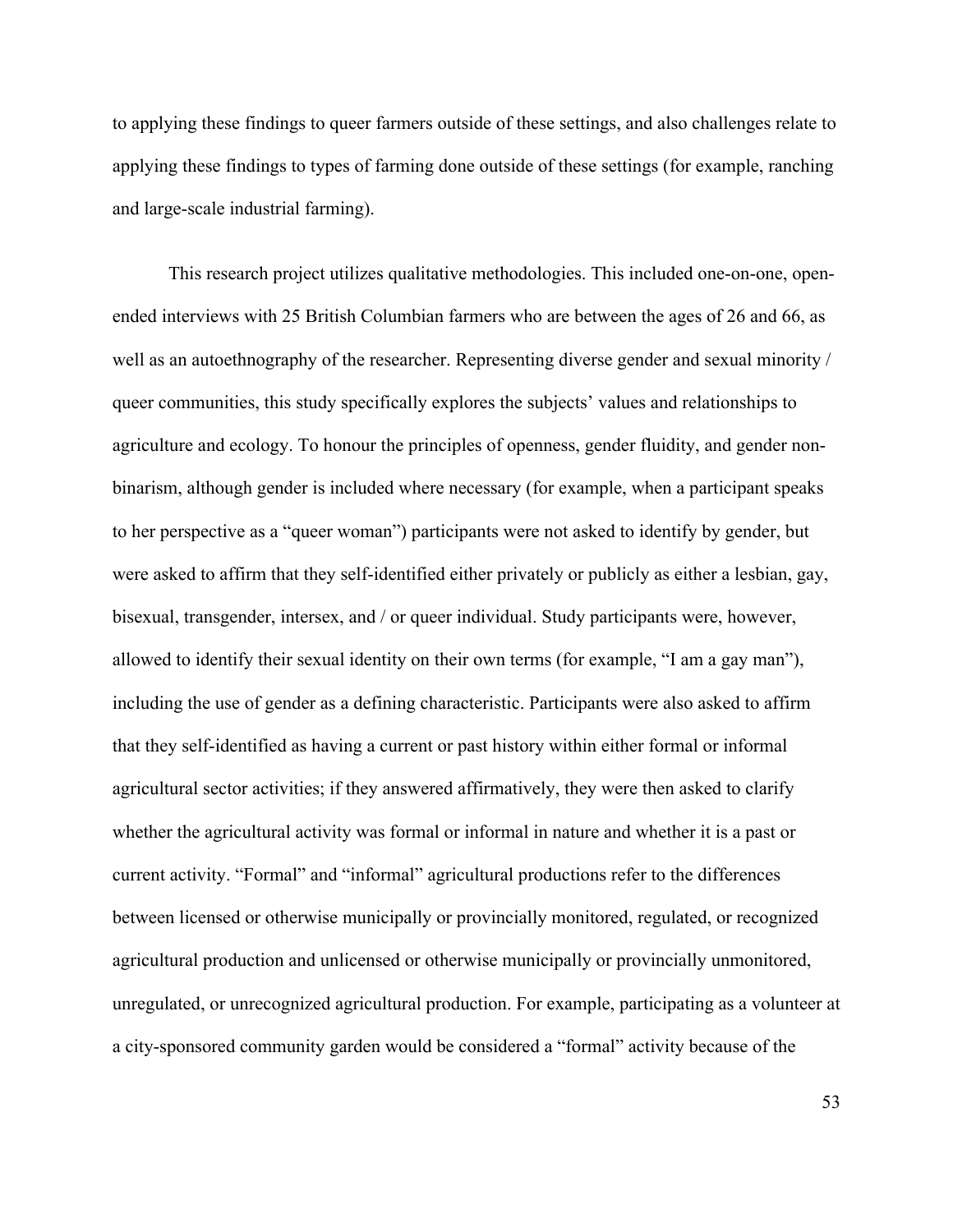official city designation, sponsorship, and associated rules and regulations, whereas backyard or "guerrilla" gardening, even on a significant scale, would be considered an "informal" activity because there is no formal relationship with a municipal or provincial entity and thus no formalized rules and / or regulations (Edward, 2007). Finally, to assure participant confidentiality and anonymity, neither specific place names nor participants' given names were used. Geographic locations were masked by referring to regions in lieu of specific places (for example, "a southern Gulf Island" in lieu of "Gabriola Island"). Exceptions were only applied when participants themselves, in the course of the interview, identified their location by name. Participant names were anonymized by using a historical record of most popular baby names by year. For example, I was born in 1975, so for the purpose of research, 1975 would be set as the parameter for J names, with an alternate for "Joshua" randomly selected from the most popular names from that year. Thus, the only way of tracing identity would be through the knowledge of the participant's birth year, which is not revealed anywhere within this study.

As the study is not comparative in nature (i.e., it does not compare the agricultural practices of queer farmers of non-queer farmers), the study sample was comprised of individuals who identified as a gender or sexual minority, and all had a past, current, or past and current involvement in formal or informal agricultural activities. All individuals provided informed consent to participate, and were given the opportunity to cease participation at any time, including up to publication. Respondent validation was offered anytime a direct quote was transcribed. The study method consists of a series of semi-structured interviews and field observations completed by the researcher and members of the sample population.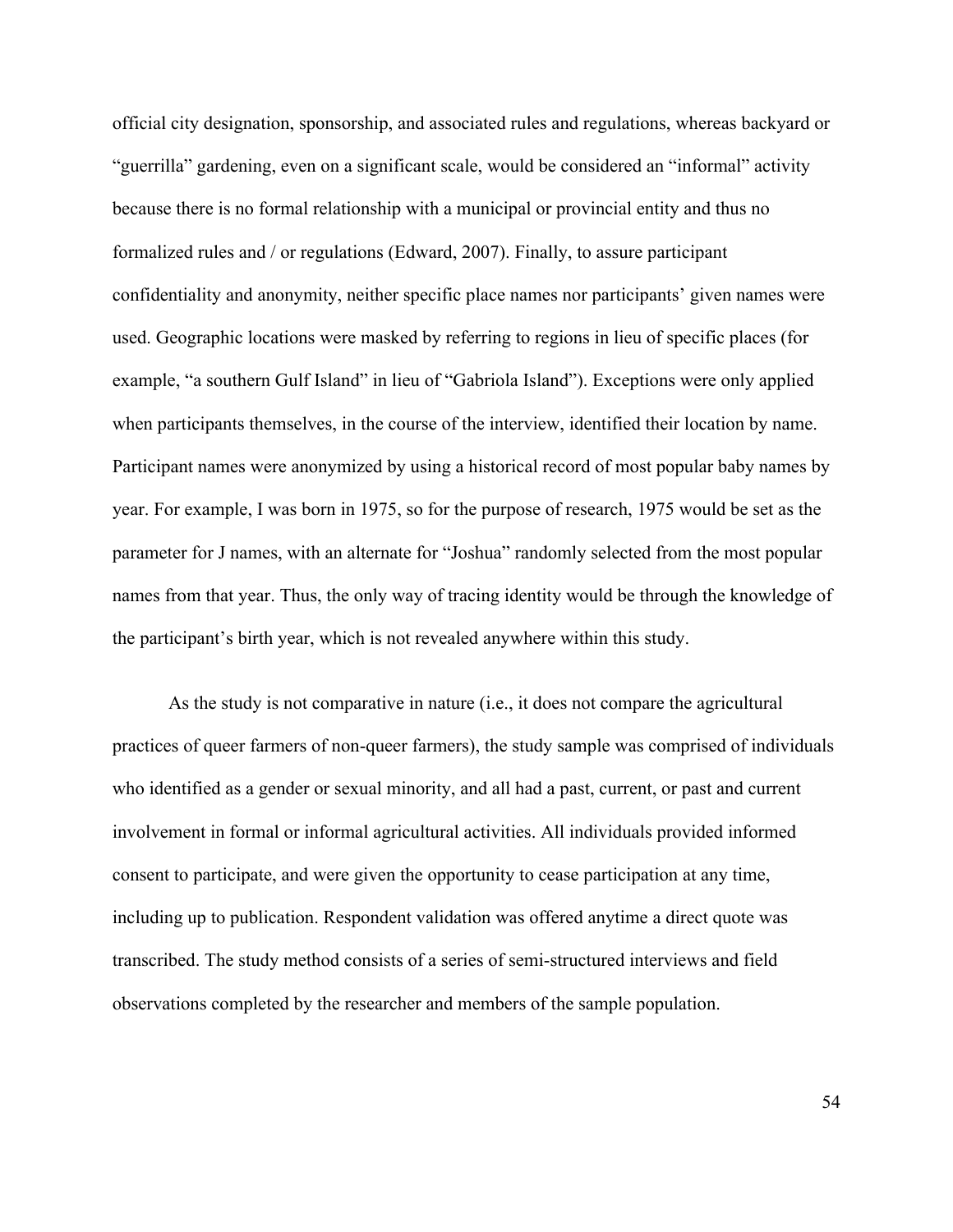Responses were transcribed by hand, and when a direct quote was identified for current or future use, study participants were read the quote out loud, and asked to validate the accuracy of the quote and offer feedback or clarification before verbally affirming its accuracy.

Subject interviews were transcribed verbatim and coded using NVIVO and Excel software. Coding began by initially looking for broad categories and concepts, which were distilled further to open codes and keywords. Open codes were then categorized using axial coding into data themes that identified emergent trends. These themes, trends, and keywords were then refined using selective coding into a coherent dataset of three categories that allowed the analysis across categories and the identification and validation of relationships and those "categories that need further refinement and development" (Strauss & Corbin, 1990; p. 116).

In keeping with principles of a grounded theory approach, the key informant interviews and field notes were refined into codes, axial codes, and open codes until reaching the grounded theory principle of theoretical saturation ("the point at which there is nothing to be gained by further reviewing of old data or collection of new information to see how it fits with emerging concepts or categories; new data are no longer illuminating" [Bryman, Bell & Teevan, 2012; p. 259]). In keeping with the principles of grounded theory, the defined dataset was then used to produce properties, hypotheses, and the "theoretical framework that explains some relevant social … or other phenomenon" (Strauss and Corbin, 1998, p. 22, in Bryman, Bell & Teevan, 2012).

This study considers the critical reflexivity between agricultural production principles and practices and self-identification and expression as a queer individual. Additionally, this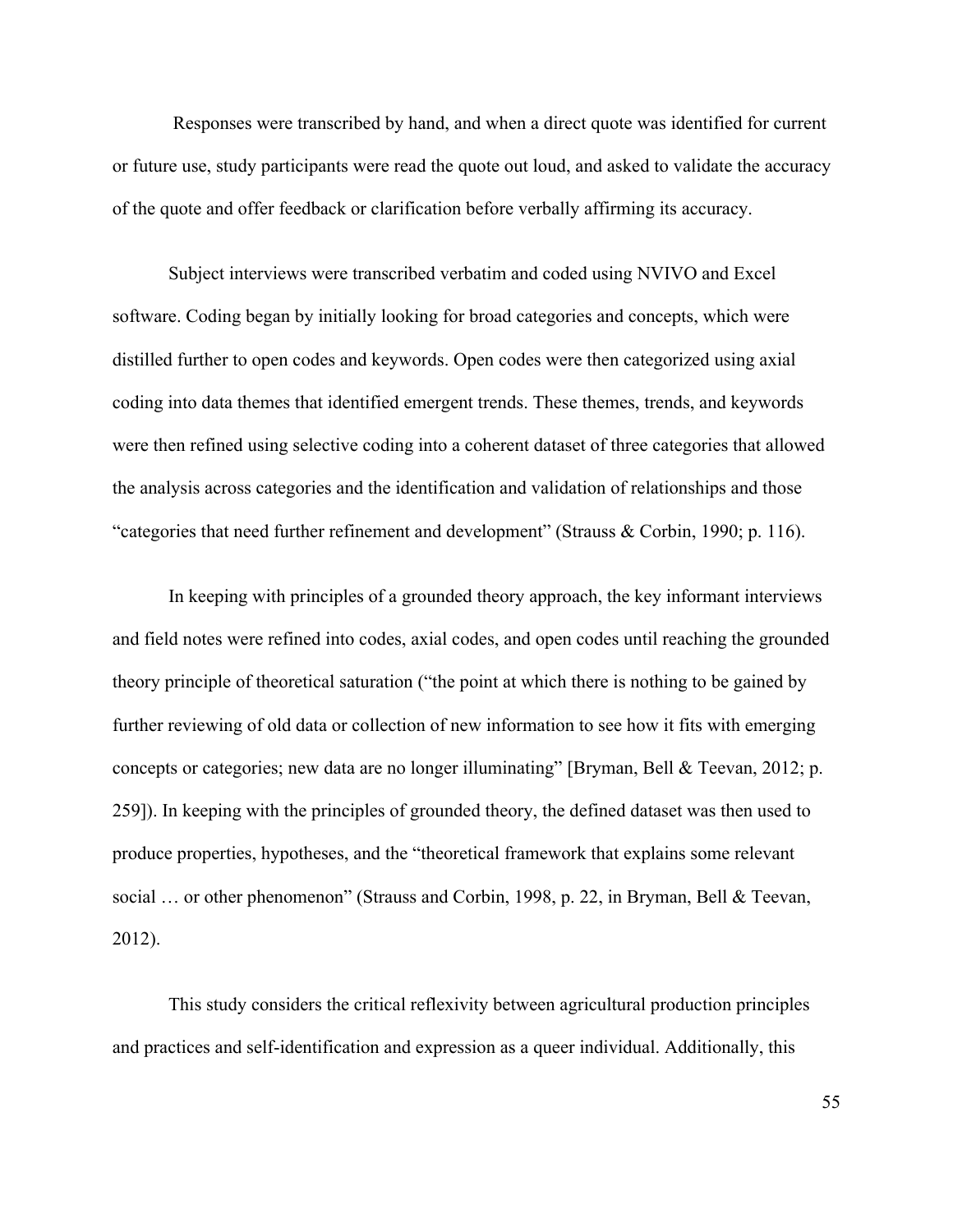analysis presupposes that queer individuals identify distinct differences in agricultural production principles and practices within different agricultural typologies (i.e.; community garden vs. vineyard) and social / geographic contexts (i.e.; rural vs. urban). This study also considers the number of distinct identities and affiliations that emerge; these identities and affiliations may then be contrasted in relation to local social and political contexts. Finally, this study is an ethnography and autoethnography of queer farmers throughout south-western and south-central British Columbia and acknowledges that by working with such a diverse population, there exists no singular representation of either "queer individuals," "farmers," and / or "queer farmers."

This study recognizes the existence of ecologies of social difference, including the recognition that queer farmers are shaped, as is any individual, by class, race, gender, and different articulations and experiences of sexuality. These intersections, in turn, mediate engagement with agricultural production and practices. The research design, as noted, integrates a qualitative ethnographic and auto-ethnographic methodology based upon: (1) individual narratives (2) review of both local (British Columbia) and non-local (national and international) print and web sources (both academic and non-academic) related to gender, and especially sexuality, in agricultural production and practice, both within British Columbia and elsewhere.

### **1.3 Dissertation Outline**

There are four chapters to this thesis. Throughout Chapter 1, I have presented my introduction to the topic, my study and research hypotheses, and my study questions and methodology and theoretical perspective. In Chapter 1, I have also presented a review of relevant literature that informs my research and scholarship. Chapter 2 presents an autoethnography of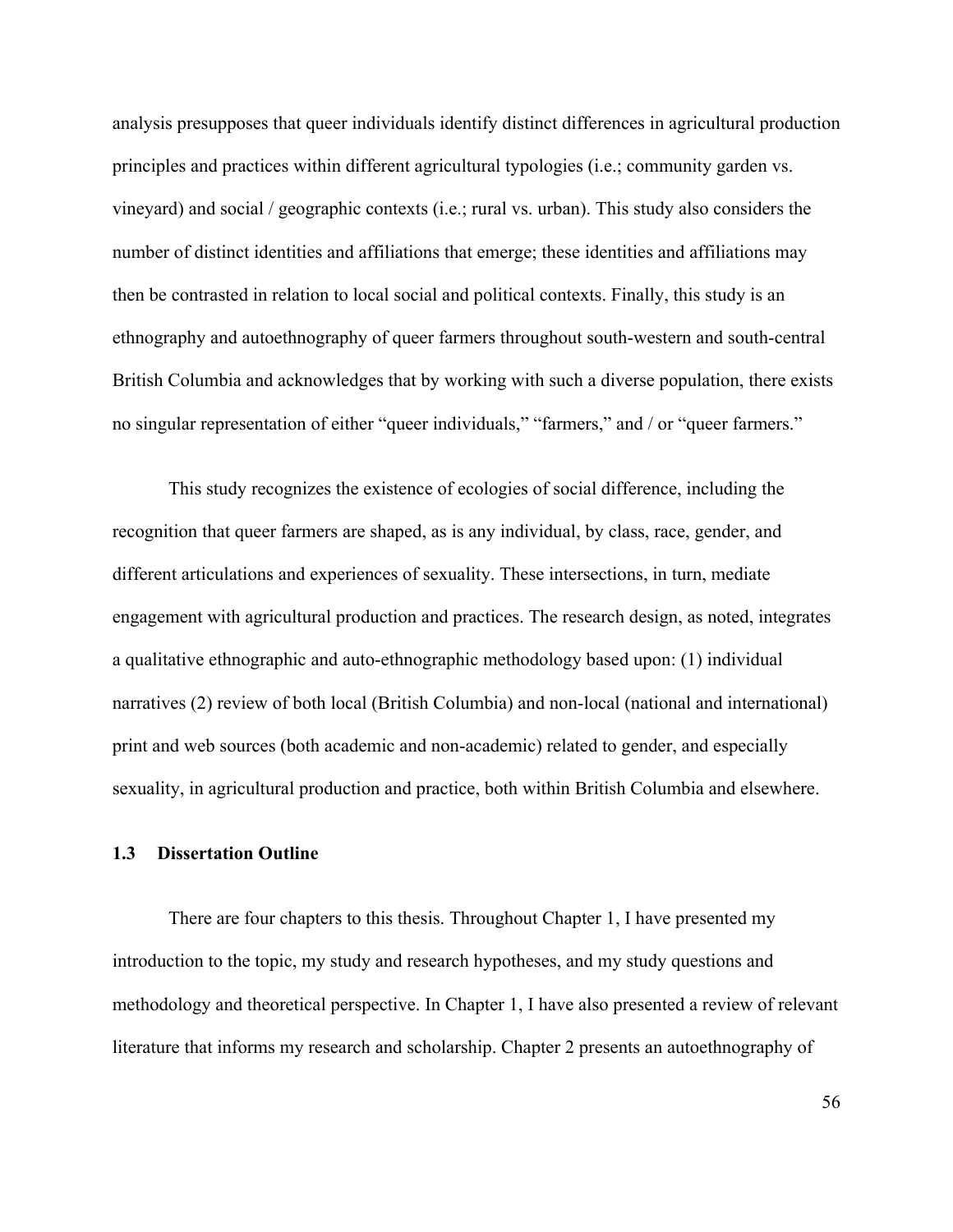my own experiences as a queer man who grew up in rural Montana on a farm and also my experiences living and farming as a queer man. Chapter 3 presents the first study findings of the study participants. In doing so, I outline the implications of binary privileging on queer identity, temporal geographies, and agricultural practice – specifically, agroecological farming methods. Chapter 4 presents the second set of study findings, specifically centering the acts of queer farming and agroecological practice in the theoretical conceit of the ecotone, briefly defined here as a transition zone between to ecosystems. Finally, the Conclusion presents my conclusions about the goals and hypotheses presented in this introduction, as well as a review of study limitations and crucial next steps.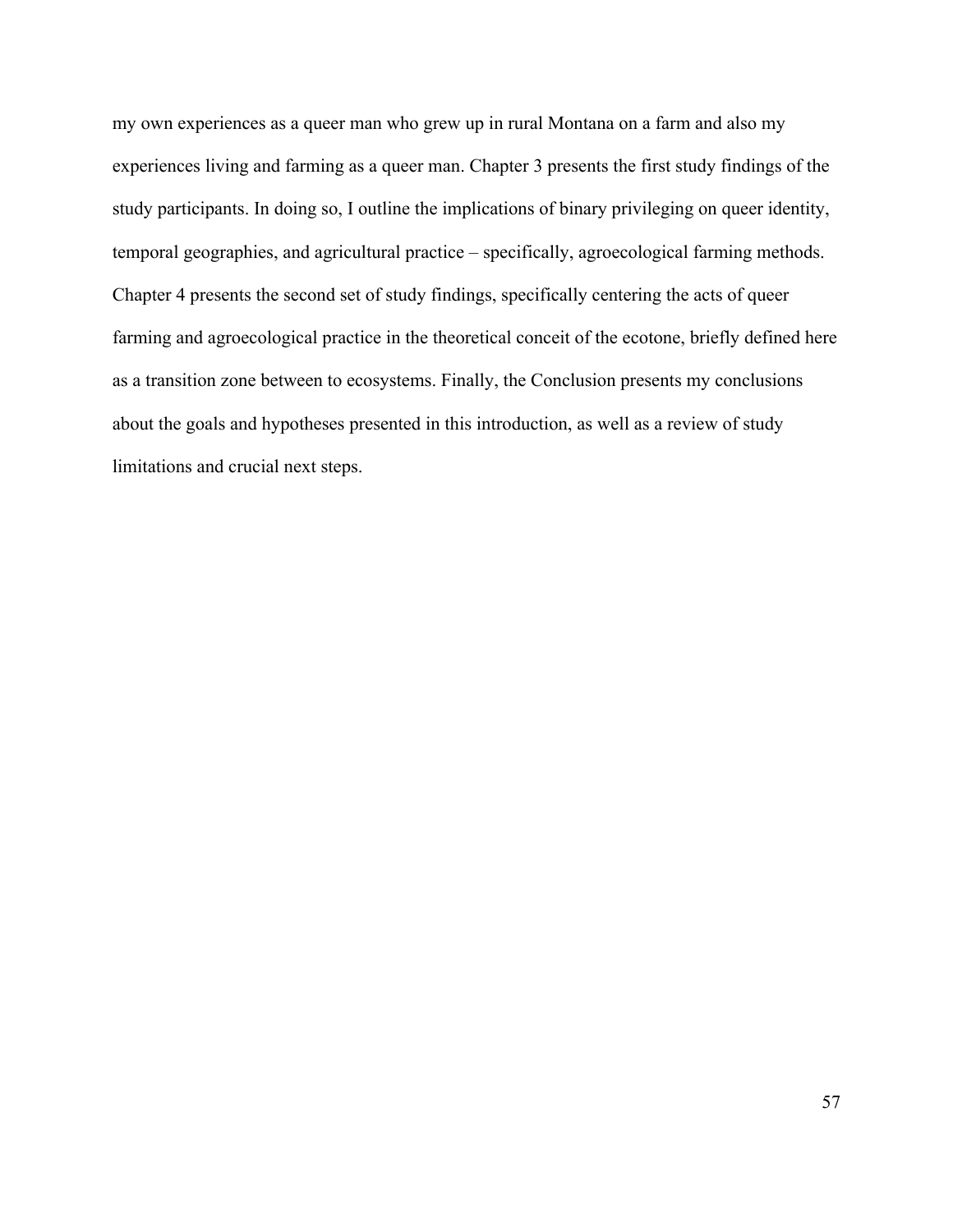# **Chapter 2: Farming Myself**

"Only stories matter." Authorship undetermined, quote unknown, I turn now to trouble my own history as a queer man of rural, agricultural background. In turning to myself, I also trouble the neat binarism of the narrative of researcher as separate from both their research and their "subject". I do not start at the end and form a new beginning; I return to the beginning and form a new end. I retell the version of myself that I was never allowed to tell and undercut the rules of temporality and story.

"I have been waiting my entire life for someone to ask me these questions." When my interviewee Morgan said this, its significance resonated immediately, for I felt the same way. I too had waited my entire life for someone to ask me the questions I listed in the previous chapter; for me, nobody ever did. As a result, I determined to share my own experiences; to tell my own story- to, as Michael Bell calls it, "farm myself" (Bell, 2004, p. 129).

I was born a fourth generation farmer. More accurately, I was born a first generation farmer, as the previous generations were ranchers. The 2,000-acre farm (sheep, corn, sugar beets, wheat, and alfalfa) was where my family settled after both maternal and paternal grandparents sold their ranches and relocated, for various reasons, to rural south-central Montana. I was one of eleven children; my childhood and adolescence, up until I left for university, could not be separated from an agricultural context. It can be difficult to explain, to those who didn't grow up on farms or ranches how agriculture permeates all aspects of your life. To grow up agrarian, as it were, is to understand yourself – your earliest, most formative memories, one's *self* – in relation to the ecology that surrounds you. Agrarian time is not city time; its rhythms, patterns, and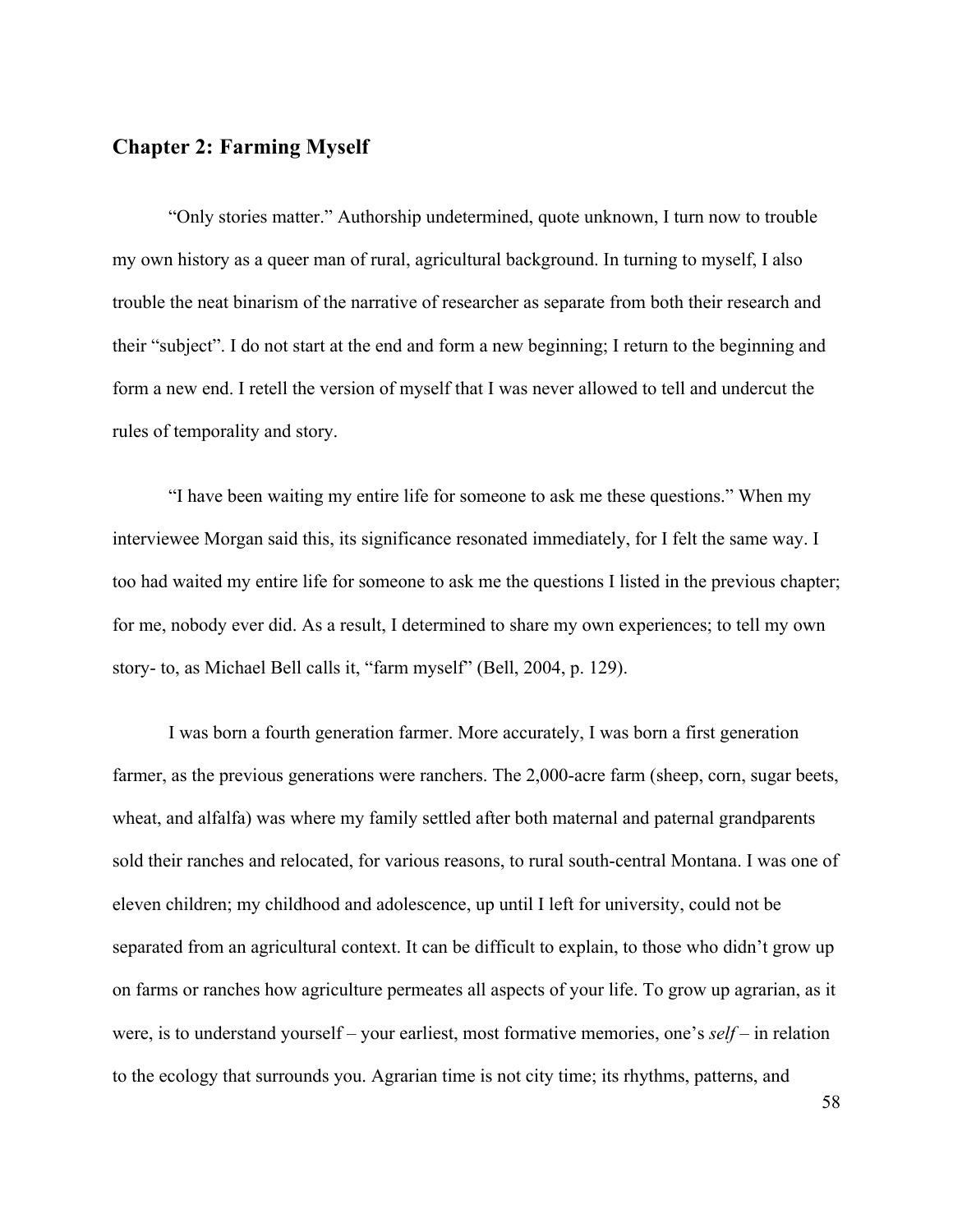pulses are all its own. There is truth to the stereotype of "waking at the crack of dawn"; this is when day literally starts. This is when, with toilet plungers in hand, we left the house to pump irrigation water from the grid of ditches crisscrossing the farm into the fields. This is when the first lambing shift starts, if it even ended the night before.

Agrarian time is malleable. In summer, the days last forever and are filled from sunup to well beyond sundown with the circadian hum of production. Hay is cut; hay is baled. Bales are stacked; bales are fed. If Muñoz held a certain fascination with "quotidian gestures as laden with potentiality" (2009, p. 91), well, I may rebut that he may not have shared the sinking sensation of being ten years old and staring, hoe in hand, at ten acres of sugar beets that needed weeding by hand under a scorching summer sun, the steady din of grasshoppers the only sound. For me, and for my siblings, for my parents, this quotidian gesture held but one potentiality: if we were successful, if we achieved our potential, we would not have to spend our lives as farmers. Farming at the scale practiced by my parents and the generations before them troubles, in its own way, the neat narrative of binarism. It is backbreaking, but fulfilling; it, one's work, is something to be proud of, but also something one works hard to escape *from.* One grows up knowing very intimately how essential the farm's success is; bad crop years meant dinners of home-canned fruits and vegetables and rice boiled in milk with a pinch of cinnamon on top for flavour. Success meant hedging against lean times at every opportunity and galvanized drums of wheat stored in the cellar to be used in the flourmill for bread. To grow up agrarian is to feel the embarrassment of the relentlessly homemade when all you see on television is mass-produced.

Coming of age on a farm in rural North America is to live non-binarism. An orphaned lamb is taken in first for bottle-feeding, eventually acquires a name (Caesar), and is eventually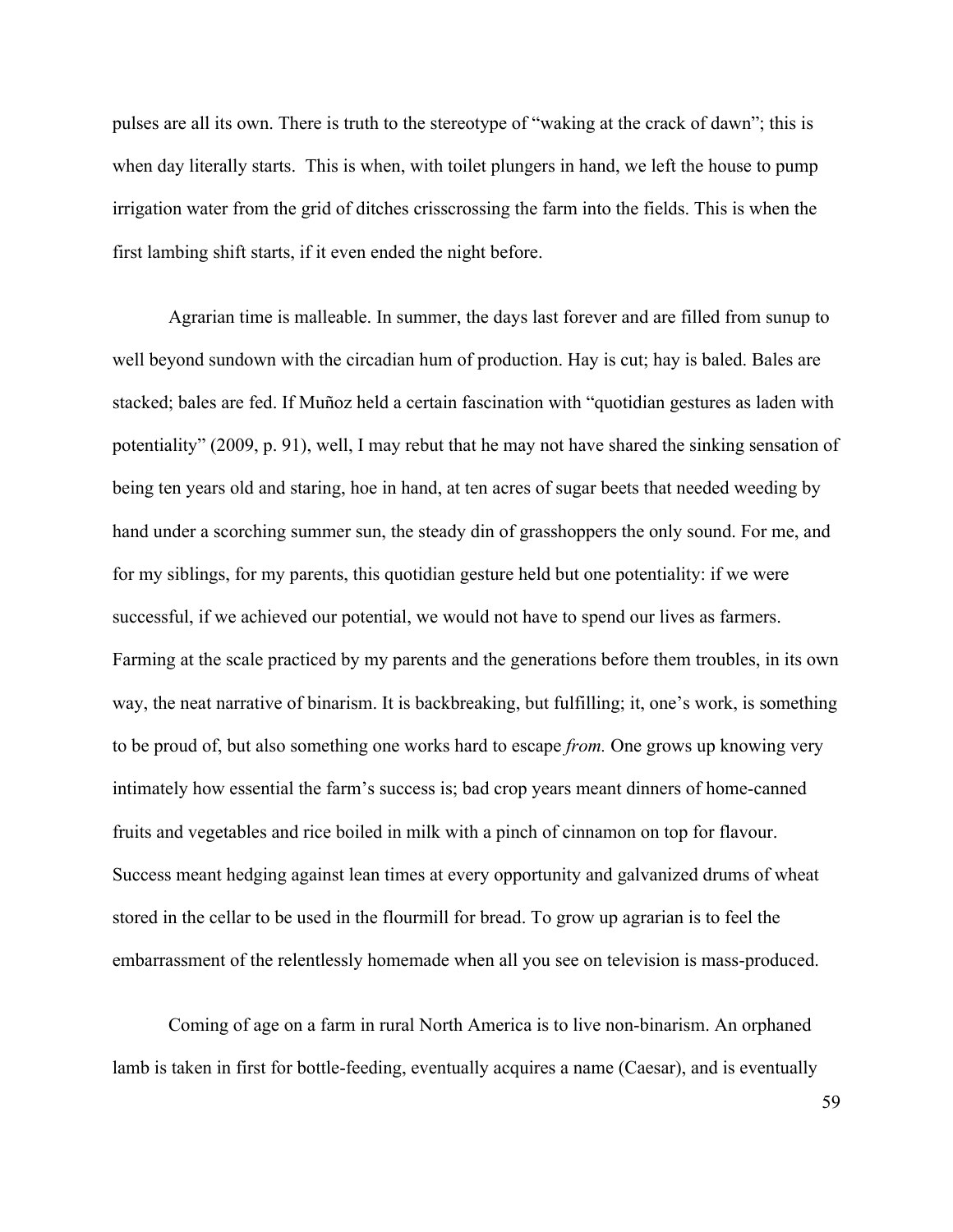the ragtag companion of dogs, cats, rabbits, ducks, and children. Other lambs are eaten. Ducks are hatched from eggs at your country school and, if you have the space, they come home with you; they too are given names, and when they die, the family grieves. Chickens aren't ever pets; chickens are gathered up by children and prepared for freezing on a family assembly line led by my Norwegian grandma, who serves as executioner. Nobody grieves the chickens. The family makes do in lean times with powdered milk, because they could never bear to have another milk cow after the family's first was shot by hunters at the age of ten. Horses far outlive their usefulness and are fed, and coddled, until their mid-twenties (retiring as "swaybacks"), but injured puppies and kittens are dispatched with efficiency: a caution given to get used to it, for life cannot always be what we want it to be.

To grow up agrarian and gay is something altogether different. For me, and I believe for others, growing up gay in rural North America is to experience the disruption of the neat narrative of binarism in altogether different ways. In Colin Johnson's edited collection *Queering the Countryside: New Frontiers in Rural Queer Studies* (2016), two authors, independent of one another, describe the queer paradox of coming of age as queer in rural America: they describe "spaces that are simultaneously extremely public and private" that:

are both far from the hustle and bustle of everyday family life, yet structurally central to that world. Remote fields, empty barns, or a stretch of woods … become just as conducive to queer sexual exploration as San Francisco's Castro or New York's Greenwich Village. (Schweighofer, 2016, p. 230)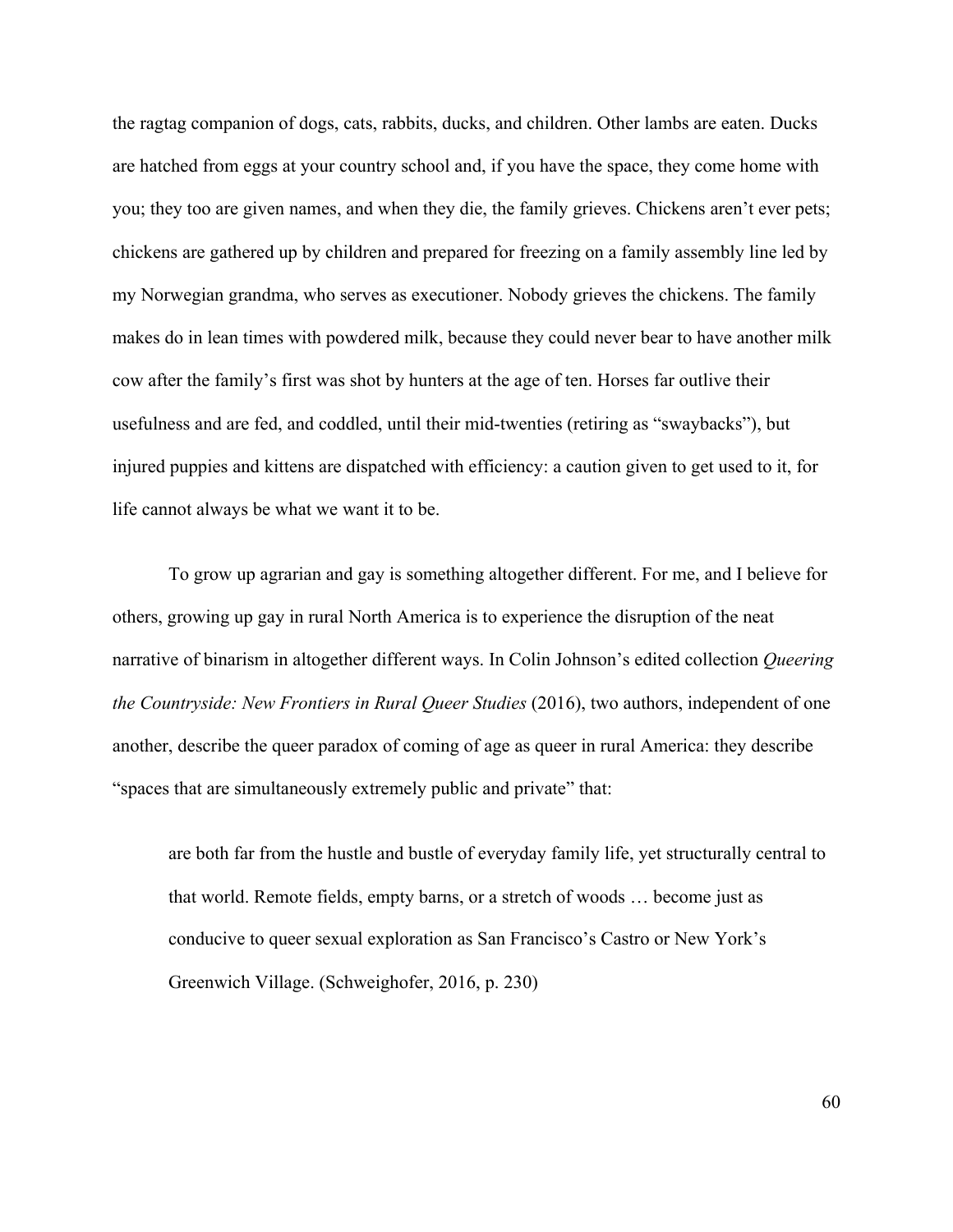These spaces mirror urban queerness, and like a mirror, the image they reflect is similar and totally different; even opposite. They constrict even as they offer freedom to "invent themselves according to their inclinations and standards.'… [N]ature allows space for the self-reflection and self-invention that Michel Foucault saw not as 'a luxury or a pastime for lesbians and gay men,' but as a necessity" (Hain, 2016, pp. 175-176).

Like that agricultural outlier agroecology, coming of age as gay and agrarian is placespecific; a life lived in perpetual grey areas where adaptations are made as needed. For me, I was startled to learn as an out young gay man that most of my gay acquaintances raised in cities did not have their first sexual explorations with other young men. Indeed, for me, 4-H may as well had a fifth "h" added to "head, heart, hands, and health": homosexuality. 4-H, the Montana State Fair: this was where I had my first sexual experiences, mostly with other young men having *their* first sexual experiences. (They may also have been ready to begin exploring their heterosexuality with young women, but first, we explored our sexuality together.) These sexual acts weren't particularly shameful; I never felt that they would be used to threaten, blackmail, or berate me. They seemed, at the time, simply the obvious choice. Most of us lived on large farms with few neighbours and even fewer outlets for sexual exploration. Sex among my friends was discussed, and examples of other young men "doing it" were provided to assuage any uncertainty or guilt. A friend at my school (an eighth grade graduating class of 13) told me in no uncertain terms that boys taught each other to masturbate. Despite what I might have thought, it wasn't as selfexplanatory as I had imagined, and he would gladly help me with a few lessons.

Sex, like many things in rural America (work weeks, wealth, leisure activities), doesn't fit neat boxes outside of the confines of urbanity. It can be cloaked and even shamed in both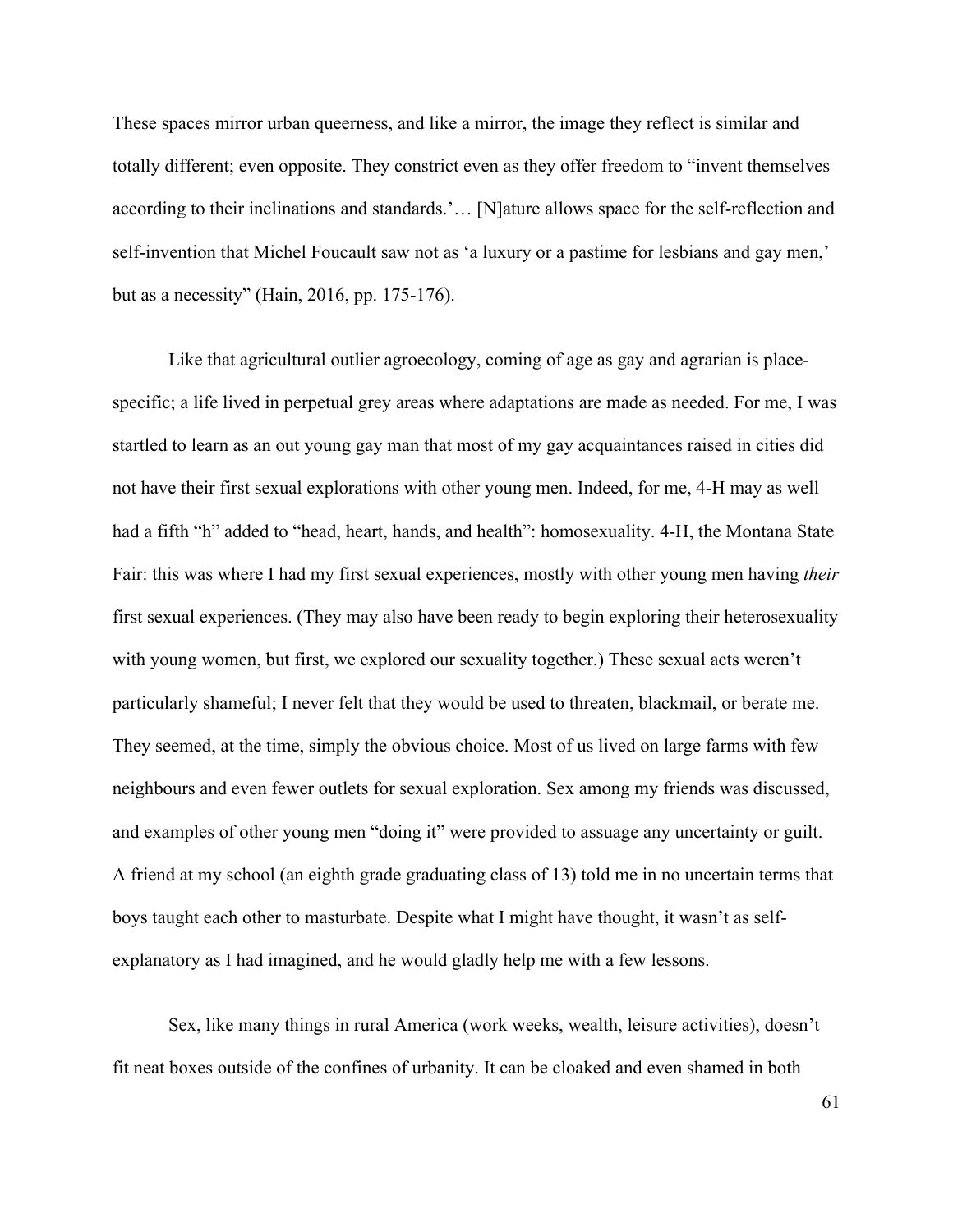language and practice (what am I to make of my Norwegian great-uncle Whitey, who never married, was a farmer, and also "a famous character," a "dapper dresser," and "lifelong bachelor" who just "never met the right woman?"); I cannot remember, outside of a butch lesbian couple my father pointed out at the Montana State Fair, ever having my parents (or anyone else) identify anyone out loud as "queer." In the agrarian coming of age story, sex super saturates *everything* even as *sexuality* can remain hidden from view*.* I literally grew up across the street from Big Sky Genetics, a large Black Angus cattle artificial insemination company, and there was never any illusion about what precisely the bulls provided: "breeding." The same parents who stammered their way through my fifth grade sex-ed chat brought home Merino rams with testicles so large that they would sometimes graze the ground and thus necessitate castration. Stallions, those great Freudian workhorses, sported erections so large that one could quite literally not look away. Horses were bred. Sheep were bred. Everything seemed to perpetually be "in heat," and with eleven children, it seems my parents were no exception.

As noted by Schweighofer, though, this open, unrestricted sexuality was everywhere, but because it was everywhere, it was impossible to escape. My own sexuality, trapped on 2,000 acres in the middle of nowhere, felt as obvious as all that sex around me. Somewhat ironically, this same lack of privacy concerning my own bits came to help me later, when my older sister, a lesbian, told me my parents had sat "the big kids" down when I was five and instructed my sisters that I was not to play with them, their dolls, or their clothes. My masculinity was not developing quite correctly, and I needed to be encouraged at every turn to "play with the boys." I can remember, in Grade 7, in the middle of a circle jerk with three male friends in a sheep shed at the Montana State Fair, that this was something we all clearly *enjoyed* but something that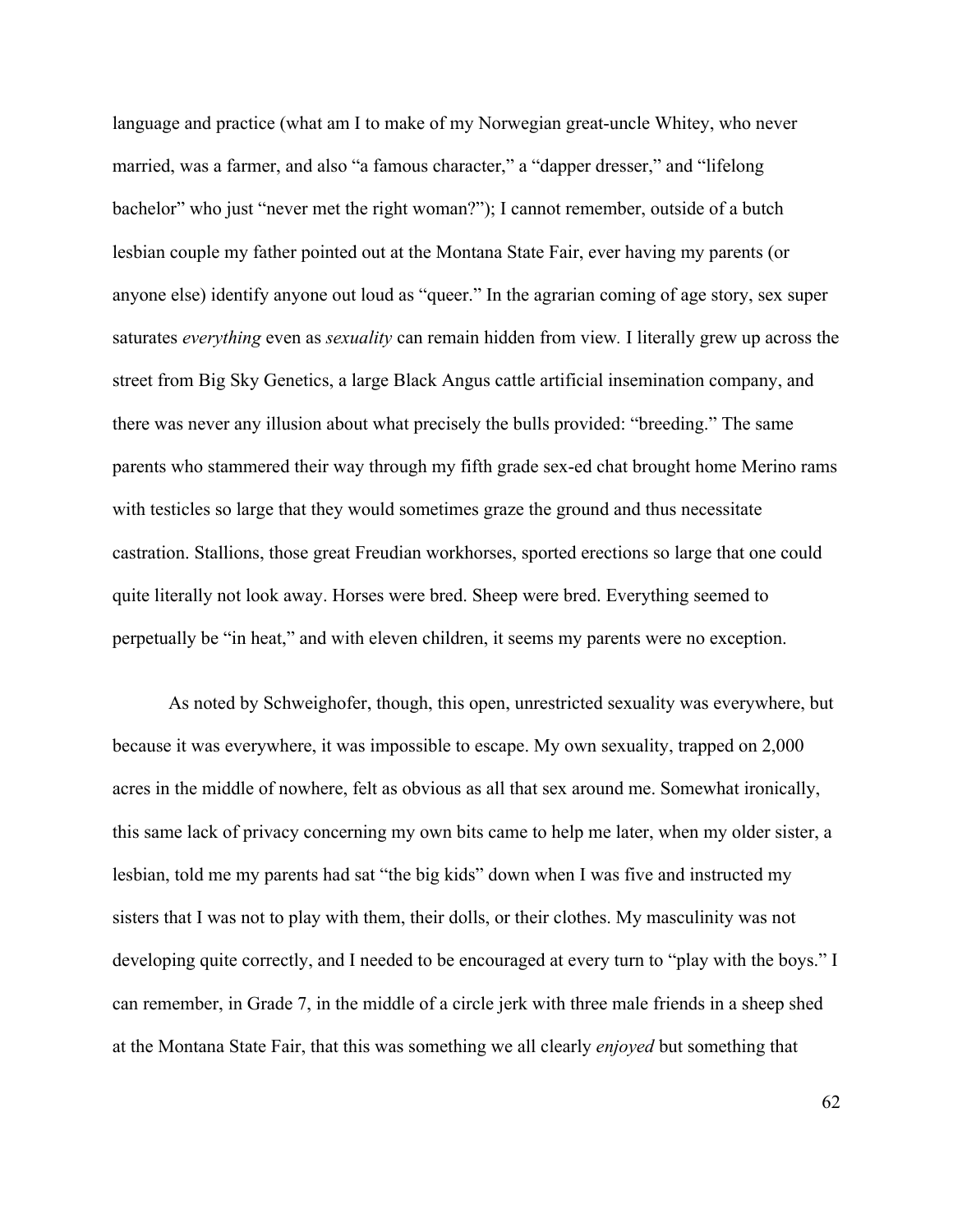represented far different necessities for them than for me. For me, these early sexual interactions gave me a glimpse of what I wanted my *whole life* to be; for them, it needed no explaining, the interactions represented the almost complete sexual inaccessibility of young women to adolescent men in rural Montana. I didn't need any counsel to tell me that it was essential I play along and I didn't make it obvious that I enjoyed it all on its own and certainly not as a precursor for better things to come.

By the time I graduated eighth grade (class of 13, most of whom I'd known since kindergarten), it was clear that I didn't fit in, although this too doesn't fit the neat narrative of growing up queer in rural America. I didn't ever experience outright homophobia or bullying, more the sinking inner sensation, as I watched male and female friends begin dating, that this would be unavailable to me. Try as I may, I could not intuit the slightest tinge of homosexuality in any young men around me. I did not desire my female friends, neither was I desired. I felt neither need nor pressure to fake it, just the wearying despondency of the realization, pre-Internet, that the queer fecundity of my early adolescence was now on hold for the indeterminate future. This, perhaps more than anything, was when I first really felt that I couldn't "stay." I couldn't stay on the family farm and I couldn't be a farmer because I couldn't stand to imagine a life lived alone; my greener pastures were the urban imaginary that shaped perceptions of queer life even in rural and remote communities. I had neither the imagination nor the role models to conceptualize a life lived as a gay farmer, complete with gentleman farmer husband. As a young adolescent, I knew of two peripheral gay men in my life: one, by the name of Ronnie, had dated my older sister (coincidentally, the lesbian). She once described him to me as "bent." Asking what it meant, she said "you know, not straight. He doesn't like girls." The other gay man in my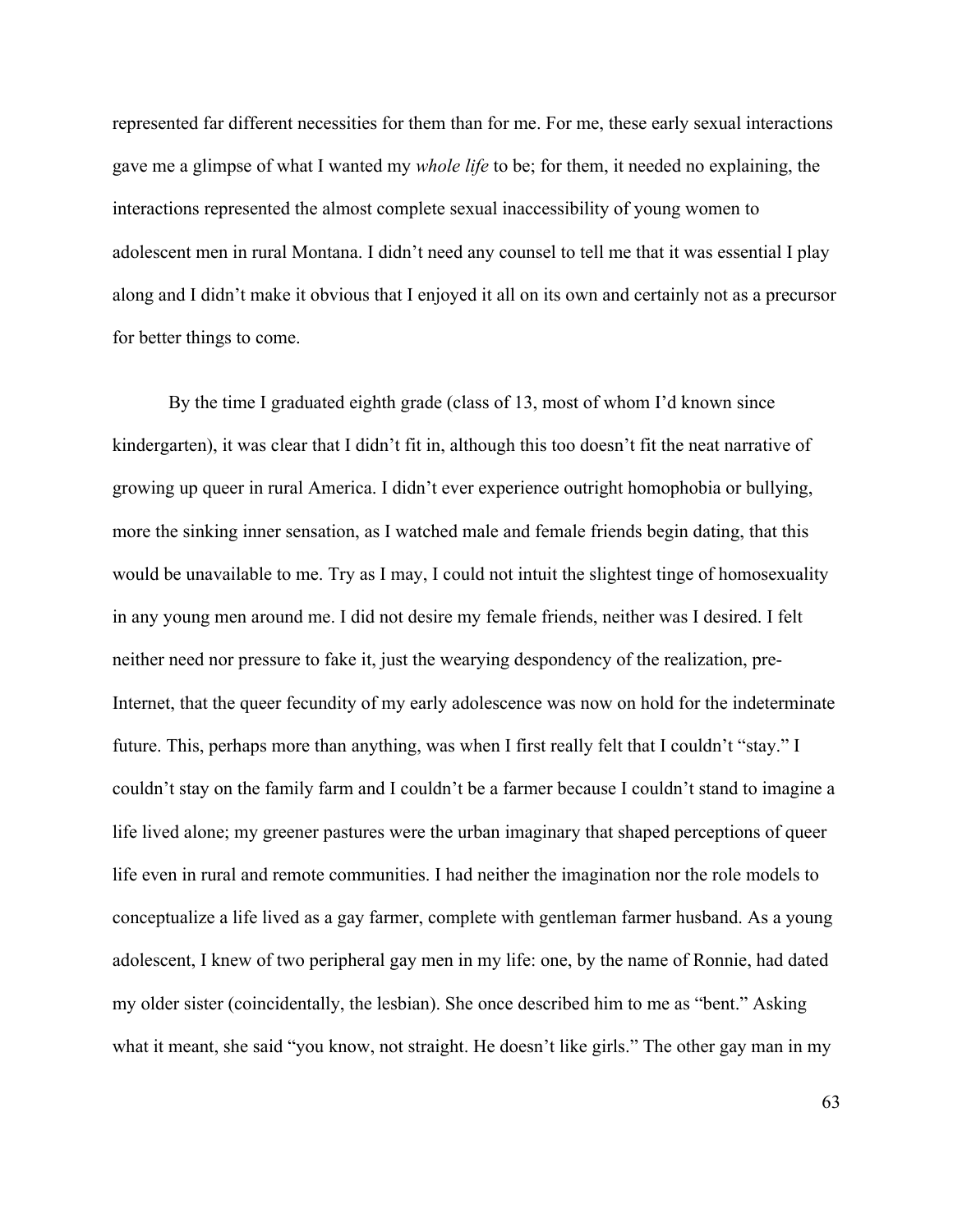life was my best friend Laura's uncle R., who contracted HIV and died in 1990 during our freshman year in high school. I came to know two things about R. as I witnessed Laura's family devastated by the loss of her mother's most cherished brother: 1) he was gay; and 2) he had died of AIDS, alone. When at twenty I came out to Laura (still my dearest friend after 36 years), she cried, and said only "promise me you will never die of AIDS."

1989-1990 was a big year; it was the year we all left the country school and went to one of two city high schools. I had little time to fret about sexuality as I began to experience that urban schoolmates could be every bit as cruel to a hick as they were to a homo. As I mentioned previously, for many farm families success is not measured by staying; it is measured by the ability of children to leave for cities, colleges, and professions. My parents were no different; married at seventeen, my father was the first on either side to graduate high school and enter college; he was pushed into agricultural economics at Montana State University, while my mother began her life as a mother. My father would eventually work his way up to a graduate degree at Rutgers (the pride of my paternal grandmother was having had a child live in Hartford, Connecticut) and then work as a banker and part-time farmer. Throughout all this, my mother engaged in the uncompensated (and very real) labour of being a housewife on a farm.

As a queer teenager who lived a half-hour from the city, my status as a "farm kid" was a never-ending source of grief. If I *did* get invited to the mall, I would need a ride; but weekends weren't for fun, weekends were when work was caught up on: mundane, mindless, backbreaking work. To someone who has never spent time on an actual working farm, when asked what it was like, I would say something like this: there were times as a teenager where I spent whole Saturdays next to my brother, following my grandfather's green Ford truck, picking up rocks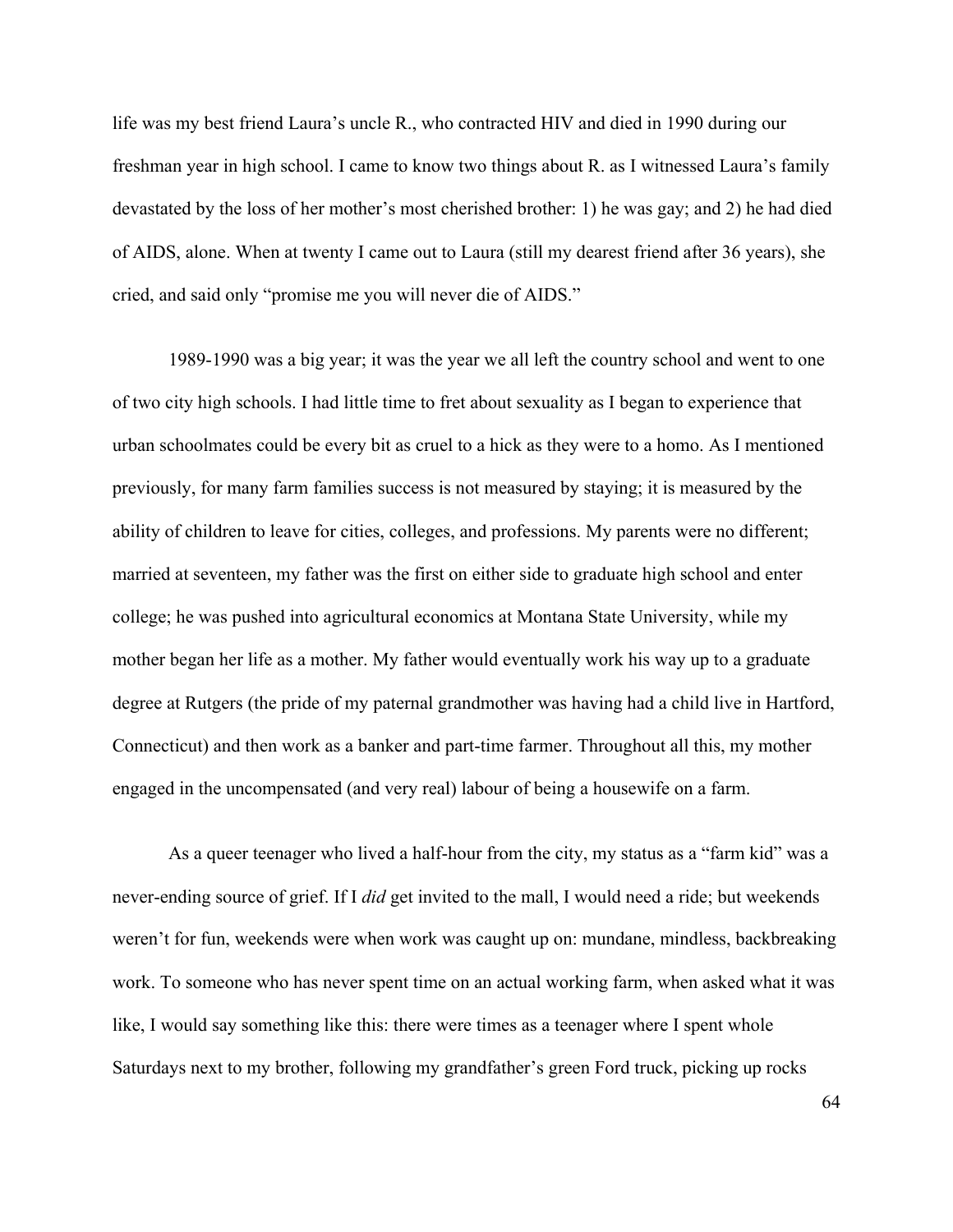from the floodplain our farm on which was situated. Eight hours spent lifting water-tumbled granite stones the size of baseballs, footballs, and occasionally basketballs, from the dirt into a truck. No music, no shade, no break save for lunch. I would not stay.

To grow up agrarian in a family full of expectation and no money is also to know the class divisions of rural and urban America first hand. There was no more money for high school fast food lunches than there had been for Wonderbread; as a young queer man I self-selected into what nascent liberal intelligentsia Billings, Montana had to offer. I palled around with the children of doctors and lawyers, even one professional artist (they used a ladder for a Christmas tree and loved to slum around in mechanic overalls). There was never enough money to keep up with the Saabs and sunglasses, studies abroad and stereos. I ditched the friends I had in grade school, the farm kids without the luxury of a father's career. I couldn't risk losing what cultural capital I had as a smart-mouthed class clown by associating with hayseeds.

I wanted out, and I needed out. In the era of ACT OUT and Queer Nation, when magazines like *OUT* and *The Advocate* could be readily sourced even at the few bookstores available to me, there were no voices that spoke to me of my potential in rural, agrarian America, and all manner of voices that told me that to be me, to be queer, meant leaving – leaving the family, friends, dogs, and land that had raised me – all of the things, I didn't realize, that had made me "me." The queer voices of my generation all told me this; it's impossible to overstate the invisibility of queer rurality in my youth. For me and many others, we did not embrace our queerness lightly: we read, we researched, we thought long and hard; our hopes and dreams were constructed of the meagre sources available to us. We struggled to reconcile the invisibility of ourselves in our own rural, agrarian lives vs. a cacophony of "magical faggots" who promised us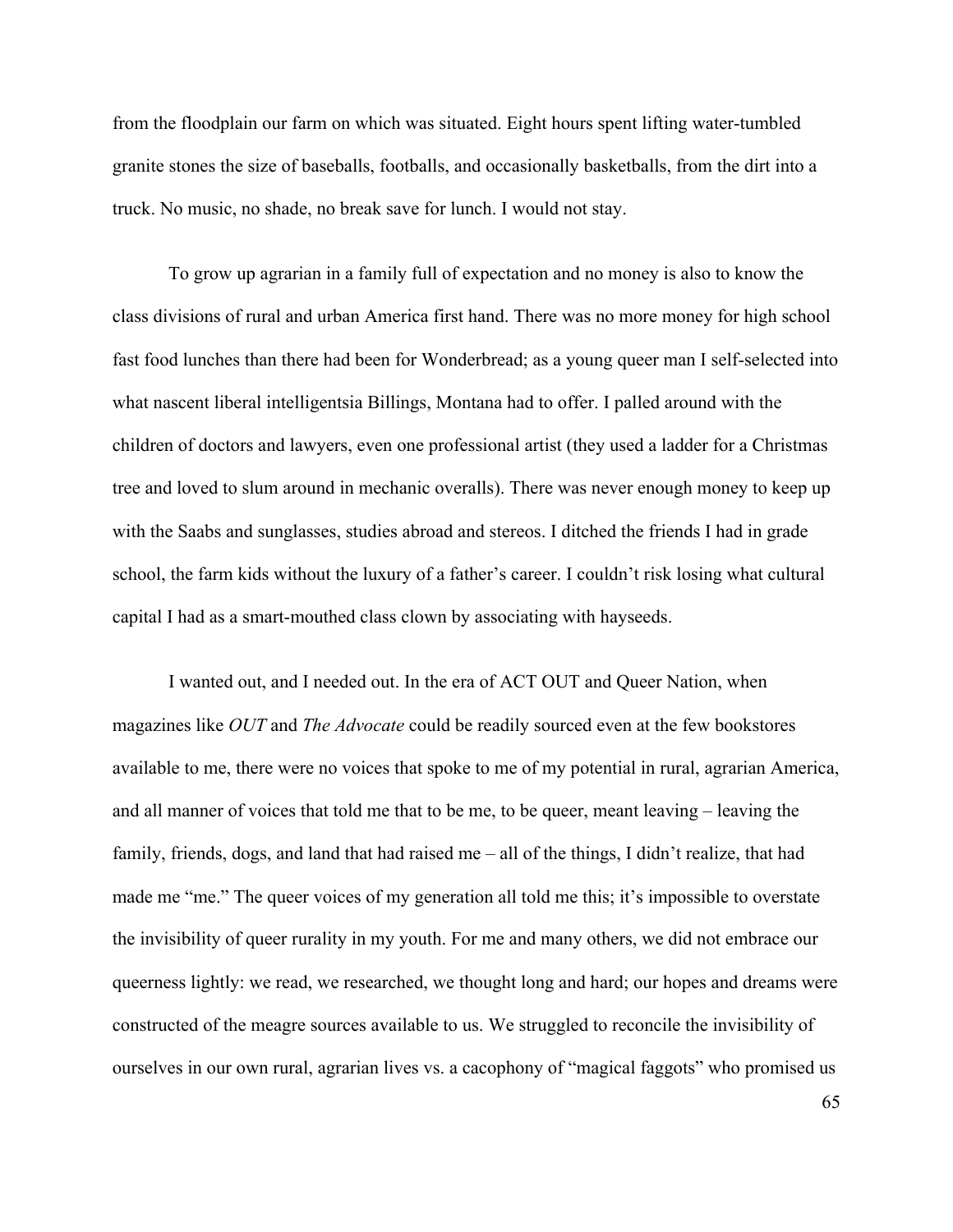it would "get better." It would get better if we just left and moved to cities. It would get better if we *left*. It would get better if we cut off families; if we were out the "right" way; if we looked, spoke, and acted "city queer."

I calculated, as surely as balancing a ledger, the amount of time that would pass before I could reasonably imagine having a boyfriend, having sex. This, certainly, could not take place at home, could it? Surely we must all have to leave. I would have to go to college as the first step. So, I left. It wasn't easy: my family had no money for higher education, just the expectation that it would be achieved. For me and many other queer people who grew up on farms or in rural spaces, this expectation means two things: working full time while attending college, and nonetheless acquiring crippling amounts of college debt (most of us grew up well-versed in the cycle of debt, as we watched our family's struggle to maintain six-figure farm equipment bought with high-interest loans; it's no surprise that people feel/are trapped there). Like so many raised in rural communities who pursue higher education, my first landing place was a community college – in this case in a conservative town of 2,000 in rural Wyoming. I had sex there, and the man promptly told all my friends. One of them was honest enough to ask me; I don't think he cared, but nonetheless I denied anything had ever happened. After a succession of public intoxication tickets, and with a passel full of failing marks, I dropped out. I returned home to the farm, worked menial jobs, and accepted "provisional entrance" status at my hometown agricultural land-grant college. I earned more bad marks and dropped out again. With no known contacts in any cities, with no future on the farm, I did what any reasonable young queer would do. I packed my bags with my best friend and decamped to Alaska.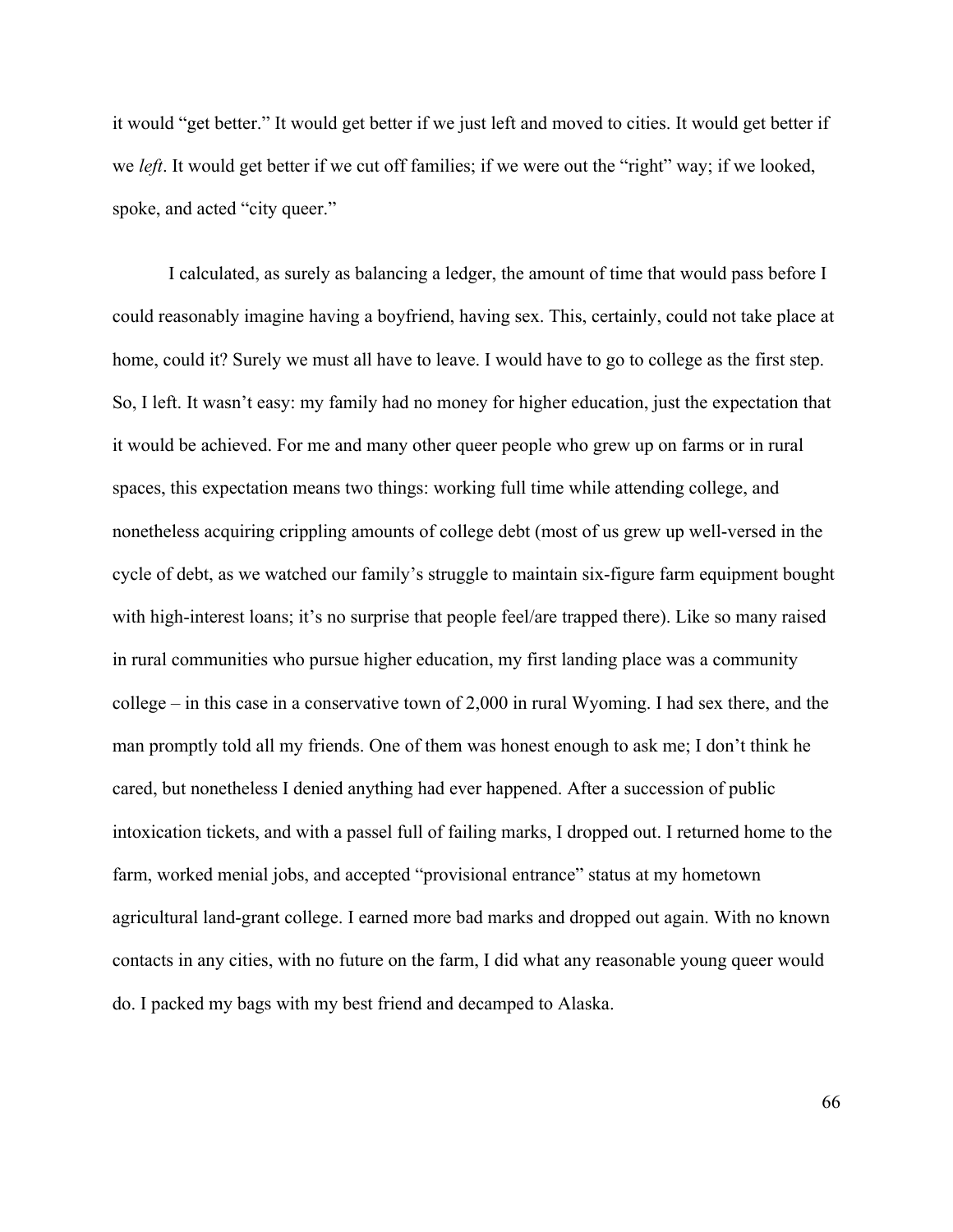I was, by now, provisionally "out." My closest friends knew I was queer, and the matter achieved a sort of "don't ask, don't tell" status. I had no interest in dating women, but I also was not comfortable dating men. Even if I had been so bold, I had no clue where I should have started: the grimy cowboy bar The Corral, with its purported gay leanings? I was too young. Personal ads in the local rag? Too unsafe. One false move in rural America, my queer elders made sure I knew, and it could be the end. So, the holding pattern of my sexuality had persisted. At least one thing hadn't changed. I could count on crude jokes about sex with sheep, missing teeth, and inbred cousins should most people my age find out I grew up on a farm.

Juneau Alaska, a small city of 25,000, gave me my first queer footing despite all odds. I worked at a brewery and met a butch lesbian who was my age: she was androgynous enough to warrant a crush; she took one look at me, proclaimed me "a sister," and went about pulling me out. She introduced me to her girlfriend, to her sister and parents, and eventually to a few gay friends. I was able to have sex for the first time *and* sleep over, and the only people who knew me knew I was gay to begin with. In the back-to-land culture that permeates Alaska to this day, my history as a "farm kid" didn't even have the negative cultural baggage it did elsewhere. Yet for all that I loved about Alaska, the physical space and geographic distance was untenable: Montana is called "The Big Sky State," and anyone who's travelled there would agree that the name makes sense. It's one of the few places in North America in which the Rocky Mountains and Continental Divide roar onto the plains and receive the sense of scale, distance, and openness they deserve. To live in these places is to embrace openness; to cloister such central parts of oneself feels incongruous. I missed it in a way that, again, is difficult to explain to someone who didn't grow up on a farm. I missed hot days and cool nights, the smell of hay,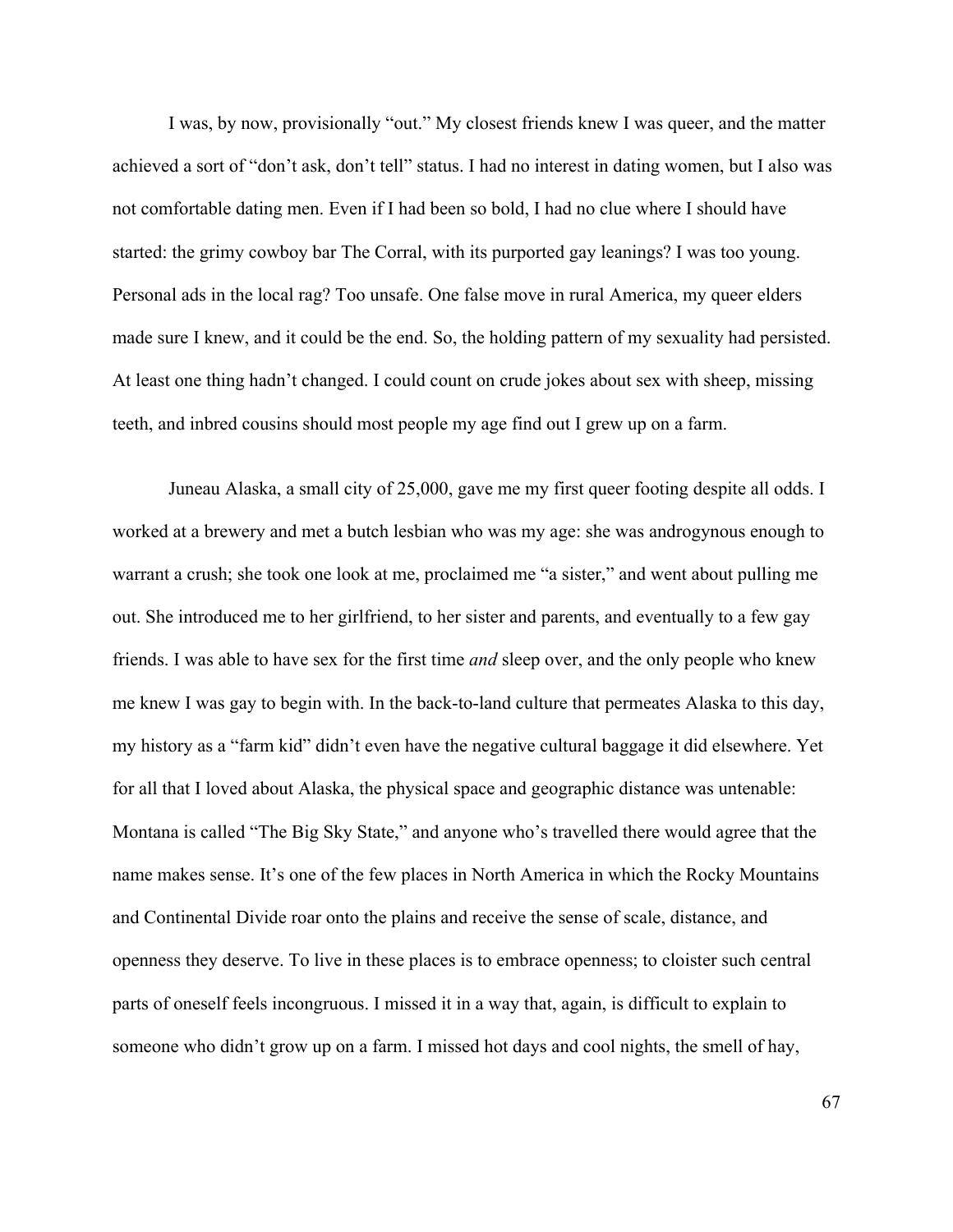animals. I missed my family and their gregarious bad manners. I told my doctoral supervisor during my writing that one of the things that always strikes me about returning home is how loud everyone is compared to a city: yelling, laughing, crying, the range of human emotion can easily play out in one family BBQ.

I was homesick, so I returned home, but this time resolute in my determination to make the queer stick. I moved in first with my parents on the farm, and set about correcting two failed college careers. I knew from my early queer education that ending a succession of blue-collar jobs was one necessity of being queer full-time. I took over every course I had failed at either institution and earned A's. I found myself on the honour roll. I moved in with a woman friend in the city (population 100,000), and dove head first into the queer. I wore cigarette pants and pea coats, cobbled together a reading list of theory and philosophy, and smoked cigarettes and drank coffee in coffee shops. I met a boy my age who also grew up on a farm and who had left for Gonzaga University before a nervous breakdown brought him back to Montana. We listened to the Pet Shop Boys and Erasure and dreamed of moving to Seattle. One night, we wrangled an invitation to a party held by an older gay couple, doctors, and believed we had made it. We were smoking cigarettes on the porch when another gay man asked us where we grew up. After we told him we had grown up on farms outside of the city, he paused, breathlessly, and reached out a hand for effect: "wait- did you even graduate high school?" Eric left for Seattle within the month, and I left for Salt Lake City shortly after.

Salt Lake City is a paradox. It is another entry into the troubled non-binarism that defines me. At once deeply conservative, it's also liberal in a way that many people in coastal cities may find hard to fathom. Like Denver, it is a magnet for the castoffs who can't stay home in rural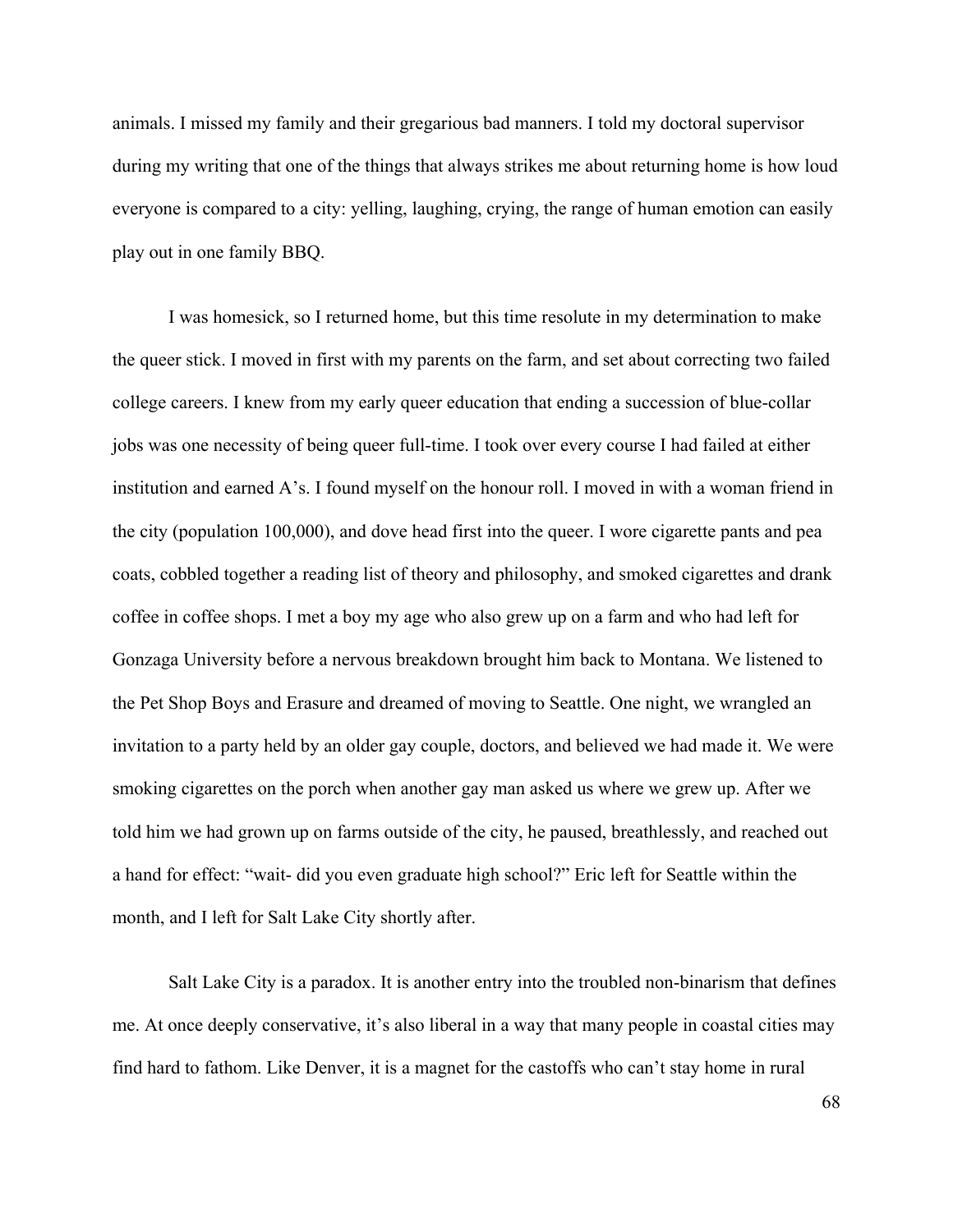America, but who find West Coast queer urbanity intimidating. Salt Lake City is the land of divorced queer fathers with seven children who live with ex-wives; of the Wasatch Gay Rodeo Association; of gay sharpshooting rifle clubs. It is a vibrant gay scene that is easy to navigate, peopled with individuals who share complex, grey-area stories, where closeted individuals drive into town and change genders in convenience store bathrooms for a night on the town; where butch women raise kids in suburban neighbourhoods next to polygamists. Many people don't know that the oldest gay bar west of the Mississippi, Radio City Lounge, was in Salt Lake City. Radio City, as it was known, opened in the 1940s, and operated continually as a gay bar since 1957 (*Q Magazine*); it closed in 2009, a victim of changing times and the internet.

More importantly, Salt Lake City was home to the University of Utah, where I headed after the desperate repair of my tarnished educational record. At the University of Utah, I found – quite without expecting to – that I could take a class with some of the leading queer theorists in the world. I read Judith Butler and gossiped about Kathryn Stockton's haircuts, found a job in a queer coffee shop, and had as much sex as I could. I got a Tom of Finland tattoo and shined boots in a leather bar. I dated a man with a handlebar moustache twice my age. We broke up, and I met Bradley, my (now) husband 18 years ago. At last, a compelling reason to come out. I called my parents, told them I was gay, and that I knew *they* knew (courtesy the lesbian sister). I said I was in love and that I wanted them to meet him, and that if they wouldn't oblige, I would cut off contact. I warned them that politics and religion were off the table for good. We drove home a month later.

My husband is from Chicago; he grew up in a John Hughes suburb. As we drove off the interstate to my parents' home, I broke into a cold sweat. It's difficult to explain rurality to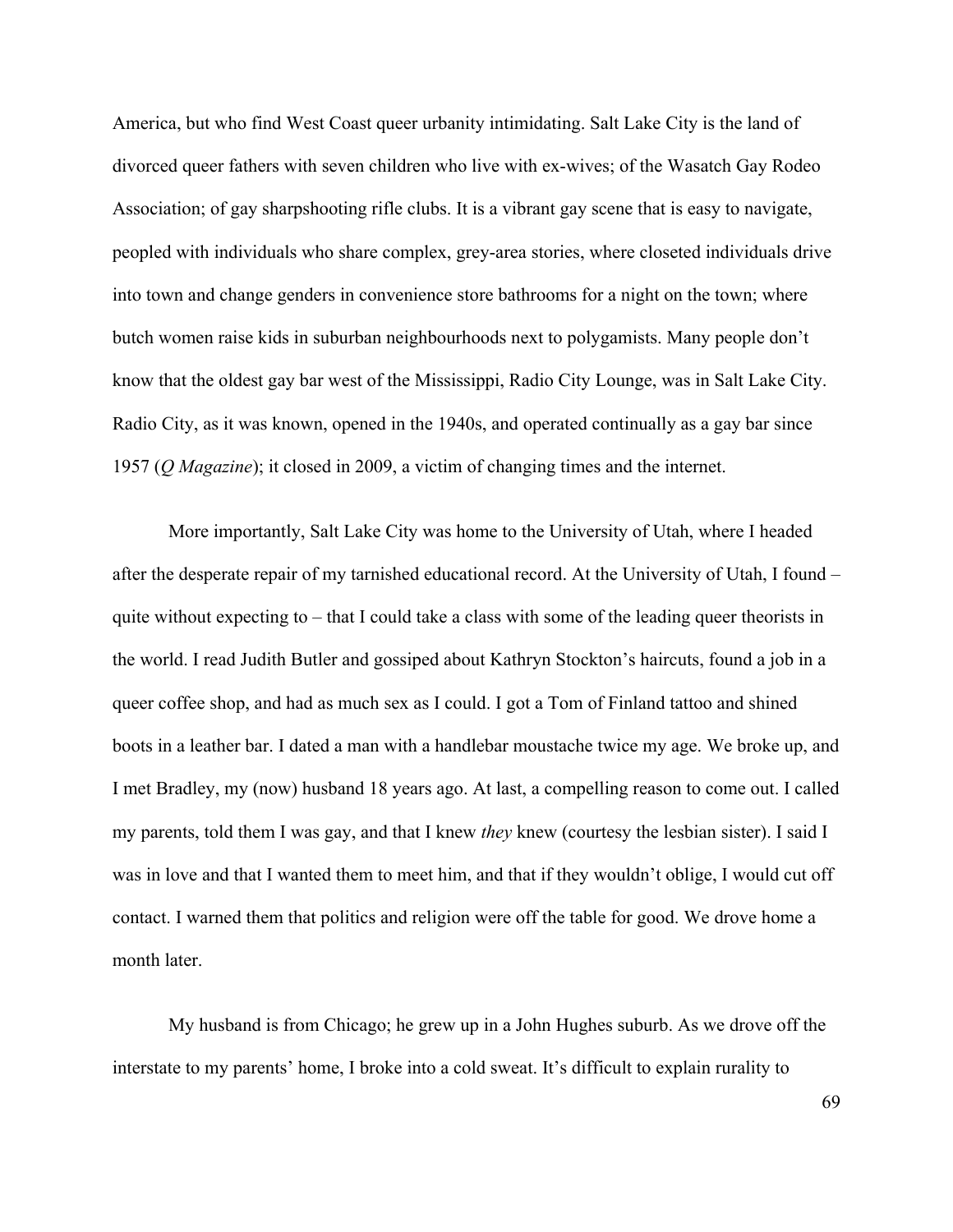people who've never experienced it; it's harder still to quantify what it means to farm, to work the equivalent of two, three, or four jobs. It means projects get started and never finished, because there is quite simply always something more important to do. My family home is relentlessly shabby. It is, to be charitable, "care worn." It has not been painted since I was a child and still has its original everything. We have a saddle in the living room, a cherished memento of a true family scion, Dimples the Shetland pony, who died at 24 and rendered the entire farm heartbroken, horses included. How to explain to my new love, a 25-year-old manager at Banana Republic, that *this* was me?

My parents were polite, if distant at that first meeting. Over the years, they warmed up, if for some time only slightly. Brad was not included in the first generation of the family tree, but after half of my siblings divorced, he eventually made the cut through attrition and was added. It's difficult to explain how my parents interacted with overt queer sexuality suddenly part of their family; this was not a queer couched in "eccentricity" or the "inability to settle down." This was two men living together and making a life. When I explain this period to friends, I say that like myself, I truly believe my parents did the best they could without ever having had models availed to them. Eventually, I stopped apologizing for where I was from, and how it shaped me. I spoke about growing up agrarian, about my parents' upbringings without running water or electricity, and of my father using a Piper Cub to round up sheep on a 100,000-acre dry ranch in eastern Montana. I also spoke of the ways that my parents' unending belief that their children, that they could be whatever they wanted to be if they only worked hard enough, was a central part of why I have never really struggled, existentially, with my queerness. Always unspoken,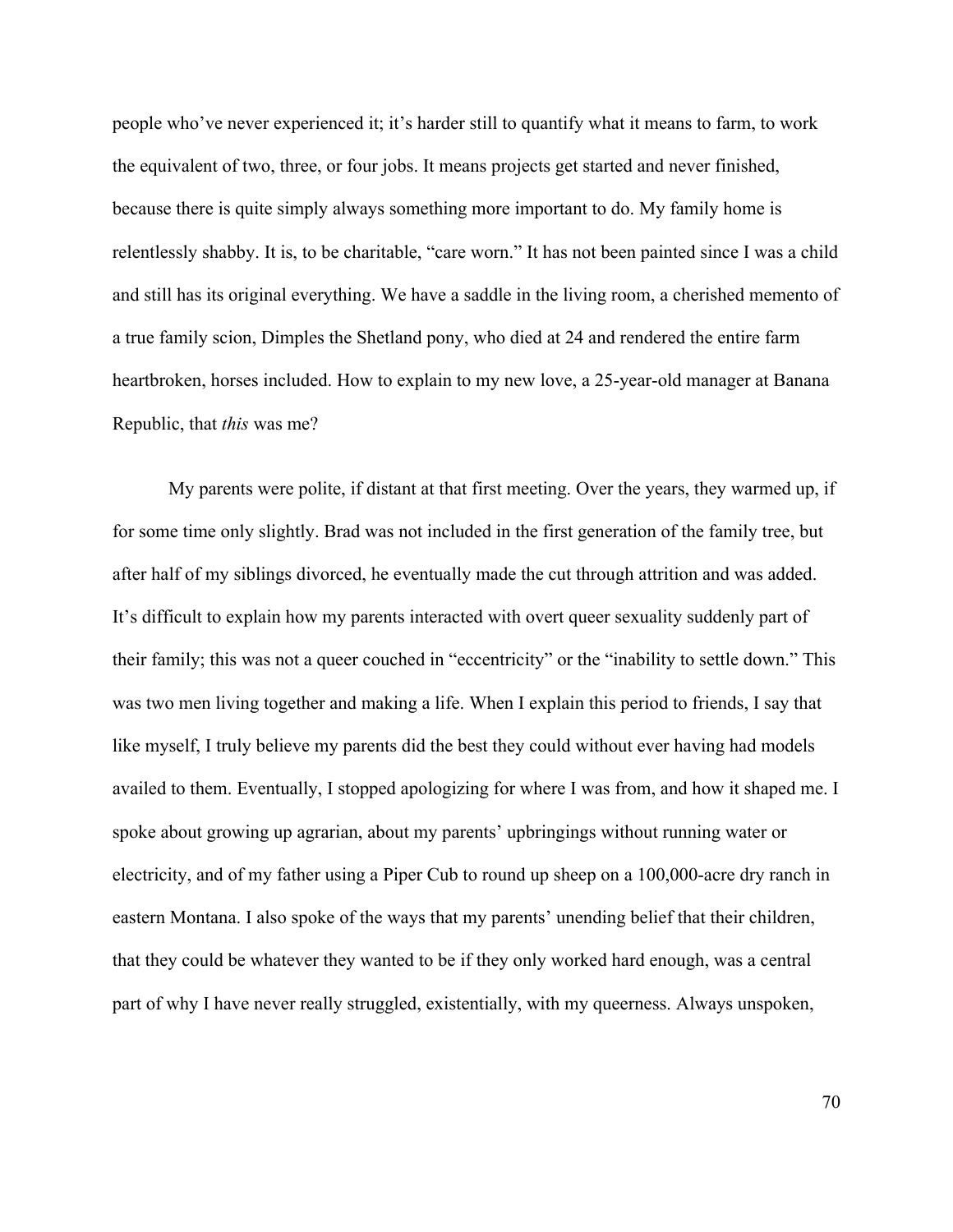though, was the understanding that of course I left, of course I could not have stayed. I had worked too hard to be queer to stay.

Eventually, my women's and queer theory studies gave rise to work in the women's movement. When I found myself burning out on all the toxicity masculinity was bringing to the world, I found interest in the ways that space shaped identity. I read Lefebvre and returned to Foucault. I distilled collective efficacy and community self-determinism down to their most basic elements and came up with food. Producing food did interesting things to a community: when communities could eat, other issues were far less pressing. I started a Master's program in Urban Planning and within a week knew I would devote myself to urban agriculture. I wrote a thesis on establishing a best-practice framework for urban agriculture that assessed the risks facing urban areas' most vulnerable residents. I graduated with honours and received an award for my thesis. I applied to the University of British Columbia and received a fellowship. I began a Ph.D. in Land & Food Systems, largely devoted to quantitative research and mapping of secondary-school food-sheds. I spent two summers working on area farms for free because I couldn't work for money. I spent a summer farming with a trans man and women, one of whom was queer. I looked around and found that queer people seemed to be filling Vancouver's breadbasket. Some of us were from rural backgrounds and farmed to come to peace with what we'd left; some were from urban backgrounds and had left cities for rural areas to come to peace with what *they* had left. I found my first course of study at first mundane, then uninspiring, and ultimately came to realize I could not complete it. I took a walk and stopped dead in my tracks when I realized that I had come to devote myself to why food production mattered so much for everyone else but my community, my own queer folk. I made an appointment with my then-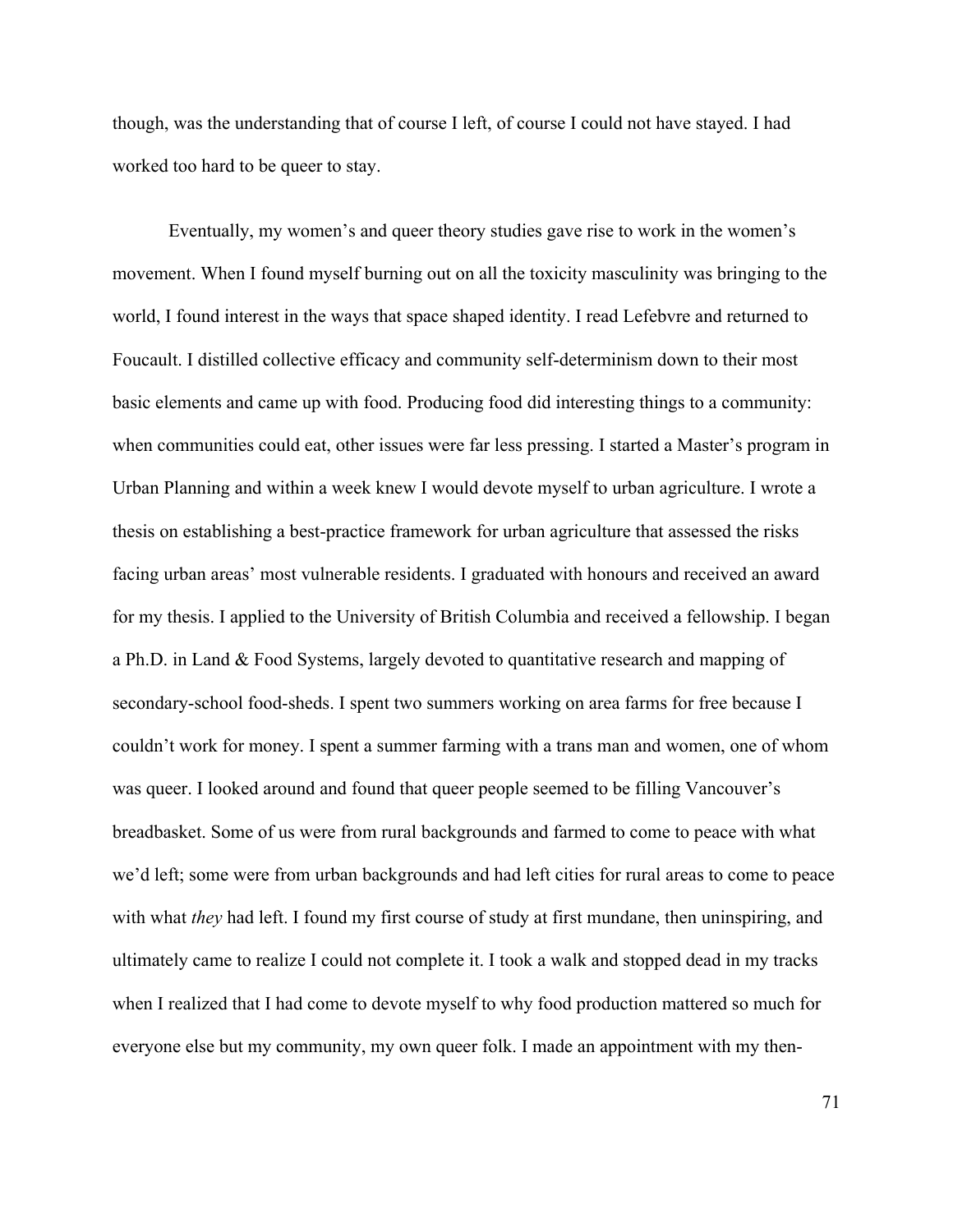supervisor and told him I wished to begin my dissertation proposal on a new topic: the relationship between queer sexuality and identity, and ecology and agriculture. He said, to paraphrase, "why on earth does it matter?" I left, and realized it wasn't just that my own people had never been asked; it was that I had also always assumed my narrative was set. Two summers ago I returned home to Montana for my mother's  $80<sup>th</sup>$  birthday. She lives alone now; my father passed away seven years ago.

Everybody left; nobody stayed. The farm was sold, and now some of the most productive agricultural land in North America is buried under a grey wash of storage units, tire shops, and anyone willing to pay for acreage to subsidize my mother's continued life in our family home. Not all queer farmers leave, as I did; I bumped into my sister's high school boyfriend at the new gay bar in downtown Billings. He's out in his way, I suppose (I no longer ask queer individuals if they're "out," for what does it mean; what does it matter?). He's married to a man and he's farming his family acreage less than two miles from where I was raised. He's happy. I went on to complete a study of queer farmers. I realized I could have stayed.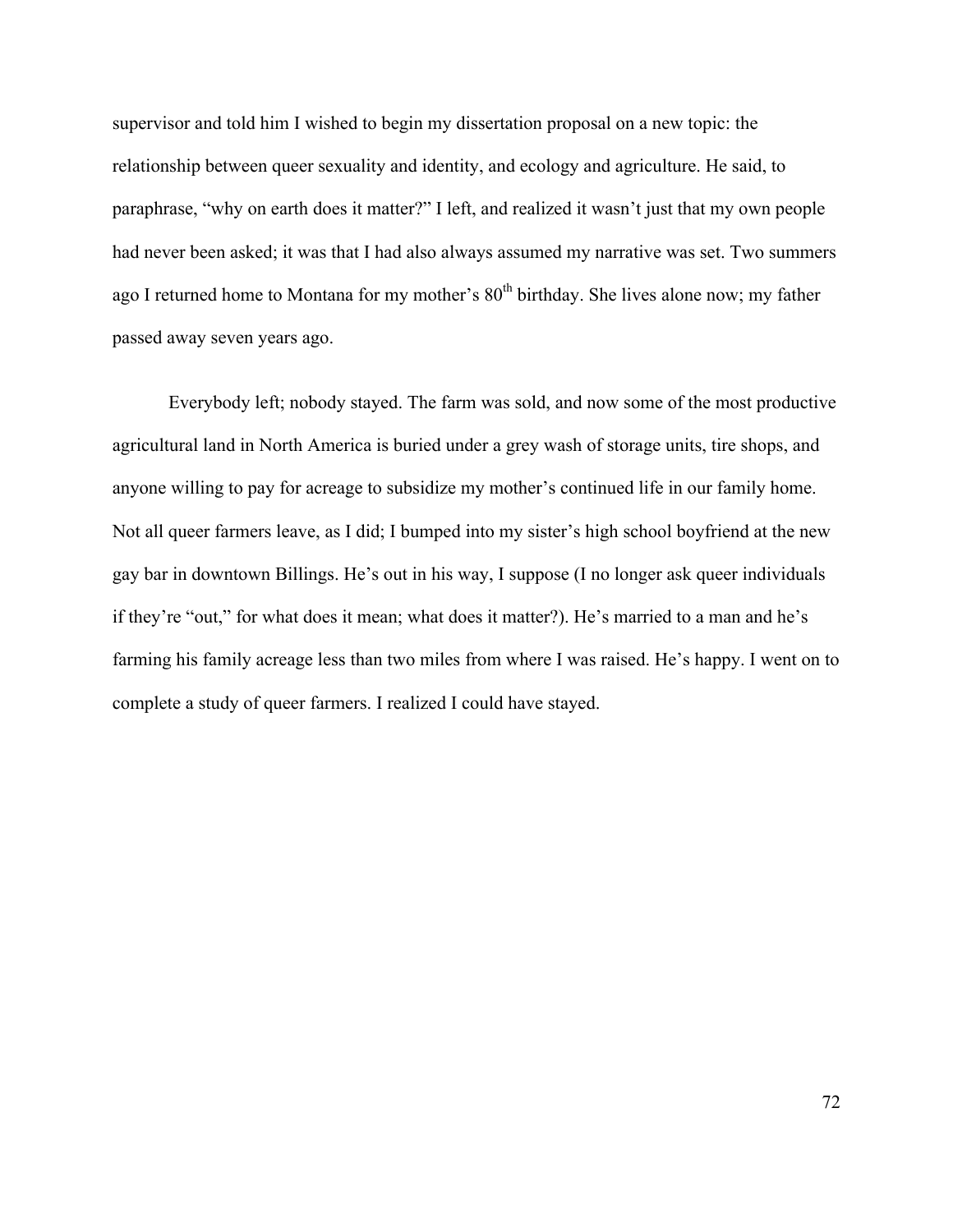# **Chapter 3: Non-binarism, Agroecology, and Queer Farmer Identities 3.1 Overview**

This chapter's interviews with queer farmers in British Columbia, Canada provide analysis and findings that frame agriculture within larger queer ecological perspectives and within the critical constructions of the queer self that emerge among these farmers through agricultural production. These new identities differ significantly not only from the heteronormative stereotype of "the farmer," but also from the homonormative stereotype of "the queer." Emphasizing critical reciprocity between self and ecology, multiplicity and alternative ways of knowing/being, these queer farmers offer new understandings of the role of agriculture in the development of individual and collective identities within queer communities (even for passive community participants) and of the role of the queer in the development of new farming identities, including the identification of new models and perspectives that may lead to increased environmental sustainability of food systems and to increased social sustainability as well.

The rest of this chapter has three parts: first, I will frame the theoretical constructions in which queer farming, and this study of queer farmers specifically, is situated. The next section offers an overview and analysis of the interview findings, including the perspectives on the construction of both new farming and new queer identities from the participants themselves. The final section frames this study, and its findings, within the wider academic discourse on ecology, agriculture, and identity.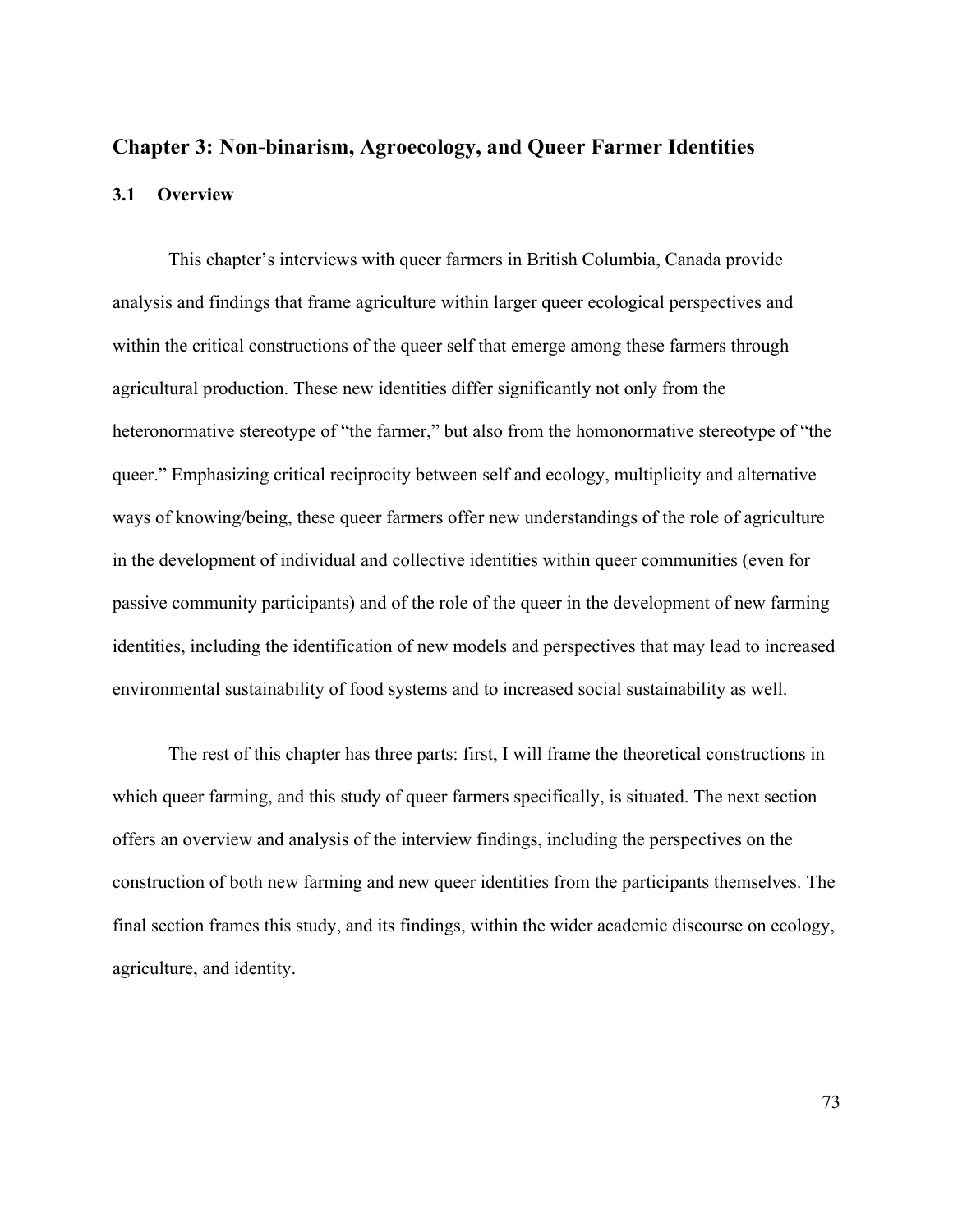## **3.2 Farming the Margins**

To me, it's because I identify as queer – and that's a very personal and political identity, and it intersects with my ideas about the world in various ways – being queer for me is about living in a space in society where I can see a bigger picture, and I have space for analysis of how things work in our world. It helps me see more clearly, and it informs my choices around those activities. As a queer, I see the world around me as privileging some people over others, or humans over other ecosystems. Being queer and being on the margins is my window into patriarchy, and racism, and how we oppress other cultures. And there's another part of me that is a mystery – my connections to the land are a reflection of my ethics, and keeping connections to land, and these mysterious things… Those who identify as queer are finding their own place – their own way, and looking at the bigger picture and trying to make a difference in some way. (Morgan, 2014)

"Nature" is a word brimming with expectation: to be within it necessitates that there is a state outside it; for every "natural" there is the "unnatural." The word "nature" is unstable as a conceit and concept (Morton, 2010). Nature is the nostalgia of ecology. It is both regressive past and radical future; it is wild, it is untouched; it is refuge and chaos; it is by nature unrecoverable, for it has never existed. For many queer people, nature is a counterpart of queerness: it may evoke the places we escape from (rural areas, farms, countryside); for others, it is the place to which we escape (communes and collectives, areas free of the stifling sameness of homonormativity). Nature as popularly conceived may be the quagmire of rurality or radical potential of rurality. It is the "unnatural" of the queer lived experience; it is the "it's only natural" of the queer lived experience. What nature is *not* is ecology; what nature is *not* is natural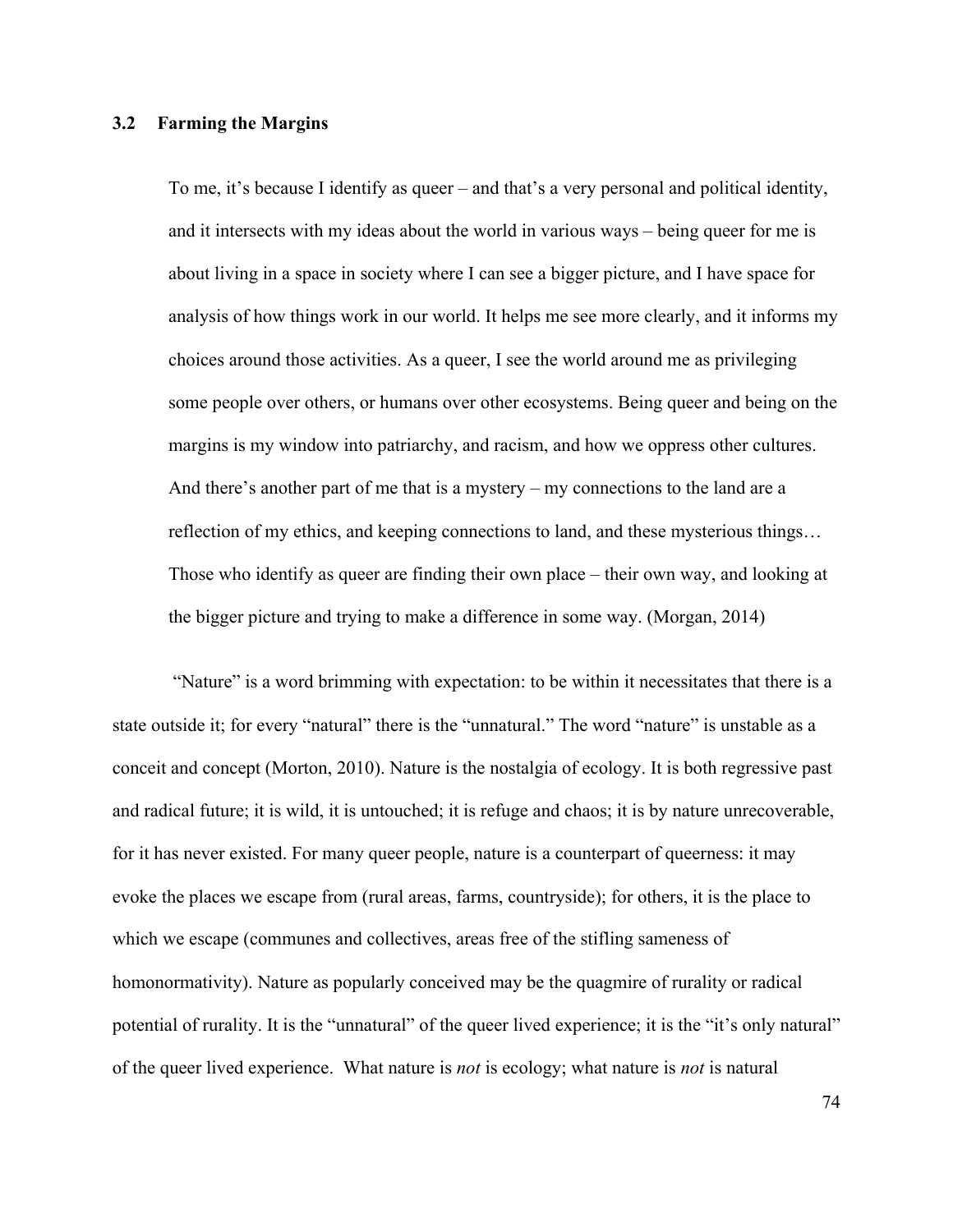(Morton, 2010). If Bruce Erickson (2013) is correct, if the queer is "a category that defies articulation of the specific identity claims that normalize behavior" (p. 323), then we might propose that what we call "nature" is, *because* of its multiplicity, mighty queer. As a result, new perspectives might emerge that underscore how the queer can impact agricultural production in positive ways, specifically by contributing to a greater cultural shift that "suggest[s] that a fundamental way to move forward in the difficult business of agriculture is to cultivate new identities and new ways of farming in a culture of diversity and dialogue" (Coldwell, 2007).

Queer perspectives bring a critical eye to ecology and agriculture and, by extension, to ecological and agricultural studies. This chapter builds upon two central perspectives. First, like queer identity, agriculture and related food systems are not distinct from social and cultural power structures: they carry all the meanings associated with these power structures. Second, as a critical component of ecological sustainability, agriculture has the power to shape the daily experience of how people and communities understand their relationships with both their built and natural environments. This connection, and the emergent subjectivities this connection engenders, can be seen as critically important for queer individuals navigating the complex social structures and power dynamics of historically heteronormative cultural contexts, providing for potentially different resources and senses of self in relation to queer identity and broader features of environment.

The linking of ecological sustainability and social justice and sustainability is hardly new, and food studies in particular now devote significant research into to the relationships between historically marginalized communities, food, and sustainability. Literally rooted in the act of utilizing ecological systems for production, agriculture represents a unique intersection between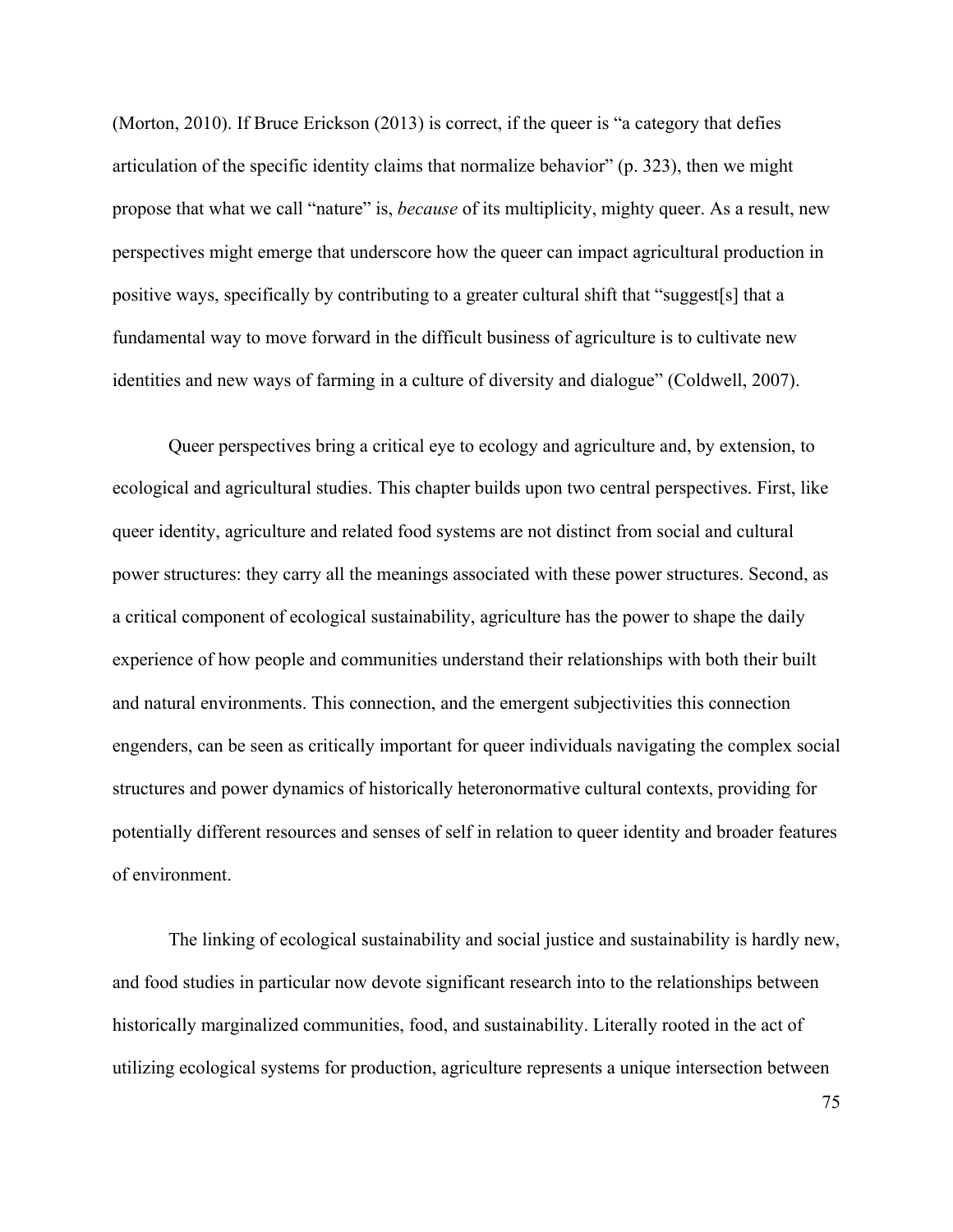ecology, human activity, and the role of space and place not only in physical, cultural, and economic development, but also in the development and construction of alternative, nonmetronormative queer narratives and identities. As a result, agriculture provides an opportunity for critical analysis of queer identity and ecologies of social difference Understanding agriculture as a means of production for both culture *and* commodity illustrates the ways in which ecology (broadly speaking), far from a representing what Mazel calls an "ontologically stable, foundational entity" is rather a "discursive construction, something whose 'reality' derives from the way we write, speak, and think about it" (Mazel, 2000, p. xii). Simply put, if the construction of "nature" is itself unnatural (Morton, 2010), then we can re-engage what this construction means in relation to queer identity and queer politics.

In short, this work seeks to elucidate the ways in which agriculture within queer communities has the potential of "not only queering ecology, but of greening queer politics" (Mortimer-Sandilands & Erickson, 2010, p. 22). Simultaneously, this work also explores how agriculture and related ecologies of social difference may provide lenses to better understand the diversity of lived queer experiences. These lenses offer potentially practical solutions to environmental challenges, insomuch as they "make society more adaptable by increasing the chances that some members of it will understand the problems we face and see solutions even if other members do not" (McWhorter, 2010, p. 75).

In an era of increasing environmental degradation and ecological uncertainty, sustainable agriculture is valued as a replacement model for traditional, non-sustainable farming and food production methods. More important, though, is a need to more thoughtfully articulate definitions of sustainability and sustainable agriculture. Building upon an agroecological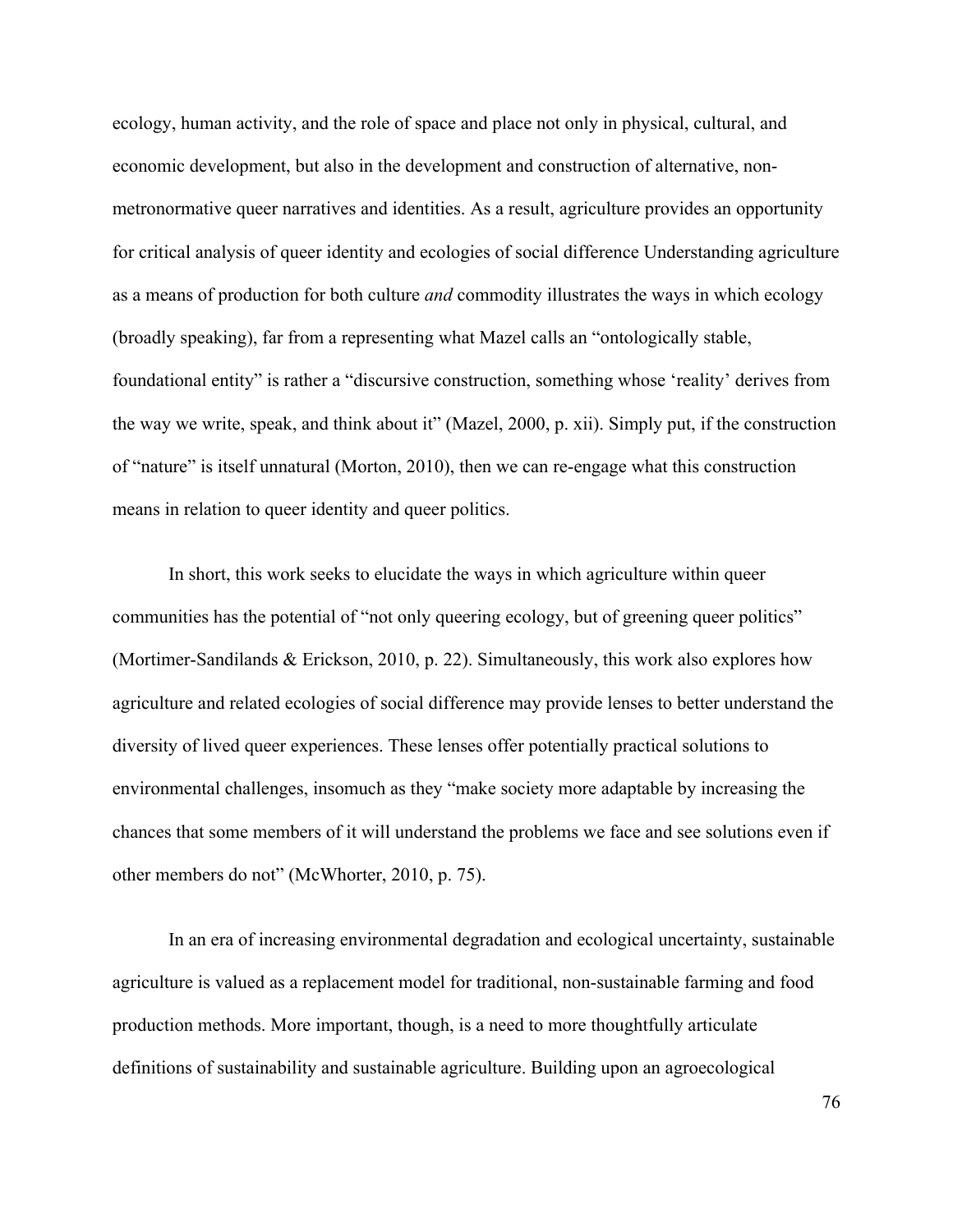perspective, this work also seeks to better understand the ecological, social, and cultural benefits of sustainable agriculture as practiced by queer individuals in addition to its potential as a supplement to, or replacement for, mainstream agriculture and food production. Even as sustainable agriculture is emerging as a key-response to the increasingly high social, health, and economic costs of the industrialized modern food system, understandings of the full benefits of these activities remain understudied. It may be understood that sustainable agricultural production offers an alternative to industrialized systems that have contributed to food insecurity, poverty, and other social disparities. Still somewhat lacking, however, is a critical understanding of how industrialized agricultural production functions as a component of greater oppressive heteronormative social and political systems and of the social and environmental costs associated with this relationship (Coldwell, 2007).

By moving beyond assessing and analyzing the traditional costs and benefits associated with both formal and informal agriculture, this research contributes a more holistic understanding of the ways various modes of agricultural production and associated practices benefit diverse communities. These benefits may occur at the complex convergence of the fundamental human rights to live where one should choose, and to grow and consume nutritious food; the role of agriculture in the development of individual and collective identities within queer lives (even for passive community participants); and the identification of new models and perspectives that lead not only to increased environmental sustainability of food systems, but also to increased social sustainability as well: agriculture that meets our social as well as food security needs, one that is rooted in ecological integrity, social equity, and queer ecology.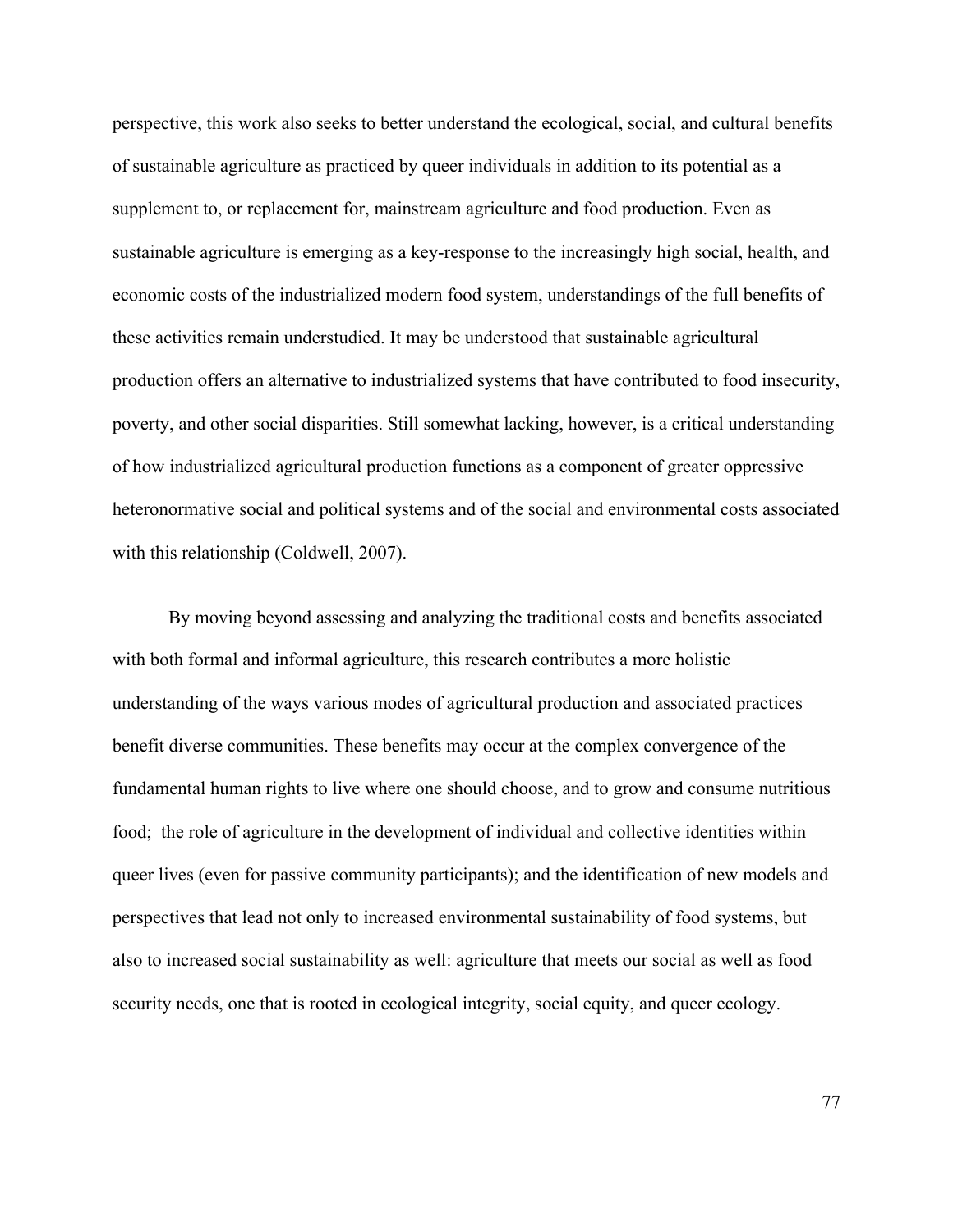It is important to note here that understandings of and relationships to ecological systems, including agriculture, are co-constituted with identity (and vice versa) and are neither rooted in, nor limited to, queer individuals. Indigenous and other gendered, racialized, and historically marginalized communities, importantly, also demonstrate deep connections to the roles that place, ecology and agricultural practice (including agroecological practice) play in the development of the self. Laura-Anne Minkoff-Zern (2012), whose work in Indigeneity and sustainability explores the agricultural practice and the constitution of identity amongst Triqui and Mixteco immigrants in northern California, demonstrates that her study participants also utilize agroecological practice and principles to shape relationships with place, participation within community, and even the bridging of historical ethnic and cultural divisions amongst community gardeners. Just as this thesis draws connections between place, queer identity, and agricultural practice and ecological values, Minkoff-Zern (2012) roots her own work in other historically marginalized communities, exploring "the current articulation, construction, and deployment of indigeneity in the context of migration and agriculture, and its implications for immigrant opportunities and futures" (p. 381).

José Luis Escalona and Martin Jesper Larsson (2015), in their work on sustainability and rural communities and cities in Chiapas, Mexico, trace concepts, such as Indigenous selfdetermination and relationships to community roles and responsibilities, including bureaucracy, to demonstrate the ways that collective identity can be leveraged to create new models of governance and sustainability. These new models of governance are rooted in traditional values of the Indigenous peoples of Chiapas, especially "autonomy and resistance" and everyday processes of routinization and renegotiations of the frames of domination (p. 150). In these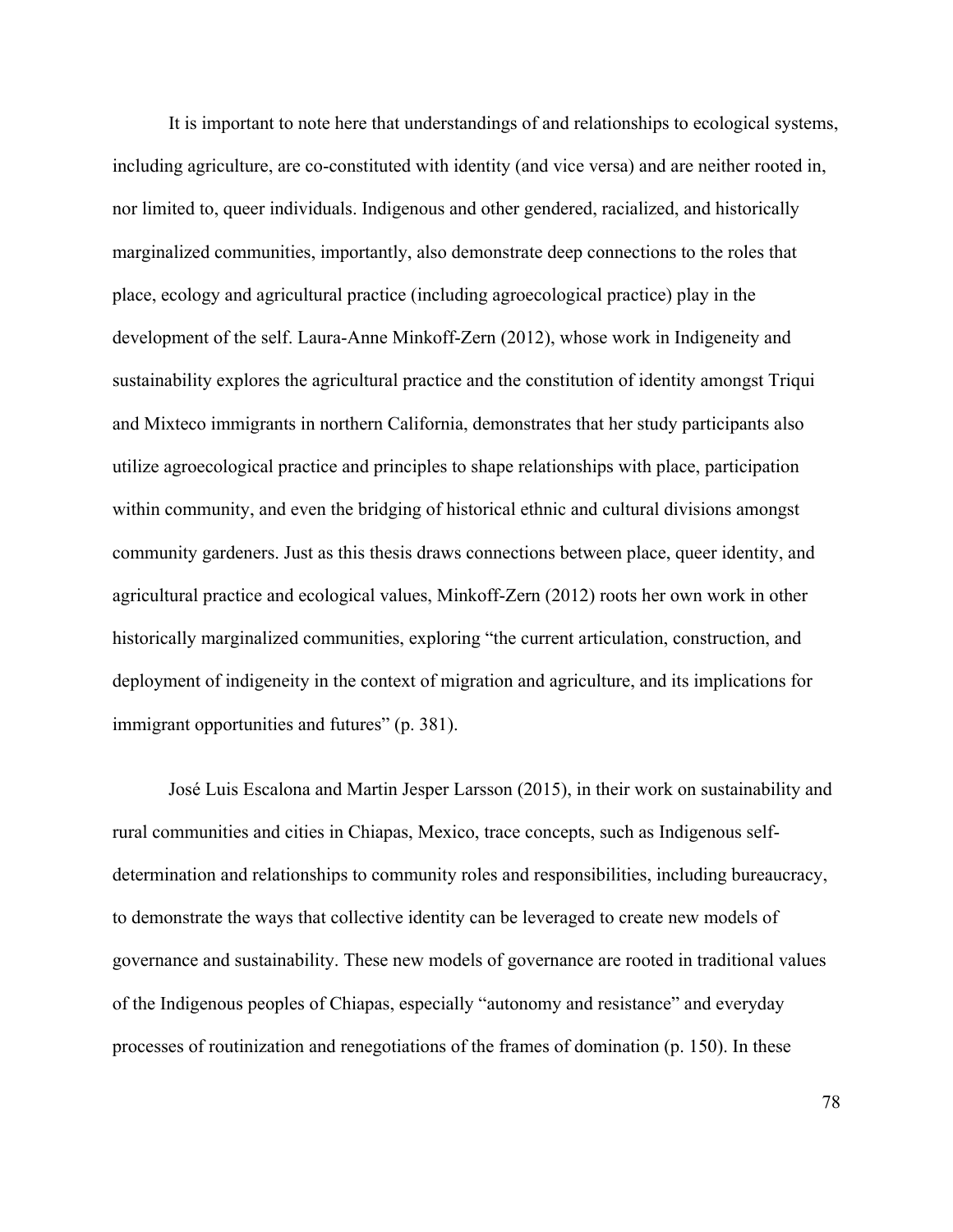models of new, Indigenous forms of governance rooted in sustainability and rural agrarian communities, Escalona and Larsson offer insight into the ways marginalized communities can institute new values at scales far outsized from their farming origins.

Tanya R.Wahbe, Eduardo M. Jovel, David R. Silva García, Vicente E. Pilco Llagcha, and N. Rose Point (2007) have outlined the ways that partnership, traditional Indigenous expertise and resource sharing amongst Indigenous communities across the global North and South provides an alternate framework for development, including sustainability initiatives, and how "contemporary exchange among Indigenous people in the Americas serves to reclaim these values and practices [respect, reciprocity, relevance, and responsibility]…and provides opportunities for sharing cultural, historical, social, environmental, and economic factors impacting Indigenous health" (p. 472).

For the purpose of identifying the unique role of Indigenous perspectives on coconstitution and construction of identity and ecological sustainability values, there may be no example more valuable than the " $7<sup>th</sup>$  Generation Principle" outlined (but held as a social value for far longer) by the Great Law of the Iroquois Confederacy (Lyons, 1980, pp. 173 -174). Placing an emphasis on securing both social and ecological sustainability for unborn generations, the  $7<sup>th</sup>$  Generation Principle is important for several reasons, not least amongst them that it is a principle that has been colonized in the name of both North American corporate green-washing (the  $7<sup>th</sup>$  Generation line of groceries and home product lines) but, more importantly, that it is the foundation for many popular perceptions of heteronormative reproductive sustainability narratives. Through a selective, North American, white-settler reading of the  $7<sup>th</sup>$  Generation Principle, which largely neglects the co-emphasis on social sustainability, we can see how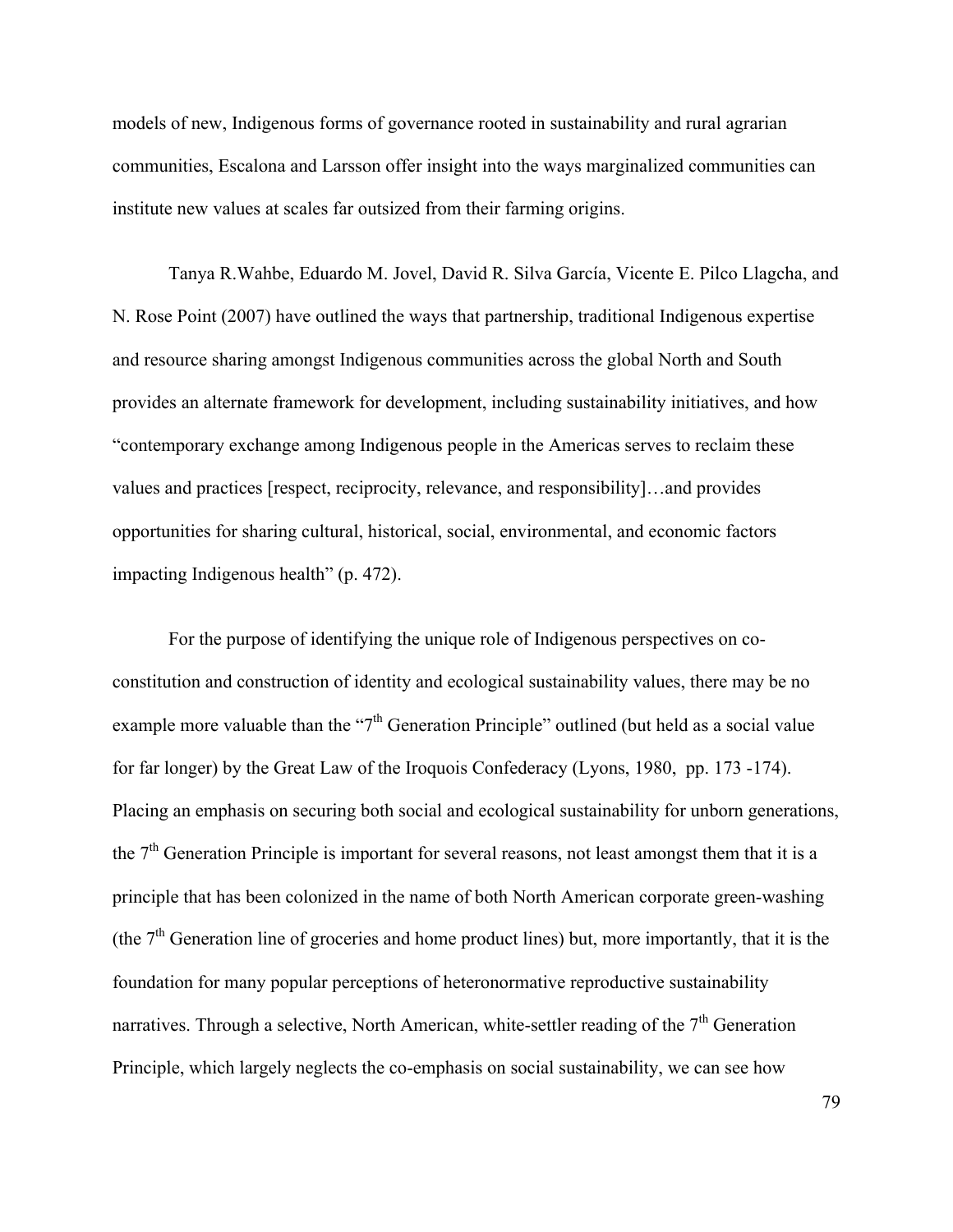alternative ecological discourses can be reimagined, redefined, and repackaged to make them fit the neat narrative of patriarchal, heteronormative North American sustainability discourse (Zehner, 2012, Cable, 2012, Washington, 2015). Indeed, this colonization of historical values and Indigenous principles of sustainability, by emphasizing reproduction and child-futurism and neglecting social aspects of sustainability, also practically omits and excludes queer inclusion. All this despite the fact that North American Indigenous tribes have one of the more established precedence, including historical records and discrete terminology, of social egalitarianism in the treatment of gender non-binary and non-heterosexual individuals (Pruden & Jumper-Thurman, 2014).

## **3.3 Queer Farming and the Neat Narrative of Binarism**

21<sup>st</sup> century North America has a fraught relationship with its social mores and semiotic constructions. On the one hand, the "do it yourself," "boot-strapper" ethos is alive and well; the North American tropes of individual autonomy and libertarian self-determinism remain largely in place, especially in certain spaces and industries. On the other hand, however, there are firm (if unspoken) rules governing spaces, places, and bodies: *who* goes *where*, *who* lives *how*, *who*  knows *what,* and *who* does *what* still very much matter.

Indeed, the urban centers of the "left coast" that embody radical self-acceptance are in many ways no less forgiving of outsiders and outliers than North America's "flyover" rural areas. For different reasons, both share one common element: they can feel like exclusionary places. As with binary gender (those default "male" and "female" identities that ignore both trans and intersex individuals and identities) and binary sexuality (those default "gay" and "straight"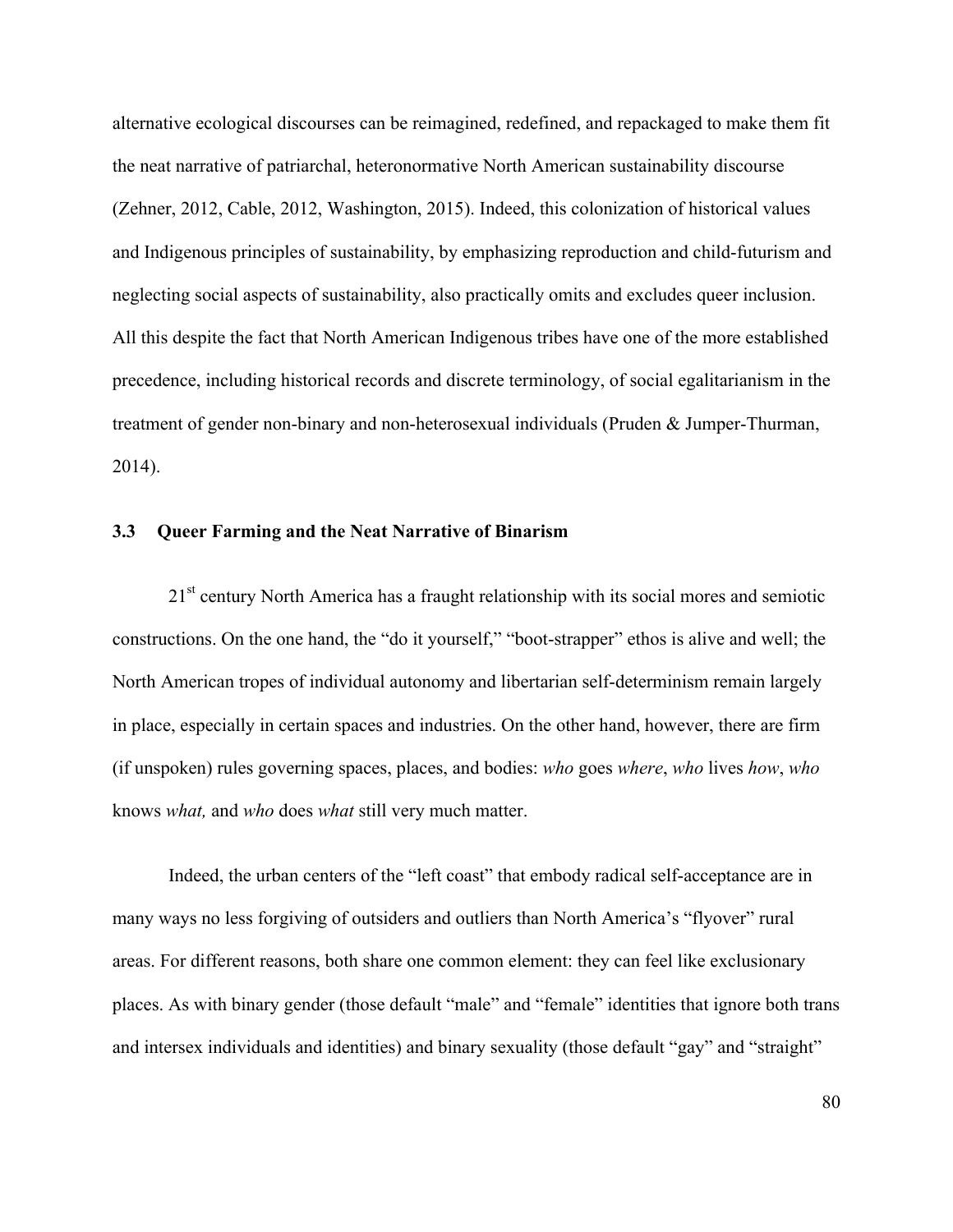identities that ignore most of the potential spectrum of both gender and sexual minorities), binarism also shapes space and place; ways of knowing; livelihoods and lives lived. For those interested, then, in identifying essential new ways of being, living, and farming on this planet, one starting point is an understanding of the outliers who live non-binary lives in a binary world.

What does it mean to "be queer" and "live naturally," to "grow organically" and "to farm sustainably"? Historically, research has reflected the culture within which it is embedded. The implications of this relationship are that such research in sexuality, rurality, agriculture, and ecology may simply follow / adhere to the dominant "parent culture" (Halberstam, 2005) it takes place within: it shares, reflects, and perpetuates and promotes a very real reliance upon what one might call "the neat narrative of binarism." Binarism attracts because it reinforces coherence and refutes contradiction; it is a way of structuring the world in all its complexity into a worldview in which something "fits" or does not. The structural binary of both paternalistic heterosexism and urban homonormativity makes it easier to perceive queer individuals living in rural spaces, including British Columbia, as "out of place" rather than "at home" and as "trapped" rather than "liberated." There is "rural" and "urban"; "gay" and "straight"; "closeted" and "out." The neat narrative ignores the fringe of social fabrics; the fine texture that goes against the grain, the gradations of grey between black and white. We do not know what to make of people who walk away from success to eke out a living as a small share-hold farmer, who use less to reap less, who succeed by not succeeding in capitalist systems.

The neat narrative of binarism extends beyond self-identity to livelihood: there is success, and there is failure. For many farmers caught in the "boom bust" debt cycle of modern conventional agricultural economics, anything less than maximum yield is failure: failure to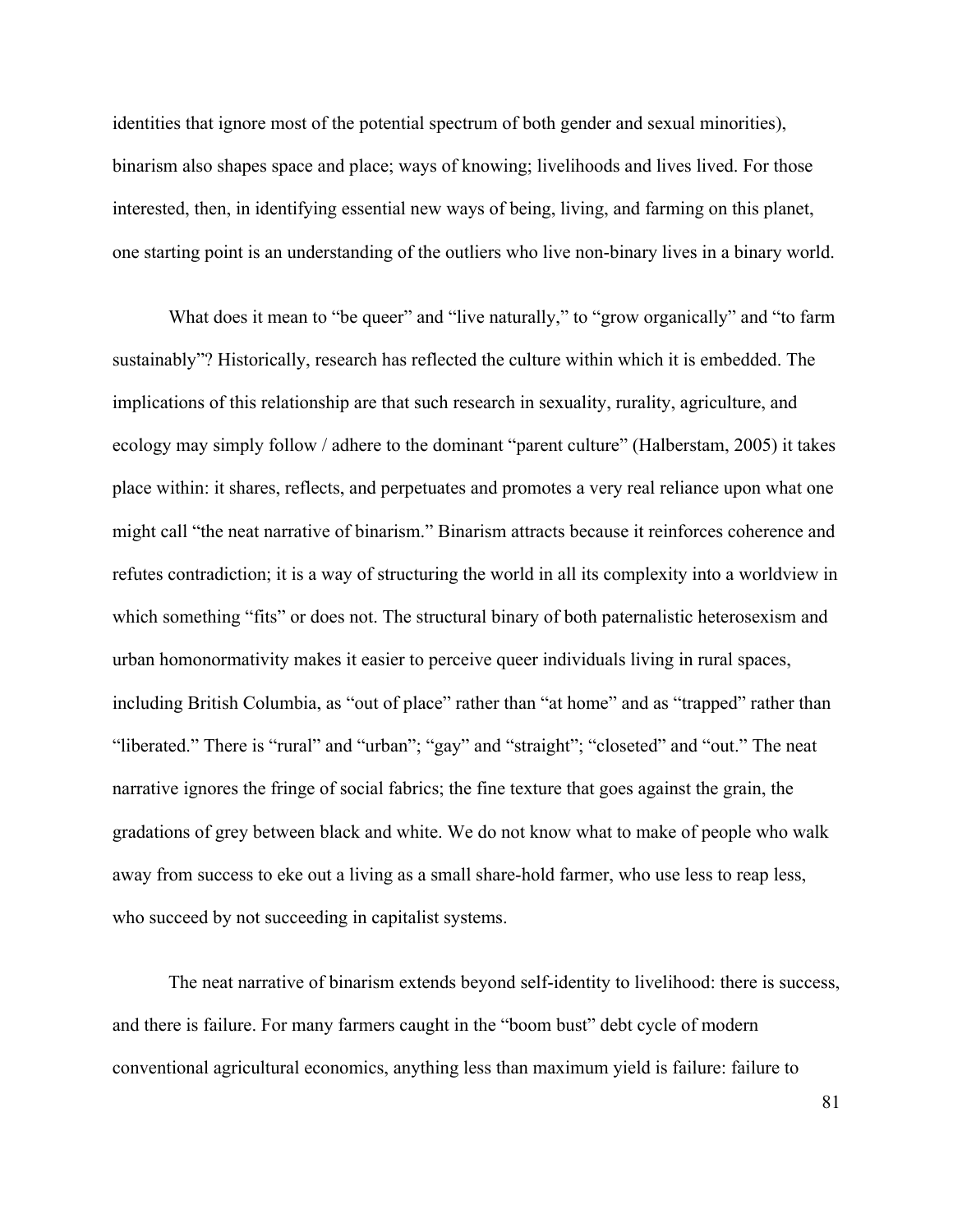produce, failure to pay the bills, failure to thrive, indeed, a failure to "feed the world." Lost in the neat narrative of binarism is what failure itself means in a failing system: when the planet teeters on the brink of ecological collapse as a result of only a few decades of unrestrained growth in commodities markets, we need to ask: What does it mean to fail? The queer troubles the deeply embedded rationalism of binarism: it reminds us that things fit where they should not, and do not where they should. So too does agroecology.

Like the queer, agroecology resists easy classification and schematization; it is by nature, through its emphasis on interactions between diverse ecological inputs, difficult to define. Since its origins in the 1930s, the concept of agroecology generally reflects the application of environmental and / or ecological concepts to agricultural practice. The OECD, for example, defines agroecology as "the study of the relation of agricultural crops and environment" (http://stats.oecd.org/glossary/detail.asp?ID=81). Others, however, offer more substantive definitions of agroecology. The Scientific Society of Agroecology defines it as a "scientific discipline that uses ecological theory to study, design, manage and evaluate agricultural systems that are productive but also resource conserving" (https://agroeco.org/). Even here, however, agroecology is framed as a generally monologic enterprise between farmer and farm, one that does not re-situate the farmer within the agricultural system.

Alternately, in their analysis of agroecology as a discrete science, Tommy Dalgaard, Nicholas Hutchings, and John R. Porter weighs agroecology against Robert Merton's (1973) scientific norms, defined as "communalism, universality, disinterestedness, originality and doubt" (2003, p. 39). Here, the authors conclude that agroecology met these standards and that its integrative and interdisciplinary nature were essential to its scientific otherness. By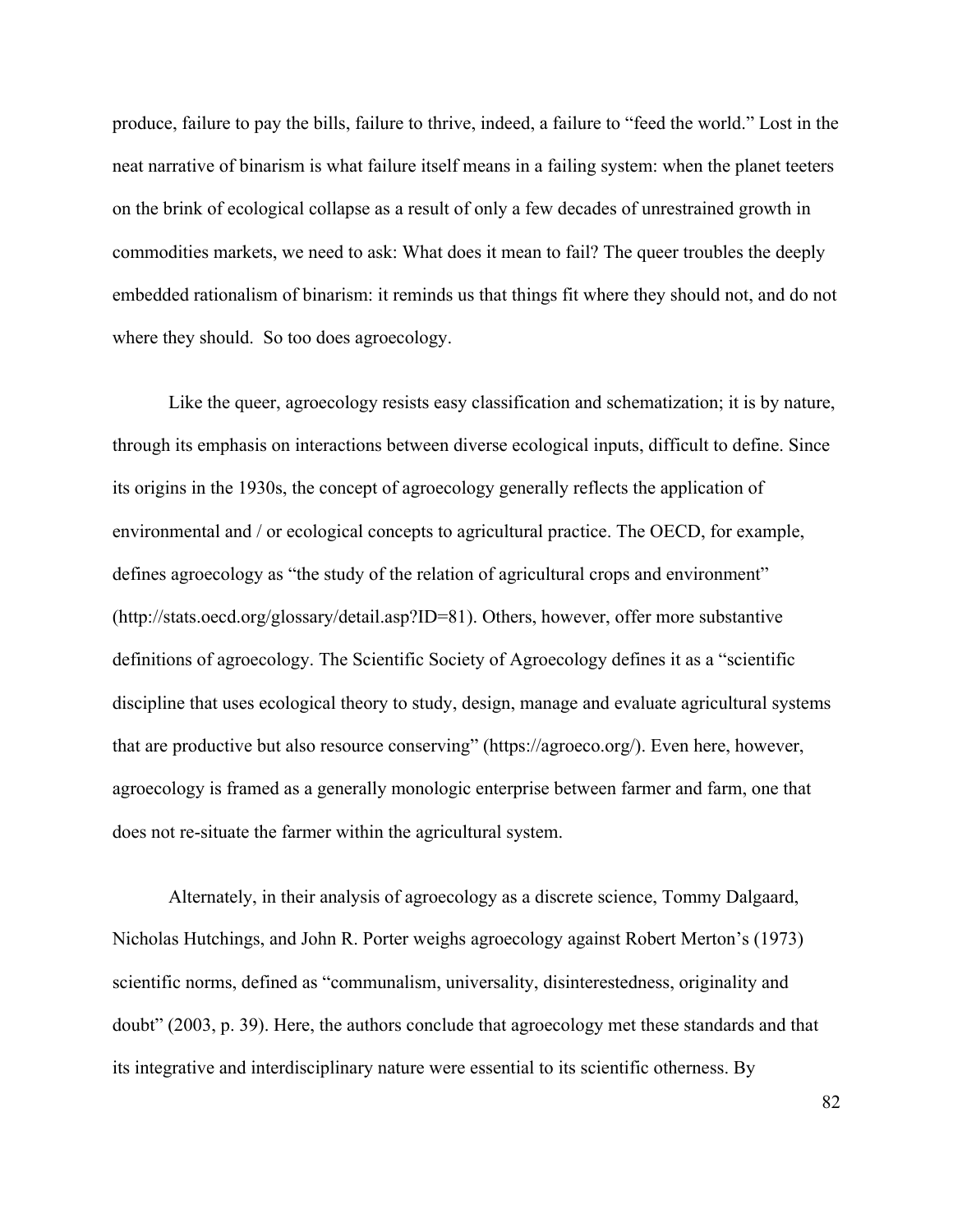interrogating agroecology as both a "hard" and "soft" discipline, the authors present a dialogic model of agroecology that integrates physical and natural science and that also has potential application in the development of alternative forms of capital, individual and community selfefficacy, and other non-agricultural outcomes. In recognition of the dialogic framework of agroecology, I will use throughout this chapter Dalgaard, Hutchings, and Porter's definition of agroecology as "the study of the interactions between plants, animals, humans and the environment within agricultural systems" (p. 39). I further extend this definition to reflect agroecology as a dialogic agricultural and ecological practice. Thus, this definition also includes "the study of the queer self" in relation to the moderating and mediating factors included in Dalgaard, Hutching and Porter's definition.

Similar to the ways that the queer troubles the socially constructed binarism of heteronormativity and gender, agroecology can be presented as the troubling of binary divisions between agricultural practices and ecology. Stephen R. Gliessman (2007) presents seven practices of industrialized agriculture that agroecology specifically diverges from: "intensive tillage, monoculture, irrigation, application of inorganic fertilizer, chemical pest control, genetic manipulation of domesticated plants and animals, and 'factory farming' of animals" (p. 3). By linking these practices specifically to an emphasis on productivity and profit, Gliessman also provides a framework to analyze the greater links between agricultural practice and social and cultural outcomes: focused on yield and profit, conventional agriculture undercuts the abilities of small shareholder farmers and racialized communities and other historically economically marginalized farming communities to compete at a scale that creates incentives to continue farming in rural areas, on family farms, and in areas where historically, small shareholder farms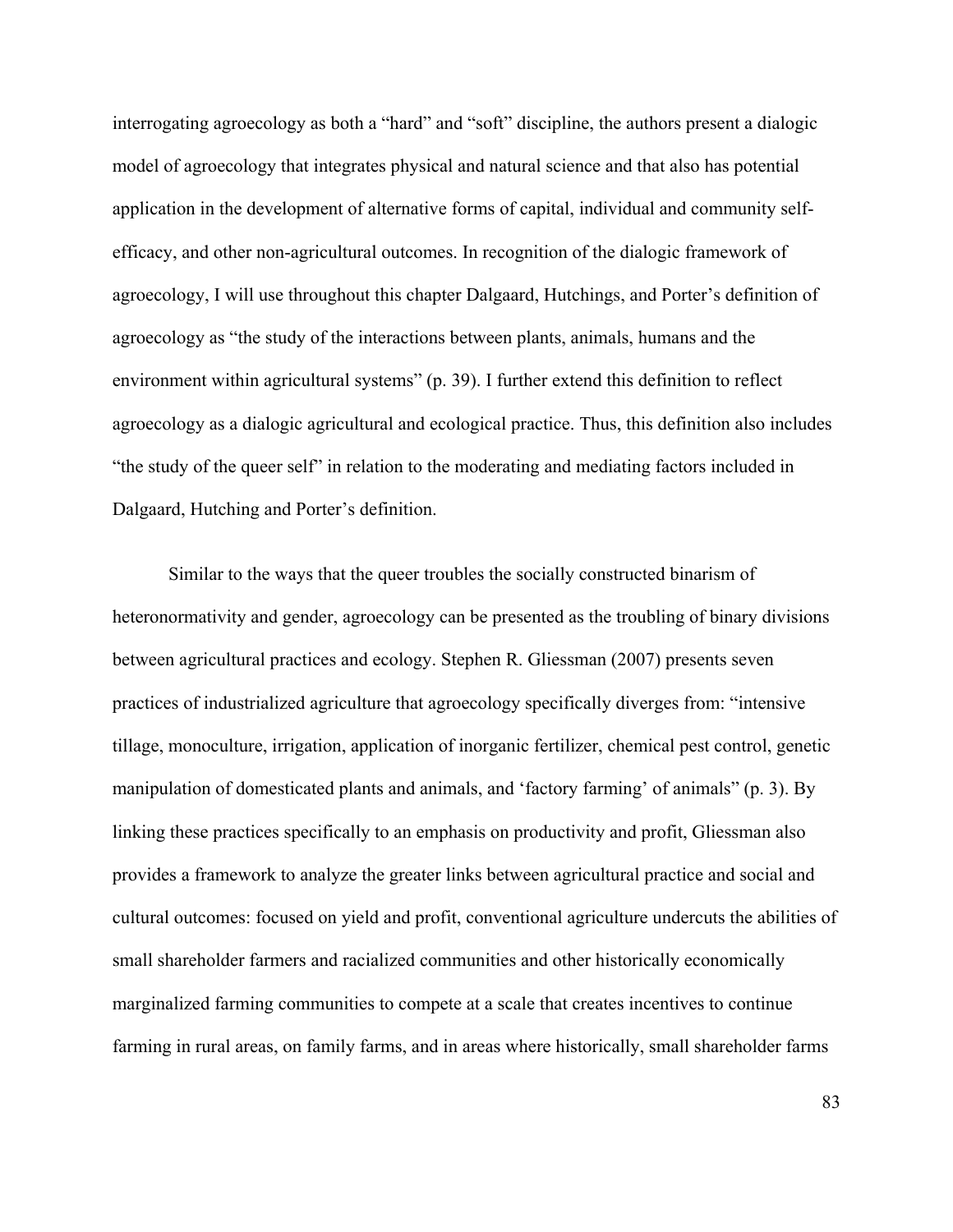predominate (p. 15). With this model predominating, agriculture becomes a problem, rather than solution, to making global food systems more equitable, and precludes the use and role of food in social, as well as ecological, sustainability: "as long as conventional agriculture is based on First World technology and external inputs accessible to so few, the practice of agriculture will perpetuate inequality, and inequality with remain a barrier to sustainability" (Gliessman, p. 16; Allen, Van Dusen, Lundy, & Gliessman, 2009, p. 34).

At its most concise, agricultural sustainability can be defined as "a version of the concept of sustained yield – the condition of being able to harvest biomass from a system in perpetuity because the ability of the system to renew itself or be renewed is not compromised" (Gleissman, 2007, p. 17). Importantly, Gleissman frames sustainability (and the role of agroecology in promoting it) in ways that also demonstrate potential value to a framing of queer identity in nonbinary terms: "the proof of sustainability always remains in the future, out of reach … it is impossible to know for sure if a particular practice is in fact sustainable or if a particular set of practices constitutes sustainability. However, it is possible to demonstrate that a practice is moving away from sustainability" (p. 17). Like the queer, sustainability is simultaneously what it *is* independently and what it *is not* in relation to something else.

Briefly, we might then consider that in departing from the parent culture of heteronormativity, the queer mirrors agroecology and sustainability in its ability to "never [be] fully owned, but always redeployed, twisted" (Butler, 1993, p. 19). Both agroecology and the queer can be said to question and trouble existing social power constructs by centering indeterminacy within farming practice and sexual identity alike. In a world of increasingly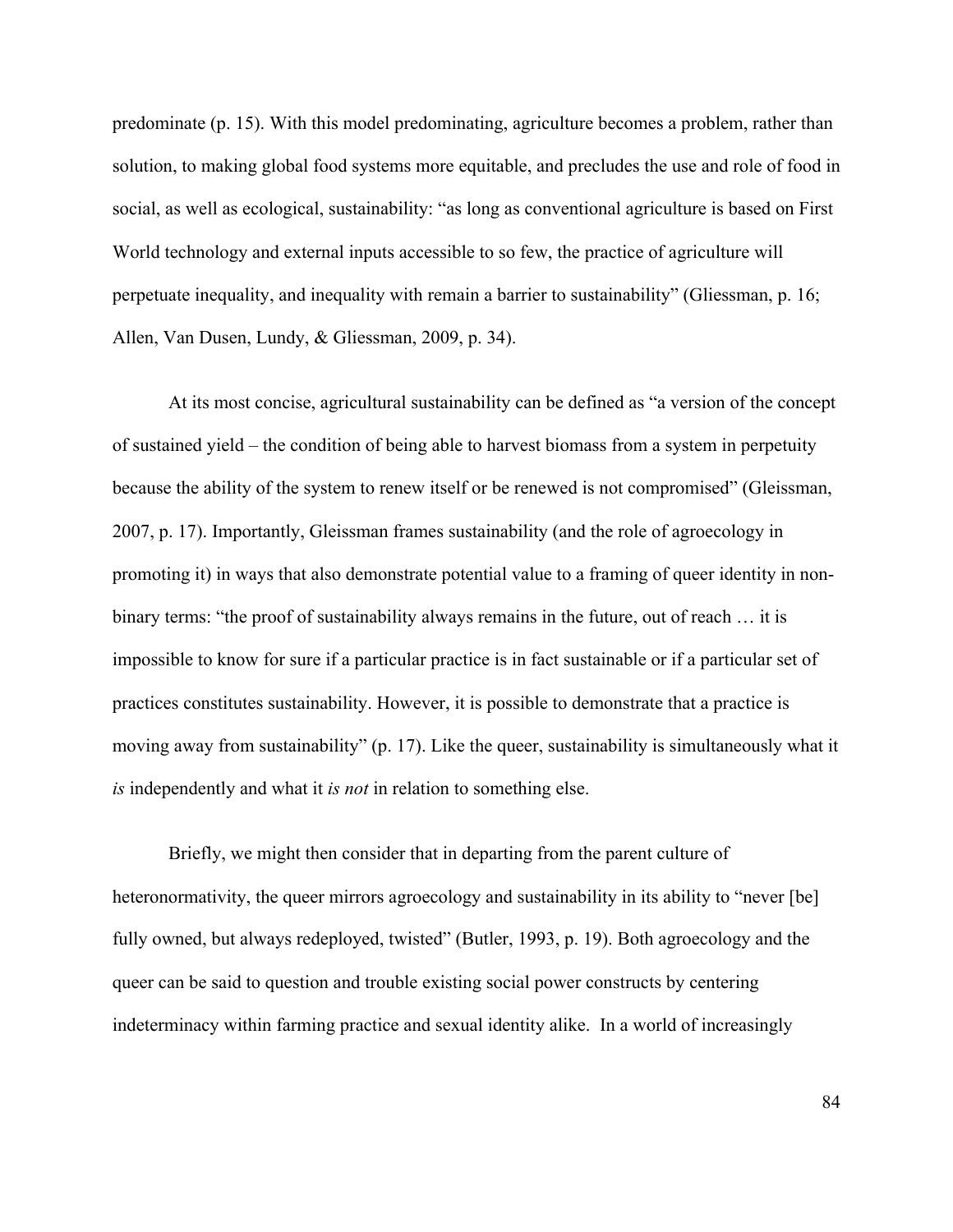startling complexity, it is perhaps the indeterminacy of the queer, of agroecology, and of rurality, that offers us our most valuable starting point in re-visioning sustainability.

Queer farming and agroecology both offer at least the potential of new solutions found under stones unturned. We turn inward, towards each other; we farm the self, as I tried to do in the previous chapter. In doing so, we reject reproductive futurism, not because we embrace the horror/terror/violence of Edelman's "queer death drive," but rather because of the startling premise that a sustainability that tells us what it is not, as much as what it is, is itself enough, for now. We do not need to farm differently in order to create different market systems; we need to farm differently to farm *differently* because, as in Muñoz' quotidian utopia, we cannot yet envision the potential of ecologies of social difference.

### **3.4 Critical Ecological Reciprocity: Relationships Between the Farmer and the Farmed**

In identifying ways in which queer sexuality impact understandings and relationships with agriculture and ecology, study participants voiced a number of different narratives that simultaneously reflected the ways that agriculture and ecology impact their understandings of and relationships to queer sexuality. Critical ecological reciprocity, a core theme of this research, defined here as the reciprocal relationships between internal (the self) and external (agricultural and ecological practices) values and the role and necessity (i.e. critical) of those relationships to each other in the development of identity both as queer individuals and as farmers / agricultural producers. The construction of a queer self that is rooted in agrarian practice and of agrarian practice that is rooted in the queer self reflects values of intentionality, sustainability as justice (for self and for ecological systems), minimizing harm, and strengthening relationships between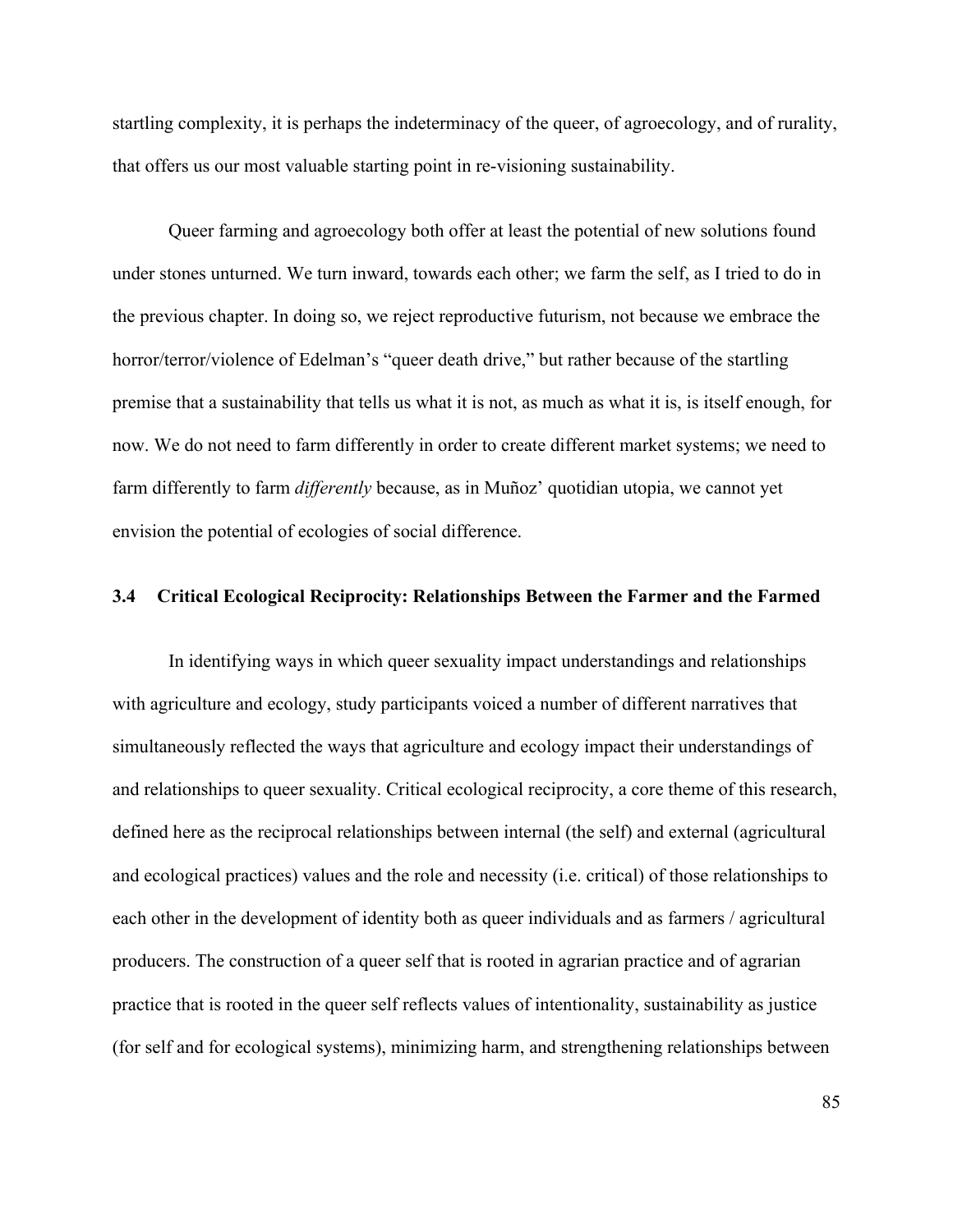farmer and the natural world. Among the queer farmers interviewed, there emerged strong themes that agricultural practice and relationships with greater ecological systems reflect ways of living and greater ways of being that participants identified as unique to queer individuals with agrarian livelihoods.

In describing the role of queer identity and sexuality in shaping agrarian practice, and conversely, agrarian practice in shaping queer identity and sexuality, the study participants identify and acknowledge that construction of the queer self through farming practices both occurs and is intentional:

Let's talk about that sense of dominance. I think as queers, we have a very different sense of dominance – in the traditional model, man is the center of things, and he would exert his influence on land, and also on his subjects. His wife. His chattel. His animals. I think as queers, we're really actively looking at alternative models to that … I think we should fight dominant models, and integration. (Rocky, 2014)

Here, Rocky offers the most succinct example of how queer farmers perceive conventional farming practices and narratives and of why it is important for queer farmers to depart from Halberstam's ideas about parent cultures (Chapter 1). By articulating how the queer falls outside of greater patriarchal and heteronormative cultural values like dominance, Rocky is able to provide a new imaginary for his farming practice, one that decenters farmer from farmed. Where Coldwell's (2007) research on "traditional" gender identity construction in young Australian male farmers found evidence of how farming could be used to reinforce masculinity (the honest man's "good" work outside as a farmer), Rocky and others do the *opposite* and intentionally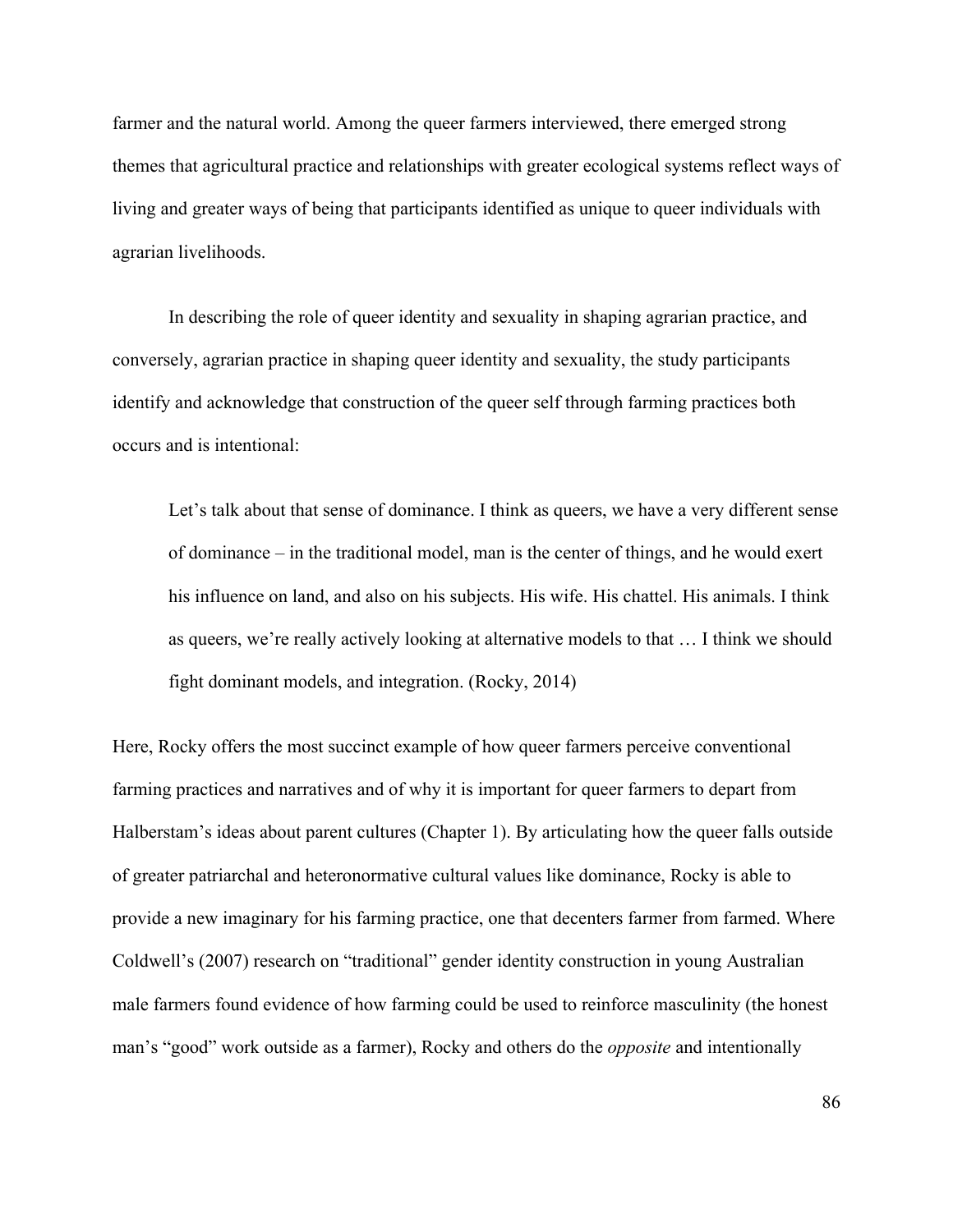refute what Coldwell labels the "oppositional character of monologic masculinity" in favour of what Peter et al. (2005) identify as the "social and environmental interrelations and openness to change stressed by sustainable agriculture" (p. 225).

For the queer farmers interviewed, the historical outsider status of queer individuals creates imaginaries that, while intentional, are not necessarily perceived as overly complex. Tanner frames his queer farming identity as queer scepticism of the status quo as a bisexual man, "of feeling different, of being an outsider" and how this allows him to "look at how things are being done conventionally, and think 'we don't have to do things that way.' We can do things different." Jack too values collective difference and how his queerness means that he does not "see things conventionally – in any part of my life [including agriculture]. For me, it's the conventional stuff that looks wrong, or weird." Departing from the conventional facilitates "these options, to try and do things differently."

For these queer farmers, the historical outsider status of the queer also provides a critical lens on daily farming practice that they feel demonstrates the unique agricultural contributions of queer individuals: the intentionality of Malcolm figuring out his queer self encourages him to "figure out" how he farms and where he belongs as a farmer. Individual and collective experiences of oppression create space to envision new possibilities and to try "new things and new practices in whatever we do," including farming. Queer farmers identified having personally experienced the destructive impacts of heteronormativity, homonormativity, and metronormativity. Casey sums up this triad as "the damage of [that push for] uniformity," and how heteronormativity, homonormativity, and metronormativity encourage an almost reflexive need to push back against dominant agricultural practices like monocultural planting: because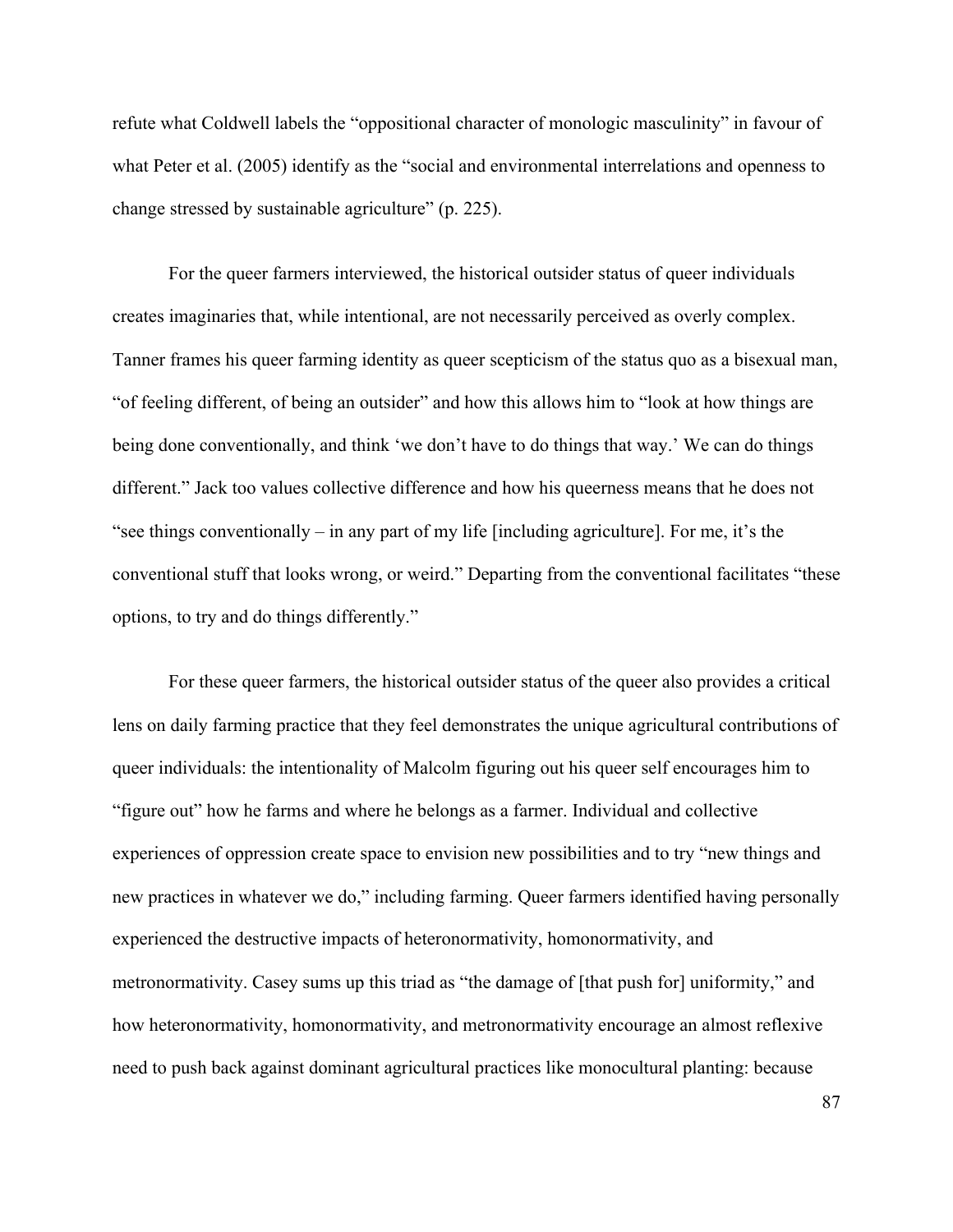other farmers may encourage monoculture as part and parcel of "successful" farming outcomes like profit, these interview subjects identified it as the opposite: its widespread acceptance immediately discourages them from adopting the practice and thus creates room for departure and new ways of farming.

For other queer farmers, critical ecological reciprocity is practiced through the creation of social and ecological justice narratives that bridge complex personal narratives. Casey frames farming as a butch lesbian woman as an act of "real resistance" to the destructive forces of patriarchal and heteronormative modernization. For Casey, her farming is "a kinder, gentler way of being on the land, as a woman … or even as a queer person of Irish descent." Here, farming honours Casey's status as both a butch queer and Irish woman and is part of a personal narrative that revisits "ancient histories for me – these are queer, and they are heritage." Casey and others view farming as an act of social and ecological justice that allows queer individuals to identify how "respect for biodiversity is a queer value" because the queer community has witnessed the destructive potential of homogenization / uniformity: Casey "think[s] we as [queer] people push back against monocultures. I think we are truly the natural allies of biodiversity."

For Dan, who grew up a fifth-generation farmer on a northern Gulf Island, farming can queer both social and ecological justice in new ways that differ from the popular queer social justice narratives that seemingly identify arrival points for having "made it" within society through "inclusion" and / or "equality." To Dan, farming as a gay man is "transgressive" and is a way to demonstrate that he is part of a community "that has been on the edges." He honours and relishes this role: he does not WANT inclusion for his queer community, and farming is one way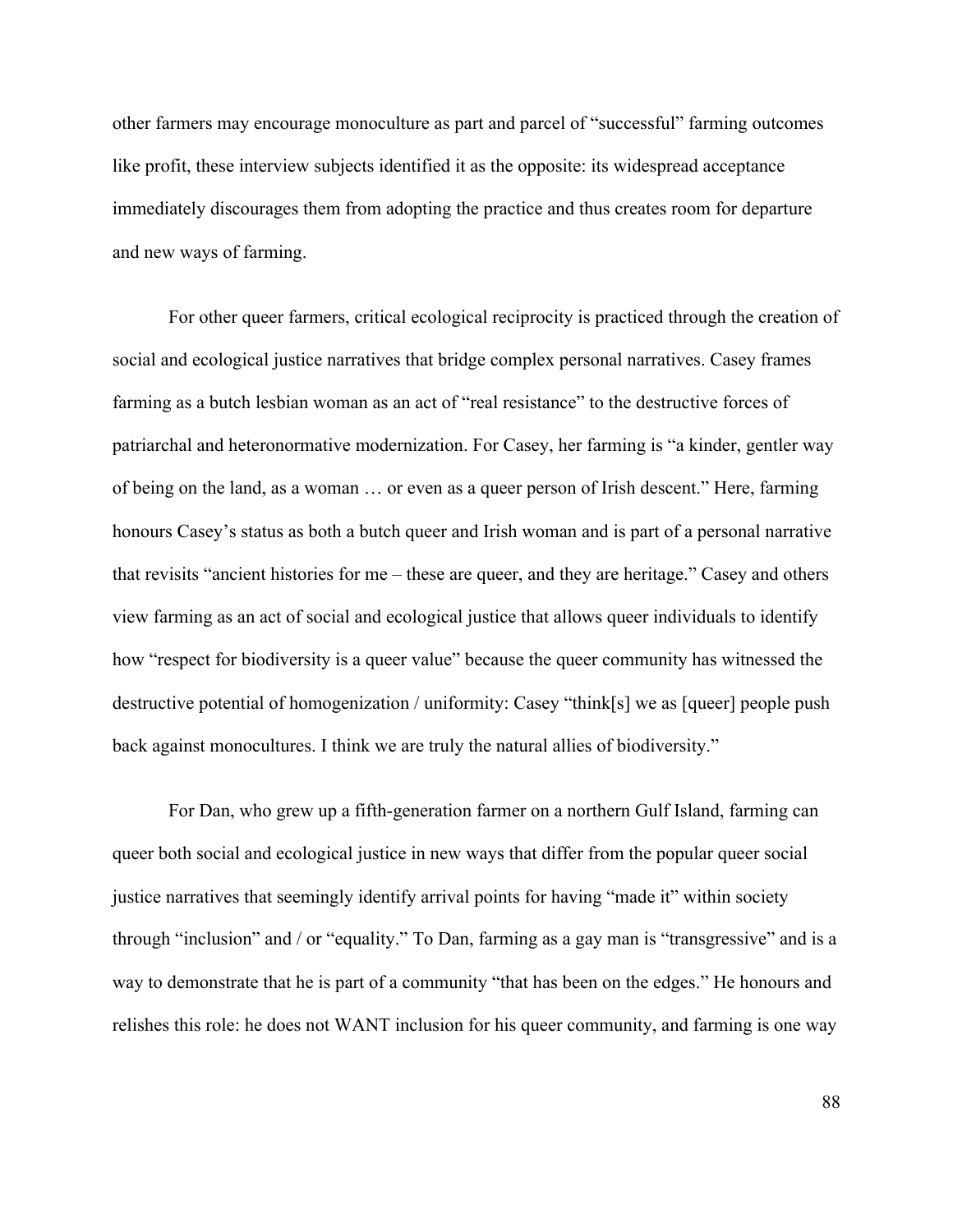he demonstrates that pushback against inclusion through his lived experience. In a sense living Halberstam's *Queer Art of Failure* as a personal narrative, Dan:

regret[s] the integration of the queer community somewhat because to succeed in patriarchal, heteronormative culture is to give up that role we have traditionally played in art … I don't want our community to lose that feeling of being open and accepting … of trying new things and new practices in whatever we do.

Including farming. Stuart also values how his queer identity has prevented him from being "normal" and how farming does the same:

It [queer sexuality] has definitely made me more open to alternatives from normal [i.e., heterosexual] farmers. If I was straight, I think I would have been so fucking normal! [laughs] I always wanted to be so normal ... but when I accepted it, and realized that I was different and acceptable, it changed everything.

Morgan was one of several farmers, including Dan and Casey, who gave voice to queer farming as an act of political resistance and revolution: to be queer is "a very personal and political identity" that *is* the structural imaginary of lived narratives. Flipping the script of poststructuralism somewhat, Morgan and other queer farmers readily identify the ways that their queer sexuality shapes institutions as readily as they identify how institutions shape their queer sexuality. In Morgan's words,

To me it's ALL about how I identify as queer – and that's a very personal and political identity, and it intersects with my ideas about the world in various ways – being queer for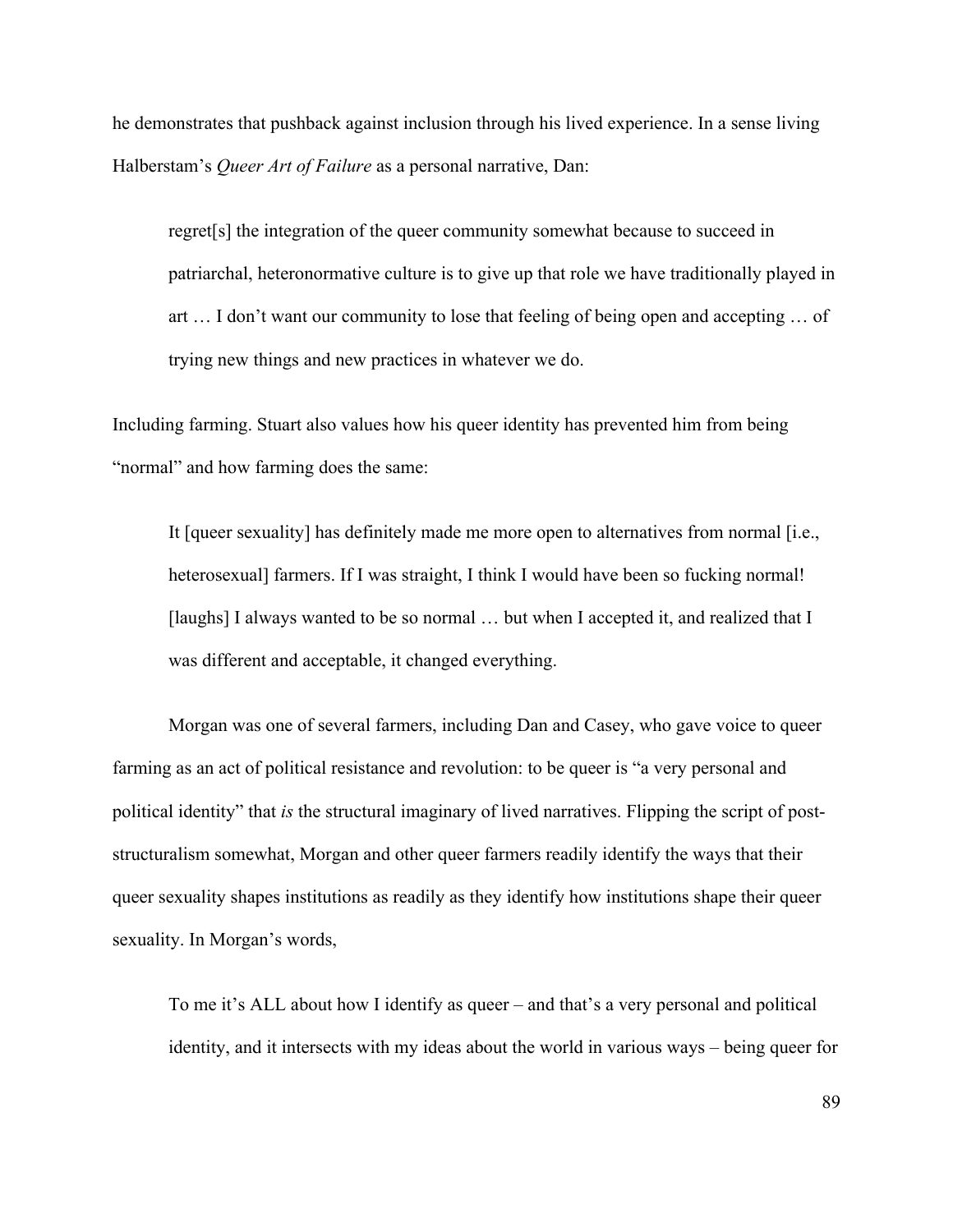me is about living in a space in society where I can see a bigger picture, and I have a space for analysis of how things work in our world – it helps me see more clearly, and it informs my choices around those activities.

For Malcolm, to be a queer farmer is visionary because, to live as a queer man working in what is traditionally perceived to be a masculine, patriarchal livelihood, is to live life in "a place where people don't experience privilege." Malcolm's queerness is "a real gift" because it is "a window into what it's like to be marginalized" and it allows him to

see the way dominant cultures pave over people and things. And to be queer is to have that window into the things that could get paved over, or even ignored … as I tried to figure out my sexuality, it definitely challenged me to figure out how and where I belong.

For many interview subjects, social and ecological justice are lived through outsider status, resistance, and transgression. To participants, these ideas are framed as almost sacred queer cultural values, and these values provide a vision that strongly impacts in very real, practical ways their agrarian practice. Self-acceptance of difference, for example, facilitates acceptance of difference in farming practice *and* of others; outsider status encourages agrarian values that deliberately deviate from what the subjects perceive to be the values of "conventional" farmers: maximizing inputs, the use of pesticides, and the separation between "farmer" and "farmed." For some queer farmers, social and ecological justice is an imperative, an essential way of living that is reflected in their non-agrarian values as queer individuals. Morgan speaks of queerness as that which can cast light onto ways that even concepts like "food justice" can reinforce oppression and shape division: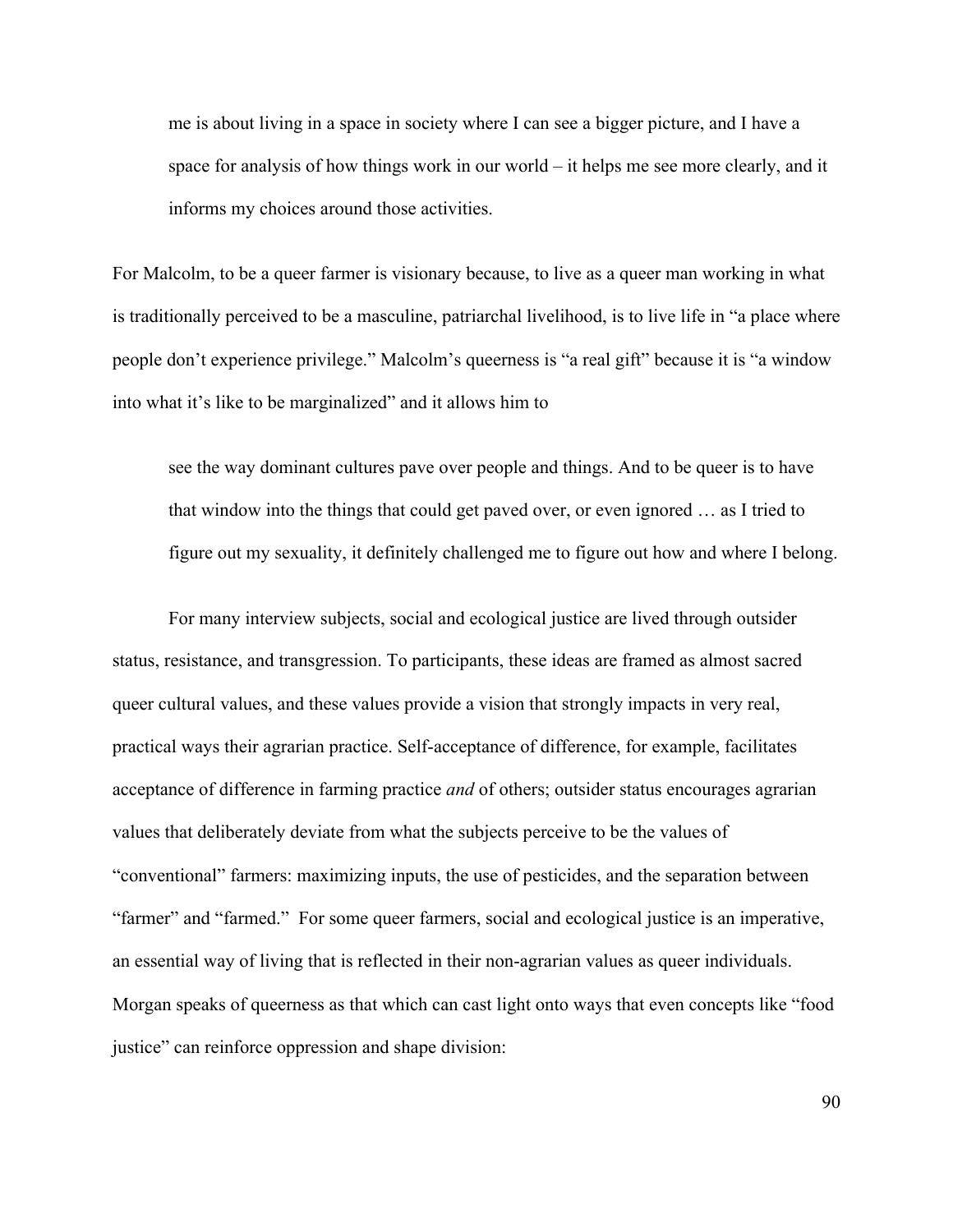I think people share my experience of being queer, and that kind of analysis – of questioning, of looking at things differently, shapes your farming and food. Food justice, for example – you're [as a queer person] looking at it from a lens of patriarchal privilege, and white privilege, and how that shapes society.

Minimizing harm and working in partnership / eliminating boundaries between farmer and farmed emerged as another key theme of critical ecological reciprocity. For many queer farmers, sustainability is both an individual and a collective concern, and farming practice is one way to demonstrate meaningful impact. Morgan discusses queer farming and sustainability as recognizing that "things just need to be taken much better care of, and agriculture is one of them." There is no identified need for measurable outputs or outcomes; queer farming is enough for its own sake because at its core her practice is based simply in taking better care of the things she farms.

Critical ecological reciprocity for Randal and Martin was demonstrated by the ways that food, culture, and compassion merged for queer men during the early days of the HIV epidemic. Having lived through the darkest days of the epidemic and having survived long enough to access life-saving (and epidemic altering) HIV drugs that emerged with anti-retroviral therapies (ART) in the mid-90s, these participants viewed food (and later farming) as fundamentally inseparable from the queer self. Randal shared how:

from the HIV movement, and the social justice movement – a lot of our early relationships with other lesbians and gay men, our conversations were always focusing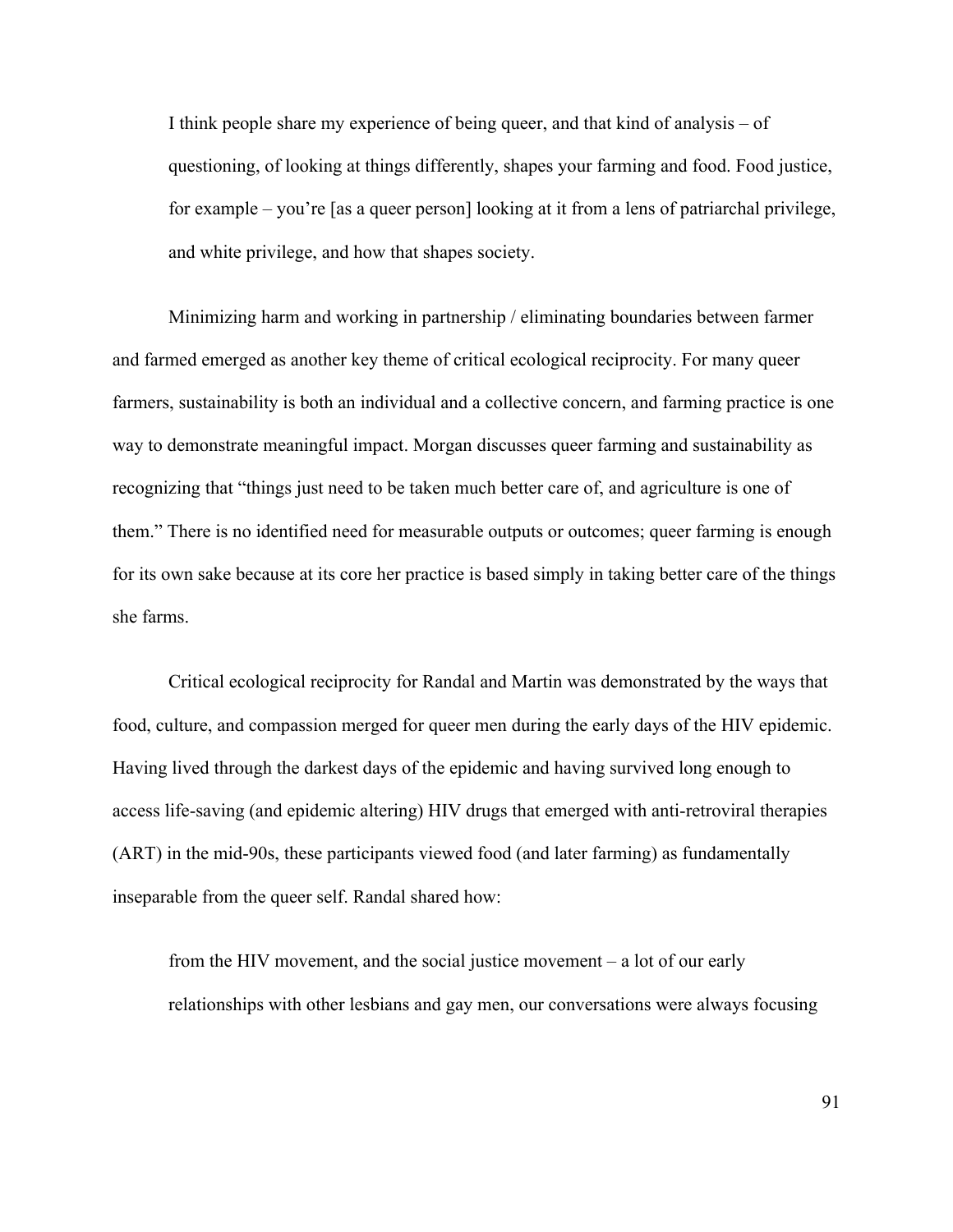about food – and it was really an evolution – we could use organic in a holistic way – not just the way that we grew food, but the way we became queer.

Food was community; community was food: to grow food was to grow one's queer self. To grow one's queer self through community and food during the height of the AIDS crisis was, in a very real sense, to nourish the queer self and focus on wellness when queer lives were defined by what Butler calls "precarity" (and by extension, ungrievability) of male queer lives (Butler, 2009).

This placing of the queer self inside of ecological systems as but one of many partners, rather than as an external force that manipulates those systems, was key for some participants. Agroecological and biodynamic farming methods like site-specific planting, the use of natural inputs, conservation, and farming as land stewardship all align with the individual ecological values shared by participants. The evolution towards integration of self and nature reflects the experiences of many queer individuals into what Jack humorously labeled "everything analysis": for some, coming of age as queer and living as and being queer is not to question oneself (selfanalysis), but to question one's relationship to *everything* (everything-analysis). For queer farmers, this questioning continues as a result of the integration of the queer self as a partner in ecology and agricultural practice. Micah describes how:

As far as farming, when I saw what I was "supposed" to do – I looked around me, and it wasn't what my heart was telling me what to do – my queerness helped me put the brakes on, and totally stop this "what you're supposed to do" thinking. Like critically thinking – what does it mean to even call it "a farm," or "to fence," or the ways that people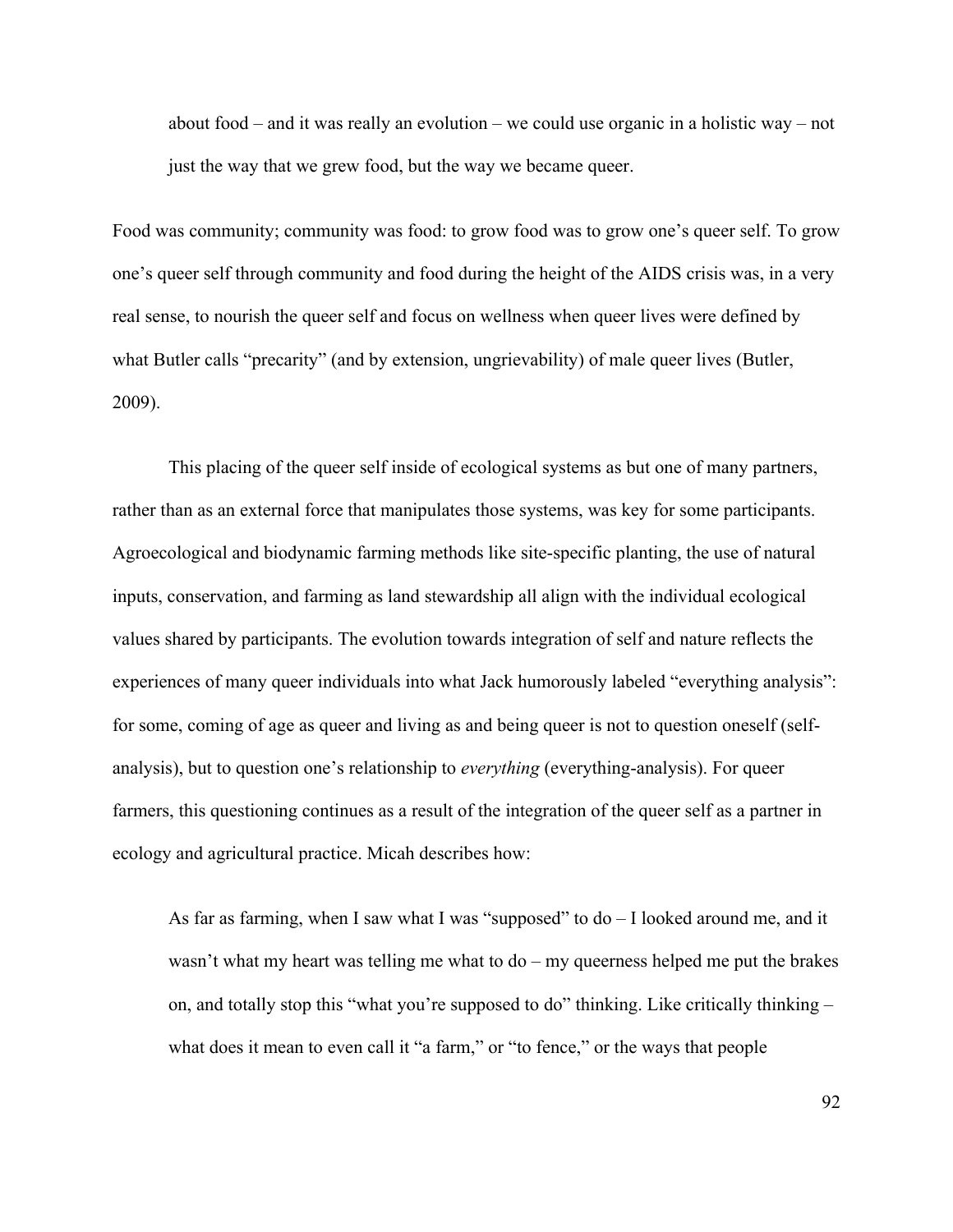previously and historically related to this land? My queerness is the opportunity to wipe the slate clean, and say – "here we are, this the land, and what will we create?" and that creates more questions than answers.

By integrating self and ecology, queer farmers felt more receptive to alternative agricultural methods because their lived experiences directly shaped the ways that they view the natural world. The relationship between queer people and their pets, for example, was identified by Casey as having tremendous impact on both her farming practice and greater farming practices in general:

Even viewing animals as family – the reduction of hierarchies, and a recognition of interdependence, of respect for motherhood, for example, in domestic animals … Our hands, as queer people, have been instrumental in undoing the factory farm, and pollution. We make a good resistance – a healthy resistance. Less invasive husbandry, less controlling techniques.

To intentionally insert and integrate the queer self into ecology, to act as partner, grants some participants the freedom to adopt sustainable farming practices and perspectives that have no real designation or counterpart in farming literature. In ways, it allows these queer farmers to act as agents against the extension and values of the North American industrialized food system. These farmers could be said to deliberately extend, through farming practice, a protection for plants and animals against the "politically induced condition of maximized vulnerability and exposure for populations exposed to arbitrary state violence and to other forms of aggression" (Butler, 2009). Through low or no-till farming, they helped worms and other soil micro-biota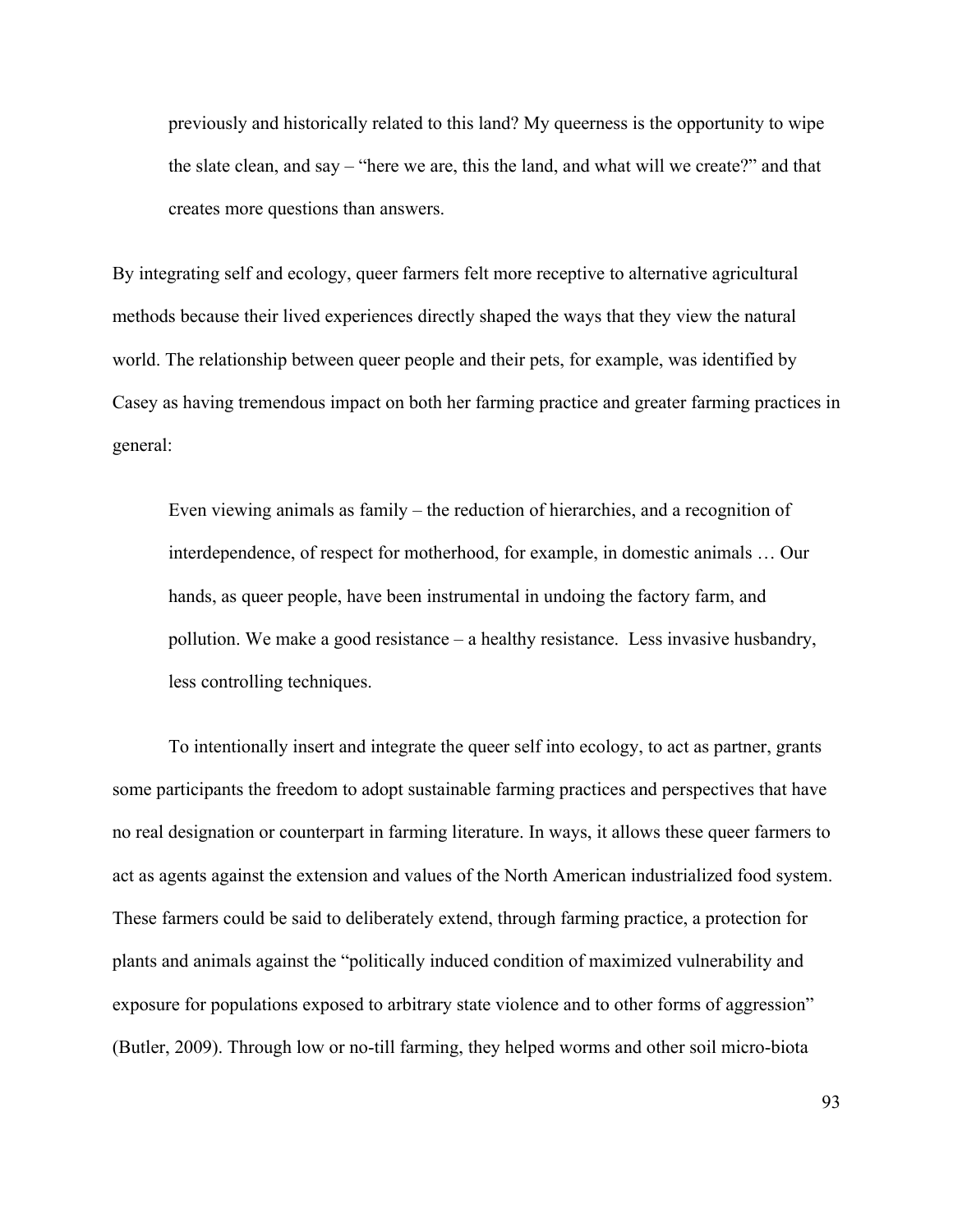thrive; through demonstrating kindness to worms, they in turn help their plants grow. Casey, farming as a queer woman in a remote, very rural northern Gulf Island community, spoke, positively, about what Catriona Sandilands calls the "botanical queers" (2014) of ecological systems. Casey speaks of treating "baby plants like babies" and how taking "the plant's feelings into account – this is queer." Participants spoke directly to their feelings that to be a queer farmer is to take the non-human perspective into personal account: of considering where plants "want to be," of reserving some agricultural produce for wild animal forage; and of practicing the agroecological principal of site-specificity in new and deliberate ways. Non-productive areas are not drained, or propped up with fertilizers and artificial inputs, but in some instances deliberately left alone so as not to produce what the site "speaks" or "decides" for itself. Morgan shares how:

I work with my land as a partner. I believe in letting beings exhibit their natural behaviours … the chickens get to be chickens. The wood lot gets to be a wood lot … the weeds get to grow, and *we* navigate which spaces *they* get to grow in.

Casey referred to this navigation and critical reciprocity between the queer self and ecological systems as a logical extension of queer rights to ecology:

Queer rights are really connected with the rights of the natural world, I think – it's so much how we are part of the world. There are certain freedoms I think we all recognize – the freedom of an animal to be an animal just as they are, just as we should have the freedom to be queer.

Randal suggests that this freedom "to be queer" creates opportunities for a new, holistic connectedness of individual, community, and agrarian livelihoods: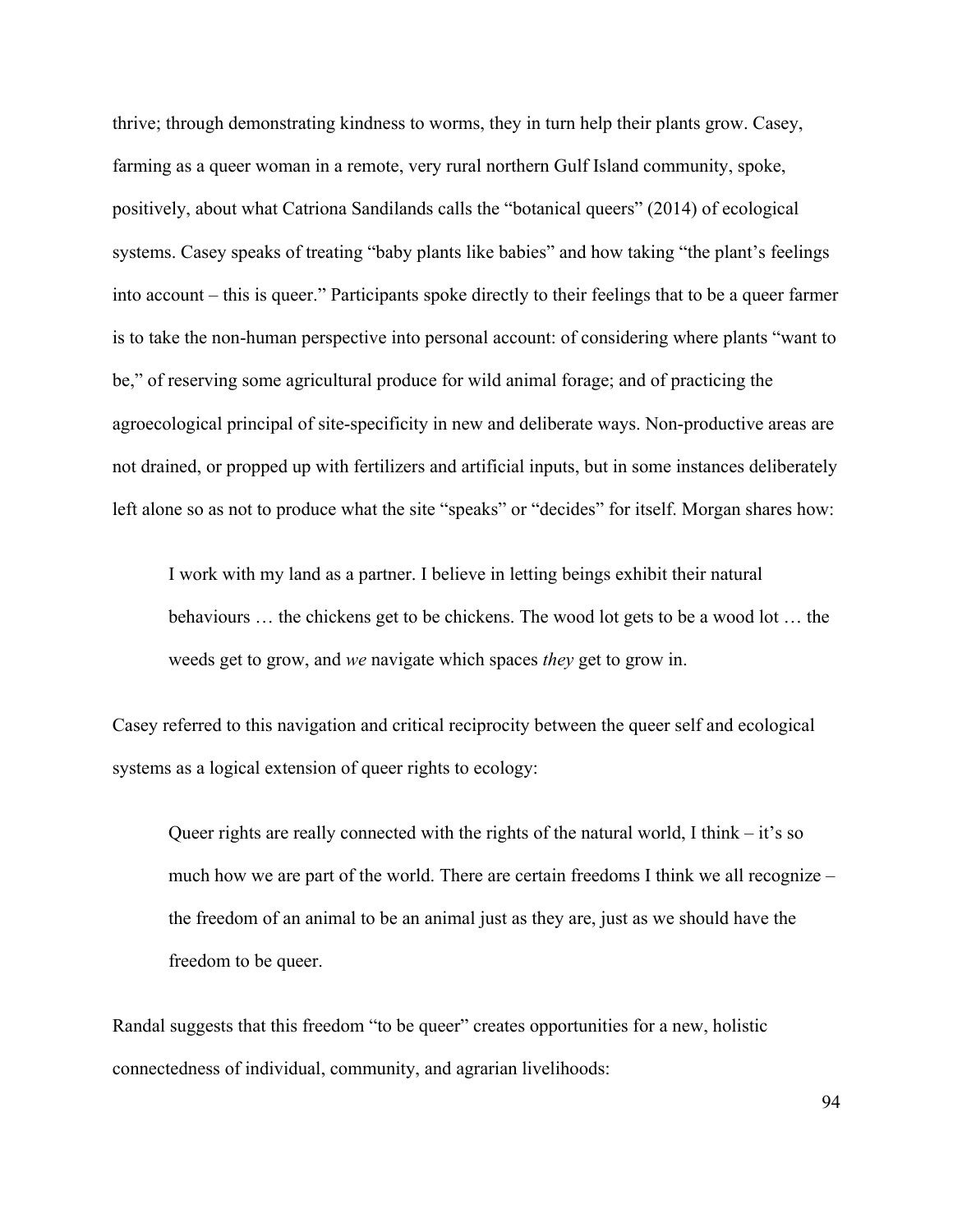We use ritual – playfulness, queerness; we do things differently. Things you could never, ever do or conceive in a city – we play, we are doing things differently sexually, and we're safe for women as well. I guess the theme is that everything is connected.

It is in this moment, it is in recognizing one's outsider and marginalized status as a queer person, that freedom to consider new ways of being (of collaboration, partnership on the planet) presented itself to some subjects. For Nicole,

I do think that just by – you know, that moment in your mind where you realize "I'm queer' – that script stays with you in every moment for the rest of your life. You always know from then on that there is not only one-way to do something.

If, as noted above, being queer presents the freedom to construct new ways of being through selfprivileging of outsider status and marginalization, agroecology, then, through its own outsider status and marginalization within modern, industrialized agricultural systems, offers the freedom to construct new models of sustainability.

### **3.5 Growing Alternative Narratives to Reproductive Futurism**

For many of the study participants, queer identity allows, through agrarian life and farming practice, the development of alternatives to heteronormative reproductive futurism. As outlined by Lee Edelman in *No Future: Queer theory and the death drive* (2004), reproductive futurism can help us better comprehend the inherent heteronormative biases towards heterosexual reproduction that are foundational in popular agricultural and ecological sustainability narratives. For example, the popular "7th generation" conceit discussed previously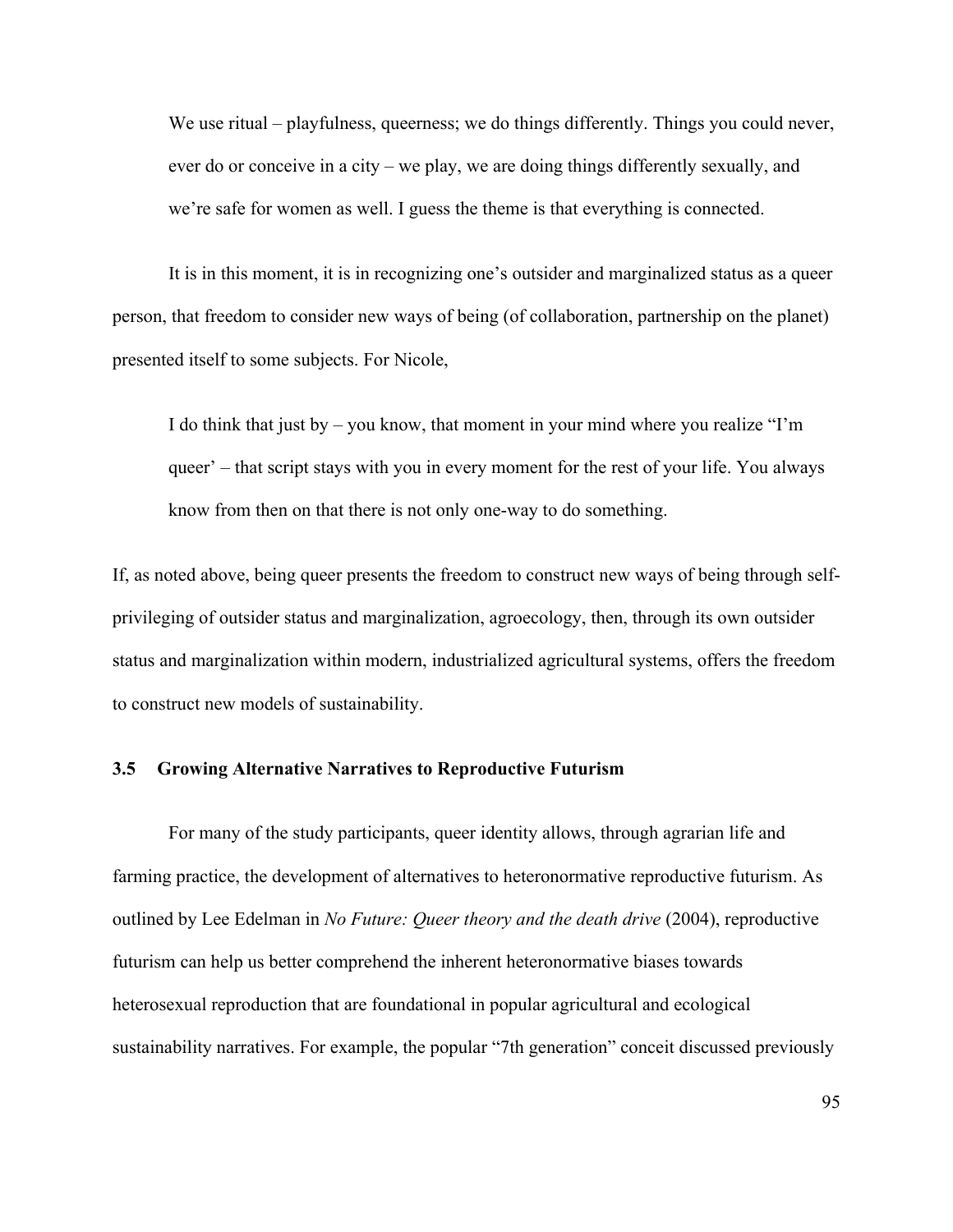is not just the name of a recycled goods company, but a way to frame sustainability as essential in order to preserve "nature" for the "children" and those "future generations" to which it is purported to rightly belong (Seymour, 2013, Edelman, 2005). From an objective perspective, this framework represents an ecological fallacy: it decouples sustainability from the here and now (we are no longer sustaining the present, but rather some idea about the future), and, in doing so, neglects the very real impacts environmental degradation and ecological devastation have on our collective present. Additionally, and relatedly, it frames sustainability as an issue of importance only for those who have children (who will presumably have their own children for six subsequent generations).

Queer sustainability, as framed by participants, invokes again the idea that the queer self cannot be excluded from ecological narratives; that "doing" ecology and sustainability is about decentering patriarchal, heteronormative narratives, and centering the margins, the queer. This historical exclusion of queer individuals and communities from mainstream heteronormative narratives has meant, for some study participants, the extension of this exclusion into mainstream ecological narratives. As Tanner said,

When you identify as queer, or as part of "the other" I think it has an impact on how you approach everything – not just sexual partners. I spent so many years being evasive, and self-deluding, and that couldn't not affect me – I kept reinforcing the fact that I was really different, and not the same. When you spend, and I'm not sure if this is the same with other queer people – when you spend life as part of a marginalized community, it's something you can't separate out from everything you do. I was having a discussion with my boyfriend, and he said "why don't you just grow things the way they [are usually /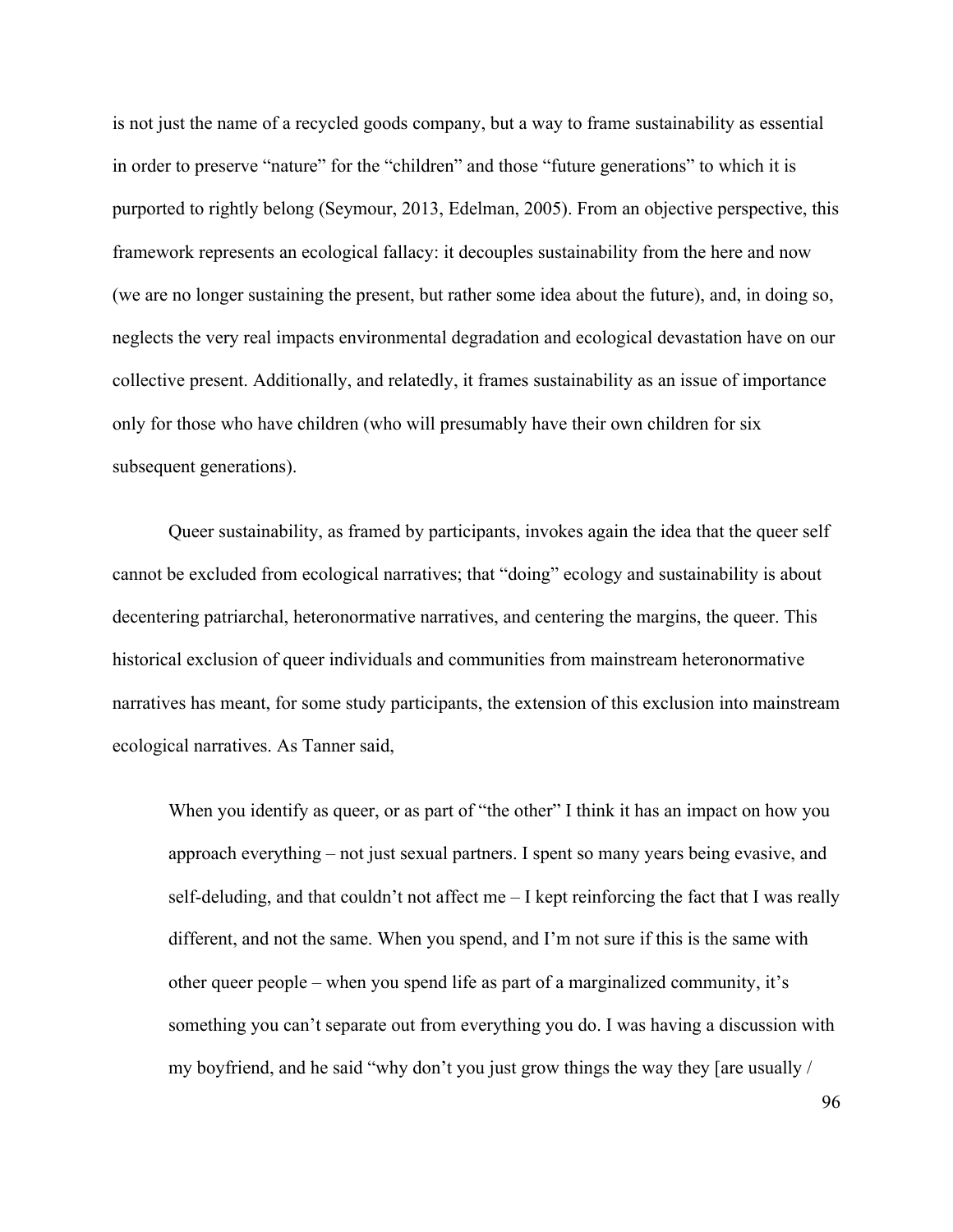conventionally] grown?" and I said that I was different, and [this difference] even could impact the things that I grow.

To grow new or different things, or to grow them in new or different ways than those around you, is for some participants a way to grow new sustainability narratives rooted in ecologies of social difference. For Casey, queer sexuality, queer *natures*, have a unique role in influencing agricultural sustainability:

I think queer people tend to be sensitive about the egalitarian nature of nature and relationships. I do think there are common values that we as queer people share in regards to respect and the land – cleaner, kinder, ways of farming … of raising things … no separateness, no depravation. The idea that everything has rights! Like, let's let this potato plant live through to flowering! Queer rights are really connected with the rights of the natural world, I think – it's so much how we are part of the world. There are certain freedoms I think we all recognize – the freedom of an animal to be an animal just as they are, just as we should have the freedom to be queer.

In this queer sustainability, binarism, patriarchy, and heteronormativity are part and parcel of an environmental and ecological status quo that no longer need "sustaining." Ergo, where the "seventh generation" conceit frames sustainability as the right of future generations to the planet we live on now, Casey frames sustainability as the idea that everything and everyone has rights to the planet we live on, and queer, animal, and plant rights are no exception.

Here, Casey echoes Julian Agyeman's concept of "just sustainabilities": ecological sustainability that is done for no reason except that it is the "just" way that things should be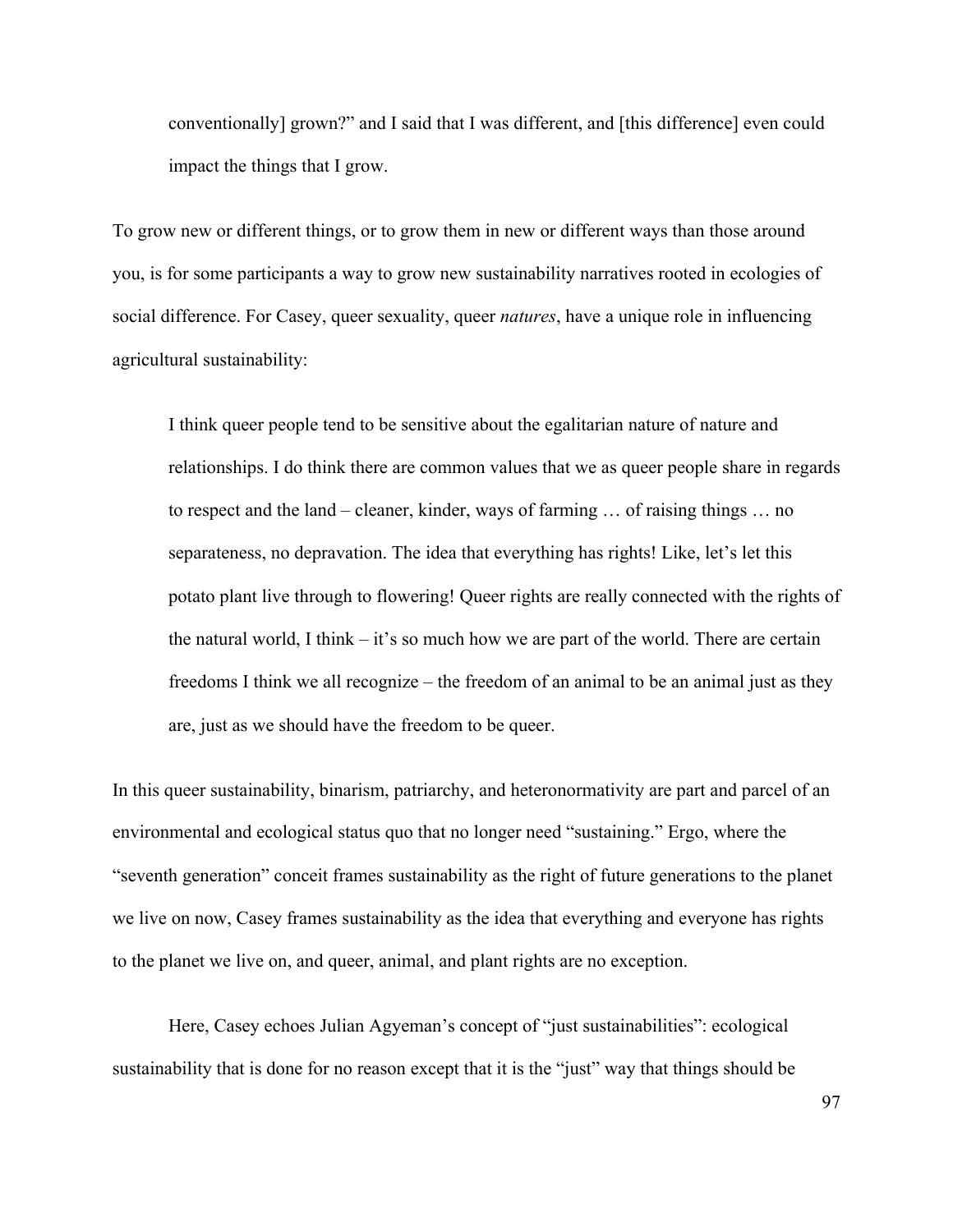done. This is Rocky's and Dan's resistance to queer acceptance and integration: they wish for queer farming to be left alone, just as it is (an outsider culture), and not risk losing social justice and queer ecological values through cultural translation back into the "straight" world of farming.

For Douglas, "just" sustainability is his belief that, as a queer farmer, he is not a "real farmer" and that this is indeed a compliment. I regard this as another example of Halberstam's "queer failure" in action:

Real farmers are doing it for profit, for us, it's more of a lifestyle choice – the chance to do something unique – we are much more willing to experiment with things than the farmers across the road. I think you get more influence from other people if you were gay than you would if you were straight … historically, we were definitely doing things differently at our first farm in [an upper Midwestern US state] – they were growing corn, or soybeans, but we were doing things organically.

One younger queer farmer from northern Vancouver Island spoke to a type of queer sustainability rooted in the ecological pessimism that he also experiences. As a queer man, Jacob says, only as a half-joke, that mass extinction events are felt more acutely by queer individuals who then farm in ways that support biodiversity:

But maybe there's more likelihood that someone who identifies as an outsider is likely to support biodiversity – I mean species that are going extinct are also clearly marginalized groups (laughs). But I don't know if there's something there that hinges on queer sexuality … I don't know (laughs), but I know the reason the world is dying is because of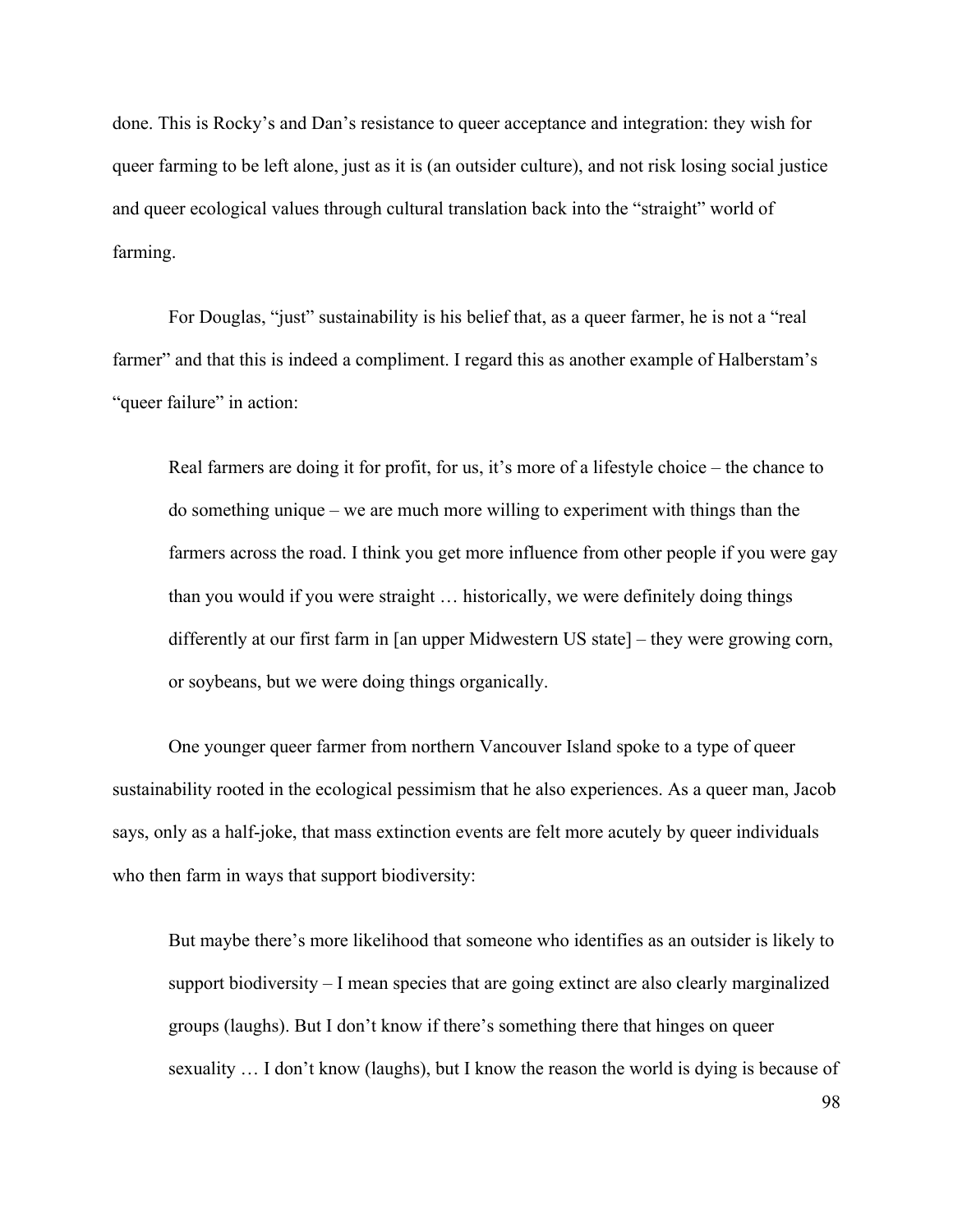the patriarchy and really poisonous ideas about masculinity. So there's a question about people being outside that paradigm being more tuned in for sure.

For Sean, another young queer man farming on northern Vancouver Island, agroecology and organic farming are valuable primarily as a means of constructing a queer difference within what is perceived to be a homogenous queer imaginary that privileges queer monocultures not just in food, but also in lives. For Sean, working on a WWOOF (World Wide Opportunities on Organic Farms) site is a way to:

show the greater spectrum of what our community represents … I think it would help our community. We're not all in the city, we're not all going out to clubs … some of us just want a different lifestyle, a simpler life. I think it helps young queers with how they represent themselves. When I was younger, I felt like there was one queer model – that I had to be super femme, or just one way. And as an older person, and as a queer farmer, I feel like it's really helped me to come to an understanding of who I really am as an individual. It would have helped the younger me a lot.

For many of the farmers interviewed, "sustainability" in agricultural practice thus reflects the broader cultural values of patriarchal privilege and heteronormativity. Rocky, an urban farmer, utilized the term "regeneration" in lieu of "reproduction" to describe his practices in permaculture, which draw from the myriad of ways (not all of them reproductive) that ecosystems, including farmed ones, sustain themselves:

When I take a look at permaculture, for example, when I talk about permaculture and its focus not only on sustainability but regenerative design, in a standard classic model, you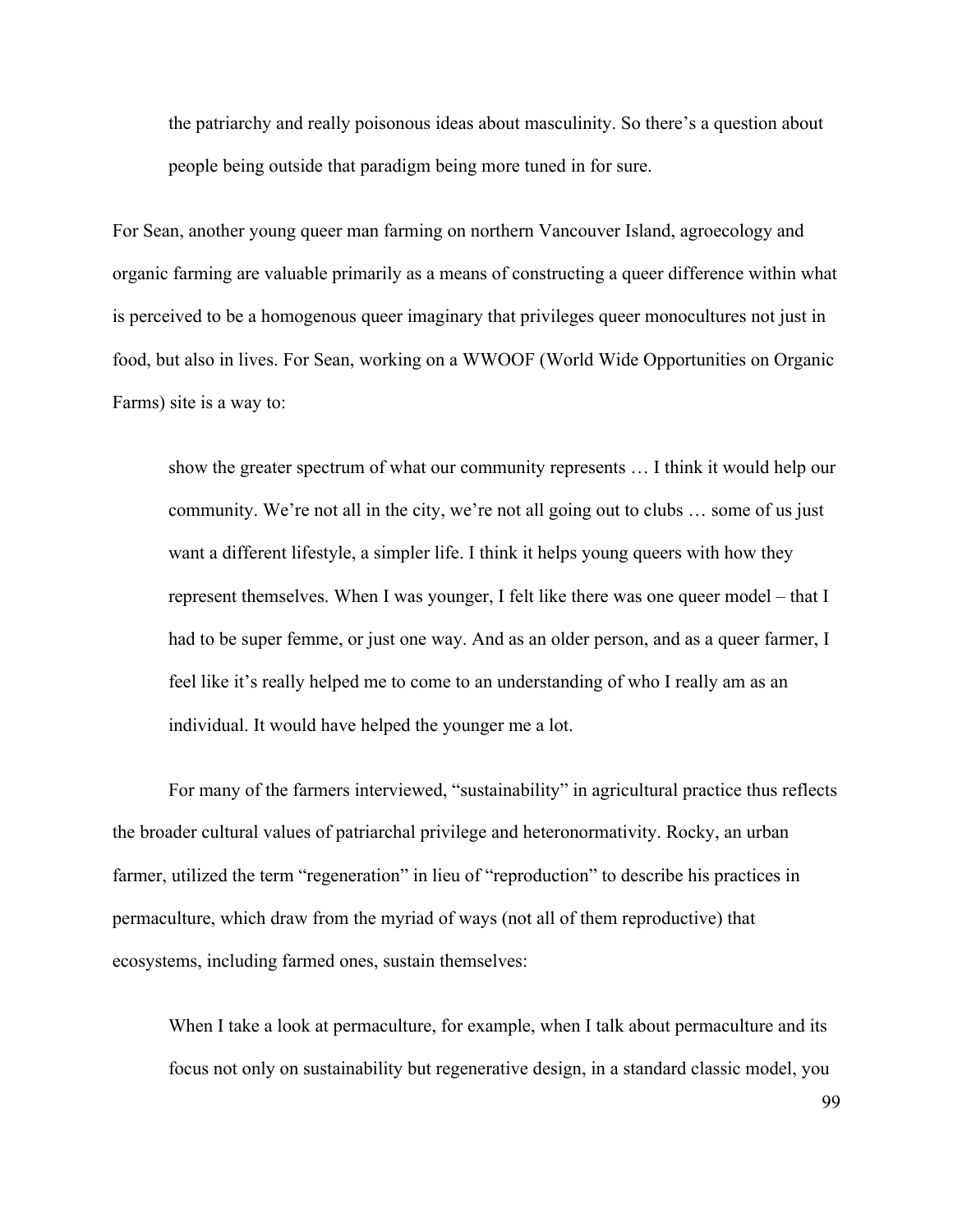focus on two ideas – the male, the female, and their offspring, When you look at the greater web in models like permaculture, you realize all components in the web are important – gay and lesbian, all these things have a place as well.

For Rocky, agriculture, and permacultural agriculture specifically, is an opportunity to expand food production beyond a concentration on yield and output as exclusive objectives, to also consider the role of non-production metrics – here, of expressions of queer identity.

As a queer man, Joseph also shares the perception that certain unsustainable farming practices (monocultural ranching, for example) are, for many queer people, a non-starter. They are so because they are rooted in the popular imaginary as "tradition" as surely as any other heteronormative and patriarchal values and privileges are:

Yes … I think there's a negative correlation between traditional farming practices and the queer community. I don't know of any queer people who are doing "traditional" things like ranching, or wheat farming … and if they did, they were probably doing so because they were "born into it," whereas as a choice, things like organic or other types of agroecological farming are really more about a deliberate choice … people may not go into the more traditional types of farming because of associations with certain homophobic elements … agroecology is so community based, at its heart, that I think there may be a perception it is more open.

Living in ways that promote the value and sustainability of biodiversity and ecosystems for their own sake is not just a queer perspective, but a farming perspective, according to Dan and others.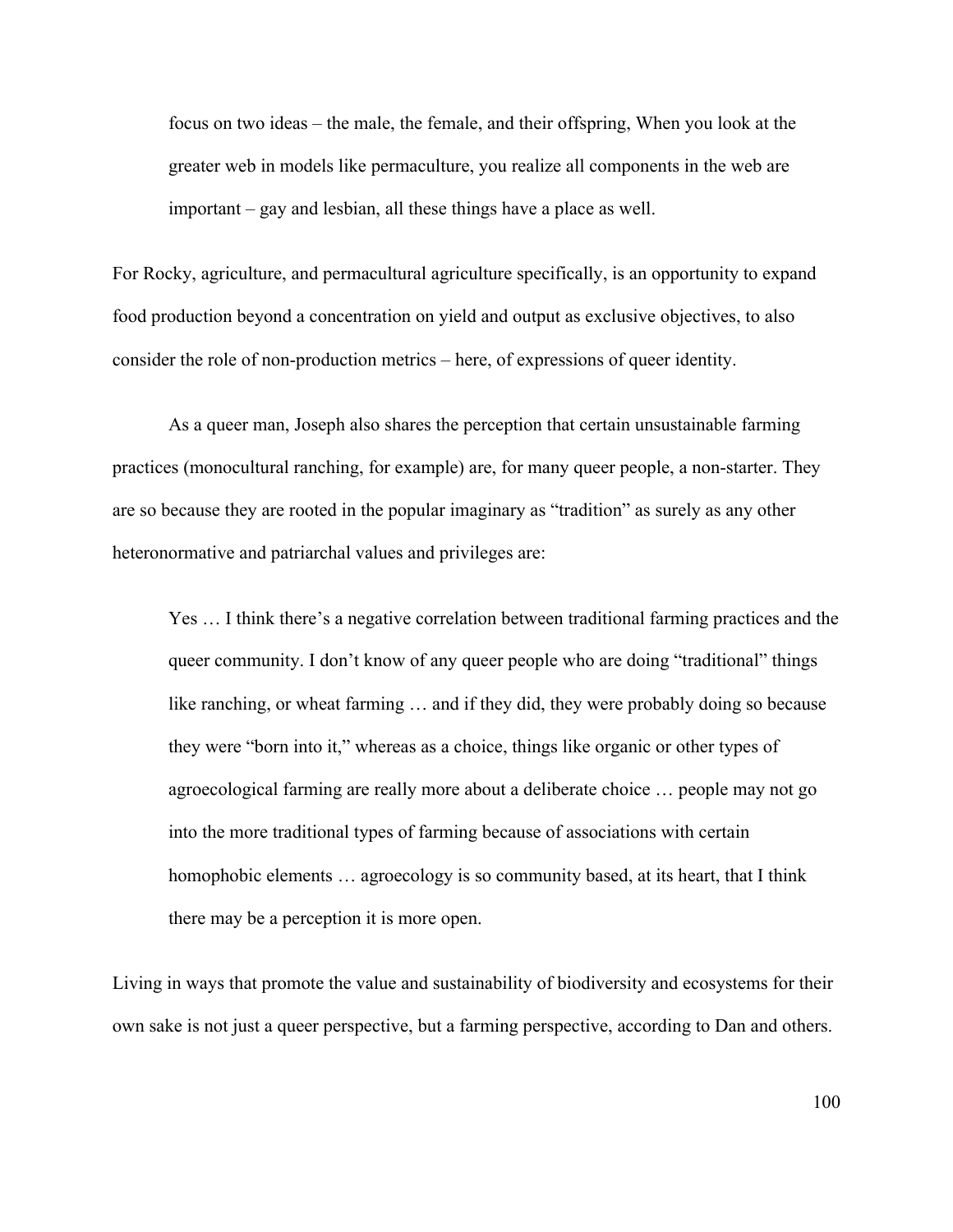Taken together, queer farming is not just about the queer as farmer, but is also the act of queering farming to do new things and to sustain in new ways. For Dan,

I think for us, as farmers, yes … we value that [biodiversity, and its promotion to others]. We promote it as much as we can ... I think gay people, we're more attuned to the "here" and now." We don't necessarily have future generations … or being saved when we die … all those "magical thinking" things that take away the imperative to do things right now – in the here and now. Right now.

Other farmers trouble the idea that to be a queer farmer is to farm "sustainably," inferring that any reduction to binary "right" or "wrong" designations is yet another way that heteronormativity replicates itself through farming practice. Whereas some participants avoided pesticide use and other conventional methods altogether, others acknowledged that to be a queer farmer is to practice ecological sustainability in new, flexible ways. In a quotation that I've already adduced, Tanner frames his queer identity as something that cannot be separated out from his identity as a farmer, including what he grows and how; yet he also recognizes that his status as a marginalized "other" means that he occasionally looks at things from a queer perspective in ways that appear contradictory to "outsider" viewpoints. Tanner, for example, reduces but does not avoid pesticide use altogether because as a vintner, "you can only do so much to reduce monocrops." Pesticides, in this context, allow a greater diversity of agricultural inputs to be utilized, can reduce the risk of altering soil chemistry or structure, and thus can even promote biodiversity.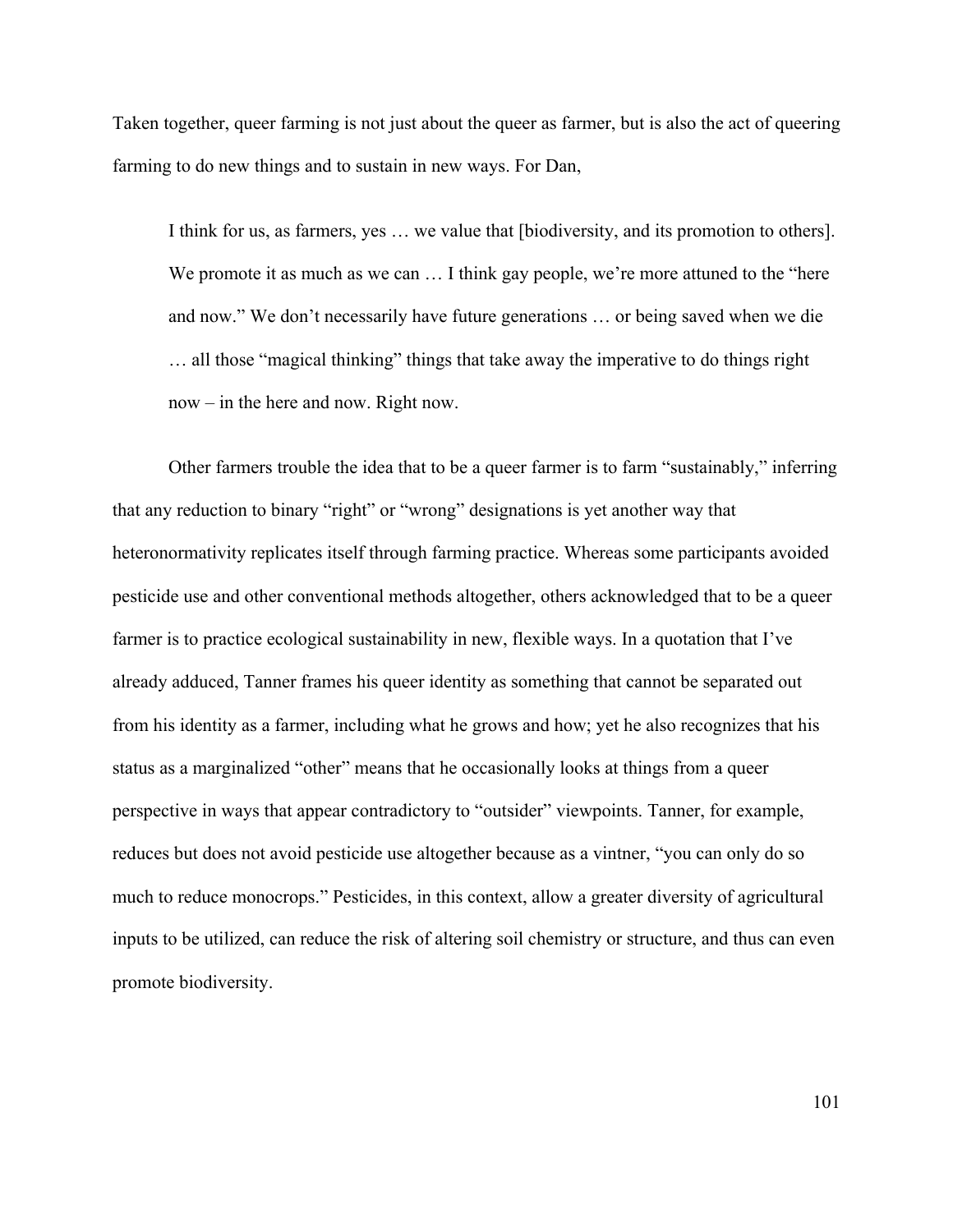Malcolm practices a lived sustainability that is sympathetic to both his own queer identity and the identity of "traditional" farmers:

And then there's also that cultural acceptance and lack thereof of farming … even in farming families, people tell their kids "don't farm!" and even in broader culture, or in the queer community, it's viewed as this kind of backwards thing … We need to get people out there … we need that visibility, not just for the queer community, but for the entire community. That welcoming is essential for agriculture – it's so hard to do now. Even the big, conventional farms – we're all recognizing just how hard this business of farming is. All farmers need support, and the fact that the queer community has that spirit of support, that really positively impacts us as farmers.

Visibility, which is one's ability to see *and* be seen, is both an individual and ecological sustainability narrative for some participants. Queer farmers farm differently because they can "see" differently from their outside perspectives, but queer farmers (and queer farming) must be seen in order to impact greater agricultural practices and environmental and ecological sustainability narratives. Having grown up on a farm in the mid-western United States, Douglas acknowledges that being queer may give one the vision to do things differently, but that "if you're from a farming background, it takes a lot of guts to choose to do it a different way. And traditionally, it can create tension between those two."

Jack notes that there is no pure "difference" in farming, wherein sustainability is achieved; for him and his husband, agricultural practice is the proverbial journey, not the destination. He notes that his farming practice is partly "being aware of super masculine energy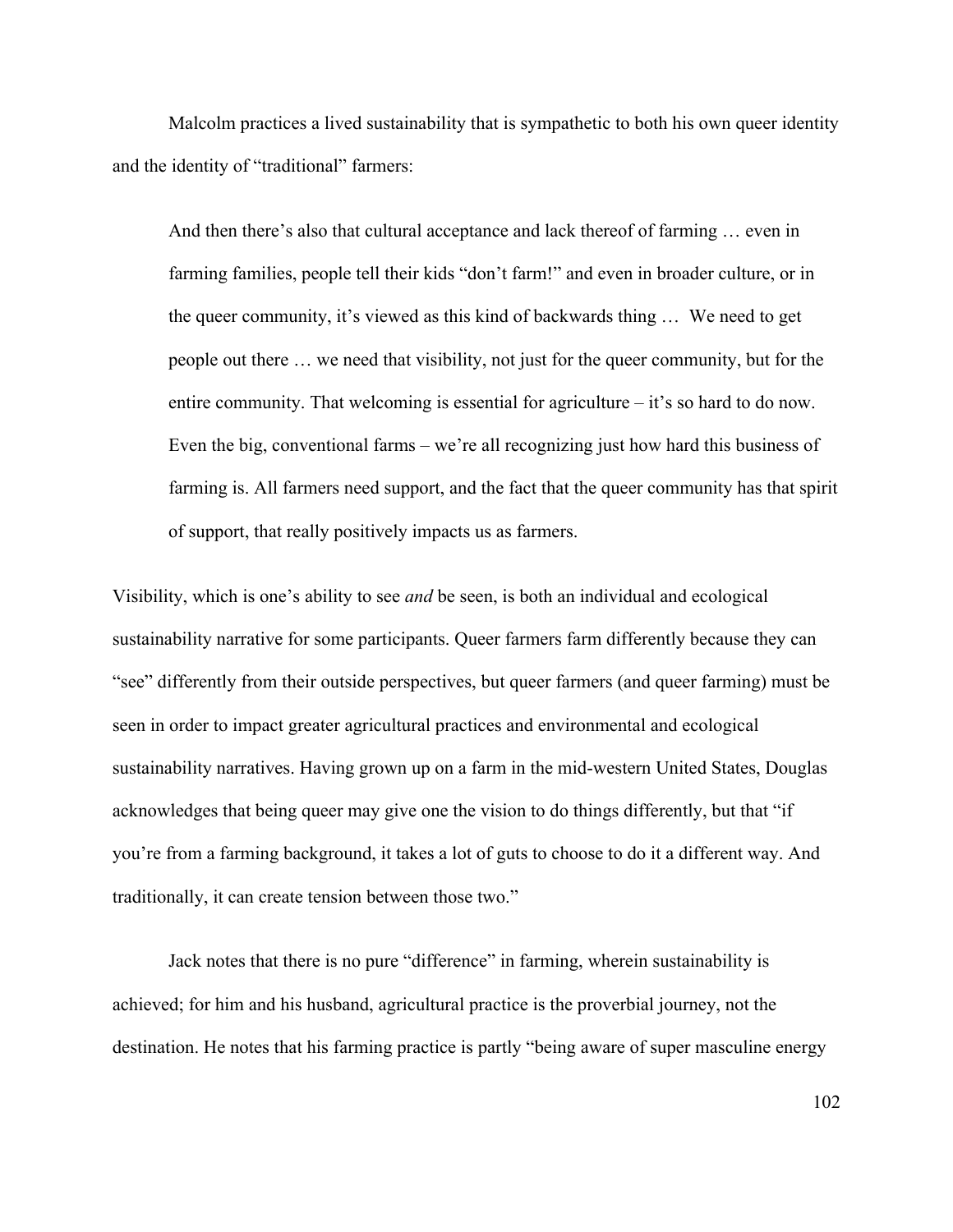in even organic farms, and recognizing that we don't want to do that"; he further observes how "being queer has been the piece that allowed us to see that – we as queer people see things differently." Such re-thinking extends to criticisms of "sustainable" farming practices (for example, maximizing organic crop yields for profit through hydroponic and other resourceintensive methods) that continue to replicate the patriarchal and heteronormative values associated with masculinity explored by Coldwell (2007), Bell (2003, 2004) and Peter et al.  $(2000)$ .

Caleb is one among the study participants who drew connections between queer sexuality, community, and agroecological farming methods. For these participants, ecological sustainability cannot be achieved in a vacuum; farming methods and outcomes are but one component of what it will take to create more environmental and ecological sustainability. To Caleb, community sustainability is a prerequisite for environmental sustainability:

I definitely felt like there was more of a draw to small scale, more ecological farming … and I think the appeal is that [these foster] equitable, more democratic communities ... and having worked with both conventional and nonconventional farms, you know – there's really specific personalities that are drawn to each. Conventional farming, you know – sitting in a tractor all by yourself – that's a certain type of farmer, but small shareholder farming … working shoulder to shoulder. There's that sense of collaboration … I feel like I always had more of an acceptance of who I was from the farming rather than the queer community. I think that it's almost transgressively radical to be a queer farmer .... anything that challenges that social meme of the, you know, stereotypical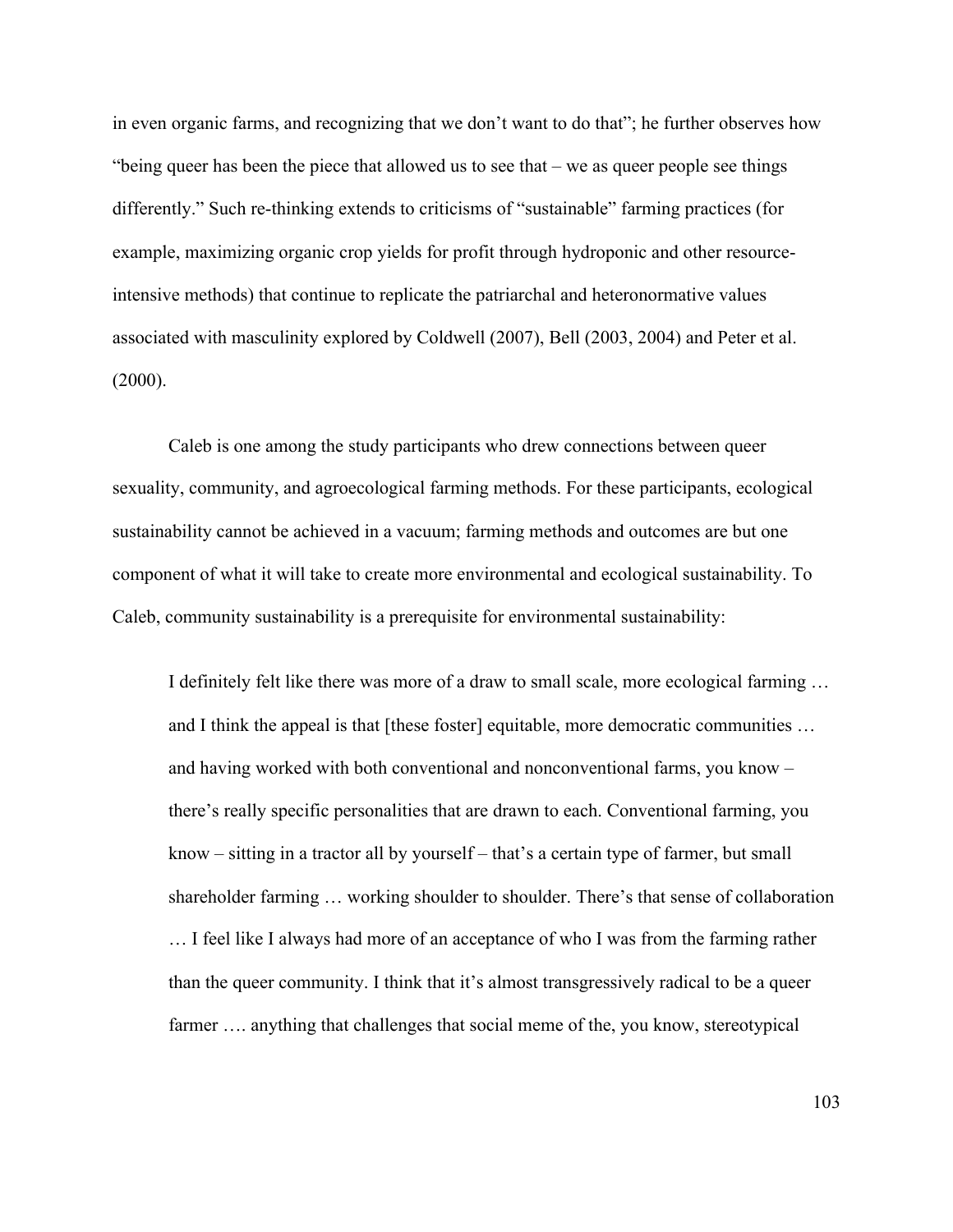[solitary] male farmer … anything like that appeals to my personal interest in justice and social action.

Casey, like Caleb, shares the belief that queer community and collective efficacy are essential components of greater environmental and ecological sustainability. In her telling, queer community is the "how" that allows the "what" (i.e. sustainability) to be achieved:

I believe our culture is a culture of sharing. There's no trade secrets or formulas in my experience. The queer farmers that I know have all been really, really willing to share – everything. Seeds. Practices. Knowledge. I think our community probably was the genesis for farmers markets, and a return to more ancient ways of doing things.

In practical terms, what Casey calls the queer "culture of sharing" is the idea held by participants that conventional farming and sustainability narratives are reliant upon heteronormative, masculine, and patrilineal forms of knowledge transfer: farmers transfer seeds, ecological knowledge and observations, and related farming practice(s) only insomuch as such transfer benefits the self. By fostering alternatives, such as seed sharing, alternative ways of knowing, and farming practices oriented around the collective efficacy and collective determinism, queer farmers are constructing new farming and sustainability narratives and imaginaries through action.

Malcolm, having worked closely with both queer and non-queer farmers as a farmer and as a board member for a farming society, proposes that conventional farming is by nature inhospitable to queer individuals and so he tries to foster alternative methods and new sustainabilities in the queer farming community: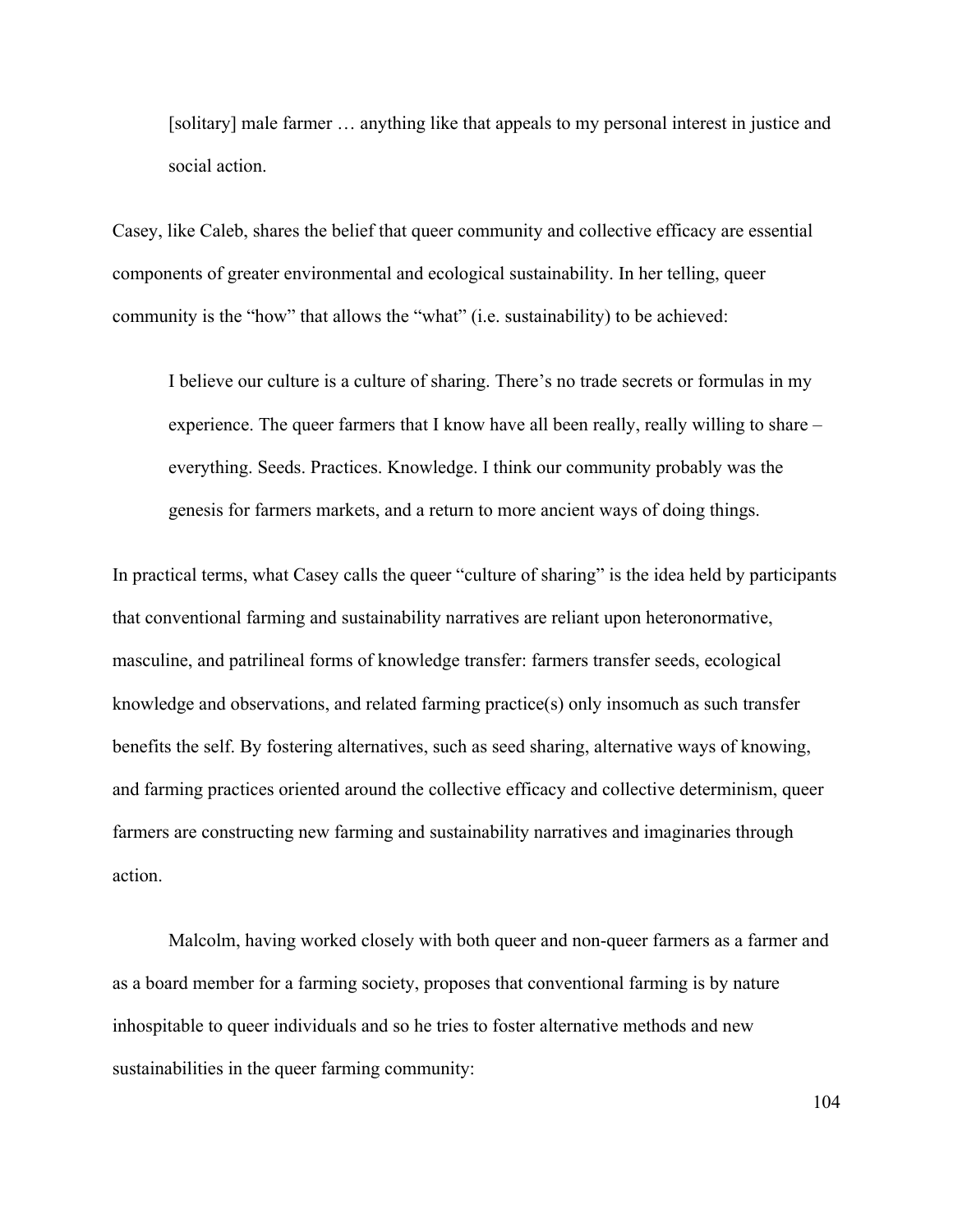The only queer farmers I know would fall in the organic category … the conventional industry is much more of a macho "boy's club" – I mean that's a stereotype, but it's just so much less welcoming. And the challenges of farming- mentally, emotionally, financially  $-$  you have to have a community that accepts who you are  $-$  and the queer community is so much more open to emotion, and recognizing who you are and how you feel – and I think those attitudes really make our community more open to organic farming.

For some of the farmers interviewed, collaboration and communication are activities to which they devote significant energy. John, who grew up in a farming family in eastern Canada, spoke to his work with his husband in promoting farmer education in order to foster collective success within the queer farming community of his southern Gulf Island home:

Yes, definitely – that's the point [intentionally promote diversification of agricultural production practices] of the food program, and the farmer newsletter- the knowledge is definitely shared, we do the workshops, or if someone has experience in something that others don't, that knowledge is definitely shared. I mean, even when you're waiting for the ferry, you're always talking to everyone about things you're doing, or offering advice on chickens, or the bees, or the mold – like, we know that some lesbians who raise bees, and everyone is really excited, because we need that expertise.

John speaks to the essential informality voiced by other participants as a crucial means of knowledge transfer and creation of alternative sustainability imaginaries. Randal describes the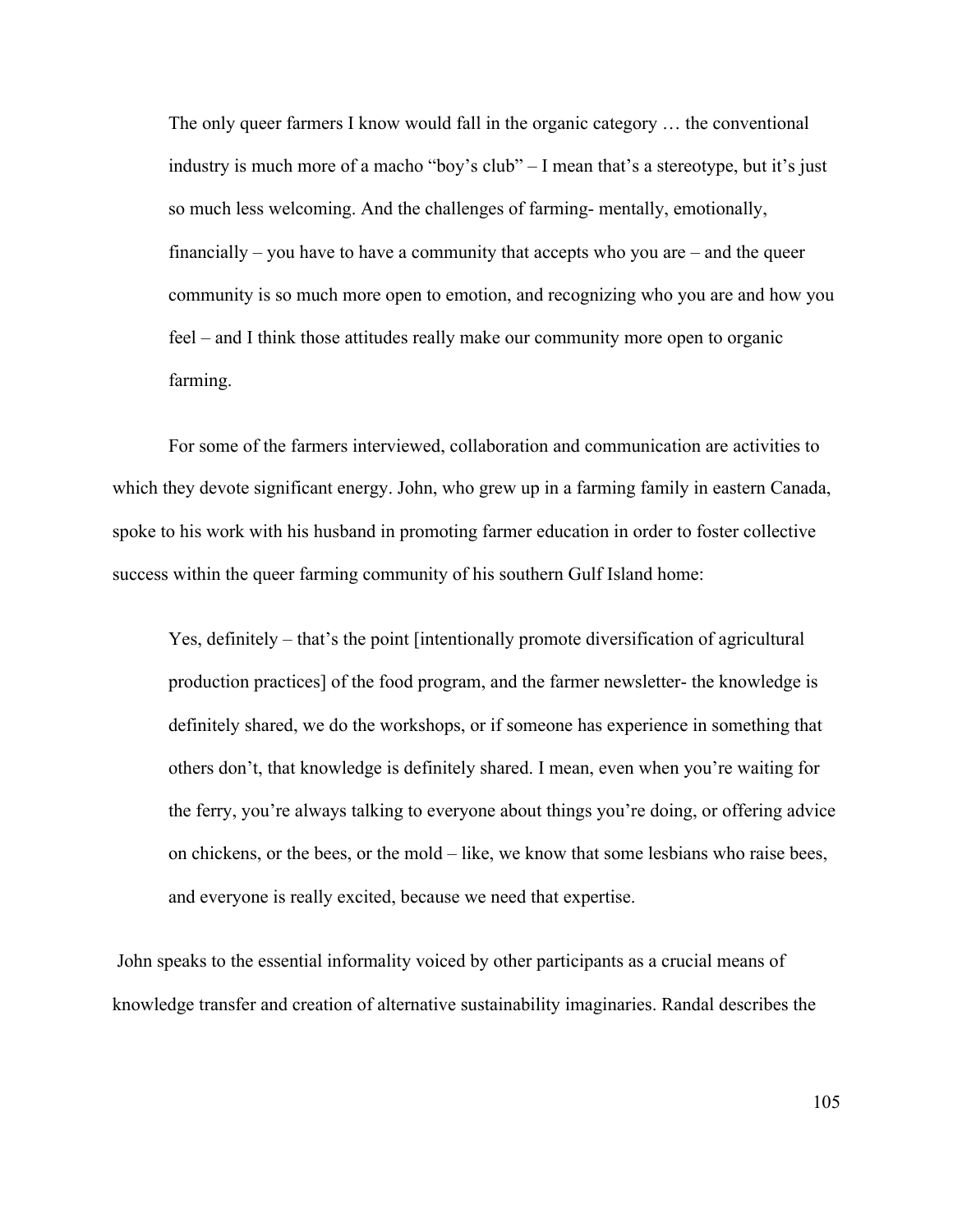importance of community relationships based not upon how things "are going" but "how things are growing":

The majority of our relationships are queer farmers who are doing things just like us. I mean, everyone is going to gravitate to like-mindedness. We are surrounded by queer people, and almost all of our relationships are agriculturally related, and with folks who are growing things the same way – you bump into people in the grocery store and discuss how things are growing.

Randal expands further and describes how moving to a small Gulf Island from Toronto meant having the opportunity to translate his experiences in an urban queer community to a rural one, for the benefit of *all* residents, queer and non-queer alike, through doing the "heavy lifting for the community":

This house was hated by the community – because it was bought in Vancouver and shipped over, and plopped down here in this beautiful valley, and it was horrible – and so we planted, and painted, and tried to create this Eden – to make it a beautiful space where people would stop, and so in a sense we tried to "gay the neighbourhood." And we brought our sense of *queer* community making to a community that had community making, and so we merged to different models – it was a really great mix! It was this old school, farming rural, life – the traditionality of community, and potlucks, and some of these people had definitely never met "out" gay men. And we were seen as activists, but in a really loving way. And I was concurrently working in social justice, and developing an educational curriculum, and so I was frankly working with these kids – and raising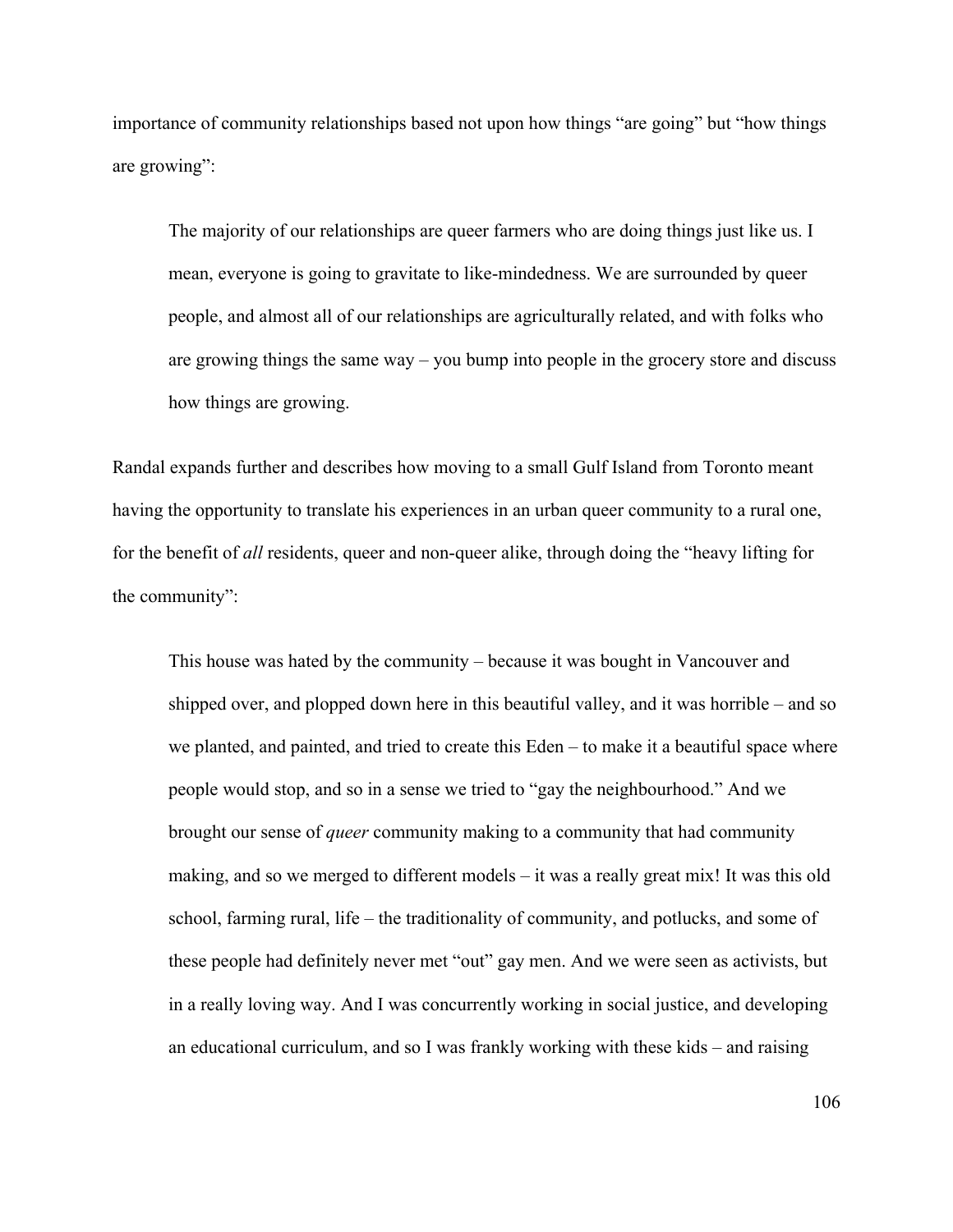their kids, and people started to pay attention. Our queerness was supporting the straight community's vision of a better, healthier world – we brought food, and health, and community activism together. As HIV positive men, we had to pay attention to what we ate – and we're both Taurus's (laugh) and so we were both really drawn to natural beauty.

Micah shared Randal's perspective that community, and the visibility that it can bring, is essential for creating new sustainability narratives in rural places, for queer and non-queer farmers alike. As a young man working in viticulture in Australia, he was surprised to find that he did not encounter homophobia from rural residents and that, in turn, impacted his perceived role as a farmer on a southern Gulf Island a world away:

I think in general, exposure is always better – a family friend asked about my experience as a gay man living in rural Australia in my 20s, doing viticulture for about three months, and there wasn't one instance where I felt unwelcome or judged, but mostly what I encountered was curiosity. It was these guys who were my age, and who were always kind of self-policing or monitoring for fear that they would offend me! It caught me offguard, because in cities, most people have no questions. Everyone knows queer people. And in rural areas, that's not necessarily the case  $-$  so it's so important that we contribute to that exposure – and to show the world how different it is to be queer, and the ways that we live on land, and grow our food – it's so important.

For Casey the willingness of queer people to practice risk through living in what many queer people might consider foreign environments (i.e. rural spaces) demonstrates for all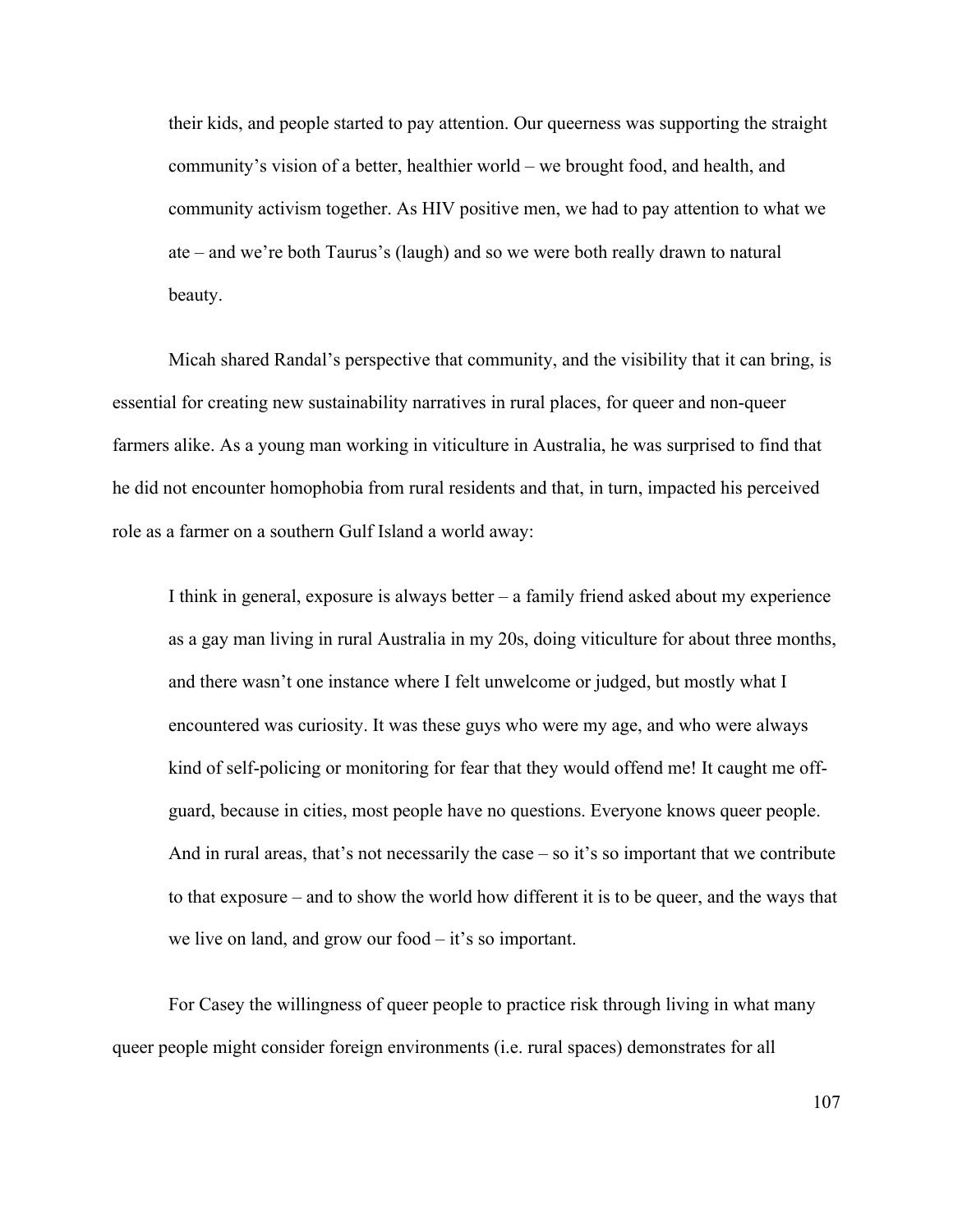residents the potential for alternative ways of being. For Casey, sustainable farming demonstrates potential for new ways of living for the entire community and for repairing historical schisms between production and consumption:

I think some people think it's truly lost. There's so many ways to do it! So many people have no idea of how to even grow a houseplant! So culturally, when people see you grow something, whether a houseplant, or food, or even in my case medicine, they're really amazed that I have this skill! I don't think they're surprised that a queer woman can do it; I think they're surprised that ANYONE can do it. So, I get a lot of leverage or leeway in my community because of my knowledge – I'm like a foreign person to them. They literally can't imagine how to go about this.

For study participants, to be queer is to engender altogether new sustainability narratives that are not exclusively future-oriented, and indeed may even contribute to the reparation of past harms. These queer sustainability narratives not only frame queer identity against greater cultural privileging of heteronormativity, they reflect how the participants' specifically queer ecological values and practices are *deliberate* departures from the parent narratives of conventional agricultural practices and "mainstream" sustainability narratives.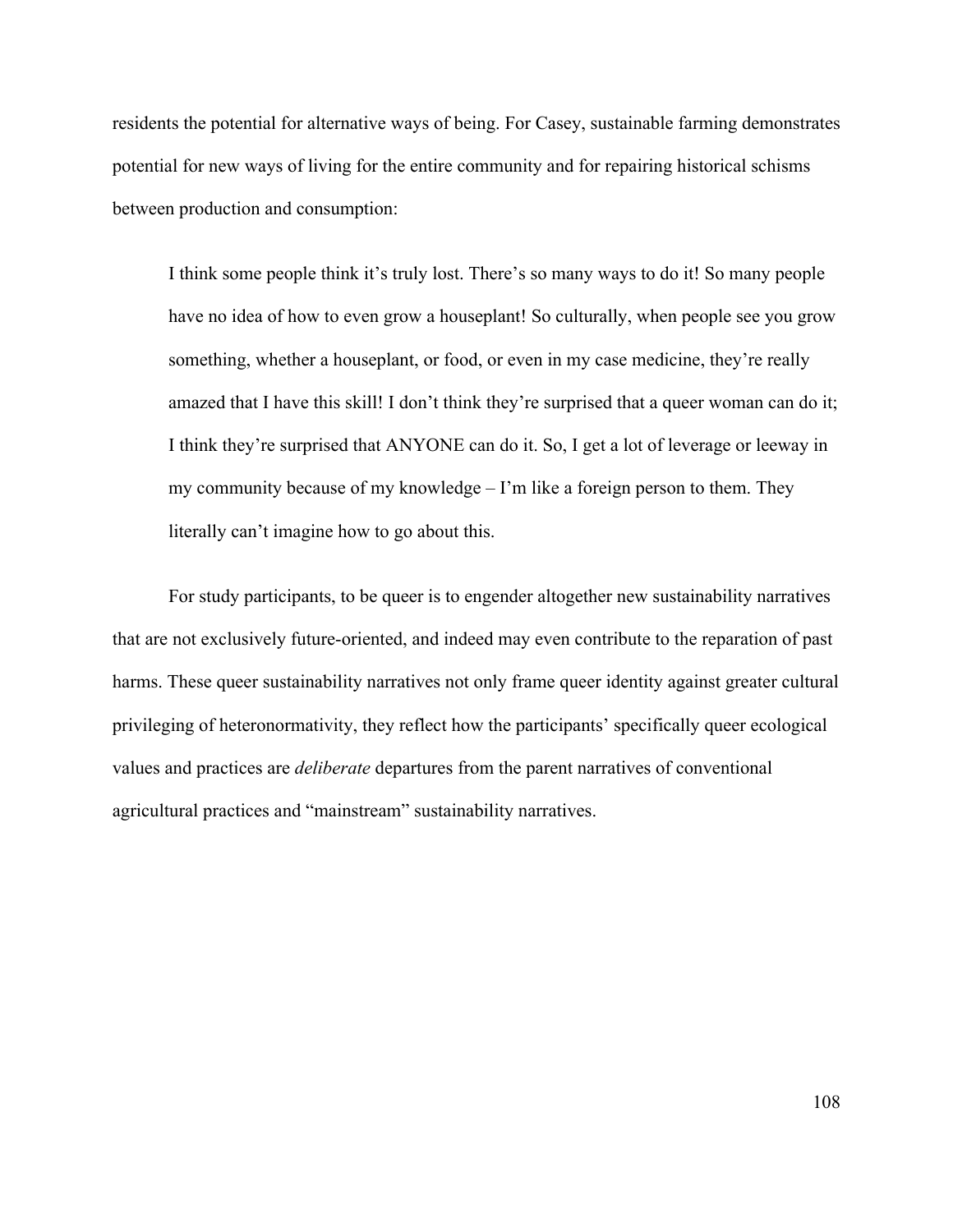# **Chapter 4: Queer Identity, Agroecology, and Ecologies of Social Difference 4.1 Overview**

This chapter interrogates the ecological and agricultural perspectives, practices, and production outputs that co-constitute queer identity for queer farmers in British Columbia, Canada. Specifically placing the analysis within agroecological and ecological contexts, this work challenges the dominant agricultural discourse of farmer as actor upon the land, and instead proposes that queer farming situates and integrates the self within farming practice and the liminal spaces of farms and rural areas. Hypothesizing that queer farmers live particular ecologies of social difference that both mirror and replicate ecological and agroecological values, this work uses the concept of the ecotone as a theoretical starting point to explore how ecological transitions can foster new zones of contact for both agriculture and farmer alike. Drawing upon the findings of the ethnographic study of queer farmers in British Columbia, this chapter frames queer sexuality by analyzing it through the lens of agricultural production generally and agroecology specifically, including the agroecological principles of networks, cycles, energy, partnership, diversity, and dynamic balance. In doing so, I argue that queer farmers are creating unique lived models of ecological and agricultural sustainability.

The "farmer" is the agent who "farms" the "farm." The "farm," in turn, is "farmed." The outcome, culturally, is a distancing of the relationship between active and passive components of the agricultural system that excludes "the farmer" from the closed loop of "the farmed." This distancing may then help explain the ecologically damaging methods and practices associated with conventional farming, as the farmer's role within such a construct is largely resource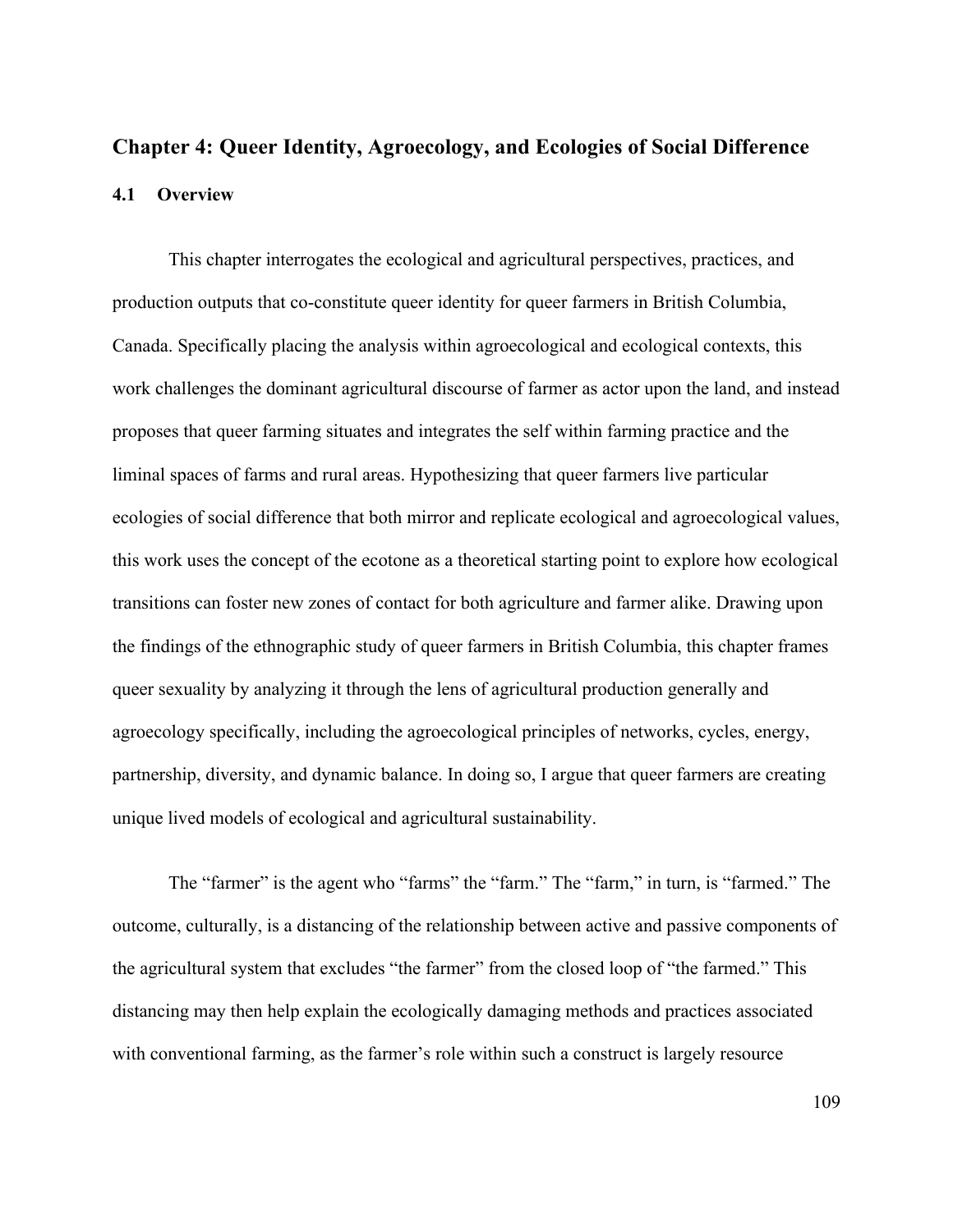exploitation. Other models exist, however, that situate the farmer not outside the farmed, but inside it. Agroecology, with its emphasis on principles that include networks, partnership, and balance, is one such model. By examining farming cultures and communities that have adopted agroecological models, it is then possible to examine the impacts of this re-situation of the farmer not only to the individual, or individual farms, but also to community, ecological systems, and even greater society and culture.

This chapter seeks to further agricultural and ecological research through presenting the results and analysis of an ethnographic study of queer farmers in British Columbia, Canada. This chapter is presented in three parts. In the first part, the ecological and agricultural concept "ecotone" is defined to serve as a theoretical basis to situate queer farming and ecology. The second section examines studies on the relationship between farming and the construction of the self. The third section examines queer farmers queering space and temporality in British Columbia. Specifically, this component of the study addresses the ways in which these queer farmers not only practice agroecology on their farms, but also in their own daily lives through what I call "dialogic farming," by which I mean farming that is rooted in the practices that shape identity, while also being informed by the ways that identity shape farming.

### **4.2 Ecotones: Farming the Margins of Self and Place**

Alternatives to conventional agricultural system are frequently typified by their marginalization: small shareholder farmers, for example, may farm neither solely for selfsustenance, nor to produce agricultural outputs that would allow them to compete with conventional farmers and conventional farming methods. Rather, they do so to support self and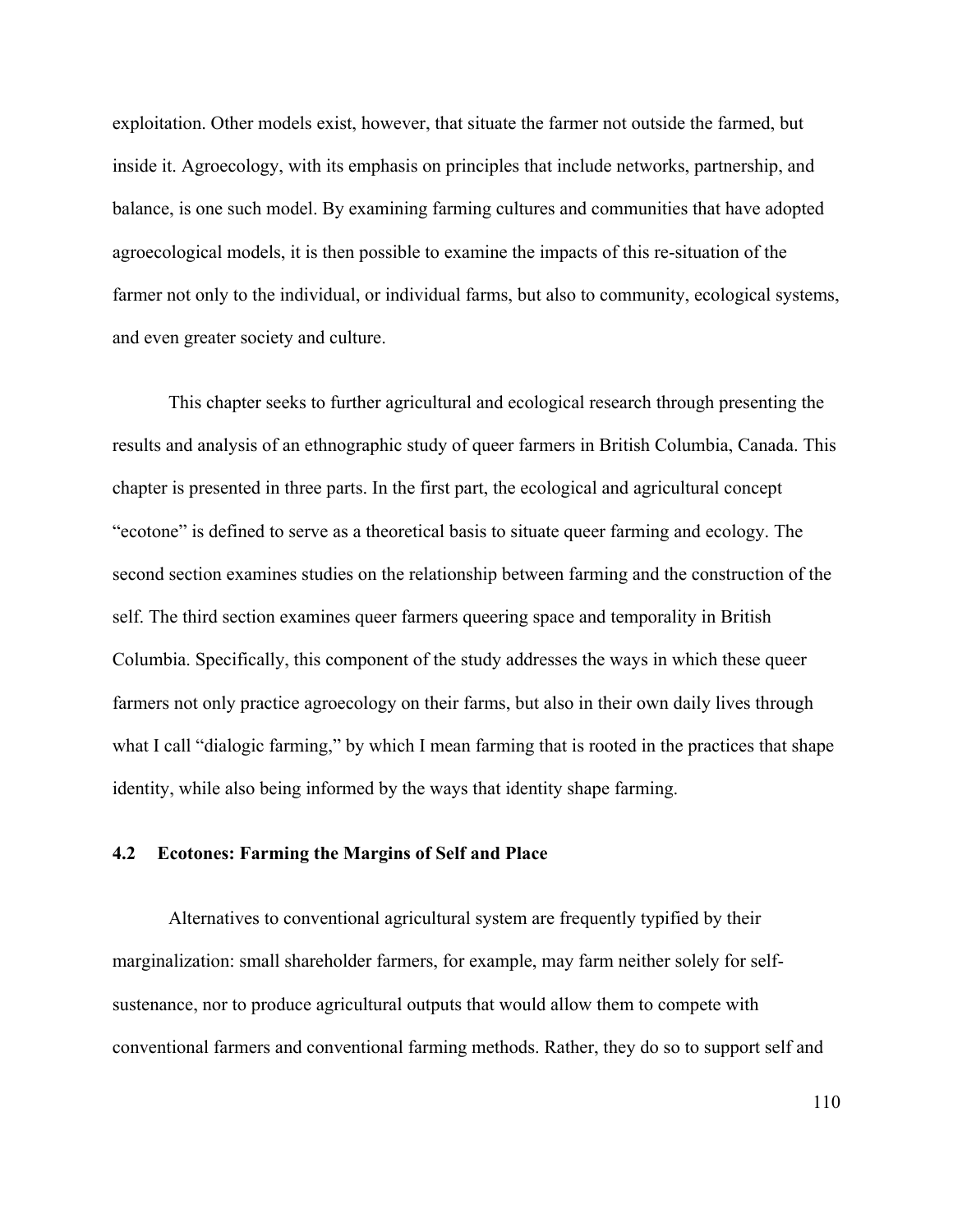community through sales at highly localized farmers' markets. Whereas conventional farms are typically found on lands and in areas that have long been used for intensive agricultural production, alternative farming models may take place in new, liminal spaces: small tracts of self-cleared forest, vacant city lots, or even in the repurposed front and backyards of city residents. While the intent of "growing food" may be shared with conventional farmers, the spaces, places, and methods of these alternatives emphasize Victor Turner's conceptualization of liminality: "neither here nor there; they are betwixt and between the positions assigned and arrayed by law, custom, convention, and ceremony" (Turner, 1969, p. 95).

In these "neither here nor there" farming activities and farmed spaces, farmers may be liberated not only from conventional farming practice, but also from the social and cultural ties and influences associated with conventional / traditional farming. Thus, the intentionally practiced difference in farming becomes a way of intentional practice of difference in daily life, a way to bridge new cultures, develop new family and social structures, and gain new, alternative ways of knowing and being on both land and in community; a way, through farming practice, "to farm the self" (Bell, 2004, p. 129).

Eugene Odum and Gary Barrett, in their seminal work "Fundamentals of Ecology," define the ecotone as "a transition between two or more diverse communities as, for example, between forest and grassland or between a soft bottom or hard bottom marine community … The ecotonal community commonly contains many of the organisms of each of the overlapping communities and, in addition, organisms which are characteristic of and often restricted to the ecotone … This tendency for increased variety and density at community junctions is known as the edge effect" (1971, p. 157). For this study, then, the ecotone serves as a particularly valuable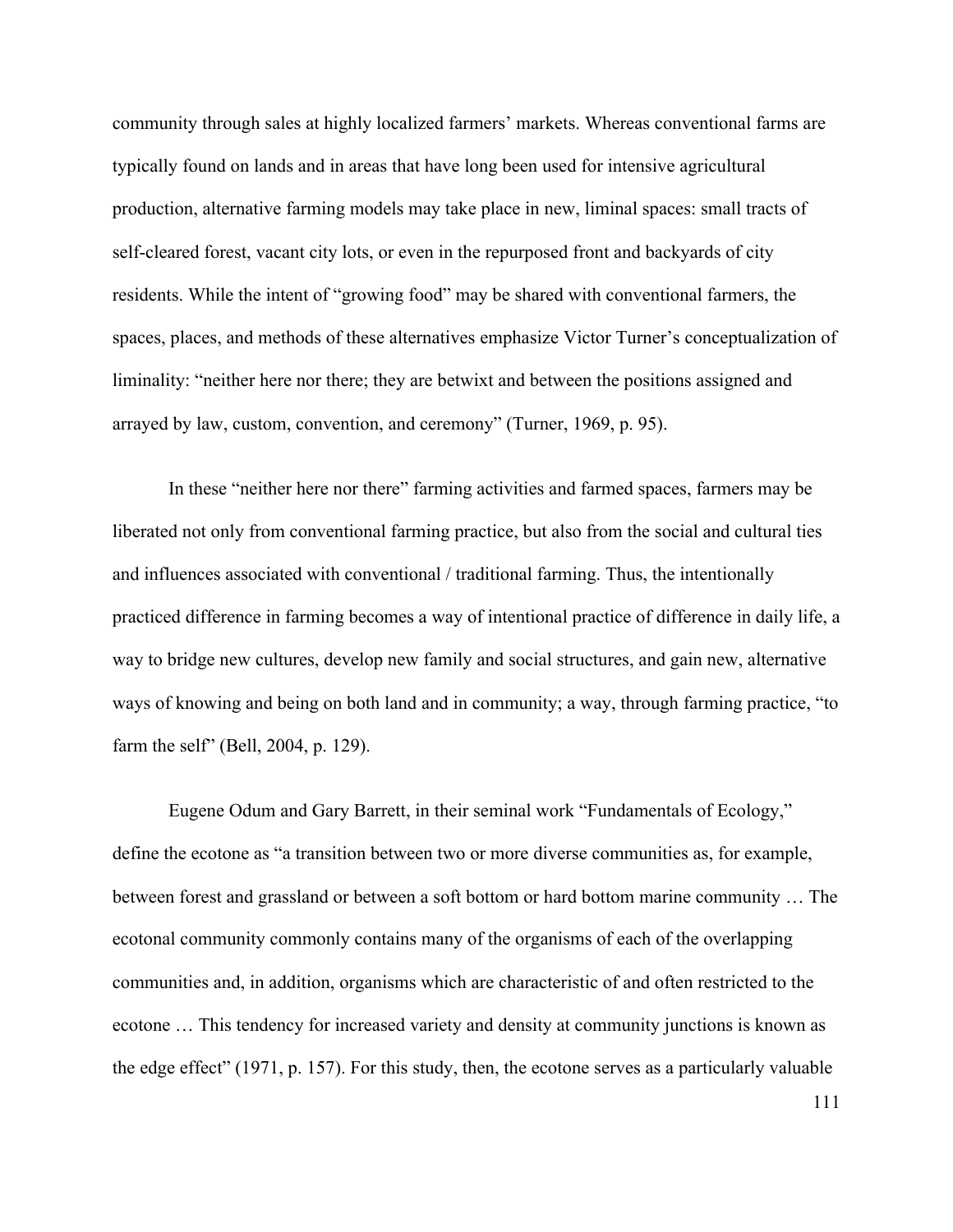theoretical grounding point, as it allows, first and foremost, the re-centering of "the farmer" as one of liminality; a site of overlap and porosity that contribute to and co-constitute the ecology of "the farm." Furthermore, the ecotone serves as a theoretical grounding point to deconstruct the farming identities of queer farmers themselves: in its recognition of the role of overlap and porosity in ecology, we may find entrance into the complexities of the *queer* identities of those same farmers. If Butler and Johnson are correct, if "the queer must "never [be] fully owned" (Butler, 1993, p. 19); its identities (across individual, community, and ecological systems) must be "always riven, unstable and discursively entropic" (Johnson, 2013, p. 7), then the ecotone may provide a new framework for understanding. Through the lens of the ecotone, we may see queer identity as constructed in individuals with livelihoods that may be new to them (farming), living in what traditionally were neither queer places (the rural) nor farms (forests), nor queer spaces (the farm), and who frequently farm using methods themselves that resist easy categorization (biodynamic farming, for example, with its focus on non-linear planting, tonics, and planting and harvesting according to moon cycles).

Queer farming, then, may reflect ecotonal areas in both its traditional ecological sense, but also in new ways. These ecotonal imaginaries may include the integration and translation of farming knowledge, cultural and social adaptation, and the creation of "neither here nor there" market models that still rely on capital, but do so in "new" ways, including using older models of exchange in new contexts (bartering, for example). These ecotonal imaginaries accord with Coldwell's concept of "institutional reflexivity," which he identified in his work with male farmers on conventional farms in Australia: "Institutional reflexivity sees the propositions of these expert knowledge systems transformed, from a supposed universal validity to a more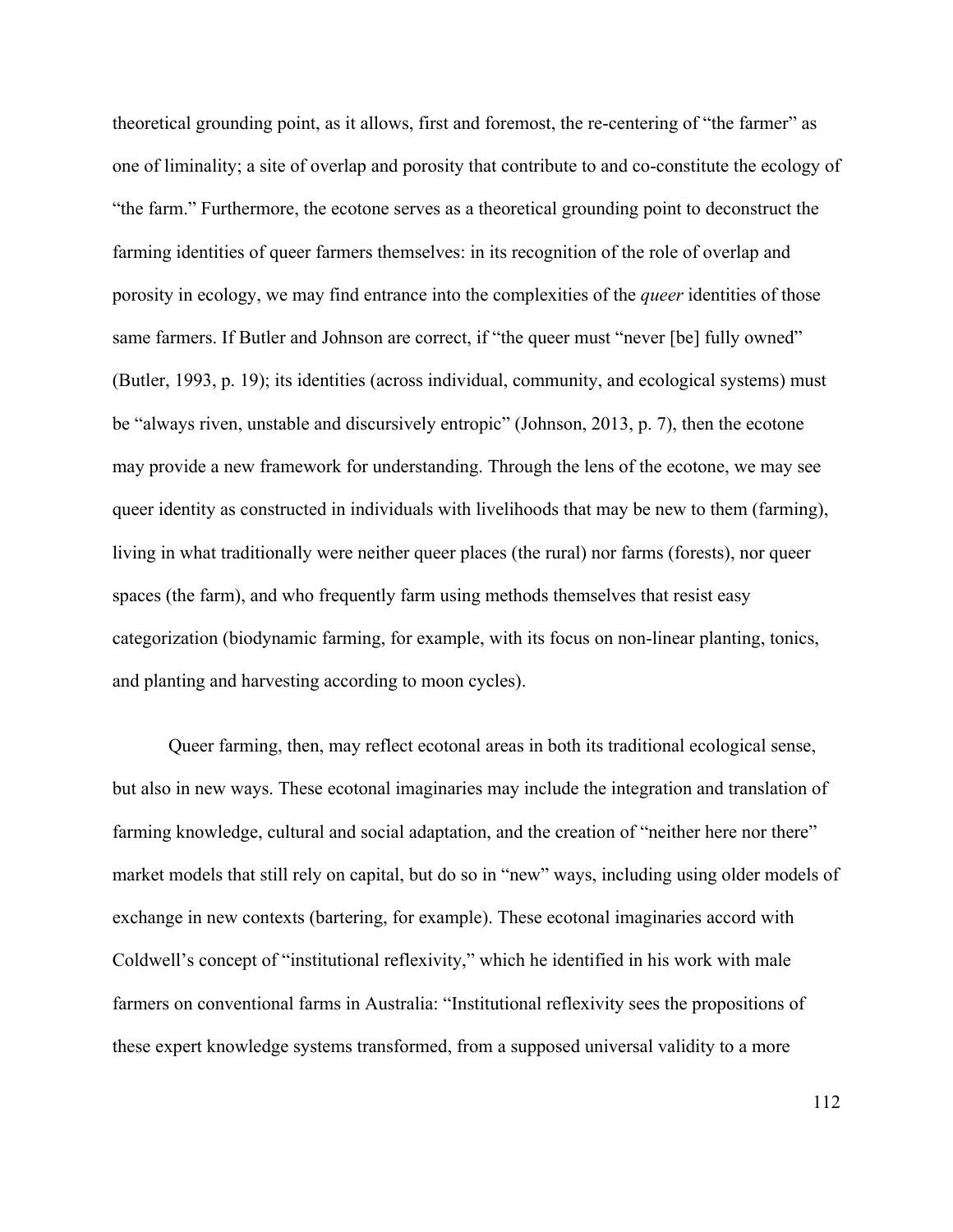contestable status in democratic and dialogical public spheres. In this process, traditional meanings of knowledge derived from a formerly sacrosanct science are disembedded from their local context and transformed to 'dialogic expert knowledge,' which is shared across time and space" (Coldwell, 2007, p. 89; Beck et al., 1994, p. 203).

This chapter contends that, by situating and integrating the queer self into the ecotonal imaginary of farming, queer farmers are not just farming, but they are also creating and living ecologies of social difference. They are not just queer individuals farming; rather, the act of farming itself – from methods to the produce grown – is queered. Simultaneously, in the ecotone of queer farming, the queer self; its relationships with others, and with culture and society, its sex and sexuality, even its regeneration are farmed. Queer farming, then, does not transplant two oppositional forces onto or into one another, but rather creates something altogether new out of the sum of its parts. In a time of ever-increasing climate, ecological, environmental, and social uncertainty, this creation of new ecotonal imaginaries is critical, as it presents altogether new understandings of sustainability and self out of what were previously considered stable, static, and even oppositional forces (the queer and the farm).

#### **4.3 Queering Space: Rurality, Urbanity, and Sexuality**

If one cannot conceptualize queer sexuality outside of the physical contexts in which queer lives are lived (Butler, 1993, Halberstam, 2005, Johnson, 2013), to understand the role of space and place on queer identity is to understand how space and place not only shapes identity, but can also be used to break both heteronormative and homonormative monologic constructions of queer identity in favour of dialogic ones.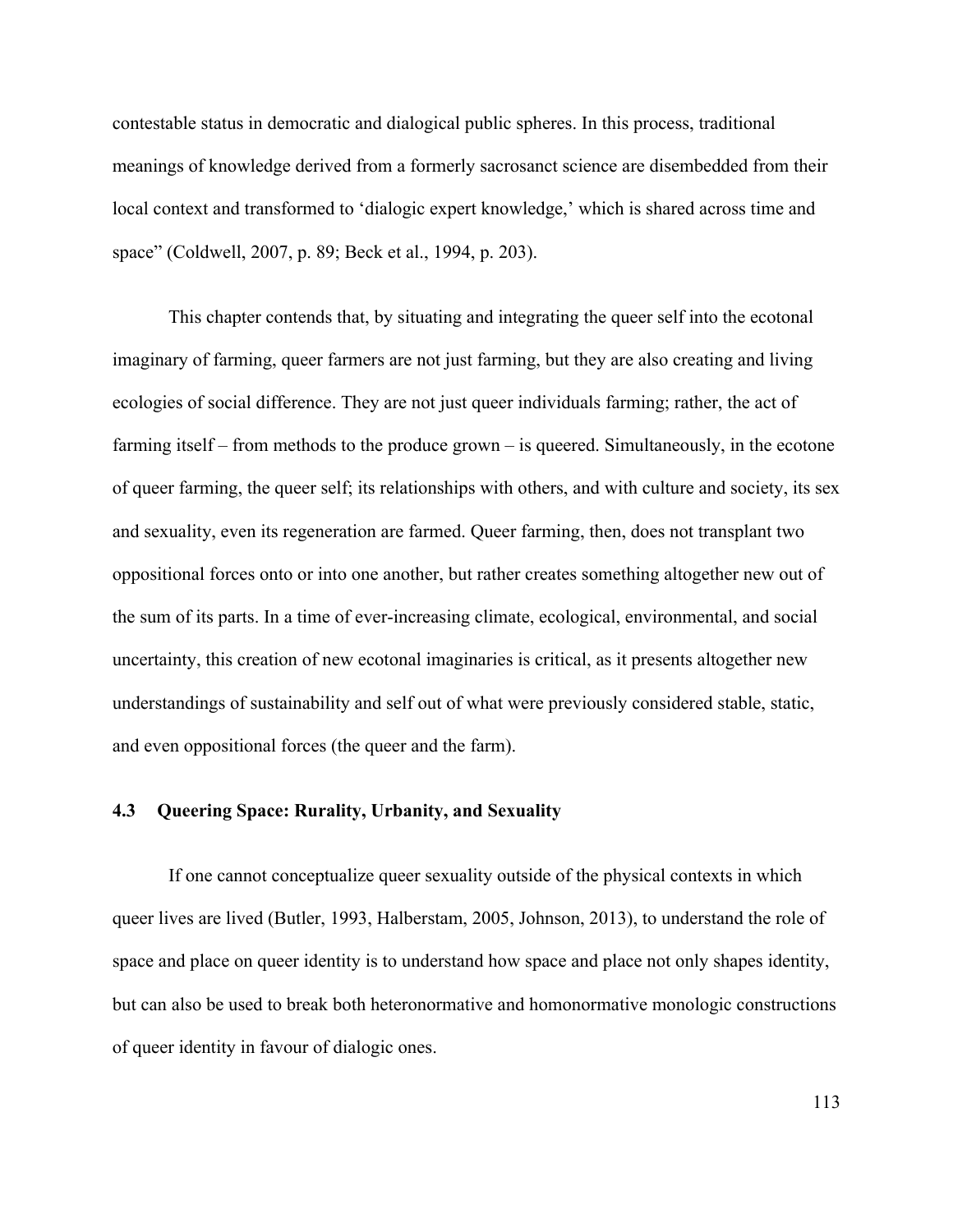In their canonical work *In a Queer Time and Place* (2005), Jack Halberstam offers a foundational argument about the role of space, place, and popular imaginaries of gender and sexuality on queer lives. Halberstam's case study of Brandon Teena, the trans man murdered in Nebraska in 1993, offers perhaps the greatest scholarly contribution to date on the need to trouble and deconstruct the idea that rurality is inherently any less a place of ontological instability than the queer is. Indeed, Halberstam's analysis provides a compelling case for how rurality itself may be queer as both a physical and temporal construct: "Since certain sexual liberation discourses recapitulate the terms of the homo/hetero binary that oppress minority sexual subjects in the first place, then these discourses become part of the installation of the very sexual hierarchy that they seek to oppose" (2005, p. 30). To Halberstam, the siting of the queer within urban imaginaries says less about the creation or reality of urban "safe spaces" for queers than it does about the ability and willingness of queer individuals to play active roles in the ongoing construction not only of safe spaces for queer lives, but of *unsafe* ones as well.

Wherein queer theory and cultural studies are largely rooted in the idea that cities and urban spaces are essential components for the development of subcultures, including queer ones, Halberstam posits that these subcultures are at their queerest when decoupled from the creation of "community" and instead rooted in "unbelonging and disconnection" (p. 153). Halberstam reframes the queer outsider, in their lives unmoored from both heteronormative and homonormative narratives, as both the guardians of the historical queer, and the vanguard of alternative, even new queer identities:

At a time when "gay and lesbian community" is used as a rallying cry for fairly conservative social projects aimed at assimilating gays and lesbians into the mainstream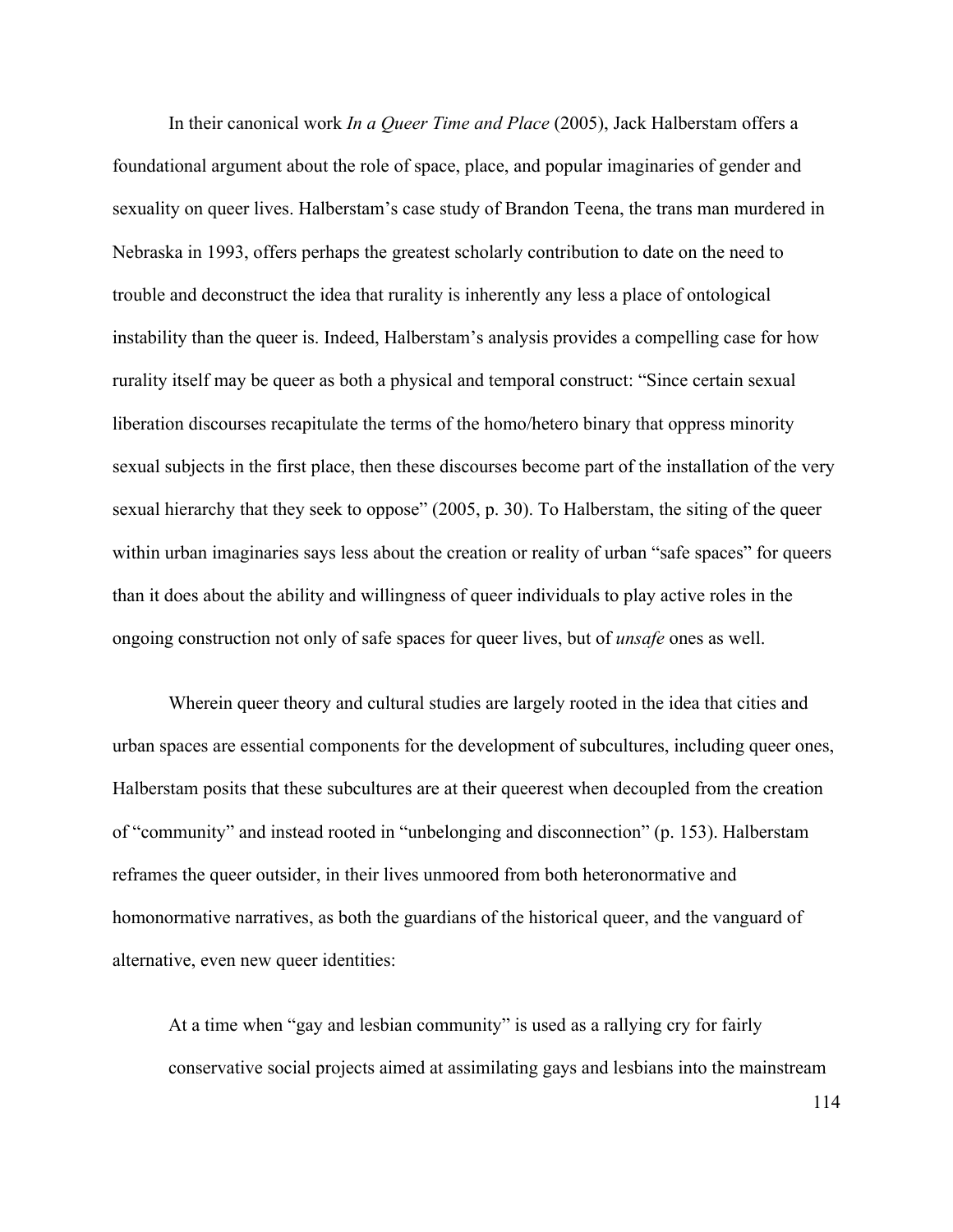of the life of the nation and the family, queer subcultures preserve the critique of heteronormativity that was always implicit in queer life (p. 89).

Thus, we see Halberstam's potential queer subcultures in new spaces like rural areas and on farms not in spite of, but *because of* the very oppositional heteronormative social imaginary that these contexts provide: to stay in a city in the queer community or family that is frequently used to describe urban gay scenes, is by nature, assimilationist. To extend Halberstam's argument, a queer farmer who is farming using conventional agricultural methods may be queer and simultaneously also assimilationist because this farmer may be rooted in unbelonging and disconnection with rural spaces, but are replicating the heteronormativity of these same spaces. Alternatively, a queer farmer living in a rural area who farms agroecologically is doing something altogether different, is creating bona fide subculture, by both living and farming in unbelonging, disconnected ways from those individuals, communities, and methods that surround them.

#### **4.4 Queer Farmers, Ecology, and Liminality**

As noted earlier in this chapter, the concept of the ecotone, which describes ecological zones of contact, liminality, and porosity, provides a useful theoretical and thematic framework for discussing the imaginary of queer farming. For queer individuals, including farmers (and indeed, for agricultural activities that we might consider to queer farming), liminal spaces and margins, overlap, and transitions are frequently defining characteristics of their lives. Coming out narratives, for example, may be framed as ecotones of the queer self – detailing the liminal personal spaces experienced by queer individuals (those feeling torn between two identities,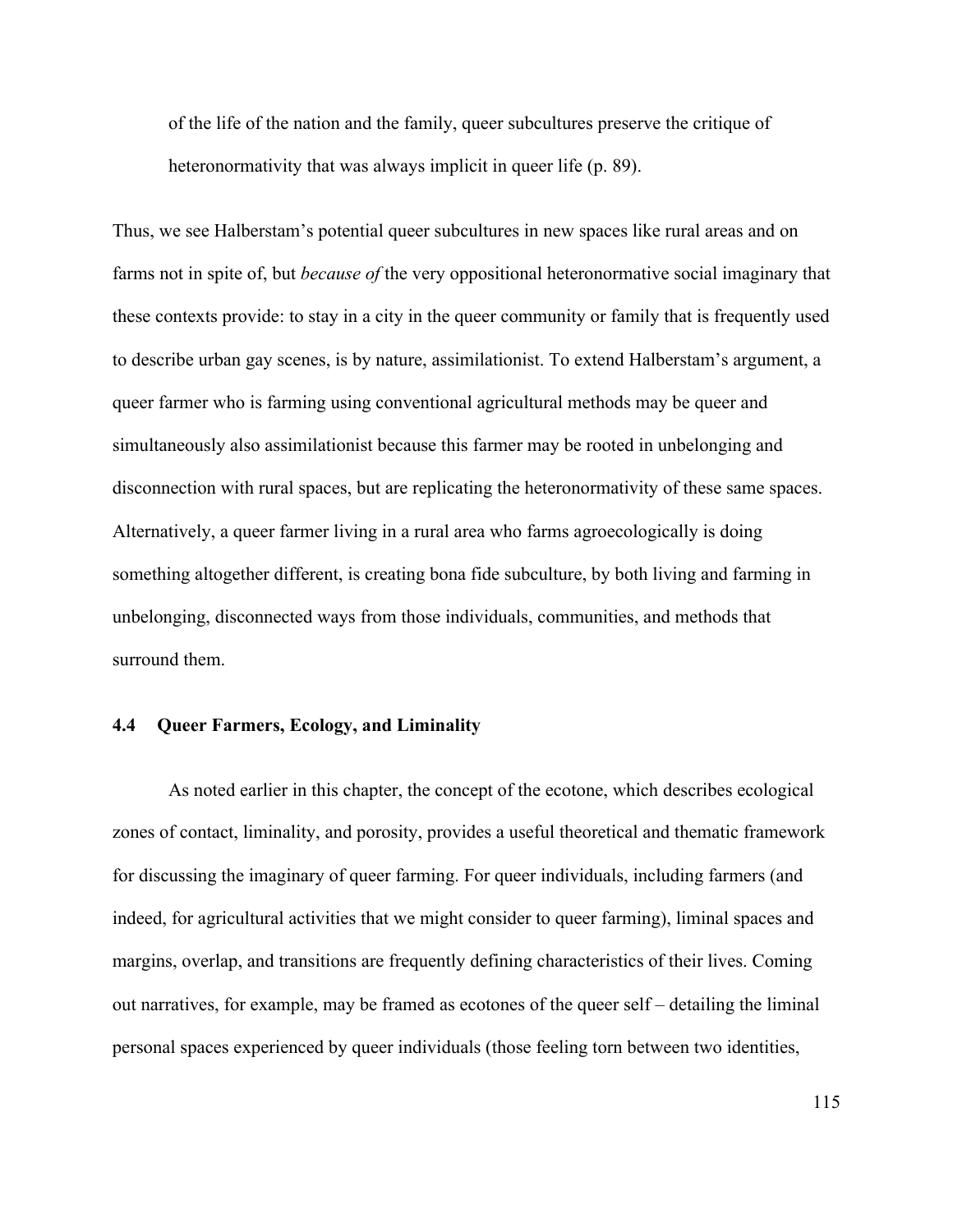straight and queer; rural (heteronormative) and urban (homonormative); male and female (genderqueer, trans, and intersex individuals). The queer farmers interviewed for this study carried over this ecotonal imaginary into their own agrarian values and practices. In their stories, we hear themes of porosity over hard boundaries; flexibility over rigidity, the non-binary over binarism.

In discussing the ways that queer sexuality and identity shaped their farming practices and beliefs, many of the queer farmers interviewed describe centering the queer self in the farm and farming activities: they reorient both farming and queer identities as a new, ontologically unstable imaginary. Many of these farmers, for example, framed their agrarian values and practices as mirroring the "grey" areas of their sexuality: coming of age between black and white oppositional forces (closeted and out, for example) gave them lived queer experiences and perspectives that provided queer experiences and perspectives on agricultural practice. For Morgan and Rocky, queer sexuality itself is uncertain and, as such, represents a perhaps unique match for ecological and agricultural sustainability in a time of climate change and environmental instability. Morgan states that:

I feel like my words don't always describe things … it's hard for me to put into words. I think there's a really strong connection in the work you're doing. This is such an interesting time. And I think queer folks have so much to bring to these uncertain times … we live in the gray areas of the world. Our feet are frequently in two places at once, and in figuring out how to bridge gaps. I see queer people starting to do things in our society where things just need to be taken much better care of, and agriculture is one of them.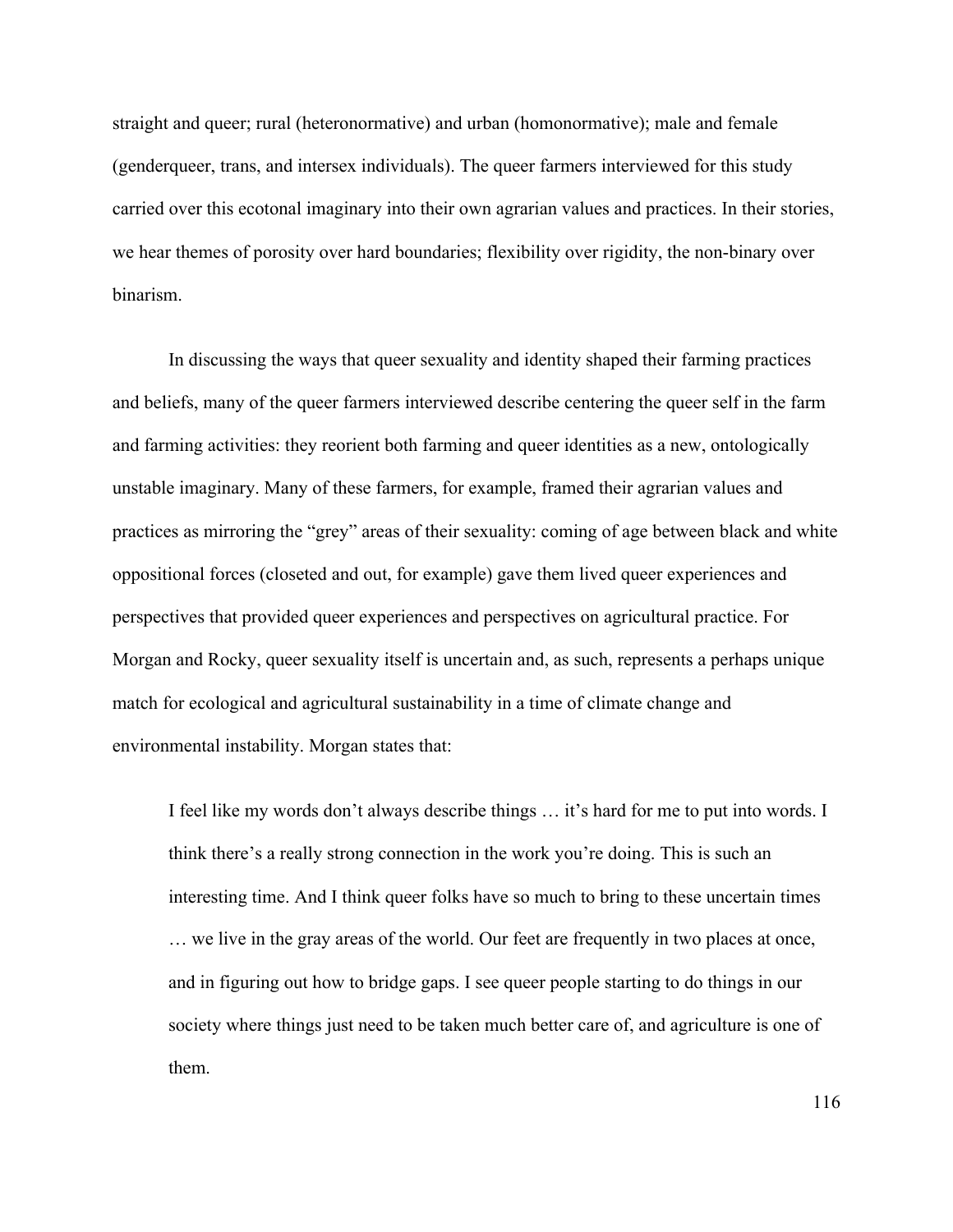Rocky, an urban queer farmer, landscape architect, and lecturer at a local college, shares Morgan's "black and white" queer perspective and frames the ecotone of queer and farming identities as the practice of living life (including teaching agriculture and horticulture techniques to students) outside of predetermined categories. Rocky uses "boxes" as the metaphor that distinguishes queer farmers from non-queer farmers:

Being a gay man, my perspective on life is different from the norm … I believe our perspective on tradition is slightly different. We don't fit into a box, and we don't think in boxes … originally when I started farming, I grew food exactly as my grandparents had. As I started to explore my sexuality, I started to think about farming practices really differently. I am really into permaculture, for example. I don't think of nature as "black and white" – and that has given me a really different handle on farming … Absolutely. I teach in my models and methods how the world is not as black and white as we might think. A big component is permaculture … what I usually do is teach traditional models of agriculture, and then I teach my own model (permaculture), and then I have my students debate it amongst themselves.

The analogy of queer and farming identities as "gray" areas both reflects new, uncharted liminal spaces between the polarities of "black" and "white," as when Rocky describes not fitting "in boxes," yet simultaneously it references those polarities as points of departure, as when he describes initially growing food exactly as his grandparents had. For Rocky and others, then, techniques like permaculture and the promotion of agroecological practices and values is not only a way to farm, but also a way to manifest queer sexuality. Morgan does not describe having "feet in two places at once" solely as a starting or departure point, but rather as an essential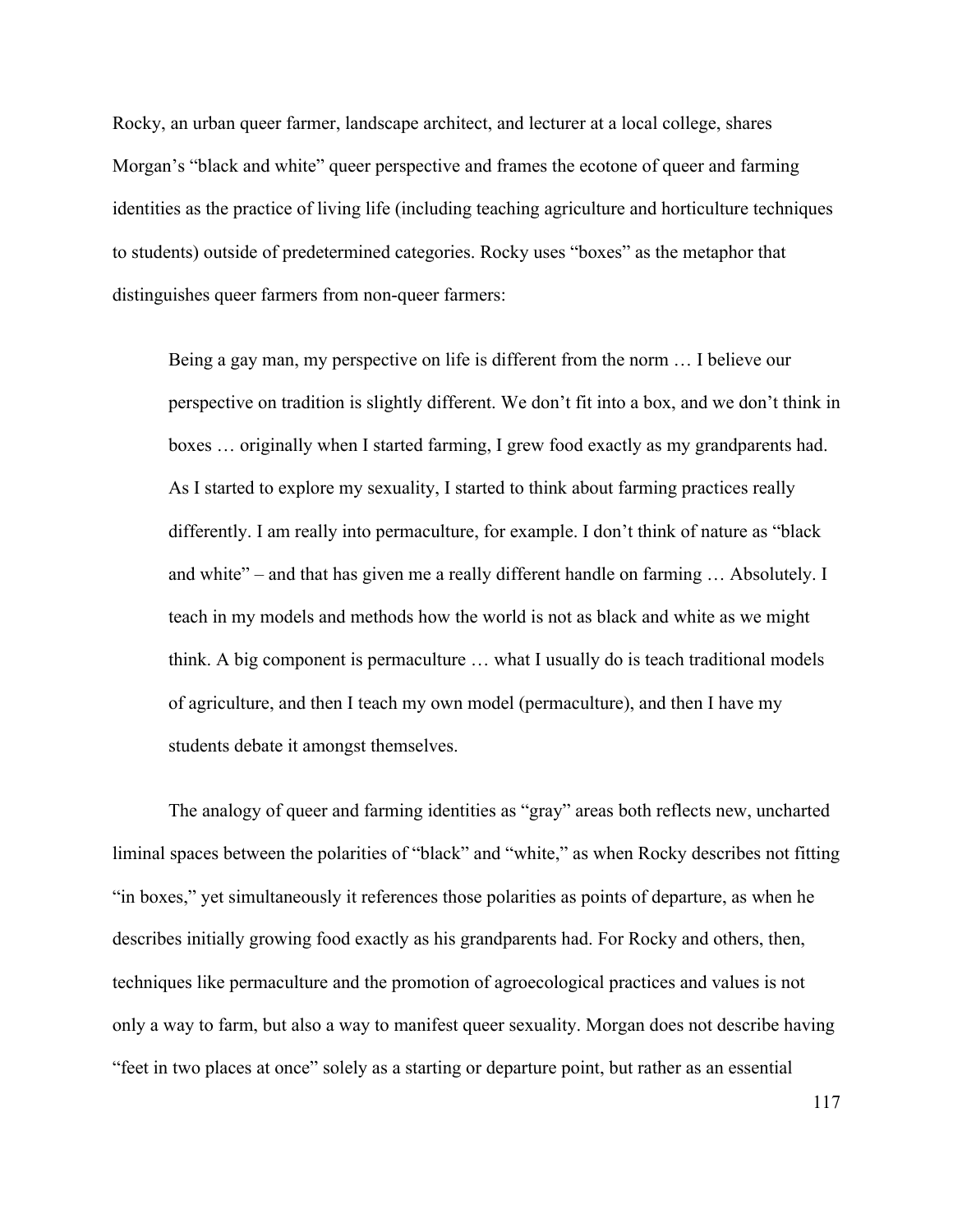component of queer orientation and identity, one does not bring queer sexuality from Point A to Point Z, but rather bridges Point A and Point Z and thus *creates* something queer.

For other study participants, ecotones of queer and farming identities reflect liminality, but also liminal tension, wherein centering the queer self in agrarian values and practices is an ongoing process of negotiation, calibration, and oscillation between polarities. Caleb describes the complexities of being a queer farmer not as Morgan's bridging of gaps, but rather as an ongoing process of lived complexity in a world that relies on easy categorization:

Yeah, although at this point in my life, I don't know how many people still recognize me as a farmer … I mean the ag community still sees me as a farmer, but I'm not specifically out to them as a gay man. So the farmers accept me, but don't know I'm gay, but the queer community recognizes me as gay, but not a farmer … so I have this reputation as a dual gay / ally / farmer.

While this oscillation may be perceived as a critique, for Caleb, it suggests the new queer orientations described by Morgan and Rocky from a different perspective:

I think in some ways, I mean it's the complex construction of gay identities … for some reason, to me, rurality is really, really appealing. I can't wait to meet someone and say "hey. I found a 20 acre farm and we're leaving" so I think there is something about that small shareholder farming … off the grid … it appeals to some of us. Not the hyper masculinity, but the community … the sexiness of farming as it's being portrayed. I definitely think that the rural township, it could be an assumption. I think we as a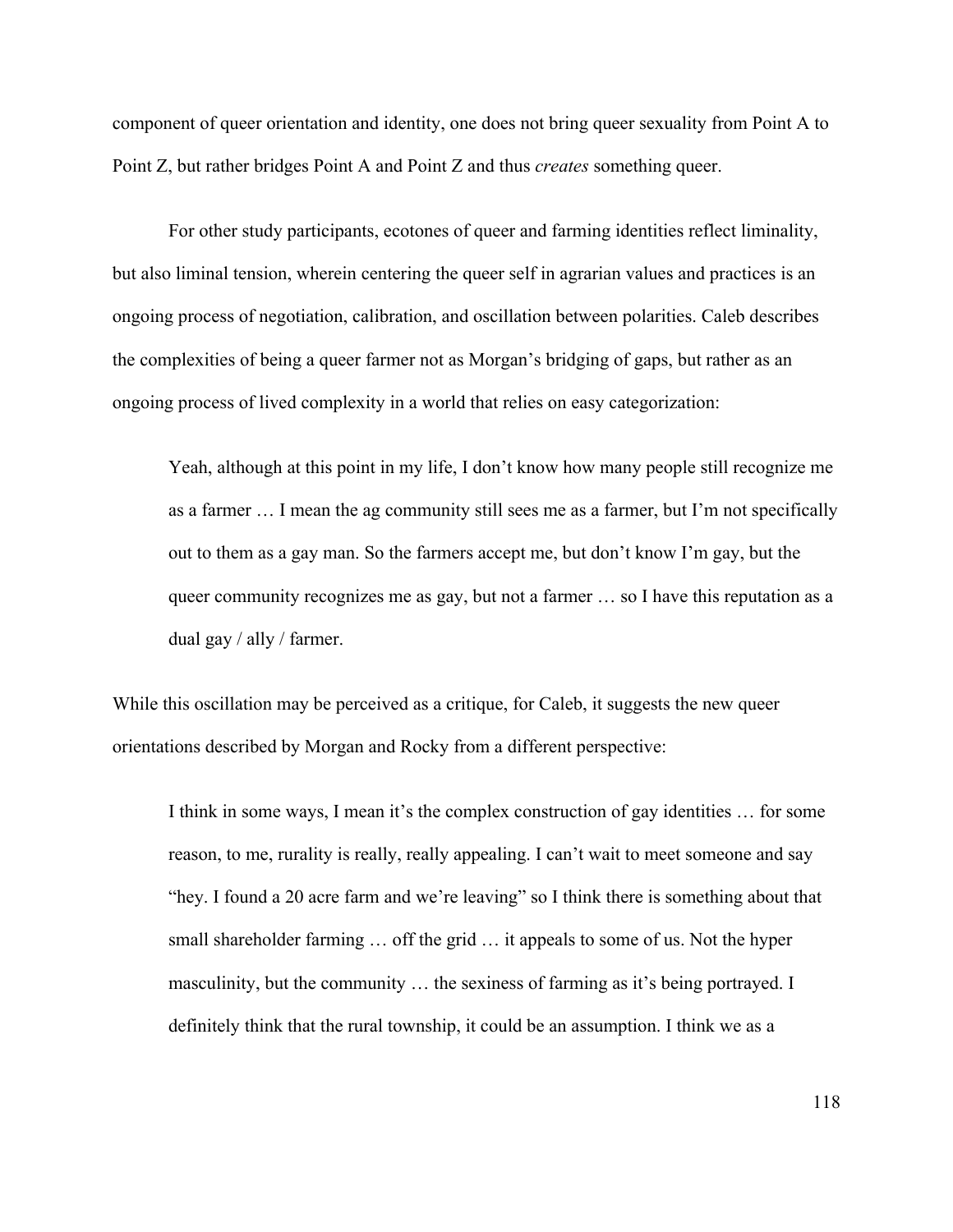community have this idea that rural communities are more discriminatory, but it could just be this greater reliance on each other, and an inability to hide your shit.

Caleb's queering of farming is part of a lived queer ecotone that resists easy categorization in favour of his "complex construction of gay identities." This queer complexity does not resist the rural, rather it is drawn to it, to its "sexiness" in portrayals of (presumably) traditional agrarian ideals and to the way it counteracts the pervasive "hyper masculinity" that contributes to that traditional sexiness. The rural may still be the place of shit-kickers and isolation, but one can queer that isolation, reorient it, redraw it, and reframe it. Caleb, for instance, describes the assumed "discriminatory" practices of rural communities as one facet of lived experiences that reflects collective reliance and critical openness, rather than inherent closed mindedness; these are communities where individuals have an "inability to hide your shit."

Dan provides a similar perspective when speaking not to the rural, but rather to the urban queer experience. Describing the urban gay male lifestyle as "empty" and "consumer oriented," Dan values the openness of his rural northern Gulf Island community as mirroring his own openness as a queer man, to "new things – or to old things, and bringing it back." Dan's existence as a queer man in rural Canada is a reaction against urban homonormative values through its recalibration of traditional agrarian values, so long as "we don't let tradition influence us too completely." Despite the cultural perception of rural areas as closed minded, Dan articulates the opposite: as a queer man, the openness he values aligns with the openness to "new or different techniques" that he finds farming on his family farm on a northern Gulf Island.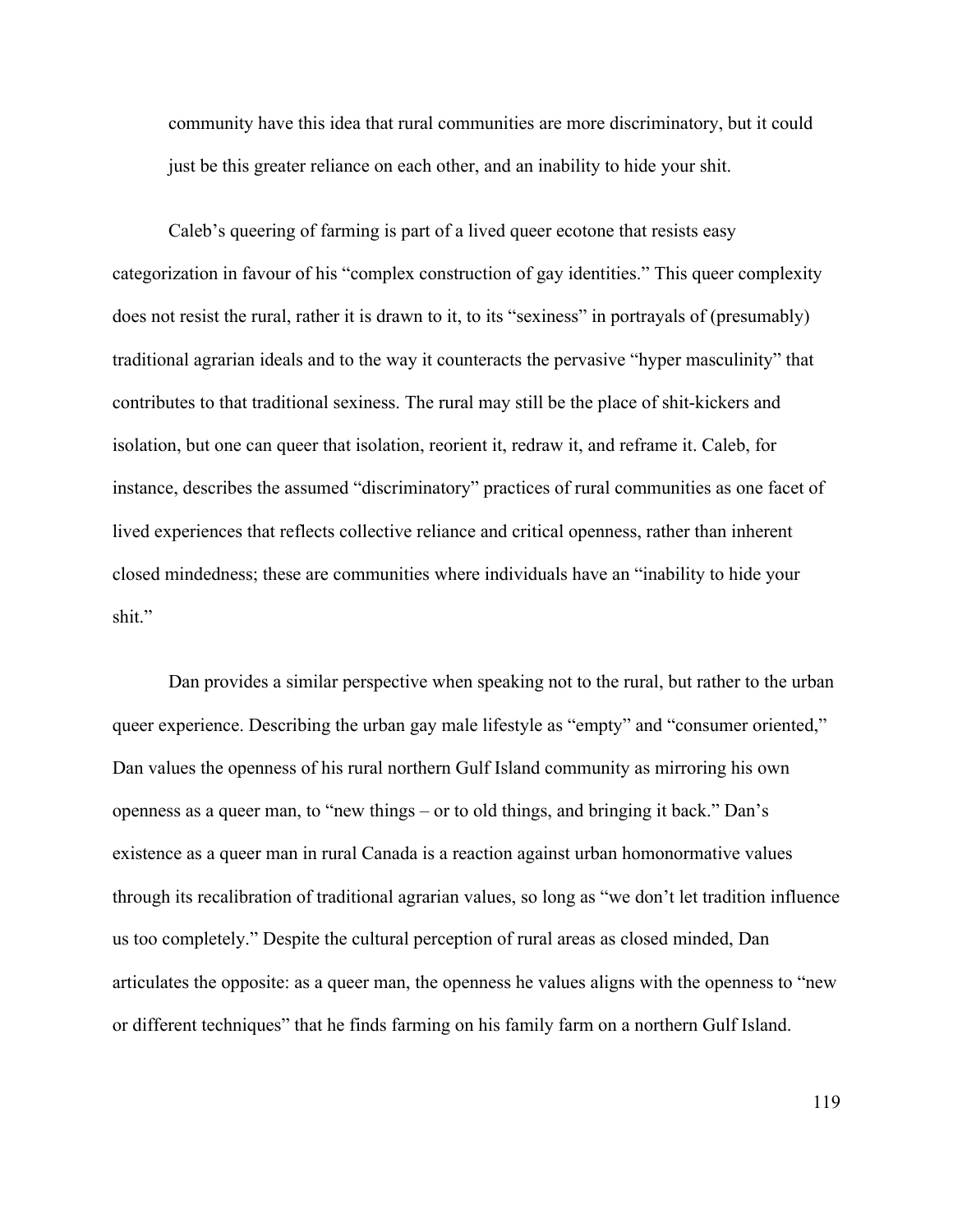Many study participants identified the tensions and margins between queer identity and rural and / or urban spaces as an ecotonal imaginary. While Dan found the rural area where he grew up as a  $4<sup>th</sup>$  generation farmer to foster openness and multiplicity, for others rural spaces evoked isolation, and the frustrations of not having an urban queer community to provide social interaction and sexual and romantic relationships. Many participants spoke of the tension of being young queer farmers, priced out of agricultural land in Metro Vancouver, who were unwilling to trade queer community for a rural life they felt was too remote and removed from other queer individuals. Caleb, on his life in Vancouver, states:

I live in Vancouver – I used to farm in Richmond, but my motivation to move was definitely based in part from a desire to be part of a larger queer community – even when I farmed in Richmond I lived in Vancouver … part of moving into that space was wanting to be part of a bigger queer community. And my friends … and even be able to go out. It's important to me to have that option.

Jamie and Joseph second Caleb's reservations about the challenges of being a young queer farmer, and the importance of community:

Having queer community is important to me, and in my experience there's bigger queer communities in urban areas. Especially being young, queer and single, living in a rural area has some challenges – especially in finding some community … but that's not to say that I wouldn't move to that area for a different reason, but living in an urban area with a large queer community is a strong draw – I definitely feel torn … between wanting to farm, but also wanting to live somewhere with a large community. Jamie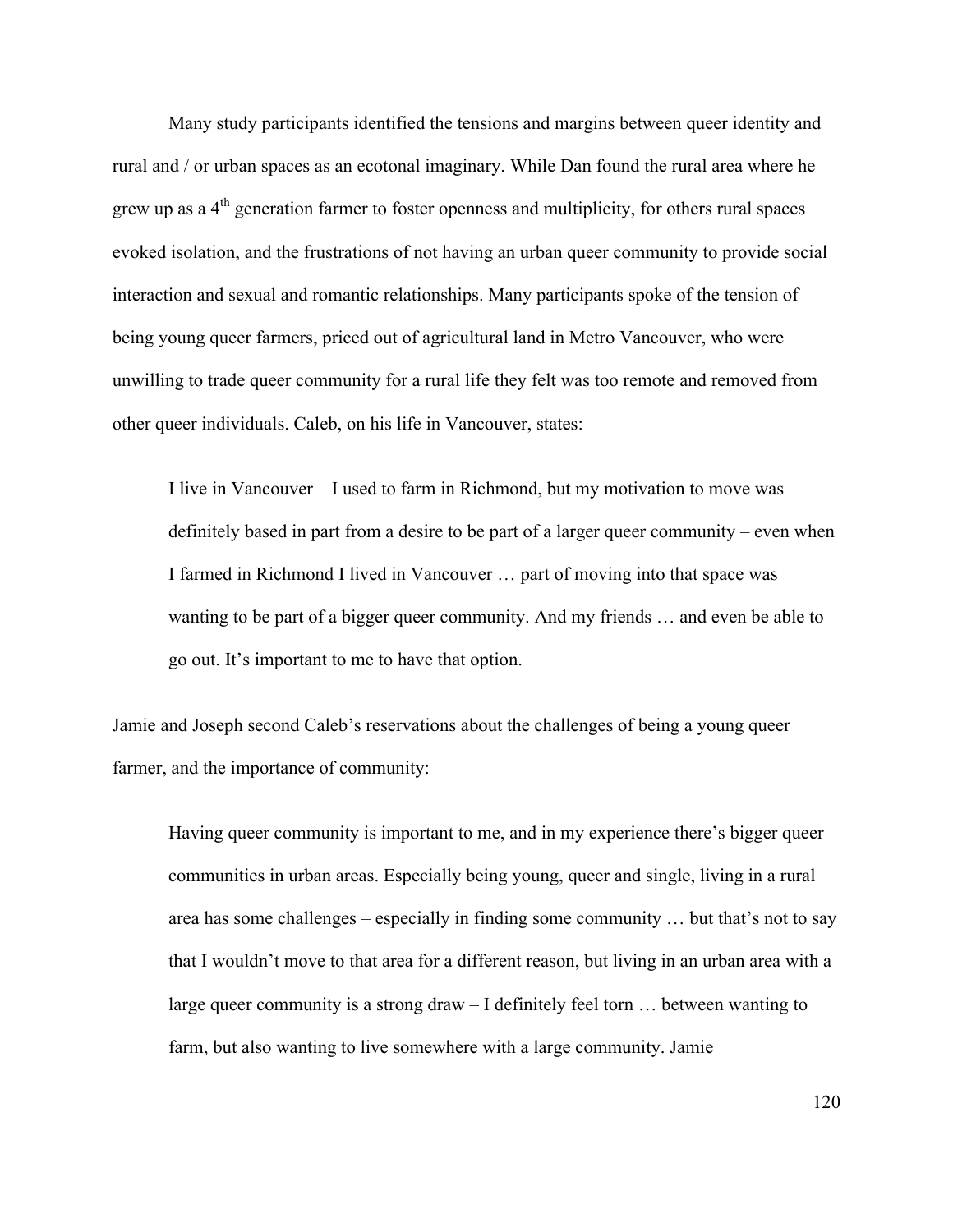Absolutely. I lived in a rural environment for a few years after coming out … I found it very restrictive. In the Okanagan, there's no real gay community to speak of … especially young people … maybe my brother is finding it to be different. And maybe social networking is changing things … but when I was growing up it was restrictive. So, when the opportunity came up to live in an urban environment, I definitely took it. Joseph

For Malcolm, Morgan, and Joseph, the "queer conundrum" of deciding to farm or live in a larger urban area with a visible queer community was also, in part, a reflection of the struggle of day-to-day life as a small share-hold farmer. Morgan spoke of how difficult it was, after a breakup from a former romantic and farming partner, to find themself in a situation in which they are no longer "part of a couple where there is a bread winner of somebody working so that the bills get paid while the other one works the land … it's really hard."

At the same time, Morgan reflected on attachment as a construct, and it fits (and doesn't) within their queer farming identity:

On a practical basic level as an out queer person to my family, they're really supportive of me, and my wider community of older queer folks have been really supportive, including during my breakup (with the former co-owner), and I think sharing this identity with others has really given me some support that has held me up. At the same time, not being part of a couple where there is a bread winner of somebody working so that the bills get paid while the other one works the land ... it's really hard. And I have a definite lack of interest in sharing land with a romantic partner! It's part of my desire in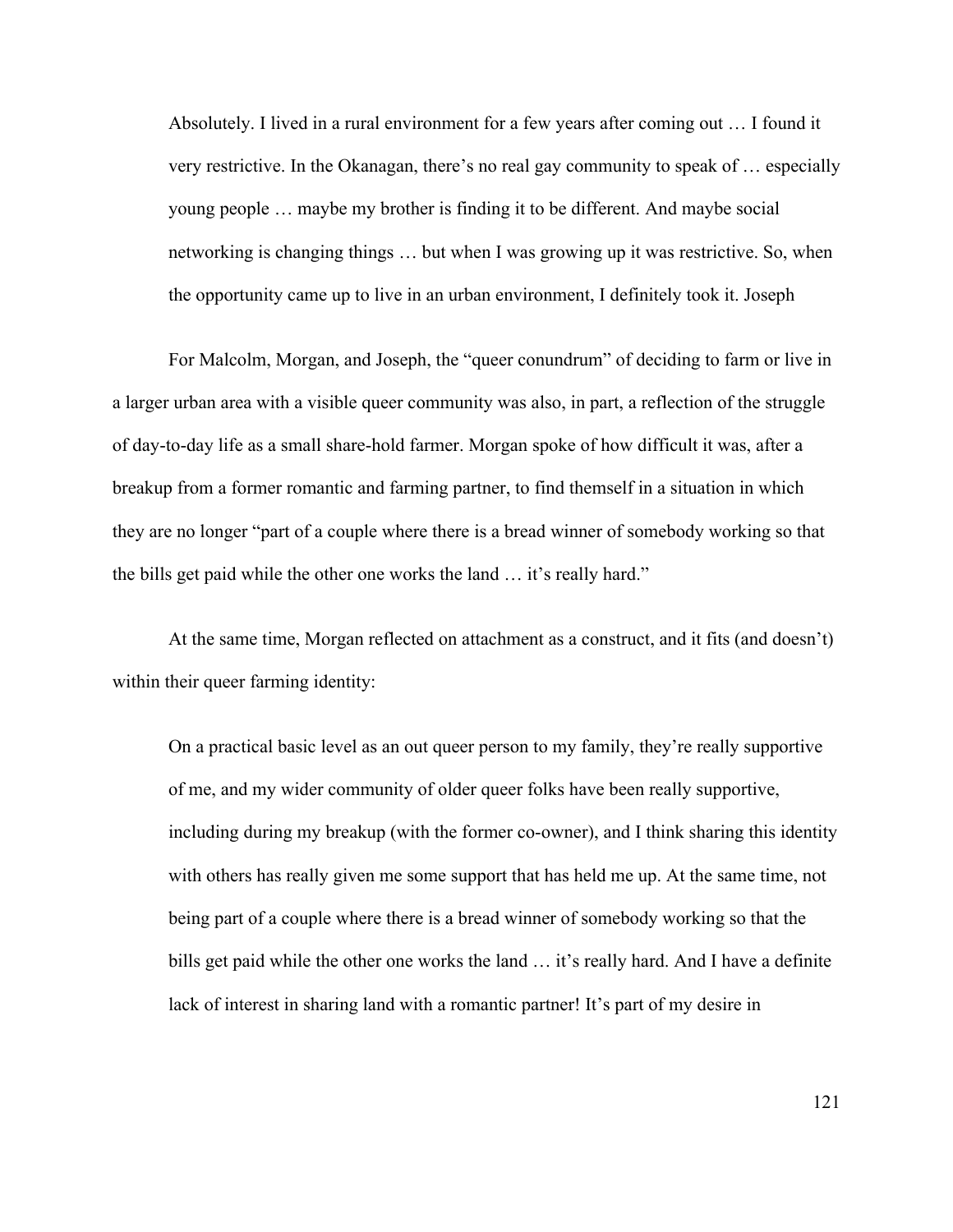polyamory and non-traditional relationships. I want my own space, I want my own level of security in land tenure.

Malcolm shares Morgan's sense of isolation, not one necessarily created by heteronormativity, but rather by the space and distance of rural spaces and by what that means in practical terms for both dating and farming. For Malcolm, to move to a rural area does not necessarily mean moving someplace homophobic, although it does mean willingly consigning oneself to a life in which many of the queer supports and sexual and romantic possibilities (the same supports that facilitate successful farming) become more difficult to find on an order of magnitude:

I did my internship in Ontario on an organic farm – rural, but alternative, a lot of straight people, but a lot of folks on the queer spectrum. It was great, but I ended up out here because I wanted to be in Vancouver, but honestly, I have yet to meet a rural, gay male farmer. I've met lots of lesbians, but I have not met "that guy" (laughs) ... and I feel like if I farm in a rural setting, I will be alone for the rest of my life (laughs). So, in the city, I might not find a farmer, but I might find a man – and honestly, as a small farmer, you almost have to have a partner with an income to help support you. And in rural areas, finding a partner is really just non-existent. So, honestly, that's why I haven't left the city. I know over on the island there's a few, but I don't know them … and when I think about leaving the city, and losing my queer community, I wouldn't have that if I left. I mean I don't have a queer farming community, but I have a queer community – and I didn't realize how important that was, until I finally found it. So I don't want to leave the city, until I find someone to leave the city with.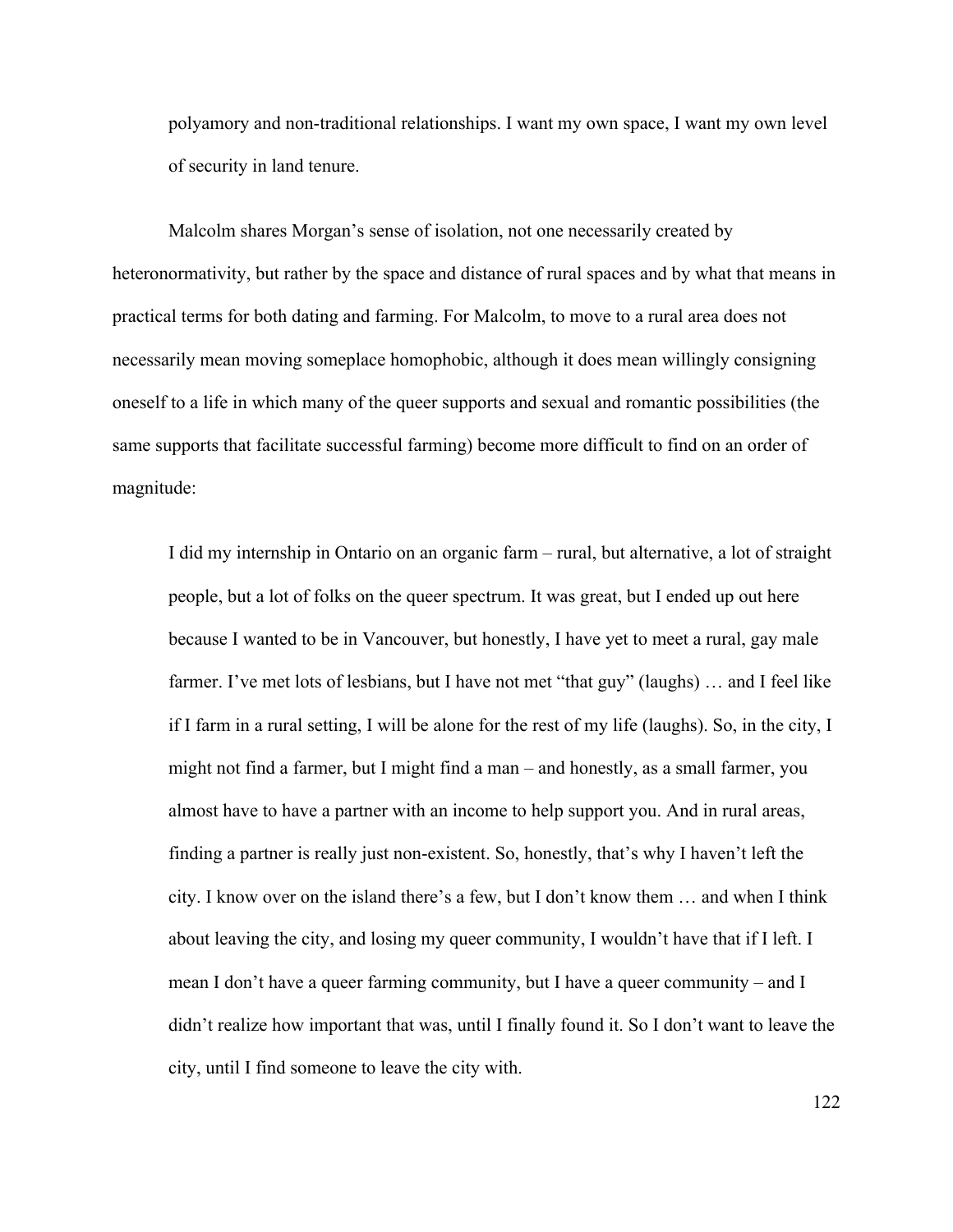Farming and queer identities also manifested themselves in ecotonal tension, reflecting participant's occasional conflicts between "rightful" land tenure as someone who has an agricultural background and an almost perceived imposter status as queer individuals living in rural areas and working in a non-homonormative fields. Joseph states:

Sometimes I feel like I don't, like in the back of my mind I have this nagging doubt that it's not really my domain … and maybe it's internalized homophobia, you know? But the other part of me is able to be rational, and say "I deserve to own land as much as anyone," and specifically, as someone who knows how to farm, even more so. So, I guess to me that's maybe even the most important determining factor.

For others, including a couple who had owned a large farm in a rural and remote part of the prairies, the physical and metaphorical ecotonal spaces of queer farming are neither inherently queer-friendly nor homophobic. Rather, they are extraordinarily complex. Stuart described buying their farm from an individual who now might be considered gender-queer or trans and the complexities of living as a queer couple in a traditional Ukrainian and Mennonite community:

Our first farm had been owned by a drag queen for 50 years in Hatisville, Manitoba … We went out to this farm – and it was a nightmare! We almost left – there was garbage everywhere, it was falling apart! And then this old man in a bonnet and lipstick came around the corner, and we stopped and said "oh my god we have to talk to her!" And this guy had all of these male animals living with him – all roosters! All bulls! And he would always wear a bonnet and full makeup, and he had affairs with all of these men who lived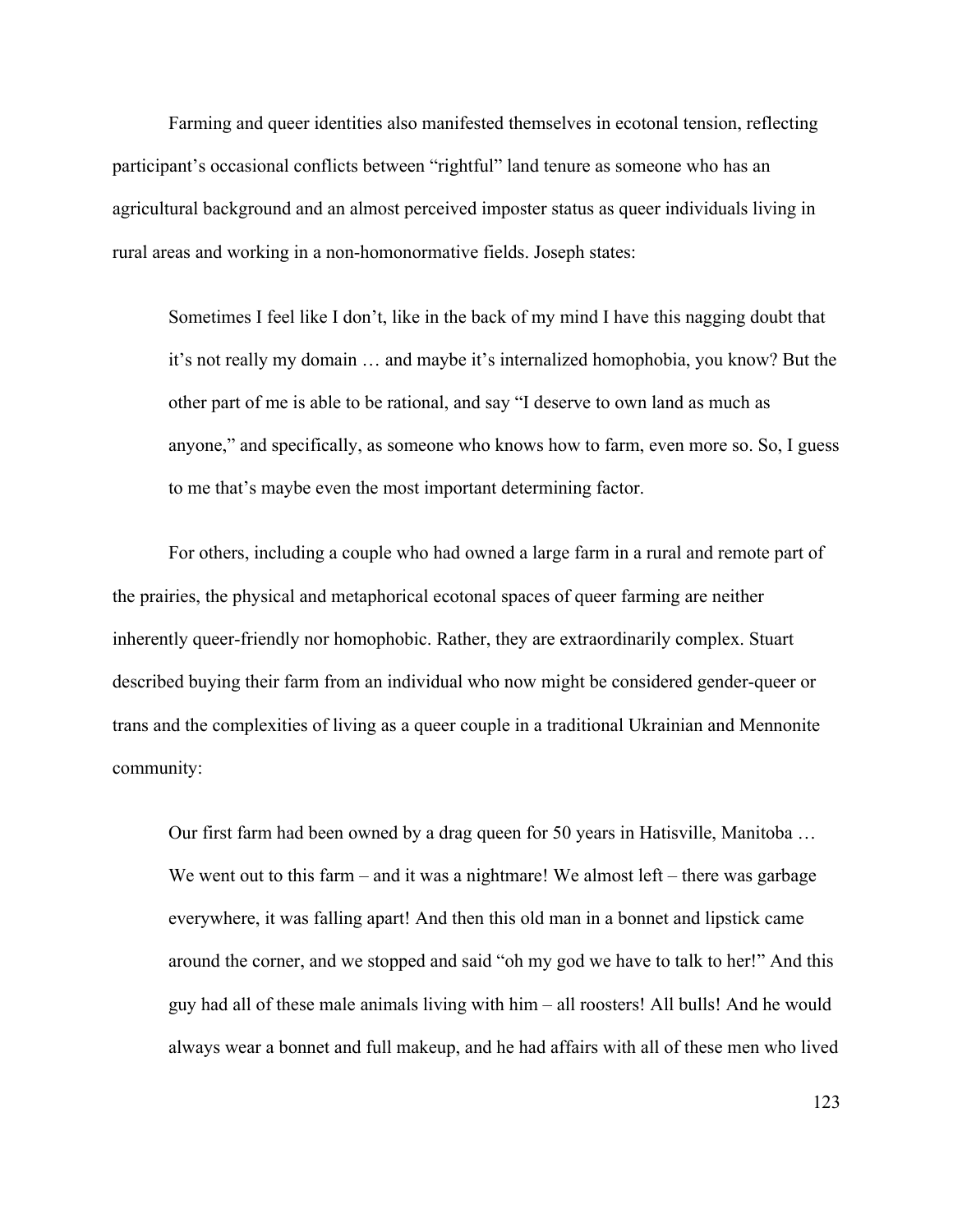in the area! But he identified by name as a woman, Phyllis Berries, and he did get beat up a few times – but I will tell you this, the locals took care of him. He was one of their own – they would check in on him, and feed him, and make sure he was okay. So, we bought his farm, and it took a great deal of work – and that overhaul, that really got us known in the community. We had to ask for advice, or help. I mean, my dad was the same way. So, we got to know all of our neighbours right away – the neighbours were always helping each other. Dredging our land when we got flooded, the mushroom lady taught us how to forage; and it was this old Ukrainian and Mennonite community, and they just accepted us. I'm sure some of the older ones just assumed we were "bachelors." But, we definitely weren't closeted.

For Stuart and Phyllis Berries, rurality thus did not foster isolation as much as it fostered connection: the transition areas between both physical place and sexual identity were marked by interdependence, mutual reciprocity, sharing knowledge and resources, and a much-higher degree of community and social acceptance than many might anticipate. Indeed, in Stuart's telling, Phyllis lived a life that could hardly have been *more* queer, from an emphasis on raising only male animals, to living life as a gender non-binary individual in rural Canada in the 1980s, to what appears to be a fairly active, if occasionally troublesome, sex life. Tellingly, in Stuart's brief biography, Phyllis Berries is not held up as a victim, even when discussing the beatings she occasionally endured; nor was this violence framed as homophobic; rather it was presumably linked to the affairs she had with local married men.

Other interview subjects experienced Joseph's dissonance between farming and queer identities in *opposite* ways. For Jamie and Caleb, it is not just rural communities that create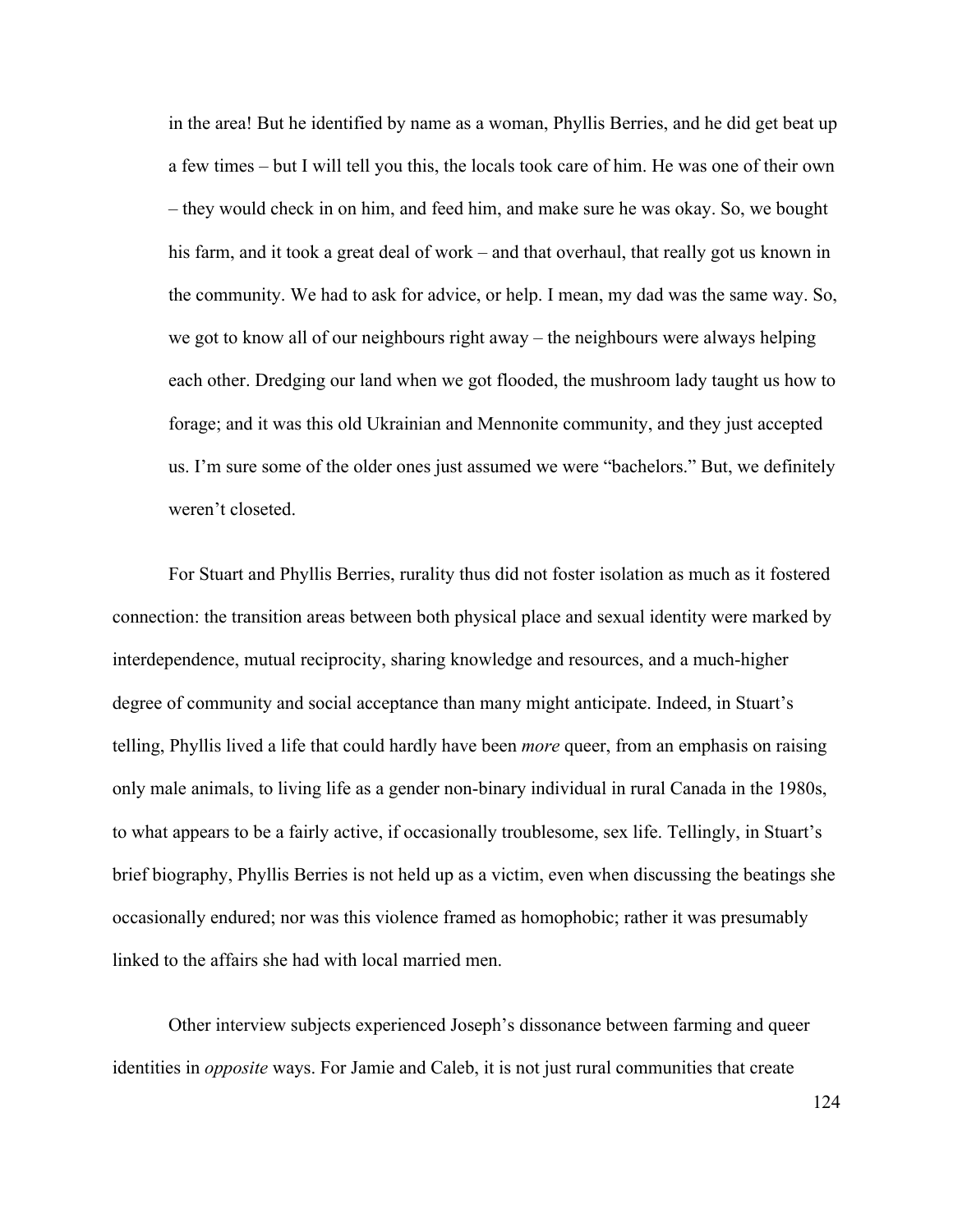isolation; so too do the metronormative values of queer urban centers. Jamie spoke humorously of their experience as a queer urban farmer and feeling that urban communities are so disconnected from food production that most queer individuals do not ever consider things like queer sexuality, farming livelihood, and land tenure:

I think that people don't even know it's a thing to accept! (laughs). In urban areas, a lot of queer communities have a big disconnect with farmers … when you tell people you're a farmer, you get a lot of people who can't relate, or don't relate ... it's out of the dominant realm of thought. In rural areas, you can identify with people on the farmer level, but not as a queer person … I guess it's a matter of how your identity is pronounced in each area … I guess my perception in rural areas is … I never actually had a negative experience in rural communities? I mean people will look at you … but I've never had any outright negative reaction from people in rural communities, including farmers.

Stuart and John echoed these sentiments when recounting their decision-making process and priorities when looking for new farmland outside of Manitoba. As a long-term queer couple, for them acceptance of queer sexuality was paramount, but, as previously noted, not necessarily something they did not *already* have in rural Manitoba. Indeed, the couple readily identified other gay men and friends who lived and farmed in the Manitoba community. For Stuart and John, then, the progressive values they were seeking related less to acceptance of queer sexuality (which they had), but rather to affordability and a shared community acceptance of both queer sexuality and new, sustainable ways of farming: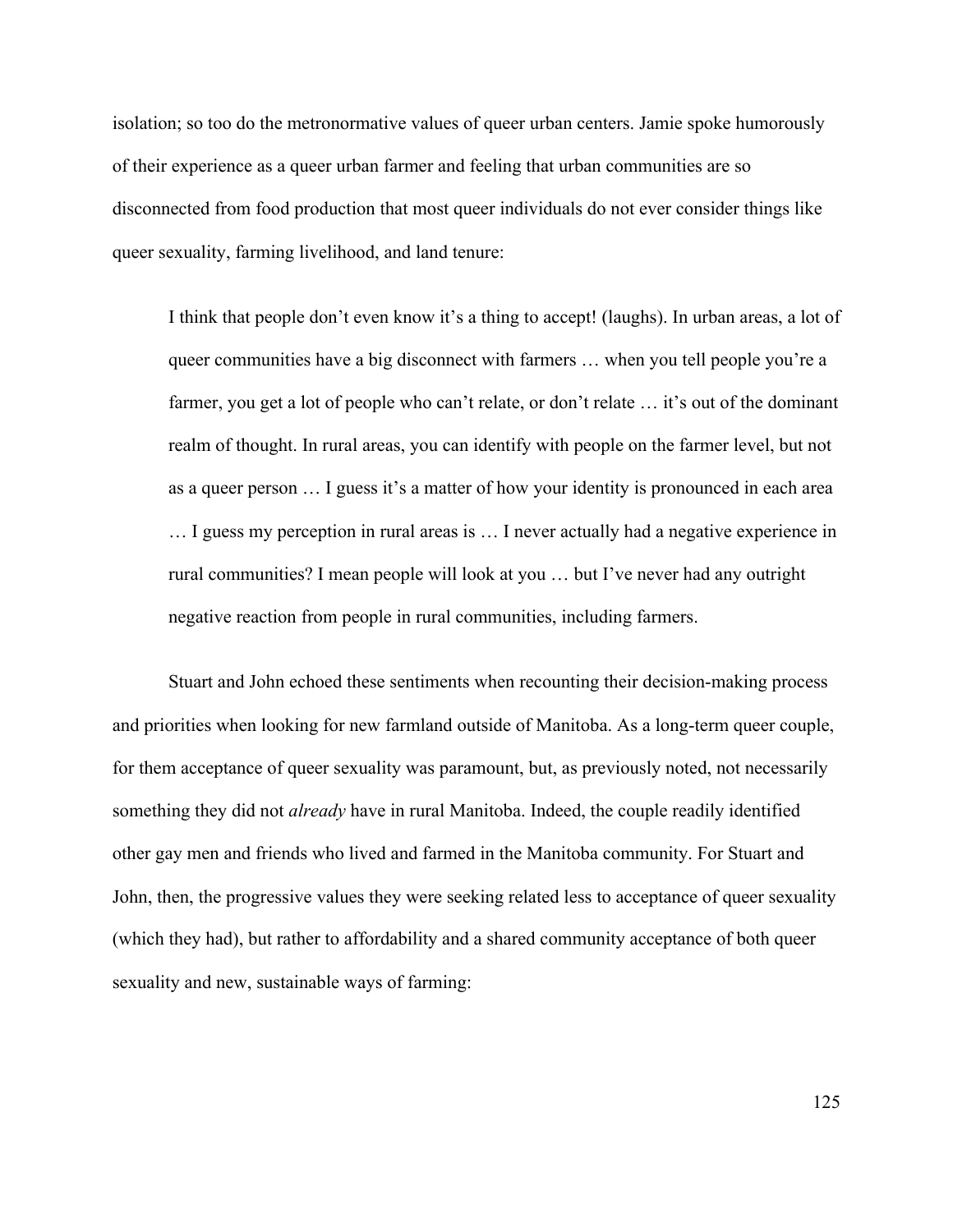In rural Manitoba, where we used to live, there were more ranchers, and the gay men we knew from ranching families, they all farmed very conservatively – they would never do anything outside the box. Here, gay, straight, everyone does everything differently – small farming even – this is something that is so new to us! In SK and MT, small farms are only now just starting to happen. And here, when you go to the farmers markets, when you see the number of gay men and lesbians selling produce at the markets, I think it definitely is influencing a number of new farmers who might not have considered farming before. John

At first, we just really wanted to get out of the city. We never even thought about picking a community that would have gay men, or be gay friendly. We just needed it to be affordable! So, that determined our first stop [in Manitoba]. But when we moved to [the southern Gulf Island where they farm], it definitely was a consideration – we knew there was a built in gay community, and a gay community that shared our values around a food. Stuart

Finally, for many of the participants interviewed, visibility emerged as an ecotone between geographic place, rural and urban space, and queer identity. In constructing new ways to farm, as well as new ways to be queer, participants often lived in ways that refuse neat categorization. Outness, defined here as the willingness to publicly identify one's queer sexuality, expressed itself in complex ways amongst participants. For Morgan, outness represents "a really big challenge for me – both my gender identities and sexuality, I feel like it's really challenging to be here and carry those identities here, and to find community." Yet, for Morgan they identify this challenge as an opportunity to develop their "own communities of identity"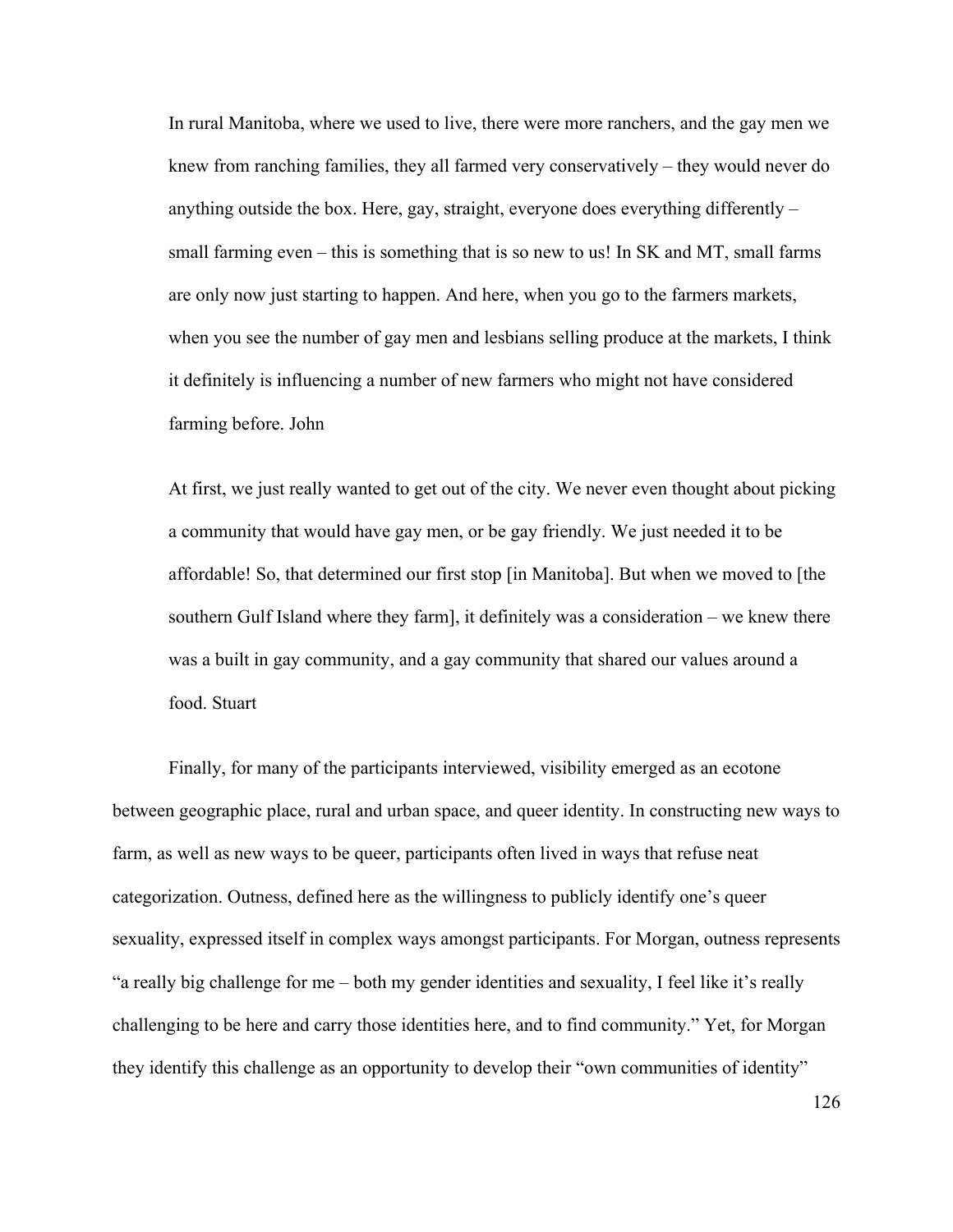marked by "queer corners … a queer neighbour; a queer intern … I have to look and work harder to make that support for myself, in a city I could just have it presented."

For Nicole, as a queer woman, outness provides unexpected benefits in developing social capital with other older, male, and more established farmers on the southern Gulf Island where she lives. Nicole's queer sexuality does not create a gulf or schism between herself and the older, presumably straight, "traditional" farmers she farms alongside. Somewhat unexpectedly, her out queer sexuality creates a sense of sexual distance and fosters equality between her and local farmers. Her status as a sexualized woman is, in her telling, neutralized in ways that benefit her as a farmer:

In this community, certainly, I feel totally equal. I feel safe. And raising sheep, I have to reach out to these older straight male farmers that I honestly would not reach out to in the city. I mean, I am a young queer woman, and I think my sexuality, and this is funny, but it takes a certain energy off the table (laughs). Like, I'm treated as a colleague, or a friend, or a daughter, because my sexuality is off the table for these individuals. I've known this guy who moved here, and he had such a dominant personality, and he used to squash ideas, and was this really patriarchal type guy, and I've seen how living here has changed him, and how open minded he is now … I think there are so many queer people farming here, I swear we're like 50%, that we're not out of the norm – we are the norm*.* 

Casey too expressed how out queer sexuality can open doors, rather than close them, in surprising ways in rural communities. As a gender non-conforming lesbian woman living in a very remote community, one might expect such visible expressions of queer sexuality to create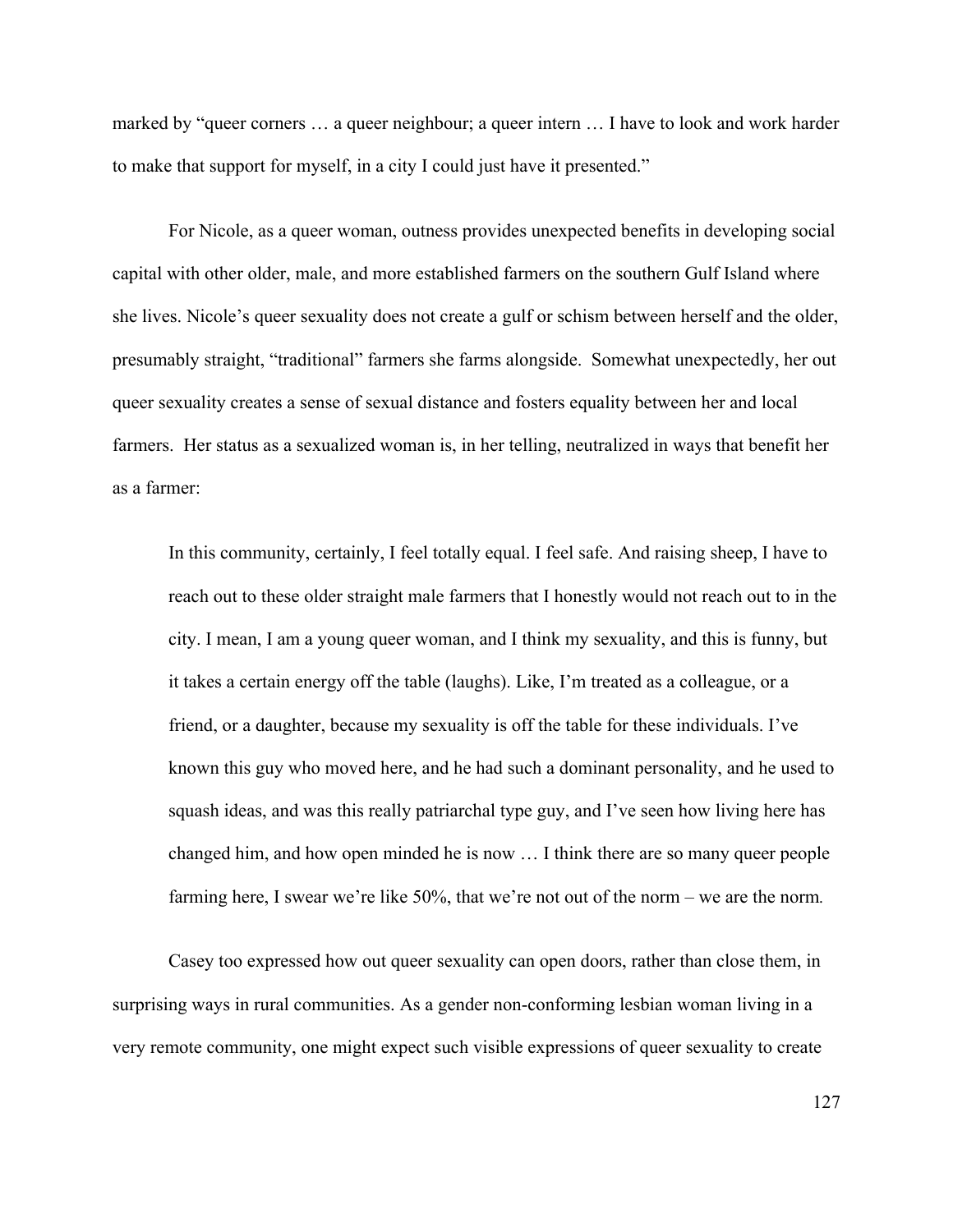spaces of tension and conflict for Casey, since she refuses to conform to greater heteronormative ideals around both femininity and sexuality. On the contrary, queer visibility provided Casey *greater* community support than if she presented as a gender conforming straight woman:

In my current situation, my land is on First Nations territory  $-$  so I get asked what "right" I, as a queer, white woman, have to be on this land. And I can really only say that it has called to me. And funny enough, I'm this butch, androgynous dyke, so I actually think that works for me – people look at me and think "she can do this."

For Casey, then, queer farming is a complex issue that touches not solely upon queer sexuality, but also upon white colonial legacies and the act of farming on un-ceded tribal lands in a First Nations community. Tellingly, Casey's queer sexuality and presentation as a "butch, androgynous dyke" is what "works," in her account, in allowing her to navigate the extraordinarily complex dynamics of living as a white woman in a traditionally First Nations community.

For queer agrarians, farming serves as an exercise and enterprise that allows them to navigate agrarian livelihoods, rural spaces and places, and queer sexuality in surprising ways. As noted earlier in this work, the concept of the ecotone provides a useful theoretical and thematic framework for discussing the imaginary of queer farming. In describing such liminal spaces, such transitional areas, we find an analogy for the complex lives of queer farmers. These are lives often defined by transition, existence between binary / oppositional identities, and identities and lived lives described by more than one individual as "grey areas." For queer individuals, including farmers (and indeed, for agricultural activities that we might consider to queer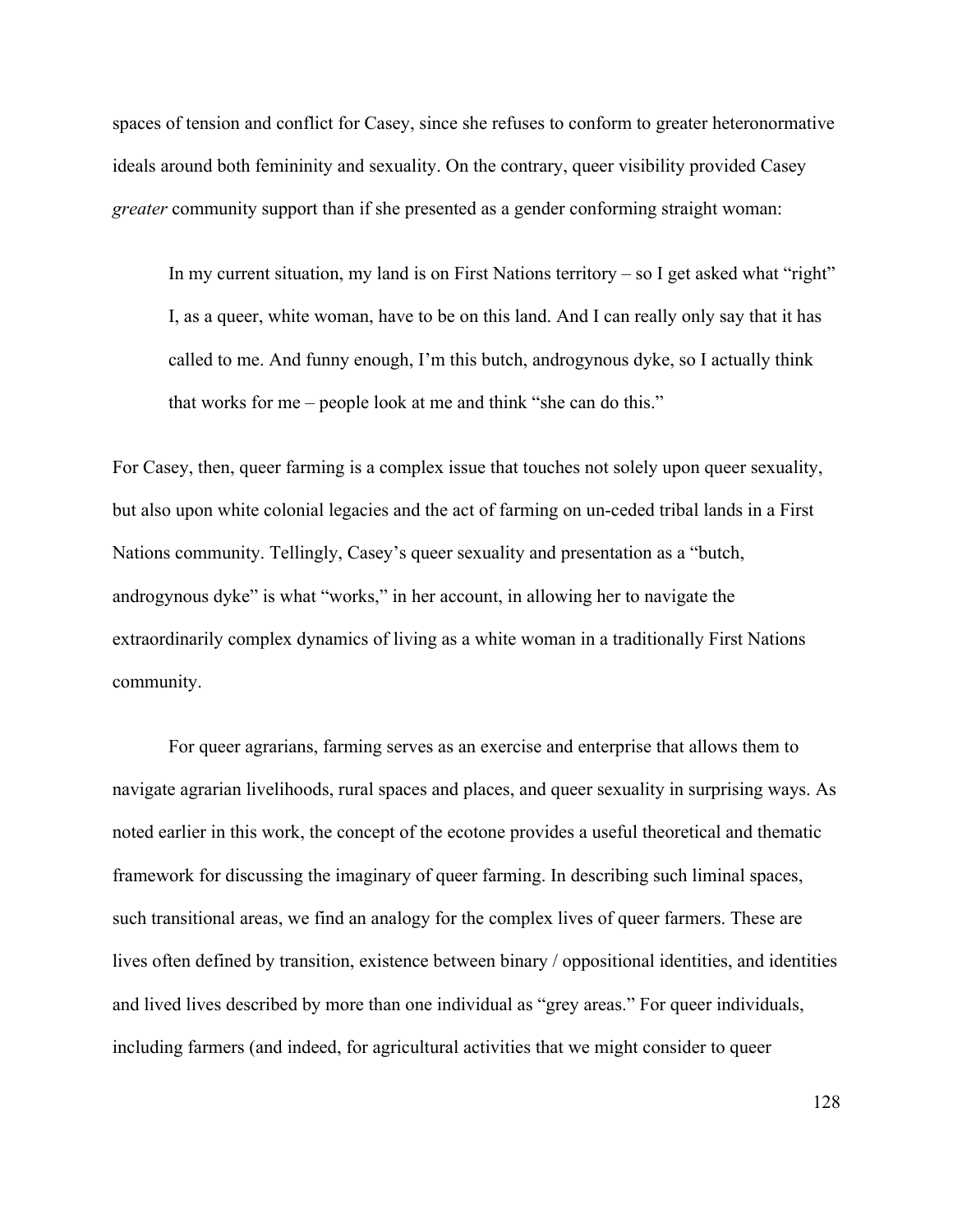farming), liminal spaces and margins, overlaps, and transitions are frequently defining characteristics of their lives. The queer farmers interviewed for this study carried over this ecotonal imaginary into their own agrarian values and practices.

## **4.5 Agroecology as Lived Queer Practice**

We have fought for inclusion – for the right to be variant, and be different in the ways the we dress and behave. I think that respect for biodiversity is a queer value. I think we as a community see the damage of uniformity – I think we as a people push back against monocultures. I think we are truly the natural allies of biodiversity. Casey

Just as ecotones provide a fitting ecological foundation for a new queer theoretical model that re-centers queer identity within nature, agroecological practice provides a useful lens to describe not only the ways in which queer individuals farm, but also the ways in which, as farmers, they orient their lives in concert with the greater ecosystems that they themselves both exist within and exert their presence upon (as agrarians). As noted previously, agreoecology, like queer sexuality, also resists easy classification and schema. Organic agriculture has a clear nomenclature in both scientific and popular sectors, and indeed these terms frequently align in both science and popular culture. The layperson may describe organic agriculture as "farming without pesticides," and most North American organic standards (especially those put in place by municipal, provincial, or federal governing bodies) would agree. Other forms of alternative agriculture, however, resist both easy scientific and popular definition. Agroecology presents a particular challenge, as it may represent both "super organic" agricultural production (as when the promotion of biodiversity is included in an organic farming plan) or its diametrical opposite,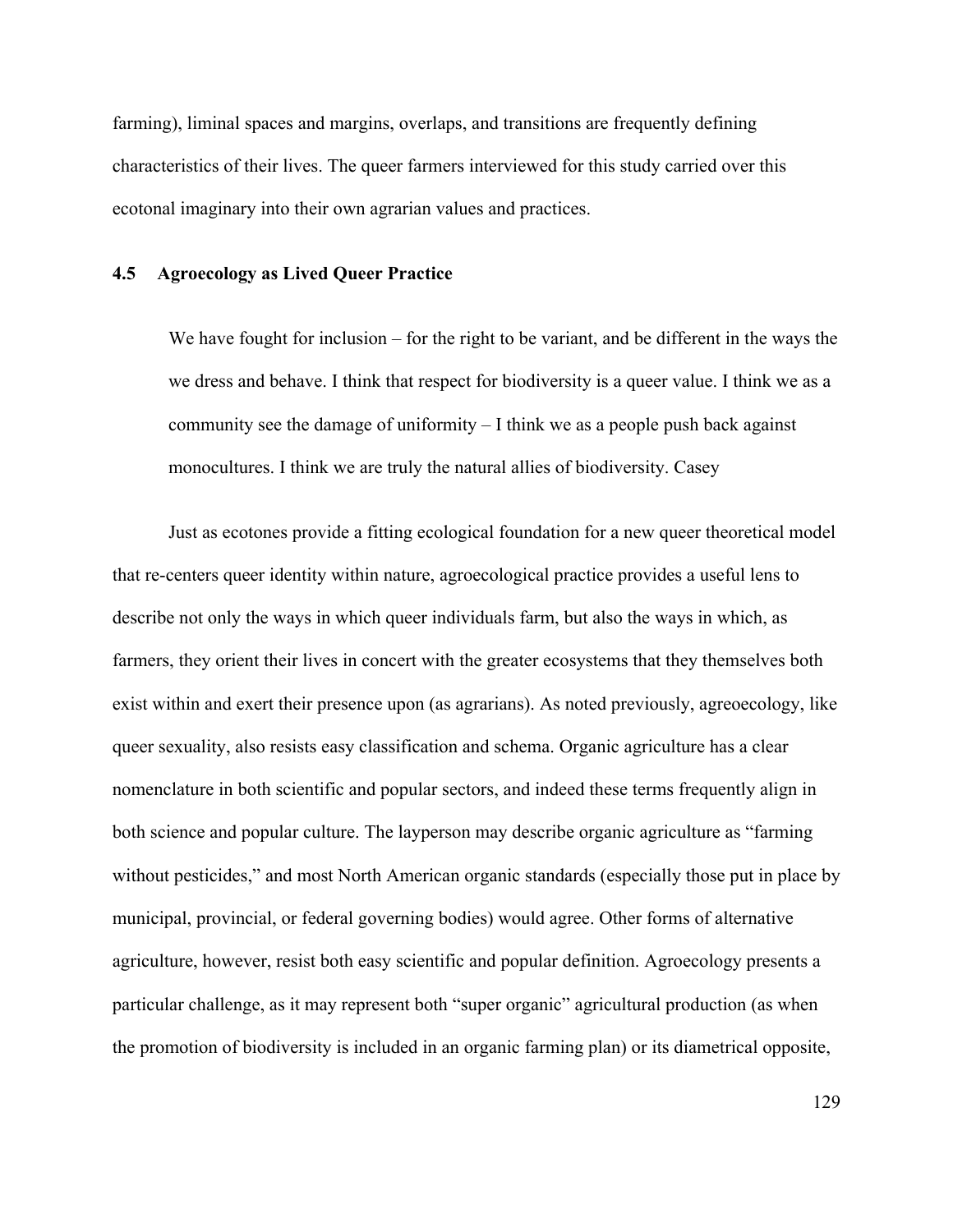non-organic farming (as when a vintner, presented with limited inputs, selects a traditional pesticide to better preserve overall soil health and biodiversity). Originating in the 1930s, agroecology generally describes the agricultural practice of integrating environmental and / or ecological concepts to farming methods. For this paper, I use Dalgaard, Hutchings, and Porter's (2003) definition of agroecology as "the study of the interactions between plants, animals, humans and the environment within agricultural systems" (p. 39). It is important to note that in using this definition, I do not refer solely to academic study, but also to the careful analysis and study conducted by farmers themselves.

Agroecology in practice emphasizes all or some of the following established agricultural principles: networks, cycles, the use of solar energy, partnerships, diversity, and dynamic balance. According to the authors cited above, when applied to agricultural practice, there must be five additional practical principles of agroecology: enhanced recycling of soil inputs and outputs, development of favourable soil conditions through management of organic matter, microclimate adaptation as a way to ameliorate losses associated with natural inputs (light, water, air), species diversification, and enhanced biological intersections and synergies among farm components. Tellingly, as noted in briefly in the description of the differences between organic farming and agroecological methods, there is no inherent principle, value, or practical application in agroecological practice that outright prohibits the application, use, or benefit from non-organic agricultural inputs.

For some of the farmers interviewed, agroecology is an agrarian practice that allows them to connect both queer identity and farming practice. For Casey, this means honouring the variance she has fought for in her own life and respecting it in the animals, crops, and lands she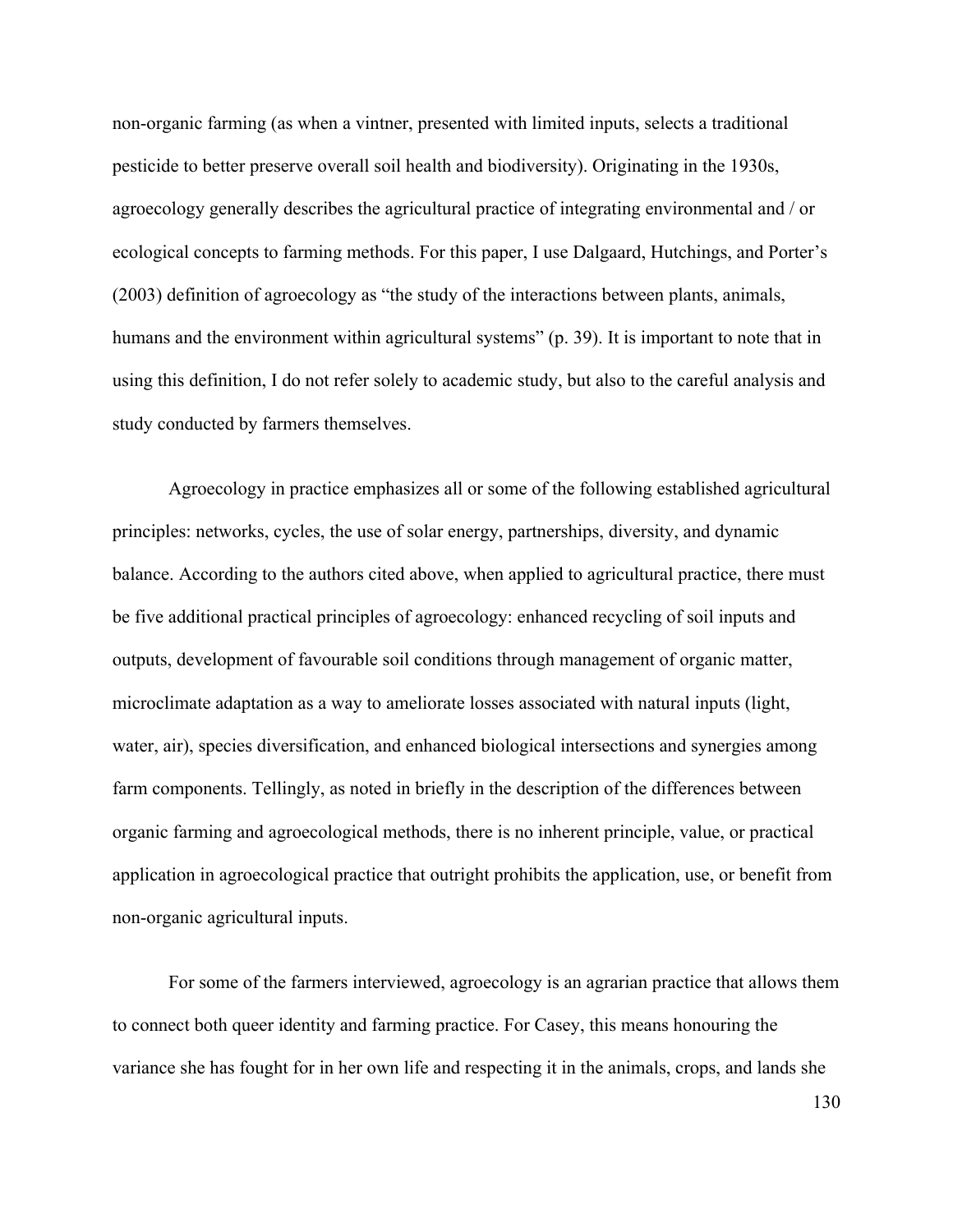tends to as a farmer. Having pushed back against the defining role of heteronormativity and patriarchal power systems in her own life, Casey actively seeks to work against equivalent monocultures and binary power structures in her farming practice:

I think queer people tend to be sensitive about the egalitarian nature of nature and relationships. I do think there are common values that we as queer people share in regards to respect and the land – cleaner, kinder, ways of farming … of raising things … no separateness, no depravation. The idea that everything has rights! Like, let's let this potato plant live through to flowering! Queer rights are really connected with the rights of the natural world, I think  $-$  it's so much how we are part of the world. There are certain freedoms I think we all recognize- the freedom of an animal to be an animal just as they are, just as we should have the freedom to be queer.

Through the utilization of agroecological principles and farming methods that prioritizes the development of symbiotic networks amongst inputs, the privileging of diversity and dynamic balance in farming, and the role of partnerships, Casey identifies the ways in which agroecology provides opportunities for the queer farmer to create queer connections that emphasize (somewhat) queer cultural values of collective efficacy, the refutation of normativity (both hetero and homo), and alliance with greater social justice movements (here, animal rights).

Casey elaborates on specific agroecological practices and the complex relationships queer farmers have with agroecological principles, such as balance, the promotion of biodiversity, and enhanced biological intersection. To Casey, developing rich tapestries of texture and color matter in plant and site selection, as they trouble monocultural farming in ways no less important than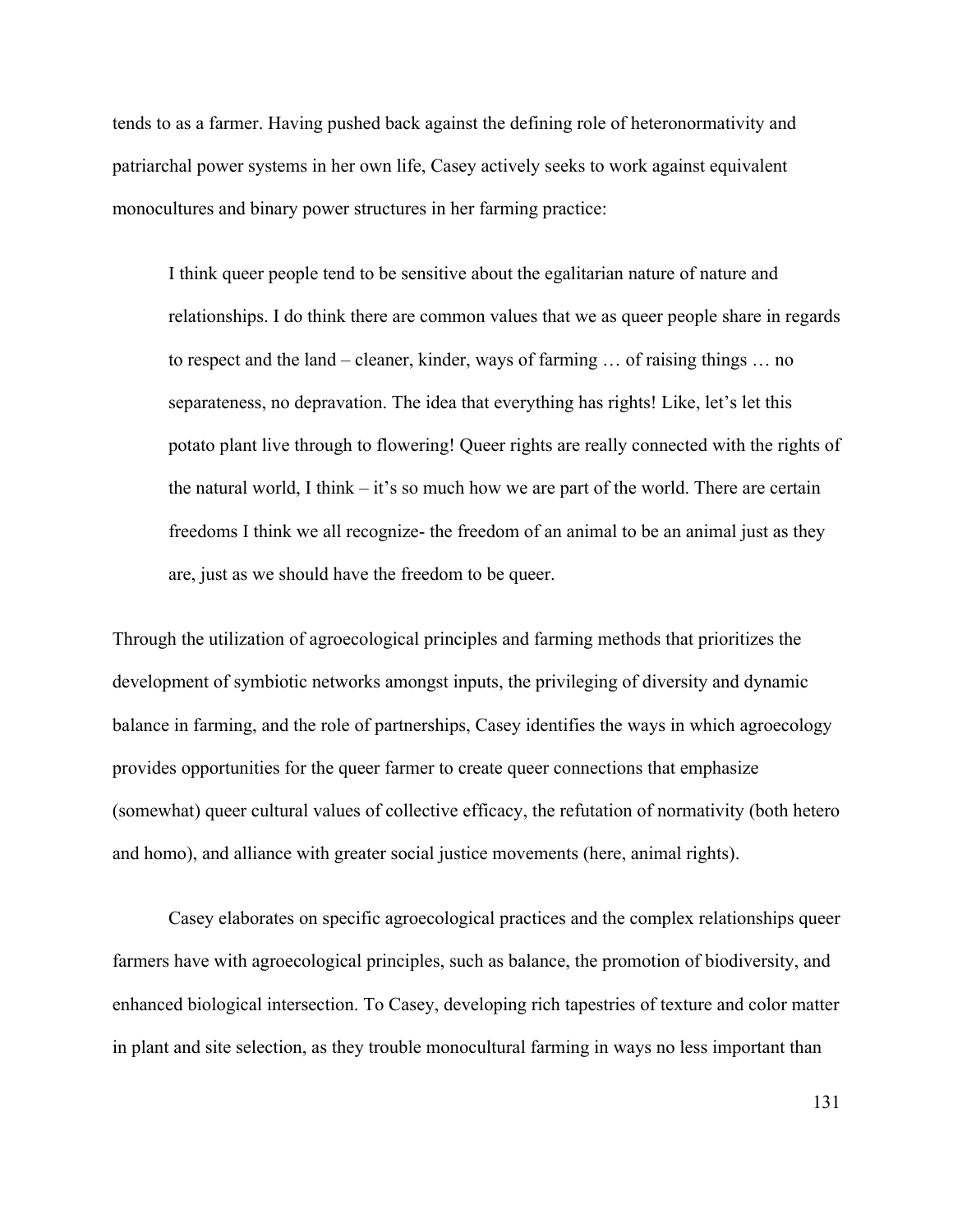planting a diversity of crops. Companion planting, for example, may promote the health of native pollinators, but for Casey it is also a way to develop "diversity upon diversity" in farming:

Oh yes, absolutely! Companion planting, encouraging diversity upon diversity on my farm – not just "carrots" and "kale," but different kinds of both! Planting for color, and texture – really, really mixing things up as far away from a monoculture as I possibly can. I try to take care of things. I take care of the worms. I think biodiversity could even be just within your garden – the sunny, steep part of my garden is its own unique piece, just like the wet shaded piece is – and I want both of them to just be what they are. I don't want the whole farm to be like the dry, hot space. And I think that's my own vision of biodiversity.

Jamie neatly sums up the relationship between Casey's queer polycultures of the self and queer polycultures of agriculture by describing this relationship as simply "valuing diversity in yourself and your community, and valuing diversity of agricultural practices and crops." Jack sums up this relationship even more concisely as the ability of queer individuals to recognize "the value of things that don't look valuable." Casey, Jamie, and Jack imply that if a queer farmer does not value and promote diversity in their farming practices, then they may not value diversity in their own queer self and greater community.

John describes this relationship as the "realization" that he and his husband had found in the most unlikely of places: a rural, remote community that has provided them an opportunity to live fully as both queer men and agroecological farmers in what his husband Stuart calls a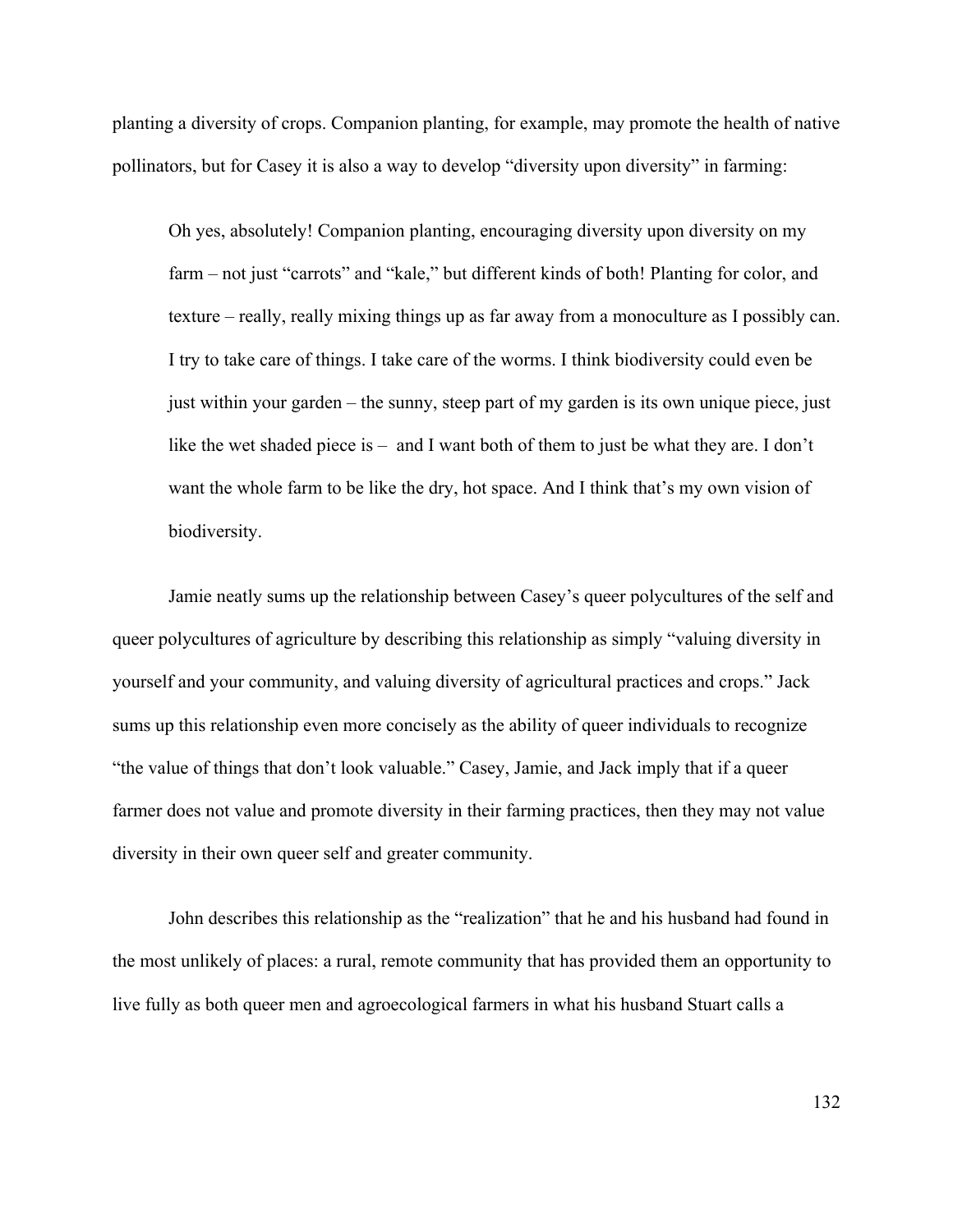"balanced space." This is a space that mirrors the agroecological value of dynamic balance not only in farming practice, but also in daily queer life. John describes how:

We came here, and saw not just farmers, but gay farmers – that realization that we needed a community that we can totally be ourselves in was essential. And not just gay – but people who took food seriously, and organics, and the environment.

In their like-minded community, the couple has found that they are no longer outliers in either their queer sexuality or farming practices. What may seem radically different elsewhere is instead a greater community promotion of biodiversity as a queer value. Stuart describes how:

Every single gay farmer we know is really interested in biodiversity; I mean, obviously a lot of straight farmers are too, but even more so the gay community. We always do it first, it seems (laughs). We're always the leaders. It's time for the rest of the world to figure that out!

Malcolm found echoes of Stuart and John's recognition of the role of community in agroecology not in a rural or remote area, but in Metro Vancouver, where he owns and operates a small CSA. For Malcolm, the relationship between queer farmers and organic and agroecological farming methods results partly from a refutation of the "me first" farming ethos of conventional farming and its associated "boy's club" patriarchal values. It also results from recognition of just how hard it is to be a successful small shareholder farmer today. Without a supportive queer farming community, Malcolm seems to question whether he could, as a single gay man and farm owner, be successful. This support from his queer community helps him to adopt agroecological principles. Indeed, there is a positive feedback loop of agrarian practice, wherein queer farmers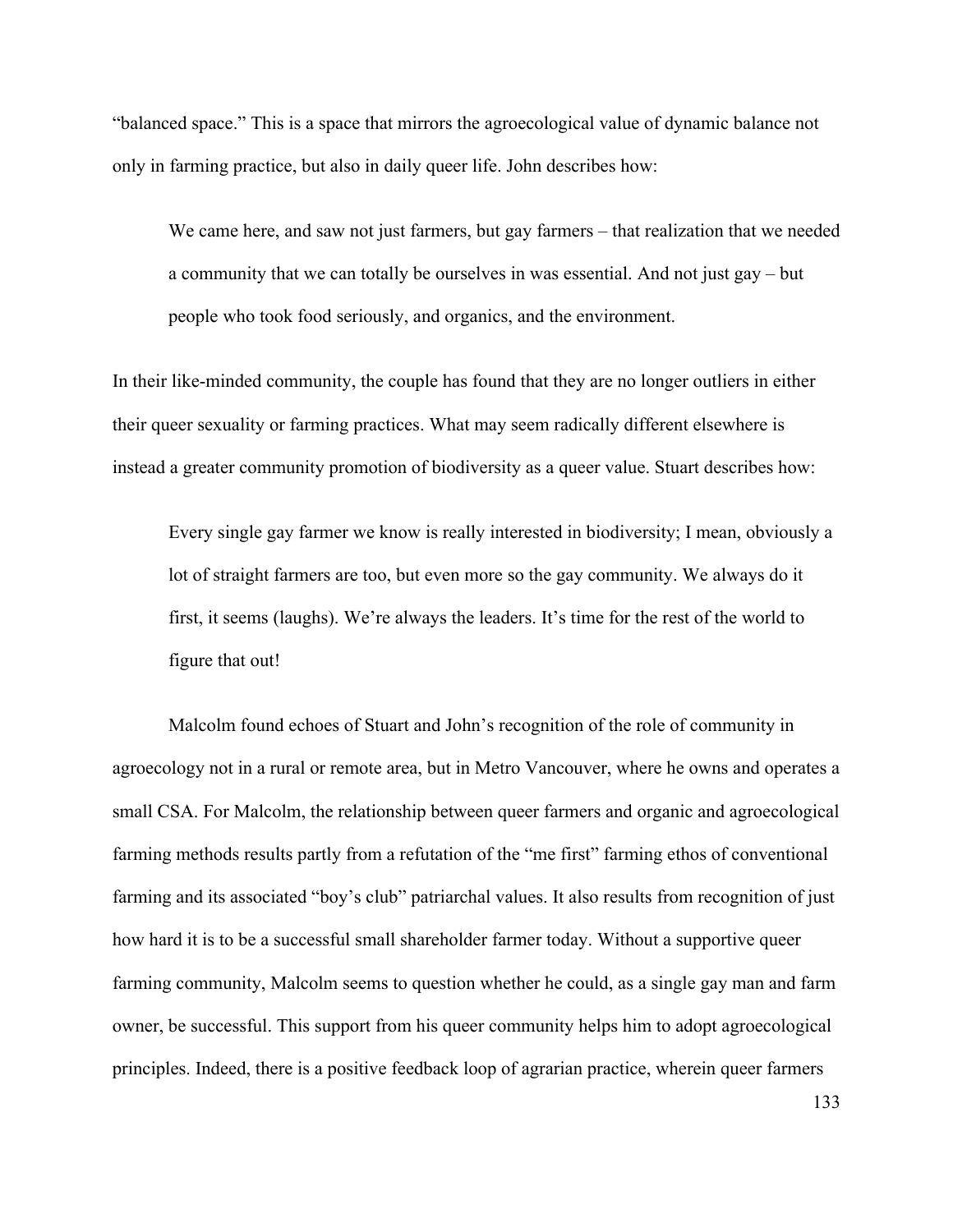are more open to "alternative ways of doing everything," and to Malcolm this includes support, collective efficacy, and resource and knowledge sharing that is less common in conventional agriculture. Similarly, the organic movement is also open to new ways of doing things (in this case farming methods) and thus may be more open to queer sexuality and queer farmers. As such, new queer farmers may be more likely to learn agroecological farming methods from both queer and non-queer farming mentors, because of those respective communities' reciprocal openness to *both* queerness and agroecology. In Malcolm's telling:

The only queer farmers I know would fall in the organic category, so I would say yes – but also people who are more open to organics are more open and interested in alternative ways of doing everything – so the organic movement just makes it more accepting for queer farmers just getting started – it's more accepting, more welcoming – the conventional industry is much more of a macho, boy's club – I mean that's a stereotype, but it's just so much less welcoming. And the challenges of farming- mentally, emotionally, financially – you have to have a community that accepts who you are – and the queer community is so much more open to emotion, and recognizing who you are and how you feel – and I think those attitudes really make our community more open to organic farming.

Morgan also found this within her own community, which is a smaller, much more rural (and traditionally agrarian) community on Vancouver Island. The questioning engendered by agroecological farming practices in turn shapes the queer community Morgan live in, which echoes Casey's earlier linkage between agroecological farming methods and greater social justice movements; this is also the counterpart to what Randal describes as queer's unique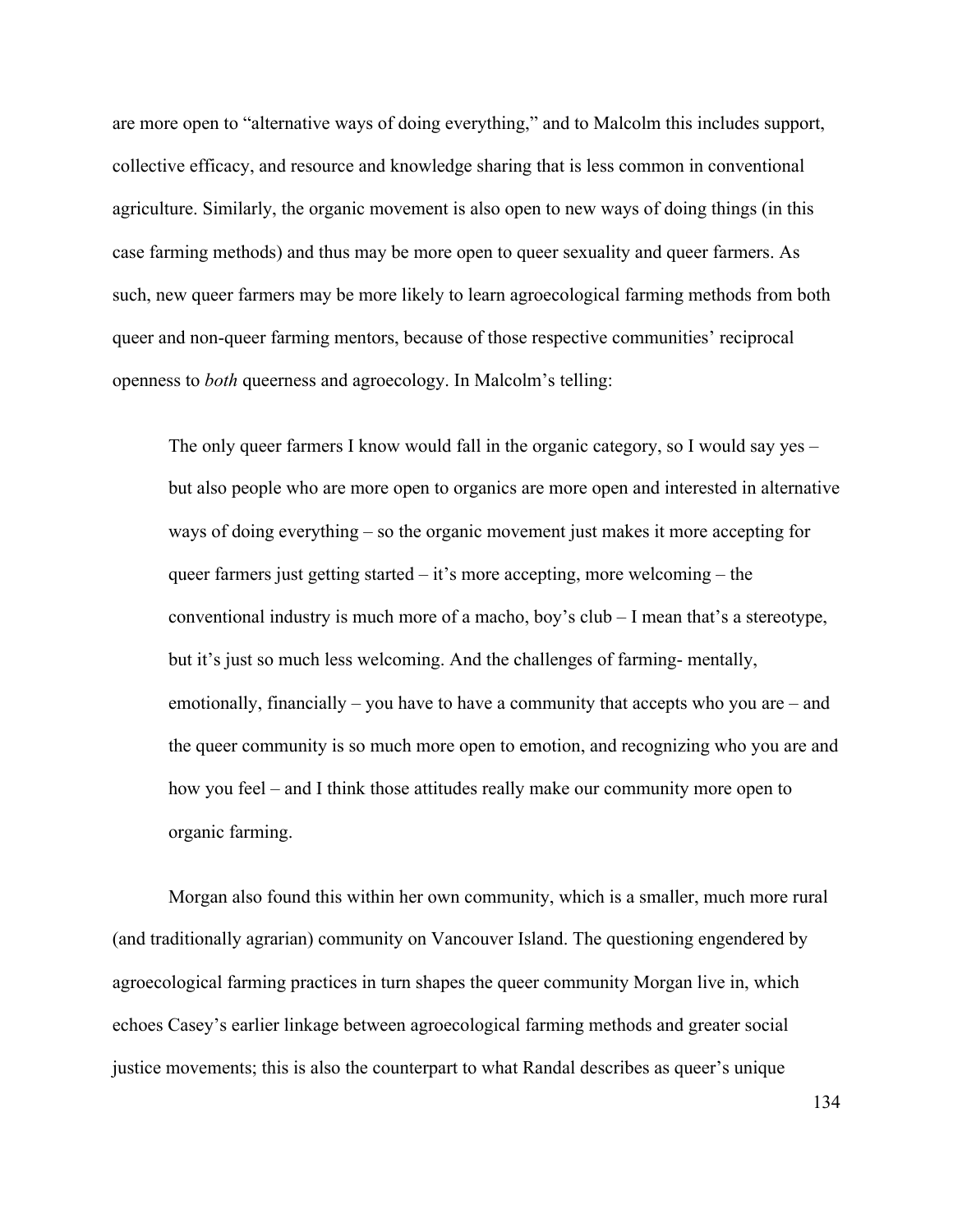capacity to shape alternative agricultural practices like agroecology and permaculture. Morgan's farming practice, then, while rooted in strict adherence to organic and agroecological methods (they host a certified WWOOF site), creates ripple effects that go far beyond the minimizing negative ecological impacts by promoting and practicing farming in accordance with the principles of agroecology:

I'm not an expert, but the people who I know who are queer and involved in agriculture are all practicing certified organic organization, or more ecological based ways of farming. I think people share my experience of being queer, and that kind of analysis – of questioning, of looking at things differently, shapes your farming and food. Food justice, for example – you're looking at it from a lens of patriarchal privilege, and white privilege, and how that shapes society.

Morgan and Randal came to value this constant intersectional critical analysis not through work in urban food justice, but in the simple acts of agroecological production: of "soil conservation. Minimizing off farm inputs that aren't from local sources … especially trying to minimize mined minerals. Water is a big issue – creative water harvesting is a big deal. Being really cognizant of my activities and the impacts on ground water." Agroecology and permaculture then are not only shaped in practical ways by queer farmers (as in through the development of specific farming practices), but also in more intangible, innovative ways, such as the linking of food accessibility, food system racism, and patriarchal privilege to non-agroecological farming practices, for example.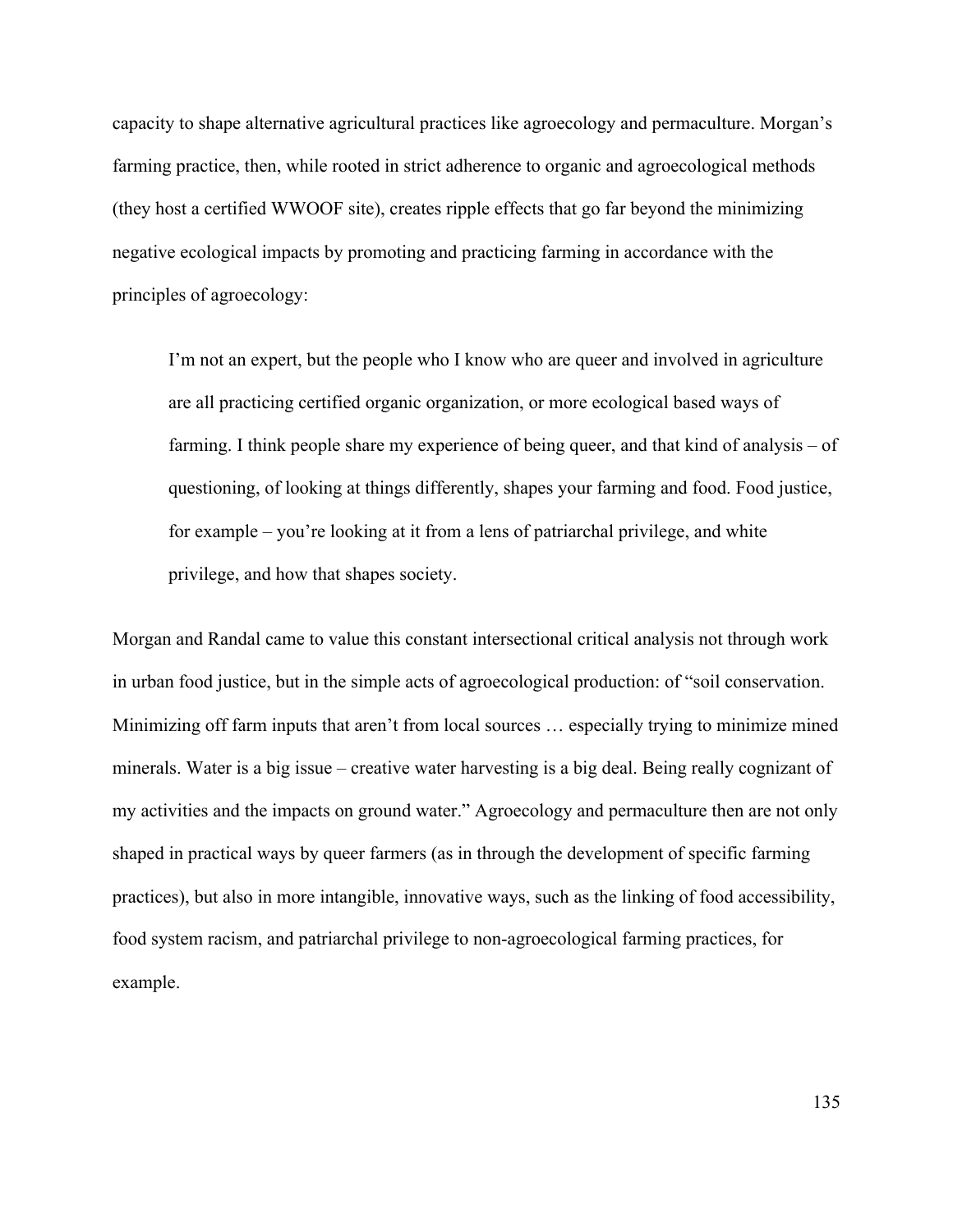Tanner, while sharing many other participants' distrust of monocultural systems and also the other farmer's valuing of agroecological principles, nonetheless applies these principles in ways that may surprise those readers who associate agroecological practice with the strict organic practices espoused by some of the practitioners and "back to the land" narratives created most prominently by early environmental writers including Aldo Leopold and Rachel Carson. For Tanner, popular culture adoption of "easy" green practices is no less inherently insidious than the practices espoused by industrial or conventional agricultural producers. Tanner acknowledges that marketing green viticultural practices is "an attractive thing for any winery to do," but he identifies his family winery as practicing "thoughtful farming" through the deliberate exclusion of strict adherence to any one regimen or practice. If Tanner disapproves of those "guys [who] go out, they spray whatever is recommended, or whenever, they just follow a chart," he also neither "farms by numbers" when it comes to organic practices. He thus pushes back against what he sarcastically calls the "nobility of organic farming." For Tanner, agrarians should be no less suspicious of the dictates of organic farming than they should the dictates of conventional or industrial agriculture:

There's a sanctimoniousness to that type of thing. It's not necessarily better! And that comes back to my scepticism of the status quo – if it becomes part of mainstream culture, I become suspicious …. In a vineyard, because it`s a perennial crop, it`s an ecosystem. Anytime you go for a broad spectrum solution, you`ve risked creating a very sterile environment, you`re risking creating a monoculture that puts you at risk for having everything wiped out – even if you`re using organic methods. In viticulture, creating a biodynamic environment is hugely important – microbes in the soil, or even things that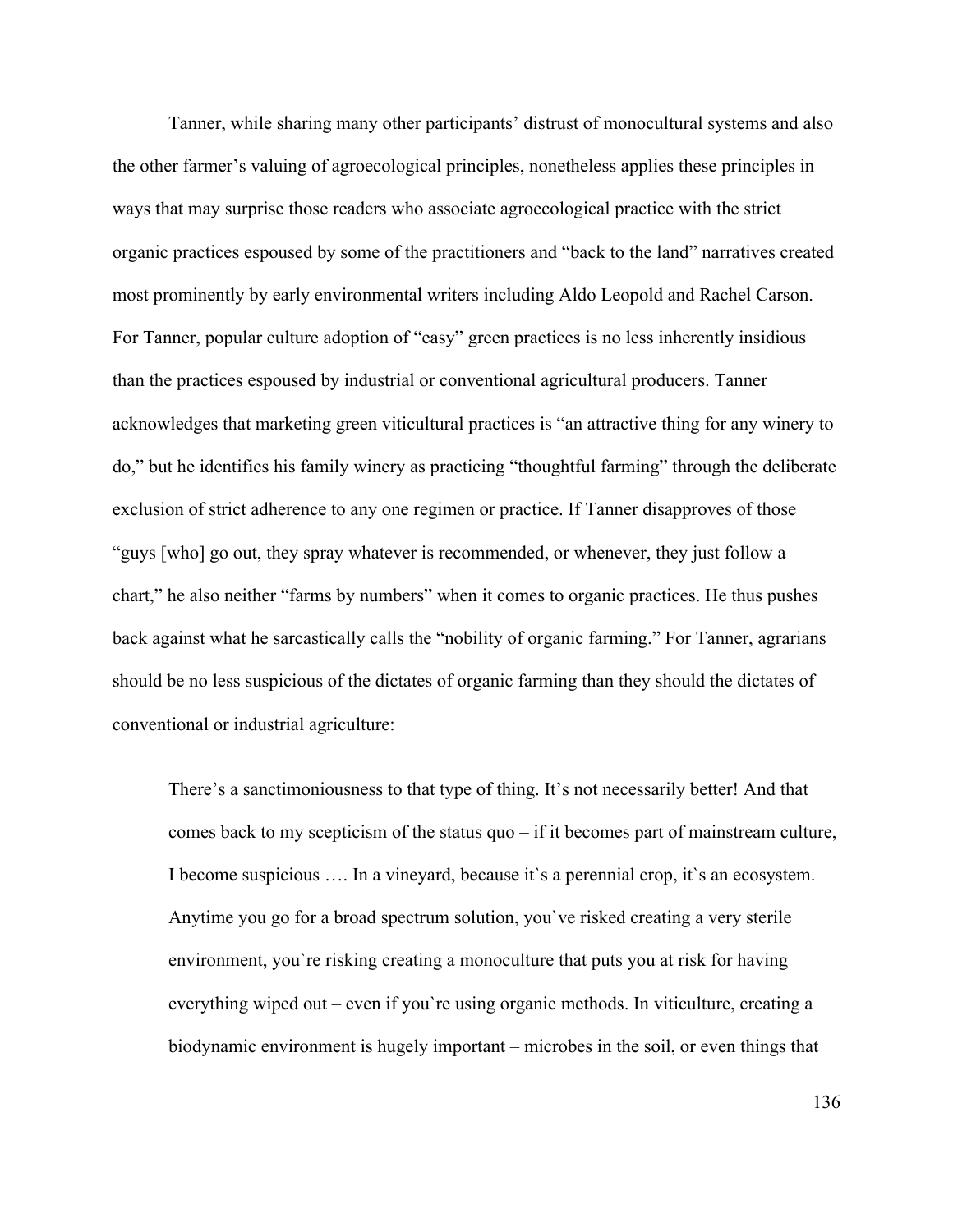are growing that shouldn`t be there; but they're not harming things! We've had random squash flowers growing, or sunflowers, and our reaction was maybe to first tear them out, and then it was sort of like "why – it's not hurting anything"! You can have all these things in the vineyard, and if there only in one small section, why would you go through the entire vineyard and spray – it could just create a whole other host of problems!

It is perhaps not surprising that agroecology seems such a natural fit for Tanner and many of the study participants. By emphasizing farming practices rooted in balance, thoughtful process, and reciprocity and symbiosis, agroecology provides a valuable starting point to "farm differently" that mirrors the difference the queer farmers explicitly identified as intrinsic to many areas of their life, from gender expression, to location of residence, to the ways they navigate space and place as queer-identified individuals.

### **4.6 Dialogic Farming and Queer Farmers**

For queer farmers, agroecology may be conceptualized as the practical application of difference to daily life. Thus, agricultural practice and farming methods are the external indicators of difference, but there are also internal demonstrators of difference rooted in the ways that identity is constructed among the self, as farmer, and that which is farmed.

Malcolm, an urban farmer and CSA owner in Vancouver, identified the value of diversity broadly within the queer community as a starting point for dialogic farming. Sexual diversity in the community, for example, fosters an acceptance of diversity of perspectives: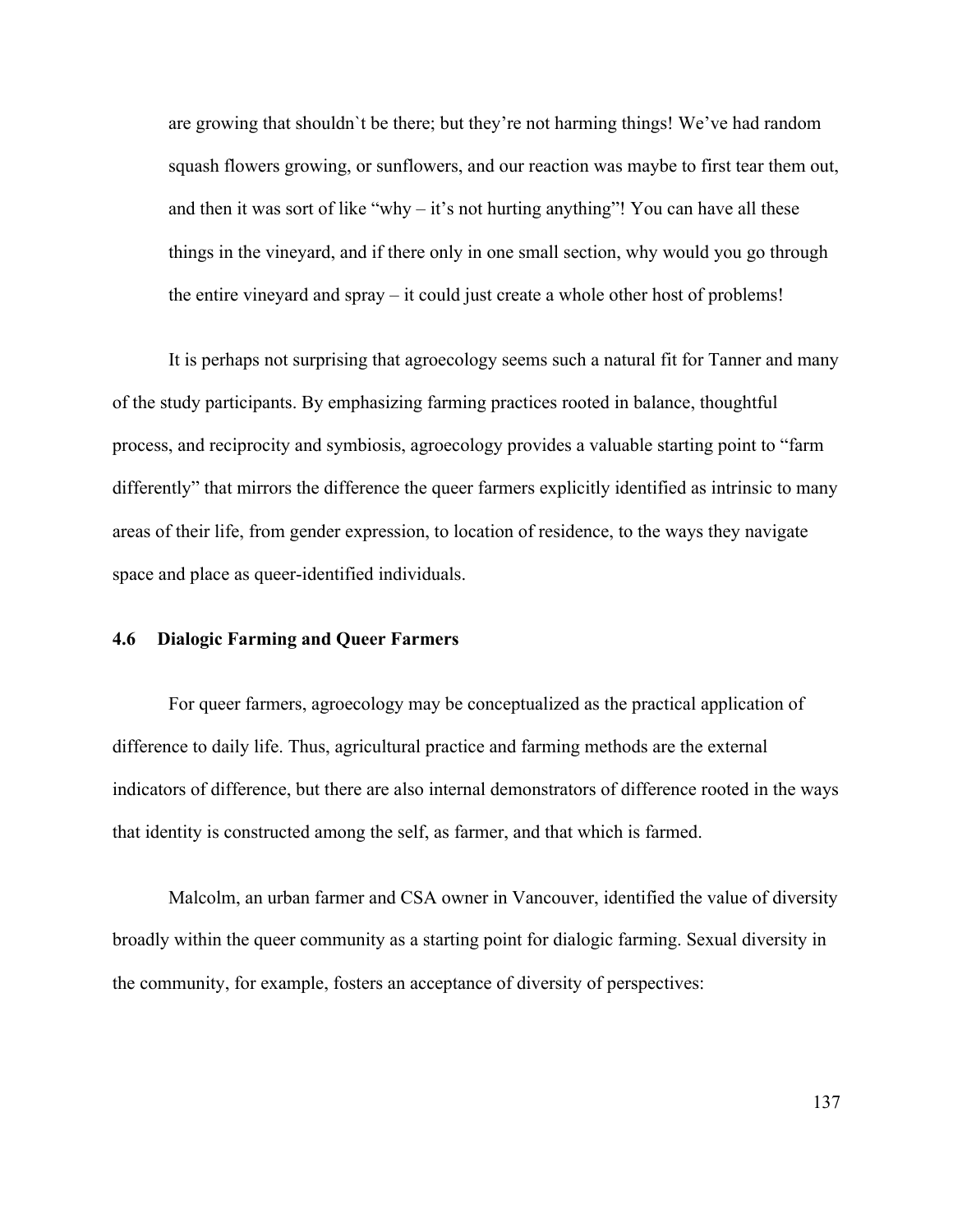I mean, we may have our divisions, but we look at things like "we are a diverse group of people. And that diversity is essential to us" and I really think that we then turn around and look at other things like farming, and it encourages us to think about things like farming in a really different way. We need to support ourselves! We need to maintain our diversity. The uniqueness – the individuality. We cannot rely on others to do that for us. And apply that thought to agriculture – to that focus on monocultures. Our values are so in line with battling to keep diversity in farming. We need to support all different kinds of farming, and produce, just like we support our community! And of course it's not easy – but we should recognize as a community the value that that work entails! We know how to deal with hardship! So why are we afraid to take on that challenge?

Caleb, as both an urban farmer and farming educator, spoke of the need for "middle ways" of farming, of the importance to "meet people where they are" as a way to break down barriers not only between farmers, but greater community. Casey echoed Caleb, when she spoke of the ways that queer farmers, through agroecological and other farming methods, are "farming in all these beautiful ways" that "really break down these barriers" between urban and rural individuals and communities, including queer ones. As a new farmer, Sean is part of what is likely the first generation of farmers who are learning how to farm from queer farmers who have come before them. For Sean, the farming methods that he has learned from his queer elders include those in line with agroecology and make sense in context of being part of a community in which dialogue is an essential component of queer identity:

From what I have seen, the queer community seems really attracted to new models of sustainability – biodynamic farming, permaculture, organic, etc. and I think that's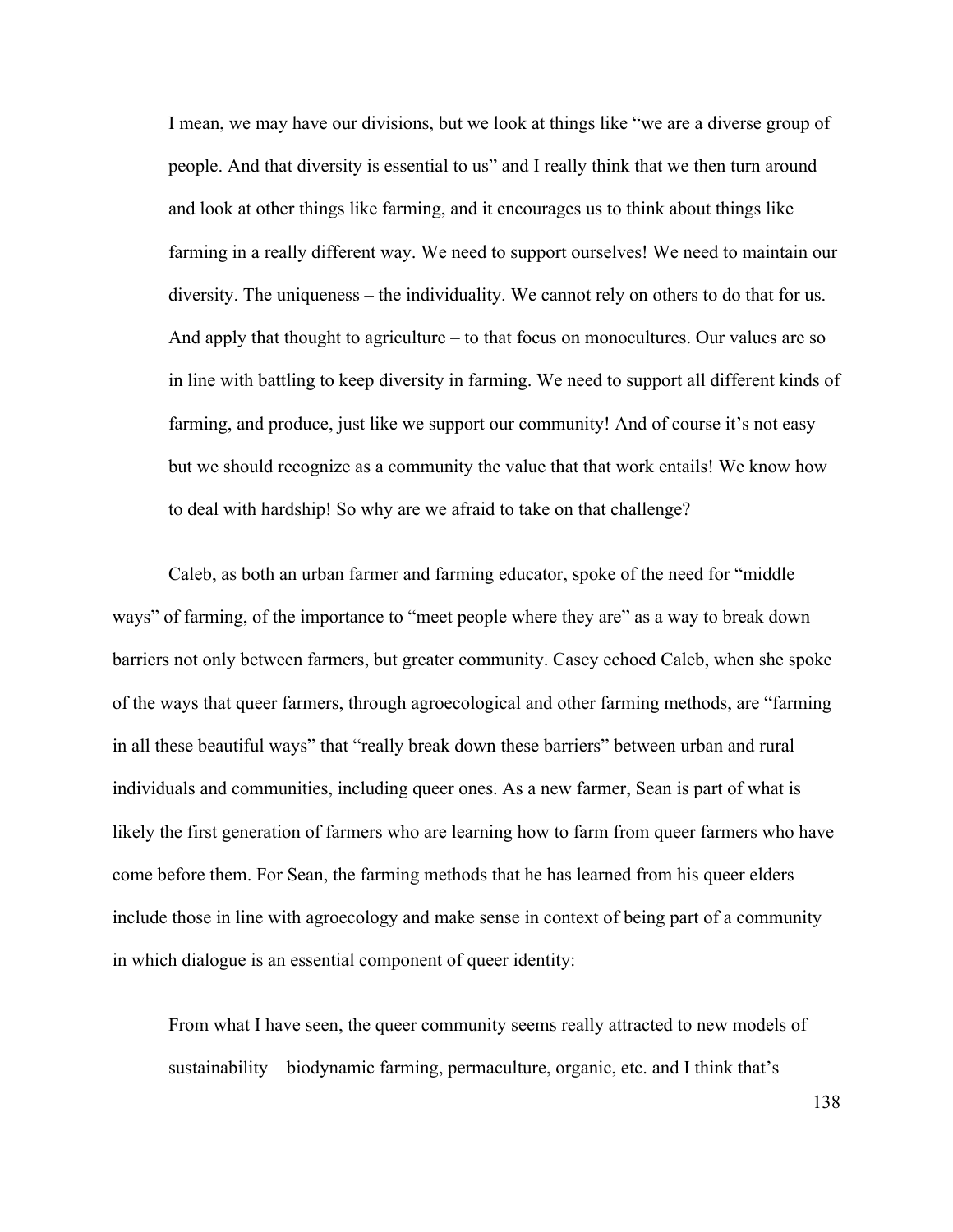because as queer individuals we have had to questions ourselves, themselves, and life … and we are already use to asking tough questions about life, so it's easy to extend those questions into things like farming methods.

Like Sean, Nicole is part of a generation of farmers that is coming out as queer and coming to farming simultaneously, as mutually reinforcing indicators of difference. Nicole *"*came out as both a farmer and a queer person at the same time" and describes this as shaping who she is in profound ways; she describes her situation as "pushing boundaries in general" and "making all these profound changes all at once." Whereas some participants may have returned to farming later in life, for Nicole and many of the participants, farming is but one aspect of deliberate choice to reorient and realign not only what it means to be queer, but also what it means to live life in the twenty-first century.

Randal, one of the older generation of queer farmers who have paved the way for younger queer farmers on British Columbia's Gulf Islands, describes the ways that dialogue between farming methods and queer identity has developed out of histories of difference:

We could use organic in a holistic way – not just the way that we grew food, but the way we became queer. Really, what covers all of it is our sense of queer politics – that framework, it was informed by community models – our queer sensibility was about doing things differently, including growing food – we had an idea to do things differently from the get go as part of our queer identity.

For Randal then, moving to a rural community and farming is not, as more metronormative queer narratives might suggest, a step back into the closet, but rather a way to "become queer" in new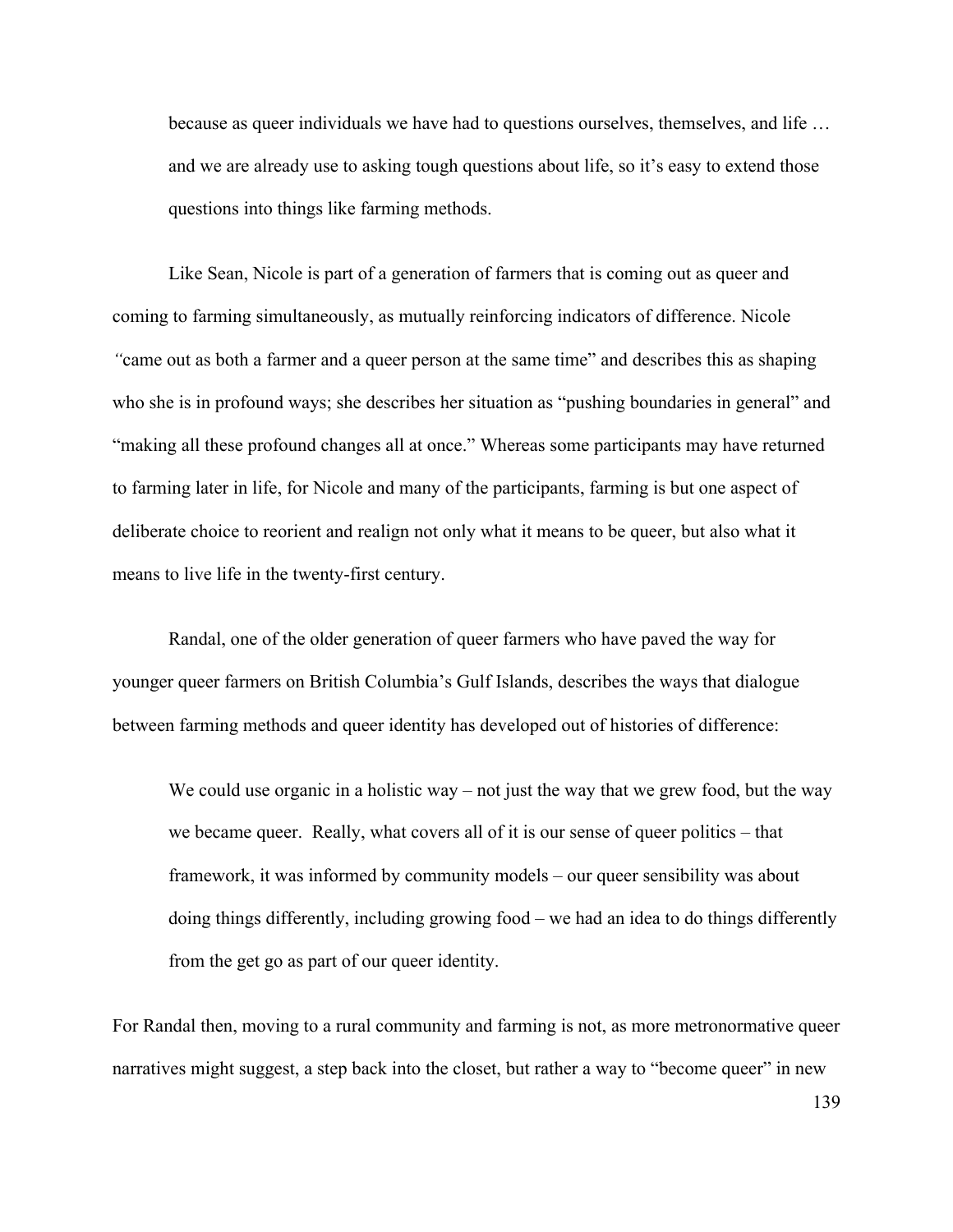ways, just as being queer was an opportunity to grow food differently. As an HIV positive individual who came of age during the worst of the HIV & AIDS epidemic, returning to "the land" as a farmer was a way to help save himself when nobody else would:

I mean, what is people's relationships to land? My health, my vitality, is really wrapped up in the idea of land stewardship, and how I relate to land. And even people in the city might have to confront that  $-$  it's about roots. We have established queer roots for ourselves, and for others. We can name at least 15 people who have moved here because of us – I am not shy to say we have actively recruited individuals to come here. Vancouver is a transient, rootless society – and that is not healthy. We were so at the whim of a system that was supposed to help us – this neo-liberal, consumer based model that was supposed to help, it did nothing to help us. We came here, and we took it upon ourselves to educate, and to get educated. I did not even start reading about queer history until we came to Salt Spring. I just took it for granted … We moved as soon as the meds came out, and we thought we might live. We got the fuck out.

While many may associate farming, rurality and agrarian values with close-minded, politically conservative individuals and communities, interview participants voiced the opposite: their queerness is not an obstacle, but rather a dialogic entry point to farming, rurality, and agrarian values. In turn, farming provides them an opportunity to subvert both heteronormative and homonormative values around both queer identity and ecological sustainability.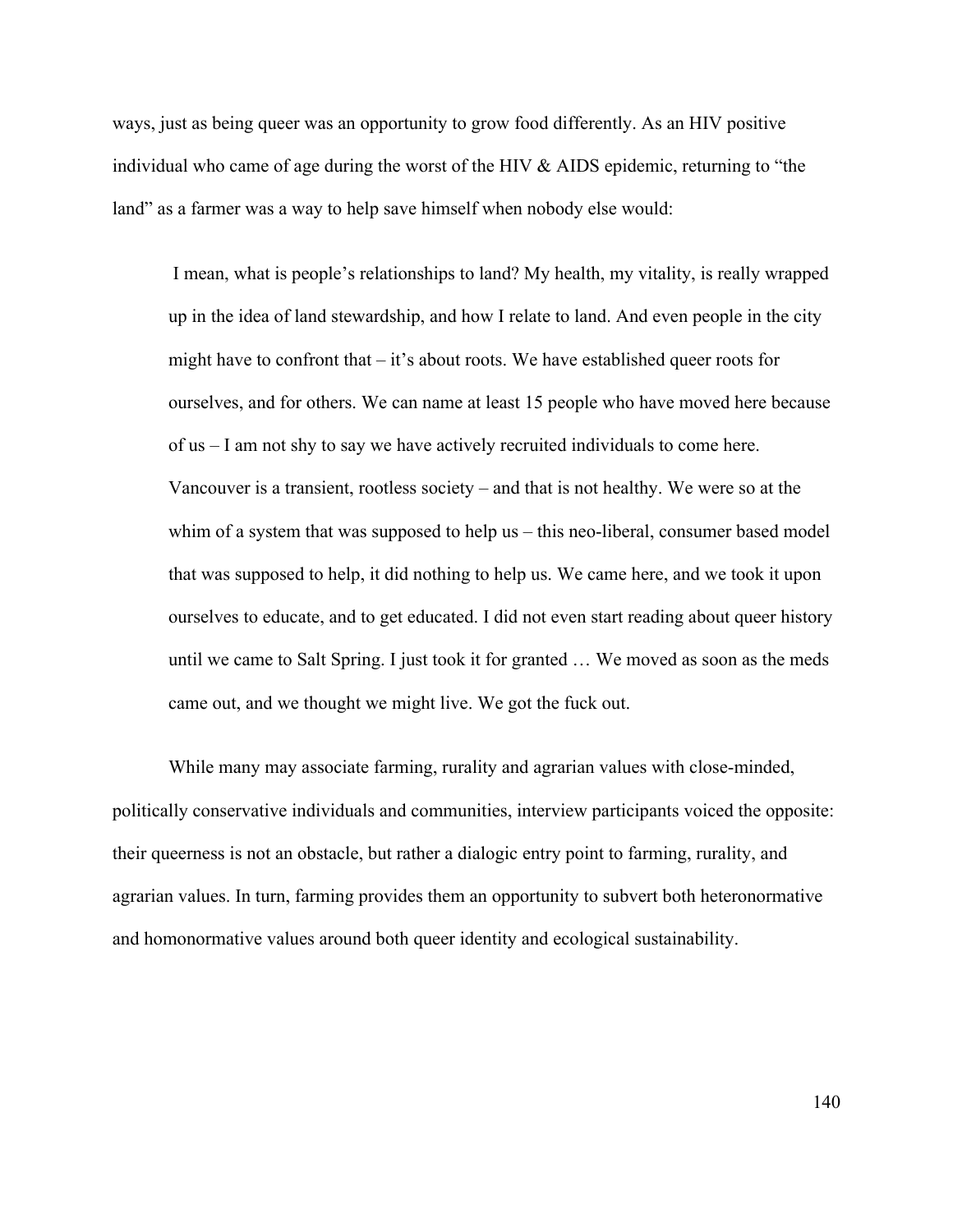# **Chapter 5: Conclusion**

My queerness is the opportunity to wipe the slate clean, and say – "here we are, this the land, and what will we create?" and that creates more questions than answer…I think queer people are the change makers- we look around the corners. For some people, straight people included, we have this kind of mysticism- people look to our community for what's important. For centuries, they looked to us for culture, and art – and for me, that our community is looking to us for food, and sustainability, that's what's maybe most profound. Micah

There is a question that I quickly became used to hearing: "Why queer farming?" Throughout my research, coding, and writing I heard it posed often, and often heard it more than I liked. At times I would feel defensive about it, as if I was being asked to justify why both the contributions of queer farmers and my contribution to food system scholarship were of any value. Over time, however, I came to view this question differently. First, the fact that most people (including members of the queer community) do not inherently understand the value or contributions of queer farmers to farming and food production speaks loudly to my research, to themes of visibility and invisibility, power, and institutionalized homophobia, sexism, and transphobia. Second, though, whether intending to or not, the question "why queer farming?" also speaks to the need to recognize the *queering* of farming – that is to say, the need to adopt new, "queer" ways of growing food, of being on land and of participating in the essential work of feeding ourselves, our communities, and our planet.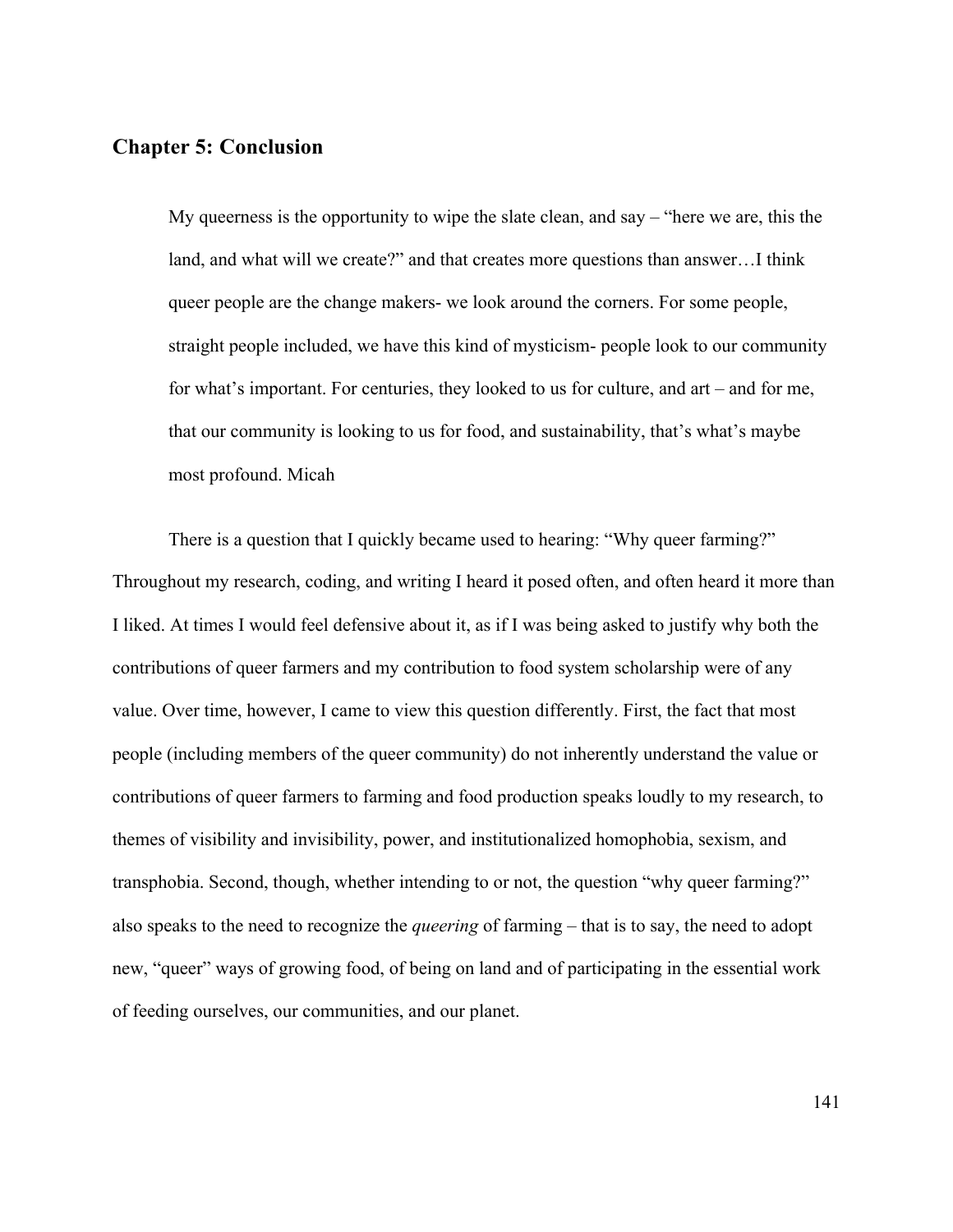To be certain, I did not begin my doctoral studies expecting to study queer farmers and farming. Nor did I anticipate spending several summers as a farmer in Metro Vancouver, participating in some of the local farming for which Vancouver has become semi-famous. As someone who grew up in a farming family, when I left rural Montana for college, I assumed I had left farming behind. While my Master's research was devoted to urban agriculture, I conducted it from a distinctly academic distance. In very real ways, both this research and my return to farming grew out of my status as an international student: under the conditions of my study permit, I was prohibited from seeking paid employment and thus volunteered to help a friend with their newly founded community-supported agriculture business in Richmond, BC.

It was a fantastic summer to farm. The weather avoided the drought conditions that can typify Vancouver summers and was temperate and punctuated by occasional rainy days. In many ways, that summer served as my awakening to the realities of non-industrialized food production. On the farm where I grew up, inputs like pesticides and herbicides were just a fact of life and certainly not anything for concern. Summer days were spent playing in crop-dusted fields and swimming in irrigation ditches filled with runoff from the fields. Crops were planted, grown, and harvested with a variety of machines. There was a distance between the producer and the produce. Farming on the "incubator farm" (as it was called by the non-profit that administered the land for the City of Richmond, BC) could not have been more different. While it likely comes as no surprise to most people that organic farmers do not use most pesticides and herbicides, what this means in terms of actually *growing food* is far less obvious, or at least it was to me. Even after completing a Master's thesis devoted assessing risks, benefits, and best practices of urban agriculture, I assumed that organic agriculture was mostly a case of utilizing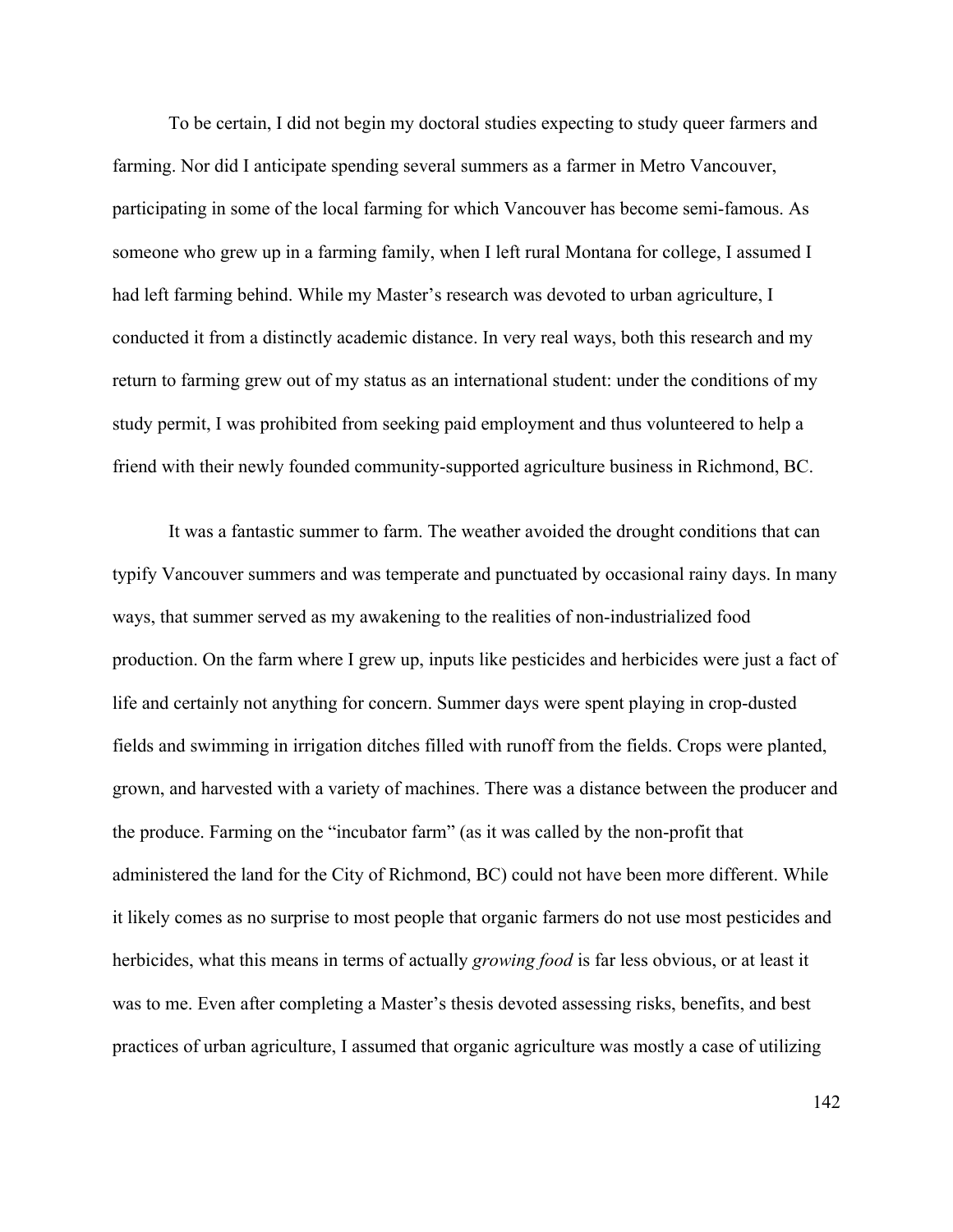different inputs: in my understanding, organic producers simply utilized organic herbicides and pesticides. Imagine my surprise when I found myself on my hands and knees, spending entire afternoons picking cutworms off of kale plants by hand. In organic and agroecological farming, *I* (that is, my labour) was the alternative input! I was pesticide, herbicide, and harvester rolled into one.

If summers spent on small-shareholder organic farms made me aware of ways of farming that closed the distance between producer and product in very tangible ways, this farming also changed my perceptions of what it meant to be "a farmer." Growing up, the farming I saw in my family and community was largely a solitary activity. Mostly men (and occasionally my mother and other farm wives) spent long hours in near-total isolation. To farm was to sit in a small cabin on a combine, or a tiller, or a bailer, or any number of machines that have made industrial-scale agriculture possible. Here too, I learned how different farming could be. If the farming of my youth was typified by solitude and isolation, this farming was typified by community and collaboration. In Vancouver, our "farm family" would meet between 6:00 and 7:00am and then bike an hour from downtown Vancouver to the farm plot on the banks of the Fraser River. Our days were spent quite literally shoulder to shoulder, usually talking about food policy, social justice, and queer politics to help pass the time as we engaged in the work of agroecology. This was farming as dialogue, as dialogue between land and producer and between self and others.

If this type of farming differed in both method and activity, if this farming was rooted in conversation and collaboration, then it was also marked by one additional delineating feature that was every bit as much a marker of difference – indeed, perhaps its *key* marker of difference. Growing up, the farmers in my family and community were men and, insomuch as I can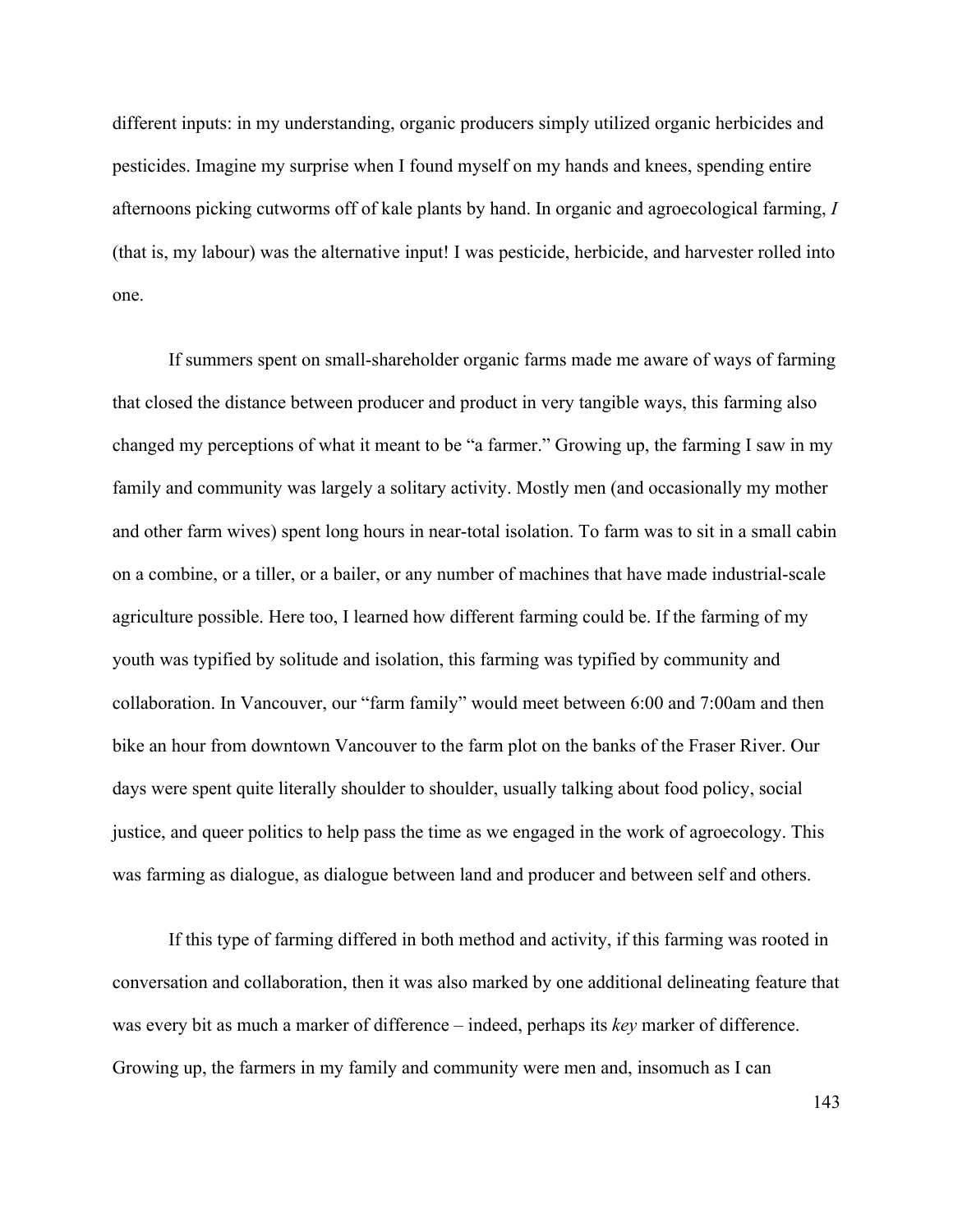accurately recollect, heterosexual ones. The "family farm" is a stereotype rooted in demographic reality. While my family was large even by farming measures (eleven children), most of the farm kids I grew up with also came from large families. I always understood that farmers had large families at least in part to guarantee a steady labour force; mine was a childhood in which people learned to drive farm trucks when they were eight or nine years old; they also skipped school to stay up all night during the height of lambing season. In farm families like mine, gender always played a defining role. Men were farmers, and women were farm wives. Make no mistake, both lived lives typified by long hours, thankless work, and uncertainty. Boom and bust informed both the lives of women and men. So, here too was my return to farming an awakening. By contrast, the farm manager my first season in Richmond, BC was a self-identified genderqueer trans man who also occasionally identified sexually as lesbian and who preferred the use of "they, them, theirs" pronouns. My other coworkers on the farm were all women, both bisexual and straight, and the farmer of the incubator plot next to ours identified as a gay man. On this farm, gender too played a role, if only insomuch as serving as a reminder of just how very *different* these farmers were from my own past experience.

Against this backdrop, I studied agriculture and was specifically interested in the role that "informal" (briefly, unlicensed and unregulated) agriculture played in local food systems, individual and community empowerment, and self-efficacy. In hindsight, the process of connecting the dots between my work as a farmer, and my work as a student, took far longer than one might have expected. I largely ignored what is now obvious: I was a queer farmer working with other queer farmers, farming in ways that are "queer" when compared to mainstream and industrial agriculture methods.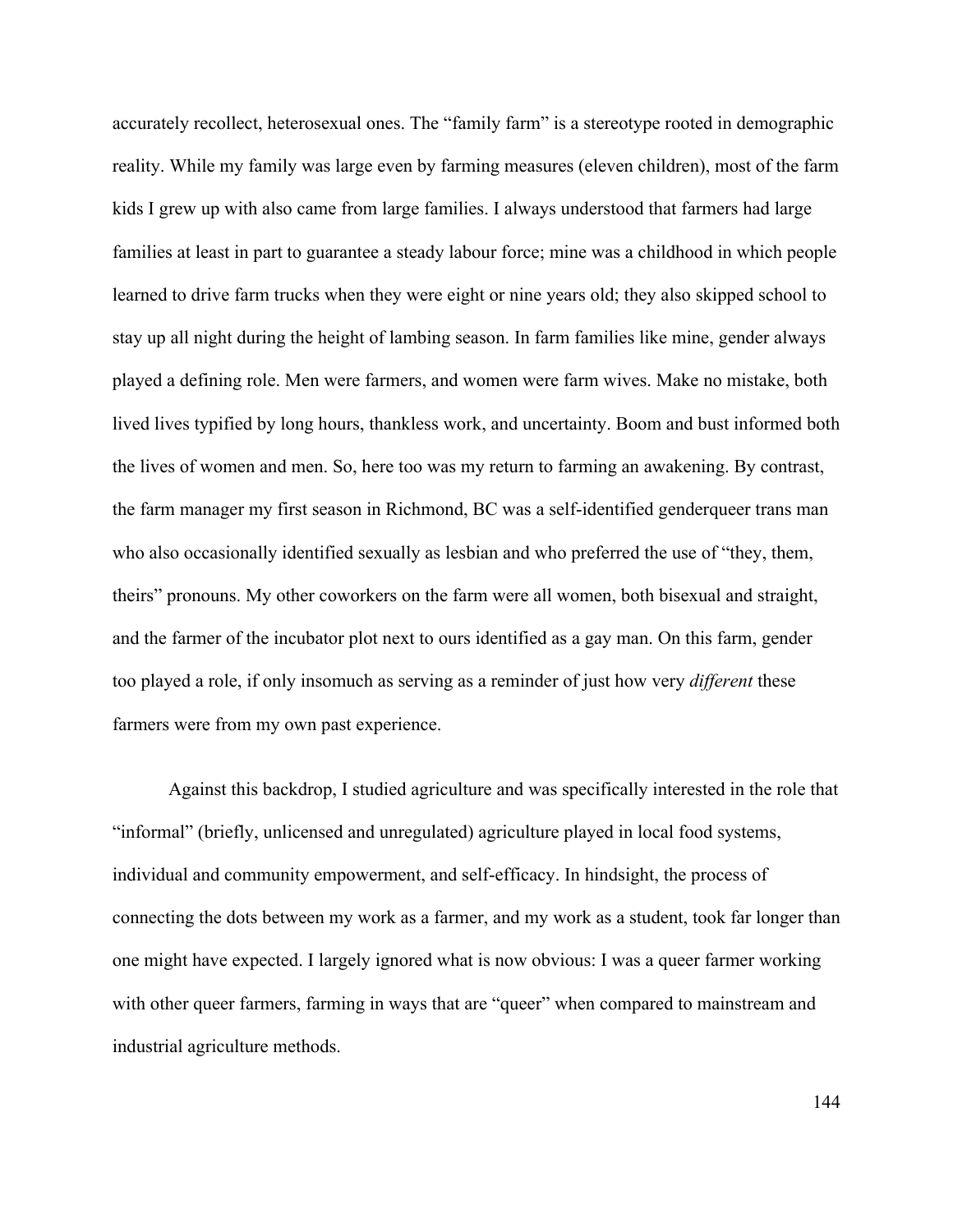So let me ask that question again: Why queer farming? Nearing the completion of my research, what now strikes me most about it is how easily the answers flow when I am asked. First and foremost, it is ethical and just to work to ensure that diverse voices and perspectives in farming are heard. Vancouver's food justice ideals have helped earn the city a reputation as a global leader in sustainable agriculture, and expanding food justice to consider the roles and perspectives of queer farmers, including women, the urban poor, and racialized communities, is simply a matter of honouring the work and contributions of the many queer individuals working to seek sustainable solutions to challenges facing food systems in Canada's third largest city. Second, and related, it is important to acknowledge that the perspectives and practices of queer farmers are unique, insomuch as gender and sexuality provide a critical lens through which queer individual orient themselves in this world, including agriculture. Third, and perhaps most importantly, in an era in which global food systems are increasingly defined by the intersections of climate change and rapid demographic shifts, it is essential to consider the contributions of many diverse communities and agricultural producers, including queer ones. It is equally essential in this context to consider altogether new or diverse methods of agriculture and food production, including what we might call queer ones.

"Queer farming" is our entry point to a more just food system, one which honours diverse and different communities, practices, and perspectives. It is simultaneously a call to action in an age in which we need "all hands on deck" to provide solutions to an ever-increasing number of challenges in feeding the world's peoples, and especially to increasing access to healthy foods that are grown sustainably and in localized systems that can better absorb the disruptions of increasingly decentralized and volatile food and agricultural commodity markets. Queer farming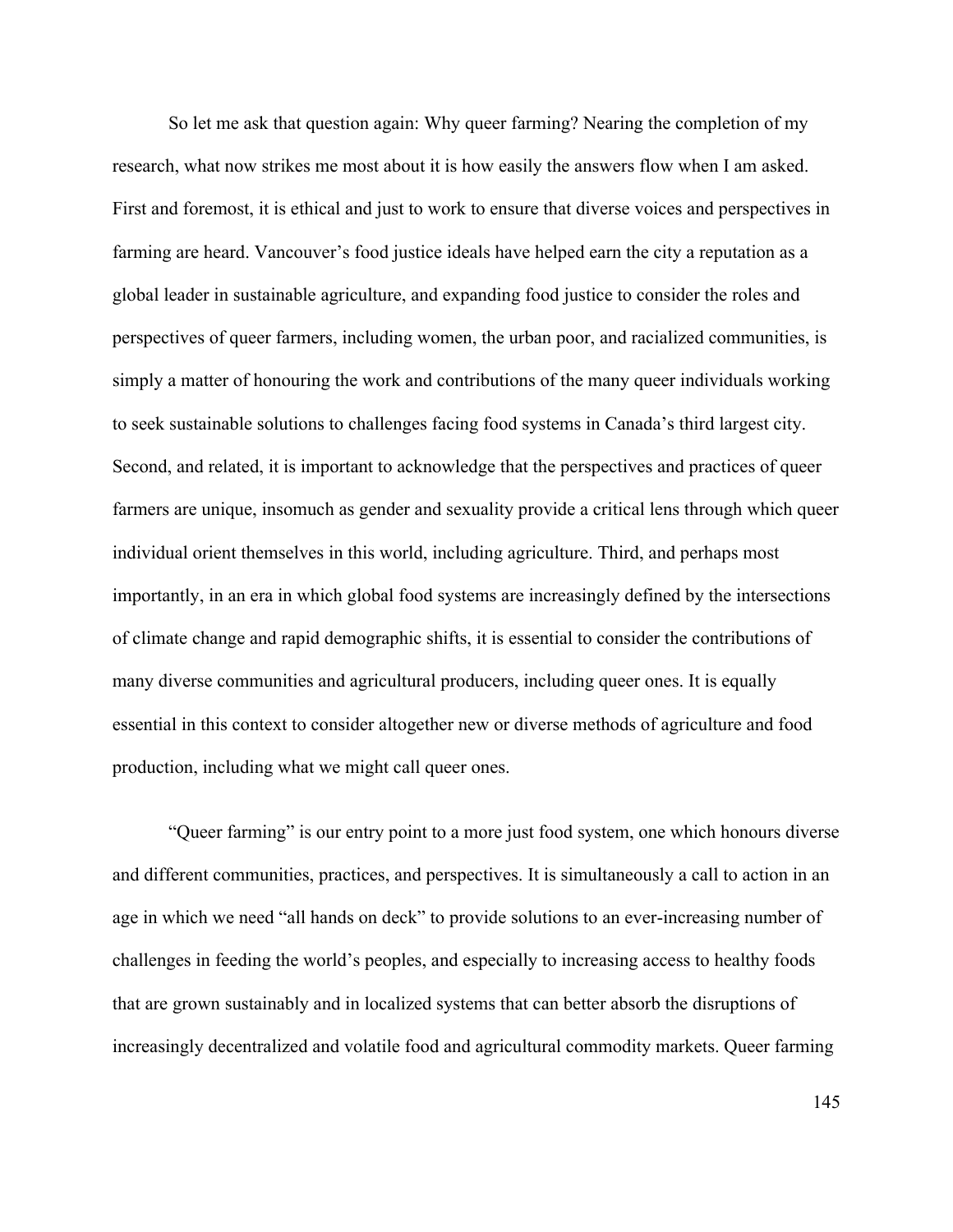is the acknowledgment that alternatives do exist: we do not need to ceaselessly toil to modify or "fix" the problems of mainstream and industrialized agriculture, to seek solutions within these systems to the very problems that these systems present, when altogether new models and perspectives exist. Right here, just before our eyes.

This thesis seeks to illustrate the complex ways that queer sexuality and identity shape agricultural practice and relationships with ecology and simultaneously how agricultural practice and ecology shape queer sexuality and identity. By exploring critical ecological reciprocity and the development of alternative agricultural and ecological sustainability imaginaries in queer farmers, we can see the ways in which farming shapes these individuals in relation to both their own queer identities and to their place(s) within greater queer communities and culture and even society more broadly. Through sharing their knowledge and understanding, new discourses and ways of being as both agricultural producers and queer individuals emerge.

The themes, narratives, and imaginaries expressed by participants simultaneously exist in relation to, emerge from, and react against the discourses of "traditional" agriculture, including the methods and characteristics of "the farmer," and the spaces and places where such farming occurs. These queer farming identities find fertile ground in areas of opposition and manage to create new forms of capital: they are queer bodies in rural spaces, who trouble the "family farm"; they are queer women who advocate for non-reproductive regeneration and the development of alternative markers of success in the form of new agricultural and ecological capital. The fact of queer farming identities indicates that agrarian identity is not fixed and suggests the potential to develop new, non-binary forms of farming identity. Perhaps most importantly, for the farmers interviewed, agrarian practice is an "active" process of choice, collaboration, and communication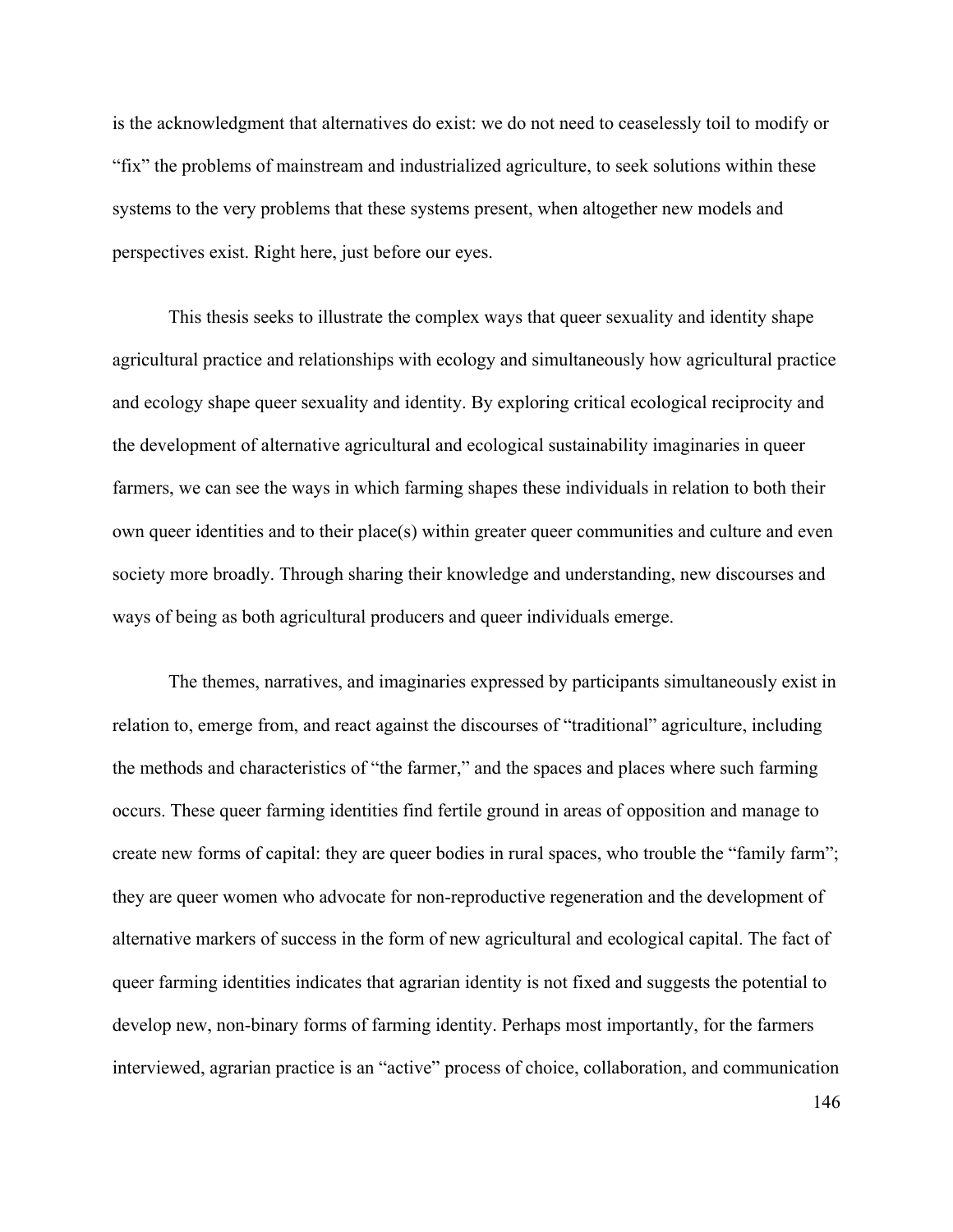with nature, the self and community. Against a backdrop of an agricultural industry and ecological world in crisis, queer farmers provide evidence that change is possible and that new farming futures may be imagined.

In an era in which many of the historical defining characteristics of queer life (discrimination, HIV, urban migration) and farming life (industrialization, intensive farming methods, ever-increasing yields) have changed significantly, queer farmers provide new promise for queer individuals, farmers, and farming. The gift of queer farming is the ability to envision food sustainability in new ways, by envisioning farming and farmers in new ways, and to ask, as the study participant Malcolm does, "what will we create?" In my work documenting queer farming in British Columbia, I have demonstrated the ways that queer farmers are doing just that: they are creating new ways of farming, of being on land, of living queer lives in new ways and, in doing so, they are providing critical new lenses into both agrarian livelihoods and ecological sustainability.

This study considered the critical reflexivity between ecological values, agricultural production principles and practices, and self-identification and expression as queer individuals. Specifically, this study presupposed that queer individuals would identify distinct links between ecology, queer sexual identity, and agricultural production principles and practices within a variety of different agricultural typologies (i.e. community gardens and. vineyards alike) and social / geographic context (i.e. rural and urban alike). In all these areas, my hypothesis was confirmed to a greater degree than I ever might have hoped.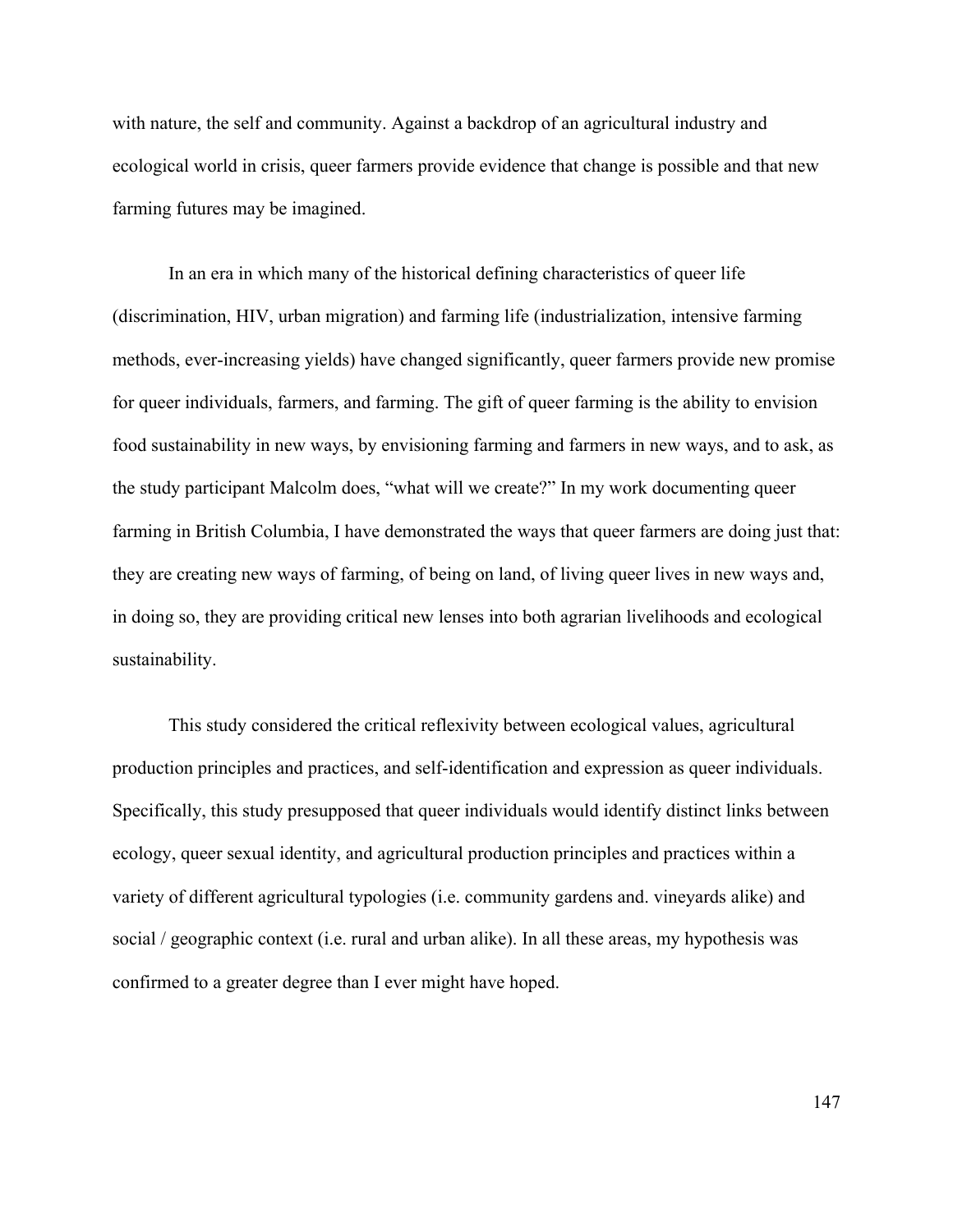As this work of better understanding the queering of agriculture, and indeed of queering green politics and greening queer politics continues, there remain essential questions to ask and future areas of inquiry to study. First and foremost, we should seek to better understand the areas of commonality, liminality, porosity and even difference between agriculture and ecological values among queer individuals and other historically marginalized groups and populations. In her important foundational study "Black, White, and Green: A Study of Urban Farmers Markets" (2008), Alison Hope Alkon identified the ways that "As actors pursue ecological integrity and social justice through the green economy, they transform these goals from social movement priorities to everyday discourses and practices of production and consumption" (134). The StatsCanada 2016 Census of Agriculture (https://www.statcan.gc.ca/eng/ca2016) presented several intriguing developments in Canadian farming related to the findings of this study and farming practice, production and consumption. First, small farms across Canada present a complex picture. Total farms in British Columbia have decreased overall, yet urban farms within Vancouver have increased. Especially telling, the total number of hectares farmed in Vancouver have increased almost 200% since 2011. The future of farming in BC's largest population center isn't only increasingly urban – it is also more organic, younger (median age has decreased by four years) and female (a 33% increase since 2011) (Saltman, 2018). This indicates that future research should consider the intersection of factors shaping queer farming- including affordability for all queer farmers, but especially younger farmers and women; the role of property values in displacement of urban farms, and the role of organic and agroecological farming methods in the development of sustainable economic farming livelihoods.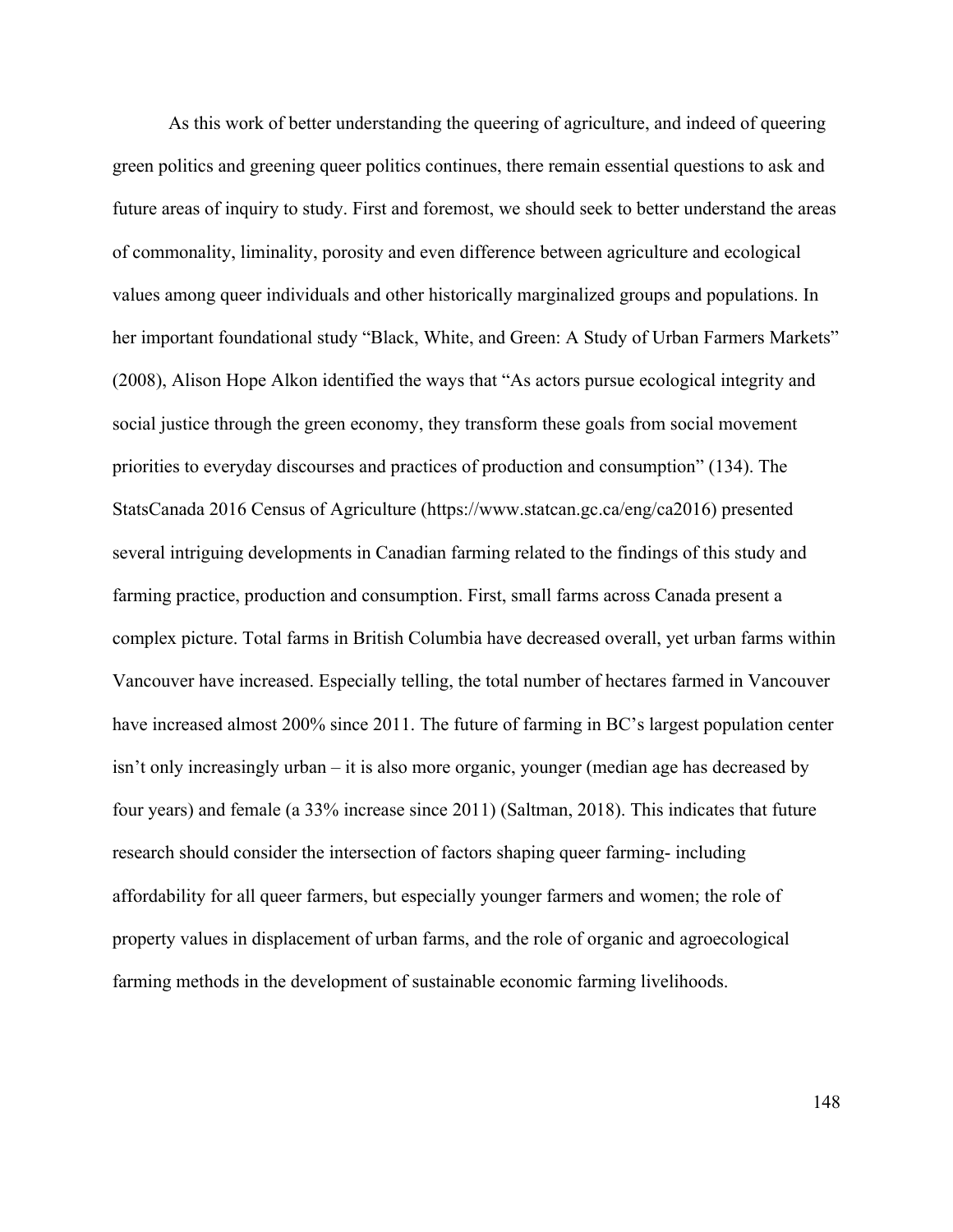This work largely grew out of my own experiences as a queer farmer in Vancouver, and specifically, the important role I felt queer farmers were playing in sustainable agriculture efforts throughout the city, across the Lower Mainland, and in British Columbia as a whole. Thus, an important next step in this research is to better understand how queer farming is transforming not only agricultural practices, but also playing a part in transitioning agricultural markets and commodities as well. It is also crucially important to address, in future research, the roles and contributions of queer individuals in larger scale farms and ranches, including the perspectives and practices of those who practice or identify with industrialized food systems. Because this study utilized snowball sampling, to a certain degree "like attracted like" and large-scale farmers and ranchers were neither referred nor represented within the sample. Similarly, future scholarship should focus on areas not contained within this study, both within British Columbia, as well as other areas throughout Canada, North America, and the world.

As noted in Alkon, the eminent food justice scholar Patricia Allen identifies the ways in which the development of "socially just and environmentally sound agrifood system[s] must include representatives of all the groups who participate in the agrifood system. This will require reaching beyond the class and color configurations of the traditional farm and environmental constituencies" (Alkon, p. 133; Allen, 2004, p. 211) Allen's directive presents additional notable areas of inquiry into the intersection of queer identity and agricultural and ecological values and practices. We must better understand, within the context of social justice in agriculture and food systems, the relationships (and lack thereof) between queerness, class, race, education, and other intersectional identities.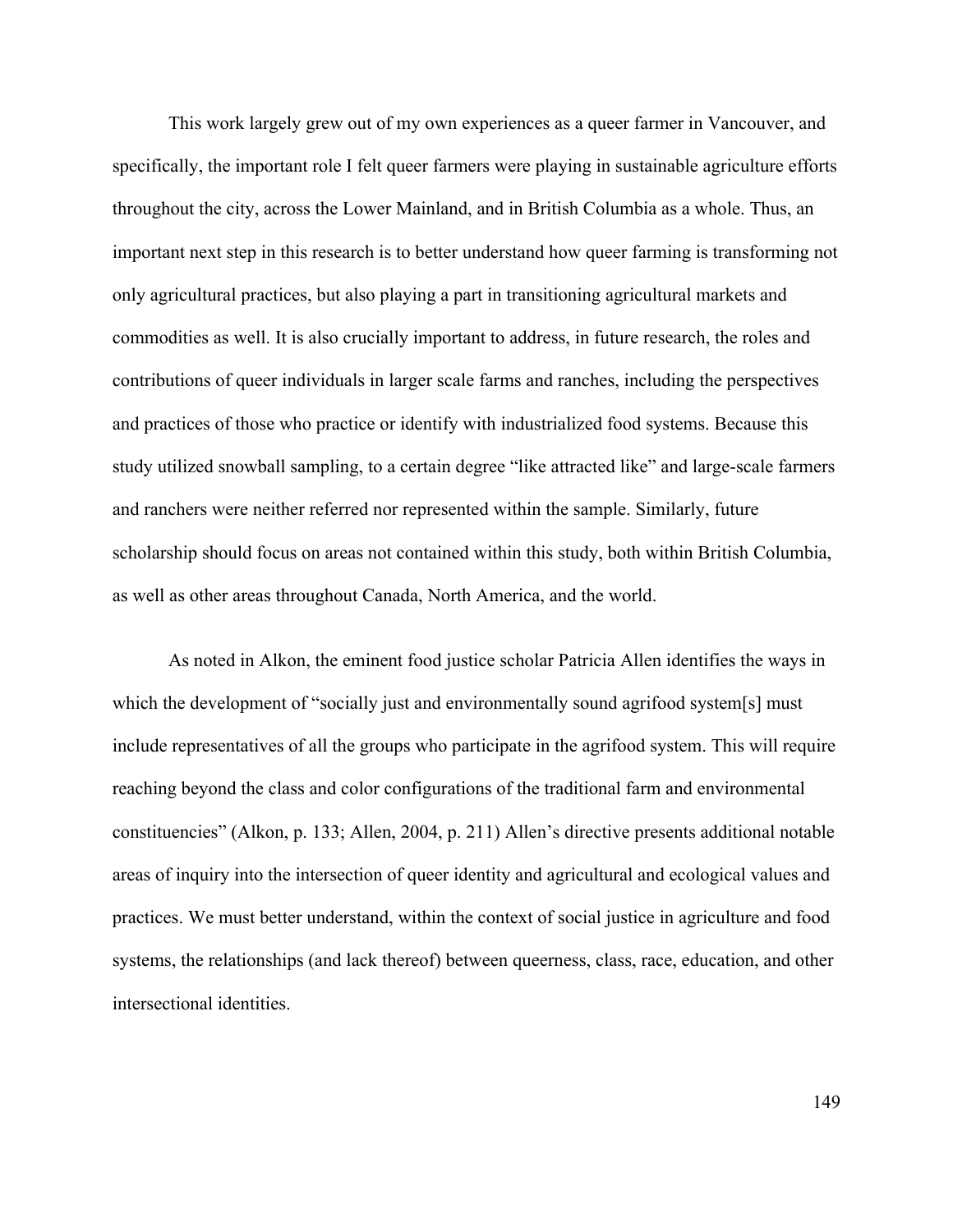This work is largely devoted to a single entry point (the queer) into a better understanding of the role identity plays in ecological values and perspectives and agricultural practices. However, this work also recognizes the crucial need to better understand the multiplicities within the queer, including in identity, and to better understand common themes and critical differences within actors. In 1982, some nine years before Kimberlé Krenshaw presented the scholarly conceptualization of intersectionality, Audre Lorde famously reflected that "There is no such thing as a single-issue struggle because we do not live single-issue lives." (2003, p. 138). An additional future area of inquiry into queer farming specifically and agricultural and ecological studies generally, then, is to better understand and articulate the role of intersectionality in the development and framing of ecological values and perspectives, agricultural practice, and especially, the daily lives of queer individuals in relation to both. It is the hope of this author that this work presents a starting point for new works devoted to more comprehensive inquiries into this topic- to understand the areas of real difference between queer men, women, and genderqueer / gender non-binary individuals; between white queer individuals and queer and trans people of color (QTPOC) and their communities; between the real privilege demonstrated in the lives of some participants and the abject poverty demonstrated in the lives of others.

Additionally, while this study was centered upon queer individuals, and their role, practices, and perspective in agriculture and ecology, it also recognizes the need to continue decenter queer ecological theory from solely human actors. We need to continue to study and better understand animals, Timothy Morton's "strange strangers," and how in doing so we can recognize how "ecological interdependence multiplies differences everywhere" (2010, p. 277). We might also further engage ecological thought within Catriona Mortimer-Sandilands work in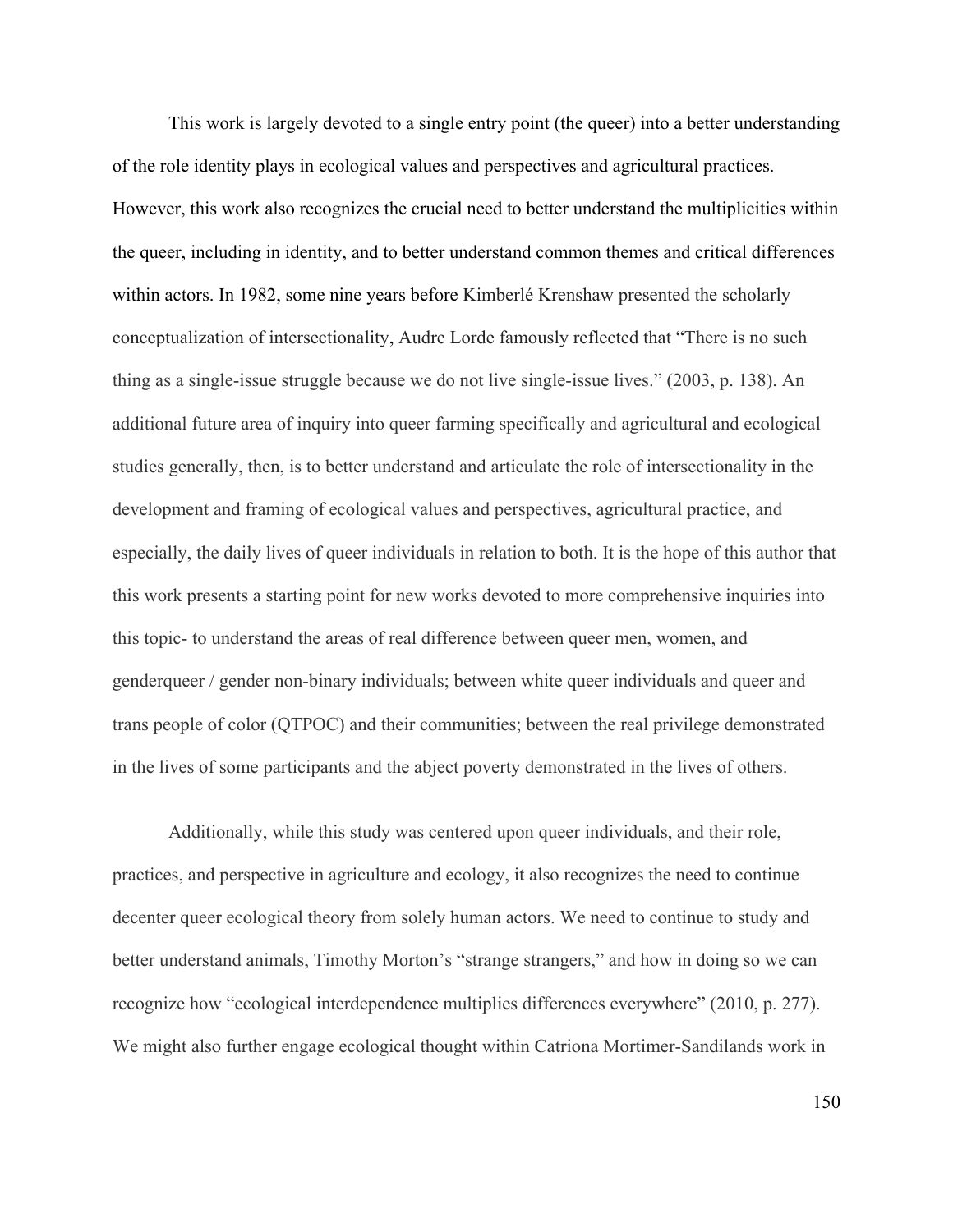critical plant studies, and in doing so center the queer in the ways that plants and plantings can represent "queering natural space…creating a site of 'holy' queerness for the dispossessed whose history is written out of conservative national heritage-natures, and especially for those whose erotic possibilities are eradicated by homophobia and surveillance" (2013, p. 350).

Finally, this study focused on queer farmers living now. Even in the stories they shared, there emerged the previously hidden histories of those who came before – of Phyllis Berries, who today might consider themself trans; or the elderly queer "homesteader" who farmed for decades on a southern Gulf Island and was too ill to participate in an interview with me, and who passed away shortly thereafter. Or of my great Uncle Whitey, whose own story and history are now lost to time. May future research work to uncover and share these stories, in order to retell and recover a more comprehensive story of queerness, and queer contributions to agriculture, before it is too late and the stories of countless queer men, women, and all those in between are lost forever. A related line of inquiry is to continue, and encourage, the identification and interrogation of intersections of queer identity and ecology in art; to further reclaim queer ecology from Stephen Guy-Bray, Vin Nardizzi, and Will Stockton's (2016) "tyranny of historicism"; and in so doing "refuse to let our backwards gaze be restricted either by the fetishizing of historical accuracy or the needs of contemporary gays and lesbians – needs that in any case too often been assumed to be monolithic and easily summarized" (p. 2). In looking to queer our present and future ecologies, let us not forget to queer our past ones.

Drawing from several intellectual lineages, from queer theory to feminist political ecology, this study sought to explore the ways in which agriculture might be transformed within a queer ecological context. Rooted in the investigator's belief that understandings of agriculture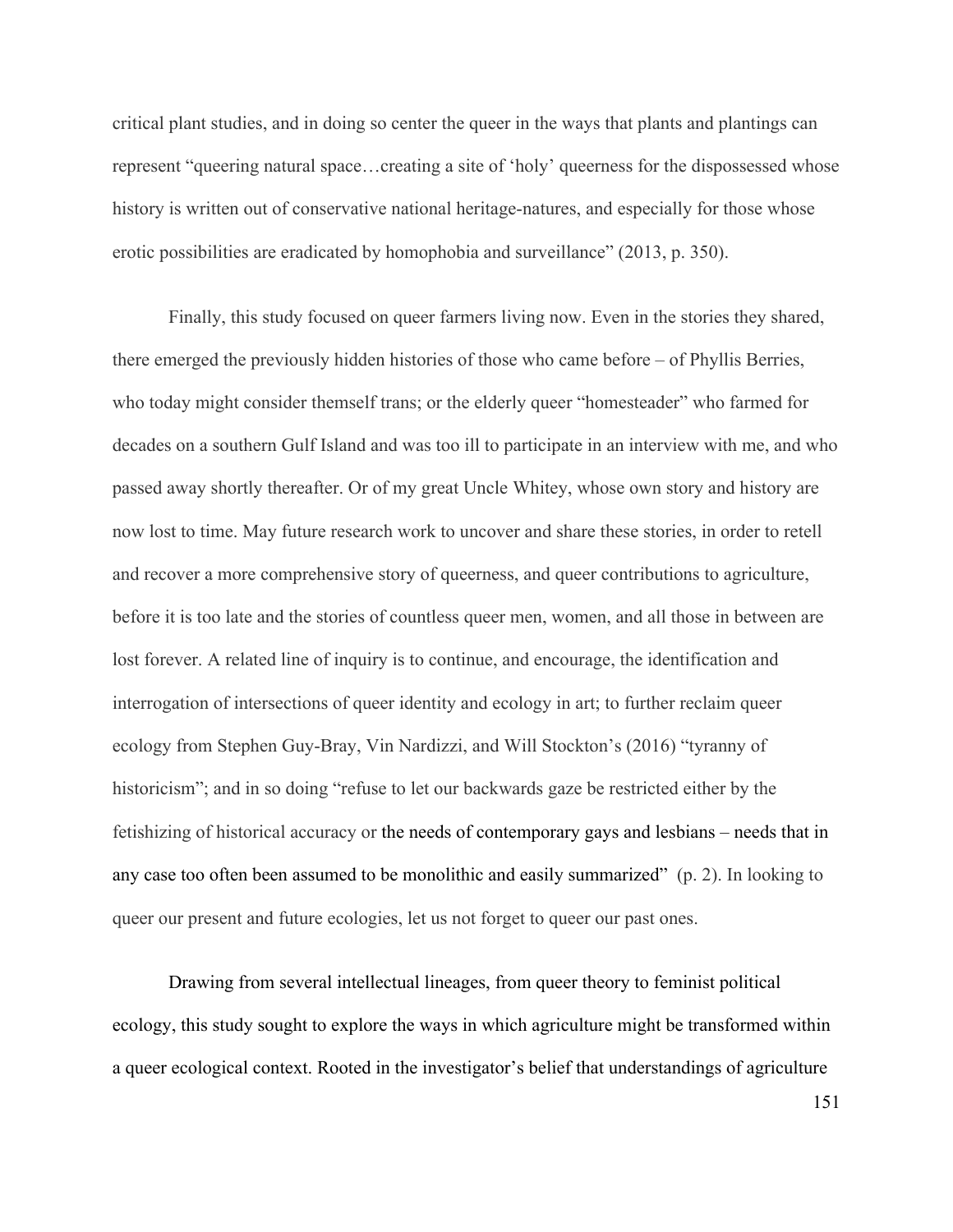and ecology are shaped and impacted by gender and sexuality even as understandings of gender and sexuality are shaped and impacted by practices and perceptions within agriculture and ecology, this work disrupts heteronormative assumptions of both gender and sexuality and agriculture and ecology. It presupposes that queer sexualities can provide lenses through which farmers are not only creating new agricultural practices, but new queer identities through the engagement of queer sexualities with agricultural practices and production.

This study proposed that intersections of agricultural production, gender, and queer sexuality related to specific, unique agricultural practices and production structures (i.e. farm and garden typology) in British Columbia. Within this context, "gender" was used only to differentiate between four queer constructs that are shaped by gender: 1) queer women; 2) queer trans men and women; 3) queer gender non-conforming / gender queer individuals; and 4) queer men.

Through this interrogation, discussion and analysis of the role gender and queer sexuality played within a variety of different agricultural settings and contexts, and across a diverse geographic catchment area, it was hypothesized that is possible to identify the complex mechanisms through which agricultural practices (and associated outputs) inform and are informed by gender and sexuality. Similarly, it was also hypothesized that it is possible to identify the complex mechanisms through which gender and queer sexuality are informed by agriculture. Through a thoughtful examination of the range of production practices impacted by the intersections of sexual identity and agriculture, my findings illustrate new understandings of queer sexuality, agriculture, and place. It is my sincere hope that these findings transform not only farming, through the identification of new perspectives, practices, innovations, and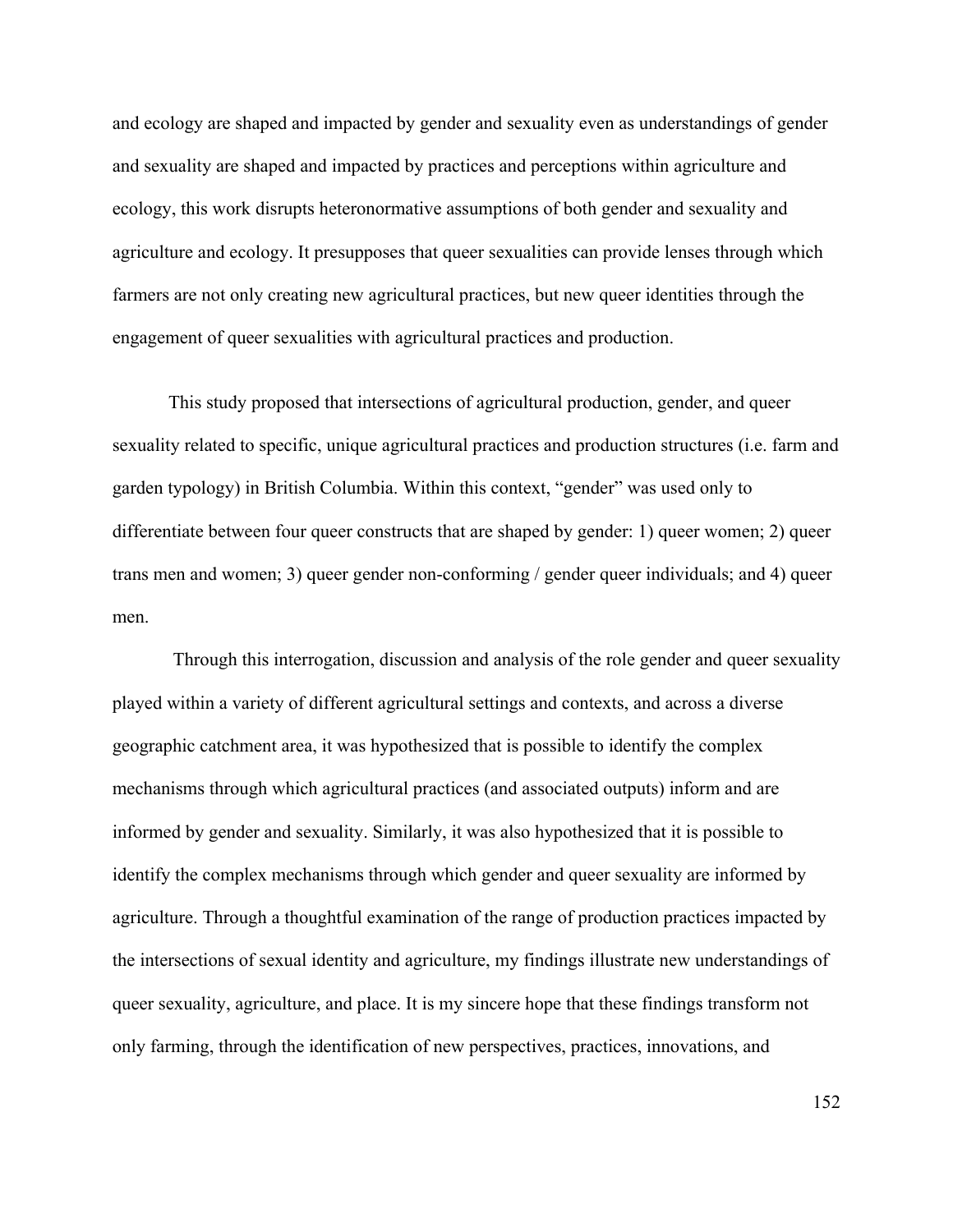understandings of agricultural and ecological sustainability, but also the daily lives of queer individuals- farmer and non-farmer alike.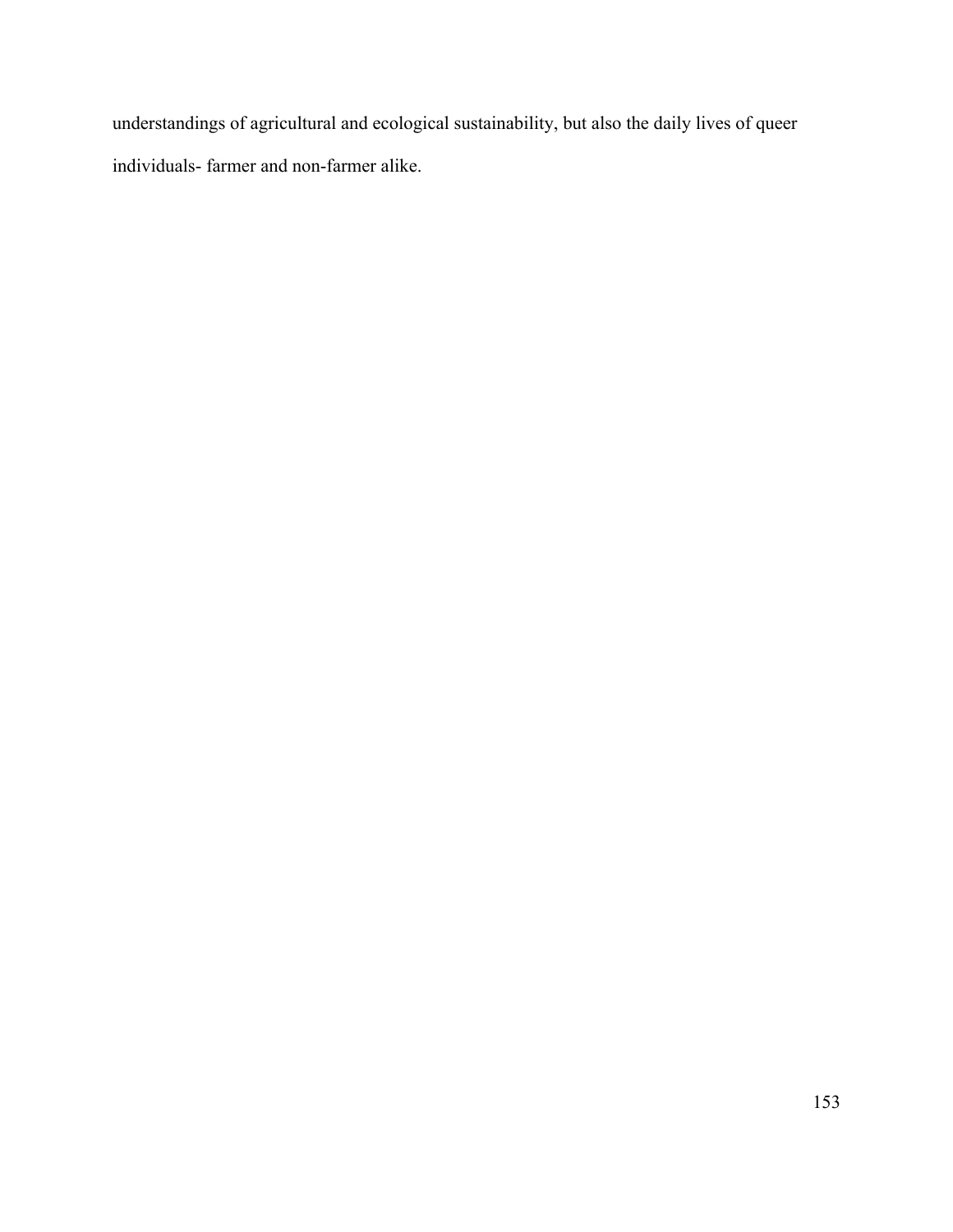### **References**

Adams, C. (1987). The sexual politics of meat. *Heresies*, *21*, 51-55.

- Ahmed, S. (2006). Orientations: toward a queer phenomenology. *GLQ: A Journal of Lesbian and Gay Studies, 12*(4), 543-574.
- Alaimo, S. (2010). Eluding capture: The science, culture, and pleasure of "queer" animals. In C. Mortimer Sandilands and B. Erickson (Eds.), *Queer ecologies: Sex, nature, politics, desire.* (pp. 51-72). Bloomington, IN: Indiana University Press.
- Allen, P., Van Dusen, D., Lundy, J., & Gliessman, S. (1991). Integrating social, environmental, and economic issues in sustainable agriculture. *American Journal of Alternative Agriculture*, *6*(1), 34-39.
- Allen, P. (2004). *Together at the table: Sustainability and sustenance in the American agrifood system*. University Park, PA: Penn State Press.
- Allison, D. (1996). *Two or three things I know for sure*. New York, NY: Plume.
- Asher, K., Baptiste, B., Harris, L., Mollett, S., Nightingale, A., Rocheleau, D., & Sultana, F. (2011). Gender and environment: critical tradition and new challenges. *Environment and Planning D: Society and Space*, *29*(2), 237-253.
- Beauvoir, S. (2011). *The second sex.* New York, NY: Vintage.
- B.C. Ministry of Agriculture. (2013). *History of Agriculture in B.C.* Retrieved from http://www.agf.gov.bc.ca/aboutind/history.htm
- Bell, D. (2010) Queernaturecultures. In C. Mortimer Sandilands and B. Erickson (Eds.), *Queer ecologies: Sex, nature, politics, desire.* (pp. 134-148). Bloomington, IN: Indiana University Press.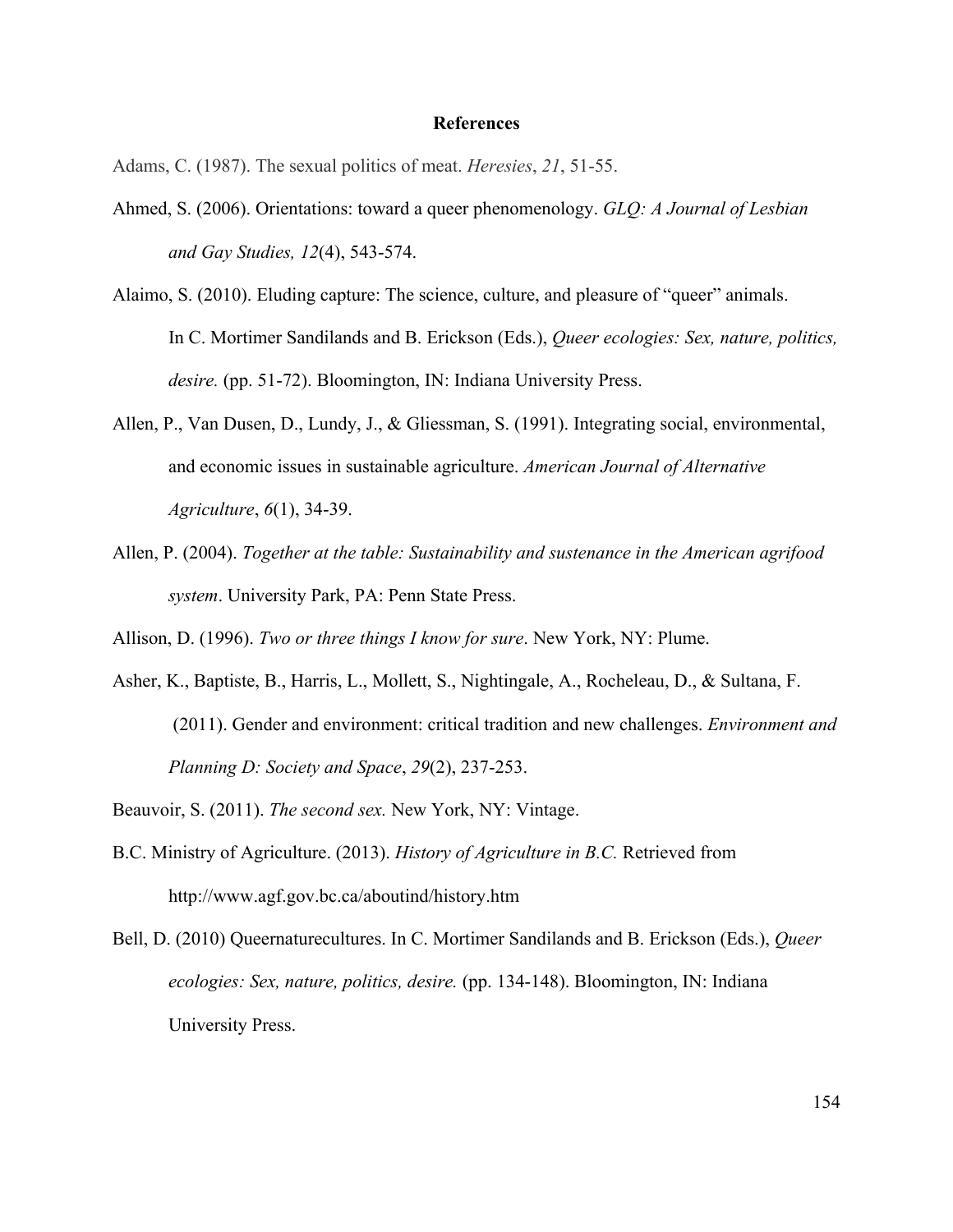- Bell, D. (2000). Eroticizing the rural. In R. Phillips, D. Watt, and D. E. Shuttleton, (Eds.), *Decentering sexualities: Politics and representations beyond the metropolis* (pp. 83-101). London, UK: Routledge.
- Bell, M.M. (2003). Dialogue and isodemocracy, in M.M. Bell and F. Hendricks (Eds.), *Walking towards justice: Democratisation in rural life, research in rural sociology and development, vol. 9*. Oxford, UK: Elsevier.
- Bell, M.M. (2004). *Farming for us all: Practical agriculture and the cultivation of sustainability*. University Park, PA: Pennsylvania State University Press.
- Berlant, L. (1997). *The queen of America goes to Washington City: Essays on sex and Citizenship.* Durham, NC: Duke University Press.
- Blackburn, S. (2008). *Oxford dictionary of philosophy*. (2<sup>nd</sup> ed.). Oxford, UK: Oxford University Press.
- Boellstorff, T. (1999). The perfect path: Gay men, marriage, Indonesia. *Gay & Lesbian Quarterly, 5*(4), 475-510.
- Boyd, D. *Vancouver 2020: A Bright Green Future.* City of Vancouver. Retrieved from: http://vancouver.ca/greenestcity/PDF/Vancouver2020-ABrightGreenFuture.pdf.
- Brady, M.P. (2016). The waiting arms of Gold Street. In M.L. Gray, C.R. Johnson, B.J. Gilley (Eds.), *Queering the countryside: New frontiers in rural queer studies.* (pp. 109 - 125). New York, NY: New York University Press.
- Bryman, A., Teevan, J., & Bell, E. (2009). *Social science research methods*. (2<sup>nd</sup> Canadian ed.). Canada: Oxford University Press.
- Butler, J. (1990). *Gender trouble*. New York, NY: Routledge.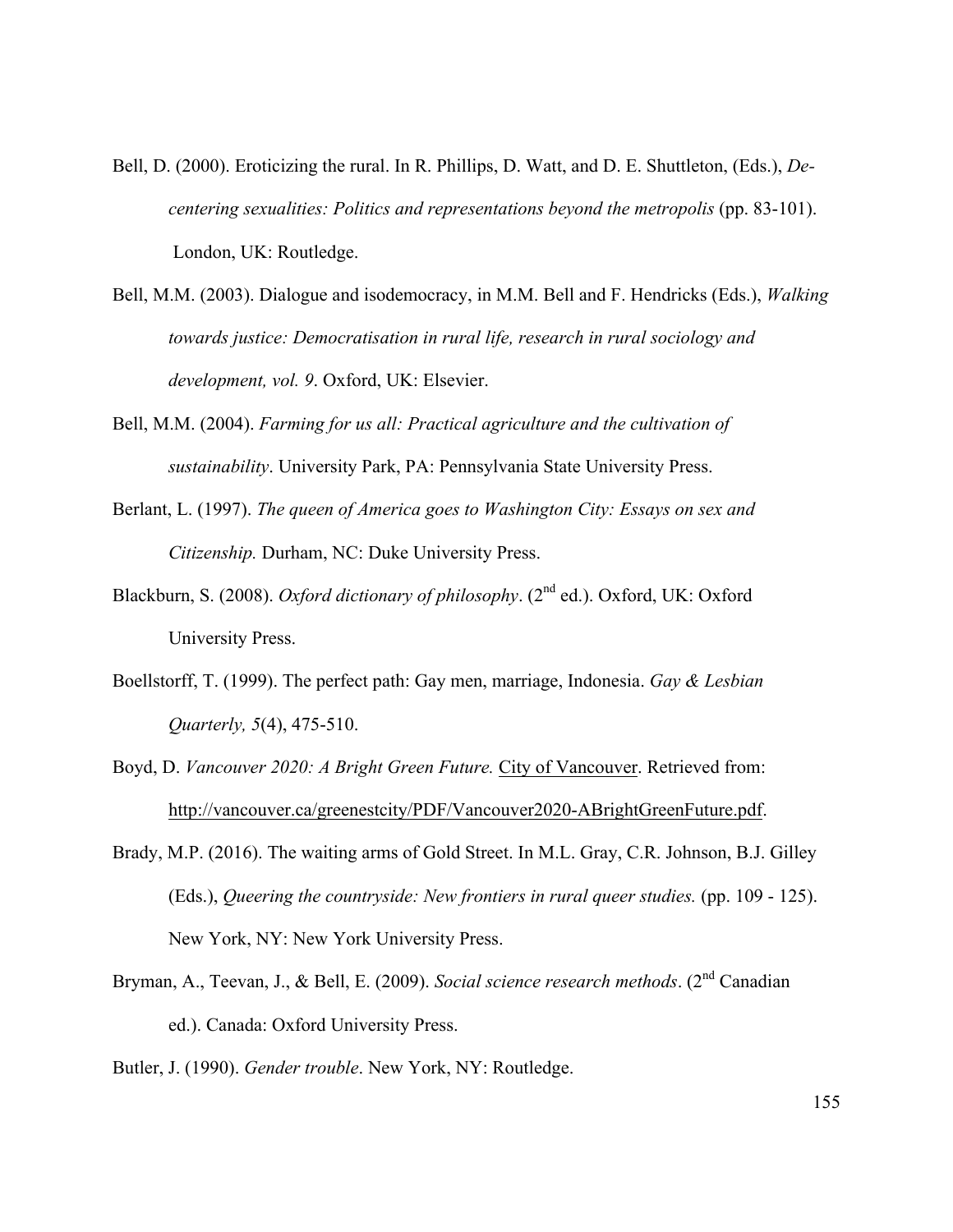Butler, J. (1993). *Bodies that matter: On the discursive limits of sex.* New York, NY: Routledge. Carson, R. (1962). *Silent spring.* Boston, MA: Houghton, Mifflin, Harcourt.

- Chiappe, M. B., & Butler-Flora, C. (1998). Gendered elements of the alternative agriculture paradigm. *Rural Sociology*, *63*(3), 372-393.
- Cable, S. (2012). *Sustainable failures: Environmental policy and democracy in a petrodependent world*. Philadelphia, PA: Temple University Press.
- Coldwell, I. (2007). New farming masculinities: 'More than just shit-kickers', we're 'switchedon' farmers wanting to 'balance lifestyle, sustainability and coin.' *Journal of Sociology 43*(87), 87- 103.
- Corbin, J., Strauss, A., & Strauss, A. L. (2014). *Basics of qualitative research*. Thousand Oaks, CA: Sage.
- Craig, E. (1998). *Routledge encyclopaedia of philosophy: Vol. 7 (nihilism to quantum mechanics)*. New York, NY: Routledge.
- Cram, E. (2016). (Dis)Locating Queer Citizenship. In M.L. Gray, C.R. Johnson, B.J. Gilley (Eds.), *Queering the countryside: New frontiers in rural queer studies.* (pp. 267 - 289). New York, NY: New York University Press.
- Cronon, W. (1996). The trouble with wilderness, or getting back to the wrong nature. *Environmental History (1)*1, 7-28.
- Delany, S. (1999). *Times Square red, Times Square blue*. New York, NY: New York University Press.
- Edelman, L. (2004). *No future: Queer theory and the death drive.* Durham, NC: Duke University Press.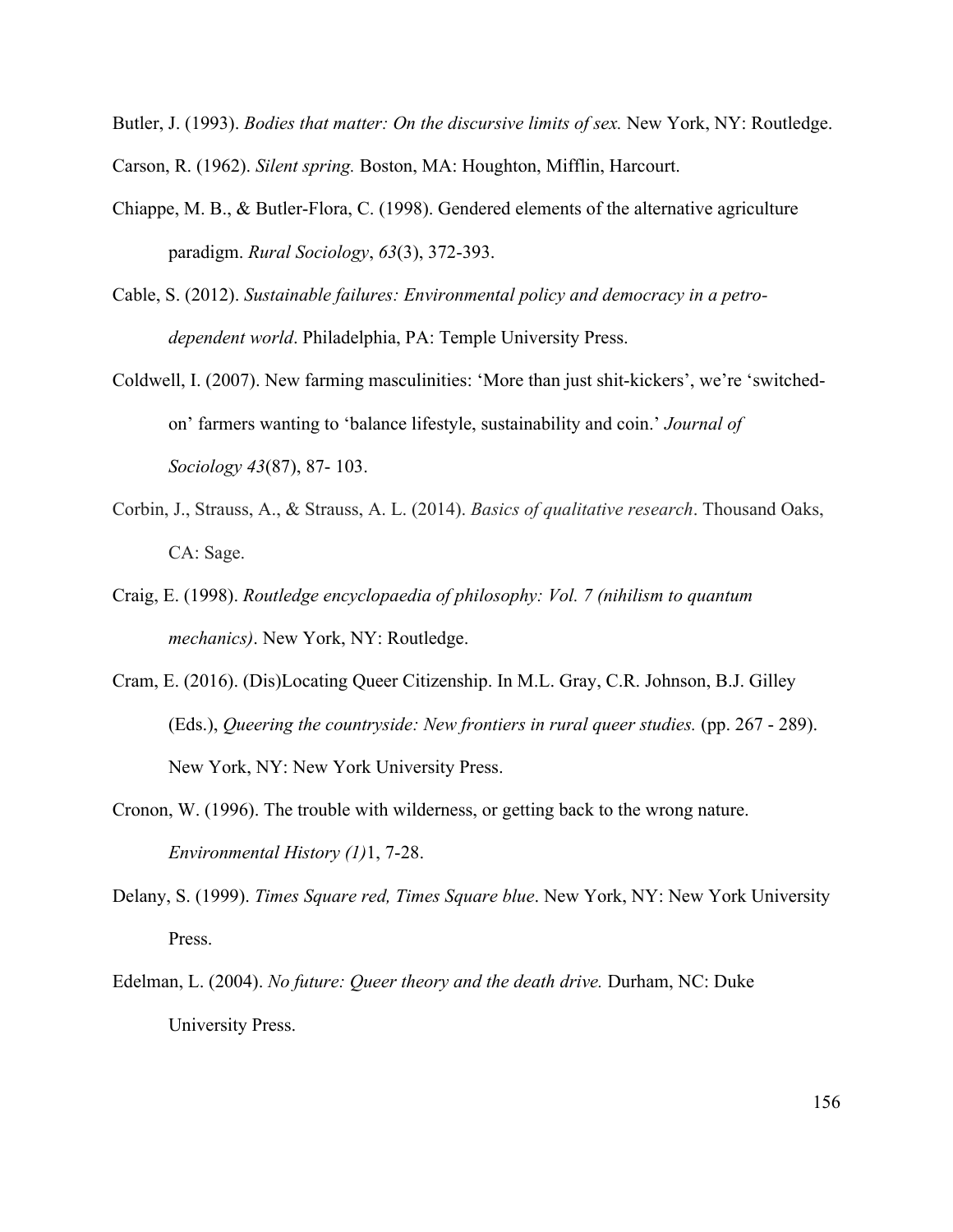- Dalgaard, T., Hutchings, N. J., & Porter, J. R. (2003). Agroecology, scaling and interdisciplinarity. *Agriculture, Ecosystems & Environment*, *100*(1), 39-51.
- Erickson, B. (2010). "Fucking close to water": Queering the production of the nation. In C. Mortimer Sandilands and B. Erickson (Eds.), *Queer Ecologies: Sex, nature, politics, desire.* (pp. 309-330). Bloomington, IN: Indiana University Press.
- Escalona, J., & Jesper Larsson, M. (2015). Bureaucratizing culture: The sustainable rural cities and indigeneity in Chiapas. AIBR: Revista de Antropología Iberoamericana. *10* 149-176.
- Evans, D. (1996). *An introductory dictionary of Lacanian psychoanalysis*. London, UK: Routledge.
- Fellows, W. (2001). *Farm boys: Lives of gay men from the rural midwest*. Madison, WI: University of Wisconsin Press.
- Foucault, M. (1984). *The care of the self: The history of sexuality volume 3*. New York, NY: Random House.
- Florida, R. (2002). *The rise of the creative class and how it's transforming work, leisure, community, and everyday life.* New York, NY: Basic Books.
- Gaard, G. (Ed.). (1993). *Ecofeminism*. Temple University Press. Retrieved from http://www.jstor.org/stable/j.ctt14bt5pf

Gaard, G. (1997). Toward a queer ecofeminism. *Hypatia, 12*(1). 114-137.

- Gliessman, S. (2007). *Agroecology: the ecology of sustainable food systems.* Boca Raton, FL: CRC Press.
- Gray, M.L., Johnson, C.R., Gilley, B.J. (2016). Introduction. In M.L. Gray, C.R. Johnson, B.J. Gilley (Eds.), *Queering the countryside: New frontiers in rural queer studies.* (pp. 1-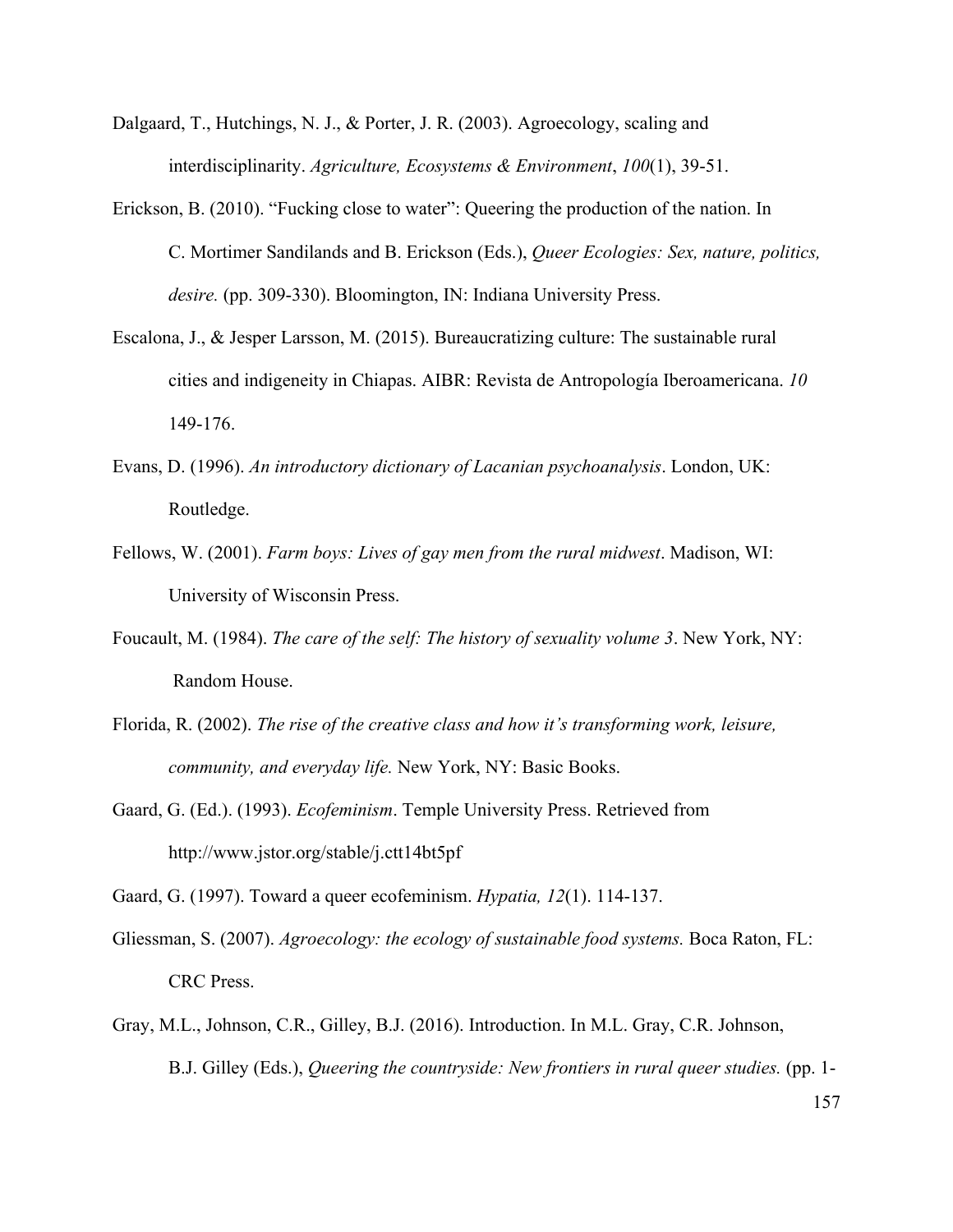21). New York, NY: New York University Press.

- Guy-Bray, S., Nardizzi, V., & Stockton, W. (2016). Queer renaissance historiography: a backward gaze. In V. Nardizzi, S. Guy-Bray, & W. Stockton (Eds.), *Queer renaissance historiography: Backward gaze.* London, UK: Routledge.
- Hain, M. (2016). "We are here for you." In M.L. Gray, C.R. Johnson, B.J. Gilley (Eds.), *Queering the countryside: New frontiers in rural queer studies.* (pp. 161 - 180). New York: New York University Press.
- Halberstam, J. (2005). *In a queer time and place: Transgender bodies, subcultural lives*. New York, NY: New York University Press.
- Halberstam, J. (2011). *The queer art of failure*. Durham, NC: Duke University Press.
- Irigaray, L. (1977). *This sex which is not one.* Ithaca, NY: Cornell University Press.

Harvey, D. (1999). *The conditions of postmodernity.* Oxford, UK: Blackwell.

- Irazabal, C., & Punja, A. (2009). Cultivating just planning and legal institutions: a critical assessment of the South Central Farm struggle in Los Angeles. *Journal of Urban Affairs*, *31*(1), 1-23.
- Johnson, C. R. (2013). *Just queer folks: gender and sexuality in rural America*. Philadelphia, PA: Temple University Press.
- King, Y. (1989). The ecology of feminism and the feminism of ecology. In J. Plant (Ed.), *Healing the wounds: The promise of ecofeminism*. (pp. 19-28). London, UK: Green Print.
- Kinsey, A. C., Pomeroy, W. R., & Martin, C. E. (2003). Sexual behavior in the human male. *American Journal of Public Health*, *93*(6), 894-898.
- Kroll, G. (2002). Rachel Carson- silent spring: A brief history of ecology as a subversive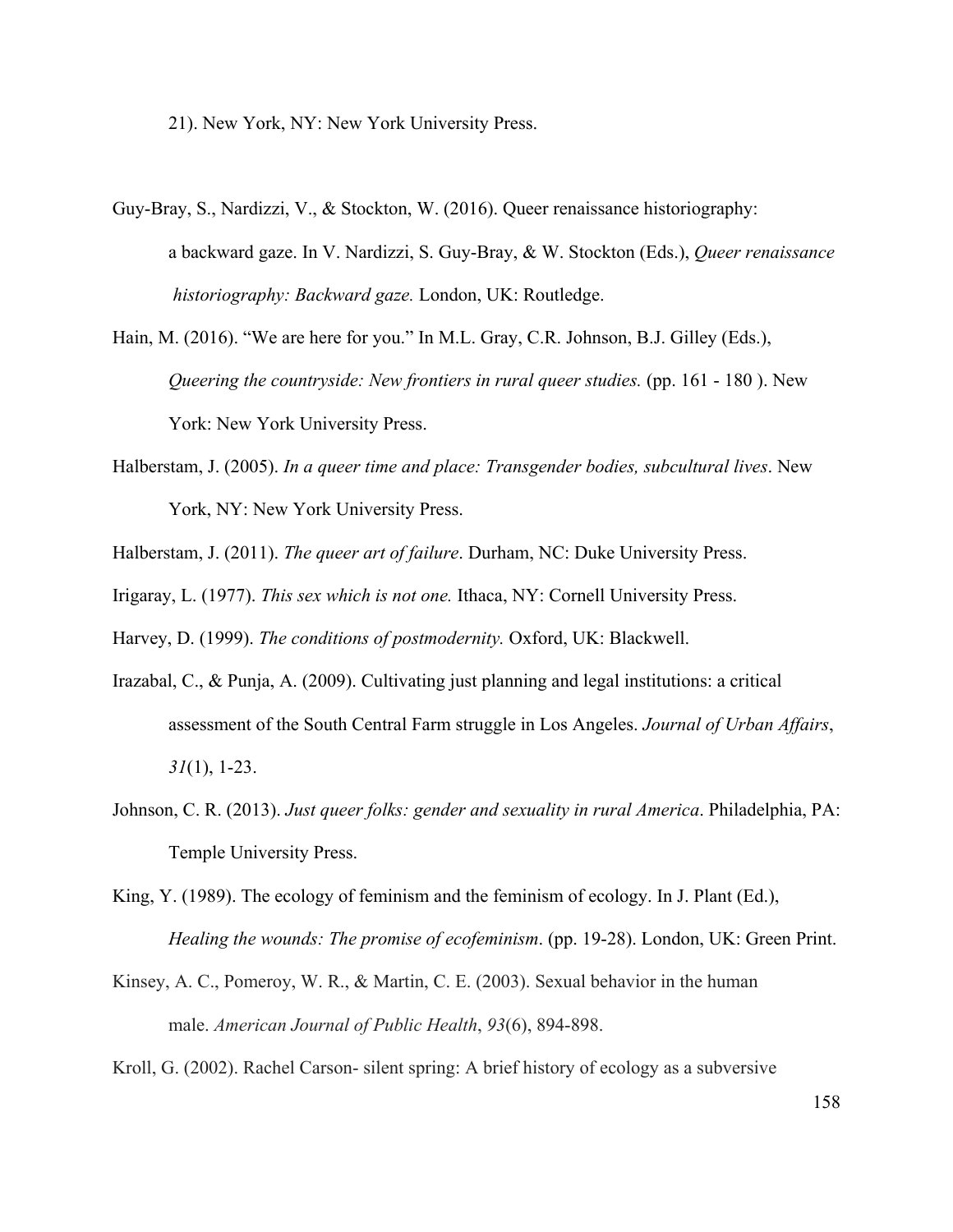subject. In *Rachel Carson- Silent Springs.* Retrieved from http://www.onlineethics.org/cms/9174.aspx

- Ladino, J. (2004). Longing for wonderland: Nostalgia for nature in post-frontier America. *Iowa Journal of Cultural Studies*, *5*(1), 88-109.
- Laist, R. (Ed.). (2013). *Plants and literature: essays in critical plant studies* (Vol. 1). Amsterdam, NL: Rodopi.

Leopold, A. (1949). *Sand county almanac.* New York, NY: Ballantine Books.

Leopold, A. (1949). Ecocentrism: The land ethic. In *Ecocentric ethics* (18)*.* Retrieved from

http://www.rci.rutgers.edu/~hallman/PDF/Land\_Ethic.pdf

- Leopold, A. (1991). *The river of the mother of God and other essays by Aldo Leopold.* Madison, WI: The University of Wisconsin Press.
- Leslie, I. (2017), Queer farmers: sexuality and the transition to sustainable agriculture. *Rural Sociology, 00* (00), pp. 00–00. doi: 10.1111/ruso.12153
- Lorde, A. (2003). *Sister outsider: Essays and speeches by Audre Lorde*. Berkley, CA: The Crossing Press.
- Lyons, Oren. (1980). An Iroquois perspective. In C. Vecsey and R.W. Venables (Eds.), *American Indian environments: Ecological issues in Native American history*. Syracuse, NY: Syracuse University Press.

Mallory, C. (2001). Acts of objectification and the repudiation of dominance: Leopold, ecofeminism, and the ecological narrative. *Ethics and the Environment, 6*(2), 59-89. Retrieved from http://www.jstor.org.ezproxy.library.ubc.ca/stable/40339013

Martin, P. Y., & Turner, B. A. (1986). Grounded theory and organizational research. *The Journal of Applied Behavioural Science*, *22*(2), 141-157.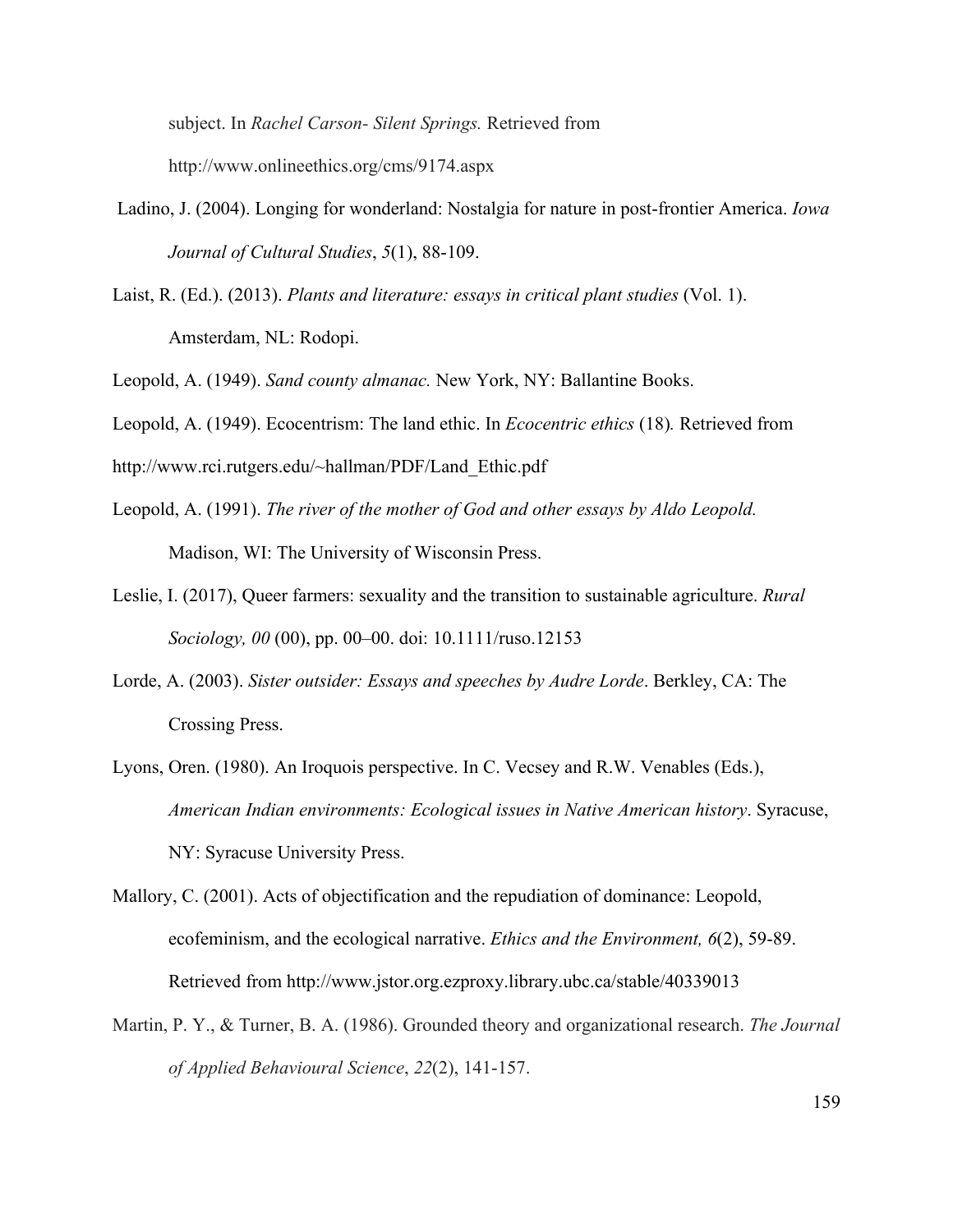- Mazel, D. (2000). *American literary environmentalism*. Athens, GA: University of Georgia Press.
- McWhorter, L. (2010). Enemy of the species. In C. Mortimer Sandilands and B. Erickson (Eds.), *Queer ecologies: Sex, nature, politics, desire.* (pp. 73-101). Bloomington, IN: Indiana University Press.
- Mendes, W., Balmer, K., Kaethler, T., & Rhoads, A. (2008). Using land inventories to plan for urban agriculture: experiences from Portland and Vancouver. *Journal of the American Planning Association*, *74*(4), 435-449.
- Mentz, S. (2012). After sustainability. *PMLA*, *127*(3), 586-592.
- Merchant, C. (1980). The death of nature: women, ecology, and the scientific revolution. New York, NY: Harper & Row.
- Merchant, C. (2006). The scientific revolution and the death of nature. *Isis*, *97*(3), 513-533.

Mies, M., Shiva, V. (1993)*. Ecofeminism*. Halifax, NS: Fernwood Publications.

- Minkoff-Zern, L.A. (2012). Pushing the boundaries of indigeneity and agricultural knowledge: Oaxacan immigrant gardening in California. *Agriculture and human values*, *29*(3), 381- 392.
- Mortimer-Sandilands, C., Erickson, B. (2010). Introduction: A genealogy of queer ecologies. In C. Mortimer Sandilands and B. Erickson (Eds.), *Queer ecologies: Sex, nature, politics, desire.* (pp. 1-50). Bloomington, IN: Indiana University Press.
- Morton, T. (2007). *Ecology without nature: Rethinking environmental aesthetics*. Cambridge, MA: Harvard University Press.
- Morton, T. (2016). *Dark ecology: For a logic of future coexistence*. New York, NY: Columbia University Press.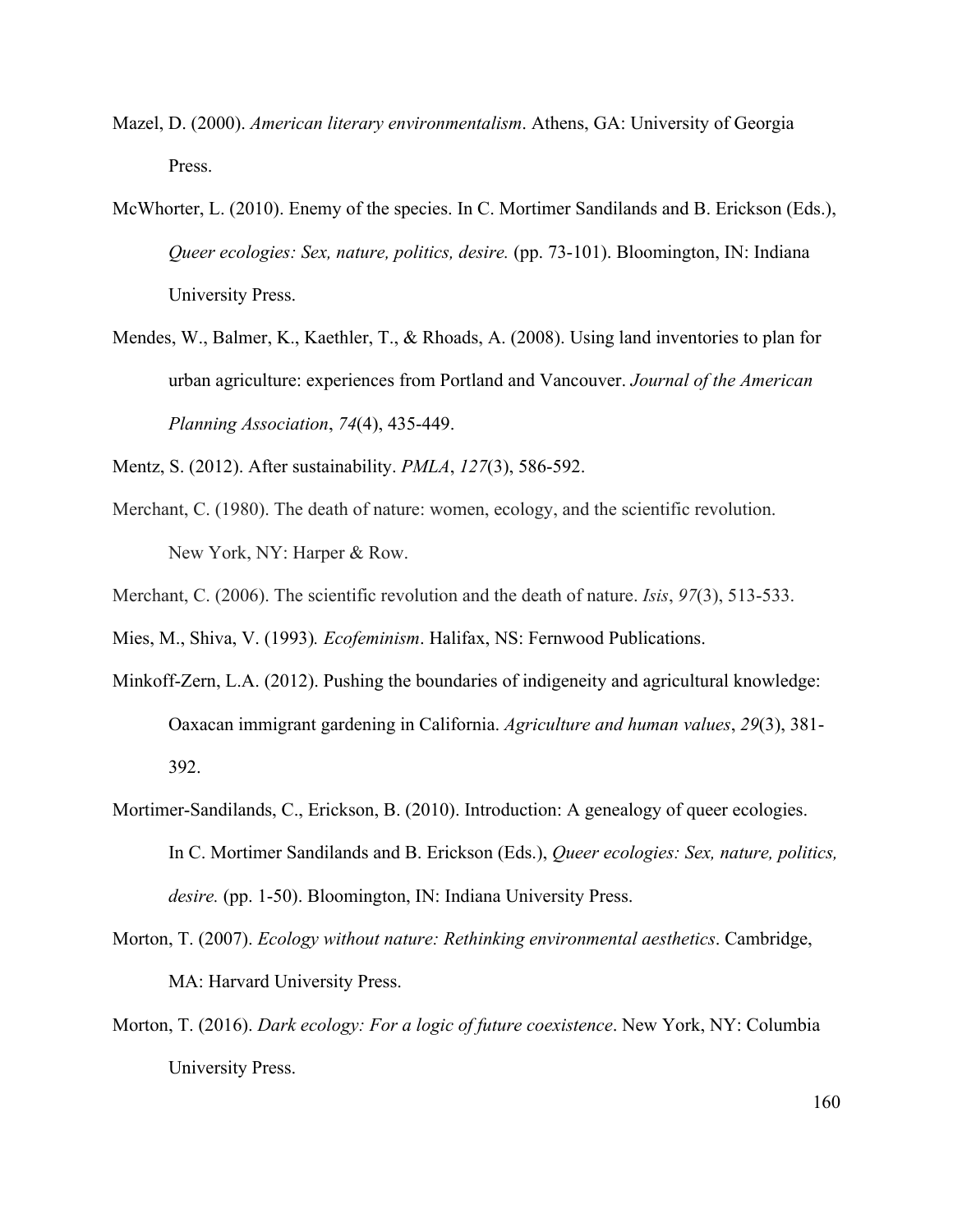Morton, T. (2010). Guest column: Queer ecology. *PMLA*, *125*(2), 273-282.

- Muñoz, J. E. (2009). *Cruising utopia: The then and there of queer futurity*. New York, NY: New York University Press.
- Muñoz, J. E. (1999). *Disidentifications: Queers of color and the performance of politics*. Minneapolis, MN: University of Minnesota Press.
- Neth, M. (2005). *Preserving the family farm: women, community and the foundation of agribusiness in the midwest, 1900-1940.* Baltimore, ML: Johns Hopkins University Press.
- Odum, E. P., & Barrett, G. W. (1971). *Fundamentals of ecology* (Vol. 3). Philadelphia, PA: Saunders.
- Parker, C. (1920). *The casual laborer and other essays.* New York, NY: Harcourt, Brace and Howe.
- Peter, G., Bell, M., Jamagin, S., & Bauer, D. (2000). Coming back across the fence: Masculinity and the transition to sustainable agriculture. *Rural Sociology 65*(2): 215-34.
- Rojas, A., Bomke, A., & Skura, B. (2013). Community food security assessment project. *Lessons for Educators*, 86.
- Roughgarden, J. (2004). *Evolution's rainbow: Diversity, gender, and sexuality in nature and people.* Berkley and Los Angeles, CA: University of California Press
- Pruden, H., & Jumper-Thurman, P. (2014). Two-Spirit identities then and now: Reclaiming the historical place of honor in American Indian culture as HIV prevention and intervention for LGBT Native Americans. *Sexually Transmitted Diseases 41*: 49
- Rubin, G. (1984). Thinking sex: Notes for a radical theory of the politics of sexuality. In C. Vance (Ed.). *Pleasure and Danger: Exploring female sexuality.* (267-319). Boston, MA: Routledge.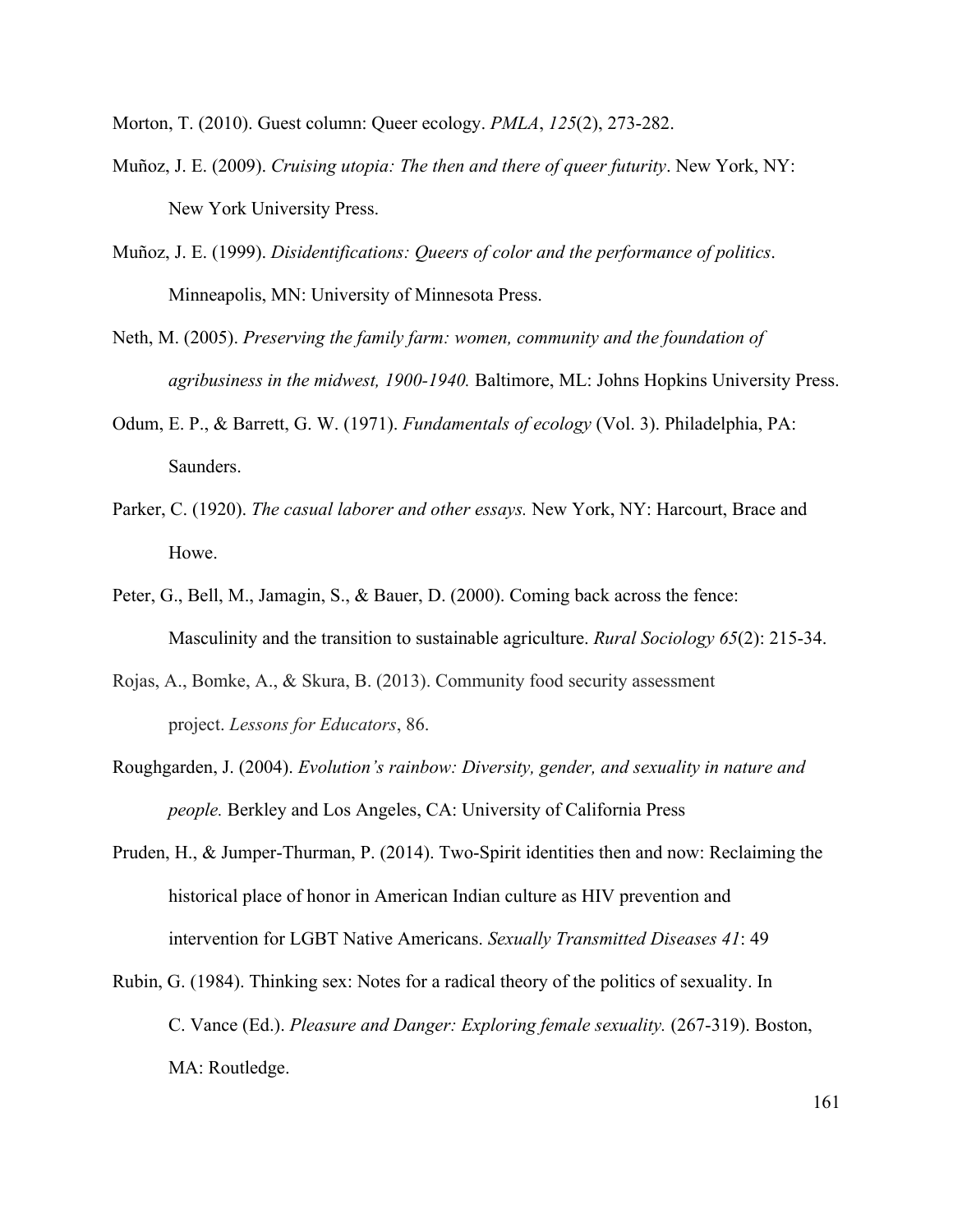- Saltman, J. (2018, January 7). Vancouver sees increase in farms despite downturn in region. *Vancouver Sun.* Retrieved http://vancouversun.com/news/local-news/vancouver-seesincrease-in-farms-despite-downturn-in-region.
- Sandilands, C. (2015, February). *In a Vegetal Time and Space: Queering Multispecies Politics.* Lecture presented at Queer U for the University of British Columbia, Vancouver.
- Schweighofer, K. (2016). Rethinking the closet. In M.L. Gray, C.R. Johnson, B.J. Gilley (Eds.), *Queering the countryside: New frontiers in rural queer studies.* (pp. 223 - 243). New York, NY: New York University Press.
- Scott, J.C. (1990). *Domination and the arts of resistance: Hidden transcripts.* New Haven, CT: Yale University Press.
- Sedgwick, E.K. (2003). *Touching feeling: Affect, pedagogy, performativity.* Durham, NC: Duke University Press.
- Seymour, N. (2012). Toward an irreverent ecocriticism. *The Journal of Ecocriticism, 4*(2), 56-71.
- Seymour, N. (2013). *Strange natures: Futurity, empathy, and the queer ecological imagination.* Urbana, IL: University of Illinois Press.
- Shelley, M. (2006). Empiricism. In F. English (Ed.), Encyclopedia of educational leadership and administration. (pp. 338-339). Thousand Oaks, CA: SAGE Publications, Inc.
- Shiva, V. (2009). Development, ecology and women. *Earthcare: An Anthology in Environmental Ethics*, *274*. Lanham, MD: Rowan & Littlefield.
- Simpson, M. (1994). Here come the mirror men. *The Independent*, *15*(11), 1994.
- Smit, J. (2006). *Urban agriculture and the building of communities*. Retrieved from http://www.ruaf.org/node/971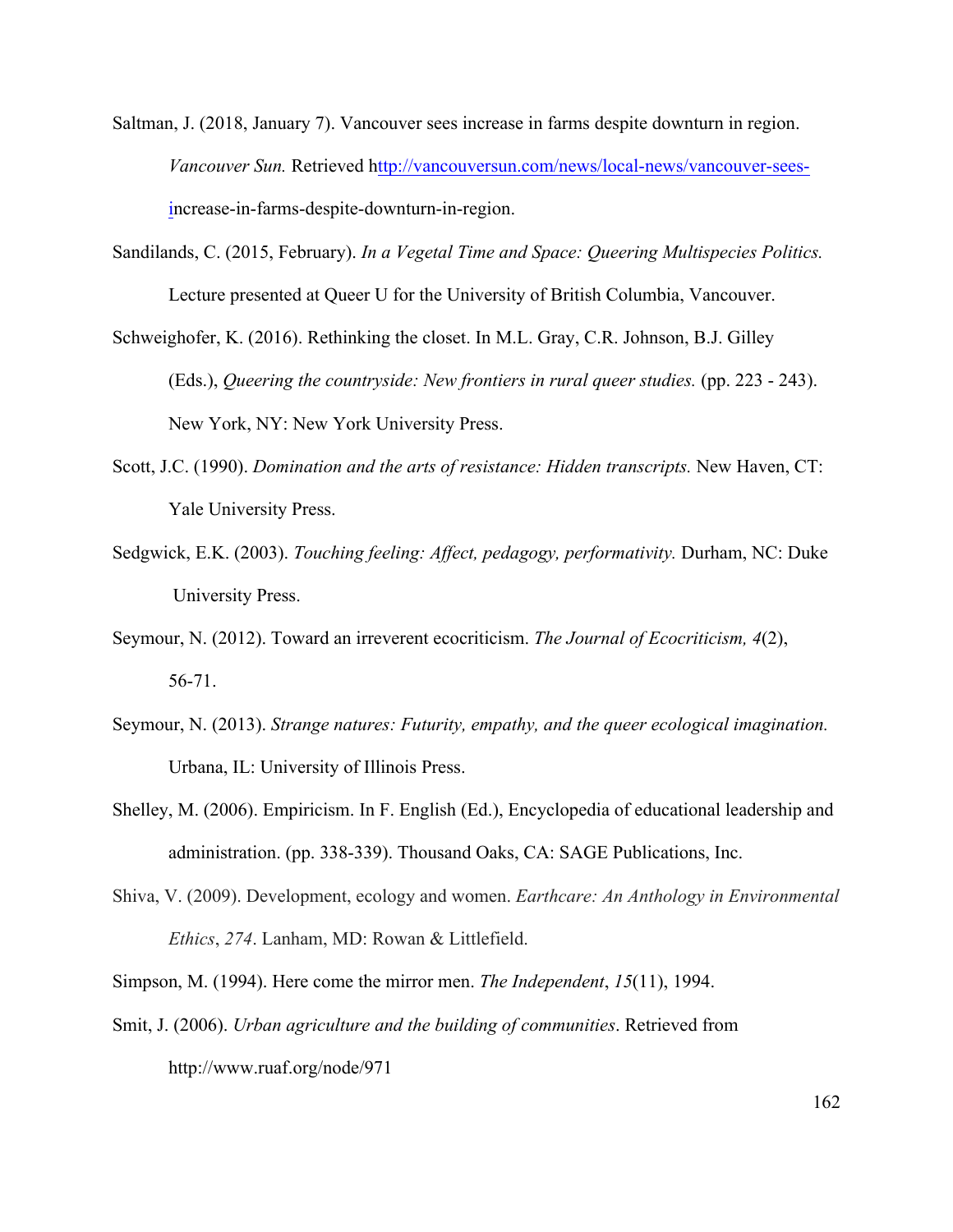- Snediker, M. (2009). *Queer optimism: Lyric personhood and other felicitous persuasions.*  Minneapolis, MN: University of Minnesota Press.
- Spivak, G. (1988). Can the subaltern speak? In R.C Morris (Ed.) *Can the subaltern speak: Reflections on the history of an idea*. (pp. 21-78). New York, NY: Columbia University Press.
- Sturgeon, N. (1999). Ecofeminist appropriations and transnational environmentalisms. *Identities Global Studies in Culture and Power*, *6*(2-3), 255-279.
- Sturgeon, N. (2010) Penguin family values: The nature of planetary environmental reproductive justice. In C. Mortimer Sandilands and B. Erickson (Eds.), *Queer ecologies: Sex, nature, politics, desire.* (pp. 102-133). Bloomington, IN: Indiana University Press.
- Stats Canada (December 13, 2017). *2016 census of agriculture.* Retrieved from

### https://www.statcan.gc.ca/eng/ca2016

- Sturgeon, N. (2016). *Ecofeminist natures: Race, gender, feminist theory and political action*. Routledge.
- Thomsen, C. (2016). In plain sight: Rural LGBTQ women and the politics of visibility. In M.L. Gray, C.R. Johnson, B.J. Gilley (Eds.), *Queering the countryside: New frontiers in rural queer studies.* (pp. 244 - 263). New York, NY: New York University Press.
- Turner, V. (1969). *The ritual process: Structure and anti-structure*. New York, NY: Routledge.
- Unger, N. (2010). From jook joints to sisterspace: The role of nature in lesbian alternative environments in the United States. In C. Mortimer Sandilands and B. Erickson (Eds.), *Queer ecologies: Sex, nature, politics, desire.* (pp. 173-198). Bloomington, IN: Indiana University Press.

Unger, N. C. (2012). *Beyond nature's housekeepers: American women in environmental history*.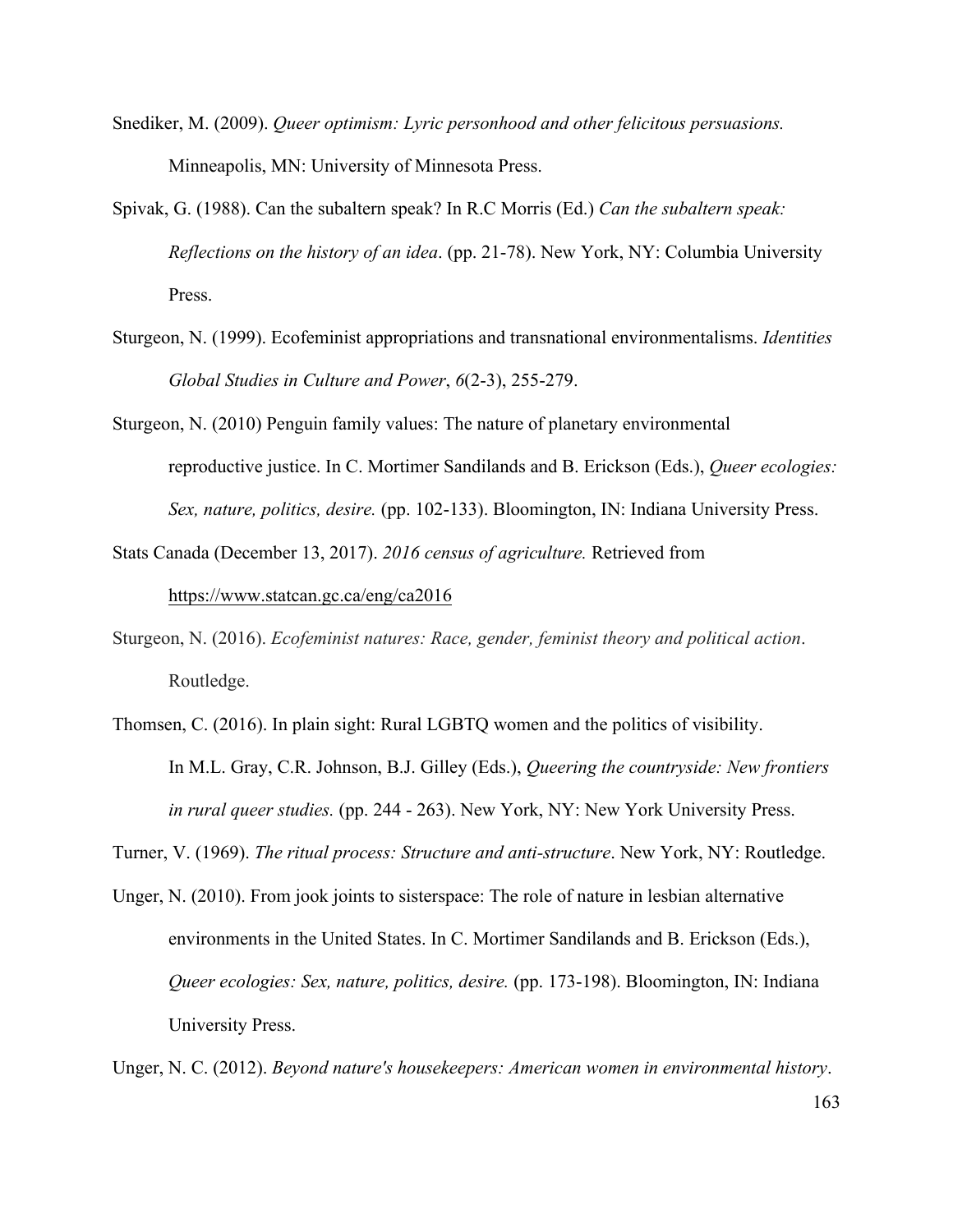Oxford University Press.

- Wahbe, T. R., Jovel, E. M., García, D. R. S., Llagcha, V. E. P., & Point, N. R. (2007). Building international Indigenous people's partnerships for community-driven health initiatives. *EcoHealth*, *4*(4), 472-488.
- Washington, H. (2015). *Demystifying sustainability: towards real solutions*. London, UK: Routledge.
- Warner, M. (1999). *The trouble with normal: Sex, politics, and the ethics of queer life*. Cambridge, MA: Harvard University Press.
- Weston, K. (1995*). Get thee to a big city: Sexual imaginary and the great gay migration. Gay & Lesbian Quarterly 2*(3). 253-78.
- Winnebust, S. (2006). *Queering freedom*. Bloomington, IN: Indiana University Press.
- Zehner, O. (2012). *Green illusions: The dirty secrets of clean energy and the future of environmentalism*. U of Nebraska Press.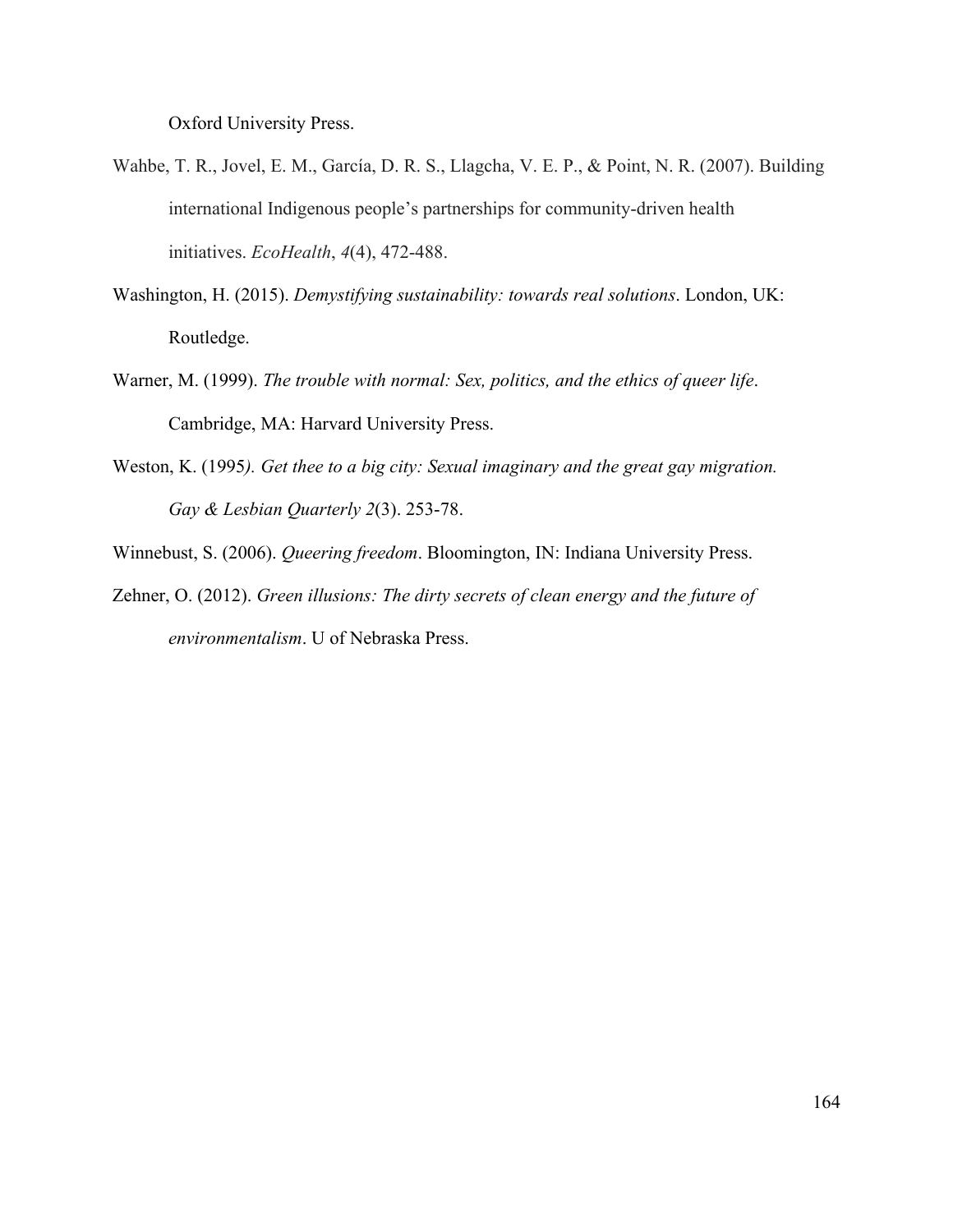## **Appendix A Study Framework**

1. Survey questions are developed by Joshua Edward

2. Survey questions are reviewed by Eduardo Jovel and Art Bomke and edited as needed.

3. Survey is pilot-tested on a sample of representative participants previously known to graduate student researcher. All consent and interview protocols will be applied to pilot-testing.

4. Individuals and /or organizations are contacted based on meeting inclusion criteria included in Section 5.4 of University of British Columbia Human Ethics Application H14-01285.

5. Individuals and / or organizations are contacted via phone: the study (and affiliated paper) is explained, and the individual and / or organization is asked if (if interested) to identify an agency / organization representative to invite to participation via hard-copy letter. Invitations are then made via email.

6. Follow-up phone calls are made to individuals and / or organizations and selected representatives to assess interest in participating one week after mailing of hard-copy invitations. During follow-up phone call, a date is identified for a preliminary meeting to review study protocol and consent.

7. Interview data is collected continuously and is stored securely on an external hard drive in Eduardo Jovel's office at UBC Vancouver.

9. Data is analyzed upon completion of the interview process, with results coded by the student researcher. Initial results are to be used in a doctoral dissertation to be submitted to the University of British Columbia in January, 2018.

11. Results may be used in future academic publications and conference proceedings, and in masters and doctoral theses by the graduate student researcher and by Principal Investigator Eduardo Jovel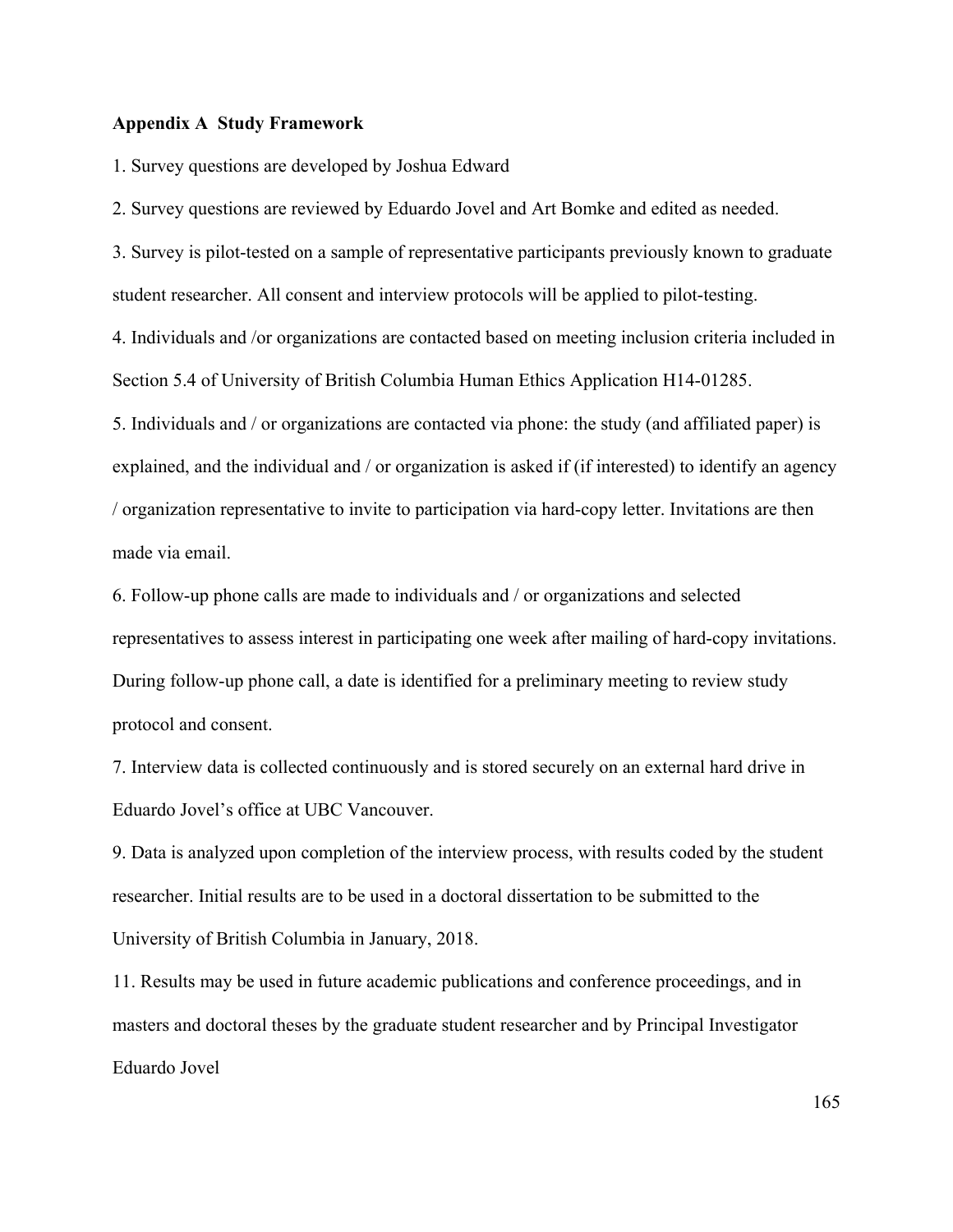# **Appendix B Recruitment Criteria and Strategy**

### **Inclusion Criteria:**

Potential study participants have been identified based upon meeting the selection criteria of: self-identification as an LGBTIQ individual, and current or past involvement / employment in agricultural production in either commercial, community / non-profit, and / or residential spaces. Involvement is defined as participating as either a paid employee or as a volunteer / intern for any of the initiative outlined above. Participation by minors in interviews and research will not be allowed.

# **Exclusion Criteria:**

Individuals neither self-identifying as an LGBTIQ individual nor affiliated in paid or unpaid capacities with the organizations and initiatives included in the agricultural production framework as outlined in inclusion criteria above will be excluded from the research. As noted above, minors are also excluded from participation.

### **Recruitment Strategy:**

Organizations and initiatives outlined as meeting inclusion criteria will be identified through collaboration with the Rainbow Chard Collective, an advocacy organization serving LGBTIQ farmers throughout British Columbia. The graduate student researcher has a prior professional relationship with this prospective participant through his work as a board member of the Vancouver Urban Farming Society, and the contact information for this organizations is publicly available on their website. The selected organization will be contacted via telephone or email by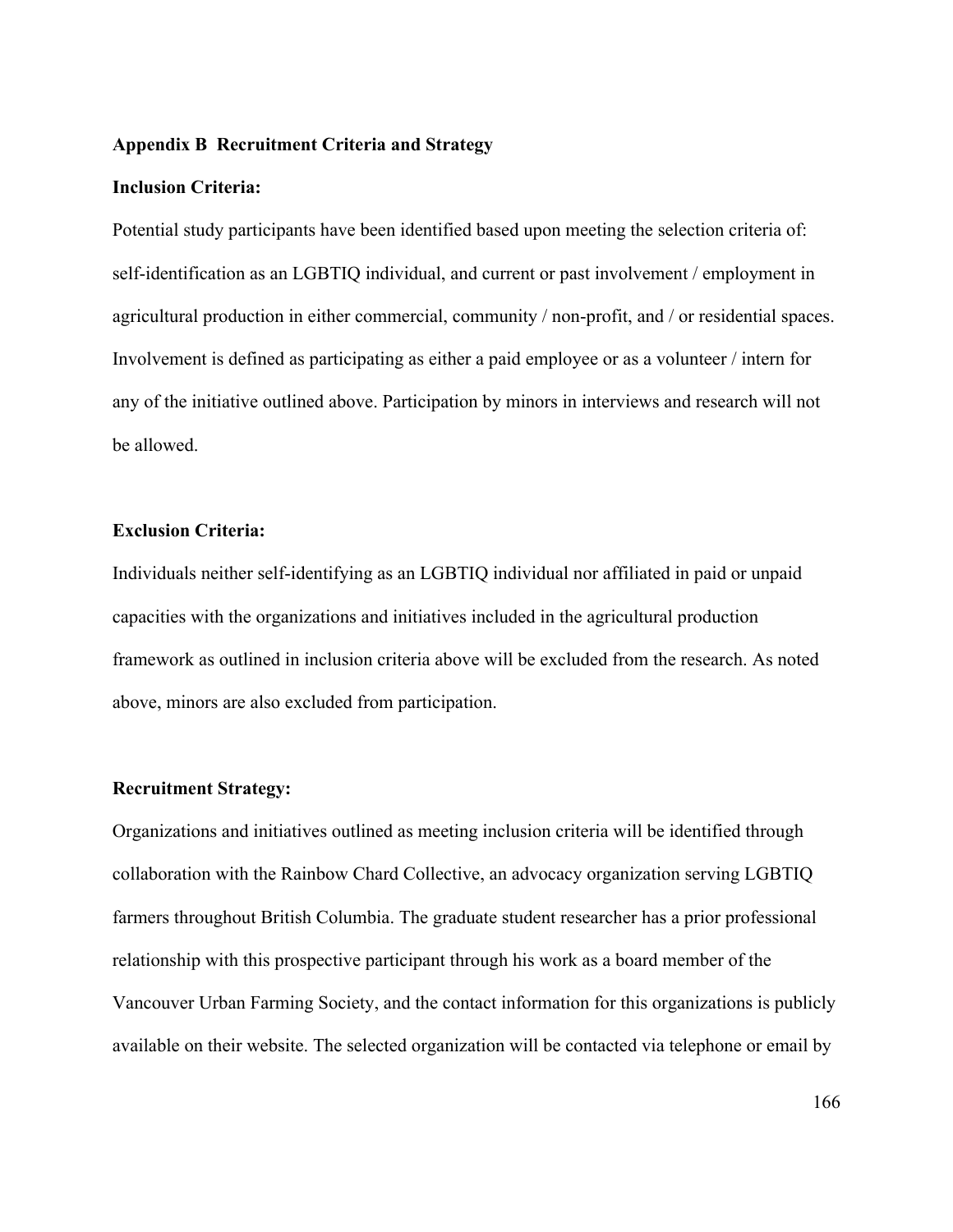the graduate student researcher directly, and asked if they would be interested in participating as an outreach partner, at which point a formal, written invitation will be extended to all individual members, member organizations, and initiatives via email to the individuals identified by the organization as selected representatives. One week after invitation letters are distributed, the graduate student researcher will follow-up with organizations and selected representatives to schedule a meeting to review the study aims, objectives and research questions, and to review the consent form and explain informed consent to all potential participants. Upon completion of the consent form and review of informed consent, interviews and field observations will be scheduled at the earliest convenience to the organization and selected representative. Upon completion of the interview, subject participants will be asked to extend a letter of invitation and contact information for other individuals who fit the selection criteria and may be interested in participating (i.e. "snowball sampling"). Additional subjects recruited through referral and snowball sampling will be contacted in accordance with the recruitment methods and timeline as outlined above.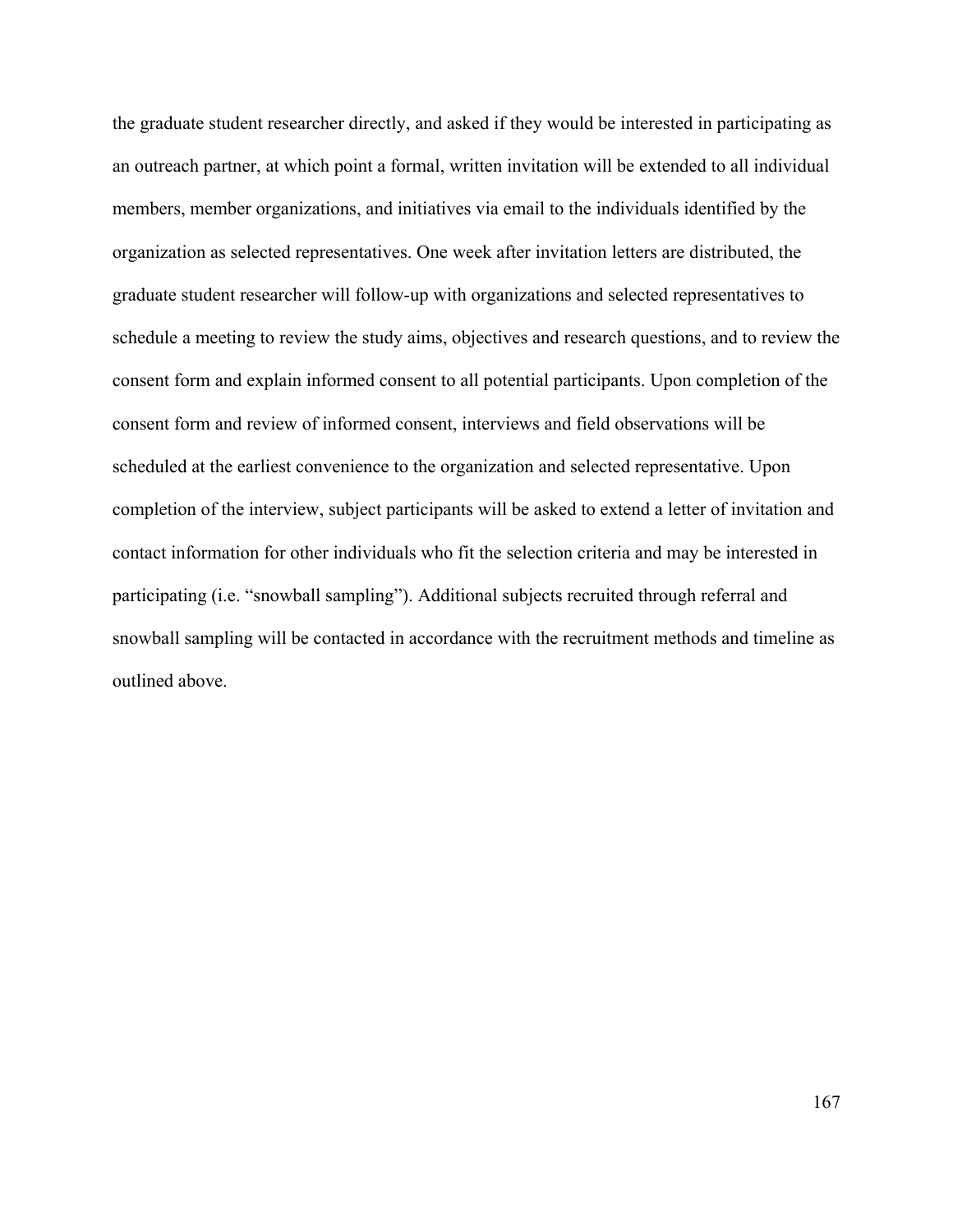# **Appendix C** Invitation Letter

# **Invitation to Participate**

### **Study Title**:

Uncommon Grounds: LGBTIQ Individuals, Agriculture and Ecologies of Social Difference

# **Purpose and Introduction**:

My name is Joshua Edward, and I am a graduate student researcher and doctoral candidate from the Faculty of Land and Food Systems at the University of British Columbia. I am currently conducting a study which aims to identify and assess the unique multifunctional contributions of lesbian, gay, bisexual, trans, intersex and queer individuals to agriculture production in British Columbia. Through this analysis of the contributions of LGBTIQ individuals and communities to agriculture, I hope to broaden the discussion of who farms what, where, how, and why. As one component of this doctoral project, an interview-based survey and assessment tool has been developed to analyze distinct models of agriculture practiced by LGBTIQ farmers throughout British Columbia. This tool will provide a semi-structured format for interviews with a range of LGBTIQ agriculture stakeholders in British Columbia. What are we asking from you? If you self-identify as an LGBTIQ individual, you can participate in this study by allowing me to interview you on behalf of your farm, organization, or as a member of a private or non-profit farming or community gardening initiative. Specifically, I would like to conduct an in-person interview with you in order to learn about your vision and activities as a farmer; including learning about your specific agricultural production activities. Each interview will take approximately one hour to complete. I would also greatly appreciate the opportunity to tour your site with you in order to learn more about the physical environment in which you work. As an important note, all participants will be kept anonymous unless they specifically choose otherwise as part of the consent process, and participant confidentiality and anonymity has been taken into account at each step of my research design, including the safeguarding of data through encryption. What are the benefits of participating? Participation in this ground-breaking study, the first ever focusing on the unique contributions of LGBTIQ individuals to agricultural production in our province, will help inform a more comprehensive understanding of the agriculture initiatives that are taking place throughout British Columbia, and how concepts of self, gender and sexual identity are positively impacting agricultural production in our province, including increased environmental sustainability, innovation, and sustainable livelihoods for LGBTIQ farmers. By participating, you will also have the opportunity to deepen your connections with British Columbia's robustly growing agriculture network, including other LGBTIQ farmers, agricultural workers and volunteers, and network with organizations and researchers working on related issues. Upon publication, I would be honoured to send a copy of my dissertation that will include highlights your work. Please contact us with any questions or concerns, or to schedule an interview time.

Thank you very much for your time and support!

**Primary Contact**: Joshua Edward (jbedward@alumni.ubc.ca, 778-986-2924) **Faculty Sponsor**: Eduardo Jovel (Eduardo.jovel@ubc.ca, 604-822-3338)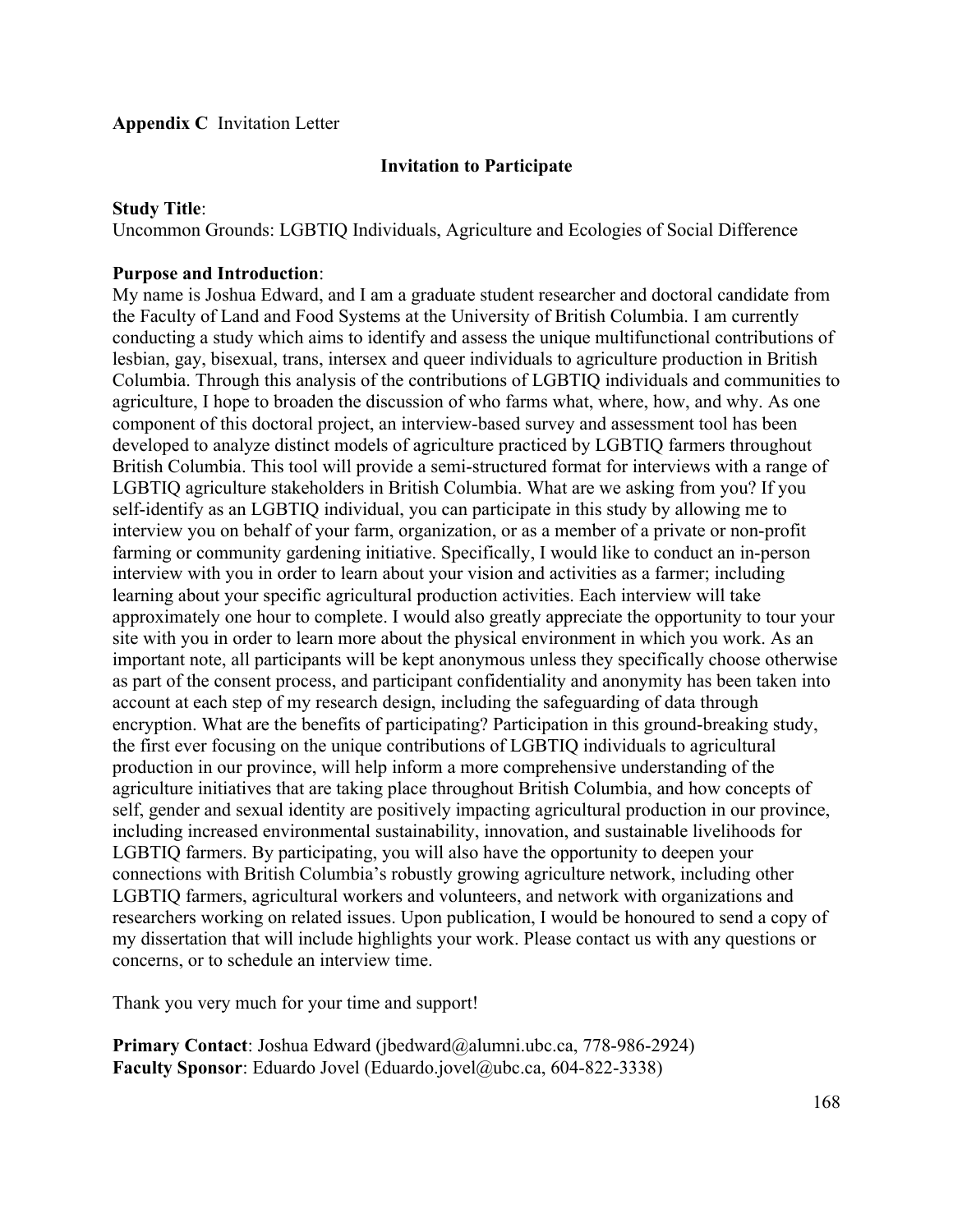### **Appendix D Assessment of Risk and Group Vulnerability**

The study population sample (agricultural producers throughout British Columbia) is not considered to be members of a vulnerable population. While demographic features including sexual orientation are present in the data to be collected, it's important to note that the emphasis of the research is upon agricultural practices, land tenure and agricultural livelihood, and do not inherently confer any risk beyond those experienced by any agricultural producers in their daily lives. Informed consent will be carefully monitored throughout the research process to ensure that interview / survey participants are clear in their understanding that answering any and all questions, or declining to complete the interview completely is acceptable and a matter and decision of their own free will. After responding to the invitation letter, potential study participants will be contacted, and appropriate consent forms will be reviewed before signing.

As "Uncommon Grounds" represents an asset-based approach to developing new indicators to measure the positive impacts of gender and sexuality on agricultural practices and benefits within the British Columbia, the interview questions should be considered low-sensitivity. Potential risks for completing the interview and observation components of the study are unlikely. The use of semi-structured interviews may create a scenario in which study participants share thoughts, feelings or opinions outside of the scope of the study; in such a case, researchers will be instructed to use appropriate prompts to review the response in context, request verbal permission to use such responses in the study, and reiterate the participants choice in determining responses to be contained in written materials. The interview questions are based upon identifying positive metrics for use in assessing the role of gender and sexuality in agriculture, and as such should not inherently present any risk to participants, as the questions relate to their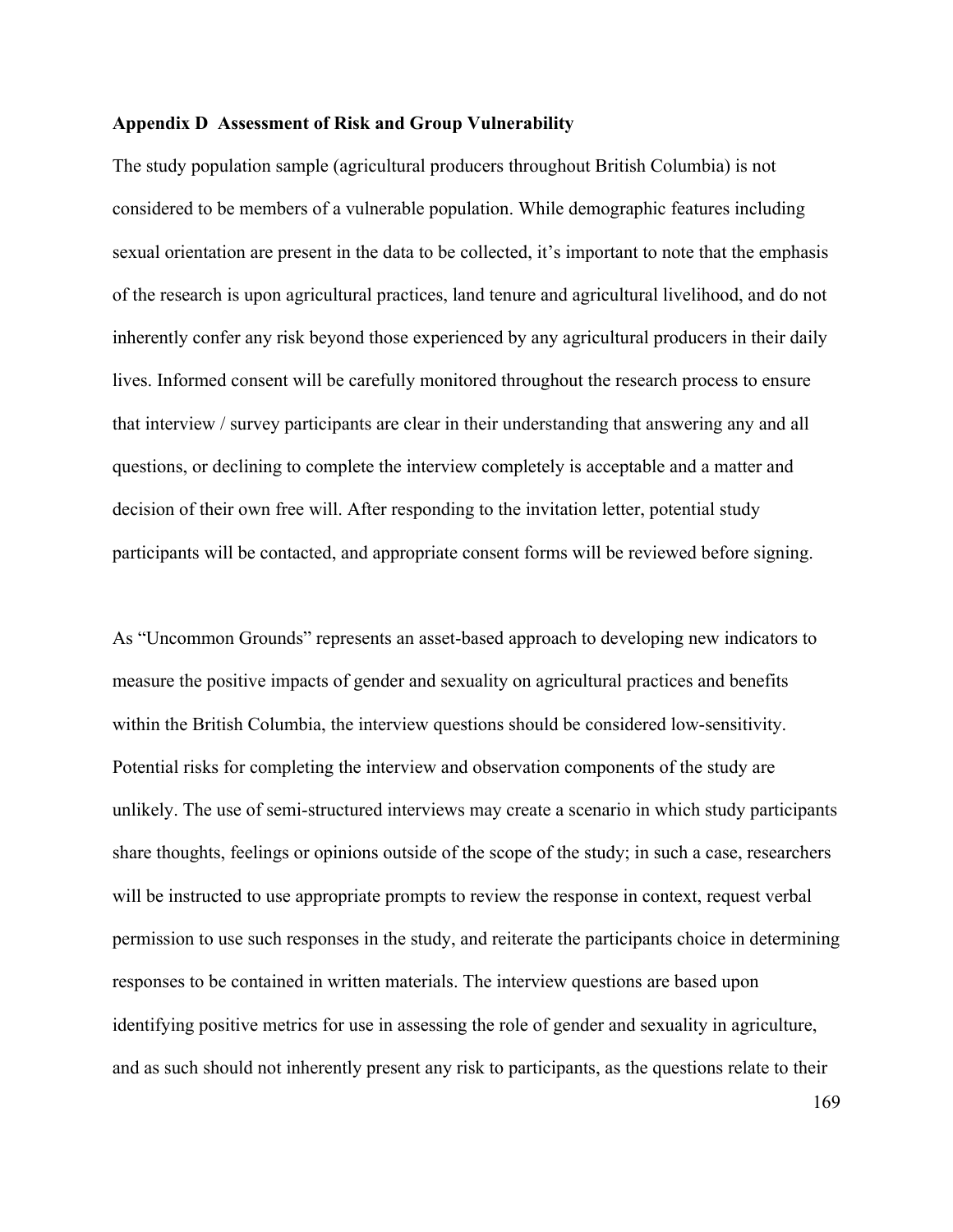everyday experiences as agricultural producers. Additionally, as only individuals who publicly or privately self-identify as LGBTIQ meet selection criteria, risks of labeling or stereotyping to participating study members is minimal (i.e., the graduate student researcher will not identify or label a study participant as LGBTIQ; only the individual participants may choose do so for themselves). Activities and livelihoods (agricultural production in formal or informal sectors) described throughout this proposal are not in themselves inherently associated with risk or group vulnerability, and as such the associated risk of stereotyping is minimal. In fact, by expanding agricultural research to include and honour the perspective of LGBTIQ individuals, who are so overwhelmingly absent in existing scholarship, this work actively seeks to dismantle, not create, stereotypes about members of the LGBTIQ community by highlighting the unique contributions they have made towards agricultural innovation, diversification in production practices, and agricultural and ecological sustainability.

Finally, while certain demographic features (i.e. sexual orientation) will be collected, individual names and identifying information (job title, name of farm or agricultural production site) will not be collected unless a participant gives informed consent to do so, and all collected data will be anonymized through the use of general, not specific, location names and individual pseudonyms, making study participants unidentifiable. No participant information will be released to the public as part of the study and associated paper without the signed consent of respective participants. Upon completion of data collection, data will not be analyzed to label or identify negative attributes or findings, including within or across sub-populations within the study sample, to prevent the potential for stereotyping across different demographic features present within the sample population.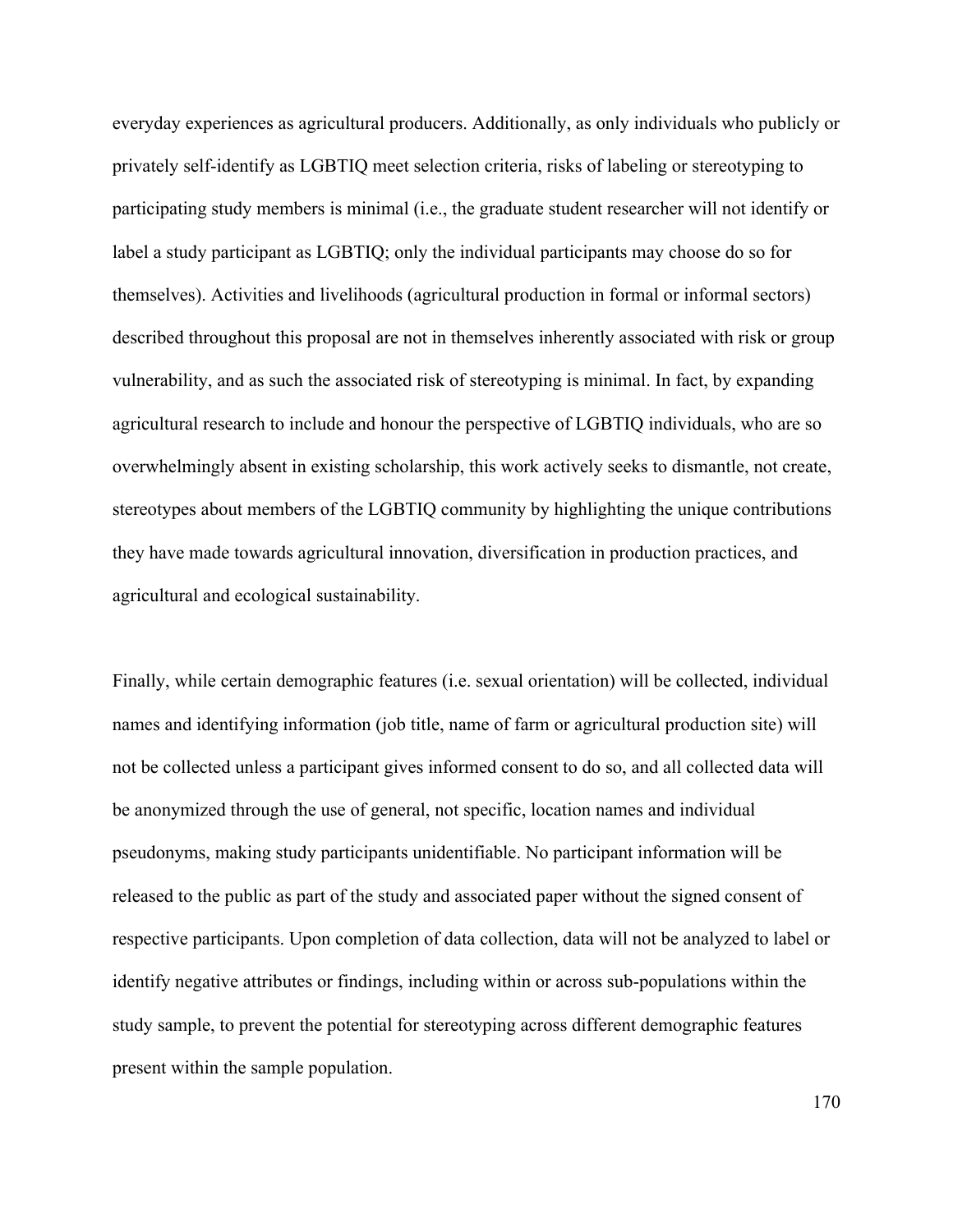## **Appendix E Risks, Benefits, and Impacts on Community**

### **Risks:**

*Describe what is known about the risks of the proposed research for participants.* There are no known risks associated with the proposed study for participants.

### **Benefits:**

*Describe any potential benefits to the participant that could arise from his or her participation in the proposed research.*

Participating organizations and selected representatives will be included in a doctoral dissertation highlighting innovative agriculture practices occurring across British Columbia. Organizations and selected representatives may additionally use the study findings and articles for their own agency promotion, including collections of press materials.

There are multiple benefits for research participants. Each participant will contribute to develop a vision for healthy living and sustainability of their communities. They will have an opportunity to share with each other unique and exciting aspects and knowledge of their culture, agricultural practices, and agricultural initiatives, and build personal and community-level supports and networks as LGBTIQ individuals working in agricultural production.

### **Impacts on Community:**

*If your research involves an identified group or 'community', outline the likely impacts of the research on the community.*

It is hoped that by identifying how gender and sexuality affect the agricultural practices and production throughout British Columbia, a future framework may be developed that can better support agriculture as an ecology of social difference, and provide a strong argument for public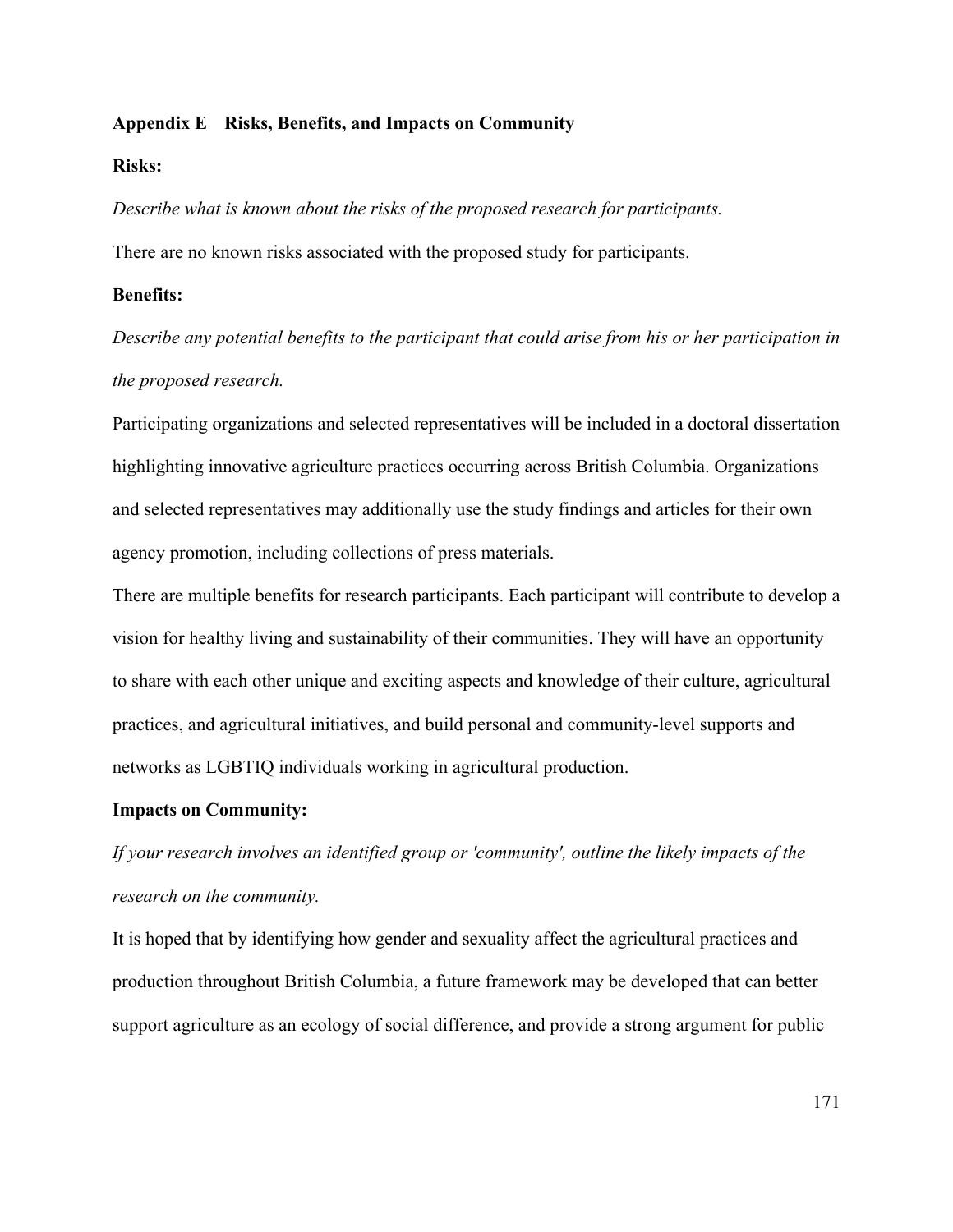and private support and investment of LGBTIQ farmers and agricultural initiatives. Obtaining Consent

*Specify how potential participants will be invited to take part in the study. Include details of where the consent will be obtained and documented, and under what circumstances.*

1. Who would approach the participant to obtain consent:

Contact will initially be made by email and/or telephone using publicly listed email or telephone contacts. During the initial contact, an invitation letter including a short description of the study will be provided, and the individual will be asked to provide consent for the interview and field observation on behalf of their organization / agency / personal activity. A follow-up phone call will then be placed (if necessary) and the study description and introduction will be reviewed with the designee. Upon review of the study goals, objectives, and associated publications, the designee will be asked if they would be willing to participate. Upon a verbal confirmation of willingness to participate, the research team will ask the designee to provide a day and time of their convenience to review the consent form, sign the consent form, and complete the interview.

2.Who would inform and take the consent from the participant:

A consent form will be provided to all participants. As the interview questions will be administered in person, the student researcher will request that the study interviewee / participant review the consent form by signing. By signing the consent form, the participant is consenting to participate in the study.

3. What is the relationship of the person obtaining consent to the participant: The consent will be obtained in person. The researcher team, including the Principal Investigator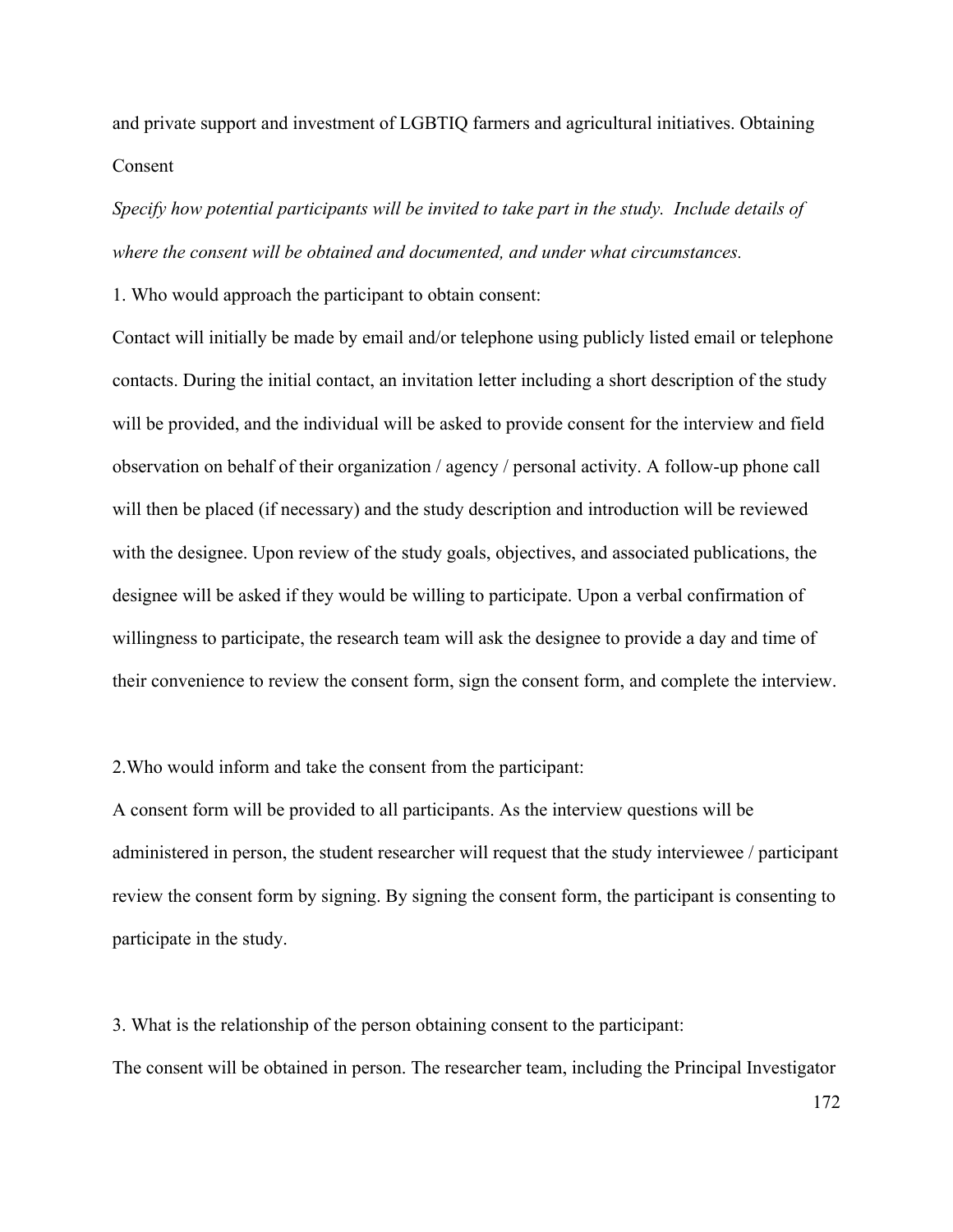and graduate student researcher, will be identified by name with contact information provided on the consent form. Owing to the nature of the agriculture community in British Columbia, some / all members of the research team may be known formally or informally to some / all potential study participants. In the event that a study participant is known by / knows the interviewer, they will be asked if they would prefer to have the interview completed by a member of the research team unknown to them.

## 4. Time to Decide

*How long after being provided with detailed information about the study will the participant have to decide whether or not to participate? Provide your rationale for the amount of time given.*

Upon initial telephone contact, the organization / designated representative of the organization will be provided at least one week to review an electronic summary of the study (provided via email) and consent form. Upon one week, as available, study participants will be asked to sign a physical copy of the consent form and complete (or schedule for completion) the study interview. As the semi-structured interview consists of only nine base questions, one week has been identified by the research team as sufficient for review of the study summary, all questions that will be asked during the interview, and the consent form.

Researchers will follow recommendations as outlined in TCPS Art. 2.4 regarding informed consent.

173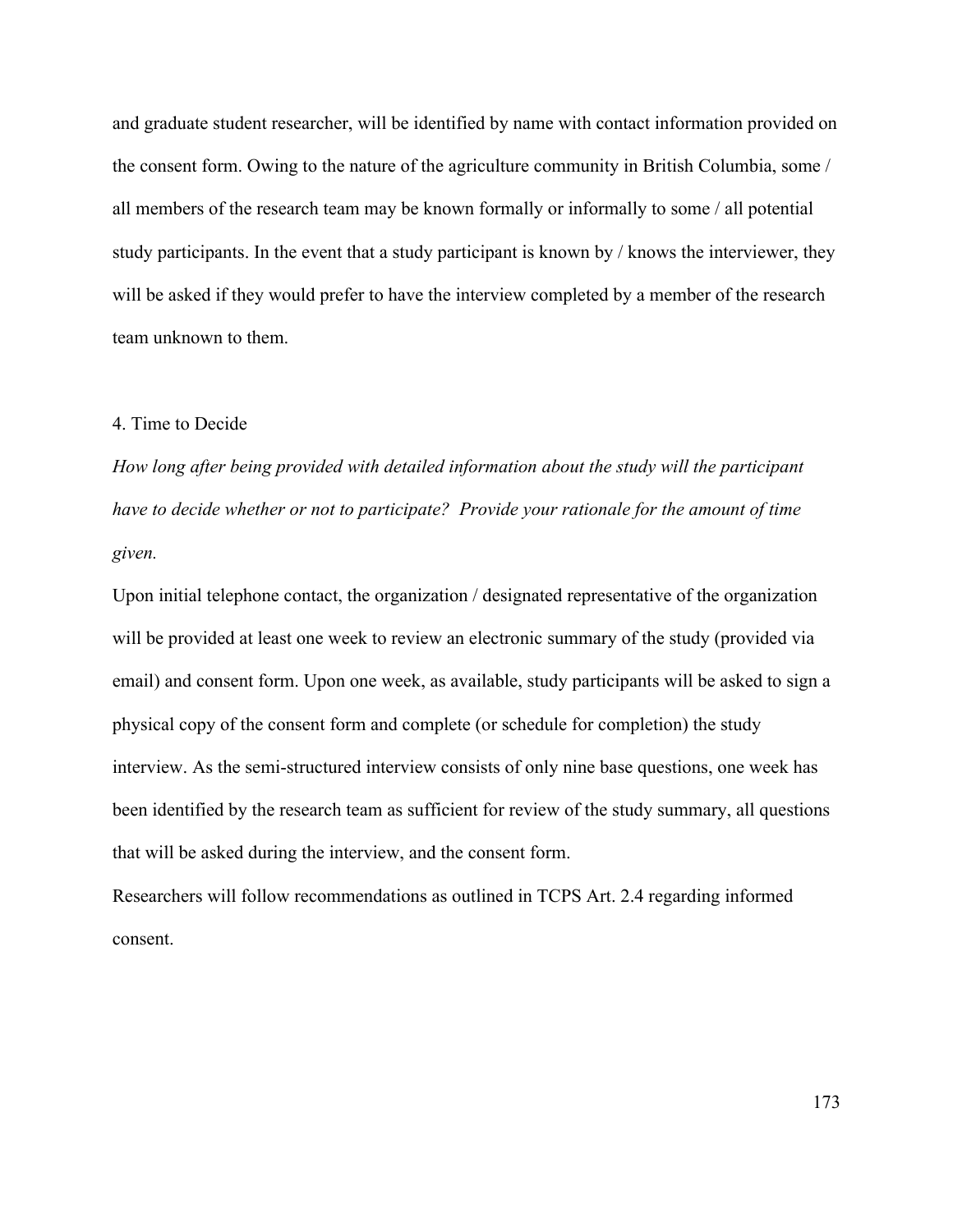## **Appendix F Research Questions**

1. Self-identification as lesbian, gay, bisexual, transgender, intersex, or queer (LGBTIQ) Question: Do you self-identify, either privately or publicly, as a lesbian, gay, bisexual, transgender, intersex or queer individual?

2. Self-identification as current or past agricultural producer

Question: Do you have a current or past history within either formal or informal agricultural sector activities? If so, please describe, including whether activity was formal or informal in nature, and whether it is a past or current activity.

3. Impact of gender and sexuality on agricultural practices

Question: Do you recognize a unique role and / or influence of your self-identified gender or sexuality on your agricultural practices? If so, please describe.

Question: What do you perceive to be the relationship between LGBTIQ sexualities, agricultural production in general, and specific typologies of agricultural production and practice(s)? 4. Impact of gender and sexuality on livelihood, location of residence and land tenure security Question: Do you recognize a unique role and / or influence of your self-identified gender or sexuality on your location of residence (i.e. rural versus urban)? If so, please describe. Question: Do you recognize a unique role and / or influence of your self-identified gender or sexuality on literal and figurative land tenure (i.e., do you as a self-identified LGBTIQ individual feel supported, both literally and figuratively, as a rightful owner and steward of agricultural production land, even if it is temporary)?

Question: Do you feel recognized and accepted (across the social ecological model) as an LGBTIQ agricultural producer? Please describe.

Question: Do you believe that increased visibility and social acceptance of LGBTIQ agricultural

174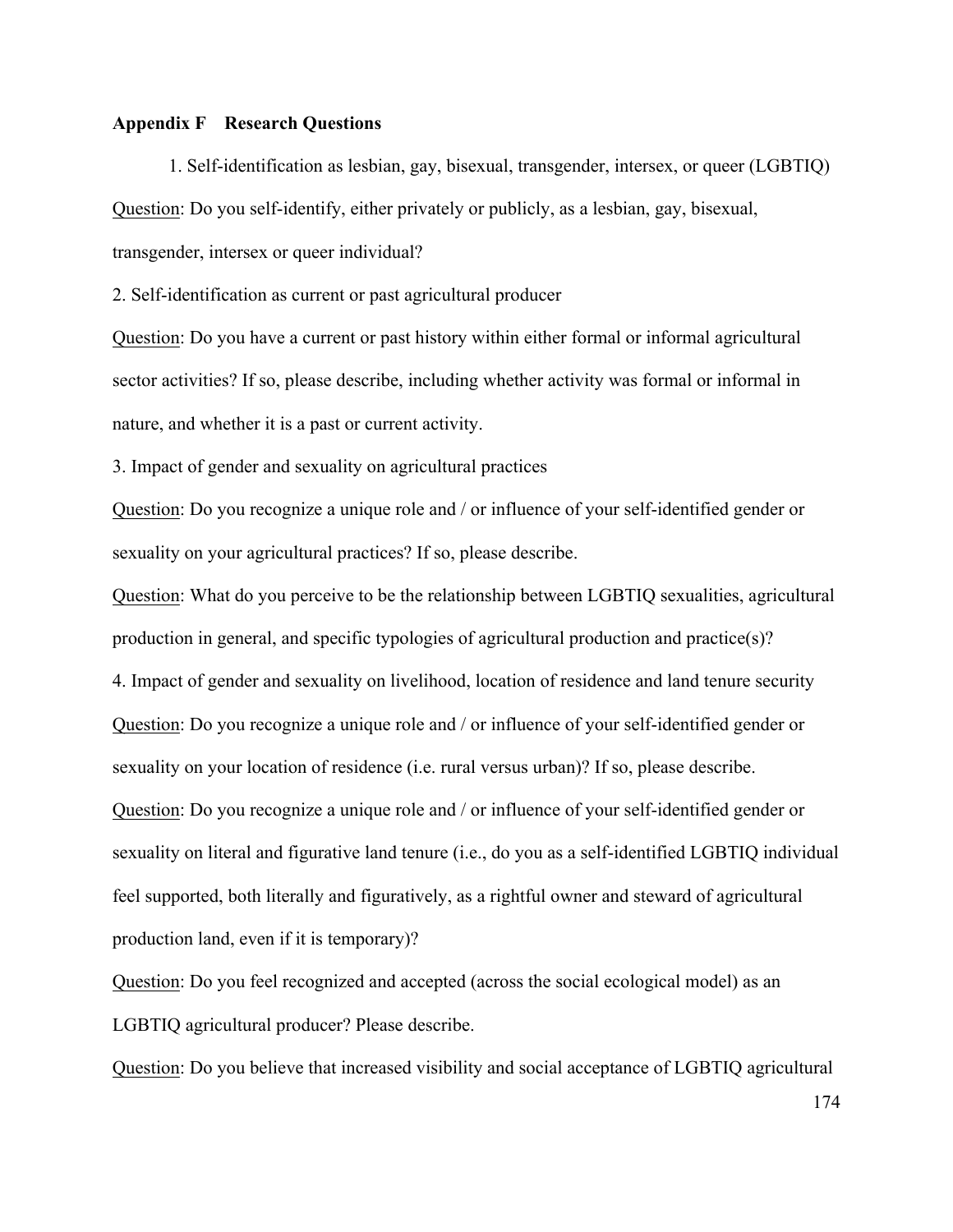producers throughout British Columbia (including rural areas and small population centers) would positively or negatively impact location of residence and land tenure security of LGBTIQ agricultural producers?

Question: Do you believe that a lack of individual and community visibility and social acceptance of both LGBTIQ individuals and LGBTIQ agricultural producers specifically within rural areas and small population centers has negatively impacted agricultural production in British Columbia (i.e., are LGBTIQ individuals made to feel unwelcome in traditional agricultural production centers, or within the sector of agricultural production)? Question: Do you believe that increased visibility and social acceptance of LGBTIQ agricultural producers throughout British Columbia would positively impact the numbers of LGBTIQ individuals working in either formal or informal agricultural production? If so, please describe.

5. Improve agricultural sustainability

Question: Do you aim to improve agricultural sustainability? If so, please describe.

Question: Do you recognize a unique role and / or influence of LGBTIQ sexuality in agricultural sustainability? If so, please describe.

6. LGBTIQ community Engagement

Question: Do you actively involve other LGBTIQ individuals and / or parties in shaping your work, developing a shared vision, goals and/or in writing policy, deciding what foods are grown where and how? If so, please describe.

Question: What strategies are used for LGBTIQ community engagement? Please describe.

7. LGBTIQ community development

Question: Do you aim to promote LGBTIQ community development through agriculture? If so, please describe.